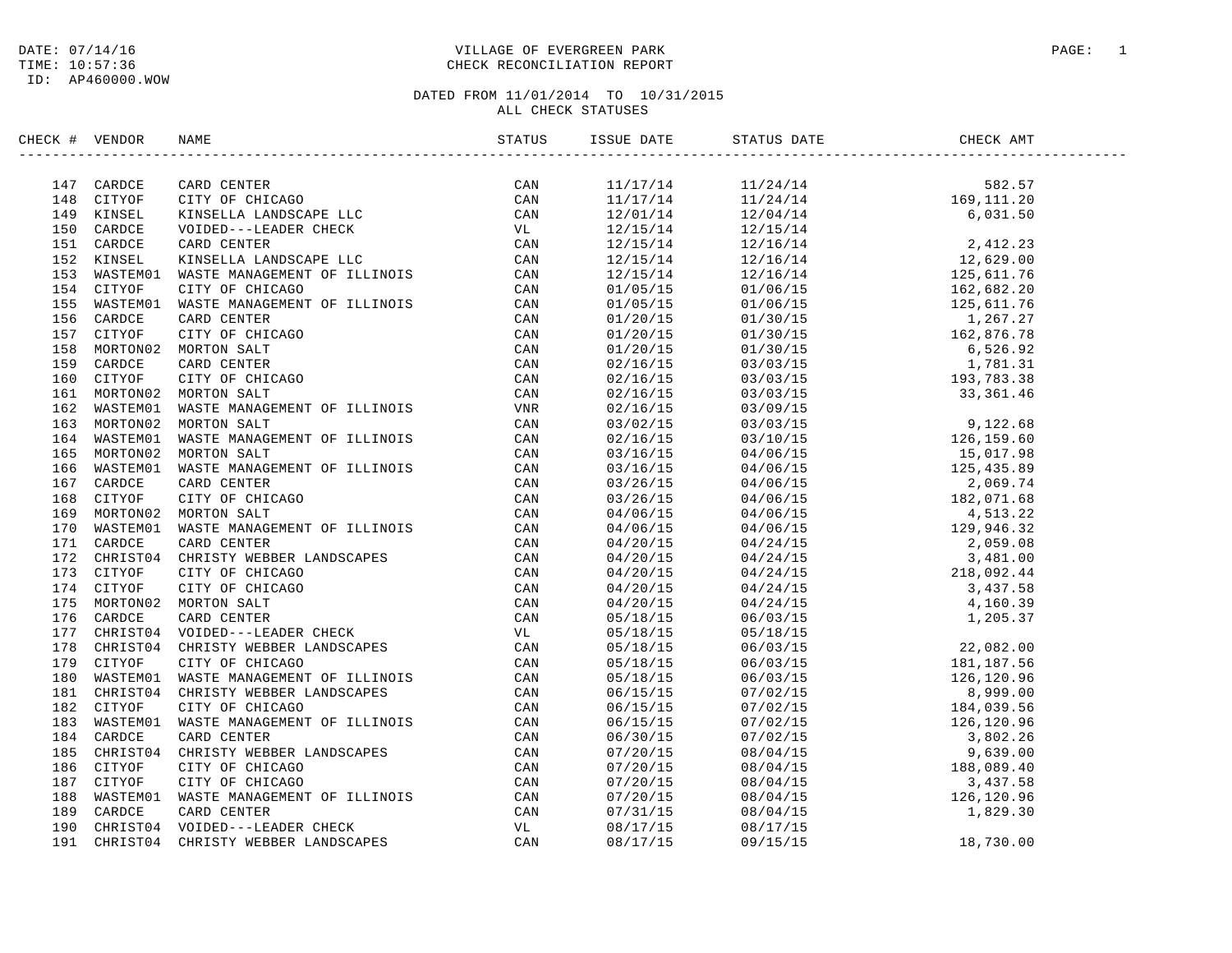### DATE: 07/14/16 PAGE: 2 PAGE: 2 TIME: 10:57:36 CHECK RECONCILIATION REPORT

| 192 CITYOF CITY OF CHICAGO<br>193 WASTEMO1 WASTE MANAGEMENT OF ILLINOIS CAN<br>194 CARDCE CARD CENTER<br>195 CHRISTO4 CHRISTY WEBBER LANDSCAPES CAN<br>196 CITYOF CITY OF CHICAGO CAN<br>197 WASTEMO1 WASTE MANAGEMENT OF ILLINOIS CAN<br><br>08/17/15<br>09/15/15<br>08/17/15<br>09/15/15<br>09/15/15<br>08/31/15<br>09/21/15<br>09/28/15<br>09/28/15<br>09/21/15<br>09/21/15<br>09/28/15<br>09/28/15<br>10/09/15<br>10/19/15<br>11/02/15 | 269,257.32<br>126,120.96<br>3,998.36<br>8,999.00<br>155,833.28<br>126, 120.96<br>3,756.49<br>13,195.00<br>209,365.32<br>3,031.00<br>$11/02/15$<br>$124,188.96$ |
|--------------------------------------------------------------------------------------------------------------------------------------------------------------------------------------------------------------------------------------------------------------------------------------------------------------------------------------------------------------------------------------------------------------------------------------------|----------------------------------------------------------------------------------------------------------------------------------------------------------------|
|                                                                                                                                                                                                                                                                                                                                                                                                                                            |                                                                                                                                                                |
|                                                                                                                                                                                                                                                                                                                                                                                                                                            |                                                                                                                                                                |
|                                                                                                                                                                                                                                                                                                                                                                                                                                            |                                                                                                                                                                |
|                                                                                                                                                                                                                                                                                                                                                                                                                                            |                                                                                                                                                                |
|                                                                                                                                                                                                                                                                                                                                                                                                                                            |                                                                                                                                                                |
|                                                                                                                                                                                                                                                                                                                                                                                                                                            |                                                                                                                                                                |
|                                                                                                                                                                                                                                                                                                                                                                                                                                            |                                                                                                                                                                |
|                                                                                                                                                                                                                                                                                                                                                                                                                                            |                                                                                                                                                                |
|                                                                                                                                                                                                                                                                                                                                                                                                                                            |                                                                                                                                                                |
| 10/19/15<br>11/02/15                                                                                                                                                                                                                                                                                                                                                                                                                       |                                                                                                                                                                |
| $11/02/15$ 3,437.58<br>10/19/15                                                                                                                                                                                                                                                                                                                                                                                                            |                                                                                                                                                                |
| 10/19/15<br>11/09/15                                                                                                                                                                                                                                                                                                                                                                                                                       |                                                                                                                                                                |
| $11/02/15$ 1, 714.14<br>10/30/15                                                                                                                                                                                                                                                                                                                                                                                                           |                                                                                                                                                                |
| 10/30/15<br>11/02/15                                                                                                                                                                                                                                                                                                                                                                                                                       |                                                                                                                                                                |
| 10/31/15                                                                                                                                                                                                                                                                                                                                                                                                                                   |                                                                                                                                                                |
| 206<br>WASTEM01<br>WASTE MANAGEMENT OF ILLINOIS<br>CAN<br>10/31/15<br>11/17/15                                                                                                                                                                                                                                                                                                                                                             | 124,188.96                                                                                                                                                     |
| 71598<br>VS<br>VOIDED---SPOILED CHECK<br>02/19/15<br>02/19/15                                                                                                                                                                                                                                                                                                                                                                              |                                                                                                                                                                |
| VS<br>71599<br>02/19/15<br>02/19/15<br>VOIDED---SPOILED CHECK                                                                                                                                                                                                                                                                                                                                                                              |                                                                                                                                                                |
| 71600<br>VS<br>VOIDED---SPOILED CHECK<br>02/19/15<br>02/19/15                                                                                                                                                                                                                                                                                                                                                                              |                                                                                                                                                                |
| 71601<br>VS<br>VOIDED---SPOILED CHECK<br>02/19/15<br>02/19/15                                                                                                                                                                                                                                                                                                                                                                              |                                                                                                                                                                |
| <b>VS</b><br>71602<br>VOIDED---SPOILED CHECK<br>02/19/15<br>02/19/15                                                                                                                                                                                                                                                                                                                                                                       |                                                                                                                                                                |
| 71603<br>VOIDED---SPOILED CHECK<br>VS<br>02/19/15<br>02/19/15                                                                                                                                                                                                                                                                                                                                                                              |                                                                                                                                                                |
| VS<br>71604<br>VOIDED---SPOILED CHECK<br>02/19/15<br>02/19/15                                                                                                                                                                                                                                                                                                                                                                              |                                                                                                                                                                |
| VS<br>71605<br>02/19/15<br>02/19/15<br>VOIDED---SPOILED CHECK                                                                                                                                                                                                                                                                                                                                                                              |                                                                                                                                                                |
| VS<br>71606<br>VOIDED---SPOILED CHECK<br>02/19/15<br>02/19/15                                                                                                                                                                                                                                                                                                                                                                              |                                                                                                                                                                |
| 71607<br>VS<br>VOIDED---SPOILED CHECK<br>02/19/15<br>02/19/15                                                                                                                                                                                                                                                                                                                                                                              |                                                                                                                                                                |
| VS<br>71608<br>02/19/15<br>02/19/15<br>VOIDED---SPOILED CHECK                                                                                                                                                                                                                                                                                                                                                                              |                                                                                                                                                                |
| 71609<br>VS<br>VOIDED---SPOILED CHECK<br>02/19/15<br>02/19/15                                                                                                                                                                                                                                                                                                                                                                              |                                                                                                                                                                |
| 71610<br>VS<br>VOIDED---SPOILED CHECK<br>02/19/15<br>02/19/15                                                                                                                                                                                                                                                                                                                                                                              |                                                                                                                                                                |
| 71611<br>VS<br>VOIDED---SPOILED CHECK<br>02/19/15<br>02/19/15                                                                                                                                                                                                                                                                                                                                                                              |                                                                                                                                                                |
| 71612<br>VS<br>VOIDED---SPOILED CHECK<br>02/19/15<br>02/19/15                                                                                                                                                                                                                                                                                                                                                                              |                                                                                                                                                                |
| VS<br>71613<br>VOIDED---SPOILED CHECK<br>02/19/15<br>02/19/15                                                                                                                                                                                                                                                                                                                                                                              |                                                                                                                                                                |
| VS<br>71614<br>VOIDED---SPOILED CHECK<br>02/19/15<br>02/19/15                                                                                                                                                                                                                                                                                                                                                                              |                                                                                                                                                                |
| 71615<br>VS<br>VOIDED---SPOILED CHECK<br>02/19/15<br>02/19/15                                                                                                                                                                                                                                                                                                                                                                              |                                                                                                                                                                |
| 71616<br>VS<br>VOIDED---SPOILED CHECK<br>02/19/15<br>02/19/15                                                                                                                                                                                                                                                                                                                                                                              |                                                                                                                                                                |
| VS<br>71617<br>VOIDED---SPOILED CHECK<br>02/19/15<br>02/19/15                                                                                                                                                                                                                                                                                                                                                                              |                                                                                                                                                                |
| VS<br>71618<br>VOIDED---SPOILED CHECK<br>02/19/15<br>02/19/15                                                                                                                                                                                                                                                                                                                                                                              |                                                                                                                                                                |
| VS<br>71619<br>02/19/15<br>VOIDED---SPOILED CHECK<br>02/19/15                                                                                                                                                                                                                                                                                                                                                                              |                                                                                                                                                                |
| 71620<br>VS<br>VOIDED---SPOILED CHECK<br>02/19/15<br>02/19/15                                                                                                                                                                                                                                                                                                                                                                              |                                                                                                                                                                |
| 71621 AMERIC05 AMERICAN WATER WORKS ASSOC<br>VNR<br>11/04/14<br>11/13/14                                                                                                                                                                                                                                                                                                                                                                   |                                                                                                                                                                |
| 71622 AMERIC05<br>AMERICAN WATER WORKS ASSOC<br>VNR<br>11/04/14<br>11/13/14                                                                                                                                                                                                                                                                                                                                                                |                                                                                                                                                                |
| 71623 AMERIC15 AMERICAN TRAFFIC SAFETY<br>VNR<br>11/04/14<br>11/20/14                                                                                                                                                                                                                                                                                                                                                                      |                                                                                                                                                                |
| 71624 BRANIF<br>CAN<br>11/04/14<br>12/04/14                                                                                                                                                                                                                                                                                                                                                                                                | 2,163.00                                                                                                                                                       |
| 71625 COMPET<br>CAN<br>11/04/14<br>12/04/14                                                                                                                                                                                                                                                                                                                                                                                                | 71.62                                                                                                                                                          |
| 71626 COUNTY<br>CAN<br>11/04/14<br>12/04/14                                                                                                                                                                                                                                                                                                                                                                                                | 2,385.90                                                                                                                                                       |
| AMERICAN WATER WORKS ASSOC<br>AMERICAN WATER WORKS ASSOC<br>AMERICAN TRAFFIC SAFETY<br>BRANIFF COMMUNICATIONS INC<br>COMPETITIVE SUPPORT OPTIONS<br>COUNTY OF COOK, ILLINOIS<br>DELTA DENTAL - RISK<br>71627 DELTAD01<br><b>VNR</b><br>11/04/14<br>11/13/14                                                                                                                                                                                |                                                                                                                                                                |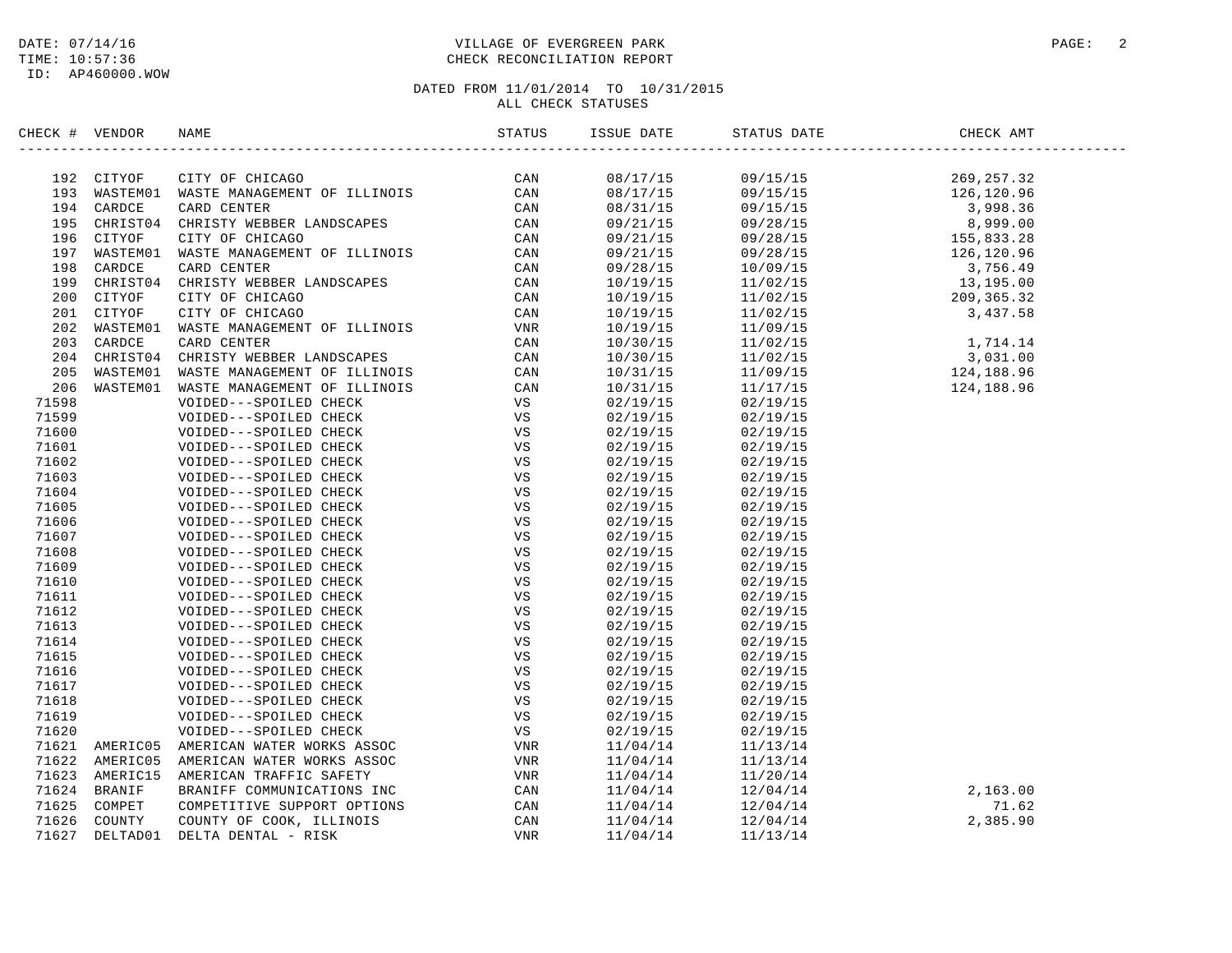ID: AP460000.WOW

### DATE: 07/14/16 PAGE: 3 PAGE: 3 TIME: 10:57:36 CHECK RECONCILIATION REPORT

| CHECK # VENDOR |                                                                                                                                                                                                                                                                                                                                                         |  |  |  |
|----------------|---------------------------------------------------------------------------------------------------------------------------------------------------------------------------------------------------------------------------------------------------------------------------------------------------------------------------------------------------------|--|--|--|
|                | $\begin{tabular}{ c c c c c c c c} \hline \textbf{0.834} & \textbf{0.845} & \textbf{0.854} & \textbf{0.865} & \textbf{0.875} & \textbf{0.875} & \textbf{0.875} & \textbf{0.875} & \textbf{0.875} & \textbf{0.875} & \textbf{0.875} & \textbf{0.875} & \textbf{0.875} & \textbf{0.875} & \textbf{0.875} & \textbf{0.875} & \textbf{0.875} & \textbf{0.8$ |  |  |  |
|                |                                                                                                                                                                                                                                                                                                                                                         |  |  |  |
|                |                                                                                                                                                                                                                                                                                                                                                         |  |  |  |
|                |                                                                                                                                                                                                                                                                                                                                                         |  |  |  |
|                |                                                                                                                                                                                                                                                                                                                                                         |  |  |  |
|                |                                                                                                                                                                                                                                                                                                                                                         |  |  |  |
|                |                                                                                                                                                                                                                                                                                                                                                         |  |  |  |
|                |                                                                                                                                                                                                                                                                                                                                                         |  |  |  |
|                |                                                                                                                                                                                                                                                                                                                                                         |  |  |  |
|                |                                                                                                                                                                                                                                                                                                                                                         |  |  |  |
|                |                                                                                                                                                                                                                                                                                                                                                         |  |  |  |
|                |                                                                                                                                                                                                                                                                                                                                                         |  |  |  |
|                |                                                                                                                                                                                                                                                                                                                                                         |  |  |  |
|                |                                                                                                                                                                                                                                                                                                                                                         |  |  |  |
|                |                                                                                                                                                                                                                                                                                                                                                         |  |  |  |
|                |                                                                                                                                                                                                                                                                                                                                                         |  |  |  |
|                |                                                                                                                                                                                                                                                                                                                                                         |  |  |  |
|                |                                                                                                                                                                                                                                                                                                                                                         |  |  |  |
|                |                                                                                                                                                                                                                                                                                                                                                         |  |  |  |
|                |                                                                                                                                                                                                                                                                                                                                                         |  |  |  |
|                |                                                                                                                                                                                                                                                                                                                                                         |  |  |  |
|                |                                                                                                                                                                                                                                                                                                                                                         |  |  |  |
|                |                                                                                                                                                                                                                                                                                                                                                         |  |  |  |
|                |                                                                                                                                                                                                                                                                                                                                                         |  |  |  |
|                |                                                                                                                                                                                                                                                                                                                                                         |  |  |  |
|                |                                                                                                                                                                                                                                                                                                                                                         |  |  |  |
|                |                                                                                                                                                                                                                                                                                                                                                         |  |  |  |
|                |                                                                                                                                                                                                                                                                                                                                                         |  |  |  |
|                |                                                                                                                                                                                                                                                                                                                                                         |  |  |  |
|                |                                                                                                                                                                                                                                                                                                                                                         |  |  |  |
|                |                                                                                                                                                                                                                                                                                                                                                         |  |  |  |
|                |                                                                                                                                                                                                                                                                                                                                                         |  |  |  |
|                |                                                                                                                                                                                                                                                                                                                                                         |  |  |  |
|                |                                                                                                                                                                                                                                                                                                                                                         |  |  |  |
|                |                                                                                                                                                                                                                                                                                                                                                         |  |  |  |
|                |                                                                                                                                                                                                                                                                                                                                                         |  |  |  |
|                |                                                                                                                                                                                                                                                                                                                                                         |  |  |  |
|                |                                                                                                                                                                                                                                                                                                                                                         |  |  |  |
|                |                                                                                                                                                                                                                                                                                                                                                         |  |  |  |
|                |                                                                                                                                                                                                                                                                                                                                                         |  |  |  |
|                |                                                                                                                                                                                                                                                                                                                                                         |  |  |  |
|                |                                                                                                                                                                                                                                                                                                                                                         |  |  |  |
|                |                                                                                                                                                                                                                                                                                                                                                         |  |  |  |
|                |                                                                                                                                                                                                                                                                                                                                                         |  |  |  |
|                |                                                                                                                                                                                                                                                                                                                                                         |  |  |  |
|                |                                                                                                                                                                                                                                                                                                                                                         |  |  |  |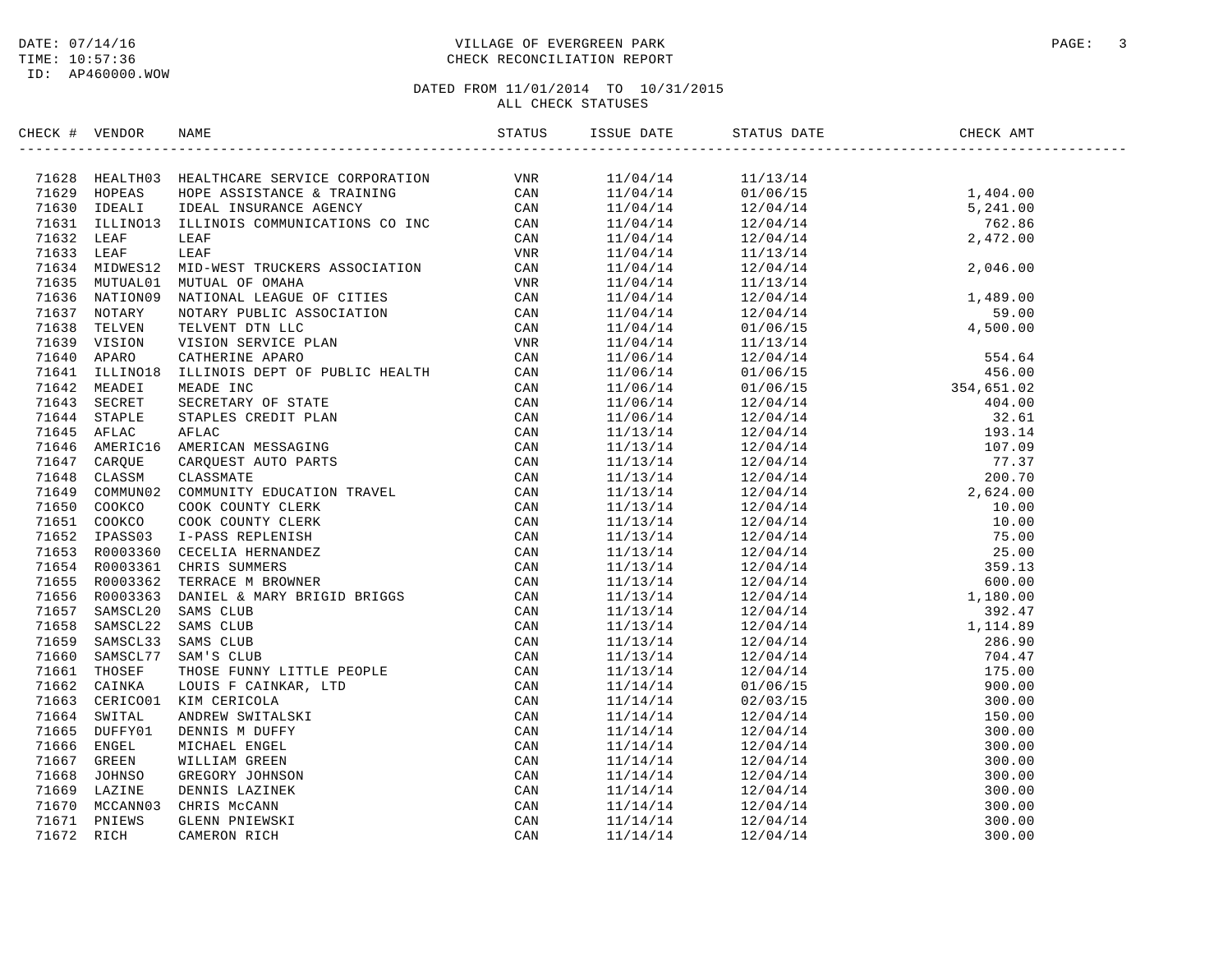### DATE: 07/14/16 PAGE: 4 TIME: 10:57:36 CHECK RECONCILIATION REPORT

| CHECK # VENDOR |                                                                                                                                                                                                                                 |  |                                                                                                                                                                                                                                                                                                                                                            |  |
|----------------|---------------------------------------------------------------------------------------------------------------------------------------------------------------------------------------------------------------------------------|--|------------------------------------------------------------------------------------------------------------------------------------------------------------------------------------------------------------------------------------------------------------------------------------------------------------------------------------------------------------|--|
|                | XROC + VENDOR NAME STATIST<br>2017 (STATIST DES ANNES ESTREIRE) CAN ANNES EN CAN CAN CONFERENCE CAN ANNES VON SALE (ANNES ANNES ANNES ANNES ANNES ANNES ANNES ANNES ANNES ANNES ANNES ANNES ANNES ANNES ANNES ANNES ANNES ANNES |  | $\begin{tabular}{cccccccc} \hline \textbf{111/14/14} & \textbf{12/04/14} & \textbf{300.00} \\ \hline \textbf{211/14/14} & \textbf{12/04/14} & \textbf{300.00} \\ \textbf{11/14/14} & \textbf{12/04/14} & \textbf{300.00} \\ \textbf{11/14/14} & \textbf{12/04/14} & \textbf{300.00} \\ \textbf{11/14/14} & \textbf{12/04/14} & \textbf{300.00} \\ \textbf$ |  |
|                |                                                                                                                                                                                                                                 |  |                                                                                                                                                                                                                                                                                                                                                            |  |
|                |                                                                                                                                                                                                                                 |  |                                                                                                                                                                                                                                                                                                                                                            |  |
|                |                                                                                                                                                                                                                                 |  |                                                                                                                                                                                                                                                                                                                                                            |  |
|                |                                                                                                                                                                                                                                 |  |                                                                                                                                                                                                                                                                                                                                                            |  |
|                |                                                                                                                                                                                                                                 |  |                                                                                                                                                                                                                                                                                                                                                            |  |
|                |                                                                                                                                                                                                                                 |  |                                                                                                                                                                                                                                                                                                                                                            |  |
|                |                                                                                                                                                                                                                                 |  |                                                                                                                                                                                                                                                                                                                                                            |  |
|                |                                                                                                                                                                                                                                 |  |                                                                                                                                                                                                                                                                                                                                                            |  |
|                |                                                                                                                                                                                                                                 |  |                                                                                                                                                                                                                                                                                                                                                            |  |
|                |                                                                                                                                                                                                                                 |  |                                                                                                                                                                                                                                                                                                                                                            |  |
|                |                                                                                                                                                                                                                                 |  |                                                                                                                                                                                                                                                                                                                                                            |  |
|                |                                                                                                                                                                                                                                 |  |                                                                                                                                                                                                                                                                                                                                                            |  |
|                |                                                                                                                                                                                                                                 |  |                                                                                                                                                                                                                                                                                                                                                            |  |
|                |                                                                                                                                                                                                                                 |  |                                                                                                                                                                                                                                                                                                                                                            |  |
|                |                                                                                                                                                                                                                                 |  |                                                                                                                                                                                                                                                                                                                                                            |  |
|                |                                                                                                                                                                                                                                 |  |                                                                                                                                                                                                                                                                                                                                                            |  |
|                |                                                                                                                                                                                                                                 |  |                                                                                                                                                                                                                                                                                                                                                            |  |
|                |                                                                                                                                                                                                                                 |  |                                                                                                                                                                                                                                                                                                                                                            |  |
|                |                                                                                                                                                                                                                                 |  |                                                                                                                                                                                                                                                                                                                                                            |  |
|                |                                                                                                                                                                                                                                 |  |                                                                                                                                                                                                                                                                                                                                                            |  |
|                |                                                                                                                                                                                                                                 |  |                                                                                                                                                                                                                                                                                                                                                            |  |
|                |                                                                                                                                                                                                                                 |  |                                                                                                                                                                                                                                                                                                                                                            |  |
|                |                                                                                                                                                                                                                                 |  |                                                                                                                                                                                                                                                                                                                                                            |  |
|                |                                                                                                                                                                                                                                 |  |                                                                                                                                                                                                                                                                                                                                                            |  |
|                |                                                                                                                                                                                                                                 |  |                                                                                                                                                                                                                                                                                                                                                            |  |
|                |                                                                                                                                                                                                                                 |  |                                                                                                                                                                                                                                                                                                                                                            |  |
|                |                                                                                                                                                                                                                                 |  |                                                                                                                                                                                                                                                                                                                                                            |  |
|                |                                                                                                                                                                                                                                 |  |                                                                                                                                                                                                                                                                                                                                                            |  |
|                |                                                                                                                                                                                                                                 |  |                                                                                                                                                                                                                                                                                                                                                            |  |
|                |                                                                                                                                                                                                                                 |  |                                                                                                                                                                                                                                                                                                                                                            |  |
|                |                                                                                                                                                                                                                                 |  |                                                                                                                                                                                                                                                                                                                                                            |  |
|                |                                                                                                                                                                                                                                 |  |                                                                                                                                                                                                                                                                                                                                                            |  |
|                |                                                                                                                                                                                                                                 |  |                                                                                                                                                                                                                                                                                                                                                            |  |
|                |                                                                                                                                                                                                                                 |  |                                                                                                                                                                                                                                                                                                                                                            |  |
|                |                                                                                                                                                                                                                                 |  |                                                                                                                                                                                                                                                                                                                                                            |  |
|                |                                                                                                                                                                                                                                 |  |                                                                                                                                                                                                                                                                                                                                                            |  |
|                |                                                                                                                                                                                                                                 |  |                                                                                                                                                                                                                                                                                                                                                            |  |
|                |                                                                                                                                                                                                                                 |  |                                                                                                                                                                                                                                                                                                                                                            |  |
|                |                                                                                                                                                                                                                                 |  |                                                                                                                                                                                                                                                                                                                                                            |  |
|                |                                                                                                                                                                                                                                 |  |                                                                                                                                                                                                                                                                                                                                                            |  |
|                |                                                                                                                                                                                                                                 |  |                                                                                                                                                                                                                                                                                                                                                            |  |
|                |                                                                                                                                                                                                                                 |  |                                                                                                                                                                                                                                                                                                                                                            |  |
|                |                                                                                                                                                                                                                                 |  |                                                                                                                                                                                                                                                                                                                                                            |  |
|                |                                                                                                                                                                                                                                 |  |                                                                                                                                                                                                                                                                                                                                                            |  |
|                |                                                                                                                                                                                                                                 |  |                                                                                                                                                                                                                                                                                                                                                            |  |
|                |                                                                                                                                                                                                                                 |  |                                                                                                                                                                                                                                                                                                                                                            |  |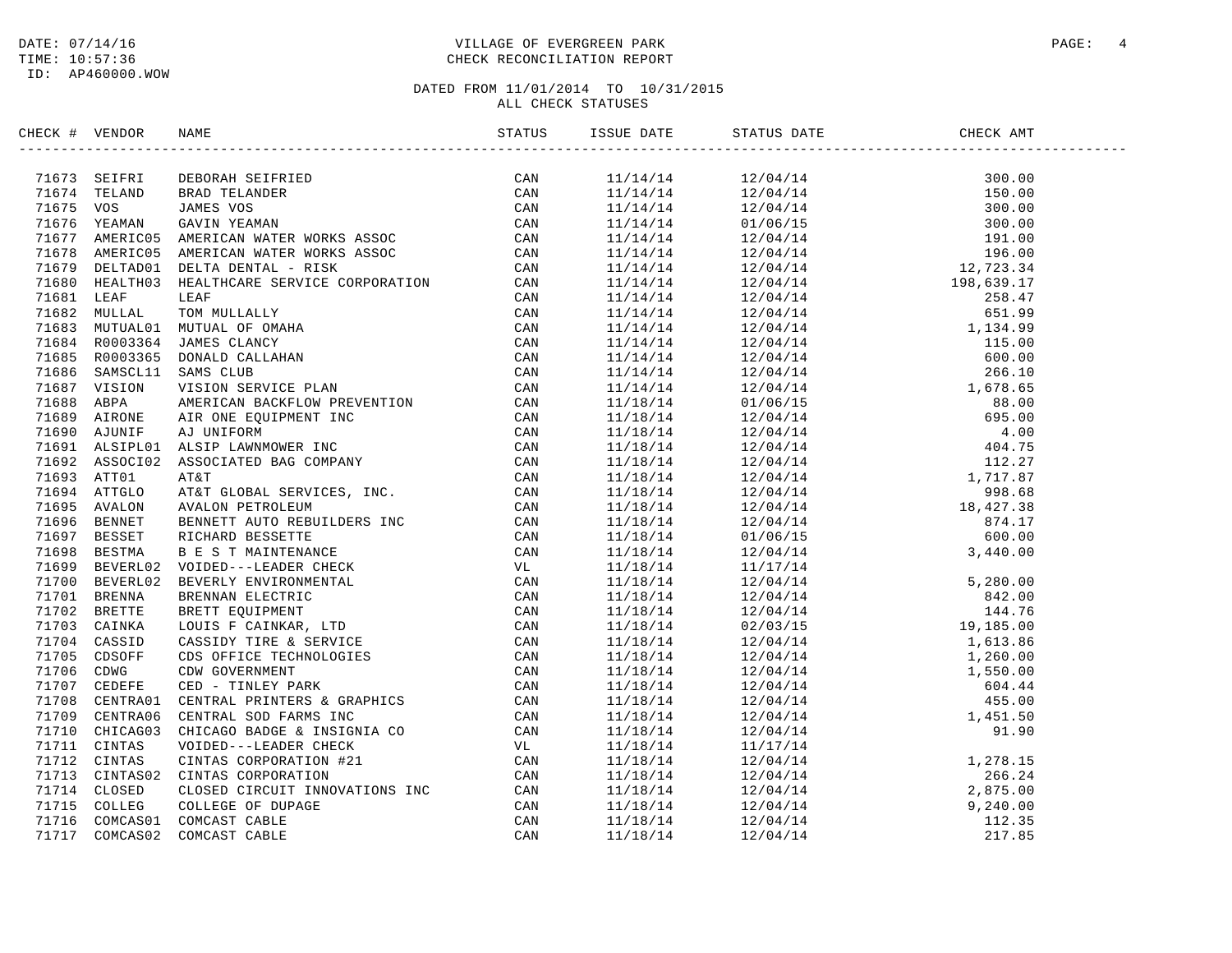### DATE: 07/14/16 PAGE: 5 PAGE: 5 PAGE: 5 PAGE: 5 PAGE: 5 PAGE: 5 PAGE: 5 PAGE: 5 PAGE: 5 PAGE: 5 PAGE: 5 PAGE: 5 TIME: 10:57:36 CHECK RECONCILIATION REPORT

| CHECK # VENDOR |                                                                                                                                                                                                                                                                                                                                                                                                                                                                    |  |  |  |
|----------------|--------------------------------------------------------------------------------------------------------------------------------------------------------------------------------------------------------------------------------------------------------------------------------------------------------------------------------------------------------------------------------------------------------------------------------------------------------------------|--|--|--|
|                | $\begin{tabular}{cccccccc} $\mathbf{r} & $\mathbf{r} & $\mathbf{r} & $\mathbf{r} & $\mathbf{r} & $\mathbf{r} & $\mathbf{r} & $\mathbf{r} & $\mathbf{r} & $\mathbf{r} & $\mathbf{r} & $\mathbf{r} & $\mathbf{r} & $\mathbf{r} & $\mathbf{r} & $\mathbf{r} & $\mathbf{r} & $\mathbf{r} & $\mathbf{r} & $\mathbf{r} & $\mathbf{r} & $\mathbf{r} & $\mathbf{r} & $\mathbf{r} & $\mathbf{r} & $\mathbf{r} & $\mathbf{r} & $\mathbf{r} & $\mathbf{r} & $\mathbf{r} & $\$ |  |  |  |
|                |                                                                                                                                                                                                                                                                                                                                                                                                                                                                    |  |  |  |
|                |                                                                                                                                                                                                                                                                                                                                                                                                                                                                    |  |  |  |
|                |                                                                                                                                                                                                                                                                                                                                                                                                                                                                    |  |  |  |
|                |                                                                                                                                                                                                                                                                                                                                                                                                                                                                    |  |  |  |
|                |                                                                                                                                                                                                                                                                                                                                                                                                                                                                    |  |  |  |
|                |                                                                                                                                                                                                                                                                                                                                                                                                                                                                    |  |  |  |
|                |                                                                                                                                                                                                                                                                                                                                                                                                                                                                    |  |  |  |
|                |                                                                                                                                                                                                                                                                                                                                                                                                                                                                    |  |  |  |
|                |                                                                                                                                                                                                                                                                                                                                                                                                                                                                    |  |  |  |
|                |                                                                                                                                                                                                                                                                                                                                                                                                                                                                    |  |  |  |
|                |                                                                                                                                                                                                                                                                                                                                                                                                                                                                    |  |  |  |
|                |                                                                                                                                                                                                                                                                                                                                                                                                                                                                    |  |  |  |
|                |                                                                                                                                                                                                                                                                                                                                                                                                                                                                    |  |  |  |
|                |                                                                                                                                                                                                                                                                                                                                                                                                                                                                    |  |  |  |
|                |                                                                                                                                                                                                                                                                                                                                                                                                                                                                    |  |  |  |
|                |                                                                                                                                                                                                                                                                                                                                                                                                                                                                    |  |  |  |
|                |                                                                                                                                                                                                                                                                                                                                                                                                                                                                    |  |  |  |
|                |                                                                                                                                                                                                                                                                                                                                                                                                                                                                    |  |  |  |
|                |                                                                                                                                                                                                                                                                                                                                                                                                                                                                    |  |  |  |
|                |                                                                                                                                                                                                                                                                                                                                                                                                                                                                    |  |  |  |
|                |                                                                                                                                                                                                                                                                                                                                                                                                                                                                    |  |  |  |
|                |                                                                                                                                                                                                                                                                                                                                                                                                                                                                    |  |  |  |
|                |                                                                                                                                                                                                                                                                                                                                                                                                                                                                    |  |  |  |
|                |                                                                                                                                                                                                                                                                                                                                                                                                                                                                    |  |  |  |
|                |                                                                                                                                                                                                                                                                                                                                                                                                                                                                    |  |  |  |
|                |                                                                                                                                                                                                                                                                                                                                                                                                                                                                    |  |  |  |
|                |                                                                                                                                                                                                                                                                                                                                                                                                                                                                    |  |  |  |
|                |                                                                                                                                                                                                                                                                                                                                                                                                                                                                    |  |  |  |
|                |                                                                                                                                                                                                                                                                                                                                                                                                                                                                    |  |  |  |
|                |                                                                                                                                                                                                                                                                                                                                                                                                                                                                    |  |  |  |
|                |                                                                                                                                                                                                                                                                                                                                                                                                                                                                    |  |  |  |
|                |                                                                                                                                                                                                                                                                                                                                                                                                                                                                    |  |  |  |
|                |                                                                                                                                                                                                                                                                                                                                                                                                                                                                    |  |  |  |
|                |                                                                                                                                                                                                                                                                                                                                                                                                                                                                    |  |  |  |
|                |                                                                                                                                                                                                                                                                                                                                                                                                                                                                    |  |  |  |
|                |                                                                                                                                                                                                                                                                                                                                                                                                                                                                    |  |  |  |
|                |                                                                                                                                                                                                                                                                                                                                                                                                                                                                    |  |  |  |
|                |                                                                                                                                                                                                                                                                                                                                                                                                                                                                    |  |  |  |
|                |                                                                                                                                                                                                                                                                                                                                                                                                                                                                    |  |  |  |
|                |                                                                                                                                                                                                                                                                                                                                                                                                                                                                    |  |  |  |
|                |                                                                                                                                                                                                                                                                                                                                                                                                                                                                    |  |  |  |
|                |                                                                                                                                                                                                                                                                                                                                                                                                                                                                    |  |  |  |
|                |                                                                                                                                                                                                                                                                                                                                                                                                                                                                    |  |  |  |
|                |                                                                                                                                                                                                                                                                                                                                                                                                                                                                    |  |  |  |
|                |                                                                                                                                                                                                                                                                                                                                                                                                                                                                    |  |  |  |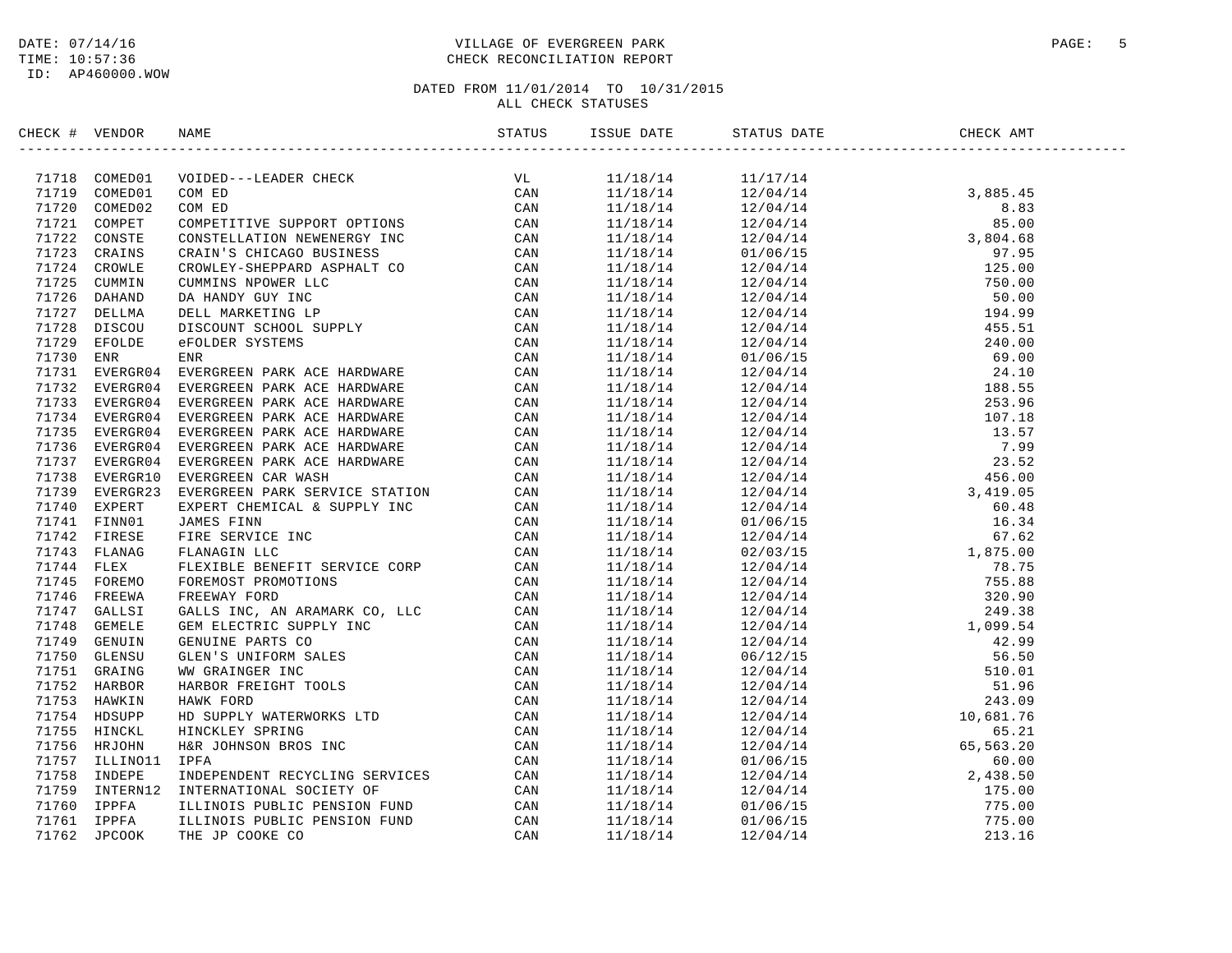### DATE: 07/14/16 PAGE: 6 PAGE: 6 PAGE: 6 PAGE: 6 PAGE: 6 PAGE: 9 PAGE: 6 PAGE: 9 PAGE: 9 PAGE: 9 PAGE: 9 PAGE: 9 TIME: 10:57:36 CHECK RECONCILIATION REPORT

| CHECK # VENDOR | NAME | STATUS | ISSUE DATE | STATUS DATE                                                                                                                                                                                                                                                             | CHECK AMT |  |
|----------------|------|--------|------------|-------------------------------------------------------------------------------------------------------------------------------------------------------------------------------------------------------------------------------------------------------------------------|-----------|--|
|                |      |        |            | $\begin{array}{cccc} 11/18/14 & 12/04/14 & 812.72 \\ 11/18/14 & 12/04/14 & 130.00 \\ 11/18/14 & 01/06/15 & 125.00 \\ 11/18/14 & 12/04/14 & 190.00 \\ 11/18/14 & 11/20/14 & 240.00 \\ 11/18/14 & 12/04/14 & 240.00 \\ 11/18/14 & 12/04/14 & 4,092.17 \\ 11/18/14 & 11/1$ |           |  |
|                |      |        |            |                                                                                                                                                                                                                                                                         |           |  |
|                |      |        |            |                                                                                                                                                                                                                                                                         |           |  |
|                |      |        |            |                                                                                                                                                                                                                                                                         |           |  |
|                |      |        |            |                                                                                                                                                                                                                                                                         |           |  |
|                |      |        |            |                                                                                                                                                                                                                                                                         |           |  |
|                |      |        |            |                                                                                                                                                                                                                                                                         |           |  |
|                |      |        | 11/18/14   | 11/17/14                                                                                                                                                                                                                                                                |           |  |
|                |      |        | 11/18/14   | $\begin{array}{cccc} 11/17/14 & & & & & 2,617.90 \\ 01/06/15 & & & & 2,617.90 \\ 12/04/14 & & & 310.90 \\ 12/04/14 & & & 952.50 \\ 12/04/14 & & & 878.29 \\ 12/04/14 & & & 540.11 \\ 02/03/15 & & & 1,105.00 \end{array}$                                               |           |  |
|                |      |        | 11/18/14   |                                                                                                                                                                                                                                                                         |           |  |
|                |      |        | 11/18/14   |                                                                                                                                                                                                                                                                         |           |  |
|                |      |        | 11/18/14   |                                                                                                                                                                                                                                                                         |           |  |
|                |      |        | 11/18/14   |                                                                                                                                                                                                                                                                         |           |  |
|                |      |        | 11/18/14   |                                                                                                                                                                                                                                                                         |           |  |
|                |      |        | 11/18/14   |                                                                                                                                                                                                                                                                         |           |  |
|                |      |        | 11/18/14   |                                                                                                                                                                                                                                                                         |           |  |
|                |      |        | 11/18/14   |                                                                                                                                                                                                                                                                         |           |  |
|                |      |        | 11/18/14   |                                                                                                                                                                                                                                                                         |           |  |
|                |      |        | 11/18/14   |                                                                                                                                                                                                                                                                         |           |  |
|                |      |        | 11/18/14   |                                                                                                                                                                                                                                                                         |           |  |
|                |      |        | 11/18/14   |                                                                                                                                                                                                                                                                         |           |  |
|                |      |        | 11/18/14   |                                                                                                                                                                                                                                                                         |           |  |
|                |      |        | 11/18/14   |                                                                                                                                                                                                                                                                         |           |  |
|                |      |        | 11/18/14   |                                                                                                                                                                                                                                                                         |           |  |
|                |      |        | 11/18/14   |                                                                                                                                                                                                                                                                         |           |  |
|                |      |        | 11/18/14   |                                                                                                                                                                                                                                                                         |           |  |
|                |      |        | 11/18/14   |                                                                                                                                                                                                                                                                         |           |  |
|                |      |        | 11/18/14   |                                                                                                                                                                                                                                                                         |           |  |
|                |      |        | 11/18/14   |                                                                                                                                                                                                                                                                         |           |  |
|                |      |        | 11/18/14   |                                                                                                                                                                                                                                                                         |           |  |
|                |      |        | 11/18/14   |                                                                                                                                                                                                                                                                         |           |  |
|                |      |        | 11/18/14   |                                                                                                                                                                                                                                                                         |           |  |
|                |      |        | 11/18/14   |                                                                                                                                                                                                                                                                         |           |  |
|                |      |        | 11/18/14   |                                                                                                                                                                                                                                                                         |           |  |
|                |      |        | 11/18/14   |                                                                                                                                                                                                                                                                         |           |  |
|                |      |        | 11/18/14   |                                                                                                                                                                                                                                                                         |           |  |
|                |      |        | 11/18/14   |                                                                                                                                                                                                                                                                         |           |  |
|                |      |        | 11/18/14   |                                                                                                                                                                                                                                                                         |           |  |
|                |      |        | 11/18/14   |                                                                                                                                                                                                                                                                         |           |  |
|                |      |        | 11/18/14   |                                                                                                                                                                                                                                                                         |           |  |
|                |      |        | 11/18/14   |                                                                                                                                                                                                                                                                         |           |  |
|                |      |        | 11/18/14   |                                                                                                                                                                                                                                                                         |           |  |
|                |      |        | 11/18/14   |                                                                                                                                                                                                                                                                         |           |  |
|                |      |        | 11/18/14   |                                                                                                                                                                                                                                                                         |           |  |
|                |      |        | 11/18/14   |                                                                                                                                                                                                                                                                         |           |  |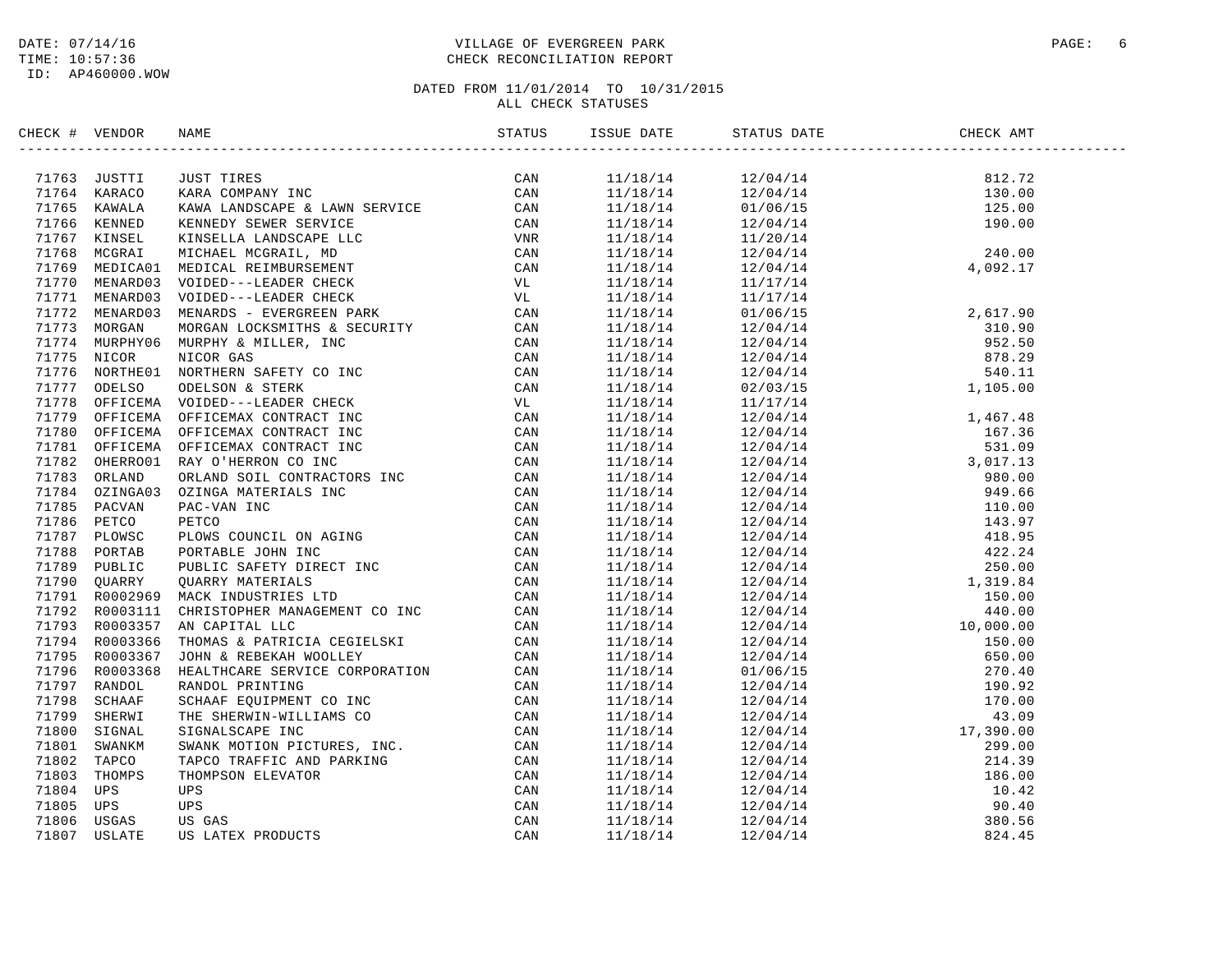### DATE: 07/14/16 PAGE: 7 PAGE: 7 TIME: 10:57:36 CHECK RECONCILIATION REPORT

| CHECK # VENDOR |                                                                                                                                                                                                                                             |                                                                    |                                                                                                                                                                                                                                                                                                                 |  |
|----------------|---------------------------------------------------------------------------------------------------------------------------------------------------------------------------------------------------------------------------------------------|--------------------------------------------------------------------|-----------------------------------------------------------------------------------------------------------------------------------------------------------------------------------------------------------------------------------------------------------------------------------------------------------------|--|
|                | SECK # VERDOR NAME<br>(1970) VERTICON VANCIAD ACCTURES<br>21809 VERTICON VERTICON NERELESS<br>21810 VERTICON VERTICON NERELESS<br>21811 VERTICON VERTICON TRELESS<br>21811 VERTICON VERTICON TRELESS<br>21811 VERTICON VERTICON TRELESS<br> |                                                                    | $\begin{tabular}{cccccccc} \multicolumn{4}{c}{\begin{tabular}{l} $11/18/14$ & $12/04/14$ & $20.00$ \\ $11/18/14$ & $12/04/14$ & $20.00$ \\ $11/18/14$ & $12/04/14$ & $1,81.4$ \\ $11/18/14$ & $12/04/14$ & $1,82.5$ \\ $11/18/14$ & $12/04/14$ & $1,83.25$ \\ $11/18/14$ & $12/04/14$ & $8.03$ \\ $11/18/14$ &$ |  |
|                |                                                                                                                                                                                                                                             |                                                                    |                                                                                                                                                                                                                                                                                                                 |  |
|                |                                                                                                                                                                                                                                             |                                                                    |                                                                                                                                                                                                                                                                                                                 |  |
|                |                                                                                                                                                                                                                                             |                                                                    |                                                                                                                                                                                                                                                                                                                 |  |
|                |                                                                                                                                                                                                                                             |                                                                    |                                                                                                                                                                                                                                                                                                                 |  |
|                |                                                                                                                                                                                                                                             |                                                                    |                                                                                                                                                                                                                                                                                                                 |  |
|                |                                                                                                                                                                                                                                             |                                                                    |                                                                                                                                                                                                                                                                                                                 |  |
|                |                                                                                                                                                                                                                                             |                                                                    |                                                                                                                                                                                                                                                                                                                 |  |
|                |                                                                                                                                                                                                                                             |                                                                    |                                                                                                                                                                                                                                                                                                                 |  |
|                |                                                                                                                                                                                                                                             |                                                                    |                                                                                                                                                                                                                                                                                                                 |  |
|                |                                                                                                                                                                                                                                             |                                                                    |                                                                                                                                                                                                                                                                                                                 |  |
|                |                                                                                                                                                                                                                                             |                                                                    |                                                                                                                                                                                                                                                                                                                 |  |
|                |                                                                                                                                                                                                                                             |                                                                    |                                                                                                                                                                                                                                                                                                                 |  |
|                |                                                                                                                                                                                                                                             |                                                                    |                                                                                                                                                                                                                                                                                                                 |  |
|                |                                                                                                                                                                                                                                             |                                                                    |                                                                                                                                                                                                                                                                                                                 |  |
|                |                                                                                                                                                                                                                                             |                                                                    |                                                                                                                                                                                                                                                                                                                 |  |
|                |                                                                                                                                                                                                                                             |                                                                    |                                                                                                                                                                                                                                                                                                                 |  |
|                |                                                                                                                                                                                                                                             |                                                                    |                                                                                                                                                                                                                                                                                                                 |  |
|                |                                                                                                                                                                                                                                             |                                                                    |                                                                                                                                                                                                                                                                                                                 |  |
|                |                                                                                                                                                                                                                                             |                                                                    |                                                                                                                                                                                                                                                                                                                 |  |
|                |                                                                                                                                                                                                                                             |                                                                    |                                                                                                                                                                                                                                                                                                                 |  |
|                |                                                                                                                                                                                                                                             |                                                                    |                                                                                                                                                                                                                                                                                                                 |  |
|                |                                                                                                                                                                                                                                             |                                                                    |                                                                                                                                                                                                                                                                                                                 |  |
|                |                                                                                                                                                                                                                                             |                                                                    |                                                                                                                                                                                                                                                                                                                 |  |
|                |                                                                                                                                                                                                                                             |                                                                    |                                                                                                                                                                                                                                                                                                                 |  |
|                |                                                                                                                                                                                                                                             |                                                                    |                                                                                                                                                                                                                                                                                                                 |  |
|                |                                                                                                                                                                                                                                             |                                                                    |                                                                                                                                                                                                                                                                                                                 |  |
|                |                                                                                                                                                                                                                                             |                                                                    |                                                                                                                                                                                                                                                                                                                 |  |
|                |                                                                                                                                                                                                                                             |                                                                    |                                                                                                                                                                                                                                                                                                                 |  |
|                |                                                                                                                                                                                                                                             |                                                                    |                                                                                                                                                                                                                                                                                                                 |  |
|                |                                                                                                                                                                                                                                             |                                                                    |                                                                                                                                                                                                                                                                                                                 |  |
|                |                                                                                                                                                                                                                                             |                                                                    |                                                                                                                                                                                                                                                                                                                 |  |
|                |                                                                                                                                                                                                                                             |                                                                    |                                                                                                                                                                                                                                                                                                                 |  |
|                |                                                                                                                                                                                                                                             | $\begin{array}{c} 12/02/14 \\ 12/02/14 \\ 12/02/14 \\ \end{array}$ |                                                                                                                                                                                                                                                                                                                 |  |
|                |                                                                                                                                                                                                                                             | 12/02/14                                                           |                                                                                                                                                                                                                                                                                                                 |  |
|                |                                                                                                                                                                                                                                             | 12/02/14                                                           |                                                                                                                                                                                                                                                                                                                 |  |
|                |                                                                                                                                                                                                                                             | 12/02/14                                                           |                                                                                                                                                                                                                                                                                                                 |  |
|                |                                                                                                                                                                                                                                             | 12/02/14                                                           |                                                                                                                                                                                                                                                                                                                 |  |
|                |                                                                                                                                                                                                                                             | 12/02/14                                                           |                                                                                                                                                                                                                                                                                                                 |  |
|                |                                                                                                                                                                                                                                             | 12/02/14                                                           |                                                                                                                                                                                                                                                                                                                 |  |
|                |                                                                                                                                                                                                                                             | 12/02/14                                                           |                                                                                                                                                                                                                                                                                                                 |  |
|                |                                                                                                                                                                                                                                             |                                                                    |                                                                                                                                                                                                                                                                                                                 |  |
|                |                                                                                                                                                                                                                                             | 12/02/14<br>12/02/14                                               |                                                                                                                                                                                                                                                                                                                 |  |
|                |                                                                                                                                                                                                                                             | 12/02/14                                                           |                                                                                                                                                                                                                                                                                                                 |  |
|                |                                                                                                                                                                                                                                             | 12/02/14                                                           |                                                                                                                                                                                                                                                                                                                 |  |
|                |                                                                                                                                                                                                                                             | 12/02/14                                                           | $\begin{array}{cccc} 01/06/15 & 6\,,079\,.\,\mathrm{69} \\ 12/01/14 & 01/06/15 & 1\,,178\,.\,\mathrm{65} \\ 01/06/15 & 45\,.\,00 \\ 01/06/15 & 910\,.\,16 \\ 01/06/15 & 295\,.\,\mathrm{68} \\ 06/05/15 & 3\,,440\,.\,00 \\ 02/03/15 & 3\,,040\,.\,00 \\ 01/06/15 & 3\,,780\,.\,59 \\ 01/06/15 & 5$             |  |
|                |                                                                                                                                                                                                                                             |                                                                    |                                                                                                                                                                                                                                                                                                                 |  |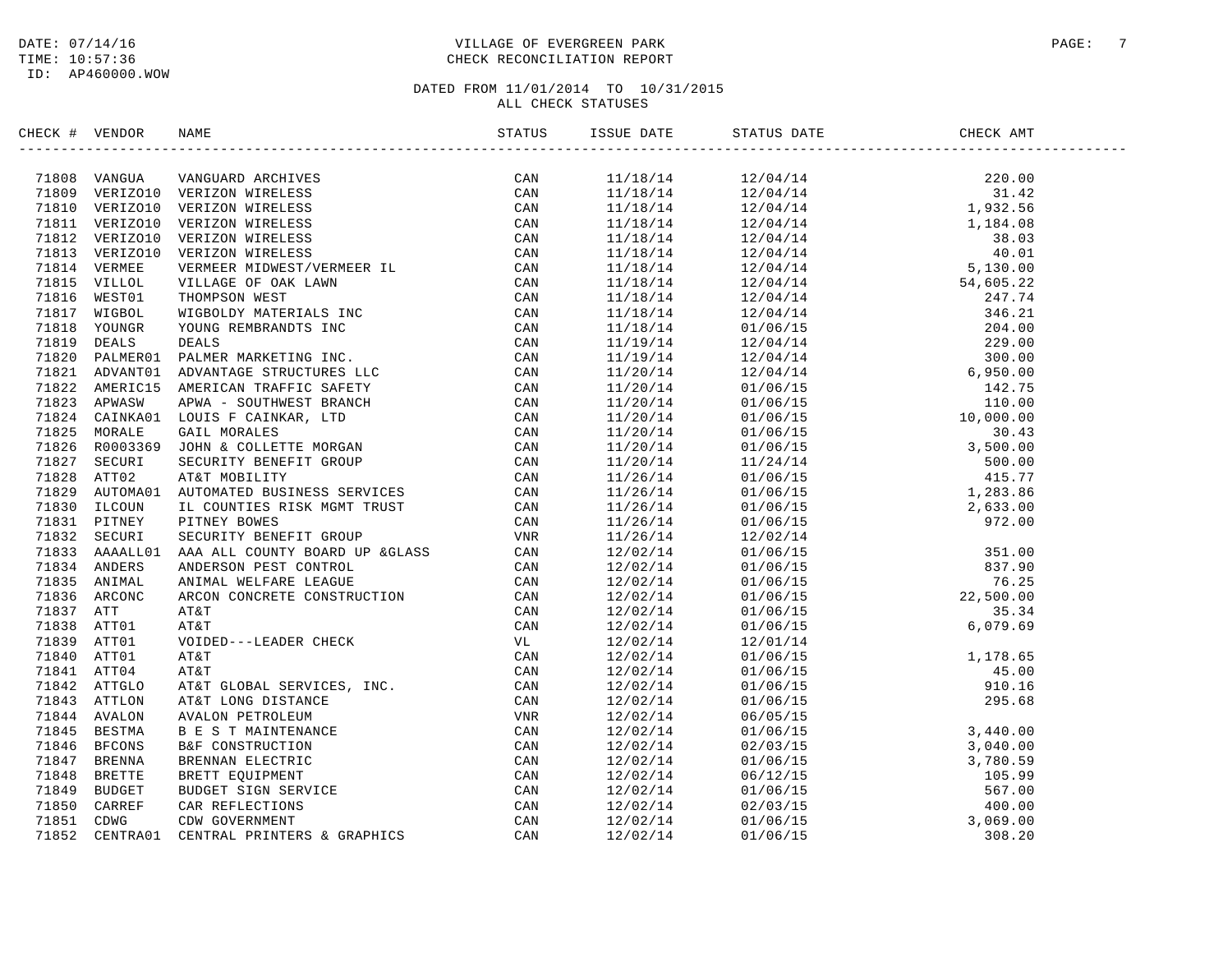### DATE: 07/14/16 PAGE: 8 TIME: 10:57:36 CHECK RECONCILIATION REPORT

# DATED FROM 11/01/2014 TO 10/31/2015

ALL CHECK STATUSES

| CHECK # VENDOR |                                                                                                                                                                                                                               | ISSUE DATE | STATUS DATE<br>----------------- | CHECK AMT                                                                                                                                                                                                                                                                                         |
|----------------|-------------------------------------------------------------------------------------------------------------------------------------------------------------------------------------------------------------------------------|------------|----------------------------------|---------------------------------------------------------------------------------------------------------------------------------------------------------------------------------------------------------------------------------------------------------------------------------------------------|
|                | SECK # VERDOR RANE STATES. IN SECURE STATES IN the second of the second of the second of the second of the second of the second of the second of the second of the second of the second of the second of the second of the se |            |                                  |                                                                                                                                                                                                                                                                                                   |
|                |                                                                                                                                                                                                                               | 12/02/14   | 12/05/14                         |                                                                                                                                                                                                                                                                                                   |
|                |                                                                                                                                                                                                                               | 12/02/14   | 12/18/14                         | 768.53                                                                                                                                                                                                                                                                                            |
|                |                                                                                                                                                                                                                               | 12/02/14   | 01/06/15                         |                                                                                                                                                                                                                                                                                                   |
|                |                                                                                                                                                                                                                               | 12/02/14   | 12/01/14                         | $\begin{array}{cccc} 12/01/14 & & & & & & 1,007.88 \\ 01/06/15 & & & & & 1,007.88 \\ 01/06/15 & & & & 218.81 \\ 01/06/15 & & & & 12.63 \\ 01/06/15 & & & 84.90 \\ 01/06/15 & & & 780.70 \\ 01/06/15 & & & 3,335.62 \\ 01/06/15 & & & 1,280.00 \\ 01/06/15 & & & 1,280.00 \\ 01/06/15 & & & 1,215$ |
|                |                                                                                                                                                                                                                               | 12/02/14   |                                  |                                                                                                                                                                                                                                                                                                   |
|                |                                                                                                                                                                                                                               | 12/02/14   |                                  |                                                                                                                                                                                                                                                                                                   |
|                |                                                                                                                                                                                                                               | 12/02/14   |                                  |                                                                                                                                                                                                                                                                                                   |
|                |                                                                                                                                                                                                                               | 12/02/14   |                                  |                                                                                                                                                                                                                                                                                                   |
|                |                                                                                                                                                                                                                               | 12/02/14   |                                  |                                                                                                                                                                                                                                                                                                   |
|                |                                                                                                                                                                                                                               | 12/02/14   |                                  |                                                                                                                                                                                                                                                                                                   |
|                |                                                                                                                                                                                                                               | 12/02/14   |                                  |                                                                                                                                                                                                                                                                                                   |
|                |                                                                                                                                                                                                                               | 12/02/14   |                                  |                                                                                                                                                                                                                                                                                                   |
|                |                                                                                                                                                                                                                               | 12/02/14   |                                  |                                                                                                                                                                                                                                                                                                   |
|                |                                                                                                                                                                                                                               | 12/02/14   |                                  | $01/06/15$<br>01/06/15<br>01/06/15<br>2,541.53                                                                                                                                                                                                                                                    |
|                |                                                                                                                                                                                                                               | 12/02/14   |                                  |                                                                                                                                                                                                                                                                                                   |
|                |                                                                                                                                                                                                                               | 12/02/14   |                                  |                                                                                                                                                                                                                                                                                                   |
|                |                                                                                                                                                                                                                               | 12/02/14   |                                  |                                                                                                                                                                                                                                                                                                   |
|                |                                                                                                                                                                                                                               | 12/02/14   |                                  |                                                                                                                                                                                                                                                                                                   |
|                |                                                                                                                                                                                                                               | 12/02/14   |                                  |                                                                                                                                                                                                                                                                                                   |
|                |                                                                                                                                                                                                                               | 12/02/14   |                                  |                                                                                                                                                                                                                                                                                                   |
|                |                                                                                                                                                                                                                               | 12/02/14   |                                  |                                                                                                                                                                                                                                                                                                   |
|                |                                                                                                                                                                                                                               | 12/02/14   |                                  |                                                                                                                                                                                                                                                                                                   |
|                |                                                                                                                                                                                                                               | 12/02/14   |                                  |                                                                                                                                                                                                                                                                                                   |
|                |                                                                                                                                                                                                                               | 12/02/14   |                                  |                                                                                                                                                                                                                                                                                                   |
|                |                                                                                                                                                                                                                               | 12/02/14   |                                  |                                                                                                                                                                                                                                                                                                   |
|                |                                                                                                                                                                                                                               | 12/02/14   |                                  |                                                                                                                                                                                                                                                                                                   |
|                |                                                                                                                                                                                                                               | 12/02/14   |                                  |                                                                                                                                                                                                                                                                                                   |
|                |                                                                                                                                                                                                                               | 12/02/14   |                                  |                                                                                                                                                                                                                                                                                                   |
|                |                                                                                                                                                                                                                               | 12/02/14   |                                  |                                                                                                                                                                                                                                                                                                   |
|                |                                                                                                                                                                                                                               | 12/02/14   |                                  |                                                                                                                                                                                                                                                                                                   |
|                |                                                                                                                                                                                                                               | 12/02/14   |                                  |                                                                                                                                                                                                                                                                                                   |
|                |                                                                                                                                                                                                                               | 12/02/14   |                                  |                                                                                                                                                                                                                                                                                                   |
|                |                                                                                                                                                                                                                               | 12/02/14   |                                  |                                                                                                                                                                                                                                                                                                   |
|                |                                                                                                                                                                                                                               | 12/02/14   |                                  |                                                                                                                                                                                                                                                                                                   |
|                |                                                                                                                                                                                                                               | 12/02/14   |                                  |                                                                                                                                                                                                                                                                                                   |
|                |                                                                                                                                                                                                                               | 12/02/14   |                                  |                                                                                                                                                                                                                                                                                                   |
|                |                                                                                                                                                                                                                               | 12/02/14   |                                  |                                                                                                                                                                                                                                                                                                   |
|                |                                                                                                                                                                                                                               | 12/02/14   |                                  |                                                                                                                                                                                                                                                                                                   |
|                |                                                                                                                                                                                                                               | 12/02/14   |                                  |                                                                                                                                                                                                                                                                                                   |
|                |                                                                                                                                                                                                                               | 12/02/14   |                                  |                                                                                                                                                                                                                                                                                                   |
|                |                                                                                                                                                                                                                               | 12/02/14   |                                  |                                                                                                                                                                                                                                                                                                   |
|                |                                                                                                                                                                                                                               | 12/02/14   |                                  |                                                                                                                                                                                                                                                                                                   |
|                |                                                                                                                                                                                                                               | 12/02/14   |                                  |                                                                                                                                                                                                                                                                                                   |
|                |                                                                                                                                                                                                                               | 12/02/14   |                                  |                                                                                                                                                                                                                                                                                                   |
|                |                                                                                                                                                                                                                               | 12/02/14   |                                  | $\begin{tabular}{l c c c} 0.100713 & 1.2353.00001 \\ 0.100713 & 1.2453.0000001 \\ 0.100715 & 0.100715 & 0.100715 \\ 0.100706/15 & 0.100715 \\ 0.100706/15 & 0.100715 \\ 0.100706/15 & 0.100715 \\ 0.100706/15 & 0.100715 \\ 0.100706/15 & 0.100715 \\ 0.100706/1$                                 |
|                |                                                                                                                                                                                                                               |            |                                  |                                                                                                                                                                                                                                                                                                   |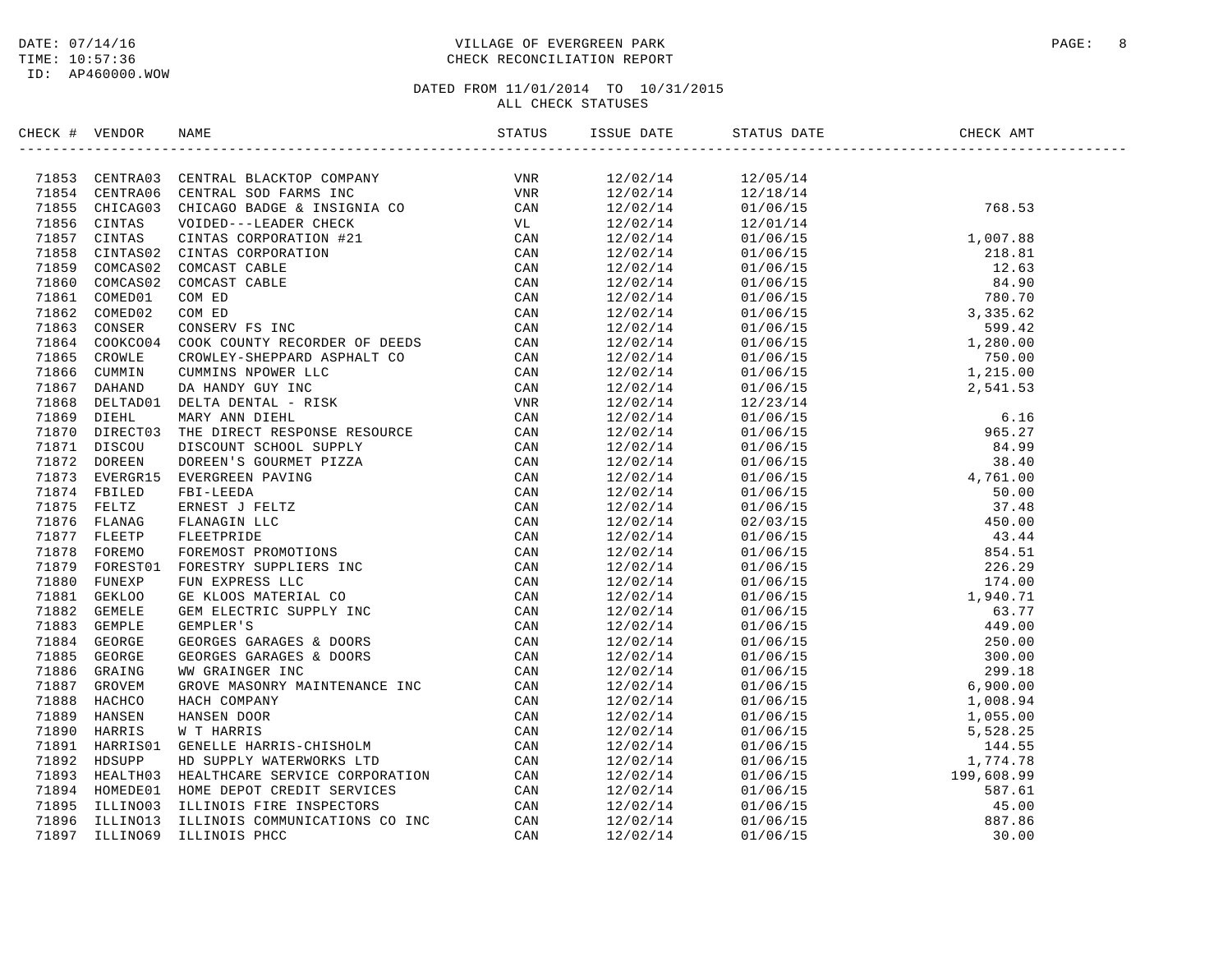ID: AP460000.WOW

### DATE: 07/14/16 PAGE: 9 PAGE: 9 TIME: 10:57:36 CHECK RECONCILIATION REPORT

| CHECK # VENDOR |                                                                                                                                                                                                                       | ISSUE DATE | STATUS DATE | CHECK AMT |  |
|----------------|-----------------------------------------------------------------------------------------------------------------------------------------------------------------------------------------------------------------------|------------|-------------|-----------|--|
|                | CRIC # WEDGE PROTECTIVE ANDETRATIONS<br>2013 - STATISTIC SCRIPT CONTINUES  (2013)<br>2013 - CONTINUES  (2013)<br>2013 - CONTINUES  (2013)<br>2013 - CONTINUES  (2013)<br>2013 - CONTINUES  (2013)<br>2013 - CONTINUES |            |             |           |  |
|                |                                                                                                                                                                                                                       |            |             |           |  |
|                |                                                                                                                                                                                                                       |            |             |           |  |
|                |                                                                                                                                                                                                                       |            |             |           |  |
|                |                                                                                                                                                                                                                       |            |             |           |  |
|                |                                                                                                                                                                                                                       |            |             |           |  |
|                |                                                                                                                                                                                                                       |            |             |           |  |
|                |                                                                                                                                                                                                                       |            |             |           |  |
|                |                                                                                                                                                                                                                       |            |             |           |  |
|                |                                                                                                                                                                                                                       |            |             |           |  |
|                |                                                                                                                                                                                                                       |            |             |           |  |
|                |                                                                                                                                                                                                                       |            |             |           |  |
|                |                                                                                                                                                                                                                       |            |             |           |  |
|                |                                                                                                                                                                                                                       |            |             |           |  |
|                |                                                                                                                                                                                                                       |            |             |           |  |
|                |                                                                                                                                                                                                                       |            |             |           |  |
|                |                                                                                                                                                                                                                       |            |             |           |  |
|                |                                                                                                                                                                                                                       |            |             |           |  |
|                |                                                                                                                                                                                                                       |            |             |           |  |
|                |                                                                                                                                                                                                                       |            |             |           |  |
|                |                                                                                                                                                                                                                       |            |             |           |  |
|                |                                                                                                                                                                                                                       |            |             |           |  |
|                |                                                                                                                                                                                                                       |            |             |           |  |
|                |                                                                                                                                                                                                                       |            |             |           |  |
|                |                                                                                                                                                                                                                       |            |             |           |  |
|                |                                                                                                                                                                                                                       |            |             |           |  |
|                |                                                                                                                                                                                                                       |            |             |           |  |
|                |                                                                                                                                                                                                                       |            |             |           |  |
|                |                                                                                                                                                                                                                       |            |             |           |  |
|                |                                                                                                                                                                                                                       |            |             |           |  |
|                |                                                                                                                                                                                                                       |            |             |           |  |
|                |                                                                                                                                                                                                                       |            |             |           |  |
|                |                                                                                                                                                                                                                       |            |             |           |  |
|                |                                                                                                                                                                                                                       |            |             |           |  |
|                |                                                                                                                                                                                                                       |            |             |           |  |
|                |                                                                                                                                                                                                                       |            |             |           |  |
|                |                                                                                                                                                                                                                       |            |             |           |  |
|                |                                                                                                                                                                                                                       |            |             |           |  |
|                |                                                                                                                                                                                                                       |            |             |           |  |
|                |                                                                                                                                                                                                                       |            |             |           |  |
|                |                                                                                                                                                                                                                       |            |             |           |  |
|                |                                                                                                                                                                                                                       |            |             |           |  |
|                |                                                                                                                                                                                                                       |            |             |           |  |
|                |                                                                                                                                                                                                                       |            |             |           |  |
|                |                                                                                                                                                                                                                       |            |             |           |  |
|                |                                                                                                                                                                                                                       |            |             |           |  |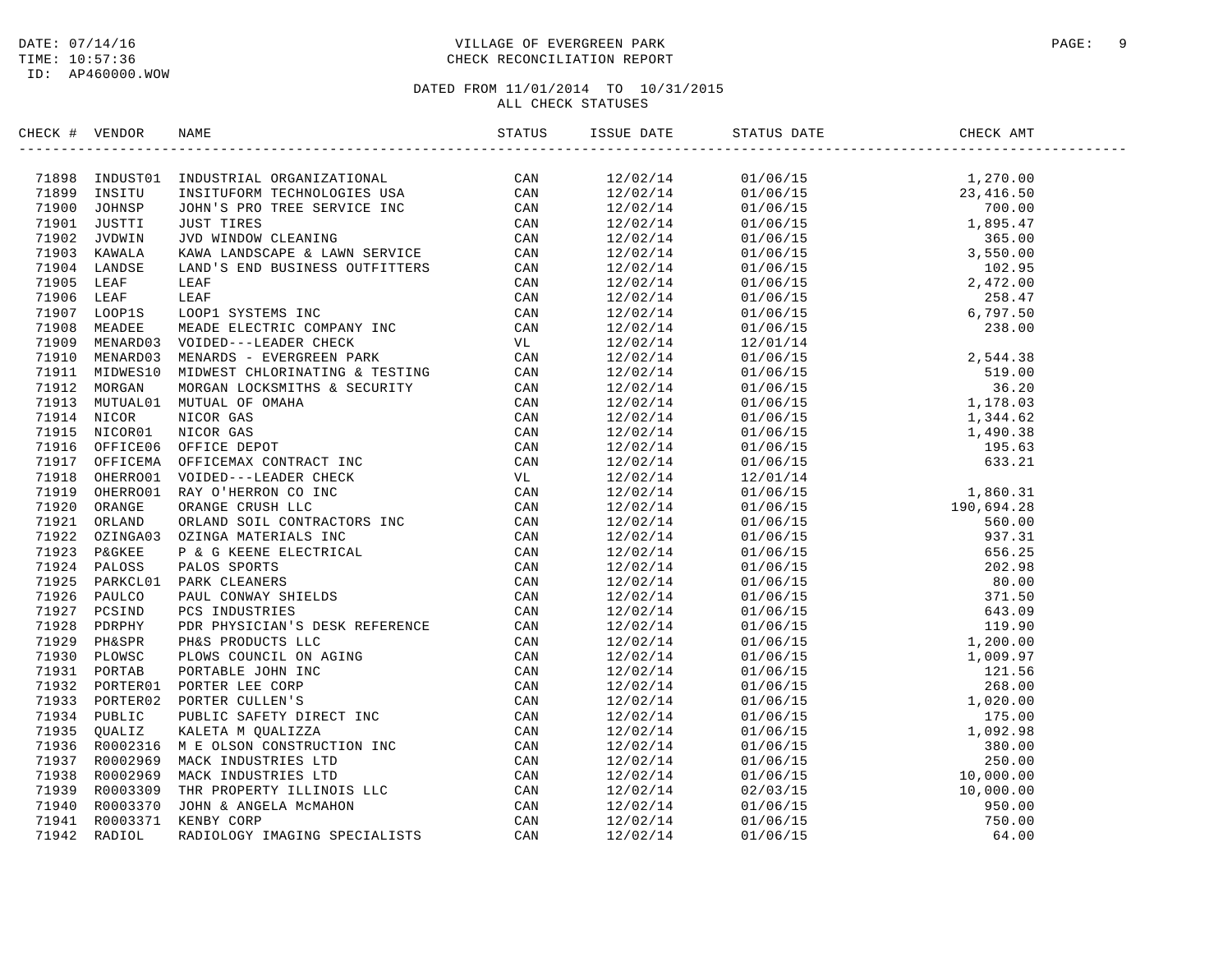### DATE: 07/14/16 PAGE: 10 TIME: 10:57:36 CHECK RECONCILIATION REPORT

| CHECK # VENDOR | NAME                                                                                                                                                                                                                                                                                                                                                                                                                                                                           | ISSUE DATE STATU     | STATUS DATE                                                                                                                                                                                                                                                                | CHECK AMT |  |
|----------------|--------------------------------------------------------------------------------------------------------------------------------------------------------------------------------------------------------------------------------------------------------------------------------------------------------------------------------------------------------------------------------------------------------------------------------------------------------------------------------|----------------------|----------------------------------------------------------------------------------------------------------------------------------------------------------------------------------------------------------------------------------------------------------------------------|-----------|--|
|                | $\begin{tabular}{cccc} \textbf{4} & \textbf{WREIDE} & \textbf{MME} & \textbf{SREPIB} \\ \textbf{5} & \textbf{REDHAN} & \textbf{RED HANK PIRE } & \textbf{SECUSTITY} \\ \textbf{6} & \textbf{REDIATION} & \textbf{REDE RING RISTY} \\ \textbf{7} & \textbf{8} & \textbf{REDIATION} & \textbf{REDE RING RISTY} \\ \textbf{8} & \textbf{REDIATION} & \textbf{REDIATION} & \textbf{REICID} \\ \textbf{9} & \textbf{REIDIDAND} & \textbf{REDIATION} & \textbf{REICID} \\ \textbf{1$ | 12/02/14             | $\begin{tabular}{@{}c@{}}\n  01/06/15 & 678.00 \\  01/06/15 & 660.00 \\  01/06/15 & 490.18 \\  01/06/15 & 308.75 \\  01/06/15 & 302.40 \\  01/06/15 & 302.40 \\  01/06/15 & 143.33 \\  01/06/15 & 143.33 \\  01/06/15 & 153.12 \\  01/06/15 & 153.12 \\  01/06/15 & 50.0$  |           |  |
|                |                                                                                                                                                                                                                                                                                                                                                                                                                                                                                | 12/02/14             |                                                                                                                                                                                                                                                                            |           |  |
|                |                                                                                                                                                                                                                                                                                                                                                                                                                                                                                | 12/02/14             |                                                                                                                                                                                                                                                                            |           |  |
|                |                                                                                                                                                                                                                                                                                                                                                                                                                                                                                | 12/02/14             |                                                                                                                                                                                                                                                                            |           |  |
|                |                                                                                                                                                                                                                                                                                                                                                                                                                                                                                | 12/02/14             |                                                                                                                                                                                                                                                                            |           |  |
|                |                                                                                                                                                                                                                                                                                                                                                                                                                                                                                | 12/02/14             |                                                                                                                                                                                                                                                                            |           |  |
|                |                                                                                                                                                                                                                                                                                                                                                                                                                                                                                | 12/02/14             |                                                                                                                                                                                                                                                                            |           |  |
|                |                                                                                                                                                                                                                                                                                                                                                                                                                                                                                | 12/02/14             |                                                                                                                                                                                                                                                                            |           |  |
|                |                                                                                                                                                                                                                                                                                                                                                                                                                                                                                | 12/02/14             |                                                                                                                                                                                                                                                                            |           |  |
|                |                                                                                                                                                                                                                                                                                                                                                                                                                                                                                | 12/02/14             |                                                                                                                                                                                                                                                                            |           |  |
|                |                                                                                                                                                                                                                                                                                                                                                                                                                                                                                | 12/02/14             |                                                                                                                                                                                                                                                                            |           |  |
|                |                                                                                                                                                                                                                                                                                                                                                                                                                                                                                | 12/02/14             |                                                                                                                                                                                                                                                                            |           |  |
|                |                                                                                                                                                                                                                                                                                                                                                                                                                                                                                | 12/02/14             |                                                                                                                                                                                                                                                                            |           |  |
|                |                                                                                                                                                                                                                                                                                                                                                                                                                                                                                | 12/02/14             |                                                                                                                                                                                                                                                                            |           |  |
|                |                                                                                                                                                                                                                                                                                                                                                                                                                                                                                |                      |                                                                                                                                                                                                                                                                            |           |  |
|                |                                                                                                                                                                                                                                                                                                                                                                                                                                                                                | 12/02/14             |                                                                                                                                                                                                                                                                            |           |  |
|                |                                                                                                                                                                                                                                                                                                                                                                                                                                                                                | 12/02/14<br>12/02/14 |                                                                                                                                                                                                                                                                            |           |  |
|                |                                                                                                                                                                                                                                                                                                                                                                                                                                                                                |                      |                                                                                                                                                                                                                                                                            |           |  |
|                |                                                                                                                                                                                                                                                                                                                                                                                                                                                                                | 12/02/14             |                                                                                                                                                                                                                                                                            |           |  |
|                |                                                                                                                                                                                                                                                                                                                                                                                                                                                                                | 12/02/14             |                                                                                                                                                                                                                                                                            |           |  |
|                |                                                                                                                                                                                                                                                                                                                                                                                                                                                                                | 12/02/14             |                                                                                                                                                                                                                                                                            |           |  |
|                |                                                                                                                                                                                                                                                                                                                                                                                                                                                                                | 12/02/14             |                                                                                                                                                                                                                                                                            |           |  |
|                |                                                                                                                                                                                                                                                                                                                                                                                                                                                                                | 12/02/14             |                                                                                                                                                                                                                                                                            |           |  |
|                |                                                                                                                                                                                                                                                                                                                                                                                                                                                                                | 12/02/14             |                                                                                                                                                                                                                                                                            |           |  |
|                |                                                                                                                                                                                                                                                                                                                                                                                                                                                                                | 12/02/14             |                                                                                                                                                                                                                                                                            |           |  |
|                |                                                                                                                                                                                                                                                                                                                                                                                                                                                                                | 12/02/14             |                                                                                                                                                                                                                                                                            |           |  |
|                |                                                                                                                                                                                                                                                                                                                                                                                                                                                                                | 12/02/14             |                                                                                                                                                                                                                                                                            |           |  |
|                |                                                                                                                                                                                                                                                                                                                                                                                                                                                                                | 11/30/14             |                                                                                                                                                                                                                                                                            |           |  |
|                |                                                                                                                                                                                                                                                                                                                                                                                                                                                                                | 11/30/14             |                                                                                                                                                                                                                                                                            |           |  |
|                |                                                                                                                                                                                                                                                                                                                                                                                                                                                                                | 12/04/14             |                                                                                                                                                                                                                                                                            |           |  |
|                |                                                                                                                                                                                                                                                                                                                                                                                                                                                                                | 12/04/14             |                                                                                                                                                                                                                                                                            |           |  |
|                |                                                                                                                                                                                                                                                                                                                                                                                                                                                                                | 12/04/14             |                                                                                                                                                                                                                                                                            |           |  |
|                |                                                                                                                                                                                                                                                                                                                                                                                                                                                                                | 12/04/14             |                                                                                                                                                                                                                                                                            |           |  |
|                |                                                                                                                                                                                                                                                                                                                                                                                                                                                                                | 12/04/14             |                                                                                                                                                                                                                                                                            |           |  |
|                |                                                                                                                                                                                                                                                                                                                                                                                                                                                                                | 12/04/14             |                                                                                                                                                                                                                                                                            |           |  |
|                |                                                                                                                                                                                                                                                                                                                                                                                                                                                                                | 12/04/14             |                                                                                                                                                                                                                                                                            |           |  |
|                |                                                                                                                                                                                                                                                                                                                                                                                                                                                                                | 12/04/14             |                                                                                                                                                                                                                                                                            |           |  |
|                |                                                                                                                                                                                                                                                                                                                                                                                                                                                                                | 12/04/14             |                                                                                                                                                                                                                                                                            |           |  |
|                |                                                                                                                                                                                                                                                                                                                                                                                                                                                                                | 12/04/14             |                                                                                                                                                                                                                                                                            |           |  |
|                |                                                                                                                                                                                                                                                                                                                                                                                                                                                                                | 12/04/14             |                                                                                                                                                                                                                                                                            |           |  |
|                |                                                                                                                                                                                                                                                                                                                                                                                                                                                                                | 12/04/14             |                                                                                                                                                                                                                                                                            |           |  |
|                |                                                                                                                                                                                                                                                                                                                                                                                                                                                                                | 12/04/14             | 01/06/15<br>01/06/15<br>01/06/15<br>01/06/15<br>01/06/15<br>01/06/15<br>01/06/15<br>01/06/15<br>01/06/15<br>01/06/15<br>01/06/15<br>01/06/15<br>01/06/15<br>01/06/15<br>01/06/15<br>01/06/15<br>01/06/15<br>01/06/15<br>01/06/15<br>01/06/15<br>01/06/15<br>01/06/15<br>01 |           |  |
|                |                                                                                                                                                                                                                                                                                                                                                                                                                                                                                | 12/04/14             |                                                                                                                                                                                                                                                                            |           |  |
|                |                                                                                                                                                                                                                                                                                                                                                                                                                                                                                | 12/04/14             |                                                                                                                                                                                                                                                                            |           |  |
|                |                                                                                                                                                                                                                                                                                                                                                                                                                                                                                | 12/04/14             |                                                                                                                                                                                                                                                                            |           |  |
|                |                                                                                                                                                                                                                                                                                                                                                                                                                                                                                | 12/04/14             |                                                                                                                                                                                                                                                                            |           |  |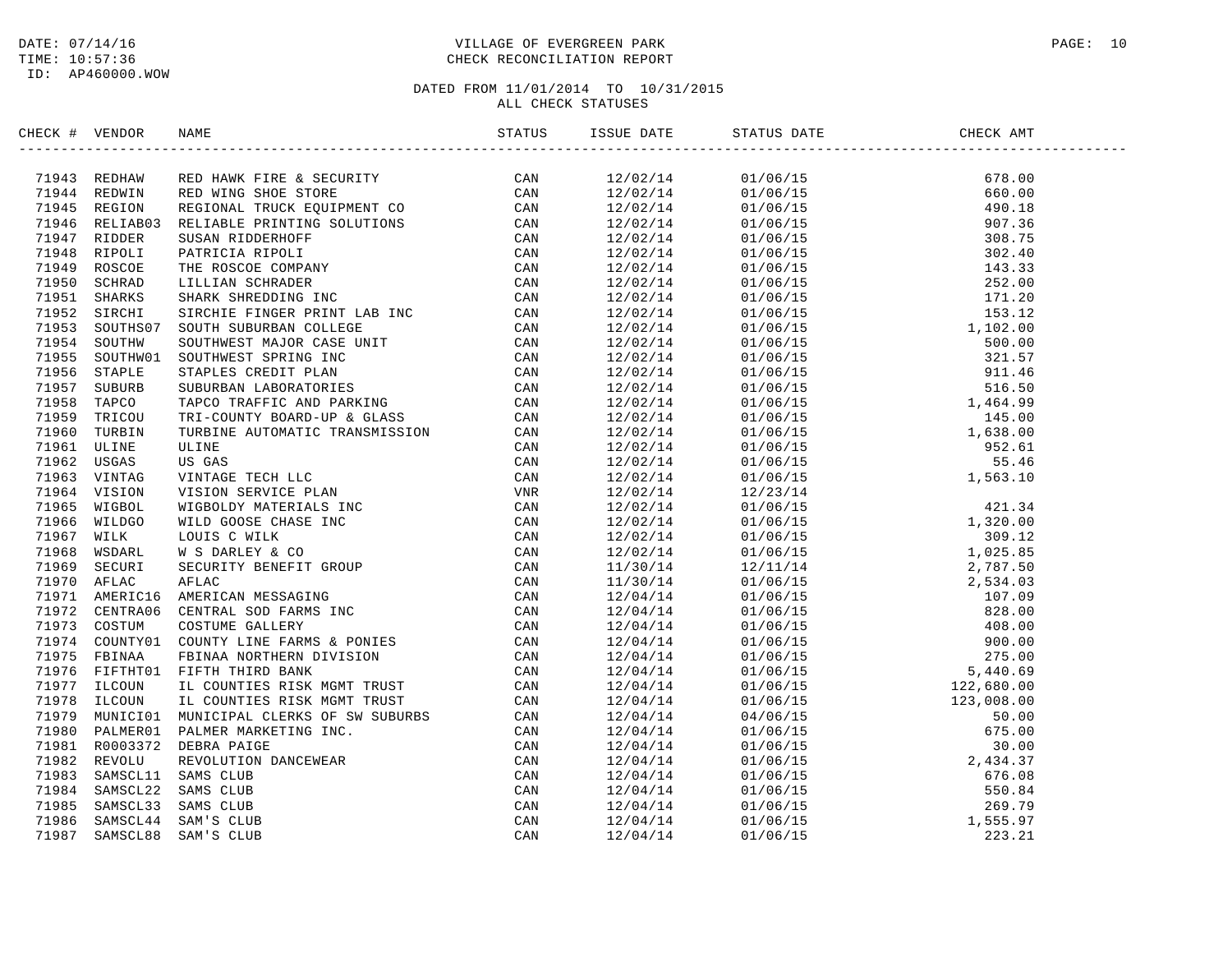### DATE: 07/14/16 PAGE: 11 TIME: 10:57:36 CHECK RECONCILIATION REPORT

| CHECK # VENDOR |  |  |                                                                                                                                                                                                                                                                                                              |  |
|----------------|--|--|--------------------------------------------------------------------------------------------------------------------------------------------------------------------------------------------------------------------------------------------------------------------------------------------------------------|--|
|                |  |  | $\begin{tabular}{cccccccc} 15808\, \text{BME} & 878709\, \text{BMEV} & 0.016715\, \text{M} & 0.016715\, \text{M} & 0.016715\, \text{M} & 0.016715\, \text{M} & 0.016715\, \text{M} & 0.016715\, \text{M} & 0.016715\, \text{M} & 0.016715\, \text{M} & 0.016715\, \text{M} & 0.016715\, \text{M} & 0.016715$ |  |
|                |  |  |                                                                                                                                                                                                                                                                                                              |  |
|                |  |  |                                                                                                                                                                                                                                                                                                              |  |
|                |  |  |                                                                                                                                                                                                                                                                                                              |  |
|                |  |  |                                                                                                                                                                                                                                                                                                              |  |
|                |  |  |                                                                                                                                                                                                                                                                                                              |  |
|                |  |  |                                                                                                                                                                                                                                                                                                              |  |
|                |  |  |                                                                                                                                                                                                                                                                                                              |  |
|                |  |  |                                                                                                                                                                                                                                                                                                              |  |
|                |  |  |                                                                                                                                                                                                                                                                                                              |  |
|                |  |  |                                                                                                                                                                                                                                                                                                              |  |
|                |  |  |                                                                                                                                                                                                                                                                                                              |  |
|                |  |  |                                                                                                                                                                                                                                                                                                              |  |
|                |  |  |                                                                                                                                                                                                                                                                                                              |  |
|                |  |  |                                                                                                                                                                                                                                                                                                              |  |
|                |  |  |                                                                                                                                                                                                                                                                                                              |  |
|                |  |  |                                                                                                                                                                                                                                                                                                              |  |
|                |  |  |                                                                                                                                                                                                                                                                                                              |  |
|                |  |  |                                                                                                                                                                                                                                                                                                              |  |
|                |  |  |                                                                                                                                                                                                                                                                                                              |  |
|                |  |  |                                                                                                                                                                                                                                                                                                              |  |
|                |  |  |                                                                                                                                                                                                                                                                                                              |  |
|                |  |  |                                                                                                                                                                                                                                                                                                              |  |
|                |  |  |                                                                                                                                                                                                                                                                                                              |  |
|                |  |  |                                                                                                                                                                                                                                                                                                              |  |
|                |  |  |                                                                                                                                                                                                                                                                                                              |  |
|                |  |  |                                                                                                                                                                                                                                                                                                              |  |
|                |  |  |                                                                                                                                                                                                                                                                                                              |  |
|                |  |  |                                                                                                                                                                                                                                                                                                              |  |
|                |  |  |                                                                                                                                                                                                                                                                                                              |  |
|                |  |  |                                                                                                                                                                                                                                                                                                              |  |
|                |  |  |                                                                                                                                                                                                                                                                                                              |  |
|                |  |  |                                                                                                                                                                                                                                                                                                              |  |
|                |  |  |                                                                                                                                                                                                                                                                                                              |  |
|                |  |  |                                                                                                                                                                                                                                                                                                              |  |
|                |  |  |                                                                                                                                                                                                                                                                                                              |  |
|                |  |  |                                                                                                                                                                                                                                                                                                              |  |
|                |  |  |                                                                                                                                                                                                                                                                                                              |  |
|                |  |  |                                                                                                                                                                                                                                                                                                              |  |
|                |  |  |                                                                                                                                                                                                                                                                                                              |  |
|                |  |  |                                                                                                                                                                                                                                                                                                              |  |
|                |  |  |                                                                                                                                                                                                                                                                                                              |  |
|                |  |  |                                                                                                                                                                                                                                                                                                              |  |
|                |  |  |                                                                                                                                                                                                                                                                                                              |  |
|                |  |  |                                                                                                                                                                                                                                                                                                              |  |
|                |  |  |                                                                                                                                                                                                                                                                                                              |  |
|                |  |  |                                                                                                                                                                                                                                                                                                              |  |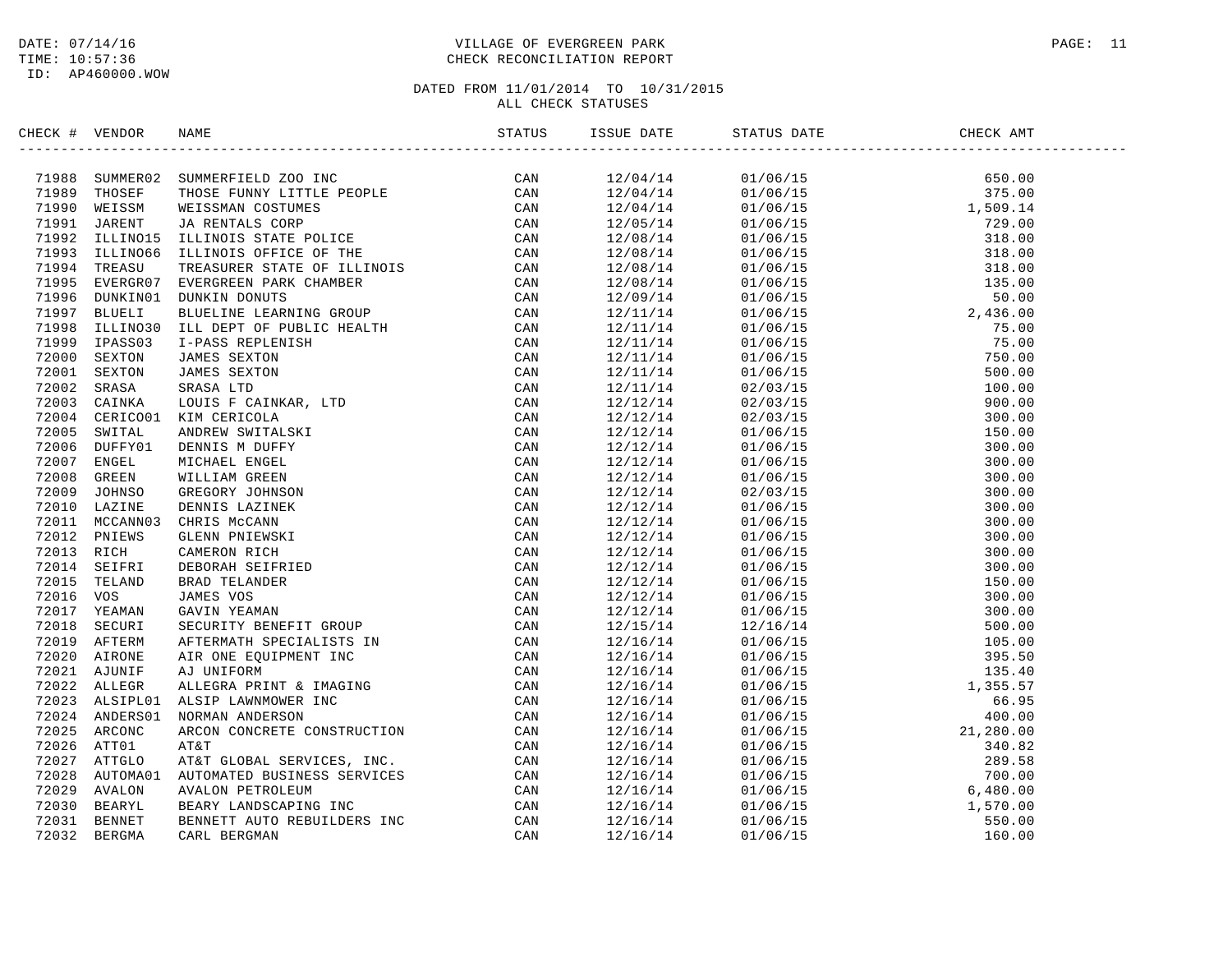### DATE: 07/14/16 PAGE: 12 TIME: 10:57:36 CHECK RECONCILIATION REPORT

| CHECK # VENDOR | NAME                                                                                                                                                                                                                               | ISSUE DATE STAT | STATUS DATE                                                                                                                                                                                                                                                                                            | CHECK AMT |  |
|----------------|------------------------------------------------------------------------------------------------------------------------------------------------------------------------------------------------------------------------------------|-----------------|--------------------------------------------------------------------------------------------------------------------------------------------------------------------------------------------------------------------------------------------------------------------------------------------------------|-----------|--|
|                | XRCK # VENDOR<br>172033 BEVELUGE BRVEKEN BUVECONNERVAL (CAN 20018)<br>172033 BEVELUGE BRVEKEN BUVECONNERVAL (CAN 2003 GATSTRA LOUIS POLINIKAR, LTD CAN 20036 CAINSA LOUIS POLINIKAR, LTD CAN 20036 CAINSA LOUIS POLINIKAR, LTD CAN |                 | $\begin{tabular}{cccccccc} $350.6$ & $4511$ & $1564.40$ & $1564.40$ \\[-0.2em] \hline 12/16/14 & 02/03/15 & 1,584.00$ \\[-0.2em] \hline 12/16/14 & 01/06/15 & 1,393$ \\[-0.2em] \hline 12/16/14 & 01/06/15 & 1,393$ \\[-0.2em] \hline 12/16/14 & 01/06/15 & 1,390$ \\[-0.2em] \hline 12/16/14 & 01/06$ |           |  |
|                |                                                                                                                                                                                                                                    |                 |                                                                                                                                                                                                                                                                                                        |           |  |
|                |                                                                                                                                                                                                                                    |                 |                                                                                                                                                                                                                                                                                                        |           |  |
|                |                                                                                                                                                                                                                                    |                 |                                                                                                                                                                                                                                                                                                        |           |  |
|                |                                                                                                                                                                                                                                    |                 |                                                                                                                                                                                                                                                                                                        |           |  |
|                |                                                                                                                                                                                                                                    |                 |                                                                                                                                                                                                                                                                                                        |           |  |
|                |                                                                                                                                                                                                                                    |                 |                                                                                                                                                                                                                                                                                                        |           |  |
|                |                                                                                                                                                                                                                                    |                 |                                                                                                                                                                                                                                                                                                        |           |  |
|                |                                                                                                                                                                                                                                    |                 |                                                                                                                                                                                                                                                                                                        |           |  |
|                |                                                                                                                                                                                                                                    |                 |                                                                                                                                                                                                                                                                                                        |           |  |
|                |                                                                                                                                                                                                                                    |                 |                                                                                                                                                                                                                                                                                                        |           |  |
|                |                                                                                                                                                                                                                                    |                 |                                                                                                                                                                                                                                                                                                        |           |  |
|                |                                                                                                                                                                                                                                    |                 |                                                                                                                                                                                                                                                                                                        |           |  |
|                |                                                                                                                                                                                                                                    |                 |                                                                                                                                                                                                                                                                                                        |           |  |
|                |                                                                                                                                                                                                                                    |                 |                                                                                                                                                                                                                                                                                                        |           |  |
|                |                                                                                                                                                                                                                                    |                 |                                                                                                                                                                                                                                                                                                        |           |  |
|                |                                                                                                                                                                                                                                    |                 |                                                                                                                                                                                                                                                                                                        |           |  |
|                |                                                                                                                                                                                                                                    |                 |                                                                                                                                                                                                                                                                                                        |           |  |
|                |                                                                                                                                                                                                                                    |                 |                                                                                                                                                                                                                                                                                                        |           |  |
|                |                                                                                                                                                                                                                                    |                 |                                                                                                                                                                                                                                                                                                        |           |  |
|                |                                                                                                                                                                                                                                    |                 |                                                                                                                                                                                                                                                                                                        |           |  |
|                |                                                                                                                                                                                                                                    |                 |                                                                                                                                                                                                                                                                                                        |           |  |
|                |                                                                                                                                                                                                                                    |                 |                                                                                                                                                                                                                                                                                                        |           |  |
|                |                                                                                                                                                                                                                                    |                 |                                                                                                                                                                                                                                                                                                        |           |  |
|                |                                                                                                                                                                                                                                    |                 |                                                                                                                                                                                                                                                                                                        |           |  |
|                |                                                                                                                                                                                                                                    |                 |                                                                                                                                                                                                                                                                                                        |           |  |
|                |                                                                                                                                                                                                                                    |                 |                                                                                                                                                                                                                                                                                                        |           |  |
|                |                                                                                                                                                                                                                                    |                 |                                                                                                                                                                                                                                                                                                        |           |  |
|                |                                                                                                                                                                                                                                    |                 |                                                                                                                                                                                                                                                                                                        |           |  |
|                |                                                                                                                                                                                                                                    |                 |                                                                                                                                                                                                                                                                                                        |           |  |
|                |                                                                                                                                                                                                                                    |                 |                                                                                                                                                                                                                                                                                                        |           |  |
|                |                                                                                                                                                                                                                                    |                 |                                                                                                                                                                                                                                                                                                        |           |  |
|                |                                                                                                                                                                                                                                    |                 |                                                                                                                                                                                                                                                                                                        |           |  |
|                |                                                                                                                                                                                                                                    |                 |                                                                                                                                                                                                                                                                                                        |           |  |
|                |                                                                                                                                                                                                                                    |                 |                                                                                                                                                                                                                                                                                                        |           |  |
|                |                                                                                                                                                                                                                                    |                 |                                                                                                                                                                                                                                                                                                        |           |  |
|                |                                                                                                                                                                                                                                    |                 |                                                                                                                                                                                                                                                                                                        |           |  |
|                |                                                                                                                                                                                                                                    |                 |                                                                                                                                                                                                                                                                                                        |           |  |
|                |                                                                                                                                                                                                                                    |                 |                                                                                                                                                                                                                                                                                                        |           |  |
|                |                                                                                                                                                                                                                                    |                 |                                                                                                                                                                                                                                                                                                        |           |  |
|                |                                                                                                                                                                                                                                    |                 |                                                                                                                                                                                                                                                                                                        |           |  |
|                |                                                                                                                                                                                                                                    |                 |                                                                                                                                                                                                                                                                                                        |           |  |
|                |                                                                                                                                                                                                                                    |                 |                                                                                                                                                                                                                                                                                                        |           |  |
|                |                                                                                                                                                                                                                                    |                 |                                                                                                                                                                                                                                                                                                        |           |  |
|                |                                                                                                                                                                                                                                    |                 |                                                                                                                                                                                                                                                                                                        |           |  |
|                |                                                                                                                                                                                                                                    |                 |                                                                                                                                                                                                                                                                                                        |           |  |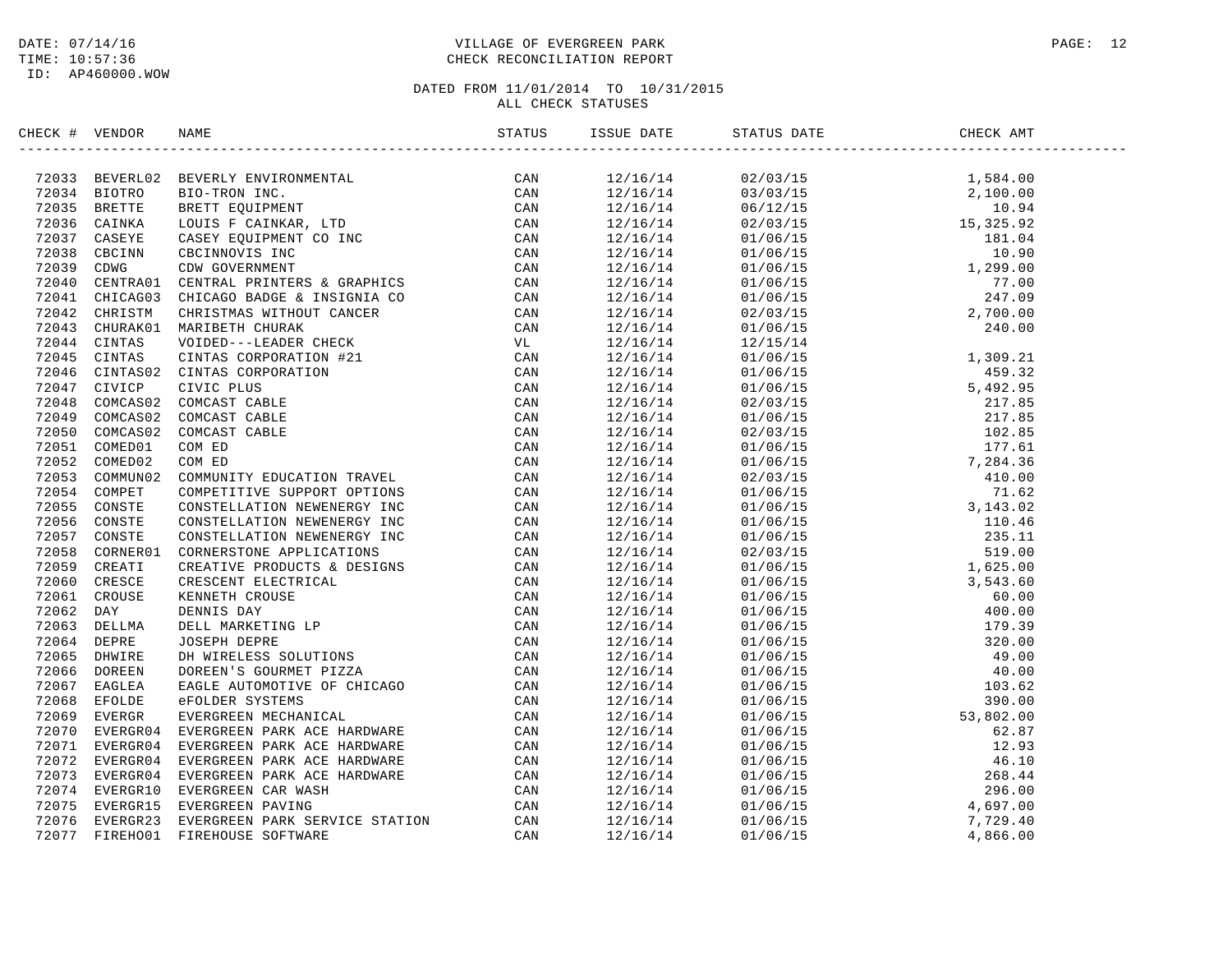### DATE: 07/14/16 PAGE: 13 TIME: 10:57:36 CHECK RECONCILIATION REPORT

| CHECK # VENDOR | NAME                                                                                                                                                                                                                                     | STATUS | ISSUE DATE           | STATUS DATE                                                                                                                                                                                                                                                                                                          | ________________<br>CHECK AMT |  |
|----------------|------------------------------------------------------------------------------------------------------------------------------------------------------------------------------------------------------------------------------------------|--------|----------------------|----------------------------------------------------------------------------------------------------------------------------------------------------------------------------------------------------------------------------------------------------------------------------------------------------------------------|-------------------------------|--|
|                | 72078 FLANAGIN LLC CAN CAN THE SERVICE CON THE SERVICE CON THE SERVICE CORP (CAN AT TRIGGALL GALLS INC., AN ARAMARK CO, LLC CAN AT 20081 GAILS INC. AN ARAMARK CO, LLC CAN TRIGGALL GENUINE PARTS CONTROLL CONTROLL CONTROLL             |        | 12/16/14             | $\begin{tabular}{@{}c c c c} \hline & $0.2/03/15$ & $150.00$ \\ \hline 01/06/15 & $179.02$ \\ 01/06/15 & $179.02$ \\ 01/06/15 & $179.02$ \\ 01/06/15 & $179.02$ \\ 01/06/15 & $15.98$ \\ 01/06/15 & $15.98$ \\ 01/06/15 & $15.98$ \\ 01/06/15 & $10.00$ \\ 01/06/15 & $18.21$ \\ 01/06/15 &$                         |                               |  |
|                |                                                                                                                                                                                                                                          |        | 12/16/14             |                                                                                                                                                                                                                                                                                                                      |                               |  |
|                |                                                                                                                                                                                                                                          |        | 12/16/14             |                                                                                                                                                                                                                                                                                                                      |                               |  |
|                |                                                                                                                                                                                                                                          |        | 12/16/14             |                                                                                                                                                                                                                                                                                                                      |                               |  |
|                |                                                                                                                                                                                                                                          |        | 12/16/14             |                                                                                                                                                                                                                                                                                                                      |                               |  |
|                |                                                                                                                                                                                                                                          |        | 12/16/14             |                                                                                                                                                                                                                                                                                                                      |                               |  |
|                |                                                                                                                                                                                                                                          |        | 12/16/14             |                                                                                                                                                                                                                                                                                                                      |                               |  |
|                |                                                                                                                                                                                                                                          |        | 12/16/14             |                                                                                                                                                                                                                                                                                                                      |                               |  |
|                |                                                                                                                                                                                                                                          |        | 12/16/14             |                                                                                                                                                                                                                                                                                                                      |                               |  |
|                |                                                                                                                                                                                                                                          |        | 12/16/14             |                                                                                                                                                                                                                                                                                                                      |                               |  |
|                |                                                                                                                                                                                                                                          |        | 12/16/14             |                                                                                                                                                                                                                                                                                                                      |                               |  |
|                |                                                                                                                                                                                                                                          |        | 12/16/14             |                                                                                                                                                                                                                                                                                                                      |                               |  |
|                |                                                                                                                                                                                                                                          |        | 12/16/14             |                                                                                                                                                                                                                                                                                                                      |                               |  |
|                |                                                                                                                                                                                                                                          |        | 12/16/14             |                                                                                                                                                                                                                                                                                                                      |                               |  |
|                |                                                                                                                                                                                                                                          |        | 12/16/14             |                                                                                                                                                                                                                                                                                                                      |                               |  |
|                |                                                                                                                                                                                                                                          |        | 12/16/14             |                                                                                                                                                                                                                                                                                                                      |                               |  |
|                |                                                                                                                                                                                                                                          |        | 12/16/14             |                                                                                                                                                                                                                                                                                                                      |                               |  |
|                |                                                                                                                                                                                                                                          |        | 12/16/14             |                                                                                                                                                                                                                                                                                                                      |                               |  |
|                |                                                                                                                                                                                                                                          |        | 12/16/14             |                                                                                                                                                                                                                                                                                                                      |                               |  |
|                |                                                                                                                                                                                                                                          |        |                      |                                                                                                                                                                                                                                                                                                                      |                               |  |
|                |                                                                                                                                                                                                                                          |        | 12/16/14<br>12/16/14 |                                                                                                                                                                                                                                                                                                                      |                               |  |
|                |                                                                                                                                                                                                                                          |        | 12/16/14             |                                                                                                                                                                                                                                                                                                                      |                               |  |
|                |                                                                                                                                                                                                                                          |        | 12/16/14             |                                                                                                                                                                                                                                                                                                                      |                               |  |
|                |                                                                                                                                                                                                                                          |        |                      |                                                                                                                                                                                                                                                                                                                      |                               |  |
|                |                                                                                                                                                                                                                                          |        | 12/16/14             |                                                                                                                                                                                                                                                                                                                      |                               |  |
|                |                                                                                                                                                                                                                                          |        | 12/16/14             |                                                                                                                                                                                                                                                                                                                      |                               |  |
|                |                                                                                                                                                                                                                                          |        | 12/16/14             |                                                                                                                                                                                                                                                                                                                      |                               |  |
|                |                                                                                                                                                                                                                                          |        | 12/16/14             |                                                                                                                                                                                                                                                                                                                      |                               |  |
|                |                                                                                                                                                                                                                                          |        | 12/16/14             |                                                                                                                                                                                                                                                                                                                      |                               |  |
|                |                                                                                                                                                                                                                                          |        | 12/16/14             |                                                                                                                                                                                                                                                                                                                      |                               |  |
|                |                                                                                                                                                                                                                                          |        | 12/16/14             |                                                                                                                                                                                                                                                                                                                      |                               |  |
|                |                                                                                                                                                                                                                                          |        | 12/16/14             |                                                                                                                                                                                                                                                                                                                      |                               |  |
|                |                                                                                                                                                                                                                                          |        | 12/16/14             |                                                                                                                                                                                                                                                                                                                      |                               |  |
|                |                                                                                                                                                                                                                                          |        | 12/16/14             |                                                                                                                                                                                                                                                                                                                      |                               |  |
|                |                                                                                                                                                                                                                                          |        | 12/16/14             |                                                                                                                                                                                                                                                                                                                      |                               |  |
|                |                                                                                                                                                                                                                                          |        | 12/16/14             |                                                                                                                                                                                                                                                                                                                      |                               |  |
|                |                                                                                                                                                                                                                                          |        | 12/16/14             | 12/15/14                                                                                                                                                                                                                                                                                                             |                               |  |
|                |                                                                                                                                                                                                                                          |        | 12/16/14             |                                                                                                                                                                                                                                                                                                                      |                               |  |
|                |                                                                                                                                                                                                                                          |        | 12/16/14             |                                                                                                                                                                                                                                                                                                                      |                               |  |
|                |                                                                                                                                                                                                                                          |        | 12/16/14             |                                                                                                                                                                                                                                                                                                                      |                               |  |
|                |                                                                                                                                                                                                                                          |        | 12/16/14             |                                                                                                                                                                                                                                                                                                                      |                               |  |
|                | 7495 - LILINOS HELINOIS ASSOCIATION OF CAR<br>72096 ILLINOS ILLINOIS BEPT OF AGRICULTURE CAN<br>72096 ILLINOS ILLINOIS PROSECUTORS SERVICES CAN<br>72099 IMPERT IMPERTAL GUPPLIES LC<br>72099 IMPERT IMPERTAL GUPPLIES LC<br>72099 IMPER |        | 12/16/14             | $\begin{array}{cccc} 12/15/14 & & & & & & \\ 12/15/14 & & & & & & & \\ 01/06/15 & & & & & & 1,676.79 \\ 02/03/15 & & & & & 100.00 \\ 01/06/15 & & & & & 100.00 \\ 01/06/15 & & & & & 100.00 \\ 01/06/15 & & & & & 298.05 \\ 01/06/15 & & & & & 53.10 \\ 01/06/15 & & & & & 2,075.00 \\ 01/06/15 & & & & 318.06 \\ \$ |                               |  |
|                |                                                                                                                                                                                                                                          |        | 12/16/14             |                                                                                                                                                                                                                                                                                                                      |                               |  |
|                |                                                                                                                                                                                                                                          |        | 12/16/14             |                                                                                                                                                                                                                                                                                                                      |                               |  |
|                |                                                                                                                                                                                                                                          |        | 12/16/14             |                                                                                                                                                                                                                                                                                                                      |                               |  |
|                |                                                                                                                                                                                                                                          |        | 12/16/14             |                                                                                                                                                                                                                                                                                                                      |                               |  |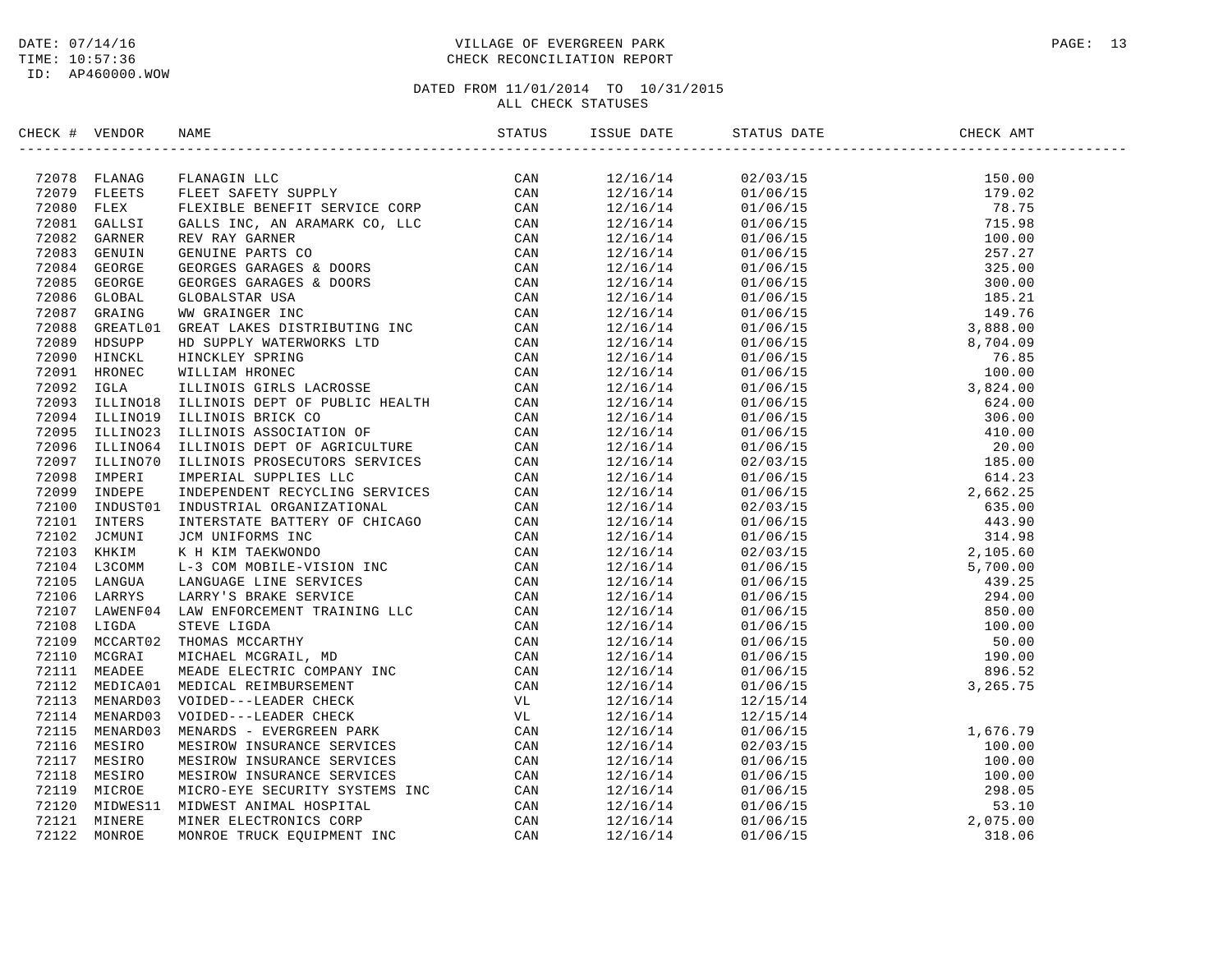### DATE: 07/14/16 PAGE: 14 TIME: 10:57:36 CHECK RECONCILIATION REPORT

| CHECK # VENDOR |  | ISSUE DATE | STATUS DATE | CHECK AMT |  |
|----------------|--|------------|-------------|-----------|--|
|                |  |            |             |           |  |
|                |  |            |             |           |  |
|                |  |            |             |           |  |
|                |  |            |             |           |  |
|                |  |            |             |           |  |
|                |  |            |             |           |  |
|                |  |            |             |           |  |
|                |  |            |             |           |  |
|                |  |            |             |           |  |
|                |  |            |             |           |  |
|                |  |            |             |           |  |
|                |  |            |             |           |  |
|                |  |            |             |           |  |
|                |  |            |             |           |  |
|                |  |            |             |           |  |
|                |  |            |             |           |  |
|                |  |            |             |           |  |
|                |  |            |             |           |  |
|                |  |            |             |           |  |
|                |  |            |             |           |  |
|                |  |            |             |           |  |
|                |  |            |             |           |  |
|                |  |            |             |           |  |
|                |  |            |             |           |  |
|                |  |            |             |           |  |
|                |  |            |             |           |  |
|                |  |            |             |           |  |
|                |  |            |             |           |  |
|                |  |            |             |           |  |
|                |  |            |             |           |  |
|                |  |            |             |           |  |
|                |  |            |             |           |  |
|                |  |            |             |           |  |
|                |  |            |             |           |  |
|                |  |            |             |           |  |
|                |  |            |             |           |  |
|                |  |            |             |           |  |
|                |  |            |             |           |  |
|                |  |            |             |           |  |
|                |  |            |             |           |  |
|                |  |            |             |           |  |
|                |  |            |             |           |  |
|                |  |            |             |           |  |
|                |  |            |             |           |  |
|                |  |            |             |           |  |
|                |  |            |             |           |  |
|                |  |            |             |           |  |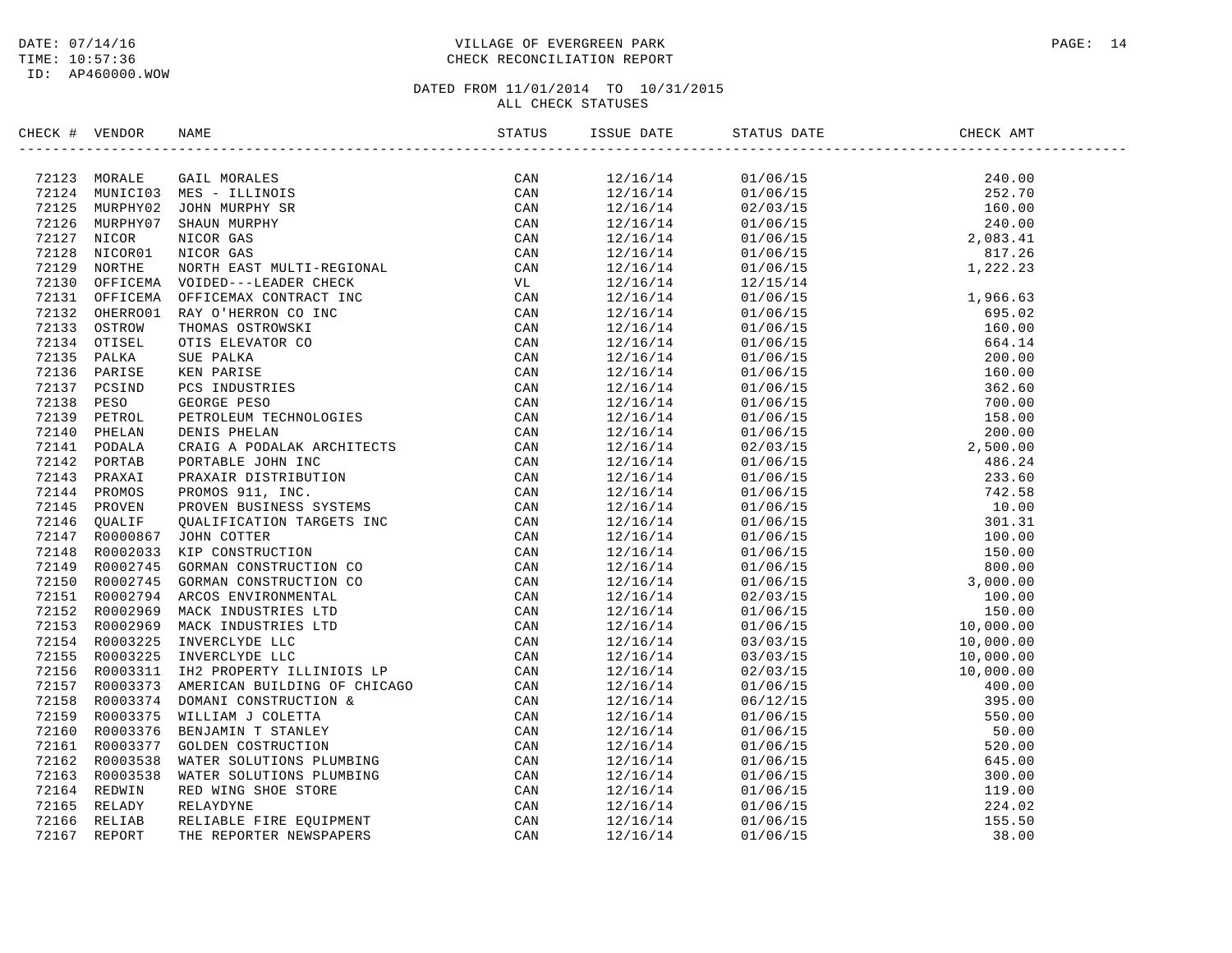### DATE: 07/14/16 PAGE: 15 TIME: 10:57:36 CHECK RECONCILIATION REPORT

| CHECK # VENDOR |                                                                                                                                                                                                                               | ISSUE DATE | STATUS DATE                                                                                                                                                                                                                                                                              | CHECK AMT |  |
|----------------|-------------------------------------------------------------------------------------------------------------------------------------------------------------------------------------------------------------------------------|------------|------------------------------------------------------------------------------------------------------------------------------------------------------------------------------------------------------------------------------------------------------------------------------------------|-----------|--|
|                | THE VERIFIES AND MANUS TRANSFORM IN THE SERVICE AND VALUE AND VALUE AND SAMEL PARAMETERS CAN TRANSFORM CONTENT CONTENT CONTENT CONTENT CONTENT CONTENT CONTENT CONTENT CONTENT CONTENT CONTENT CONTENT CONTENT CONTENT CONTEN |            | $\begin{tabular}{cccccccc} $12/15/14$ & 81/106/15$ & 196.33$ \\[-2pt] $12/16/14$ & 01/06/15$ & 196.35$ \\[-2pt] $12/16/14$ & 01/06/15$ & 160.39$ \\[-2pt] $12/16/14$ & 01/06/15$ & 160.39$ \\[-2pt] $12/16/14$ & 01/06/15$ & 161.00$ \\[-2pt] $12/16/14$ & 01/06/15$ & 161.00$ \\[-2pt]$ |           |  |
|                |                                                                                                                                                                                                                               |            |                                                                                                                                                                                                                                                                                          |           |  |
|                |                                                                                                                                                                                                                               |            |                                                                                                                                                                                                                                                                                          |           |  |
|                |                                                                                                                                                                                                                               |            |                                                                                                                                                                                                                                                                                          |           |  |
|                |                                                                                                                                                                                                                               |            |                                                                                                                                                                                                                                                                                          |           |  |
|                |                                                                                                                                                                                                                               |            |                                                                                                                                                                                                                                                                                          |           |  |
|                |                                                                                                                                                                                                                               |            |                                                                                                                                                                                                                                                                                          |           |  |
|                |                                                                                                                                                                                                                               |            |                                                                                                                                                                                                                                                                                          |           |  |
|                |                                                                                                                                                                                                                               |            |                                                                                                                                                                                                                                                                                          |           |  |
|                |                                                                                                                                                                                                                               |            |                                                                                                                                                                                                                                                                                          |           |  |
|                |                                                                                                                                                                                                                               |            |                                                                                                                                                                                                                                                                                          |           |  |
|                |                                                                                                                                                                                                                               |            |                                                                                                                                                                                                                                                                                          |           |  |
|                |                                                                                                                                                                                                                               |            |                                                                                                                                                                                                                                                                                          |           |  |
|                |                                                                                                                                                                                                                               |            |                                                                                                                                                                                                                                                                                          |           |  |
|                |                                                                                                                                                                                                                               |            |                                                                                                                                                                                                                                                                                          |           |  |
|                |                                                                                                                                                                                                                               |            |                                                                                                                                                                                                                                                                                          |           |  |
|                |                                                                                                                                                                                                                               |            |                                                                                                                                                                                                                                                                                          |           |  |
|                |                                                                                                                                                                                                                               |            |                                                                                                                                                                                                                                                                                          |           |  |
|                |                                                                                                                                                                                                                               |            |                                                                                                                                                                                                                                                                                          |           |  |
|                |                                                                                                                                                                                                                               |            |                                                                                                                                                                                                                                                                                          |           |  |
|                |                                                                                                                                                                                                                               |            |                                                                                                                                                                                                                                                                                          |           |  |
|                |                                                                                                                                                                                                                               |            |                                                                                                                                                                                                                                                                                          |           |  |
|                |                                                                                                                                                                                                                               |            |                                                                                                                                                                                                                                                                                          |           |  |
|                |                                                                                                                                                                                                                               |            |                                                                                                                                                                                                                                                                                          |           |  |
|                |                                                                                                                                                                                                                               |            |                                                                                                                                                                                                                                                                                          |           |  |
|                |                                                                                                                                                                                                                               |            |                                                                                                                                                                                                                                                                                          |           |  |
|                |                                                                                                                                                                                                                               |            |                                                                                                                                                                                                                                                                                          |           |  |
|                |                                                                                                                                                                                                                               |            |                                                                                                                                                                                                                                                                                          |           |  |
|                |                                                                                                                                                                                                                               |            |                                                                                                                                                                                                                                                                                          |           |  |
|                |                                                                                                                                                                                                                               |            |                                                                                                                                                                                                                                                                                          |           |  |
|                |                                                                                                                                                                                                                               |            |                                                                                                                                                                                                                                                                                          |           |  |
|                |                                                                                                                                                                                                                               |            |                                                                                                                                                                                                                                                                                          |           |  |
|                |                                                                                                                                                                                                                               |            |                                                                                                                                                                                                                                                                                          |           |  |
|                |                                                                                                                                                                                                                               |            |                                                                                                                                                                                                                                                                                          |           |  |
|                |                                                                                                                                                                                                                               |            |                                                                                                                                                                                                                                                                                          |           |  |
|                |                                                                                                                                                                                                                               |            |                                                                                                                                                                                                                                                                                          |           |  |
|                |                                                                                                                                                                                                                               |            |                                                                                                                                                                                                                                                                                          |           |  |
|                |                                                                                                                                                                                                                               |            |                                                                                                                                                                                                                                                                                          |           |  |
|                |                                                                                                                                                                                                                               |            |                                                                                                                                                                                                                                                                                          |           |  |
|                |                                                                                                                                                                                                                               |            |                                                                                                                                                                                                                                                                                          |           |  |
|                |                                                                                                                                                                                                                               |            |                                                                                                                                                                                                                                                                                          |           |  |
|                |                                                                                                                                                                                                                               |            |                                                                                                                                                                                                                                                                                          |           |  |
|                |                                                                                                                                                                                                                               |            |                                                                                                                                                                                                                                                                                          |           |  |
|                |                                                                                                                                                                                                                               |            |                                                                                                                                                                                                                                                                                          |           |  |
|                |                                                                                                                                                                                                                               |            |                                                                                                                                                                                                                                                                                          |           |  |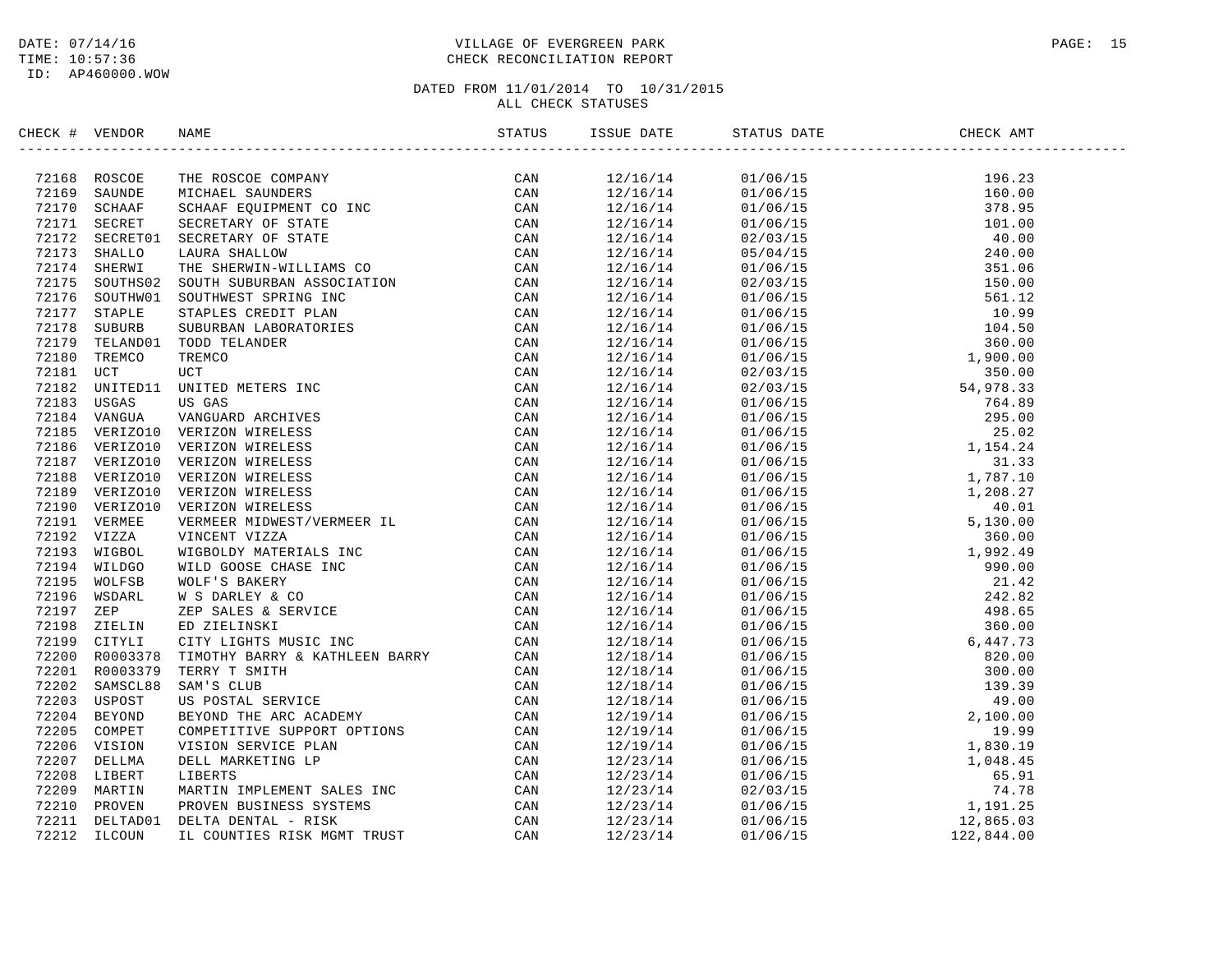### DATE: 07/14/16 PAGE: 16 TIME: 10:57:36 CHECK RECONCILIATION REPORT

| CHECK # VENDOR |                                                                                                                                                                                                                                                             |  |  |  |
|----------------|-------------------------------------------------------------------------------------------------------------------------------------------------------------------------------------------------------------------------------------------------------------|--|--|--|
|                | -<br>- Martin Phone (1980)<br>- 1997)<br>1997) Martin Street (1980)<br>1997) Martin Street (1980)<br>1997) Martin Street (1980)<br>1997) Martin Street (1980)<br>1997) Martin Street (1980)<br>1997) Martin Street (1980)<br>1997) Martin Street (1980)<br> |  |  |  |
|                |                                                                                                                                                                                                                                                             |  |  |  |
|                |                                                                                                                                                                                                                                                             |  |  |  |
|                |                                                                                                                                                                                                                                                             |  |  |  |
|                |                                                                                                                                                                                                                                                             |  |  |  |
|                |                                                                                                                                                                                                                                                             |  |  |  |
|                |                                                                                                                                                                                                                                                             |  |  |  |
|                |                                                                                                                                                                                                                                                             |  |  |  |
|                |                                                                                                                                                                                                                                                             |  |  |  |
|                |                                                                                                                                                                                                                                                             |  |  |  |
|                |                                                                                                                                                                                                                                                             |  |  |  |
|                |                                                                                                                                                                                                                                                             |  |  |  |
|                |                                                                                                                                                                                                                                                             |  |  |  |
|                |                                                                                                                                                                                                                                                             |  |  |  |
|                |                                                                                                                                                                                                                                                             |  |  |  |
|                |                                                                                                                                                                                                                                                             |  |  |  |
|                |                                                                                                                                                                                                                                                             |  |  |  |
|                |                                                                                                                                                                                                                                                             |  |  |  |
|                |                                                                                                                                                                                                                                                             |  |  |  |
|                |                                                                                                                                                                                                                                                             |  |  |  |
|                |                                                                                                                                                                                                                                                             |  |  |  |
|                |                                                                                                                                                                                                                                                             |  |  |  |
|                |                                                                                                                                                                                                                                                             |  |  |  |
|                |                                                                                                                                                                                                                                                             |  |  |  |
|                |                                                                                                                                                                                                                                                             |  |  |  |
|                |                                                                                                                                                                                                                                                             |  |  |  |
|                |                                                                                                                                                                                                                                                             |  |  |  |
|                |                                                                                                                                                                                                                                                             |  |  |  |
|                |                                                                                                                                                                                                                                                             |  |  |  |
|                |                                                                                                                                                                                                                                                             |  |  |  |
|                |                                                                                                                                                                                                                                                             |  |  |  |
|                |                                                                                                                                                                                                                                                             |  |  |  |
|                |                                                                                                                                                                                                                                                             |  |  |  |
|                |                                                                                                                                                                                                                                                             |  |  |  |
|                |                                                                                                                                                                                                                                                             |  |  |  |
|                |                                                                                                                                                                                                                                                             |  |  |  |
|                |                                                                                                                                                                                                                                                             |  |  |  |
|                |                                                                                                                                                                                                                                                             |  |  |  |
|                |                                                                                                                                                                                                                                                             |  |  |  |
|                |                                                                                                                                                                                                                                                             |  |  |  |
|                |                                                                                                                                                                                                                                                             |  |  |  |
|                |                                                                                                                                                                                                                                                             |  |  |  |
|                |                                                                                                                                                                                                                                                             |  |  |  |
|                |                                                                                                                                                                                                                                                             |  |  |  |
|                |                                                                                                                                                                                                                                                             |  |  |  |
|                |                                                                                                                                                                                                                                                             |  |  |  |
|                |                                                                                                                                                                                                                                                             |  |  |  |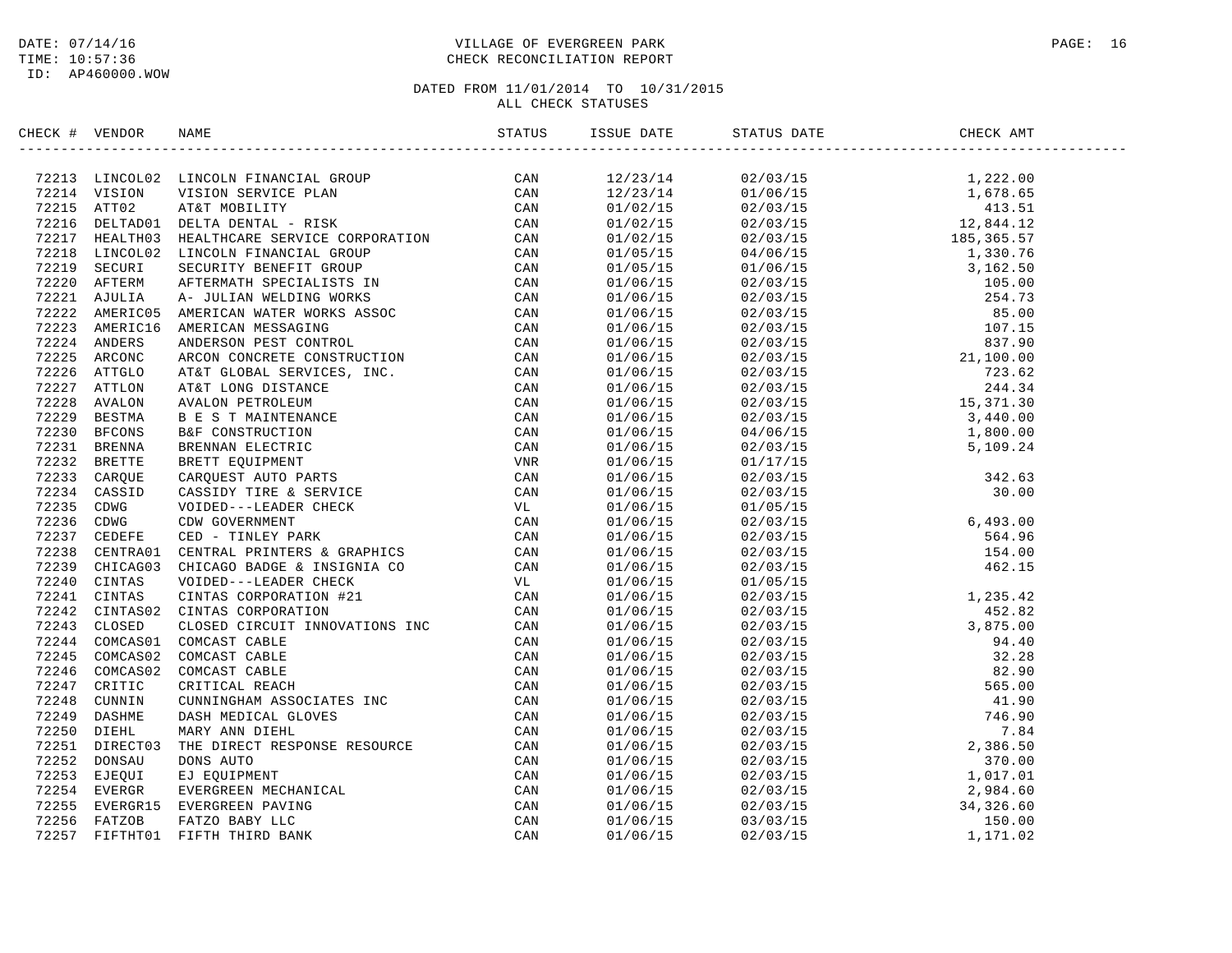### DATE: 07/14/16 PAGE: 17 TIME: 10:57:36 CHECK RECONCILIATION REPORT

| CHECK # VENDOR | NAME                                                                                                                                                                                                                          | ISSUE DATE | STATUS DATE                                                                                                                                                                                                                                        | CHECK AMT |  |
|----------------|-------------------------------------------------------------------------------------------------------------------------------------------------------------------------------------------------------------------------------|------------|----------------------------------------------------------------------------------------------------------------------------------------------------------------------------------------------------------------------------------------------------|-----------|--|
|                | NEXCRET VERIDOR NAME IN STATISTIC STATISTICS (STATISTIC CAN ARREST 1982-2010 ORDER IN THE STATISTIC CAN CONSUMER AND CONSUMERANT CONSULTING THE STATISTIC CAN ARREST 1982-2010 ORDER IN THE STATISTIC CAN CONSULTER THE CAN C |            | $\begin{tabular}{@{}c@{}}\hline & {\it 1.106/15}& 0.210/13& 0.110/15& 0.110/15& 0.110/15& 0.110/15& 0.110/15& 0.110/15& 0.110/15& 0.110/15& 0.110/15& 0.110/15& 0.110/15& 0.110/15& 0.110/15& 0.110/15& 0.110/15& 0.110/15& 0.110/15& 0.110/15& 0$ |           |  |
|                |                                                                                                                                                                                                                               |            |                                                                                                                                                                                                                                                    |           |  |
|                |                                                                                                                                                                                                                               |            |                                                                                                                                                                                                                                                    |           |  |
|                |                                                                                                                                                                                                                               |            |                                                                                                                                                                                                                                                    |           |  |
|                |                                                                                                                                                                                                                               |            |                                                                                                                                                                                                                                                    |           |  |
|                |                                                                                                                                                                                                                               |            |                                                                                                                                                                                                                                                    |           |  |
|                |                                                                                                                                                                                                                               |            |                                                                                                                                                                                                                                                    |           |  |
|                |                                                                                                                                                                                                                               |            |                                                                                                                                                                                                                                                    |           |  |
|                |                                                                                                                                                                                                                               |            |                                                                                                                                                                                                                                                    |           |  |
|                |                                                                                                                                                                                                                               |            |                                                                                                                                                                                                                                                    |           |  |
|                |                                                                                                                                                                                                                               |            |                                                                                                                                                                                                                                                    |           |  |
|                |                                                                                                                                                                                                                               |            |                                                                                                                                                                                                                                                    |           |  |
|                |                                                                                                                                                                                                                               |            |                                                                                                                                                                                                                                                    |           |  |
|                |                                                                                                                                                                                                                               |            |                                                                                                                                                                                                                                                    |           |  |
|                |                                                                                                                                                                                                                               |            |                                                                                                                                                                                                                                                    |           |  |
|                |                                                                                                                                                                                                                               |            |                                                                                                                                                                                                                                                    |           |  |
|                |                                                                                                                                                                                                                               |            |                                                                                                                                                                                                                                                    |           |  |
|                |                                                                                                                                                                                                                               |            |                                                                                                                                                                                                                                                    |           |  |
|                |                                                                                                                                                                                                                               |            |                                                                                                                                                                                                                                                    |           |  |
|                |                                                                                                                                                                                                                               |            |                                                                                                                                                                                                                                                    |           |  |
|                |                                                                                                                                                                                                                               |            |                                                                                                                                                                                                                                                    |           |  |
|                |                                                                                                                                                                                                                               |            |                                                                                                                                                                                                                                                    |           |  |
|                |                                                                                                                                                                                                                               |            |                                                                                                                                                                                                                                                    |           |  |
|                |                                                                                                                                                                                                                               |            |                                                                                                                                                                                                                                                    |           |  |
|                |                                                                                                                                                                                                                               |            |                                                                                                                                                                                                                                                    |           |  |
|                |                                                                                                                                                                                                                               |            |                                                                                                                                                                                                                                                    |           |  |
|                |                                                                                                                                                                                                                               |            |                                                                                                                                                                                                                                                    |           |  |
|                |                                                                                                                                                                                                                               |            |                                                                                                                                                                                                                                                    |           |  |
|                |                                                                                                                                                                                                                               |            |                                                                                                                                                                                                                                                    |           |  |
|                |                                                                                                                                                                                                                               |            |                                                                                                                                                                                                                                                    |           |  |
|                |                                                                                                                                                                                                                               |            |                                                                                                                                                                                                                                                    |           |  |
|                |                                                                                                                                                                                                                               |            |                                                                                                                                                                                                                                                    |           |  |
|                |                                                                                                                                                                                                                               |            |                                                                                                                                                                                                                                                    |           |  |
|                |                                                                                                                                                                                                                               |            |                                                                                                                                                                                                                                                    |           |  |
|                |                                                                                                                                                                                                                               |            |                                                                                                                                                                                                                                                    |           |  |
|                |                                                                                                                                                                                                                               |            |                                                                                                                                                                                                                                                    |           |  |
|                |                                                                                                                                                                                                                               |            |                                                                                                                                                                                                                                                    |           |  |
|                |                                                                                                                                                                                                                               |            |                                                                                                                                                                                                                                                    |           |  |
|                |                                                                                                                                                                                                                               |            |                                                                                                                                                                                                                                                    |           |  |
|                |                                                                                                                                                                                                                               |            |                                                                                                                                                                                                                                                    |           |  |
|                |                                                                                                                                                                                                                               |            |                                                                                                                                                                                                                                                    |           |  |
|                |                                                                                                                                                                                                                               |            | $01/06/15$ $01/05/15$<br>$01/06/15$ $01/05/15$                                                                                                                                                                                                     |           |  |
|                |                                                                                                                                                                                                                               |            | $01/06/15$ $01/05/15$                                                                                                                                                                                                                              |           |  |
|                |                                                                                                                                                                                                                               | 01/06/15   | 02/03/15                                                                                                                                                                                                                                           | 9,434.04  |  |
|                |                                                                                                                                                                                                                               |            |                                                                                                                                                                                                                                                    |           |  |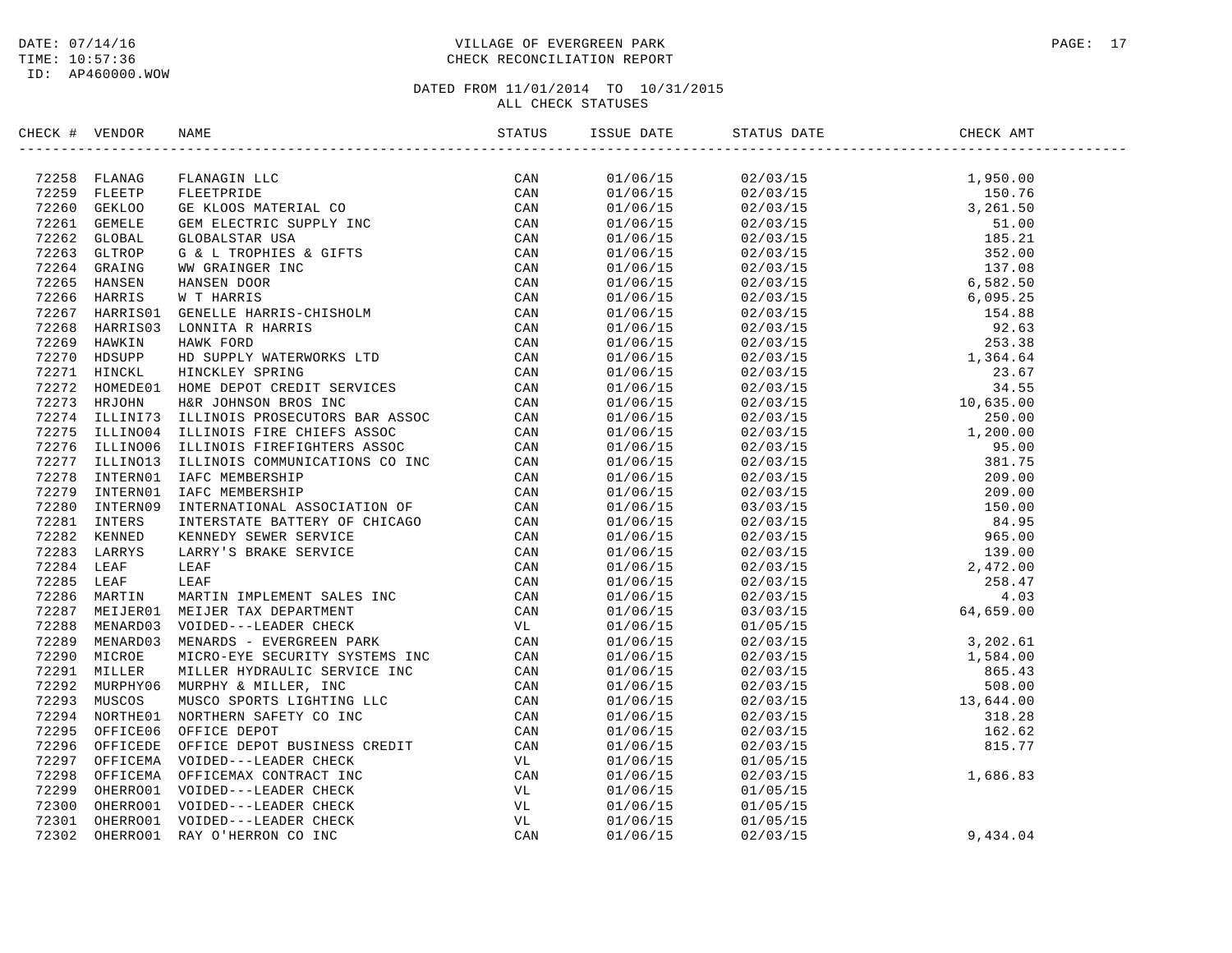ID: AP460000.WOW

### DATE: 07/14/16 PAGE: 18 TIME: 10:57:36 CHECK RECONCILIATION REPORT

| CHECK # VENDOR |                                                                                                                                                                                                                              |                          |                                                                                                                                                                                                                                                                             |  |
|----------------|------------------------------------------------------------------------------------------------------------------------------------------------------------------------------------------------------------------------------|--------------------------|-----------------------------------------------------------------------------------------------------------------------------------------------------------------------------------------------------------------------------------------------------------------------------|--|
|                | ISCNE WENDON RANS THE RECORD CONSULTIES (2013) POINT AND THE SERVICE IN CAN 19330 PER PROPERTING THE SERVICE ON A STATE THAT IS A 1930 PER PROPERTING CONSULTING THE SERVICE ON THE SERVICE IN THE SERVICE ON THE SERVICE ON |                          |                                                                                                                                                                                                                                                                             |  |
|                |                                                                                                                                                                                                                              |                          |                                                                                                                                                                                                                                                                             |  |
|                |                                                                                                                                                                                                                              |                          |                                                                                                                                                                                                                                                                             |  |
|                |                                                                                                                                                                                                                              |                          |                                                                                                                                                                                                                                                                             |  |
|                |                                                                                                                                                                                                                              |                          |                                                                                                                                                                                                                                                                             |  |
|                |                                                                                                                                                                                                                              |                          |                                                                                                                                                                                                                                                                             |  |
|                |                                                                                                                                                                                                                              |                          |                                                                                                                                                                                                                                                                             |  |
|                |                                                                                                                                                                                                                              |                          |                                                                                                                                                                                                                                                                             |  |
|                |                                                                                                                                                                                                                              |                          |                                                                                                                                                                                                                                                                             |  |
|                |                                                                                                                                                                                                                              |                          |                                                                                                                                                                                                                                                                             |  |
|                |                                                                                                                                                                                                                              |                          |                                                                                                                                                                                                                                                                             |  |
|                |                                                                                                                                                                                                                              |                          |                                                                                                                                                                                                                                                                             |  |
|                |                                                                                                                                                                                                                              |                          |                                                                                                                                                                                                                                                                             |  |
|                |                                                                                                                                                                                                                              |                          |                                                                                                                                                                                                                                                                             |  |
|                |                                                                                                                                                                                                                              |                          |                                                                                                                                                                                                                                                                             |  |
|                |                                                                                                                                                                                                                              | 01/06/15                 |                                                                                                                                                                                                                                                                             |  |
|                |                                                                                                                                                                                                                              | 01/06/15                 |                                                                                                                                                                                                                                                                             |  |
|                |                                                                                                                                                                                                                              | 01/06/15                 |                                                                                                                                                                                                                                                                             |  |
|                |                                                                                                                                                                                                                              | 01/06/15                 |                                                                                                                                                                                                                                                                             |  |
|                |                                                                                                                                                                                                                              | 01/06/15                 |                                                                                                                                                                                                                                                                             |  |
|                |                                                                                                                                                                                                                              | 01/06/15                 |                                                                                                                                                                                                                                                                             |  |
|                |                                                                                                                                                                                                                              | 01/06/15                 |                                                                                                                                                                                                                                                                             |  |
|                |                                                                                                                                                                                                                              | 01/06/15                 |                                                                                                                                                                                                                                                                             |  |
|                |                                                                                                                                                                                                                              | 01/06/15                 |                                                                                                                                                                                                                                                                             |  |
|                |                                                                                                                                                                                                                              | 01/06/15                 |                                                                                                                                                                                                                                                                             |  |
|                |                                                                                                                                                                                                                              | 01/06/15                 |                                                                                                                                                                                                                                                                             |  |
|                |                                                                                                                                                                                                                              | 01/06/15                 |                                                                                                                                                                                                                                                                             |  |
|                |                                                                                                                                                                                                                              | $01/06/15$<br>$01/06/15$ |                                                                                                                                                                                                                                                                             |  |
|                |                                                                                                                                                                                                                              |                          |                                                                                                                                                                                                                                                                             |  |
|                |                                                                                                                                                                                                                              | 01/06/15                 |                                                                                                                                                                                                                                                                             |  |
|                |                                                                                                                                                                                                                              | 01/06/15                 |                                                                                                                                                                                                                                                                             |  |
|                |                                                                                                                                                                                                                              | 01/06/15                 |                                                                                                                                                                                                                                                                             |  |
|                |                                                                                                                                                                                                                              | 01/06/15                 |                                                                                                                                                                                                                                                                             |  |
|                |                                                                                                                                                                                                                              | 01/06/15                 |                                                                                                                                                                                                                                                                             |  |
|                |                                                                                                                                                                                                                              | 01/06/15                 |                                                                                                                                                                                                                                                                             |  |
|                |                                                                                                                                                                                                                              | 01/06/15                 |                                                                                                                                                                                                                                                                             |  |
|                |                                                                                                                                                                                                                              | 01/06/15                 |                                                                                                                                                                                                                                                                             |  |
|                |                                                                                                                                                                                                                              | 01/06/15                 |                                                                                                                                                                                                                                                                             |  |
|                |                                                                                                                                                                                                                              | 01/06/15                 |                                                                                                                                                                                                                                                                             |  |
|                |                                                                                                                                                                                                                              | 01/06/15                 |                                                                                                                                                                                                                                                                             |  |
|                |                                                                                                                                                                                                                              | 01/06/15                 |                                                                                                                                                                                                                                                                             |  |
|                |                                                                                                                                                                                                                              |                          |                                                                                                                                                                                                                                                                             |  |
|                |                                                                                                                                                                                                                              | $01/06/15$<br>$01/06/15$ | $\begin{tabular}{@{}c@{}}\n 02/03/15 & 26.95 \\ 2/03/15 & 1,085.00 \\ 02/03/15 & 1,085.00 \\ 02/03/15 & 2794.40 \\ 02/03/15 & 2794.40 \\ 02/03/15 & 2703.15 \\ 02/03/15 & 2703.15 \\ 02/03/15 & 241.93 \\ 02/03/15 & 341.93 \\ 02/03/15 & 512.27 \\ 02/03/15 & 512.27 \\ 0$ |  |
|                |                                                                                                                                                                                                                              | 01/06/15                 |                                                                                                                                                                                                                                                                             |  |
|                |                                                                                                                                                                                                                              | 01/06/15                 |                                                                                                                                                                                                                                                                             |  |
|                |                                                                                                                                                                                                                              | 01/06/15                 |                                                                                                                                                                                                                                                                             |  |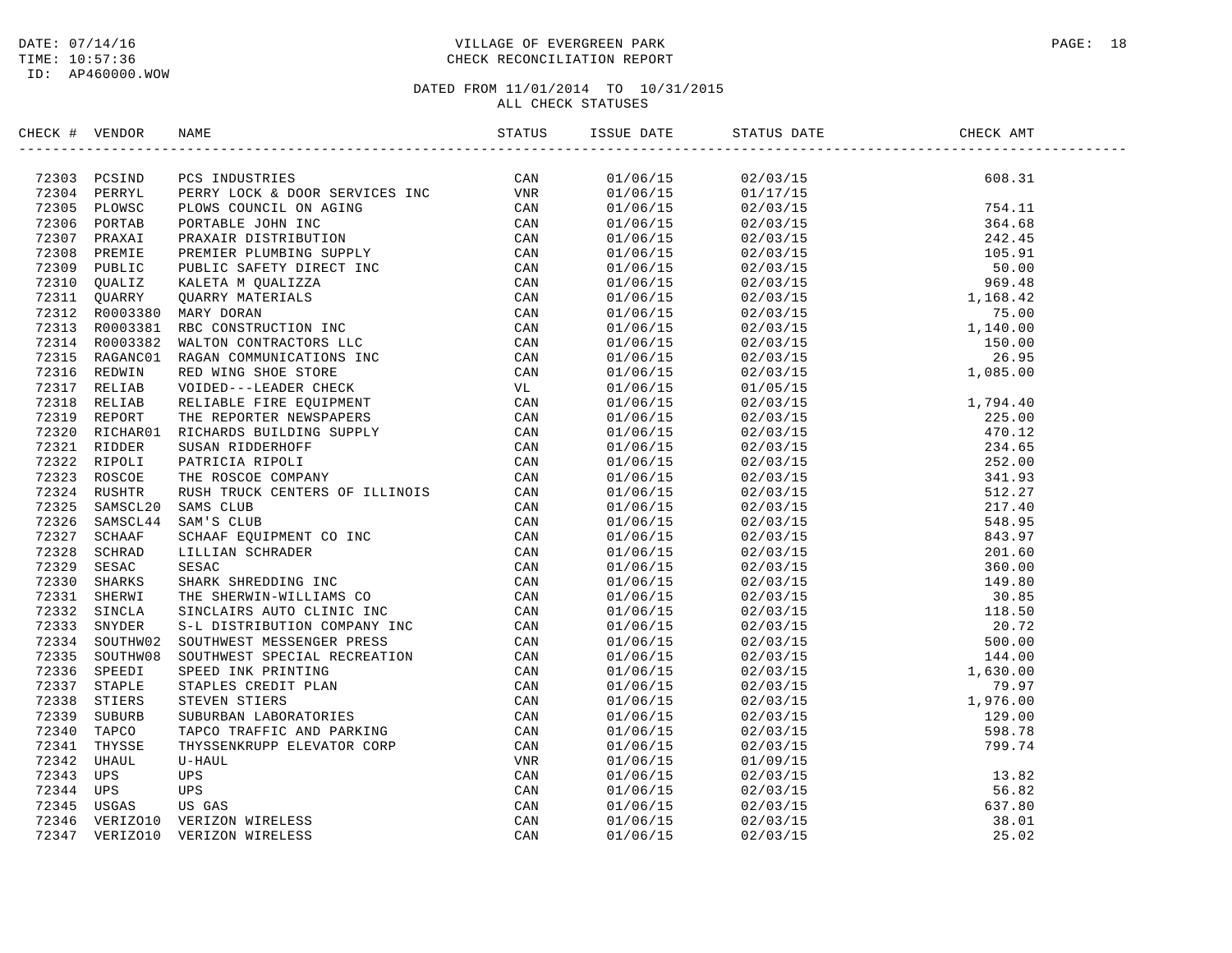### DATE: 07/14/16 PAGE: 19 TIME: 10:57:36 CHECK RECONCILIATION REPORT

| CHECK # VENDOR |                                                                                                                                                                                                                                           |  |                                                                                                                                                                                                                                                                                                     |  |
|----------------|-------------------------------------------------------------------------------------------------------------------------------------------------------------------------------------------------------------------------------------------|--|-----------------------------------------------------------------------------------------------------------------------------------------------------------------------------------------------------------------------------------------------------------------------------------------------------|--|
|                | NEXC 4 VERION NAME<br>1972-14 VERICAN VERICAN INDUSTRIES (2000)<br>1973-14 VERICAN VERICAN INDUSTRIES (2000)<br>1973-15 VERICAL VERICAN INTERNET (2000)<br>1973-15 VERICAN VERICAN INTERNET (2000)<br>1973-15 VERICAN INTERNET (2000)<br> |  | $\begin{tabular}{l c c c c} \hline \multicolumn{1}{c}{\textbf{0.1/60/15}} & 0.210314 & 0.11054 & 0.11054 & 0.11054 \\ \hline 0.1/06/15 & 0.2/03/15 & 1.544 & 0.10 \\ \hline 0.1/06/15 & 0.2/03/15 & 2.37.58 \\ \hline 0.1/06/15 & 0.2/03/15 & 2.37.78 \\ \hline 0.1/06/15 & 0.2/03/15 & 2.37.78 \\$ |  |
|                |                                                                                                                                                                                                                                           |  |                                                                                                                                                                                                                                                                                                     |  |
|                |                                                                                                                                                                                                                                           |  |                                                                                                                                                                                                                                                                                                     |  |
|                |                                                                                                                                                                                                                                           |  |                                                                                                                                                                                                                                                                                                     |  |
|                |                                                                                                                                                                                                                                           |  |                                                                                                                                                                                                                                                                                                     |  |
|                |                                                                                                                                                                                                                                           |  |                                                                                                                                                                                                                                                                                                     |  |
|                |                                                                                                                                                                                                                                           |  |                                                                                                                                                                                                                                                                                                     |  |
|                |                                                                                                                                                                                                                                           |  |                                                                                                                                                                                                                                                                                                     |  |
|                |                                                                                                                                                                                                                                           |  |                                                                                                                                                                                                                                                                                                     |  |
|                |                                                                                                                                                                                                                                           |  |                                                                                                                                                                                                                                                                                                     |  |
|                |                                                                                                                                                                                                                                           |  |                                                                                                                                                                                                                                                                                                     |  |
|                |                                                                                                                                                                                                                                           |  |                                                                                                                                                                                                                                                                                                     |  |
|                |                                                                                                                                                                                                                                           |  |                                                                                                                                                                                                                                                                                                     |  |
|                |                                                                                                                                                                                                                                           |  |                                                                                                                                                                                                                                                                                                     |  |
|                |                                                                                                                                                                                                                                           |  |                                                                                                                                                                                                                                                                                                     |  |
|                |                                                                                                                                                                                                                                           |  |                                                                                                                                                                                                                                                                                                     |  |
|                |                                                                                                                                                                                                                                           |  |                                                                                                                                                                                                                                                                                                     |  |
|                |                                                                                                                                                                                                                                           |  |                                                                                                                                                                                                                                                                                                     |  |
|                |                                                                                                                                                                                                                                           |  |                                                                                                                                                                                                                                                                                                     |  |
|                |                                                                                                                                                                                                                                           |  |                                                                                                                                                                                                                                                                                                     |  |
|                |                                                                                                                                                                                                                                           |  |                                                                                                                                                                                                                                                                                                     |  |
|                |                                                                                                                                                                                                                                           |  |                                                                                                                                                                                                                                                                                                     |  |
|                |                                                                                                                                                                                                                                           |  |                                                                                                                                                                                                                                                                                                     |  |
|                |                                                                                                                                                                                                                                           |  |                                                                                                                                                                                                                                                                                                     |  |
|                |                                                                                                                                                                                                                                           |  |                                                                                                                                                                                                                                                                                                     |  |
|                |                                                                                                                                                                                                                                           |  |                                                                                                                                                                                                                                                                                                     |  |
|                |                                                                                                                                                                                                                                           |  |                                                                                                                                                                                                                                                                                                     |  |
|                |                                                                                                                                                                                                                                           |  |                                                                                                                                                                                                                                                                                                     |  |
|                |                                                                                                                                                                                                                                           |  |                                                                                                                                                                                                                                                                                                     |  |
|                |                                                                                                                                                                                                                                           |  |                                                                                                                                                                                                                                                                                                     |  |
|                |                                                                                                                                                                                                                                           |  |                                                                                                                                                                                                                                                                                                     |  |
|                |                                                                                                                                                                                                                                           |  |                                                                                                                                                                                                                                                                                                     |  |
|                |                                                                                                                                                                                                                                           |  |                                                                                                                                                                                                                                                                                                     |  |
|                |                                                                                                                                                                                                                                           |  |                                                                                                                                                                                                                                                                                                     |  |
|                |                                                                                                                                                                                                                                           |  |                                                                                                                                                                                                                                                                                                     |  |
|                |                                                                                                                                                                                                                                           |  |                                                                                                                                                                                                                                                                                                     |  |
|                |                                                                                                                                                                                                                                           |  |                                                                                                                                                                                                                                                                                                     |  |
|                |                                                                                                                                                                                                                                           |  |                                                                                                                                                                                                                                                                                                     |  |
|                |                                                                                                                                                                                                                                           |  |                                                                                                                                                                                                                                                                                                     |  |
|                |                                                                                                                                                                                                                                           |  |                                                                                                                                                                                                                                                                                                     |  |
|                |                                                                                                                                                                                                                                           |  |                                                                                                                                                                                                                                                                                                     |  |
|                |                                                                                                                                                                                                                                           |  |                                                                                                                                                                                                                                                                                                     |  |
|                |                                                                                                                                                                                                                                           |  |                                                                                                                                                                                                                                                                                                     |  |
|                |                                                                                                                                                                                                                                           |  |                                                                                                                                                                                                                                                                                                     |  |
|                |                                                                                                                                                                                                                                           |  |                                                                                                                                                                                                                                                                                                     |  |
|                |                                                                                                                                                                                                                                           |  |                                                                                                                                                                                                                                                                                                     |  |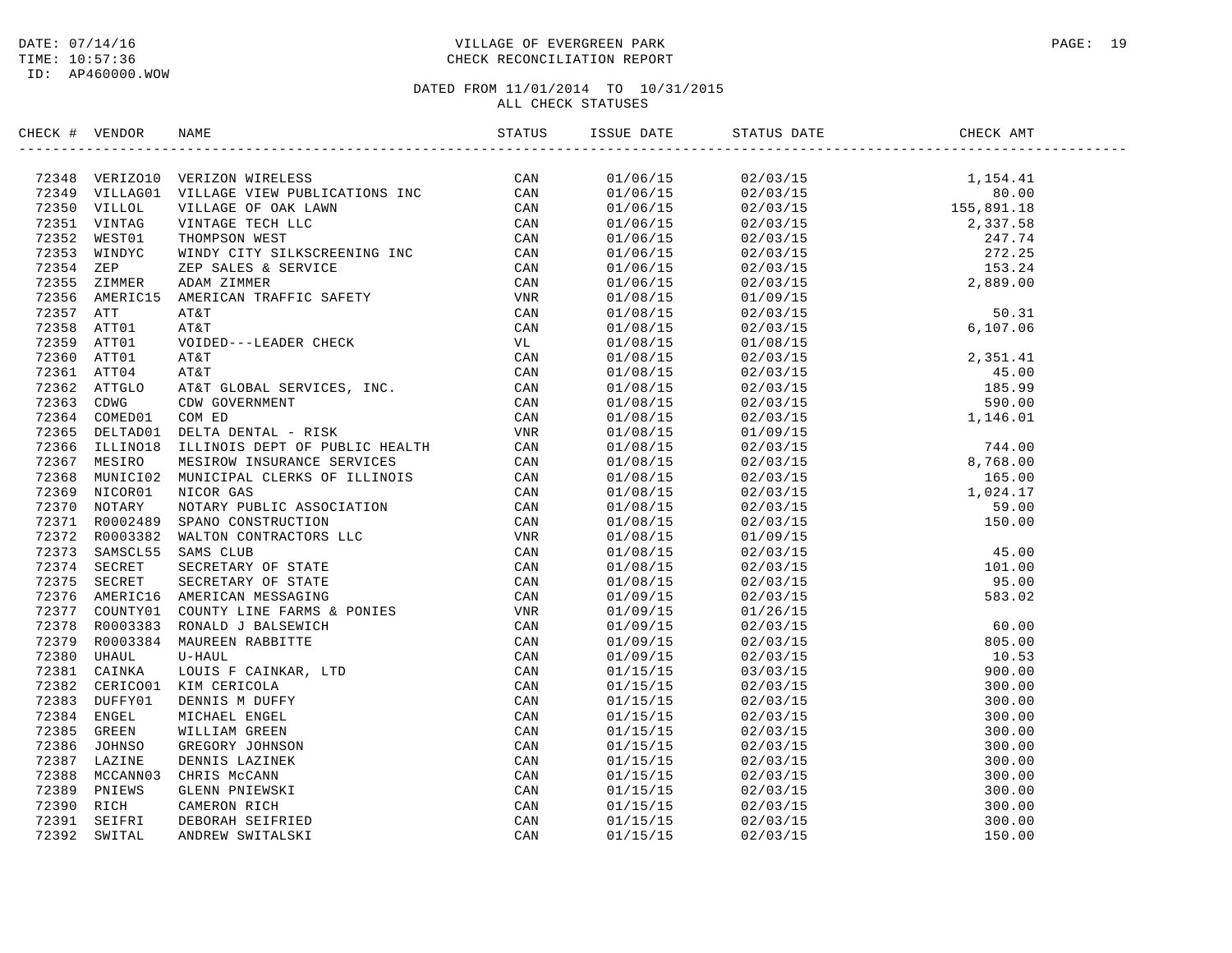### DATE: 07/14/16 PAGE: 20 PAGE: 20 PAGE: 20 PAGE: 20 PAGE: 20 PAGE: 20 PAGE: 20 PAGE: 20 PAGE: 20 TIME: 10:57:36 CHECK RECONCILIATION REPORT

| CHECK # VENDOR |                                                                                                                                                                                                                               |  |                                                                                                                                                                                                                                                                                                                                                                       |  |
|----------------|-------------------------------------------------------------------------------------------------------------------------------------------------------------------------------------------------------------------------------|--|-----------------------------------------------------------------------------------------------------------------------------------------------------------------------------------------------------------------------------------------------------------------------------------------------------------------------------------------------------------------------|--|
|                | SECK # VERDOG NAME STATUS IS CAN SERVICE AN ANY MANUS CAN ARREST FOR A 2019 AND CAN ARREST TREAT IN THE CAN ARREST TREAT IN THE CAN ARREST TREAT IN THE SERVICE THAT IS CONSIDERED TO A 1410 STATISTIC REPORT TREAT IN THE CA |  | $\begin{tabular}{l c c c c} \hline \textbf{3.55} & \textbf{5.65} & \textbf{5.66} & \textbf{5.67} & \textbf{5.67} & \textbf{5.67} & \textbf{5.68} & \textbf{5.69} & \textbf{5.69} & \textbf{5.60} & \textbf{5.60} & \textbf{5.61} & \textbf{5.62} & \textbf{5.63} & \textbf{5.65} & \textbf{5.67} & \textbf{5.67} & \textbf{5.68} & \textbf{5.69} & \textbf{5.61} & \$ |  |
|                |                                                                                                                                                                                                                               |  |                                                                                                                                                                                                                                                                                                                                                                       |  |
|                |                                                                                                                                                                                                                               |  |                                                                                                                                                                                                                                                                                                                                                                       |  |
|                |                                                                                                                                                                                                                               |  |                                                                                                                                                                                                                                                                                                                                                                       |  |
|                |                                                                                                                                                                                                                               |  |                                                                                                                                                                                                                                                                                                                                                                       |  |
|                |                                                                                                                                                                                                                               |  |                                                                                                                                                                                                                                                                                                                                                                       |  |
|                |                                                                                                                                                                                                                               |  |                                                                                                                                                                                                                                                                                                                                                                       |  |
|                |                                                                                                                                                                                                                               |  |                                                                                                                                                                                                                                                                                                                                                                       |  |
|                |                                                                                                                                                                                                                               |  |                                                                                                                                                                                                                                                                                                                                                                       |  |
|                |                                                                                                                                                                                                                               |  |                                                                                                                                                                                                                                                                                                                                                                       |  |
|                |                                                                                                                                                                                                                               |  |                                                                                                                                                                                                                                                                                                                                                                       |  |
|                |                                                                                                                                                                                                                               |  |                                                                                                                                                                                                                                                                                                                                                                       |  |
|                |                                                                                                                                                                                                                               |  |                                                                                                                                                                                                                                                                                                                                                                       |  |
|                |                                                                                                                                                                                                                               |  |                                                                                                                                                                                                                                                                                                                                                                       |  |
|                |                                                                                                                                                                                                                               |  |                                                                                                                                                                                                                                                                                                                                                                       |  |
|                |                                                                                                                                                                                                                               |  |                                                                                                                                                                                                                                                                                                                                                                       |  |
|                |                                                                                                                                                                                                                               |  |                                                                                                                                                                                                                                                                                                                                                                       |  |
|                |                                                                                                                                                                                                                               |  |                                                                                                                                                                                                                                                                                                                                                                       |  |
|                |                                                                                                                                                                                                                               |  |                                                                                                                                                                                                                                                                                                                                                                       |  |
|                |                                                                                                                                                                                                                               |  |                                                                                                                                                                                                                                                                                                                                                                       |  |
|                |                                                                                                                                                                                                                               |  |                                                                                                                                                                                                                                                                                                                                                                       |  |
|                |                                                                                                                                                                                                                               |  |                                                                                                                                                                                                                                                                                                                                                                       |  |
|                |                                                                                                                                                                                                                               |  |                                                                                                                                                                                                                                                                                                                                                                       |  |
|                |                                                                                                                                                                                                                               |  |                                                                                                                                                                                                                                                                                                                                                                       |  |
|                |                                                                                                                                                                                                                               |  |                                                                                                                                                                                                                                                                                                                                                                       |  |
|                |                                                                                                                                                                                                                               |  |                                                                                                                                                                                                                                                                                                                                                                       |  |
|                |                                                                                                                                                                                                                               |  |                                                                                                                                                                                                                                                                                                                                                                       |  |
|                |                                                                                                                                                                                                                               |  |                                                                                                                                                                                                                                                                                                                                                                       |  |
|                |                                                                                                                                                                                                                               |  |                                                                                                                                                                                                                                                                                                                                                                       |  |
|                |                                                                                                                                                                                                                               |  |                                                                                                                                                                                                                                                                                                                                                                       |  |
|                |                                                                                                                                                                                                                               |  |                                                                                                                                                                                                                                                                                                                                                                       |  |
|                |                                                                                                                                                                                                                               |  |                                                                                                                                                                                                                                                                                                                                                                       |  |
|                |                                                                                                                                                                                                                               |  |                                                                                                                                                                                                                                                                                                                                                                       |  |
|                |                                                                                                                                                                                                                               |  |                                                                                                                                                                                                                                                                                                                                                                       |  |
|                |                                                                                                                                                                                                                               |  |                                                                                                                                                                                                                                                                                                                                                                       |  |
|                |                                                                                                                                                                                                                               |  |                                                                                                                                                                                                                                                                                                                                                                       |  |
|                |                                                                                                                                                                                                                               |  |                                                                                                                                                                                                                                                                                                                                                                       |  |
|                |                                                                                                                                                                                                                               |  |                                                                                                                                                                                                                                                                                                                                                                       |  |
|                |                                                                                                                                                                                                                               |  |                                                                                                                                                                                                                                                                                                                                                                       |  |
|                |                                                                                                                                                                                                                               |  |                                                                                                                                                                                                                                                                                                                                                                       |  |
|                |                                                                                                                                                                                                                               |  |                                                                                                                                                                                                                                                                                                                                                                       |  |
|                |                                                                                                                                                                                                                               |  |                                                                                                                                                                                                                                                                                                                                                                       |  |
|                |                                                                                                                                                                                                                               |  |                                                                                                                                                                                                                                                                                                                                                                       |  |
|                |                                                                                                                                                                                                                               |  |                                                                                                                                                                                                                                                                                                                                                                       |  |
|                |                                                                                                                                                                                                                               |  |                                                                                                                                                                                                                                                                                                                                                                       |  |
|                |                                                                                                                                                                                                                               |  |                                                                                                                                                                                                                                                                                                                                                                       |  |
|                |                                                                                                                                                                                                                               |  |                                                                                                                                                                                                                                                                                                                                                                       |  |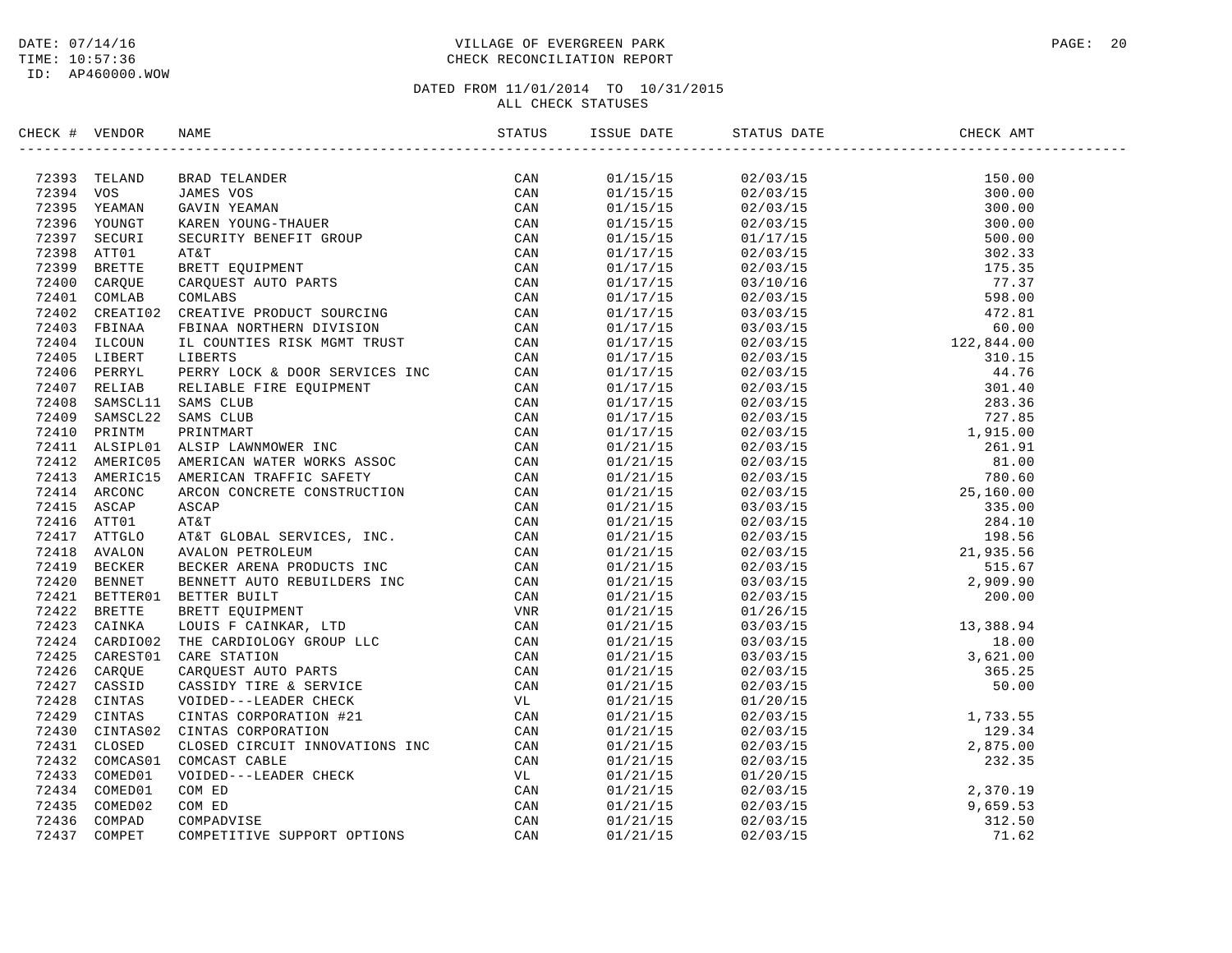### DATE: 07/14/16 PAGE: 21 PAGE: 21 TIME: 10:57:36 CHECK RECONCILIATION REPORT

| CHECK # VENDOR | NAME                                                                                                                                                                                                                          | STATUS | ISSUE DATE STATUS DATE                                                                                                                                                                                                                                                | CHECK AMT |  |
|----------------|-------------------------------------------------------------------------------------------------------------------------------------------------------------------------------------------------------------------------------|--------|-----------------------------------------------------------------------------------------------------------------------------------------------------------------------------------------------------------------------------------------------------------------------|-----------|--|
|                | ECR # VEROIDS CONDITIVE TRANSPORTED TRANSPORT IN CAN 197443 CONDUCTS (CAN 197441 CONSTRUCTED CONDUCTS) THE CAN CONDUCT CONDUCTS (CAN 197441 CONDUCTS) THE LIFT OF THE STATE OF THE CAN 197441 CONDUCTS (CAN 197441 DETAIL DRI |        | $\begin{tabular}{ll ll ll ll ll } \hline 3141/21/15 & 02/03/15 & 229, 14 & 141/15 & 02/03/15 & 229, 14 & 141/15 & 02/03/15 & 229, 141/15 & 229, 141/15 & 229, 141/15 & 229, 20, 201/15 & 221/15 & 221/15 & 221/15 & 221/15 & 221/15 & 221/15 & 221/15 & 221/15 & 221$ |           |  |
|                |                                                                                                                                                                                                                               |        |                                                                                                                                                                                                                                                                       |           |  |
|                |                                                                                                                                                                                                                               |        |                                                                                                                                                                                                                                                                       |           |  |
|                |                                                                                                                                                                                                                               |        |                                                                                                                                                                                                                                                                       |           |  |
|                |                                                                                                                                                                                                                               |        |                                                                                                                                                                                                                                                                       |           |  |
|                |                                                                                                                                                                                                                               |        |                                                                                                                                                                                                                                                                       |           |  |
|                |                                                                                                                                                                                                                               |        |                                                                                                                                                                                                                                                                       |           |  |
|                |                                                                                                                                                                                                                               |        |                                                                                                                                                                                                                                                                       |           |  |
|                |                                                                                                                                                                                                                               |        |                                                                                                                                                                                                                                                                       |           |  |
|                |                                                                                                                                                                                                                               |        |                                                                                                                                                                                                                                                                       |           |  |
|                |                                                                                                                                                                                                                               |        |                                                                                                                                                                                                                                                                       |           |  |
|                |                                                                                                                                                                                                                               |        |                                                                                                                                                                                                                                                                       |           |  |
|                |                                                                                                                                                                                                                               |        |                                                                                                                                                                                                                                                                       |           |  |
|                |                                                                                                                                                                                                                               |        |                                                                                                                                                                                                                                                                       |           |  |
|                |                                                                                                                                                                                                                               |        |                                                                                                                                                                                                                                                                       |           |  |
|                |                                                                                                                                                                                                                               |        |                                                                                                                                                                                                                                                                       |           |  |
|                |                                                                                                                                                                                                                               |        |                                                                                                                                                                                                                                                                       |           |  |
|                |                                                                                                                                                                                                                               |        |                                                                                                                                                                                                                                                                       |           |  |
|                |                                                                                                                                                                                                                               |        |                                                                                                                                                                                                                                                                       |           |  |
|                |                                                                                                                                                                                                                               |        |                                                                                                                                                                                                                                                                       |           |  |
|                |                                                                                                                                                                                                                               |        |                                                                                                                                                                                                                                                                       |           |  |
|                |                                                                                                                                                                                                                               |        |                                                                                                                                                                                                                                                                       |           |  |
|                |                                                                                                                                                                                                                               |        |                                                                                                                                                                                                                                                                       |           |  |
|                |                                                                                                                                                                                                                               |        |                                                                                                                                                                                                                                                                       |           |  |
|                |                                                                                                                                                                                                                               |        |                                                                                                                                                                                                                                                                       |           |  |
|                |                                                                                                                                                                                                                               |        |                                                                                                                                                                                                                                                                       |           |  |
|                |                                                                                                                                                                                                                               |        |                                                                                                                                                                                                                                                                       |           |  |
|                |                                                                                                                                                                                                                               |        |                                                                                                                                                                                                                                                                       |           |  |
|                |                                                                                                                                                                                                                               |        |                                                                                                                                                                                                                                                                       |           |  |
|                |                                                                                                                                                                                                                               |        |                                                                                                                                                                                                                                                                       |           |  |
|                |                                                                                                                                                                                                                               |        |                                                                                                                                                                                                                                                                       |           |  |
|                |                                                                                                                                                                                                                               |        |                                                                                                                                                                                                                                                                       |           |  |
|                |                                                                                                                                                                                                                               |        |                                                                                                                                                                                                                                                                       |           |  |
|                |                                                                                                                                                                                                                               |        |                                                                                                                                                                                                                                                                       |           |  |
|                |                                                                                                                                                                                                                               |        |                                                                                                                                                                                                                                                                       |           |  |
|                |                                                                                                                                                                                                                               |        |                                                                                                                                                                                                                                                                       |           |  |
|                |                                                                                                                                                                                                                               |        |                                                                                                                                                                                                                                                                       |           |  |
|                |                                                                                                                                                                                                                               |        |                                                                                                                                                                                                                                                                       |           |  |
|                |                                                                                                                                                                                                                               |        |                                                                                                                                                                                                                                                                       |           |  |
|                |                                                                                                                                                                                                                               |        |                                                                                                                                                                                                                                                                       |           |  |
|                |                                                                                                                                                                                                                               |        |                                                                                                                                                                                                                                                                       |           |  |
|                |                                                                                                                                                                                                                               |        |                                                                                                                                                                                                                                                                       |           |  |
|                |                                                                                                                                                                                                                               |        |                                                                                                                                                                                                                                                                       |           |  |
|                |                                                                                                                                                                                                                               |        |                                                                                                                                                                                                                                                                       |           |  |
|                |                                                                                                                                                                                                                               |        |                                                                                                                                                                                                                                                                       |           |  |
|                |                                                                                                                                                                                                                               |        |                                                                                                                                                                                                                                                                       |           |  |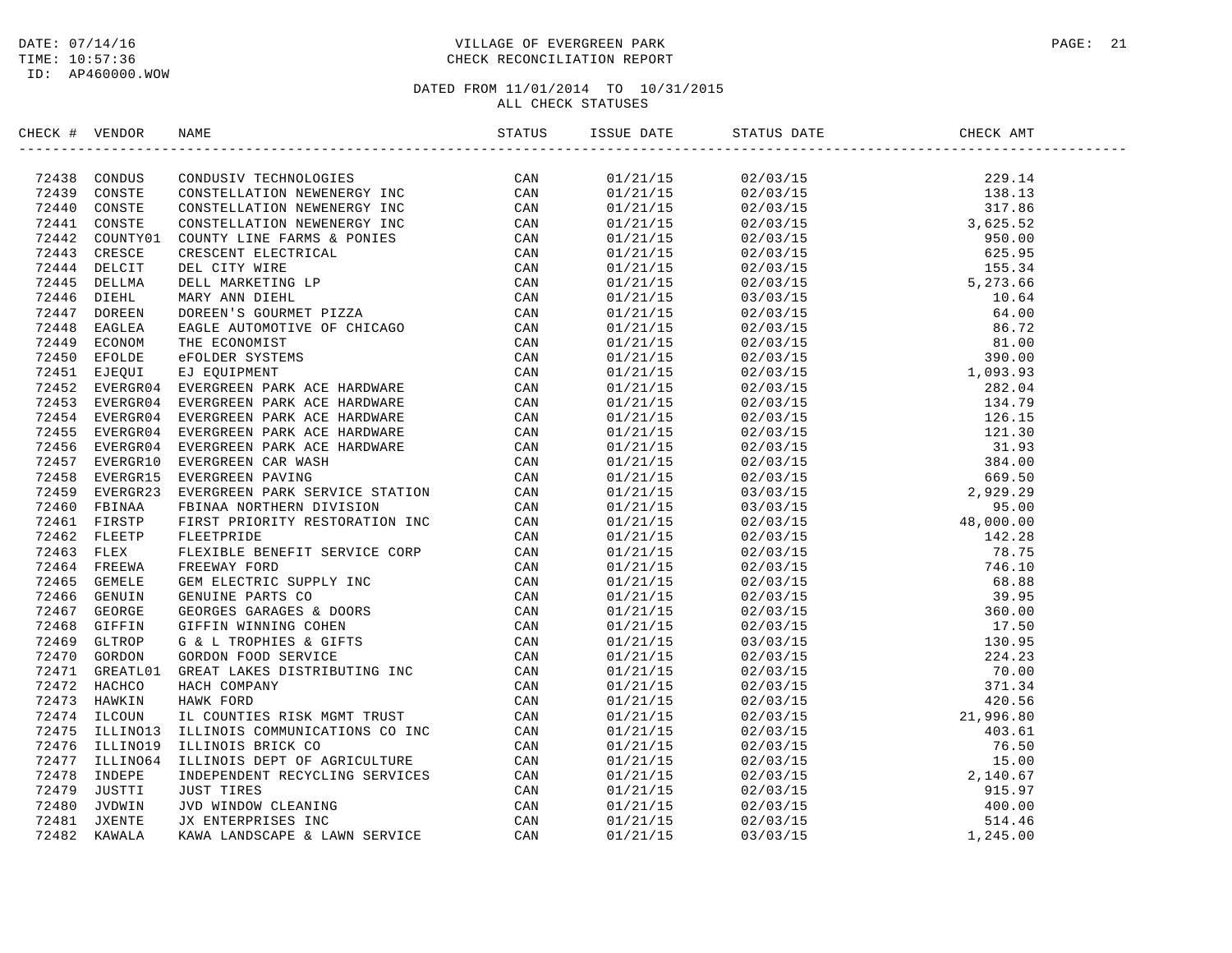### DATE: 07/14/16 PAGE: 22 TIME: 10:57:36 CHECK RECONCILIATION REPORT

| CHECK # VENDOR |                                                                                                                                                                                                                               |          | ISSUE DATE STATUS DATE                                                                                                                                                                                                                                                       | CHECK AMT |  |
|----------------|-------------------------------------------------------------------------------------------------------------------------------------------------------------------------------------------------------------------------------|----------|------------------------------------------------------------------------------------------------------------------------------------------------------------------------------------------------------------------------------------------------------------------------------|-----------|--|
|                | CK # VERIDOS MARK TIME (CAN SOME MARK TIME ON THE STANDARD STANDARD STANDARD CAN ARREST CAN ASSOCIATE CAN ASSOCIATE CAN ARREST MARK THE CAN CONSULTED A SUBMISSION CONSULTED AND MANUSCRIPT CAN CAN ARREST CAN ARREST CONSULT | 01/21/15 | $\begin{tabular}{@{}c@{}}\n 02/03/15 & 500.00 \\ 02/03/15 & 678.25 \\ 03/03/15 & 48.00 \\ 02/03/15 & 28.00 \\ 02/03/15 & 28.00 \\ 02/03/15 & 599.60 \\ 03/03/15 & 599.60 \\ 02/03/15 & 599.60 \\ 02/03/15 & 520.00 \\ 02/03/15 & 216.10 \\ 02/03/15 & 225.00 \\ 02/03/15 & $ |           |  |
|                |                                                                                                                                                                                                                               | 01/21/15 |                                                                                                                                                                                                                                                                              |           |  |
|                |                                                                                                                                                                                                                               | 01/21/15 |                                                                                                                                                                                                                                                                              |           |  |
|                |                                                                                                                                                                                                                               | 01/21/15 |                                                                                                                                                                                                                                                                              |           |  |
|                |                                                                                                                                                                                                                               | 01/21/15 |                                                                                                                                                                                                                                                                              |           |  |
|                |                                                                                                                                                                                                                               | 01/21/15 |                                                                                                                                                                                                                                                                              |           |  |
|                |                                                                                                                                                                                                                               | 01/21/15 |                                                                                                                                                                                                                                                                              |           |  |
|                |                                                                                                                                                                                                                               | 01/21/15 |                                                                                                                                                                                                                                                                              |           |  |
|                |                                                                                                                                                                                                                               | 01/21/15 |                                                                                                                                                                                                                                                                              |           |  |
|                |                                                                                                                                                                                                                               | 01/21/15 |                                                                                                                                                                                                                                                                              |           |  |
|                |                                                                                                                                                                                                                               | 01/21/15 |                                                                                                                                                                                                                                                                              |           |  |
|                |                                                                                                                                                                                                                               | 01/21/15 |                                                                                                                                                                                                                                                                              |           |  |
|                |                                                                                                                                                                                                                               | 01/21/15 |                                                                                                                                                                                                                                                                              |           |  |
|                |                                                                                                                                                                                                                               | 01/21/15 |                                                                                                                                                                                                                                                                              |           |  |
|                |                                                                                                                                                                                                                               | 01/21/15 |                                                                                                                                                                                                                                                                              |           |  |
|                |                                                                                                                                                                                                                               | 01/21/15 |                                                                                                                                                                                                                                                                              |           |  |
|                |                                                                                                                                                                                                                               | 01/21/15 |                                                                                                                                                                                                                                                                              |           |  |
|                |                                                                                                                                                                                                                               | 01/21/15 |                                                                                                                                                                                                                                                                              |           |  |
|                |                                                                                                                                                                                                                               | 01/21/15 |                                                                                                                                                                                                                                                                              |           |  |
|                |                                                                                                                                                                                                                               | 01/21/15 |                                                                                                                                                                                                                                                                              |           |  |
|                |                                                                                                                                                                                                                               | 01/21/15 |                                                                                                                                                                                                                                                                              |           |  |
|                |                                                                                                                                                                                                                               | 01/21/15 |                                                                                                                                                                                                                                                                              |           |  |
|                |                                                                                                                                                                                                                               | 01/21/15 |                                                                                                                                                                                                                                                                              |           |  |
|                |                                                                                                                                                                                                                               | 01/21/15 |                                                                                                                                                                                                                                                                              |           |  |
|                |                                                                                                                                                                                                                               | 01/21/15 |                                                                                                                                                                                                                                                                              |           |  |
|                |                                                                                                                                                                                                                               | 01/21/15 |                                                                                                                                                                                                                                                                              |           |  |
|                |                                                                                                                                                                                                                               | 01/21/15 |                                                                                                                                                                                                                                                                              |           |  |
|                |                                                                                                                                                                                                                               | 01/21/15 |                                                                                                                                                                                                                                                                              |           |  |
|                |                                                                                                                                                                                                                               | 01/21/15 |                                                                                                                                                                                                                                                                              |           |  |
|                |                                                                                                                                                                                                                               | 01/21/15 |                                                                                                                                                                                                                                                                              |           |  |
|                |                                                                                                                                                                                                                               | 01/21/15 |                                                                                                                                                                                                                                                                              |           |  |
|                |                                                                                                                                                                                                                               | 01/21/15 |                                                                                                                                                                                                                                                                              |           |  |
|                |                                                                                                                                                                                                                               | 01/21/15 |                                                                                                                                                                                                                                                                              |           |  |
|                |                                                                                                                                                                                                                               | 01/21/15 |                                                                                                                                                                                                                                                                              |           |  |
|                |                                                                                                                                                                                                                               | 01/21/15 |                                                                                                                                                                                                                                                                              |           |  |
|                |                                                                                                                                                                                                                               | 01/21/15 |                                                                                                                                                                                                                                                                              |           |  |
|                |                                                                                                                                                                                                                               | 01/21/15 |                                                                                                                                                                                                                                                                              |           |  |
|                |                                                                                                                                                                                                                               | 01/21/15 |                                                                                                                                                                                                                                                                              |           |  |
|                |                                                                                                                                                                                                                               | 01/21/15 |                                                                                                                                                                                                                                                                              |           |  |
|                |                                                                                                                                                                                                                               | 01/21/15 |                                                                                                                                                                                                                                                                              |           |  |
|                |                                                                                                                                                                                                                               | 01/21/15 | $\begin{tabular}{@{}c@{}}\n  02/03/15 & 1,955.00 \\  01/20/15 & 1,102.01 \\  02/03/15 & 1,102.01 \\  01/20/15 & 3,390.27 \\  02/03/15 & 3,390.27 \\  03/03/15 & 7,876.00 \\  03/03/15 & 7,876.00 \\  03/03/15 & 243.12 \\  02/03/15 & 234.87 \\  02/03/15 & 1,191.25 \\$     |           |  |
|                |                                                                                                                                                                                                                               | 01/21/15 |                                                                                                                                                                                                                                                                              |           |  |
|                |                                                                                                                                                                                                                               | 01/21/15 |                                                                                                                                                                                                                                                                              |           |  |
|                |                                                                                                                                                                                                                               | 01/21/15 |                                                                                                                                                                                                                                                                              |           |  |
|                |                                                                                                                                                                                                                               |          |                                                                                                                                                                                                                                                                              |           |  |
|                |                                                                                                                                                                                                                               | 01/21/15 |                                                                                                                                                                                                                                                                              |           |  |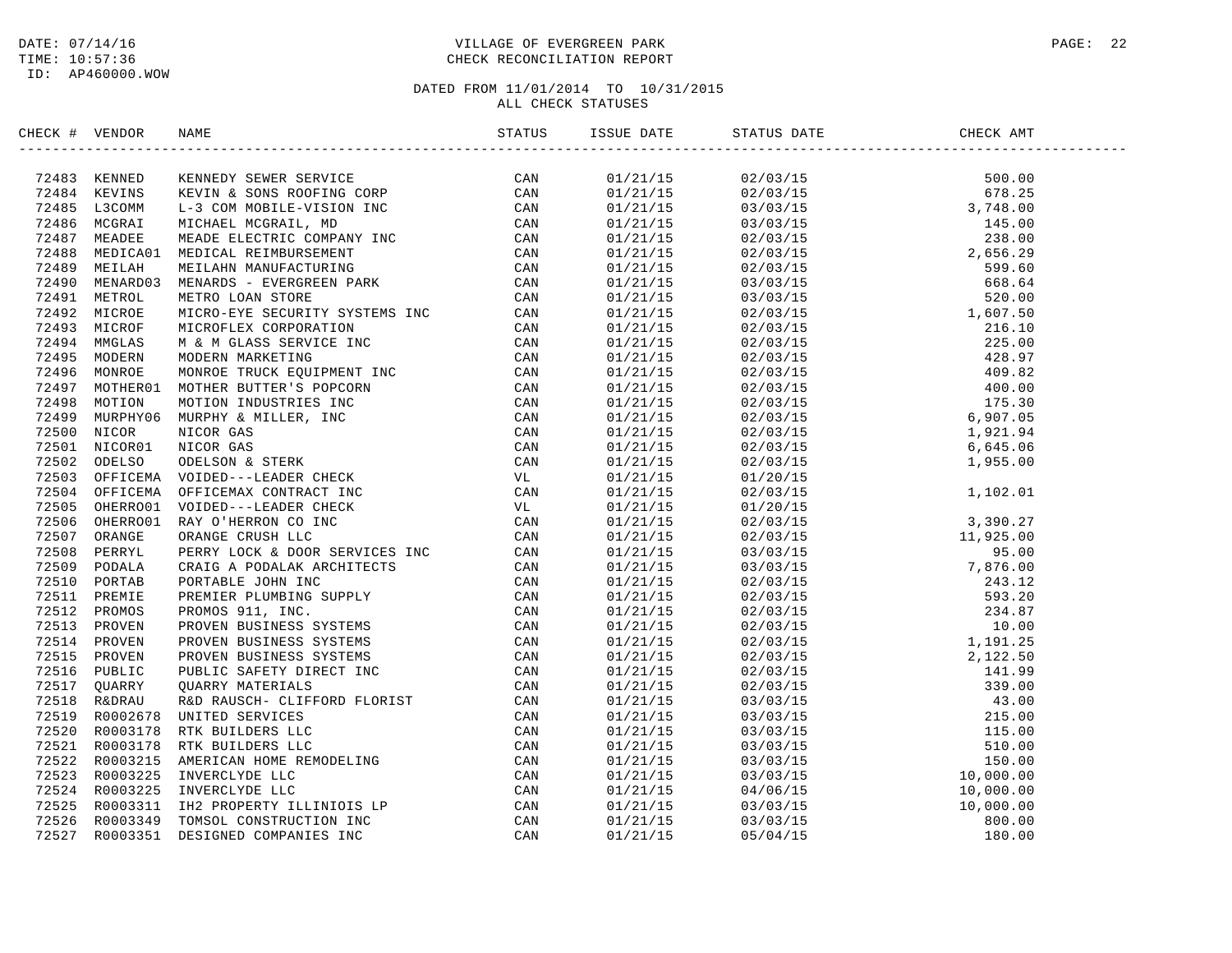### DATE: 07/14/16 PAGE: 23 TIME: 10:57:36 CHECK RECONCILIATION REPORT

| CHECK # VENDOR |                                                                                                                                                                                                                                              |  |  |
|----------------|----------------------------------------------------------------------------------------------------------------------------------------------------------------------------------------------------------------------------------------------|--|--|
|                | NECK + VERDOR RANE CONTROL ISSUE 2001<br>1977-1293 1981<br>27828 20013186 LIMIDER AVERICANT GROUP LLC CAN (2002)<br>27853 20013186 LIMIDER NEW RANKAT CAN (2002)<br>27853 20013186 LIMIDER RANKAT CAN (2002)<br>27853 20013189 RANKAT TOOSTE |  |  |
|                |                                                                                                                                                                                                                                              |  |  |
|                |                                                                                                                                                                                                                                              |  |  |
|                |                                                                                                                                                                                                                                              |  |  |
|                |                                                                                                                                                                                                                                              |  |  |
|                |                                                                                                                                                                                                                                              |  |  |
|                |                                                                                                                                                                                                                                              |  |  |
|                |                                                                                                                                                                                                                                              |  |  |
|                |                                                                                                                                                                                                                                              |  |  |
|                |                                                                                                                                                                                                                                              |  |  |
|                |                                                                                                                                                                                                                                              |  |  |
|                |                                                                                                                                                                                                                                              |  |  |
|                |                                                                                                                                                                                                                                              |  |  |
|                |                                                                                                                                                                                                                                              |  |  |
|                |                                                                                                                                                                                                                                              |  |  |
|                |                                                                                                                                                                                                                                              |  |  |
|                |                                                                                                                                                                                                                                              |  |  |
|                |                                                                                                                                                                                                                                              |  |  |
|                |                                                                                                                                                                                                                                              |  |  |
|                |                                                                                                                                                                                                                                              |  |  |
|                |                                                                                                                                                                                                                                              |  |  |
|                |                                                                                                                                                                                                                                              |  |  |
|                |                                                                                                                                                                                                                                              |  |  |
|                |                                                                                                                                                                                                                                              |  |  |
|                |                                                                                                                                                                                                                                              |  |  |
|                |                                                                                                                                                                                                                                              |  |  |
|                |                                                                                                                                                                                                                                              |  |  |
|                |                                                                                                                                                                                                                                              |  |  |
|                |                                                                                                                                                                                                                                              |  |  |
|                |                                                                                                                                                                                                                                              |  |  |
|                |                                                                                                                                                                                                                                              |  |  |
|                |                                                                                                                                                                                                                                              |  |  |
|                |                                                                                                                                                                                                                                              |  |  |
|                |                                                                                                                                                                                                                                              |  |  |
|                |                                                                                                                                                                                                                                              |  |  |
|                |                                                                                                                                                                                                                                              |  |  |
|                |                                                                                                                                                                                                                                              |  |  |
|                |                                                                                                                                                                                                                                              |  |  |
|                |                                                                                                                                                                                                                                              |  |  |
|                |                                                                                                                                                                                                                                              |  |  |
|                |                                                                                                                                                                                                                                              |  |  |
|                |                                                                                                                                                                                                                                              |  |  |
|                |                                                                                                                                                                                                                                              |  |  |
|                |                                                                                                                                                                                                                                              |  |  |
|                |                                                                                                                                                                                                                                              |  |  |
|                |                                                                                                                                                                                                                                              |  |  |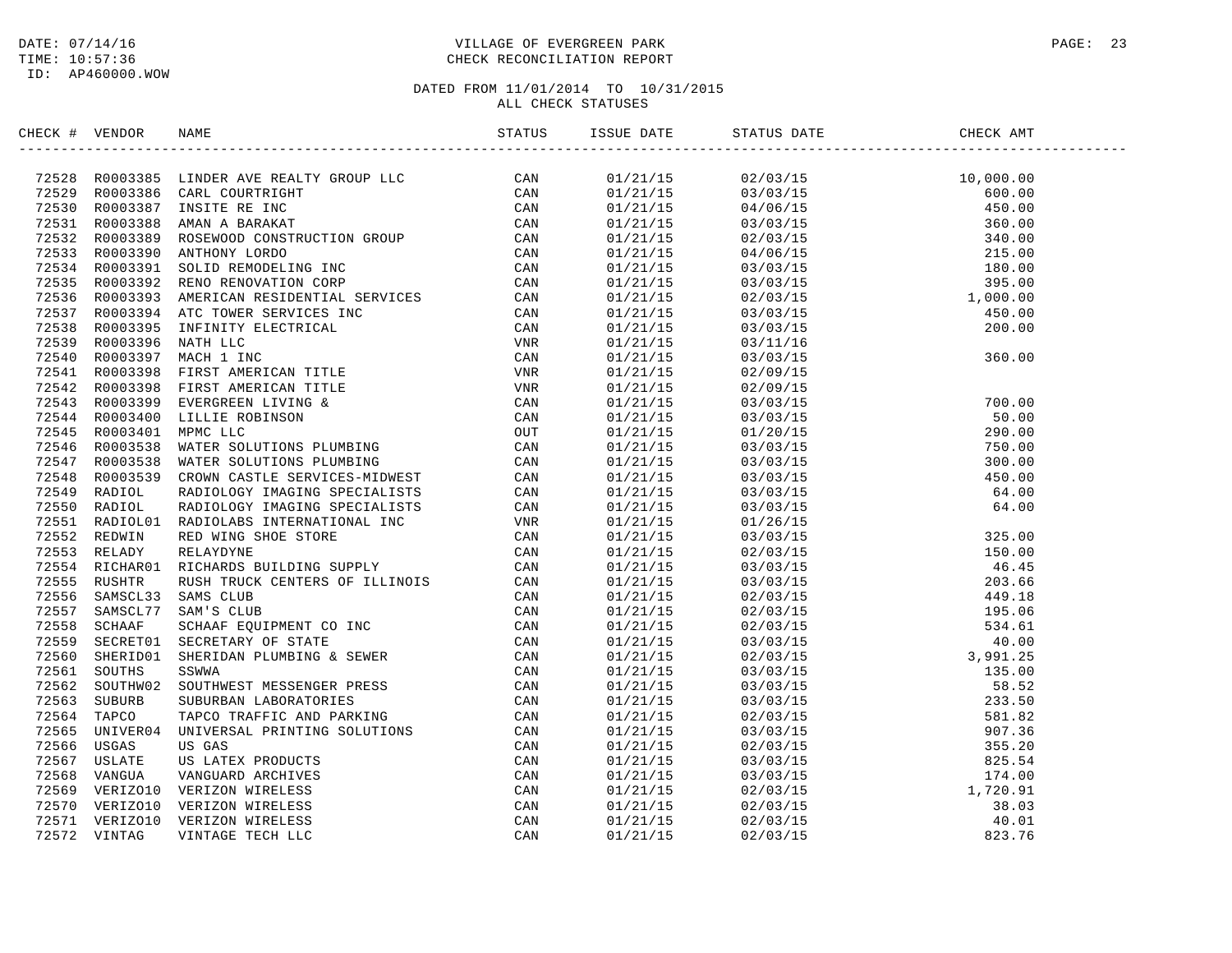### DATE: 07/14/16 PAGE: 24 TIME: 10:57:36 CHECK RECONCILIATION REPORT

| 2007 11 VERDOR NAME (2008)<br>177371 MESTII THOMPSON WEST TAISSERED TRINING CAN 177374 MESSONG MITRING CORP. THE SAME CONSTRUES CONTROLL AND THE SAME CONSTRUES (2008) 2013 1011 121 VERTILE CAN CONSTRUES (2008) 2013 METHOD CO<br>01/21/15<br>$\begin{tabular}{l c c c c c} \hline & 0.2703/15 & 0.2708 & 0.2708 & 0.2708 & 0.2708 & 0.2708 & 0.2708 & 0.2708 & 0.2708 & 0.2708 & 0.2708 & 0.2708 & 0.2708 & 0.2708 & 0.2708 & 0.2708 & 0.2708 & 0.2708 & 0.2708 & 0.2708 & 0.2708 & 0.2708 & 0.2708 & 0.2708 & 0.$<br>01/21/15<br>01/21/15<br>01/21/15<br>01/21/15<br>01/21/15<br>01/26/15<br>01/26/15<br>01/26/15<br>01/26/15<br>01/26/15<br>01/26/15<br>01/26/15<br>01/26/15<br>01/26/15<br>01/26/15<br>01/29/15<br>01/29/15<br>01/29/15<br>01/29/15<br>01/29/15<br>01/29/15<br>01/29/15<br>01/29/15<br>01/30/15<br>01/30/15<br>02/03/15<br>02/03/15<br>02/03/15<br>02/03/15<br>02/03/15<br>02/03/15<br>02/03/15<br>02/03/15<br>02/03/15<br>02/03/15<br>02/03/15<br>02/03/15<br>02/03/15<br>02/03/15<br>02/03/15<br>02/03/15<br>02/03/15<br>02/03/15 | CHECK # VENDOR |  | STATUS | ISSUE DATE | STATUS DATE | CHECK AMT |  |
|-----------------------------------------------------------------------------------------------------------------------------------------------------------------------------------------------------------------------------------------------------------------------------------------------------------------------------------------------------------------------------------------------------------------------------------------------------------------------------------------------------------------------------------------------------------------------------------------------------------------------------------------------------------------------------------------------------------------------------------------------------------------------------------------------------------------------------------------------------------------------------------------------------------------------------------------------------------------------------------------------------------------------------------------------------------|----------------|--|--------|------------|-------------|-----------|--|
|                                                                                                                                                                                                                                                                                                                                                                                                                                                                                                                                                                                                                                                                                                                                                                                                                                                                                                                                                                                                                                                           |                |  |        |            |             |           |  |
|                                                                                                                                                                                                                                                                                                                                                                                                                                                                                                                                                                                                                                                                                                                                                                                                                                                                                                                                                                                                                                                           |                |  |        |            |             |           |  |
|                                                                                                                                                                                                                                                                                                                                                                                                                                                                                                                                                                                                                                                                                                                                                                                                                                                                                                                                                                                                                                                           |                |  |        |            |             |           |  |
|                                                                                                                                                                                                                                                                                                                                                                                                                                                                                                                                                                                                                                                                                                                                                                                                                                                                                                                                                                                                                                                           |                |  |        |            |             |           |  |
|                                                                                                                                                                                                                                                                                                                                                                                                                                                                                                                                                                                                                                                                                                                                                                                                                                                                                                                                                                                                                                                           |                |  |        |            |             |           |  |
|                                                                                                                                                                                                                                                                                                                                                                                                                                                                                                                                                                                                                                                                                                                                                                                                                                                                                                                                                                                                                                                           |                |  |        |            |             |           |  |
|                                                                                                                                                                                                                                                                                                                                                                                                                                                                                                                                                                                                                                                                                                                                                                                                                                                                                                                                                                                                                                                           |                |  |        |            |             |           |  |
|                                                                                                                                                                                                                                                                                                                                                                                                                                                                                                                                                                                                                                                                                                                                                                                                                                                                                                                                                                                                                                                           |                |  |        |            |             |           |  |
|                                                                                                                                                                                                                                                                                                                                                                                                                                                                                                                                                                                                                                                                                                                                                                                                                                                                                                                                                                                                                                                           |                |  |        |            |             |           |  |
|                                                                                                                                                                                                                                                                                                                                                                                                                                                                                                                                                                                                                                                                                                                                                                                                                                                                                                                                                                                                                                                           |                |  |        |            |             |           |  |
|                                                                                                                                                                                                                                                                                                                                                                                                                                                                                                                                                                                                                                                                                                                                                                                                                                                                                                                                                                                                                                                           |                |  |        |            |             |           |  |
|                                                                                                                                                                                                                                                                                                                                                                                                                                                                                                                                                                                                                                                                                                                                                                                                                                                                                                                                                                                                                                                           |                |  |        |            |             |           |  |
|                                                                                                                                                                                                                                                                                                                                                                                                                                                                                                                                                                                                                                                                                                                                                                                                                                                                                                                                                                                                                                                           |                |  |        |            |             |           |  |
|                                                                                                                                                                                                                                                                                                                                                                                                                                                                                                                                                                                                                                                                                                                                                                                                                                                                                                                                                                                                                                                           |                |  |        |            |             |           |  |
|                                                                                                                                                                                                                                                                                                                                                                                                                                                                                                                                                                                                                                                                                                                                                                                                                                                                                                                                                                                                                                                           |                |  |        |            |             |           |  |
|                                                                                                                                                                                                                                                                                                                                                                                                                                                                                                                                                                                                                                                                                                                                                                                                                                                                                                                                                                                                                                                           |                |  |        |            |             |           |  |
|                                                                                                                                                                                                                                                                                                                                                                                                                                                                                                                                                                                                                                                                                                                                                                                                                                                                                                                                                                                                                                                           |                |  |        |            |             |           |  |
|                                                                                                                                                                                                                                                                                                                                                                                                                                                                                                                                                                                                                                                                                                                                                                                                                                                                                                                                                                                                                                                           |                |  |        |            |             |           |  |
|                                                                                                                                                                                                                                                                                                                                                                                                                                                                                                                                                                                                                                                                                                                                                                                                                                                                                                                                                                                                                                                           |                |  |        |            |             |           |  |
|                                                                                                                                                                                                                                                                                                                                                                                                                                                                                                                                                                                                                                                                                                                                                                                                                                                                                                                                                                                                                                                           |                |  |        |            |             |           |  |
|                                                                                                                                                                                                                                                                                                                                                                                                                                                                                                                                                                                                                                                                                                                                                                                                                                                                                                                                                                                                                                                           |                |  |        |            |             |           |  |
|                                                                                                                                                                                                                                                                                                                                                                                                                                                                                                                                                                                                                                                                                                                                                                                                                                                                                                                                                                                                                                                           |                |  |        |            |             |           |  |
|                                                                                                                                                                                                                                                                                                                                                                                                                                                                                                                                                                                                                                                                                                                                                                                                                                                                                                                                                                                                                                                           |                |  |        |            |             |           |  |
|                                                                                                                                                                                                                                                                                                                                                                                                                                                                                                                                                                                                                                                                                                                                                                                                                                                                                                                                                                                                                                                           |                |  |        |            |             |           |  |
|                                                                                                                                                                                                                                                                                                                                                                                                                                                                                                                                                                                                                                                                                                                                                                                                                                                                                                                                                                                                                                                           |                |  |        |            |             |           |  |
|                                                                                                                                                                                                                                                                                                                                                                                                                                                                                                                                                                                                                                                                                                                                                                                                                                                                                                                                                                                                                                                           |                |  |        |            |             |           |  |
|                                                                                                                                                                                                                                                                                                                                                                                                                                                                                                                                                                                                                                                                                                                                                                                                                                                                                                                                                                                                                                                           |                |  |        |            |             |           |  |
|                                                                                                                                                                                                                                                                                                                                                                                                                                                                                                                                                                                                                                                                                                                                                                                                                                                                                                                                                                                                                                                           |                |  |        |            |             |           |  |
|                                                                                                                                                                                                                                                                                                                                                                                                                                                                                                                                                                                                                                                                                                                                                                                                                                                                                                                                                                                                                                                           |                |  |        |            |             |           |  |
|                                                                                                                                                                                                                                                                                                                                                                                                                                                                                                                                                                                                                                                                                                                                                                                                                                                                                                                                                                                                                                                           |                |  |        |            |             |           |  |
|                                                                                                                                                                                                                                                                                                                                                                                                                                                                                                                                                                                                                                                                                                                                                                                                                                                                                                                                                                                                                                                           |                |  |        |            |             |           |  |
|                                                                                                                                                                                                                                                                                                                                                                                                                                                                                                                                                                                                                                                                                                                                                                                                                                                                                                                                                                                                                                                           |                |  |        |            |             |           |  |
|                                                                                                                                                                                                                                                                                                                                                                                                                                                                                                                                                                                                                                                                                                                                                                                                                                                                                                                                                                                                                                                           |                |  |        |            |             |           |  |
|                                                                                                                                                                                                                                                                                                                                                                                                                                                                                                                                                                                                                                                                                                                                                                                                                                                                                                                                                                                                                                                           |                |  |        |            |             |           |  |
|                                                                                                                                                                                                                                                                                                                                                                                                                                                                                                                                                                                                                                                                                                                                                                                                                                                                                                                                                                                                                                                           |                |  |        |            |             |           |  |
|                                                                                                                                                                                                                                                                                                                                                                                                                                                                                                                                                                                                                                                                                                                                                                                                                                                                                                                                                                                                                                                           |                |  |        |            |             |           |  |
|                                                                                                                                                                                                                                                                                                                                                                                                                                                                                                                                                                                                                                                                                                                                                                                                                                                                                                                                                                                                                                                           |                |  |        |            |             |           |  |
|                                                                                                                                                                                                                                                                                                                                                                                                                                                                                                                                                                                                                                                                                                                                                                                                                                                                                                                                                                                                                                                           |                |  |        |            |             |           |  |
|                                                                                                                                                                                                                                                                                                                                                                                                                                                                                                                                                                                                                                                                                                                                                                                                                                                                                                                                                                                                                                                           |                |  |        |            |             |           |  |
|                                                                                                                                                                                                                                                                                                                                                                                                                                                                                                                                                                                                                                                                                                                                                                                                                                                                                                                                                                                                                                                           |                |  |        |            |             |           |  |
|                                                                                                                                                                                                                                                                                                                                                                                                                                                                                                                                                                                                                                                                                                                                                                                                                                                                                                                                                                                                                                                           |                |  |        |            |             |           |  |
|                                                                                                                                                                                                                                                                                                                                                                                                                                                                                                                                                                                                                                                                                                                                                                                                                                                                                                                                                                                                                                                           |                |  |        |            |             |           |  |
|                                                                                                                                                                                                                                                                                                                                                                                                                                                                                                                                                                                                                                                                                                                                                                                                                                                                                                                                                                                                                                                           |                |  |        |            |             |           |  |
|                                                                                                                                                                                                                                                                                                                                                                                                                                                                                                                                                                                                                                                                                                                                                                                                                                                                                                                                                                                                                                                           |                |  |        |            |             |           |  |
|                                                                                                                                                                                                                                                                                                                                                                                                                                                                                                                                                                                                                                                                                                                                                                                                                                                                                                                                                                                                                                                           |                |  |        | 02/03/15   |             |           |  |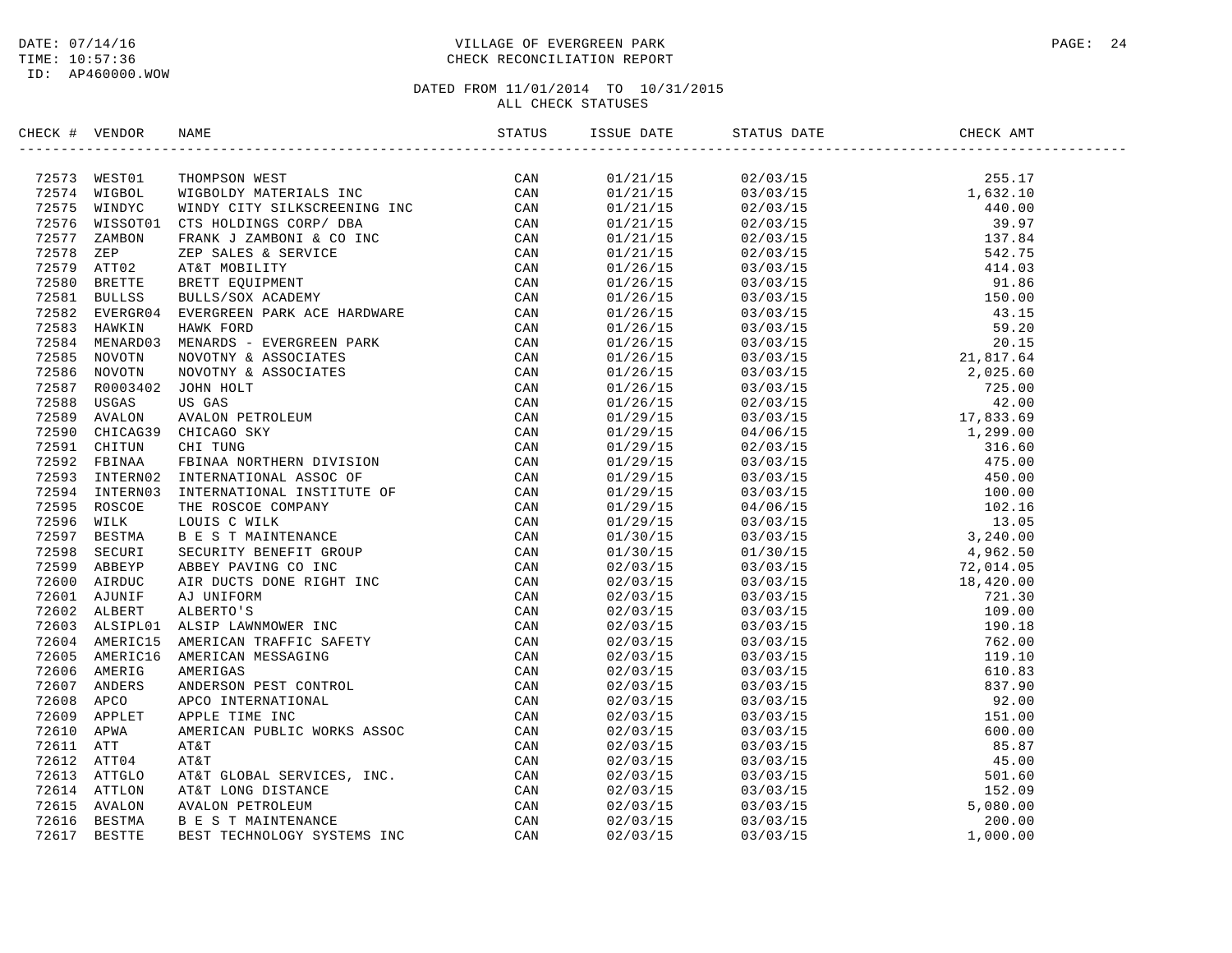### DATE: 07/14/16 PAGE: 25 TIME: 10:57:36 CHECK RECONCILIATION REPORT

| CHECK # VENDOR |                                                                                                                                                                                                                                   |  | STATUS DATE | CHECK AMT |  |
|----------------|-----------------------------------------------------------------------------------------------------------------------------------------------------------------------------------------------------------------------------------|--|-------------|-----------|--|
|                | NECK + VENDOR NAME<br>1972618 BPCONS RAEC CONSTRUCTION STATUS - 1974<br>197418 BROWN BROWNER EXPIRENCE CAN CAN 197418 BROWNER CAN CAN CAN CAN CAN CAN CAN CAN CONSTRUCT THE CANNELS ON CONSTRUCT CAN CAN CONSTRUCT CAN CAN CONSTR |  |             |           |  |
|                |                                                                                                                                                                                                                                   |  |             |           |  |
|                |                                                                                                                                                                                                                                   |  |             |           |  |
|                |                                                                                                                                                                                                                                   |  |             |           |  |
|                |                                                                                                                                                                                                                                   |  |             |           |  |
|                |                                                                                                                                                                                                                                   |  |             |           |  |
|                |                                                                                                                                                                                                                                   |  |             |           |  |
|                |                                                                                                                                                                                                                                   |  |             |           |  |
|                |                                                                                                                                                                                                                                   |  |             |           |  |
|                |                                                                                                                                                                                                                                   |  |             |           |  |
|                |                                                                                                                                                                                                                                   |  |             |           |  |
|                |                                                                                                                                                                                                                                   |  |             |           |  |
|                |                                                                                                                                                                                                                                   |  |             |           |  |
|                |                                                                                                                                                                                                                                   |  |             |           |  |
|                |                                                                                                                                                                                                                                   |  |             |           |  |
|                |                                                                                                                                                                                                                                   |  |             |           |  |
|                |                                                                                                                                                                                                                                   |  |             |           |  |
|                |                                                                                                                                                                                                                                   |  |             |           |  |
|                |                                                                                                                                                                                                                                   |  |             |           |  |
|                |                                                                                                                                                                                                                                   |  |             |           |  |
|                |                                                                                                                                                                                                                                   |  |             |           |  |
|                |                                                                                                                                                                                                                                   |  |             |           |  |
|                |                                                                                                                                                                                                                                   |  |             |           |  |
|                |                                                                                                                                                                                                                                   |  |             |           |  |
|                |                                                                                                                                                                                                                                   |  |             |           |  |
|                |                                                                                                                                                                                                                                   |  |             |           |  |
|                |                                                                                                                                                                                                                                   |  |             |           |  |
|                |                                                                                                                                                                                                                                   |  |             |           |  |
|                |                                                                                                                                                                                                                                   |  |             |           |  |
|                |                                                                                                                                                                                                                                   |  |             |           |  |
|                |                                                                                                                                                                                                                                   |  |             |           |  |
|                |                                                                                                                                                                                                                                   |  |             |           |  |
|                |                                                                                                                                                                                                                                   |  |             |           |  |
|                |                                                                                                                                                                                                                                   |  |             |           |  |
|                |                                                                                                                                                                                                                                   |  |             |           |  |
|                |                                                                                                                                                                                                                                   |  |             |           |  |
|                |                                                                                                                                                                                                                                   |  |             |           |  |
|                |                                                                                                                                                                                                                                   |  |             |           |  |
|                |                                                                                                                                                                                                                                   |  |             |           |  |
|                |                                                                                                                                                                                                                                   |  |             |           |  |
|                |                                                                                                                                                                                                                                   |  |             |           |  |
|                |                                                                                                                                                                                                                                   |  |             |           |  |
|                |                                                                                                                                                                                                                                   |  |             |           |  |
|                |                                                                                                                                                                                                                                   |  |             |           |  |
|                |                                                                                                                                                                                                                                   |  |             |           |  |
|                |                                                                                                                                                                                                                                   |  |             |           |  |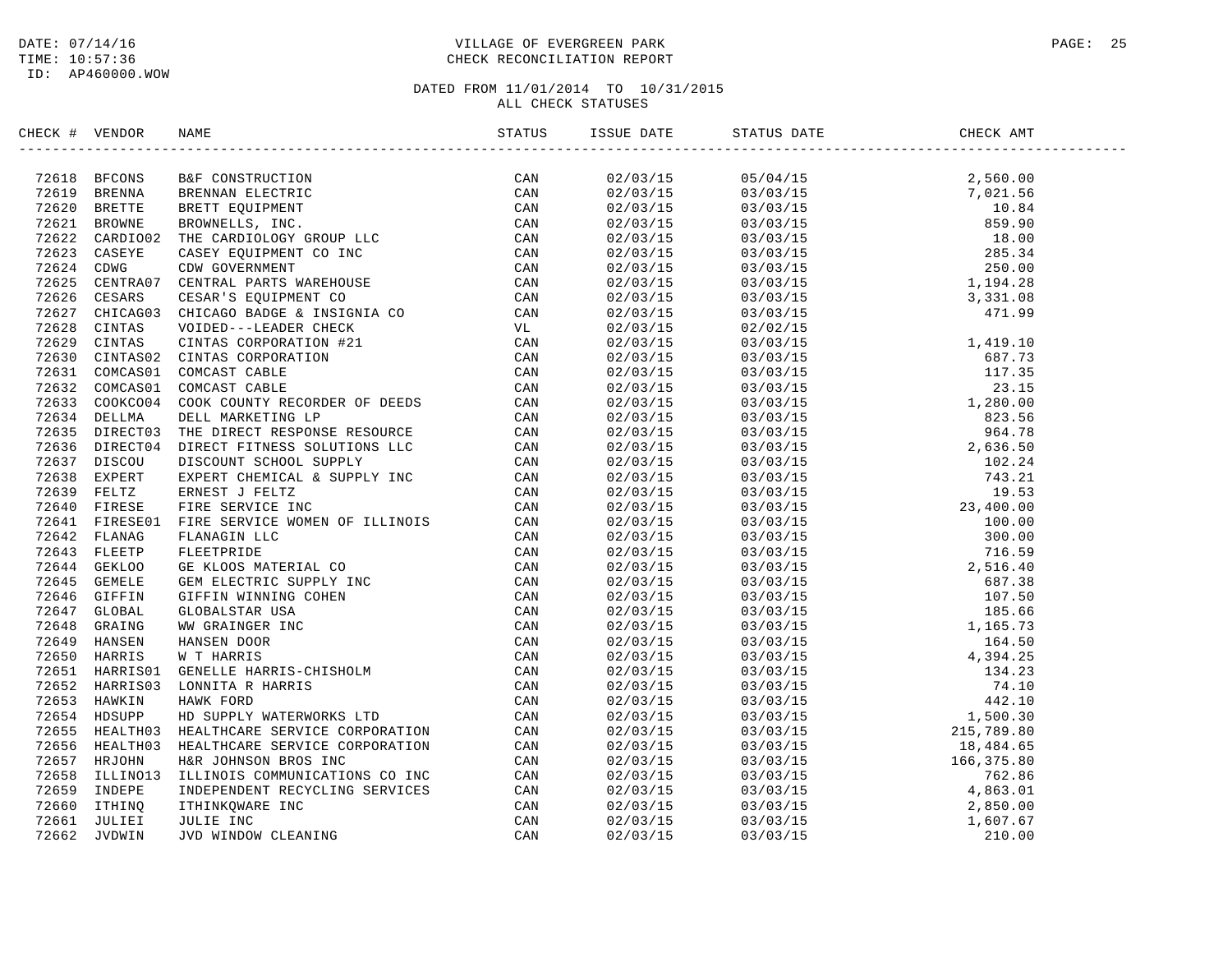### DATE: 07/14/16 PAGE: 26 TIME: 10:57:36 CHECK RECONCILIATION REPORT

| CHECK # VENDOR | NAME STATUS ISSNAME STATUS ISSNAME STATUS POINT USSNAME STATUS ISSNAME STATUS ISSNAME STATUS ISSNAME STATUS IS                                                                                                                | ISSUE DATE | STATUS DATE                                                                                                                                                                                                                                                                  | CHECK AMT |
|----------------|-------------------------------------------------------------------------------------------------------------------------------------------------------------------------------------------------------------------------------|------------|------------------------------------------------------------------------------------------------------------------------------------------------------------------------------------------------------------------------------------------------------------------------------|-----------|
|                | Hence + VERINGE TREATESTING THE SERVICE SERVICE CAN ARREST CAN ARREST TREAT THE CAN CONFIDENTIAL MINIMILA MINIMILA MINIMILA (CAN CAN CAN CONFIDENTIAL MINIMILA MINIMILA MINIMILA (CAN CAN CONFIDENT) (2001) THE CAN CONFIDENT | 02/03/15   |                                                                                                                                                                                                                                                                              |           |
|                |                                                                                                                                                                                                                               | 02/03/15   |                                                                                                                                                                                                                                                                              |           |
|                |                                                                                                                                                                                                                               | 02/03/15   |                                                                                                                                                                                                                                                                              |           |
|                |                                                                                                                                                                                                                               | 02/03/15   |                                                                                                                                                                                                                                                                              |           |
|                |                                                                                                                                                                                                                               | 02/03/15   |                                                                                                                                                                                                                                                                              |           |
|                |                                                                                                                                                                                                                               | 02/03/15   |                                                                                                                                                                                                                                                                              |           |
|                |                                                                                                                                                                                                                               | 02/03/15   |                                                                                                                                                                                                                                                                              |           |
|                |                                                                                                                                                                                                                               | 02/03/15   |                                                                                                                                                                                                                                                                              |           |
|                |                                                                                                                                                                                                                               | 02/03/15   |                                                                                                                                                                                                                                                                              |           |
|                |                                                                                                                                                                                                                               | 02/03/15   |                                                                                                                                                                                                                                                                              |           |
|                |                                                                                                                                                                                                                               | 02/03/15   | 02/02/15                                                                                                                                                                                                                                                                     |           |
|                |                                                                                                                                                                                                                               | 02/03/15   | 02/09/15                                                                                                                                                                                                                                                                     |           |
|                |                                                                                                                                                                                                                               | 02/03/15   | $707.97$<br>$03/03/15$<br>$04/06/15$<br>$03/03/15$<br>$03/03/15$<br>$02/09/15$<br>$02/09/15$<br>5,872.14                                                                                                                                                                     |           |
|                |                                                                                                                                                                                                                               | 02/03/15   |                                                                                                                                                                                                                                                                              |           |
|                |                                                                                                                                                                                                                               | 02/03/15   |                                                                                                                                                                                                                                                                              |           |
|                |                                                                                                                                                                                                                               | 02/03/15   |                                                                                                                                                                                                                                                                              |           |
|                |                                                                                                                                                                                                                               | 02/03/15   |                                                                                                                                                                                                                                                                              |           |
|                |                                                                                                                                                                                                                               | 02/03/15   | 03/03/15                                                                                                                                                                                                                                                                     | 1,362.50  |
|                |                                                                                                                                                                                                                               | 02/03/15   | 02/02/15                                                                                                                                                                                                                                                                     |           |
|                |                                                                                                                                                                                                                               | 02/03/15   |                                                                                                                                                                                                                                                                              |           |
|                |                                                                                                                                                                                                                               | 02/03/15   |                                                                                                                                                                                                                                                                              |           |
|                |                                                                                                                                                                                                                               | 02/03/15   |                                                                                                                                                                                                                                                                              |           |
|                |                                                                                                                                                                                                                               | 02/03/15   |                                                                                                                                                                                                                                                                              |           |
|                |                                                                                                                                                                                                                               | 02/03/15   |                                                                                                                                                                                                                                                                              |           |
|                |                                                                                                                                                                                                                               | 02/03/15   |                                                                                                                                                                                                                                                                              |           |
|                |                                                                                                                                                                                                                               | 02/03/15   |                                                                                                                                                                                                                                                                              |           |
|                |                                                                                                                                                                                                                               | 02/03/15   |                                                                                                                                                                                                                                                                              |           |
|                |                                                                                                                                                                                                                               | 02/03/15   |                                                                                                                                                                                                                                                                              |           |
|                |                                                                                                                                                                                                                               |            |                                                                                                                                                                                                                                                                              |           |
|                |                                                                                                                                                                                                                               | 02/03/15   |                                                                                                                                                                                                                                                                              |           |
|                |                                                                                                                                                                                                                               | 02/03/15   |                                                                                                                                                                                                                                                                              |           |
|                |                                                                                                                                                                                                                               | 02/03/15   |                                                                                                                                                                                                                                                                              |           |
|                |                                                                                                                                                                                                                               | 02/03/15   |                                                                                                                                                                                                                                                                              |           |
|                |                                                                                                                                                                                                                               | 02/03/15   |                                                                                                                                                                                                                                                                              |           |
|                |                                                                                                                                                                                                                               | 02/03/15   |                                                                                                                                                                                                                                                                              |           |
|                |                                                                                                                                                                                                                               | 02/03/15   |                                                                                                                                                                                                                                                                              |           |
|                |                                                                                                                                                                                                                               | 02/03/15   |                                                                                                                                                                                                                                                                              |           |
|                |                                                                                                                                                                                                                               | 02/03/15   |                                                                                                                                                                                                                                                                              |           |
|                |                                                                                                                                                                                                                               | 02/03/15   |                                                                                                                                                                                                                                                                              |           |
|                |                                                                                                                                                                                                                               | 02/03/15   |                                                                                                                                                                                                                                                                              |           |
|                |                                                                                                                                                                                                                               | 02/03/15   | $\begin{array}{cccccc} 0.3/0.3/15 & 2,950.98 \\ 2/0.2/15 & 3/0.3/15 \\ 0.3/0.3/15 & 5/0.3 \\ 3/0.3/15 & 5/0.0 \\ 0.3/0.3/15 & 5/0.0 \\ 0.3/0.3/15 & 5/0.0 \\ 0.3/0.3/15 & 5/0.0 \\ 0.3/0.3/15 & 5/0.0 \\ 0.3/0.3/15 & 5/0.0 \\ 0.3/0.3/15 & 5/0.0 \\ 0.3/0.3/15 & 5/0.0 \\ $ |           |
|                |                                                                                                                                                                                                                               | 02/03/15   |                                                                                                                                                                                                                                                                              |           |
|                |                                                                                                                                                                                                                               | 02/03/15   |                                                                                                                                                                                                                                                                              |           |
|                |                                                                                                                                                                                                                               | 02/03/15   |                                                                                                                                                                                                                                                                              |           |
|                |                                                                                                                                                                                                                               | 02/03/15   |                                                                                                                                                                                                                                                                              |           |
|                |                                                                                                                                                                                                                               | 02/03/15   |                                                                                                                                                                                                                                                                              |           |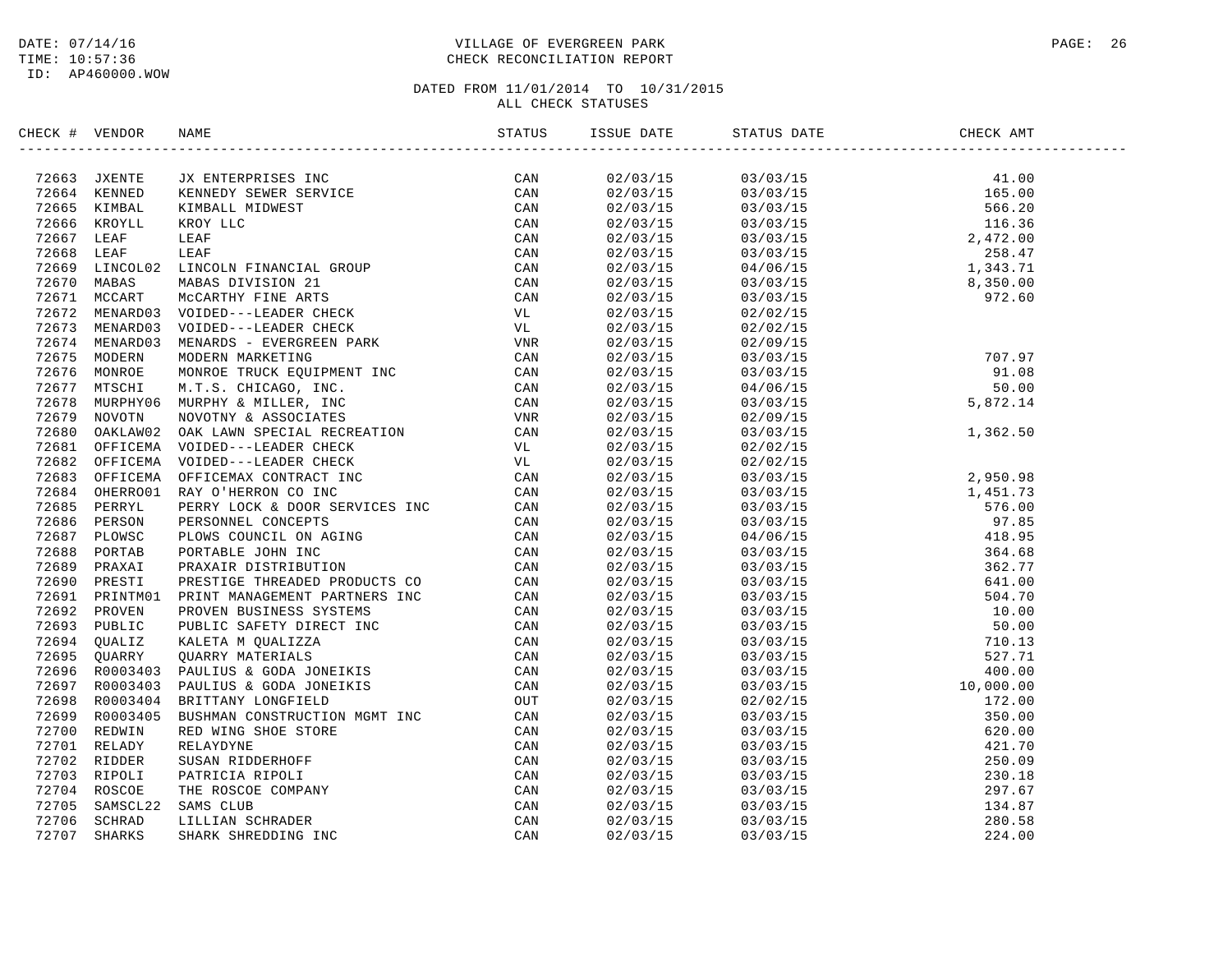### DATE: 07/14/16 PAGE: 27 PAGE: 27 TIME: 10:57:36 CHECK RECONCILIATION REPORT

| CHECK # VENDOR |                                                                                                                                                                                                                                 |  |  |  |
|----------------|---------------------------------------------------------------------------------------------------------------------------------------------------------------------------------------------------------------------------------|--|--|--|
|                | 2019   World Joseph   Marcos 2019   1922<br>2020   Marcos 2020   Marcos 2020   Marcos 2020   Marcos 2020   Marcos 2020   Marcos 2020   Marcos 2020   Marcos 2020   Marcos 2020   Marcos 2020   Marcos 2020   Marcos 2020   Marc |  |  |  |
|                |                                                                                                                                                                                                                                 |  |  |  |
|                |                                                                                                                                                                                                                                 |  |  |  |
|                |                                                                                                                                                                                                                                 |  |  |  |
|                |                                                                                                                                                                                                                                 |  |  |  |
|                |                                                                                                                                                                                                                                 |  |  |  |
|                |                                                                                                                                                                                                                                 |  |  |  |
|                |                                                                                                                                                                                                                                 |  |  |  |
|                |                                                                                                                                                                                                                                 |  |  |  |
|                |                                                                                                                                                                                                                                 |  |  |  |
|                |                                                                                                                                                                                                                                 |  |  |  |
|                |                                                                                                                                                                                                                                 |  |  |  |
|                |                                                                                                                                                                                                                                 |  |  |  |
|                |                                                                                                                                                                                                                                 |  |  |  |
|                |                                                                                                                                                                                                                                 |  |  |  |
|                |                                                                                                                                                                                                                                 |  |  |  |
|                |                                                                                                                                                                                                                                 |  |  |  |
|                |                                                                                                                                                                                                                                 |  |  |  |
|                |                                                                                                                                                                                                                                 |  |  |  |
|                |                                                                                                                                                                                                                                 |  |  |  |
|                |                                                                                                                                                                                                                                 |  |  |  |
|                |                                                                                                                                                                                                                                 |  |  |  |
|                |                                                                                                                                                                                                                                 |  |  |  |
|                |                                                                                                                                                                                                                                 |  |  |  |
|                |                                                                                                                                                                                                                                 |  |  |  |
|                |                                                                                                                                                                                                                                 |  |  |  |
|                |                                                                                                                                                                                                                                 |  |  |  |
|                |                                                                                                                                                                                                                                 |  |  |  |
|                |                                                                                                                                                                                                                                 |  |  |  |
|                |                                                                                                                                                                                                                                 |  |  |  |
|                |                                                                                                                                                                                                                                 |  |  |  |
|                |                                                                                                                                                                                                                                 |  |  |  |
|                |                                                                                                                                                                                                                                 |  |  |  |
|                |                                                                                                                                                                                                                                 |  |  |  |
|                |                                                                                                                                                                                                                                 |  |  |  |
|                |                                                                                                                                                                                                                                 |  |  |  |
|                |                                                                                                                                                                                                                                 |  |  |  |
|                |                                                                                                                                                                                                                                 |  |  |  |
|                |                                                                                                                                                                                                                                 |  |  |  |
|                |                                                                                                                                                                                                                                 |  |  |  |
|                |                                                                                                                                                                                                                                 |  |  |  |
|                |                                                                                                                                                                                                                                 |  |  |  |
|                |                                                                                                                                                                                                                                 |  |  |  |
|                |                                                                                                                                                                                                                                 |  |  |  |
|                |                                                                                                                                                                                                                                 |  |  |  |
|                |                                                                                                                                                                                                                                 |  |  |  |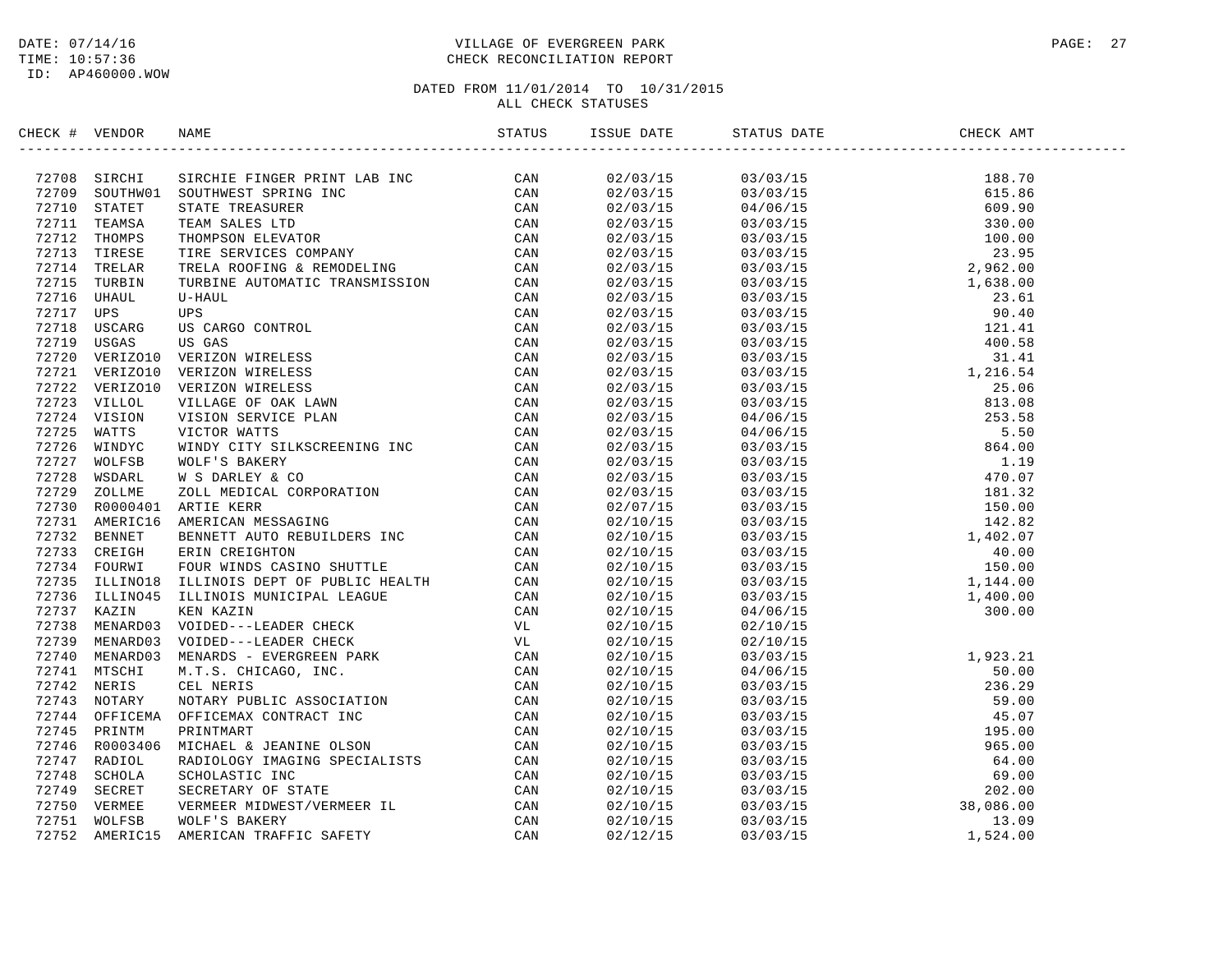### DATE: 07/14/16 PAGE: 28 TIME: 10:57:36 CHECK RECONCILIATION REPORT

| CHECK # VENDOR |  |                      |                                                                                                                                                                                                                                                                                      |  |
|----------------|--|----------------------|--------------------------------------------------------------------------------------------------------------------------------------------------------------------------------------------------------------------------------------------------------------------------------------|--|
|                |  |                      |                                                                                                                                                                                                                                                                                      |  |
|                |  | 02/12/15<br>02/12/15 | $\begin{array}{cccc} 03/03/15 & 175.00 \\ 04/06/15 & 778.50 \\ 03/03/15 & 79.90 \\ 03/03/15 & 1,313.00 \\ 03/03/15 & 284.69 \\ 04/06/15 & 259.25 \\ 03/03/15 & 319.48 \\ 02/12/15 & 6,767.34 \end{array}$                                                                            |  |
|                |  |                      |                                                                                                                                                                                                                                                                                      |  |
|                |  | 02/12/15<br>02/12/15 |                                                                                                                                                                                                                                                                                      |  |
|                |  |                      |                                                                                                                                                                                                                                                                                      |  |
|                |  | 02/12/15             |                                                                                                                                                                                                                                                                                      |  |
|                |  | 02/12/15<br>02/12/15 |                                                                                                                                                                                                                                                                                      |  |
|                |  |                      |                                                                                                                                                                                                                                                                                      |  |
|                |  | 02/12/15<br>02/12/15 |                                                                                                                                                                                                                                                                                      |  |
|                |  | 02/12/15             |                                                                                                                                                                                                                                                                                      |  |
|                |  | 02/12/15             |                                                                                                                                                                                                                                                                                      |  |
|                |  | 02/13/15             |                                                                                                                                                                                                                                                                                      |  |
|                |  |                      |                                                                                                                                                                                                                                                                                      |  |
|                |  | 02/13/15<br>02/13/15 |                                                                                                                                                                                                                                                                                      |  |
|                |  |                      |                                                                                                                                                                                                                                                                                      |  |
|                |  | 02/13/15<br>02/13/15 |                                                                                                                                                                                                                                                                                      |  |
|                |  |                      |                                                                                                                                                                                                                                                                                      |  |
|                |  | 02/13/15<br>02/13/15 |                                                                                                                                                                                                                                                                                      |  |
|                |  | 02/13/15             |                                                                                                                                                                                                                                                                                      |  |
|                |  | 02/13/15             |                                                                                                                                                                                                                                                                                      |  |
|                |  | 02/13/15             |                                                                                                                                                                                                                                                                                      |  |
|                |  | 02/13/15<br>02/13/15 |                                                                                                                                                                                                                                                                                      |  |
|                |  |                      |                                                                                                                                                                                                                                                                                      |  |
|                |  | 02/13/15             |                                                                                                                                                                                                                                                                                      |  |
|                |  | 02/13/15             |                                                                                                                                                                                                                                                                                      |  |
|                |  | 02/13/15             |                                                                                                                                                                                                                                                                                      |  |
|                |  | 02/13/15             |                                                                                                                                                                                                                                                                                      |  |
|                |  | 02/13/15             |                                                                                                                                                                                                                                                                                      |  |
|                |  | 02/13/15<br>02/17/15 |                                                                                                                                                                                                                                                                                      |  |
|                |  |                      |                                                                                                                                                                                                                                                                                      |  |
|                |  | 02/17/15<br>02/17/15 |                                                                                                                                                                                                                                                                                      |  |
|                |  | 02/17/15             |                                                                                                                                                                                                                                                                                      |  |
|                |  | 02/17/15             |                                                                                                                                                                                                                                                                                      |  |
|                |  | 02/17/15             |                                                                                                                                                                                                                                                                                      |  |
|                |  | 02/17/15             |                                                                                                                                                                                                                                                                                      |  |
|                |  | 02/17/15<br>02/17/15 |                                                                                                                                                                                                                                                                                      |  |
|                |  |                      |                                                                                                                                                                                                                                                                                      |  |
|                |  | 02/17/15             |                                                                                                                                                                                                                                                                                      |  |
|                |  | 02/17/15             |                                                                                                                                                                                                                                                                                      |  |
|                |  | 02/17/15<br>02/17/15 |                                                                                                                                                                                                                                                                                      |  |
|                |  |                      |                                                                                                                                                                                                                                                                                      |  |
|                |  | 02/17/15             | $\begin{array}{cccc} 03/03/15 \\ 2/12/15 \\ 03/03/15 \\ 04/06/15 \\ 03/03/15 \\ 03/03/15 \\ 03/03/15 \\ 03/03/15 \\ 03/03/15 \\ 03/03/15 \\ 03/03/15 \\ 03/03/15 \\ 03/03/15 \\ 03/03/15 \\ 03/03/15 \\ 03/03/15 \\ 03/03/15 \\ 03/03/15 \\ 03/03/15 \\ 03/03/15 \\ 03/03/15 \\ 03/$ |  |
|                |  | 02/17/15             |                                                                                                                                                                                                                                                                                      |  |
|                |  | 02/17/15             |                                                                                                                                                                                                                                                                                      |  |
|                |  | 02/17/15             |                                                                                                                                                                                                                                                                                      |  |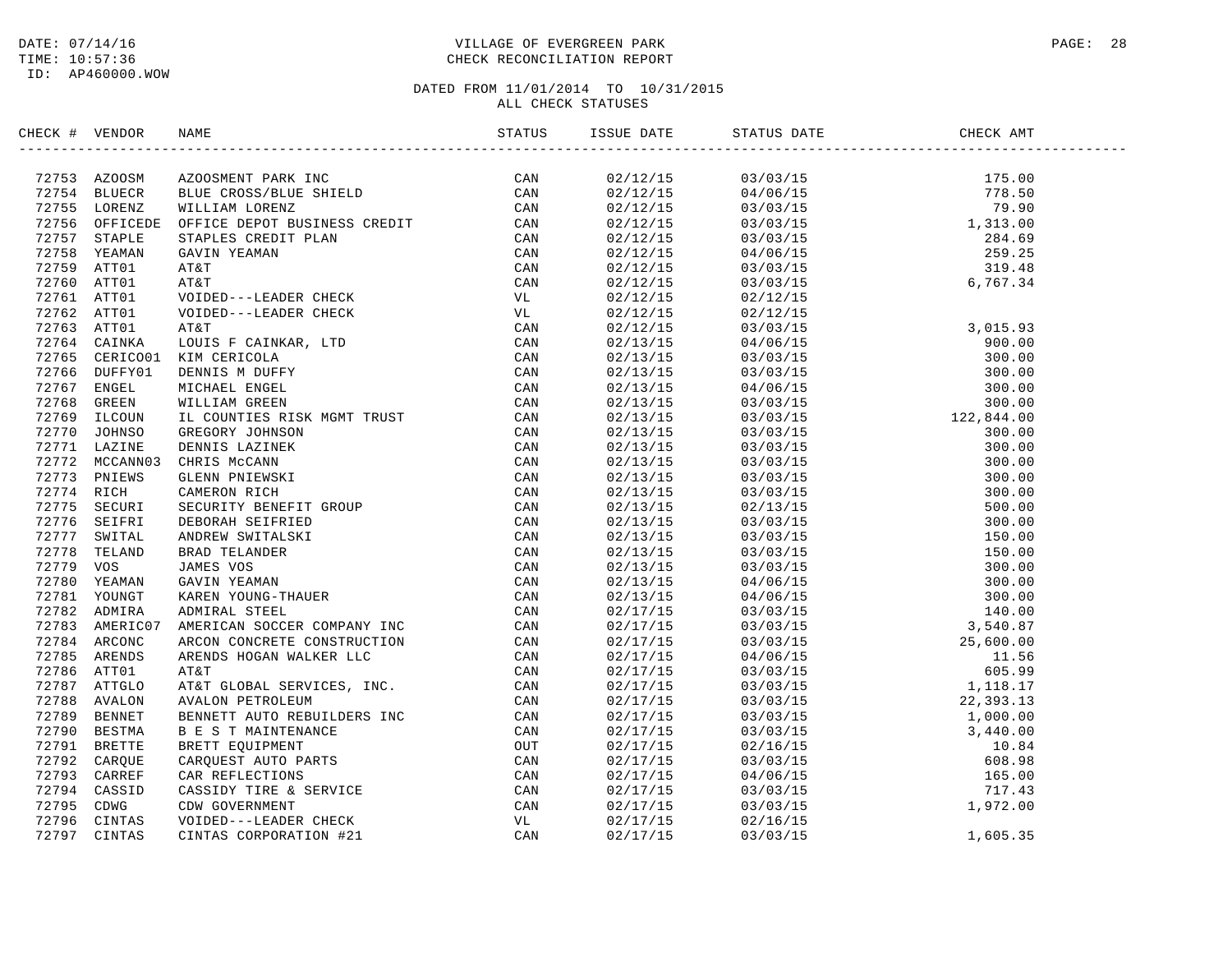### DATE: 07/14/16 PAGE: 29 PAGE: 29 TIME: 10:57:36 CHECK RECONCILIATION REPORT

| CHECK # VENDOR |  | ISSUE DATE STATUS DATE | ------------------                                                                                                                                                                                                                                                                                                                                                                                                  | CHECK AMT |
|----------------|--|------------------------|---------------------------------------------------------------------------------------------------------------------------------------------------------------------------------------------------------------------------------------------------------------------------------------------------------------------------------------------------------------------------------------------------------------------|-----------|
|                |  |                        | $\begin{tabular}{l cccc} \hline \textbf{35} & \textbf{54} & \textbf{55} & \textbf{56} & \textbf{57} & \textbf{58} \\ \hline \textbf{15} & \textbf{15} & \textbf{15} & \textbf{15} & \textbf{15} & \textbf{15} & \textbf{15} \\ \hline \textbf{25} & \textbf{25} & \textbf{25} & \textbf{25} & \textbf{25} & \textbf{25} & \textbf{25} \\ \hline \textbf{36} & \textbf{37} & \textbf{37} & \textbf{37} & \textbf{37$ |           |
|                |  |                        |                                                                                                                                                                                                                                                                                                                                                                                                                     |           |
|                |  |                        |                                                                                                                                                                                                                                                                                                                                                                                                                     |           |
|                |  |                        |                                                                                                                                                                                                                                                                                                                                                                                                                     |           |
|                |  |                        |                                                                                                                                                                                                                                                                                                                                                                                                                     |           |
|                |  |                        |                                                                                                                                                                                                                                                                                                                                                                                                                     |           |
|                |  |                        |                                                                                                                                                                                                                                                                                                                                                                                                                     |           |
|                |  |                        |                                                                                                                                                                                                                                                                                                                                                                                                                     |           |
|                |  |                        |                                                                                                                                                                                                                                                                                                                                                                                                                     |           |
|                |  |                        |                                                                                                                                                                                                                                                                                                                                                                                                                     |           |
|                |  |                        |                                                                                                                                                                                                                                                                                                                                                                                                                     |           |
|                |  |                        |                                                                                                                                                                                                                                                                                                                                                                                                                     |           |
|                |  |                        |                                                                                                                                                                                                                                                                                                                                                                                                                     |           |
|                |  |                        |                                                                                                                                                                                                                                                                                                                                                                                                                     |           |
|                |  |                        |                                                                                                                                                                                                                                                                                                                                                                                                                     |           |
|                |  |                        |                                                                                                                                                                                                                                                                                                                                                                                                                     |           |
|                |  |                        |                                                                                                                                                                                                                                                                                                                                                                                                                     |           |
|                |  |                        |                                                                                                                                                                                                                                                                                                                                                                                                                     |           |
|                |  |                        |                                                                                                                                                                                                                                                                                                                                                                                                                     |           |
|                |  |                        |                                                                                                                                                                                                                                                                                                                                                                                                                     |           |
|                |  |                        |                                                                                                                                                                                                                                                                                                                                                                                                                     |           |
|                |  |                        |                                                                                                                                                                                                                                                                                                                                                                                                                     |           |
|                |  |                        |                                                                                                                                                                                                                                                                                                                                                                                                                     |           |
|                |  |                        |                                                                                                                                                                                                                                                                                                                                                                                                                     |           |
|                |  |                        |                                                                                                                                                                                                                                                                                                                                                                                                                     |           |
|                |  |                        |                                                                                                                                                                                                                                                                                                                                                                                                                     |           |
|                |  |                        |                                                                                                                                                                                                                                                                                                                                                                                                                     |           |
|                |  |                        |                                                                                                                                                                                                                                                                                                                                                                                                                     |           |
|                |  |                        |                                                                                                                                                                                                                                                                                                                                                                                                                     |           |
|                |  |                        |                                                                                                                                                                                                                                                                                                                                                                                                                     |           |
|                |  |                        |                                                                                                                                                                                                                                                                                                                                                                                                                     |           |
|                |  |                        |                                                                                                                                                                                                                                                                                                                                                                                                                     |           |
|                |  |                        |                                                                                                                                                                                                                                                                                                                                                                                                                     |           |
|                |  |                        |                                                                                                                                                                                                                                                                                                                                                                                                                     |           |
|                |  |                        |                                                                                                                                                                                                                                                                                                                                                                                                                     |           |
|                |  |                        |                                                                                                                                                                                                                                                                                                                                                                                                                     |           |
|                |  |                        |                                                                                                                                                                                                                                                                                                                                                                                                                     |           |
|                |  |                        |                                                                                                                                                                                                                                                                                                                                                                                                                     |           |
|                |  |                        |                                                                                                                                                                                                                                                                                                                                                                                                                     |           |
|                |  |                        |                                                                                                                                                                                                                                                                                                                                                                                                                     |           |
|                |  |                        |                                                                                                                                                                                                                                                                                                                                                                                                                     |           |
|                |  |                        |                                                                                                                                                                                                                                                                                                                                                                                                                     |           |
|                |  |                        |                                                                                                                                                                                                                                                                                                                                                                                                                     |           |
|                |  |                        |                                                                                                                                                                                                                                                                                                                                                                                                                     |           |
|                |  |                        |                                                                                                                                                                                                                                                                                                                                                                                                                     |           |
|                |  | 02/17/15               |                                                                                                                                                                                                                                                                                                                                                                                                                     |           |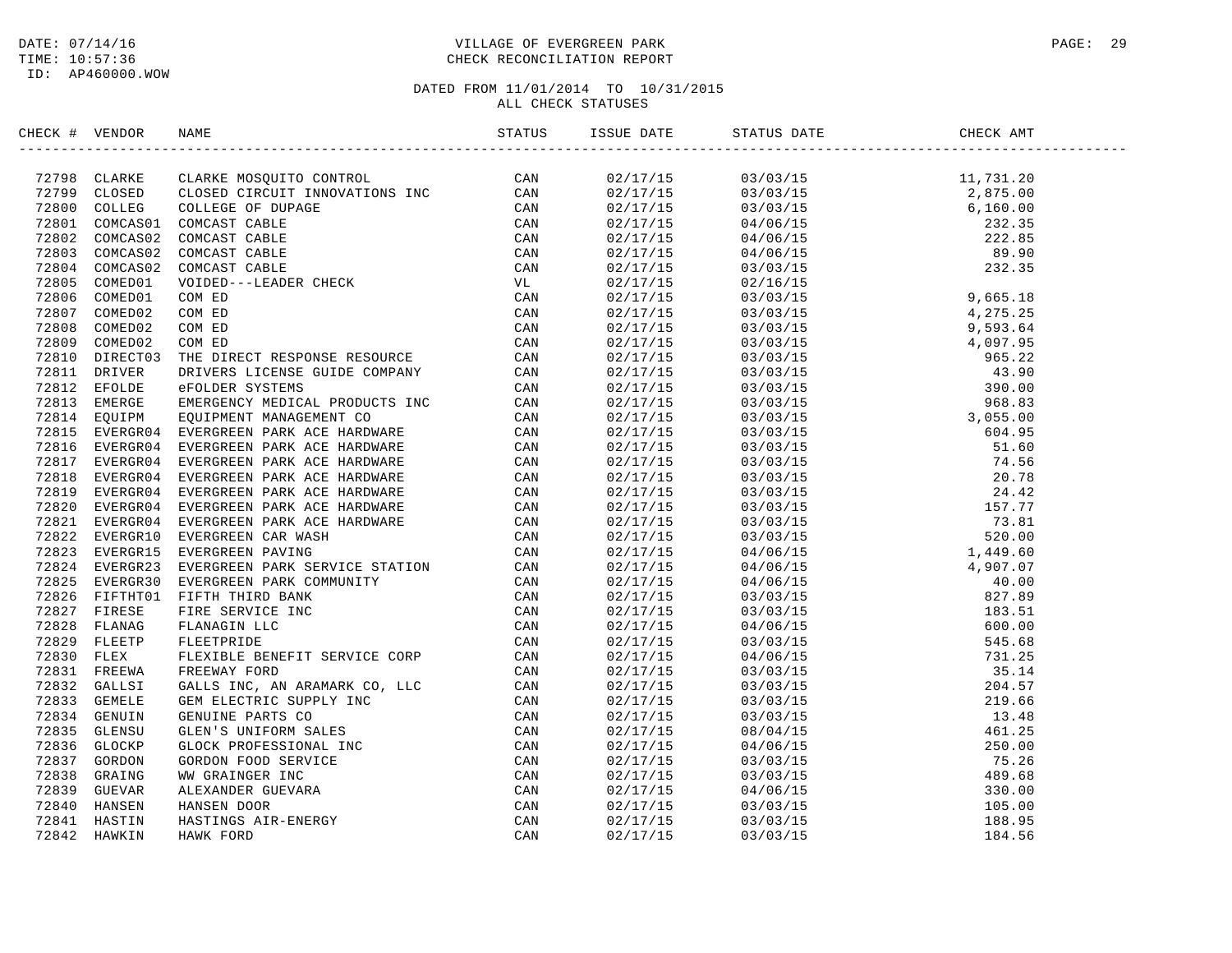### DATE: 07/14/16 PAGE: 30 PAGE: 30 TIME: 10:57:36 CHECK RECONCILIATION REPORT

| CHECK # VENDOR | NAME | ISSUE DATE | STATUS DATE | CHECK AMT |  |
|----------------|------|------------|-------------|-----------|--|
|                |      |            |             |           |  |
|                |      |            |             |           |  |
|                |      |            |             |           |  |
|                |      |            |             |           |  |
|                |      |            |             |           |  |
|                |      |            |             |           |  |
|                |      |            |             |           |  |
|                |      |            |             |           |  |
|                |      |            |             |           |  |
|                |      |            |             |           |  |
|                |      |            |             |           |  |
|                |      |            |             |           |  |
|                |      |            |             |           |  |
|                |      |            |             |           |  |
|                |      |            |             |           |  |
|                |      |            |             |           |  |
|                |      |            |             |           |  |
|                |      |            |             |           |  |
|                |      |            |             |           |  |
|                |      |            |             |           |  |
|                |      |            |             |           |  |
|                |      |            |             |           |  |
|                |      |            |             |           |  |
|                |      |            |             |           |  |
|                |      |            |             |           |  |
|                |      |            |             |           |  |
|                |      |            |             |           |  |
|                |      |            |             |           |  |
|                |      |            |             |           |  |
|                |      |            |             |           |  |
|                |      |            |             |           |  |
|                |      |            |             |           |  |
|                |      |            |             |           |  |
|                |      |            |             |           |  |
|                |      |            |             |           |  |
|                |      |            |             |           |  |
|                |      |            |             |           |  |
|                |      |            |             |           |  |
|                |      |            |             |           |  |
|                |      |            |             |           |  |
|                |      |            |             |           |  |
|                |      |            |             |           |  |
|                |      |            |             |           |  |
|                |      |            |             |           |  |
|                |      |            |             |           |  |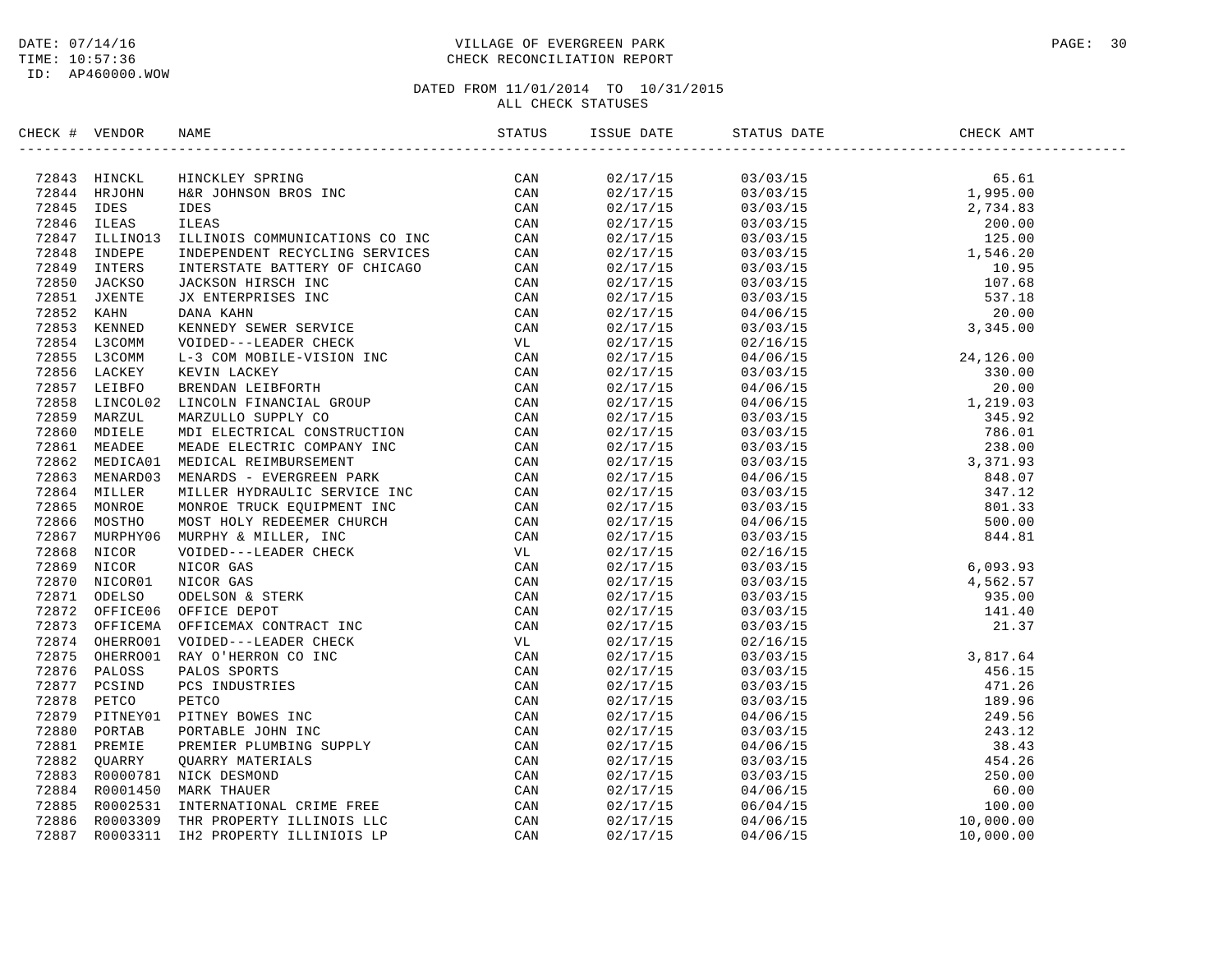### DATE: 07/14/16 PAGE: 31 PAGE: 31 TIME: 10:57:36 CHECK RECONCILIATION REPORT

| CHECK # VENDOR |                                                                                                                                                                                                                                   |  |  |  |
|----------------|-----------------------------------------------------------------------------------------------------------------------------------------------------------------------------------------------------------------------------------|--|--|--|
|                | 2006: II (1930-53 1968)<br>2006: II (1930-54 1968)<br>2008: 2008-2149 1008-40 conserved and the same of the same of the same of the same of the same of the same of the same of the same of the same of the same of the same of t |  |  |  |
|                |                                                                                                                                                                                                                                   |  |  |  |
|                |                                                                                                                                                                                                                                   |  |  |  |
|                |                                                                                                                                                                                                                                   |  |  |  |
|                |                                                                                                                                                                                                                                   |  |  |  |
|                |                                                                                                                                                                                                                                   |  |  |  |
|                |                                                                                                                                                                                                                                   |  |  |  |
|                |                                                                                                                                                                                                                                   |  |  |  |
|                |                                                                                                                                                                                                                                   |  |  |  |
|                |                                                                                                                                                                                                                                   |  |  |  |
|                |                                                                                                                                                                                                                                   |  |  |  |
|                |                                                                                                                                                                                                                                   |  |  |  |
|                |                                                                                                                                                                                                                                   |  |  |  |
|                |                                                                                                                                                                                                                                   |  |  |  |
|                |                                                                                                                                                                                                                                   |  |  |  |
|                |                                                                                                                                                                                                                                   |  |  |  |
|                |                                                                                                                                                                                                                                   |  |  |  |
|                |                                                                                                                                                                                                                                   |  |  |  |
|                |                                                                                                                                                                                                                                   |  |  |  |
|                |                                                                                                                                                                                                                                   |  |  |  |
|                |                                                                                                                                                                                                                                   |  |  |  |
|                |                                                                                                                                                                                                                                   |  |  |  |
|                |                                                                                                                                                                                                                                   |  |  |  |
|                |                                                                                                                                                                                                                                   |  |  |  |
|                |                                                                                                                                                                                                                                   |  |  |  |
|                |                                                                                                                                                                                                                                   |  |  |  |
|                |                                                                                                                                                                                                                                   |  |  |  |
|                |                                                                                                                                                                                                                                   |  |  |  |
|                |                                                                                                                                                                                                                                   |  |  |  |
|                |                                                                                                                                                                                                                                   |  |  |  |
|                |                                                                                                                                                                                                                                   |  |  |  |
|                |                                                                                                                                                                                                                                   |  |  |  |
|                |                                                                                                                                                                                                                                   |  |  |  |
|                |                                                                                                                                                                                                                                   |  |  |  |
|                |                                                                                                                                                                                                                                   |  |  |  |
|                |                                                                                                                                                                                                                                   |  |  |  |
|                |                                                                                                                                                                                                                                   |  |  |  |
|                |                                                                                                                                                                                                                                   |  |  |  |
|                |                                                                                                                                                                                                                                   |  |  |  |
|                |                                                                                                                                                                                                                                   |  |  |  |
|                |                                                                                                                                                                                                                                   |  |  |  |
|                |                                                                                                                                                                                                                                   |  |  |  |
|                |                                                                                                                                                                                                                                   |  |  |  |
|                |                                                                                                                                                                                                                                   |  |  |  |
|                |                                                                                                                                                                                                                                   |  |  |  |
|                |                                                                                                                                                                                                                                   |  |  |  |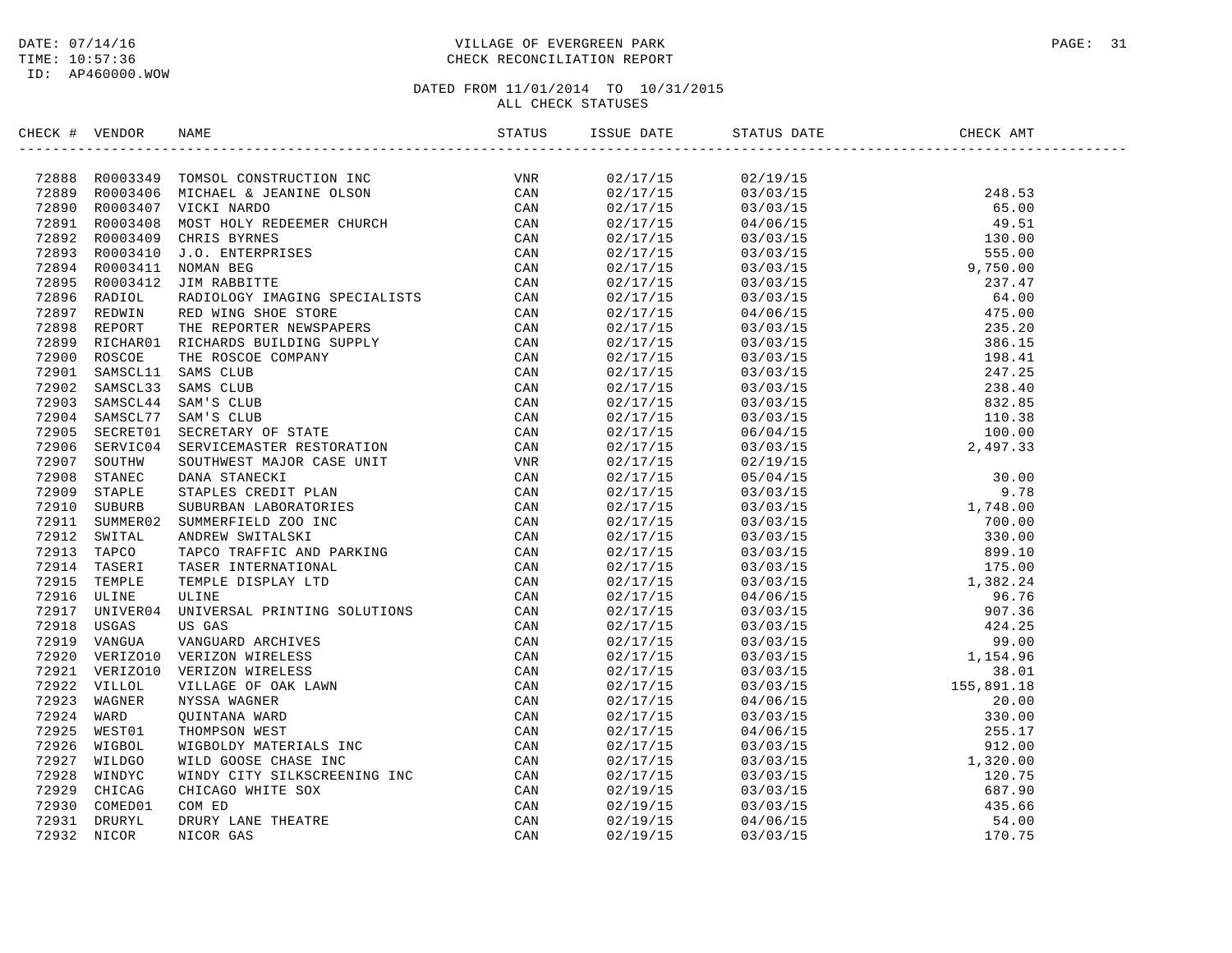### DATE: 07/14/16 PAGE: 32 TIME: 10:57:36 CHECK RECONCILIATION REPORT

| CHECK # VENDOR |                                                                                                                                                                                                                                           |          |                                                            |  |
|----------------|-------------------------------------------------------------------------------------------------------------------------------------------------------------------------------------------------------------------------------------------|----------|------------------------------------------------------------|--|
|                | XRCK + VERIOGR NAME<br>XRCK + VERIOGR NAME ANTES<br>27933 ROGISSAS TOMOS LONGT-SUCTION TRE CAN<br>27933 ROGISSAS TOMOS LONGT-SUCTION TRE CAN<br>27933 ROGISSAS TOMOS LONGT-SUCTION TRE CAN<br>27933 ROGISSAS TOROS TER & LLC<br>27933 ROG |          |                                                            |  |
|                |                                                                                                                                                                                                                                           |          |                                                            |  |
|                |                                                                                                                                                                                                                                           |          |                                                            |  |
|                |                                                                                                                                                                                                                                           |          |                                                            |  |
|                |                                                                                                                                                                                                                                           |          |                                                            |  |
|                |                                                                                                                                                                                                                                           |          |                                                            |  |
|                |                                                                                                                                                                                                                                           |          |                                                            |  |
|                |                                                                                                                                                                                                                                           |          |                                                            |  |
|                |                                                                                                                                                                                                                                           |          |                                                            |  |
|                |                                                                                                                                                                                                                                           |          |                                                            |  |
|                |                                                                                                                                                                                                                                           |          |                                                            |  |
|                |                                                                                                                                                                                                                                           |          |                                                            |  |
|                |                                                                                                                                                                                                                                           |          |                                                            |  |
|                |                                                                                                                                                                                                                                           |          |                                                            |  |
|                |                                                                                                                                                                                                                                           |          |                                                            |  |
|                |                                                                                                                                                                                                                                           |          |                                                            |  |
|                |                                                                                                                                                                                                                                           |          |                                                            |  |
|                |                                                                                                                                                                                                                                           |          |                                                            |  |
|                |                                                                                                                                                                                                                                           |          |                                                            |  |
|                |                                                                                                                                                                                                                                           |          |                                                            |  |
|                |                                                                                                                                                                                                                                           |          |                                                            |  |
|                |                                                                                                                                                                                                                                           |          |                                                            |  |
|                |                                                                                                                                                                                                                                           |          |                                                            |  |
|                |                                                                                                                                                                                                                                           |          |                                                            |  |
|                |                                                                                                                                                                                                                                           |          |                                                            |  |
|                |                                                                                                                                                                                                                                           |          |                                                            |  |
|                |                                                                                                                                                                                                                                           |          |                                                            |  |
|                |                                                                                                                                                                                                                                           |          |                                                            |  |
|                |                                                                                                                                                                                                                                           |          |                                                            |  |
|                |                                                                                                                                                                                                                                           |          |                                                            |  |
|                |                                                                                                                                                                                                                                           |          |                                                            |  |
|                |                                                                                                                                                                                                                                           |          |                                                            |  |
|                |                                                                                                                                                                                                                                           |          |                                                            |  |
|                |                                                                                                                                                                                                                                           |          |                                                            |  |
|                |                                                                                                                                                                                                                                           |          |                                                            |  |
|                |                                                                                                                                                                                                                                           |          |                                                            |  |
|                |                                                                                                                                                                                                                                           |          |                                                            |  |
|                |                                                                                                                                                                                                                                           |          |                                                            |  |
|                |                                                                                                                                                                                                                                           |          |                                                            |  |
|                |                                                                                                                                                                                                                                           |          |                                                            |  |
|                |                                                                                                                                                                                                                                           |          |                                                            |  |
|                |                                                                                                                                                                                                                                           |          |                                                            |  |
|                |                                                                                                                                                                                                                                           |          | $03/03/15$<br>03/03/15<br>03/03/15<br>03/03/15<br>04/06/15 |  |
|                |                                                                                                                                                                                                                                           |          |                                                            |  |
|                |                                                                                                                                                                                                                                           |          |                                                            |  |
|                |                                                                                                                                                                                                                                           | 03/03/15 | $03/02/15$<br>04/06/15<br>04/06/15<br>04/06/15<br>71.62    |  |
|                |                                                                                                                                                                                                                                           |          |                                                            |  |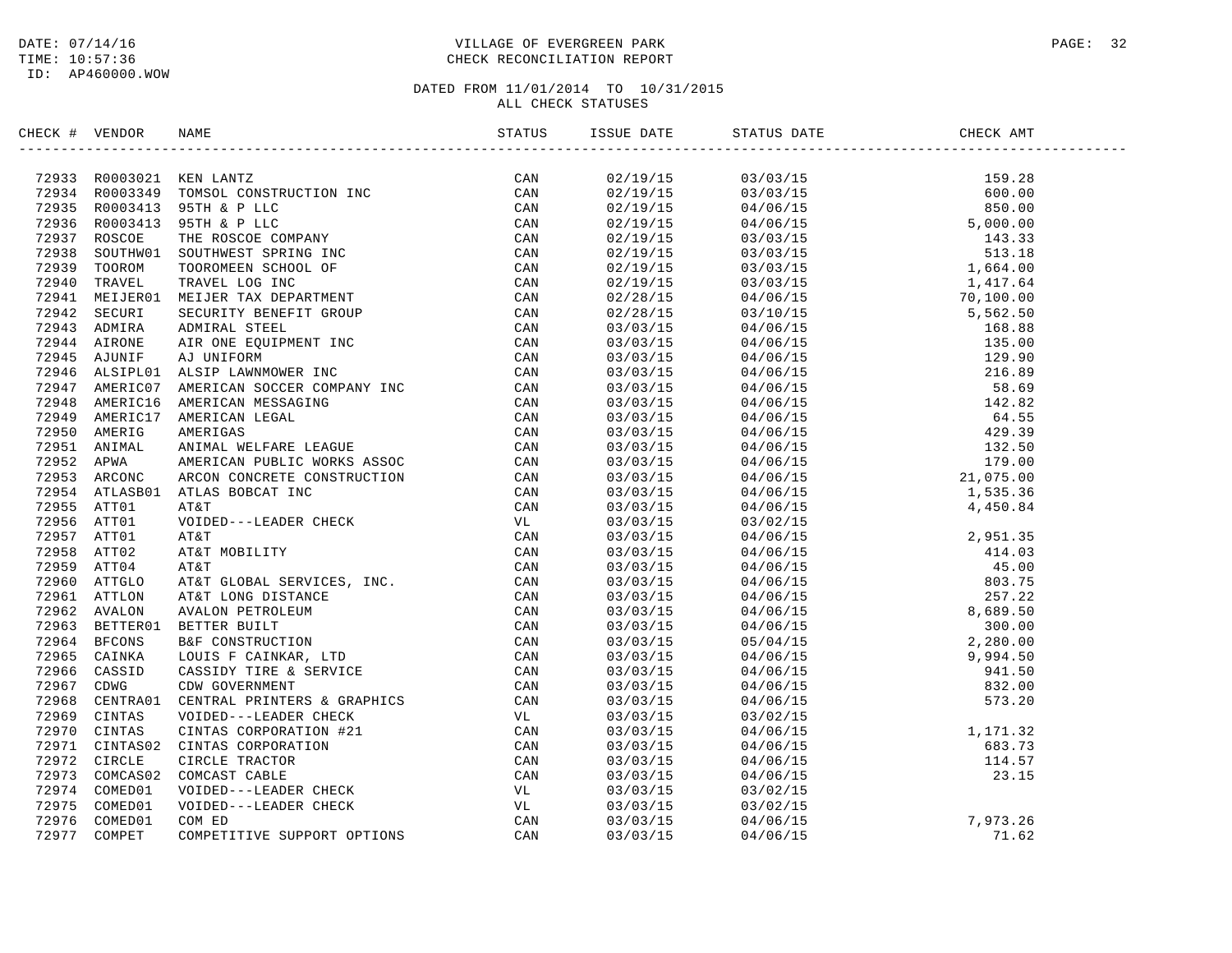### DATE: 07/14/16 PAGE: 33 TIME: 10:57:36 CHECK RECONCILIATION REPORT

| $\begin{array}{cccc} 03/03/15 & 04/06/15 & 1,800.00 \\ 03/03/15 & 04/06/15 & 12,990.57 \\ 03/03/15 & 04/06/15 & 195.00 \\ 03/03/15 & 04/06/15 & 195.00 \\ 03/03/15 & 04/06/15 & 1,335.96 \\ 03/03/15 & 02/08/16 & 12,693.36 \end{array}$<br>03/03/15<br>03/03/15<br>03/03/15<br>03/03/15<br>03/03/15<br>03/03/15<br>03/03/15<br>03/03/15<br>03/03/15<br>03/03/15<br>03/03/15<br>03/03/15 |  |
|------------------------------------------------------------------------------------------------------------------------------------------------------------------------------------------------------------------------------------------------------------------------------------------------------------------------------------------------------------------------------------------|--|
|                                                                                                                                                                                                                                                                                                                                                                                          |  |
|                                                                                                                                                                                                                                                                                                                                                                                          |  |
|                                                                                                                                                                                                                                                                                                                                                                                          |  |
|                                                                                                                                                                                                                                                                                                                                                                                          |  |
|                                                                                                                                                                                                                                                                                                                                                                                          |  |
|                                                                                                                                                                                                                                                                                                                                                                                          |  |
|                                                                                                                                                                                                                                                                                                                                                                                          |  |
|                                                                                                                                                                                                                                                                                                                                                                                          |  |
|                                                                                                                                                                                                                                                                                                                                                                                          |  |
|                                                                                                                                                                                                                                                                                                                                                                                          |  |
|                                                                                                                                                                                                                                                                                                                                                                                          |  |
|                                                                                                                                                                                                                                                                                                                                                                                          |  |
|                                                                                                                                                                                                                                                                                                                                                                                          |  |
|                                                                                                                                                                                                                                                                                                                                                                                          |  |
|                                                                                                                                                                                                                                                                                                                                                                                          |  |
|                                                                                                                                                                                                                                                                                                                                                                                          |  |
|                                                                                                                                                                                                                                                                                                                                                                                          |  |
|                                                                                                                                                                                                                                                                                                                                                                                          |  |
| 03/03/15                                                                                                                                                                                                                                                                                                                                                                                 |  |
| 03/03/15                                                                                                                                                                                                                                                                                                                                                                                 |  |
| 03/03/15                                                                                                                                                                                                                                                                                                                                                                                 |  |
| 03/03/15                                                                                                                                                                                                                                                                                                                                                                                 |  |
| 03/03/15                                                                                                                                                                                                                                                                                                                                                                                 |  |
| 03/03/15                                                                                                                                                                                                                                                                                                                                                                                 |  |
| 03/03/15                                                                                                                                                                                                                                                                                                                                                                                 |  |
| 03/03/15                                                                                                                                                                                                                                                                                                                                                                                 |  |
| 03/03/15                                                                                                                                                                                                                                                                                                                                                                                 |  |
| 03/03/15                                                                                                                                                                                                                                                                                                                                                                                 |  |
| 03/03/15                                                                                                                                                                                                                                                                                                                                                                                 |  |
| 03/03/15                                                                                                                                                                                                                                                                                                                                                                                 |  |
| 03/03/15                                                                                                                                                                                                                                                                                                                                                                                 |  |
| 03/03/15                                                                                                                                                                                                                                                                                                                                                                                 |  |
| 03/03/15                                                                                                                                                                                                                                                                                                                                                                                 |  |
| 03/03/15                                                                                                                                                                                                                                                                                                                                                                                 |  |
| 03/03/15                                                                                                                                                                                                                                                                                                                                                                                 |  |
| 03/03/15                                                                                                                                                                                                                                                                                                                                                                                 |  |
| 03/03/15                                                                                                                                                                                                                                                                                                                                                                                 |  |
| 03/03/15                                                                                                                                                                                                                                                                                                                                                                                 |  |
| 03/03/15                                                                                                                                                                                                                                                                                                                                                                                 |  |
| 03/03/15                                                                                                                                                                                                                                                                                                                                                                                 |  |
| 03/03/15                                                                                                                                                                                                                                                                                                                                                                                 |  |
| 03/03/15                                                                                                                                                                                                                                                                                                                                                                                 |  |
| 03/03/15                                                                                                                                                                                                                                                                                                                                                                                 |  |
| 03/03/15                                                                                                                                                                                                                                                                                                                                                                                 |  |
| 03/03/15                                                                                                                                                                                                                                                                                                                                                                                 |  |
| 03/03/15                                                                                                                                                                                                                                                                                                                                                                                 |  |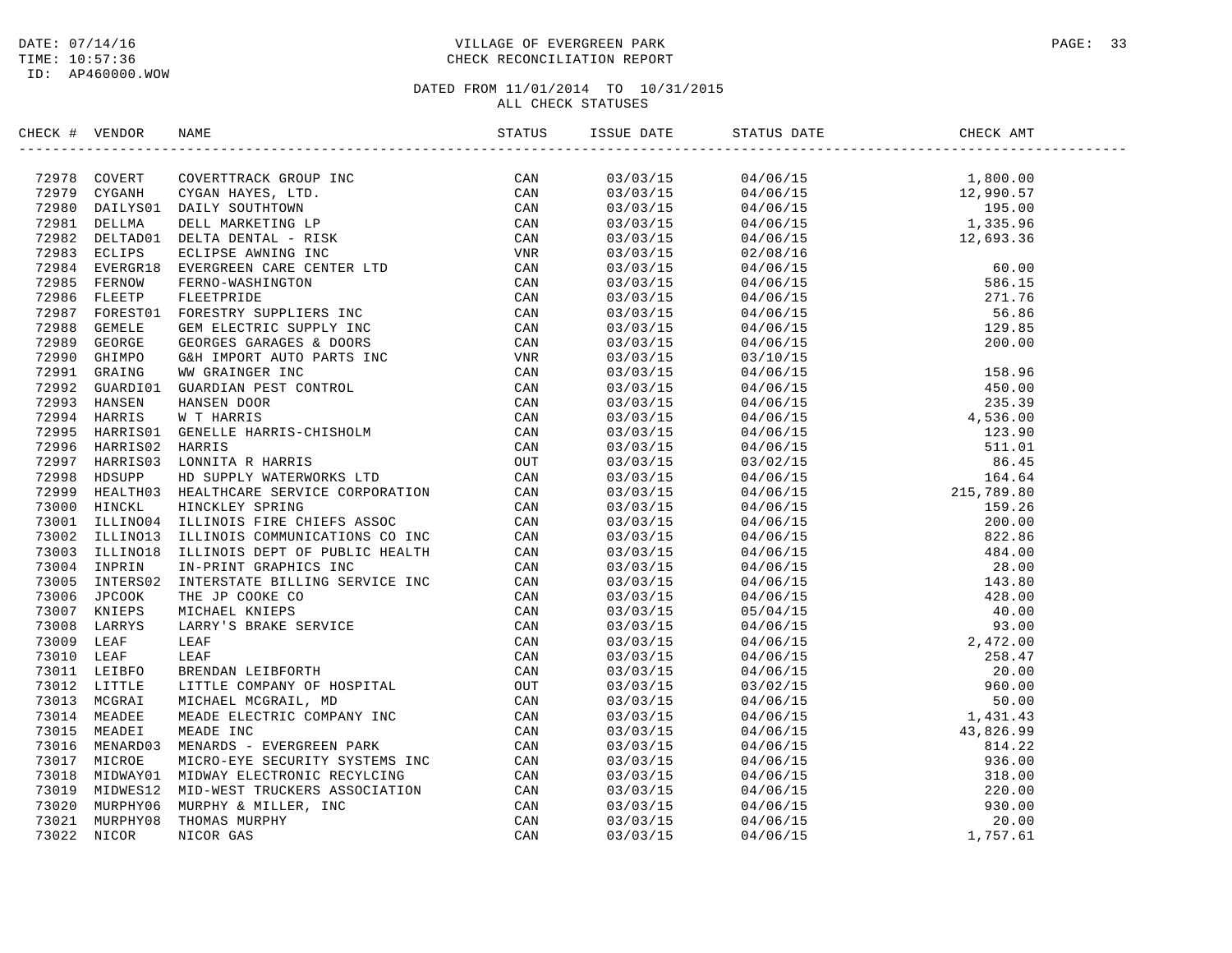### DATE: 07/14/16 PAGE: 34 TIME: 10:57:36 CHECK RECONCILIATION REPORT

| CHECK # VENDOR |                                                                                                                                                                                                                                     | ISSUE DATE | STATUS DATE | CHECK AMT |  |
|----------------|-------------------------------------------------------------------------------------------------------------------------------------------------------------------------------------------------------------------------------------|------------|-------------|-----------|--|
|                | SERIC 4 VERDOR NAME (STATES THEY CONSTRUES)<br>TREES A COPYRIGE DEPOTE DEPOTE THE SERIC CAN ANDEN CONSTRUES (STATES AND A CONSTRUES)<br>TREES AND A COPYRIGE DEPATHMENT INCOLLER CAN A STATE ON A STATE AND CONSTRUES (STATES)<br>T |            |             |           |  |
|                |                                                                                                                                                                                                                                     |            |             |           |  |
|                |                                                                                                                                                                                                                                     |            |             |           |  |
|                |                                                                                                                                                                                                                                     |            |             |           |  |
|                |                                                                                                                                                                                                                                     |            |             |           |  |
|                |                                                                                                                                                                                                                                     |            |             |           |  |
|                |                                                                                                                                                                                                                                     |            |             |           |  |
|                |                                                                                                                                                                                                                                     |            |             |           |  |
|                |                                                                                                                                                                                                                                     |            |             |           |  |
|                |                                                                                                                                                                                                                                     |            |             |           |  |
|                |                                                                                                                                                                                                                                     |            |             |           |  |
|                |                                                                                                                                                                                                                                     |            |             |           |  |
|                |                                                                                                                                                                                                                                     |            |             |           |  |
|                |                                                                                                                                                                                                                                     |            |             |           |  |
|                |                                                                                                                                                                                                                                     |            |             |           |  |
|                |                                                                                                                                                                                                                                     |            |             |           |  |
|                |                                                                                                                                                                                                                                     |            |             |           |  |
|                |                                                                                                                                                                                                                                     |            |             |           |  |
|                |                                                                                                                                                                                                                                     |            |             |           |  |
|                |                                                                                                                                                                                                                                     |            |             |           |  |
|                |                                                                                                                                                                                                                                     |            |             |           |  |
|                |                                                                                                                                                                                                                                     |            |             |           |  |
|                |                                                                                                                                                                                                                                     |            |             |           |  |
|                |                                                                                                                                                                                                                                     |            |             |           |  |
|                |                                                                                                                                                                                                                                     |            |             |           |  |
|                |                                                                                                                                                                                                                                     |            |             |           |  |
|                |                                                                                                                                                                                                                                     |            |             |           |  |
|                |                                                                                                                                                                                                                                     |            |             |           |  |
|                |                                                                                                                                                                                                                                     |            |             |           |  |
|                |                                                                                                                                                                                                                                     |            |             |           |  |
|                |                                                                                                                                                                                                                                     |            |             |           |  |
|                |                                                                                                                                                                                                                                     |            |             |           |  |
|                |                                                                                                                                                                                                                                     |            |             |           |  |
|                |                                                                                                                                                                                                                                     |            |             |           |  |
|                |                                                                                                                                                                                                                                     |            |             |           |  |
|                |                                                                                                                                                                                                                                     |            |             |           |  |
|                |                                                                                                                                                                                                                                     |            |             |           |  |
|                |                                                                                                                                                                                                                                     |            |             |           |  |
|                |                                                                                                                                                                                                                                     |            |             |           |  |
|                |                                                                                                                                                                                                                                     |            |             |           |  |
|                |                                                                                                                                                                                                                                     |            |             |           |  |
|                |                                                                                                                                                                                                                                     |            |             |           |  |
|                |                                                                                                                                                                                                                                     |            |             |           |  |
|                |                                                                                                                                                                                                                                     |            |             |           |  |
|                |                                                                                                                                                                                                                                     |            |             |           |  |
|                |                                                                                                                                                                                                                                     |            |             |           |  |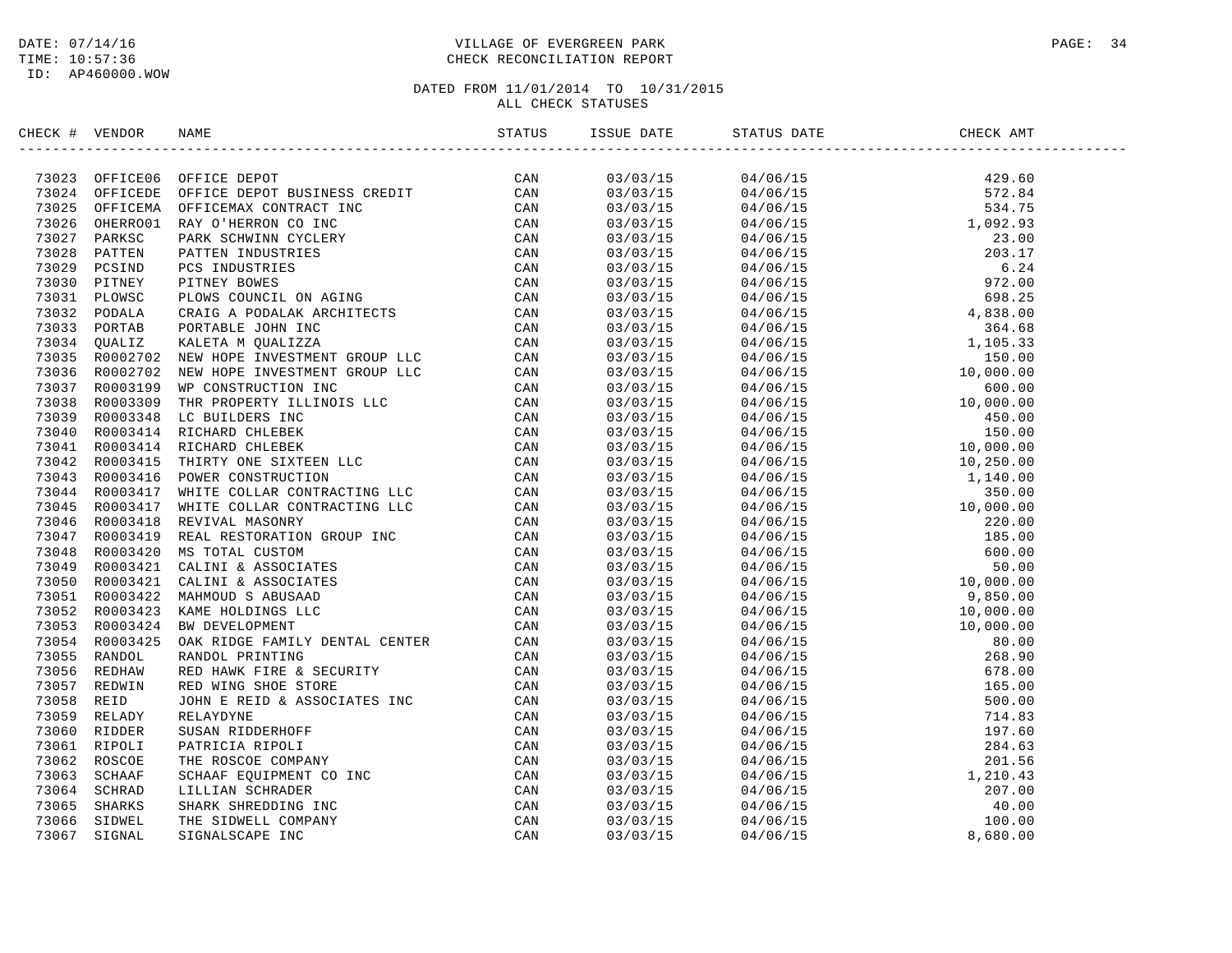### DATE: 07/14/16 PAGE: 35 TIME: 10:57:36 CHECK RECONCILIATION REPORT

| CHECK # VENDOR |                | NAME                                                                                                                                                                                                                          | STATUS | ISSUE DATE | STATUS DATE | CHECK AMT                                                                                                                                                                                                                                                                                                                                                                                                               |  |
|----------------|----------------|-------------------------------------------------------------------------------------------------------------------------------------------------------------------------------------------------------------------------------|--------|------------|-------------|-------------------------------------------------------------------------------------------------------------------------------------------------------------------------------------------------------------------------------------------------------------------------------------------------------------------------------------------------------------------------------------------------------------------------|--|
|                | 73068 SLADEK   | NAME TRICHARD SLADER TRISSERIES (CAN ARRENT AND TRICHARD SCRIPTING TOWN THE INCORPORATED CAN ARRENT COUNTY DETITIVES TO THE CAN ARRENT AND TRISSERIES (CAN ULTIMATE OFFICE AND CAN ULTIMATE OF THE CAN WERE THE CONFORMED CAN | CAN    | 03/03/15   |             | $\begin{tabular}{l c c c} \multicolumn{1}{c}{\begin{tabular}{c} $0$-0000$} \multicolumn{1}{c}{\begin{tabular}{c} $0$-0000$} \multicolumn{1}{c}{\begin{tabular}{c} $0$-0000$} \multicolumn{1}{c}{\begin{tabular}{c} $0$-0000$} \multicolumn{1}{c}{\begin{tabular}{c} $0$-0000$} \multicolumn{1}{c}{\begin{tabular}{c} $0$-0000$} \multicolumn{1}{c}{\begin{tabular}{c} $0$-0000$} \multicolumn{1}{c}{\begin{tabular}{c}$ |  |
| 73069          | SOUTHW02       |                                                                                                                                                                                                                               |        | 03/03/15   |             |                                                                                                                                                                                                                                                                                                                                                                                                                         |  |
|                | 73070 STONYT   |                                                                                                                                                                                                                               |        | 03/03/15   |             |                                                                                                                                                                                                                                                                                                                                                                                                                         |  |
| 73071          | SWANKM         |                                                                                                                                                                                                                               |        | 03/03/15   |             |                                                                                                                                                                                                                                                                                                                                                                                                                         |  |
| 73072          | TAPCO          |                                                                                                                                                                                                                               |        |            |             |                                                                                                                                                                                                                                                                                                                                                                                                                         |  |
| 73073          | TRICOU         |                                                                                                                                                                                                                               |        | 03/03/15   |             |                                                                                                                                                                                                                                                                                                                                                                                                                         |  |
|                |                |                                                                                                                                                                                                                               |        | 03/03/15   |             |                                                                                                                                                                                                                                                                                                                                                                                                                         |  |
| 73074<br>73075 | TRITEC         |                                                                                                                                                                                                                               |        | 03/03/15   |             |                                                                                                                                                                                                                                                                                                                                                                                                                         |  |
|                | ULTIMA         |                                                                                                                                                                                                                               |        | 03/03/15   |             |                                                                                                                                                                                                                                                                                                                                                                                                                         |  |
| 73076          | UPS            |                                                                                                                                                                                                                               |        | 03/03/15   |             |                                                                                                                                                                                                                                                                                                                                                                                                                         |  |
| 73077          | USGAS          |                                                                                                                                                                                                                               |        | 03/03/15   |             |                                                                                                                                                                                                                                                                                                                                                                                                                         |  |
| 73078          | VERIZO10       |                                                                                                                                                                                                                               |        | 03/03/15   |             |                                                                                                                                                                                                                                                                                                                                                                                                                         |  |
| 73079          | VERIZO10       |                                                                                                                                                                                                                               |        | 03/03/15   |             |                                                                                                                                                                                                                                                                                                                                                                                                                         |  |
| 73080          | VERIZO10       |                                                                                                                                                                                                                               |        | 03/03/15   |             |                                                                                                                                                                                                                                                                                                                                                                                                                         |  |
| 73081          | VERIZO10       |                                                                                                                                                                                                                               |        | 03/03/15   |             |                                                                                                                                                                                                                                                                                                                                                                                                                         |  |
| 73082          | VILLOL         |                                                                                                                                                                                                                               |        | 03/03/15   |             |                                                                                                                                                                                                                                                                                                                                                                                                                         |  |
| 73083          | VISION         |                                                                                                                                                                                                                               |        | 03/03/15   |             |                                                                                                                                                                                                                                                                                                                                                                                                                         |  |
| 73084          | WAGNER         |                                                                                                                                                                                                                               |        | 03/03/15   |             |                                                                                                                                                                                                                                                                                                                                                                                                                         |  |
| 73085          | WEBBCH         |                                                                                                                                                                                                                               |        | 03/03/15   |             |                                                                                                                                                                                                                                                                                                                                                                                                                         |  |
| 73086          | ZOLLME         |                                                                                                                                                                                                                               |        | 03/03/15   |             |                                                                                                                                                                                                                                                                                                                                                                                                                         |  |
|                | 73087 CAVELL   |                                                                                                                                                                                                                               |        | 03/05/15   |             |                                                                                                                                                                                                                                                                                                                                                                                                                         |  |
|                | 73088 FIFTHT01 |                                                                                                                                                                                                                               |        | 03/05/15   |             |                                                                                                                                                                                                                                                                                                                                                                                                                         |  |
| 73089          | LINCOL03       |                                                                                                                                                                                                                               |        | 03/05/15   |             |                                                                                                                                                                                                                                                                                                                                                                                                                         |  |
| 73090          | MESIRO         |                                                                                                                                                                                                                               |        | 03/05/15   |             |                                                                                                                                                                                                                                                                                                                                                                                                                         |  |
| 73091          | R0000309       |                                                                                                                                                                                                                               |        | 03/05/15   |             |                                                                                                                                                                                                                                                                                                                                                                                                                         |  |
|                | 73092 SAMSCL22 |                                                                                                                                                                                                                               |        | 03/05/15   |             |                                                                                                                                                                                                                                                                                                                                                                                                                         |  |
|                | 73093 SAMSCL44 |                                                                                                                                                                                                                               |        | 03/05/15   |             |                                                                                                                                                                                                                                                                                                                                                                                                                         |  |
|                | 73094 SAMSCL88 |                                                                                                                                                                                                                               |        | 03/05/15   |             |                                                                                                                                                                                                                                                                                                                                                                                                                         |  |
|                | 73095 BENNET   |                                                                                                                                                                                                                               |        | 03/06/15   |             |                                                                                                                                                                                                                                                                                                                                                                                                                         |  |
| 73096          | BENNET         |                                                                                                                                                                                                                               |        | 03/06/15   |             |                                                                                                                                                                                                                                                                                                                                                                                                                         |  |
|                | 73097 KROPIDL  |                                                                                                                                                                                                                               |        | 03/06/15   |             |                                                                                                                                                                                                                                                                                                                                                                                                                         |  |
| 73098          | FBINAA         |                                                                                                                                                                                                                               |        | 03/10/15   |             |                                                                                                                                                                                                                                                                                                                                                                                                                         |  |
| 73099          | GHIMPO         |                                                                                                                                                                                                                               |        | 03/10/15   |             |                                                                                                                                                                                                                                                                                                                                                                                                                         |  |
| 73100          | MENARD03       |                                                                                                                                                                                                                               |        | 03/10/15   |             |                                                                                                                                                                                                                                                                                                                                                                                                                         |  |
| 73101          | SECRET         |                                                                                                                                                                                                                               |        | 03/10/15   |             |                                                                                                                                                                                                                                                                                                                                                                                                                         |  |
|                | 73102 LANDMA01 |                                                                                                                                                                                                                               |        | 03/10/15   |             |                                                                                                                                                                                                                                                                                                                                                                                                                         |  |
| 73103          | ECLIPS         |                                                                                                                                                                                                                               |        | 03/12/15   |             |                                                                                                                                                                                                                                                                                                                                                                                                                         |  |
|                | 73104 BRACKE   |                                                                                                                                                                                                                               |        | 03/13/15   |             |                                                                                                                                                                                                                                                                                                                                                                                                                         |  |
| 73105          | CAINKA         |                                                                                                                                                                                                                               |        | 03/13/15   |             |                                                                                                                                                                                                                                                                                                                                                                                                                         |  |
|                | 73106 CERICO01 |                                                                                                                                                                                                                               |        | 03/13/15   |             |                                                                                                                                                                                                                                                                                                                                                                                                                         |  |
| 73107          | DIAMON03       |                                                                                                                                                                                                                               |        | 03/13/15   |             |                                                                                                                                                                                                                                                                                                                                                                                                                         |  |
| 73108          | DUFFY01        |                                                                                                                                                                                                                               |        | 03/13/15   |             |                                                                                                                                                                                                                                                                                                                                                                                                                         |  |
| 73109          | ENGEL          |                                                                                                                                                                                                                               |        | 03/13/15   |             |                                                                                                                                                                                                                                                                                                                                                                                                                         |  |
| 73110          | FOURWI         |                                                                                                                                                                                                                               |        | 03/13/15   |             |                                                                                                                                                                                                                                                                                                                                                                                                                         |  |
|                | 73111 GREEN    |                                                                                                                                                                                                                               |        | 03/13/15   |             |                                                                                                                                                                                                                                                                                                                                                                                                                         |  |
| 73112          | IPASS02        |                                                                                                                                                                                                                               |        | 03/13/15   |             |                                                                                                                                                                                                                                                                                                                                                                                                                         |  |
|                |                |                                                                                                                                                                                                                               |        |            |             |                                                                                                                                                                                                                                                                                                                                                                                                                         |  |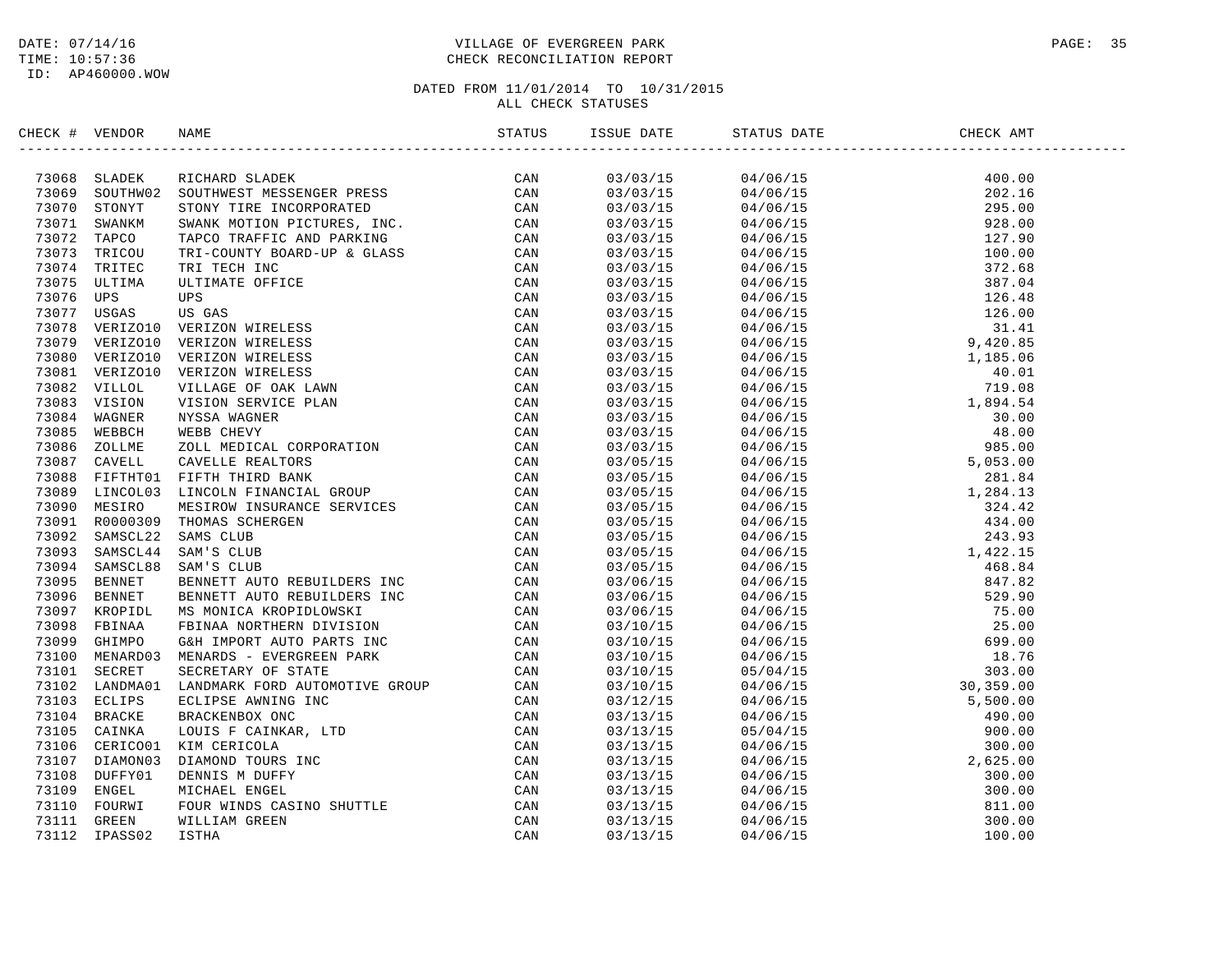### DATE: 07/14/16 PAGE: 36 TIME: 10:57:36 CHECK RECONCILIATION REPORT

| CHECK # VENDOR |                | NAME                                                                                                                                                                                                                           | STATUS | ISSUE DATE | STATUS DATE                                                                                                                                                                                                                                                                                                              | CHECK AMT |  |
|----------------|----------------|--------------------------------------------------------------------------------------------------------------------------------------------------------------------------------------------------------------------------------|--------|------------|--------------------------------------------------------------------------------------------------------------------------------------------------------------------------------------------------------------------------------------------------------------------------------------------------------------------------|-----------|--|
|                | 73113 JOHNSO   | NAME SANTER TRINIPS AN EXERCISE ON A DERICAL CAN CAN CANNON BUNDA DESINTE DENTILES (CAN CAN CAN CAN DESINE STREAM CAN DESINE STREAM CAN DESING STREAM STREAM CAN DESINE STREAM STREAM CAN BUNDAY CHANGES (CAN ANDEN STREAM STR |        | 03/13/15   | $\begin{tabular}{l c c c c} $0$ & $0.406\% \\[-20pt] $0$ & $0.406\% \\[-20pt] $0$ & $0.406\% \\[-20pt] $0$ & $0.406\% \\[-20pt] $0$ & $0.406\% \\[-20pt] $0$ & $0.406\% \\[-20pt] $0$ & $0.406\% \\[-20pt] $0$ & $0.406\% \\[-20pt] $0$ & $0.406\% \\[-20pt] $0$ & $0.406\% \\[-20pt] $0$ & $0.406\% \\[-20pt] $0$ & $0$ |           |  |
|                | 73114 LAZINE   |                                                                                                                                                                                                                                |        | 03/13/15   |                                                                                                                                                                                                                                                                                                                          |           |  |
|                | 73115 MCCANN03 |                                                                                                                                                                                                                                |        | 03/13/15   |                                                                                                                                                                                                                                                                                                                          |           |  |
|                | 73116 PNIEWS   |                                                                                                                                                                                                                                |        | 03/13/15   |                                                                                                                                                                                                                                                                                                                          |           |  |
|                | 73117 POSTMA   |                                                                                                                                                                                                                                |        | 03/13/15   |                                                                                                                                                                                                                                                                                                                          |           |  |
| 73118 RICH     |                |                                                                                                                                                                                                                                |        | 03/13/15   |                                                                                                                                                                                                                                                                                                                          |           |  |
| 73119          | SECURI         |                                                                                                                                                                                                                                |        | 03/13/15   |                                                                                                                                                                                                                                                                                                                          |           |  |
| 73120          | SEIFRI         |                                                                                                                                                                                                                                |        | 03/13/15   |                                                                                                                                                                                                                                                                                                                          |           |  |
| 73121          | SWITAL         |                                                                                                                                                                                                                                |        | 03/13/15   |                                                                                                                                                                                                                                                                                                                          |           |  |
|                | 73122 TELAND   |                                                                                                                                                                                                                                |        | 03/13/15   |                                                                                                                                                                                                                                                                                                                          |           |  |
| 73123          | vos            |                                                                                                                                                                                                                                |        | 03/13/15   |                                                                                                                                                                                                                                                                                                                          |           |  |
|                | 73124 WINDYC01 |                                                                                                                                                                                                                                |        | 03/13/15   |                                                                                                                                                                                                                                                                                                                          |           |  |
| 73125          | YEAMAN         |                                                                                                                                                                                                                                |        | 03/13/15   |                                                                                                                                                                                                                                                                                                                          |           |  |
|                |                |                                                                                                                                                                                                                                |        |            |                                                                                                                                                                                                                                                                                                                          |           |  |
|                | 73126 YOUNGT   |                                                                                                                                                                                                                                |        | 03/13/15   |                                                                                                                                                                                                                                                                                                                          |           |  |
|                | 73127 ADMIRA   |                                                                                                                                                                                                                                |        | 03/17/15   |                                                                                                                                                                                                                                                                                                                          |           |  |
| 73128          | ADVWEL         |                                                                                                                                                                                                                                |        | 03/17/15   |                                                                                                                                                                                                                                                                                                                          |           |  |
|                | 73129 AJUNIF   |                                                                                                                                                                                                                                |        | 03/17/15   |                                                                                                                                                                                                                                                                                                                          |           |  |
|                | 73130 AMERIC17 |                                                                                                                                                                                                                                |        | 03/17/15   |                                                                                                                                                                                                                                                                                                                          |           |  |
| 73131 APWA     |                |                                                                                                                                                                                                                                |        | 03/17/15   |                                                                                                                                                                                                                                                                                                                          |           |  |
|                | 73132 ASSOCI   |                                                                                                                                                                                                                                |        | 03/17/15   |                                                                                                                                                                                                                                                                                                                          |           |  |
|                | 73133 ATLASB01 |                                                                                                                                                                                                                                |        | 03/17/15   |                                                                                                                                                                                                                                                                                                                          |           |  |
|                | 73134 ATT01    |                                                                                                                                                                                                                                |        | 03/17/15   |                                                                                                                                                                                                                                                                                                                          |           |  |
|                | 73135 ATTGLO   |                                                                                                                                                                                                                                |        | 03/17/15   |                                                                                                                                                                                                                                                                                                                          |           |  |
|                | 73136 AVALON   |                                                                                                                                                                                                                                |        | 03/17/15   |                                                                                                                                                                                                                                                                                                                          |           |  |
|                | 73137 BESTEX   |                                                                                                                                                                                                                                |        | 03/17/15   |                                                                                                                                                                                                                                                                                                                          |           |  |
|                | 73138 BESTMA   |                                                                                                                                                                                                                                |        | 03/17/15   |                                                                                                                                                                                                                                                                                                                          |           |  |
|                | 73139 BEYOND   |                                                                                                                                                                                                                                |        | 03/17/15   |                                                                                                                                                                                                                                                                                                                          |           |  |
|                |                | 73140 BLINDS01 BLINDS & DESIGNS                                                                                                                                                                                                |        | 03/17/15   |                                                                                                                                                                                                                                                                                                                          |           |  |
|                | 73141 BRENNA   |                                                                                                                                                                                                                                |        | 03/17/15   |                                                                                                                                                                                                                                                                                                                          |           |  |
|                | 73142 BRETTE   |                                                                                                                                                                                                                                |        | 03/17/15   |                                                                                                                                                                                                                                                                                                                          |           |  |
|                | 73143 BSNSPO   |                                                                                                                                                                                                                                |        | 03/17/15   |                                                                                                                                                                                                                                                                                                                          |           |  |
|                | 73144 CEDEFE   |                                                                                                                                                                                                                                |        | 03/17/15   |                                                                                                                                                                                                                                                                                                                          |           |  |
|                | 73145 CENTRA01 |                                                                                                                                                                                                                                |        | 03/17/15   |                                                                                                                                                                                                                                                                                                                          |           |  |
|                | 73146 CINTAS   |                                                                                                                                                                                                                                |        | 03/17/15   |                                                                                                                                                                                                                                                                                                                          |           |  |
|                | 73147 CINTAS   |                                                                                                                                                                                                                                |        | 03/17/15   |                                                                                                                                                                                                                                                                                                                          |           |  |
| 73148          | CLOSED         |                                                                                                                                                                                                                                |        | 03/17/15   |                                                                                                                                                                                                                                                                                                                          |           |  |
|                | 73149 COMCAS01 |                                                                                                                                                                                                                                |        | 03/17/15   |                                                                                                                                                                                                                                                                                                                          |           |  |
|                | 73150 COMCAS02 |                                                                                                                                                                                                                                |        | 03/17/15   |                                                                                                                                                                                                                                                                                                                          |           |  |
|                | 73151 COMED01  |                                                                                                                                                                                                                                |        | 03/17/15   |                                                                                                                                                                                                                                                                                                                          |           |  |
|                | 73152 COMED02  |                                                                                                                                                                                                                                |        | 03/17/15   |                                                                                                                                                                                                                                                                                                                          |           |  |
|                | 73153 COMPLE   |                                                                                                                                                                                                                                |        | 03/17/15   |                                                                                                                                                                                                                                                                                                                          |           |  |
|                | 73154 COOKCO   |                                                                                                                                                                                                                                |        | 03/17/15   |                                                                                                                                                                                                                                                                                                                          |           |  |
| 73155          | COOKCO04       |                                                                                                                                                                                                                                |        | 03/17/15   |                                                                                                                                                                                                                                                                                                                          |           |  |
|                | 73156 CRAINS   |                                                                                                                                                                                                                                |        | 03/17/15   |                                                                                                                                                                                                                                                                                                                          |           |  |
| 73157          | <b>DOREEN</b>  |                                                                                                                                                                                                                                |        | 03/17/15   |                                                                                                                                                                                                                                                                                                                          |           |  |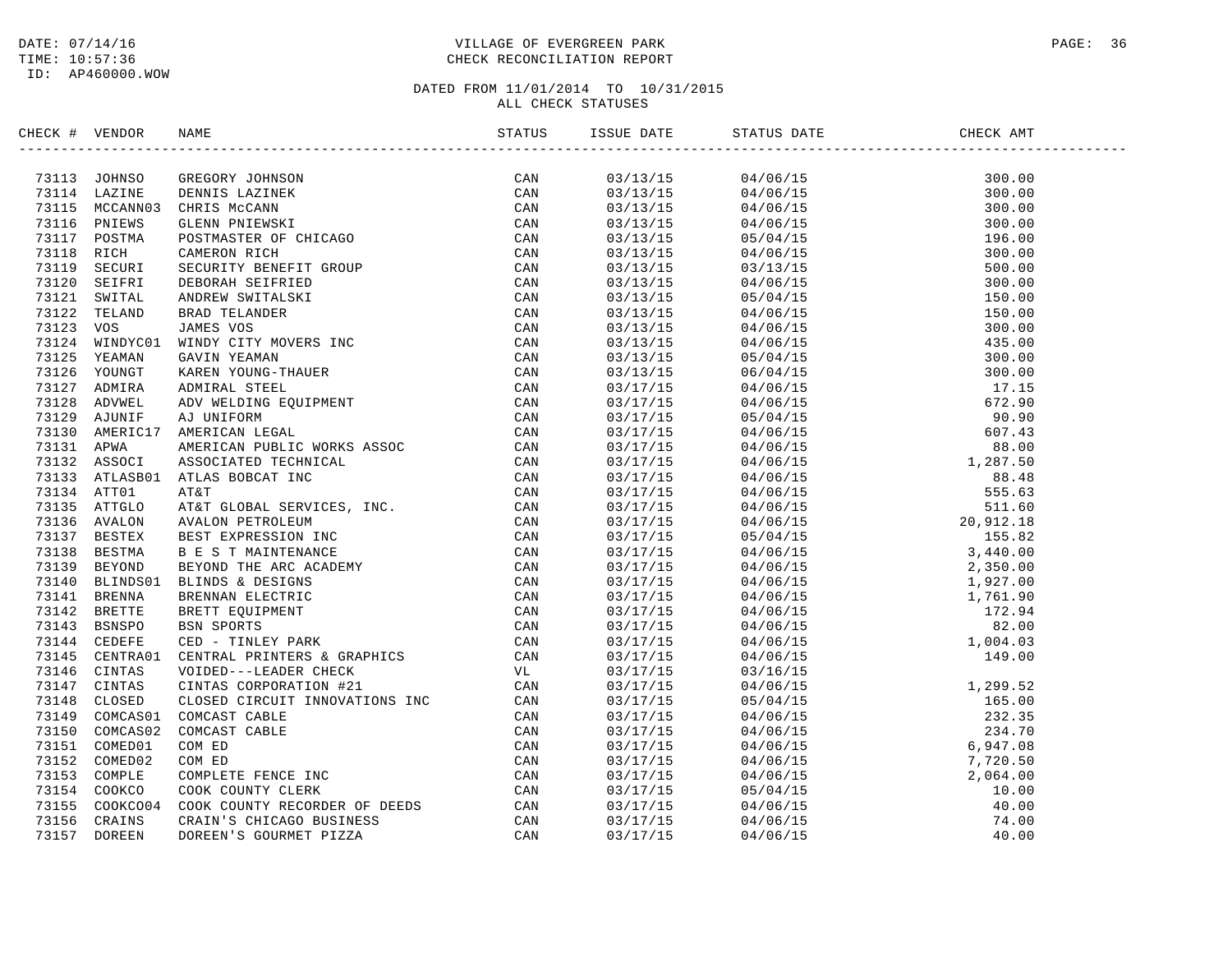### DATE: 07/14/16 PAGE: 37 TIME: 10:57:36 CHECK RECONCILIATION REPORT

| 73158 DRAMATO1 DRAMATISTS PLAY SERVICE INC CAN<br>73159 DVMINS DVM INSURANCE AGENCY CAN<br>73160 EFOLDE eFOLDER SYSTEMS CAN<br>73161 EVERGR04 EVERGREEN PARK ACE HARDWARE CAN<br>73162 EVERGR04 EVERGREEN PARK ACE HARDWARE CAN<br>73164<br>03/17/15<br>03/17/15<br>03/17/15<br>03/17/15<br>03/17/15<br>03/17/15<br>03/17/15<br>03/17/15<br>03/17/15<br>03/17/15<br>EVERGREEN CAR WASH CAN CAN EXPERIENCE STATION CAN EVERGREEN PARTIES ENERGY CON CAN FILET THE REVICE CONTRACT CAN GENTILE BENEFIT SERVICE COPP CAN HAPPY SHERES BENEFIT SERVICE COPP CAN HAPPY SHERES BENEFIT SERVICE CORN HAPP<br>73168 EVERGR23<br>03/17/15<br>73169 FEDEX<br>03/17/15<br>73170 FLEETP<br>03/17/15<br>73171 FLEX<br>03/17/15<br>73172 GEMELE<br>03/17/15<br>73173 GENUIN<br>03/17/15<br>73174 HANSEN<br>03/17/15<br>73175<br>HAPPYS<br>03/17/15<br>73176 HART<br>03/17/15<br>73177<br>HDSUPP<br>03/17/15<br>73178<br>ILCOUN<br>03/17/15<br>73179<br>INDEPE<br>03/17/15<br>73180 INGALL<br>03/17/15<br>73181 INTERS<br>03/17/15<br>73182 JPCOOK<br>03/17/15<br>73183 KAHN<br>03/17/15<br>73184 KENNED<br>03/17/15<br>73185 KHKIM<br>03/17/15<br>73186 KIMBAL<br>03/17/15<br>73187 LACKEY<br>03/17/15<br>73188 LANDSE<br>03/17/15<br>73189 LEIBFO<br>03/17/15<br>73190 LEXIPO<br>03/17/15<br>73191 LINN01<br>03/17/15<br>73192 MARTIN<br>03/17/15<br>73193 MCGRAI<br>03/17/15<br>73194 MCMAST<br>03/17/15<br>73195 MEADEE<br>03/17/15<br>73196 MEDICA01<br>03/17/15<br>73197 MENARD<br>03/17/15<br>73198 MENARD03<br>03/17/15<br>73199<br>MENARD03<br>03/17/15 | CHECK # VENDOR | :<br>:----------------------------------<br><b>NAME</b> | STATUS | ISSUE DATE | STATUS DATE | CHECK AMT |  |
|---------------------------------------------------------------------------------------------------------------------------------------------------------------------------------------------------------------------------------------------------------------------------------------------------------------------------------------------------------------------------------------------------------------------------------------------------------------------------------------------------------------------------------------------------------------------------------------------------------------------------------------------------------------------------------------------------------------------------------------------------------------------------------------------------------------------------------------------------------------------------------------------------------------------------------------------------------------------------------------------------------------------------------------------------------------------------------------------------------------------------------------------------------------------------------------------------------------------------------------------------------------------------------------------------------------------------------------------------------------------------------------------------------------------------------------------------------------------------------------------------------------------------------------------------|----------------|---------------------------------------------------------|--------|------------|-------------|-----------|--|
|                                                                                                                                                                                                                                                                                                                                                                                                                                                                                                                                                                                                                                                                                                                                                                                                                                                                                                                                                                                                                                                                                                                                                                                                                                                                                                                                                                                                                                                                                                                                                   |                |                                                         |        |            |             |           |  |
|                                                                                                                                                                                                                                                                                                                                                                                                                                                                                                                                                                                                                                                                                                                                                                                                                                                                                                                                                                                                                                                                                                                                                                                                                                                                                                                                                                                                                                                                                                                                                   |                |                                                         |        |            |             |           |  |
|                                                                                                                                                                                                                                                                                                                                                                                                                                                                                                                                                                                                                                                                                                                                                                                                                                                                                                                                                                                                                                                                                                                                                                                                                                                                                                                                                                                                                                                                                                                                                   |                |                                                         |        |            |             |           |  |
|                                                                                                                                                                                                                                                                                                                                                                                                                                                                                                                                                                                                                                                                                                                                                                                                                                                                                                                                                                                                                                                                                                                                                                                                                                                                                                                                                                                                                                                                                                                                                   |                |                                                         |        |            |             |           |  |
|                                                                                                                                                                                                                                                                                                                                                                                                                                                                                                                                                                                                                                                                                                                                                                                                                                                                                                                                                                                                                                                                                                                                                                                                                                                                                                                                                                                                                                                                                                                                                   |                |                                                         |        |            |             |           |  |
|                                                                                                                                                                                                                                                                                                                                                                                                                                                                                                                                                                                                                                                                                                                                                                                                                                                                                                                                                                                                                                                                                                                                                                                                                                                                                                                                                                                                                                                                                                                                                   |                |                                                         |        |            |             |           |  |
|                                                                                                                                                                                                                                                                                                                                                                                                                                                                                                                                                                                                                                                                                                                                                                                                                                                                                                                                                                                                                                                                                                                                                                                                                                                                                                                                                                                                                                                                                                                                                   |                |                                                         |        |            |             |           |  |
|                                                                                                                                                                                                                                                                                                                                                                                                                                                                                                                                                                                                                                                                                                                                                                                                                                                                                                                                                                                                                                                                                                                                                                                                                                                                                                                                                                                                                                                                                                                                                   |                |                                                         |        |            |             |           |  |
|                                                                                                                                                                                                                                                                                                                                                                                                                                                                                                                                                                                                                                                                                                                                                                                                                                                                                                                                                                                                                                                                                                                                                                                                                                                                                                                                                                                                                                                                                                                                                   |                |                                                         |        |            |             |           |  |
|                                                                                                                                                                                                                                                                                                                                                                                                                                                                                                                                                                                                                                                                                                                                                                                                                                                                                                                                                                                                                                                                                                                                                                                                                                                                                                                                                                                                                                                                                                                                                   |                |                                                         |        |            |             |           |  |
|                                                                                                                                                                                                                                                                                                                                                                                                                                                                                                                                                                                                                                                                                                                                                                                                                                                                                                                                                                                                                                                                                                                                                                                                                                                                                                                                                                                                                                                                                                                                                   |                |                                                         |        |            |             |           |  |
|                                                                                                                                                                                                                                                                                                                                                                                                                                                                                                                                                                                                                                                                                                                                                                                                                                                                                                                                                                                                                                                                                                                                                                                                                                                                                                                                                                                                                                                                                                                                                   |                |                                                         |        |            |             |           |  |
|                                                                                                                                                                                                                                                                                                                                                                                                                                                                                                                                                                                                                                                                                                                                                                                                                                                                                                                                                                                                                                                                                                                                                                                                                                                                                                                                                                                                                                                                                                                                                   |                |                                                         |        |            |             |           |  |
|                                                                                                                                                                                                                                                                                                                                                                                                                                                                                                                                                                                                                                                                                                                                                                                                                                                                                                                                                                                                                                                                                                                                                                                                                                                                                                                                                                                                                                                                                                                                                   |                |                                                         |        |            |             |           |  |
|                                                                                                                                                                                                                                                                                                                                                                                                                                                                                                                                                                                                                                                                                                                                                                                                                                                                                                                                                                                                                                                                                                                                                                                                                                                                                                                                                                                                                                                                                                                                                   |                |                                                         |        |            |             |           |  |
|                                                                                                                                                                                                                                                                                                                                                                                                                                                                                                                                                                                                                                                                                                                                                                                                                                                                                                                                                                                                                                                                                                                                                                                                                                                                                                                                                                                                                                                                                                                                                   |                |                                                         |        |            |             |           |  |
|                                                                                                                                                                                                                                                                                                                                                                                                                                                                                                                                                                                                                                                                                                                                                                                                                                                                                                                                                                                                                                                                                                                                                                                                                                                                                                                                                                                                                                                                                                                                                   |                |                                                         |        |            |             |           |  |
|                                                                                                                                                                                                                                                                                                                                                                                                                                                                                                                                                                                                                                                                                                                                                                                                                                                                                                                                                                                                                                                                                                                                                                                                                                                                                                                                                                                                                                                                                                                                                   |                |                                                         |        |            |             |           |  |
|                                                                                                                                                                                                                                                                                                                                                                                                                                                                                                                                                                                                                                                                                                                                                                                                                                                                                                                                                                                                                                                                                                                                                                                                                                                                                                                                                                                                                                                                                                                                                   |                |                                                         |        |            |             |           |  |
|                                                                                                                                                                                                                                                                                                                                                                                                                                                                                                                                                                                                                                                                                                                                                                                                                                                                                                                                                                                                                                                                                                                                                                                                                                                                                                                                                                                                                                                                                                                                                   |                |                                                         |        |            |             |           |  |
|                                                                                                                                                                                                                                                                                                                                                                                                                                                                                                                                                                                                                                                                                                                                                                                                                                                                                                                                                                                                                                                                                                                                                                                                                                                                                                                                                                                                                                                                                                                                                   |                |                                                         |        |            |             |           |  |
|                                                                                                                                                                                                                                                                                                                                                                                                                                                                                                                                                                                                                                                                                                                                                                                                                                                                                                                                                                                                                                                                                                                                                                                                                                                                                                                                                                                                                                                                                                                                                   |                |                                                         |        |            |             |           |  |
|                                                                                                                                                                                                                                                                                                                                                                                                                                                                                                                                                                                                                                                                                                                                                                                                                                                                                                                                                                                                                                                                                                                                                                                                                                                                                                                                                                                                                                                                                                                                                   |                |                                                         |        |            |             |           |  |
|                                                                                                                                                                                                                                                                                                                                                                                                                                                                                                                                                                                                                                                                                                                                                                                                                                                                                                                                                                                                                                                                                                                                                                                                                                                                                                                                                                                                                                                                                                                                                   |                |                                                         |        |            |             |           |  |
|                                                                                                                                                                                                                                                                                                                                                                                                                                                                                                                                                                                                                                                                                                                                                                                                                                                                                                                                                                                                                                                                                                                                                                                                                                                                                                                                                                                                                                                                                                                                                   |                |                                                         |        |            |             |           |  |
|                                                                                                                                                                                                                                                                                                                                                                                                                                                                                                                                                                                                                                                                                                                                                                                                                                                                                                                                                                                                                                                                                                                                                                                                                                                                                                                                                                                                                                                                                                                                                   |                |                                                         |        |            |             |           |  |
|                                                                                                                                                                                                                                                                                                                                                                                                                                                                                                                                                                                                                                                                                                                                                                                                                                                                                                                                                                                                                                                                                                                                                                                                                                                                                                                                                                                                                                                                                                                                                   |                |                                                         |        |            |             |           |  |
|                                                                                                                                                                                                                                                                                                                                                                                                                                                                                                                                                                                                                                                                                                                                                                                                                                                                                                                                                                                                                                                                                                                                                                                                                                                                                                                                                                                                                                                                                                                                                   |                |                                                         |        |            |             |           |  |
|                                                                                                                                                                                                                                                                                                                                                                                                                                                                                                                                                                                                                                                                                                                                                                                                                                                                                                                                                                                                                                                                                                                                                                                                                                                                                                                                                                                                                                                                                                                                                   |                |                                                         |        |            |             |           |  |
|                                                                                                                                                                                                                                                                                                                                                                                                                                                                                                                                                                                                                                                                                                                                                                                                                                                                                                                                                                                                                                                                                                                                                                                                                                                                                                                                                                                                                                                                                                                                                   |                |                                                         |        |            |             |           |  |
|                                                                                                                                                                                                                                                                                                                                                                                                                                                                                                                                                                                                                                                                                                                                                                                                                                                                                                                                                                                                                                                                                                                                                                                                                                                                                                                                                                                                                                                                                                                                                   |                |                                                         |        |            |             |           |  |
|                                                                                                                                                                                                                                                                                                                                                                                                                                                                                                                                                                                                                                                                                                                                                                                                                                                                                                                                                                                                                                                                                                                                                                                                                                                                                                                                                                                                                                                                                                                                                   |                |                                                         |        |            |             |           |  |
|                                                                                                                                                                                                                                                                                                                                                                                                                                                                                                                                                                                                                                                                                                                                                                                                                                                                                                                                                                                                                                                                                                                                                                                                                                                                                                                                                                                                                                                                                                                                                   |                |                                                         |        |            |             |           |  |
|                                                                                                                                                                                                                                                                                                                                                                                                                                                                                                                                                                                                                                                                                                                                                                                                                                                                                                                                                                                                                                                                                                                                                                                                                                                                                                                                                                                                                                                                                                                                                   |                |                                                         |        |            |             |           |  |
|                                                                                                                                                                                                                                                                                                                                                                                                                                                                                                                                                                                                                                                                                                                                                                                                                                                                                                                                                                                                                                                                                                                                                                                                                                                                                                                                                                                                                                                                                                                                                   |                |                                                         |        |            |             |           |  |
|                                                                                                                                                                                                                                                                                                                                                                                                                                                                                                                                                                                                                                                                                                                                                                                                                                                                                                                                                                                                                                                                                                                                                                                                                                                                                                                                                                                                                                                                                                                                                   |                |                                                         |        |            |             |           |  |
|                                                                                                                                                                                                                                                                                                                                                                                                                                                                                                                                                                                                                                                                                                                                                                                                                                                                                                                                                                                                                                                                                                                                                                                                                                                                                                                                                                                                                                                                                                                                                   |                |                                                         |        |            |             |           |  |
|                                                                                                                                                                                                                                                                                                                                                                                                                                                                                                                                                                                                                                                                                                                                                                                                                                                                                                                                                                                                                                                                                                                                                                                                                                                                                                                                                                                                                                                                                                                                                   |                |                                                         |        |            |             |           |  |
|                                                                                                                                                                                                                                                                                                                                                                                                                                                                                                                                                                                                                                                                                                                                                                                                                                                                                                                                                                                                                                                                                                                                                                                                                                                                                                                                                                                                                                                                                                                                                   |                |                                                         |        |            |             |           |  |
|                                                                                                                                                                                                                                                                                                                                                                                                                                                                                                                                                                                                                                                                                                                                                                                                                                                                                                                                                                                                                                                                                                                                                                                                                                                                                                                                                                                                                                                                                                                                                   |                |                                                         |        |            |             |           |  |
|                                                                                                                                                                                                                                                                                                                                                                                                                                                                                                                                                                                                                                                                                                                                                                                                                                                                                                                                                                                                                                                                                                                                                                                                                                                                                                                                                                                                                                                                                                                                                   |                |                                                         |        |            |             |           |  |
|                                                                                                                                                                                                                                                                                                                                                                                                                                                                                                                                                                                                                                                                                                                                                                                                                                                                                                                                                                                                                                                                                                                                                                                                                                                                                                                                                                                                                                                                                                                                                   |                |                                                         |        |            |             |           |  |
| 73200 MICROE                                                                                                                                                                                                                                                                                                                                                                                                                                                                                                                                                                                                                                                                                                                                                                                                                                                                                                                                                                                                                                                                                                                                                                                                                                                                                                                                                                                                                                                                                                                                      |                |                                                         |        | 03/17/15   |             |           |  |
| 73201<br>MILLER<br>03/17/15                                                                                                                                                                                                                                                                                                                                                                                                                                                                                                                                                                                                                                                                                                                                                                                                                                                                                                                                                                                                                                                                                                                                                                                                                                                                                                                                                                                                                                                                                                                       |                |                                                         |        |            |             |           |  |
| 73202<br>MONROE<br>03/17/15                                                                                                                                                                                                                                                                                                                                                                                                                                                                                                                                                                                                                                                                                                                                                                                                                                                                                                                                                                                                                                                                                                                                                                                                                                                                                                                                                                                                                                                                                                                       |                |                                                         |        |            |             |           |  |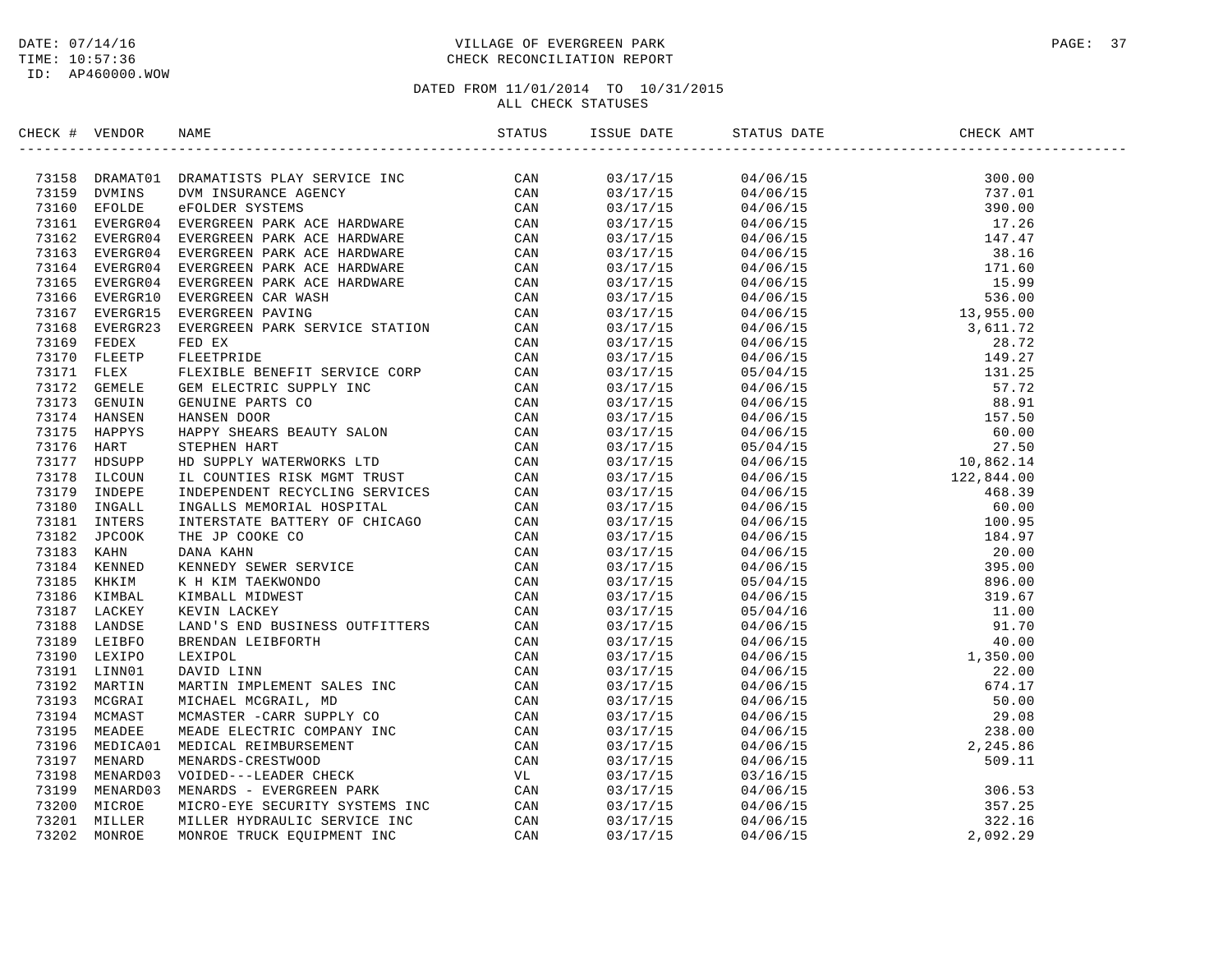### DATE: 07/14/16 PAGE: 38 TIME: 10:57:36 CHECK RECONCILIATION REPORT

| CHECK # VENDOR | NAME                                                                                                                                                                                                                                    | ISSUE DATE | STATUS DATE                                                                                                                                                                                                                                                                                                                                                                           | CHECK AMT |  |
|----------------|-----------------------------------------------------------------------------------------------------------------------------------------------------------------------------------------------------------------------------------------|------------|---------------------------------------------------------------------------------------------------------------------------------------------------------------------------------------------------------------------------------------------------------------------------------------------------------------------------------------------------------------------------------------|-----------|--|
|                | SERCK + VERIODS<br>TRICA 14 WEREN MOREAN CONSULTER A SECURITY CAN<br>71201 MORGAN CLEATING MOREM LOCKSETTER A SECURITY CAN<br>71201 MORGAN MORGAN LOCKSETTER A SECURITY CAN<br>71200 MURENTO NUIDER-I-EADER CHEER, IRC<br>71200 MURENTO |            | $\begin{tabular}{l c c c c} \hline \textbf{151} & \textbf{161} & \textbf{171} & \textbf{181} & \textbf{181} & \textbf{181} & \textbf{181} & \textbf{181} & \textbf{181} & \textbf{181} & \textbf{181} & \textbf{181} & \textbf{181} & \textbf{181} & \textbf{181} & \textbf{181} & \textbf{181} & \textbf{181} & \textbf{181} & \textbf{181} & \textbf{181} & \textbf{181} & \textbf$ |           |  |
|                |                                                                                                                                                                                                                                         |            |                                                                                                                                                                                                                                                                                                                                                                                       |           |  |
|                |                                                                                                                                                                                                                                         |            |                                                                                                                                                                                                                                                                                                                                                                                       |           |  |
|                |                                                                                                                                                                                                                                         |            |                                                                                                                                                                                                                                                                                                                                                                                       |           |  |
|                |                                                                                                                                                                                                                                         |            |                                                                                                                                                                                                                                                                                                                                                                                       |           |  |
|                |                                                                                                                                                                                                                                         |            |                                                                                                                                                                                                                                                                                                                                                                                       |           |  |
|                |                                                                                                                                                                                                                                         |            |                                                                                                                                                                                                                                                                                                                                                                                       |           |  |
|                |                                                                                                                                                                                                                                         |            |                                                                                                                                                                                                                                                                                                                                                                                       |           |  |
|                |                                                                                                                                                                                                                                         |            |                                                                                                                                                                                                                                                                                                                                                                                       |           |  |
|                |                                                                                                                                                                                                                                         |            |                                                                                                                                                                                                                                                                                                                                                                                       |           |  |
|                |                                                                                                                                                                                                                                         |            |                                                                                                                                                                                                                                                                                                                                                                                       |           |  |
|                |                                                                                                                                                                                                                                         |            |                                                                                                                                                                                                                                                                                                                                                                                       |           |  |
|                |                                                                                                                                                                                                                                         |            |                                                                                                                                                                                                                                                                                                                                                                                       |           |  |
|                |                                                                                                                                                                                                                                         |            |                                                                                                                                                                                                                                                                                                                                                                                       |           |  |
|                |                                                                                                                                                                                                                                         |            |                                                                                                                                                                                                                                                                                                                                                                                       |           |  |
|                |                                                                                                                                                                                                                                         |            |                                                                                                                                                                                                                                                                                                                                                                                       |           |  |
|                |                                                                                                                                                                                                                                         |            |                                                                                                                                                                                                                                                                                                                                                                                       |           |  |
|                |                                                                                                                                                                                                                                         |            |                                                                                                                                                                                                                                                                                                                                                                                       |           |  |
|                |                                                                                                                                                                                                                                         |            |                                                                                                                                                                                                                                                                                                                                                                                       |           |  |
|                |                                                                                                                                                                                                                                         |            |                                                                                                                                                                                                                                                                                                                                                                                       |           |  |
|                |                                                                                                                                                                                                                                         |            |                                                                                                                                                                                                                                                                                                                                                                                       |           |  |
|                |                                                                                                                                                                                                                                         |            |                                                                                                                                                                                                                                                                                                                                                                                       |           |  |
|                |                                                                                                                                                                                                                                         |            |                                                                                                                                                                                                                                                                                                                                                                                       |           |  |
|                |                                                                                                                                                                                                                                         |            |                                                                                                                                                                                                                                                                                                                                                                                       |           |  |
|                |                                                                                                                                                                                                                                         |            |                                                                                                                                                                                                                                                                                                                                                                                       |           |  |
|                |                                                                                                                                                                                                                                         |            |                                                                                                                                                                                                                                                                                                                                                                                       |           |  |
|                |                                                                                                                                                                                                                                         |            |                                                                                                                                                                                                                                                                                                                                                                                       |           |  |
|                |                                                                                                                                                                                                                                         |            |                                                                                                                                                                                                                                                                                                                                                                                       |           |  |
|                |                                                                                                                                                                                                                                         |            |                                                                                                                                                                                                                                                                                                                                                                                       |           |  |
|                |                                                                                                                                                                                                                                         |            |                                                                                                                                                                                                                                                                                                                                                                                       |           |  |
|                |                                                                                                                                                                                                                                         |            |                                                                                                                                                                                                                                                                                                                                                                                       |           |  |
|                |                                                                                                                                                                                                                                         |            |                                                                                                                                                                                                                                                                                                                                                                                       |           |  |
|                |                                                                                                                                                                                                                                         |            |                                                                                                                                                                                                                                                                                                                                                                                       |           |  |
|                |                                                                                                                                                                                                                                         |            |                                                                                                                                                                                                                                                                                                                                                                                       |           |  |
|                |                                                                                                                                                                                                                                         |            |                                                                                                                                                                                                                                                                                                                                                                                       |           |  |
|                |                                                                                                                                                                                                                                         |            |                                                                                                                                                                                                                                                                                                                                                                                       |           |  |
|                |                                                                                                                                                                                                                                         |            |                                                                                                                                                                                                                                                                                                                                                                                       |           |  |
|                |                                                                                                                                                                                                                                         |            |                                                                                                                                                                                                                                                                                                                                                                                       |           |  |
|                |                                                                                                                                                                                                                                         |            |                                                                                                                                                                                                                                                                                                                                                                                       |           |  |
|                |                                                                                                                                                                                                                                         |            |                                                                                                                                                                                                                                                                                                                                                                                       |           |  |
|                |                                                                                                                                                                                                                                         |            |                                                                                                                                                                                                                                                                                                                                                                                       |           |  |
|                |                                                                                                                                                                                                                                         |            |                                                                                                                                                                                                                                                                                                                                                                                       |           |  |
|                |                                                                                                                                                                                                                                         |            |                                                                                                                                                                                                                                                                                                                                                                                       |           |  |
|                |                                                                                                                                                                                                                                         |            |                                                                                                                                                                                                                                                                                                                                                                                       |           |  |
|                |                                                                                                                                                                                                                                         |            |                                                                                                                                                                                                                                                                                                                                                                                       |           |  |
|                |                                                                                                                                                                                                                                         |            |                                                                                                                                                                                                                                                                                                                                                                                       |           |  |
|                |                                                                                                                                                                                                                                         |            |                                                                                                                                                                                                                                                                                                                                                                                       |           |  |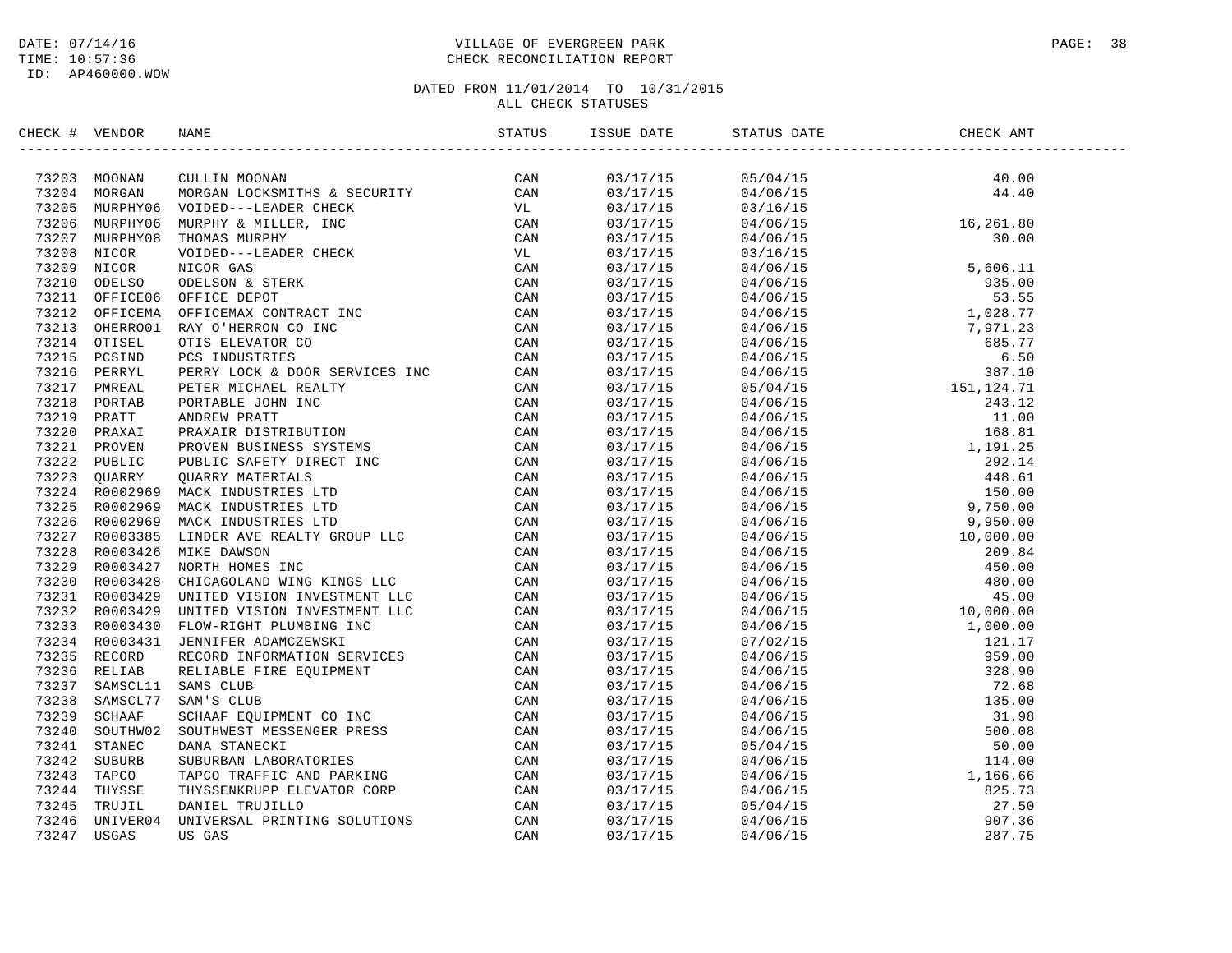### DATE: 07/14/16 PAGE: 39 TIME: 10:57:36 CHECK RECONCILIATION REPORT

| CHECK # VENDOR | NAME                                                                                                                                                                                                                                  |  | ISSUE DATE STATUS DATE | CHECK AMT |  |
|----------------|---------------------------------------------------------------------------------------------------------------------------------------------------------------------------------------------------------------------------------------|--|------------------------|-----------|--|
|                | SECONT VERDOR RANE CONTROL INTERNASS (200 M) (200 M) 1972-243<br>2012-49 VERMISER VERMISES NEUMEROS (200 M) (200 M)<br>20251 WEST COLOR NEWSPAPE RECONNEL CONTROL CAN (200 M)<br>20251 WEST SIDE WALKER MIDINER/VERMIER IT. CAN<br>20 |  |                        |           |  |
|                |                                                                                                                                                                                                                                       |  |                        |           |  |
|                |                                                                                                                                                                                                                                       |  |                        |           |  |
|                |                                                                                                                                                                                                                                       |  |                        |           |  |
|                |                                                                                                                                                                                                                                       |  |                        |           |  |
|                |                                                                                                                                                                                                                                       |  |                        |           |  |
|                |                                                                                                                                                                                                                                       |  |                        |           |  |
|                |                                                                                                                                                                                                                                       |  |                        |           |  |
|                |                                                                                                                                                                                                                                       |  |                        |           |  |
|                |                                                                                                                                                                                                                                       |  |                        |           |  |
|                |                                                                                                                                                                                                                                       |  |                        |           |  |
|                |                                                                                                                                                                                                                                       |  |                        |           |  |
|                |                                                                                                                                                                                                                                       |  |                        |           |  |
|                |                                                                                                                                                                                                                                       |  |                        |           |  |
|                |                                                                                                                                                                                                                                       |  |                        |           |  |
|                |                                                                                                                                                                                                                                       |  |                        |           |  |
|                |                                                                                                                                                                                                                                       |  |                        |           |  |
|                |                                                                                                                                                                                                                                       |  |                        |           |  |
|                |                                                                                                                                                                                                                                       |  |                        |           |  |
|                |                                                                                                                                                                                                                                       |  |                        |           |  |
|                |                                                                                                                                                                                                                                       |  |                        |           |  |
|                |                                                                                                                                                                                                                                       |  |                        |           |  |
|                |                                                                                                                                                                                                                                       |  |                        |           |  |
|                |                                                                                                                                                                                                                                       |  |                        |           |  |
|                |                                                                                                                                                                                                                                       |  |                        |           |  |
|                |                                                                                                                                                                                                                                       |  |                        |           |  |
|                |                                                                                                                                                                                                                                       |  |                        |           |  |
|                |                                                                                                                                                                                                                                       |  |                        |           |  |
|                |                                                                                                                                                                                                                                       |  |                        |           |  |
|                |                                                                                                                                                                                                                                       |  |                        |           |  |
|                |                                                                                                                                                                                                                                       |  |                        |           |  |
|                |                                                                                                                                                                                                                                       |  |                        |           |  |
|                |                                                                                                                                                                                                                                       |  |                        |           |  |
|                |                                                                                                                                                                                                                                       |  |                        |           |  |
|                |                                                                                                                                                                                                                                       |  |                        |           |  |
|                |                                                                                                                                                                                                                                       |  |                        |           |  |
|                |                                                                                                                                                                                                                                       |  |                        |           |  |
|                |                                                                                                                                                                                                                                       |  |                        |           |  |
|                |                                                                                                                                                                                                                                       |  |                        |           |  |
|                |                                                                                                                                                                                                                                       |  |                        |           |  |
|                |                                                                                                                                                                                                                                       |  |                        |           |  |
|                |                                                                                                                                                                                                                                       |  |                        |           |  |
|                |                                                                                                                                                                                                                                       |  |                        |           |  |
|                |                                                                                                                                                                                                                                       |  |                        |           |  |
|                |                                                                                                                                                                                                                                       |  |                        |           |  |
|                |                                                                                                                                                                                                                                       |  |                        |           |  |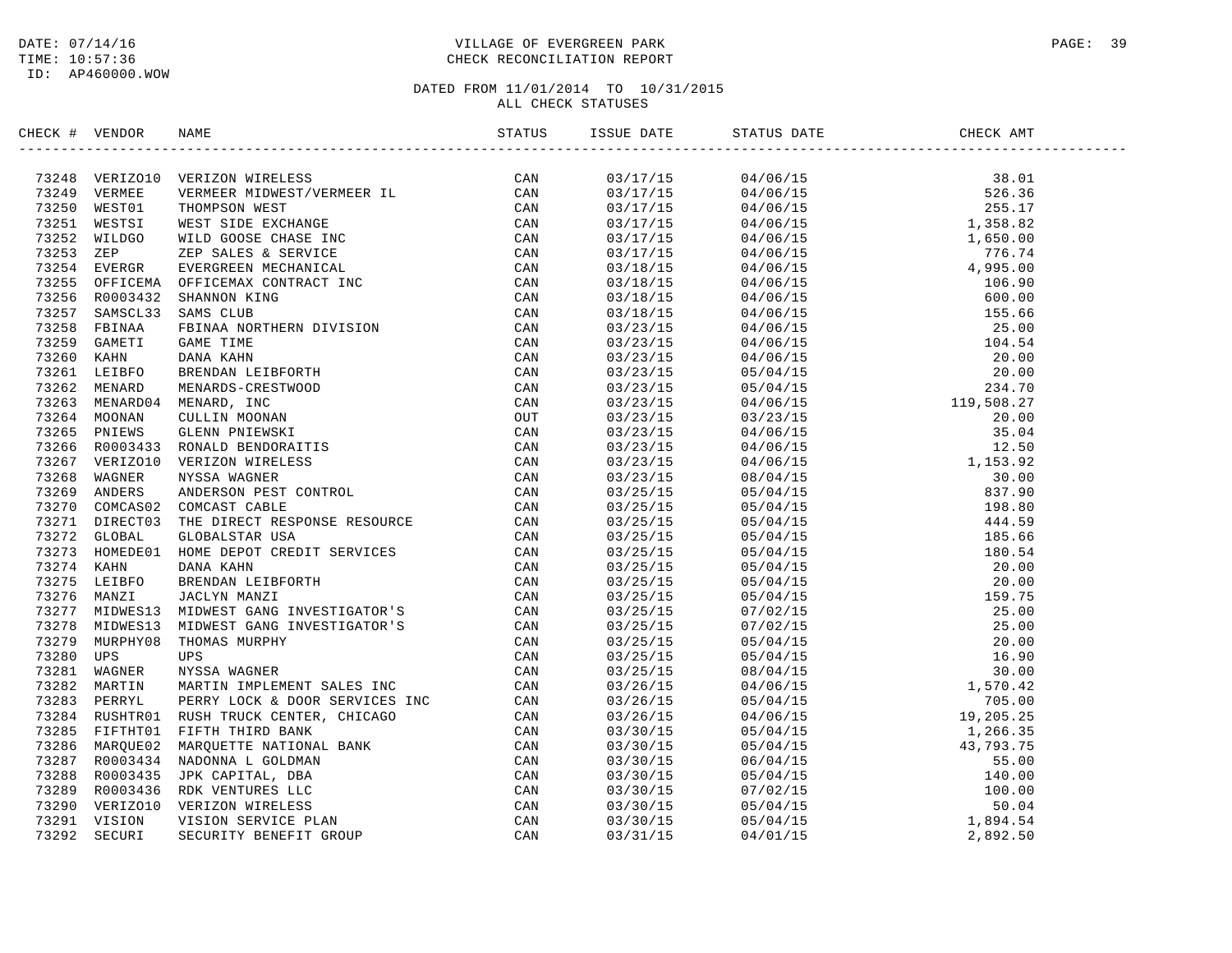ID: AP460000.WOW

### DATE: 07/14/16 PAGE: 40 PAGE: 40 TIME: 10:57:36 CHECK RECONCILIATION REPORT

| CHECK # VENDOR |                                                                                                                                                                                                                                              |                                    |  |  |
|----------------|----------------------------------------------------------------------------------------------------------------------------------------------------------------------------------------------------------------------------------------------|------------------------------------|--|--|
|                | NECK * VENDOR NAME<br>1929 ATTO2 ATET MOBILITY<br>1929 ATTO2 ATEN MOBILITY<br>1929 ATELIED IN MINTENANCS<br>1929 ATELIED IN MINTENANCS<br>1929 USE USA MANTENANCS<br>1929 VER 1201 ON MINTENANCS<br>1929 ATELIED USE USB<br>1929 ATELIED USE |                                    |  |  |
|                |                                                                                                                                                                                                                                              |                                    |  |  |
|                |                                                                                                                                                                                                                                              |                                    |  |  |
|                |                                                                                                                                                                                                                                              |                                    |  |  |
|                |                                                                                                                                                                                                                                              |                                    |  |  |
|                |                                                                                                                                                                                                                                              |                                    |  |  |
|                |                                                                                                                                                                                                                                              |                                    |  |  |
|                |                                                                                                                                                                                                                                              |                                    |  |  |
|                |                                                                                                                                                                                                                                              |                                    |  |  |
|                |                                                                                                                                                                                                                                              |                                    |  |  |
|                |                                                                                                                                                                                                                                              |                                    |  |  |
|                |                                                                                                                                                                                                                                              |                                    |  |  |
|                |                                                                                                                                                                                                                                              |                                    |  |  |
|                |                                                                                                                                                                                                                                              | $04/07/15$<br>04/07/15<br>04/07/15 |  |  |
|                |                                                                                                                                                                                                                                              |                                    |  |  |
|                |                                                                                                                                                                                                                                              |                                    |  |  |
|                |                                                                                                                                                                                                                                              |                                    |  |  |
|                |                                                                                                                                                                                                                                              |                                    |  |  |
|                |                                                                                                                                                                                                                                              |                                    |  |  |
|                |                                                                                                                                                                                                                                              |                                    |  |  |
|                |                                                                                                                                                                                                                                              |                                    |  |  |
|                |                                                                                                                                                                                                                                              |                                    |  |  |
|                |                                                                                                                                                                                                                                              |                                    |  |  |
|                |                                                                                                                                                                                                                                              |                                    |  |  |
|                |                                                                                                                                                                                                                                              |                                    |  |  |
|                |                                                                                                                                                                                                                                              |                                    |  |  |
|                |                                                                                                                                                                                                                                              |                                    |  |  |
|                |                                                                                                                                                                                                                                              |                                    |  |  |
|                |                                                                                                                                                                                                                                              |                                    |  |  |
|                |                                                                                                                                                                                                                                              |                                    |  |  |
|                |                                                                                                                                                                                                                                              |                                    |  |  |
|                |                                                                                                                                                                                                                                              |                                    |  |  |
|                |                                                                                                                                                                                                                                              |                                    |  |  |
|                |                                                                                                                                                                                                                                              |                                    |  |  |
|                |                                                                                                                                                                                                                                              |                                    |  |  |
|                |                                                                                                                                                                                                                                              |                                    |  |  |
|                |                                                                                                                                                                                                                                              |                                    |  |  |
|                |                                                                                                                                                                                                                                              |                                    |  |  |
|                |                                                                                                                                                                                                                                              |                                    |  |  |
|                |                                                                                                                                                                                                                                              |                                    |  |  |
|                |                                                                                                                                                                                                                                              |                                    |  |  |
|                |                                                                                                                                                                                                                                              |                                    |  |  |
|                |                                                                                                                                                                                                                                              |                                    |  |  |
|                |                                                                                                                                                                                                                                              |                                    |  |  |
|                |                                                                                                                                                                                                                                              |                                    |  |  |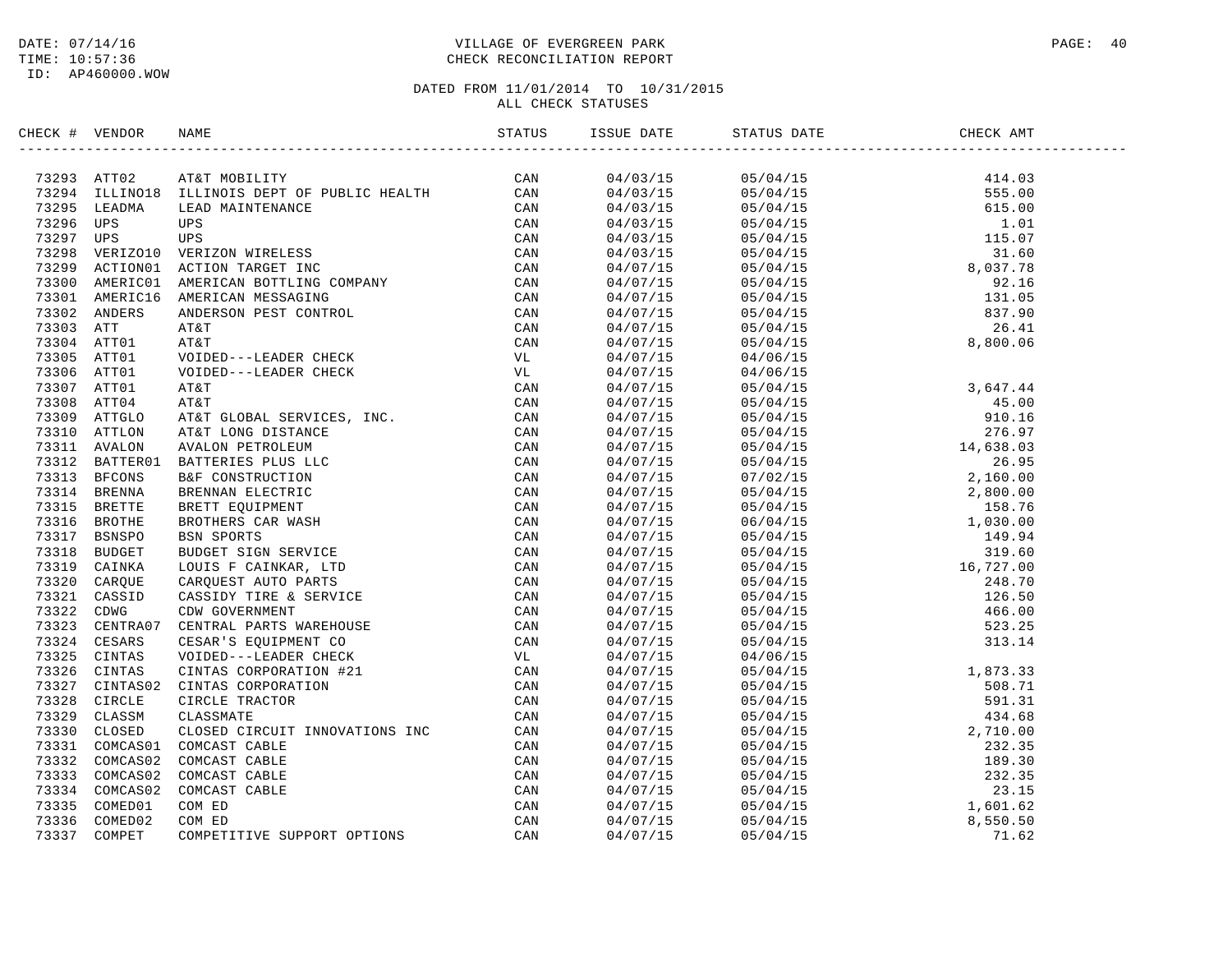### DATE: 07/14/16 PAGE: 41 TIME: 10:57:36 CHECK RECONCILIATION REPORT

| CHECK # VENDOR |                | NAME                                                                                                                                                                                                                                           |  | ISSUE DATE STATUS DATE                                                                                                                                                                                                                                                                                                                                                                                                                                | CHECK AMT |  |
|----------------|----------------|------------------------------------------------------------------------------------------------------------------------------------------------------------------------------------------------------------------------------------------------|--|-------------------------------------------------------------------------------------------------------------------------------------------------------------------------------------------------------------------------------------------------------------------------------------------------------------------------------------------------------------------------------------------------------------------------------------------------------|-----------|--|
|                |                |                                                                                                                                                                                                                                                |  | $\begin{tabular}{l c c c c} \hline \multicolumn{1}{c}{\textbf{0.1}} \hline \multicolumn{1}{c}{\textbf{0.1}} \hline \multicolumn{1}{c}{\textbf{0.1}} \hline \multicolumn{1}{c}{\textbf{0.1}} \hline \multicolumn{1}{c}{\textbf{0.1}} \hline \multicolumn{1}{c}{\textbf{0.1}} \hline \multicolumn{1}{c}{\textbf{0.1}} \hline \multicolumn{1}{c}{\textbf{0.1}} \hline \multicolumn{1}{c}{\textbf{0.1}} \hline \multicolumn{1}{c}{\textbf{0.1}} \hline \$ |           |  |
|                |                |                                                                                                                                                                                                                                                |  |                                                                                                                                                                                                                                                                                                                                                                                                                                                       |           |  |
|                |                |                                                                                                                                                                                                                                                |  |                                                                                                                                                                                                                                                                                                                                                                                                                                                       |           |  |
|                |                |                                                                                                                                                                                                                                                |  |                                                                                                                                                                                                                                                                                                                                                                                                                                                       |           |  |
|                |                |                                                                                                                                                                                                                                                |  |                                                                                                                                                                                                                                                                                                                                                                                                                                                       |           |  |
|                |                |                                                                                                                                                                                                                                                |  |                                                                                                                                                                                                                                                                                                                                                                                                                                                       |           |  |
|                |                |                                                                                                                                                                                                                                                |  |                                                                                                                                                                                                                                                                                                                                                                                                                                                       |           |  |
|                |                |                                                                                                                                                                                                                                                |  |                                                                                                                                                                                                                                                                                                                                                                                                                                                       |           |  |
|                |                |                                                                                                                                                                                                                                                |  |                                                                                                                                                                                                                                                                                                                                                                                                                                                       |           |  |
|                |                |                                                                                                                                                                                                                                                |  |                                                                                                                                                                                                                                                                                                                                                                                                                                                       |           |  |
|                |                |                                                                                                                                                                                                                                                |  |                                                                                                                                                                                                                                                                                                                                                                                                                                                       |           |  |
|                |                |                                                                                                                                                                                                                                                |  |                                                                                                                                                                                                                                                                                                                                                                                                                                                       |           |  |
|                |                |                                                                                                                                                                                                                                                |  |                                                                                                                                                                                                                                                                                                                                                                                                                                                       |           |  |
|                |                |                                                                                                                                                                                                                                                |  |                                                                                                                                                                                                                                                                                                                                                                                                                                                       |           |  |
|                |                |                                                                                                                                                                                                                                                |  |                                                                                                                                                                                                                                                                                                                                                                                                                                                       |           |  |
|                |                |                                                                                                                                                                                                                                                |  |                                                                                                                                                                                                                                                                                                                                                                                                                                                       |           |  |
|                |                |                                                                                                                                                                                                                                                |  |                                                                                                                                                                                                                                                                                                                                                                                                                                                       |           |  |
|                |                |                                                                                                                                                                                                                                                |  |                                                                                                                                                                                                                                                                                                                                                                                                                                                       |           |  |
|                |                |                                                                                                                                                                                                                                                |  |                                                                                                                                                                                                                                                                                                                                                                                                                                                       |           |  |
|                |                |                                                                                                                                                                                                                                                |  |                                                                                                                                                                                                                                                                                                                                                                                                                                                       |           |  |
|                |                |                                                                                                                                                                                                                                                |  |                                                                                                                                                                                                                                                                                                                                                                                                                                                       |           |  |
|                |                |                                                                                                                                                                                                                                                |  |                                                                                                                                                                                                                                                                                                                                                                                                                                                       |           |  |
|                |                |                                                                                                                                                                                                                                                |  |                                                                                                                                                                                                                                                                                                                                                                                                                                                       |           |  |
|                |                |                                                                                                                                                                                                                                                |  |                                                                                                                                                                                                                                                                                                                                                                                                                                                       |           |  |
|                |                |                                                                                                                                                                                                                                                |  |                                                                                                                                                                                                                                                                                                                                                                                                                                                       |           |  |
|                |                |                                                                                                                                                                                                                                                |  |                                                                                                                                                                                                                                                                                                                                                                                                                                                       |           |  |
|                |                |                                                                                                                                                                                                                                                |  |                                                                                                                                                                                                                                                                                                                                                                                                                                                       |           |  |
|                |                |                                                                                                                                                                                                                                                |  |                                                                                                                                                                                                                                                                                                                                                                                                                                                       |           |  |
|                |                |                                                                                                                                                                                                                                                |  |                                                                                                                                                                                                                                                                                                                                                                                                                                                       |           |  |
|                |                |                                                                                                                                                                                                                                                |  |                                                                                                                                                                                                                                                                                                                                                                                                                                                       |           |  |
|                |                |                                                                                                                                                                                                                                                |  |                                                                                                                                                                                                                                                                                                                                                                                                                                                       |           |  |
|                |                |                                                                                                                                                                                                                                                |  |                                                                                                                                                                                                                                                                                                                                                                                                                                                       |           |  |
|                |                |                                                                                                                                                                                                                                                |  |                                                                                                                                                                                                                                                                                                                                                                                                                                                       |           |  |
|                |                |                                                                                                                                                                                                                                                |  |                                                                                                                                                                                                                                                                                                                                                                                                                                                       |           |  |
|                |                |                                                                                                                                                                                                                                                |  |                                                                                                                                                                                                                                                                                                                                                                                                                                                       |           |  |
|                |                |                                                                                                                                                                                                                                                |  |                                                                                                                                                                                                                                                                                                                                                                                                                                                       |           |  |
|                |                |                                                                                                                                                                                                                                                |  |                                                                                                                                                                                                                                                                                                                                                                                                                                                       |           |  |
|                |                |                                                                                                                                                                                                                                                |  |                                                                                                                                                                                                                                                                                                                                                                                                                                                       |           |  |
| 73375          | ILLINO13       |                                                                                                                                                                                                                                                |  |                                                                                                                                                                                                                                                                                                                                                                                                                                                       |           |  |
|                | 73376 ILLINO19 |                                                                                                                                                                                                                                                |  |                                                                                                                                                                                                                                                                                                                                                                                                                                                       |           |  |
|                | 73377 ILLINO60 |                                                                                                                                                                                                                                                |  |                                                                                                                                                                                                                                                                                                                                                                                                                                                       |           |  |
|                | 73378 INDEPE   |                                                                                                                                                                                                                                                |  |                                                                                                                                                                                                                                                                                                                                                                                                                                                       |           |  |
| 73379          | INPRIN         | CAN<br>ILLINOIS COMMUNICATIONS CO INC<br>ILLINOIS BRICK CO CAN<br>ILLINOIS ASSOCIATION OF CAN<br>INDEPENDENT RECYCLING SERVICES CAN<br>IN-PRINT GRAPHICS INC CAN<br>INTAPOL CAN<br>INTERSTATE BATTERY OF CHICAGO CAN<br>INTERSTATE BILLING SER |  |                                                                                                                                                                                                                                                                                                                                                                                                                                                       |           |  |
| 73380          | INTAPO         |                                                                                                                                                                                                                                                |  |                                                                                                                                                                                                                                                                                                                                                                                                                                                       |           |  |
|                | 73381 INTERS   |                                                                                                                                                                                                                                                |  |                                                                                                                                                                                                                                                                                                                                                                                                                                                       |           |  |
| 73382          | INTERS02       |                                                                                                                                                                                                                                                |  |                                                                                                                                                                                                                                                                                                                                                                                                                                                       |           |  |
|                |                |                                                                                                                                                                                                                                                |  |                                                                                                                                                                                                                                                                                                                                                                                                                                                       |           |  |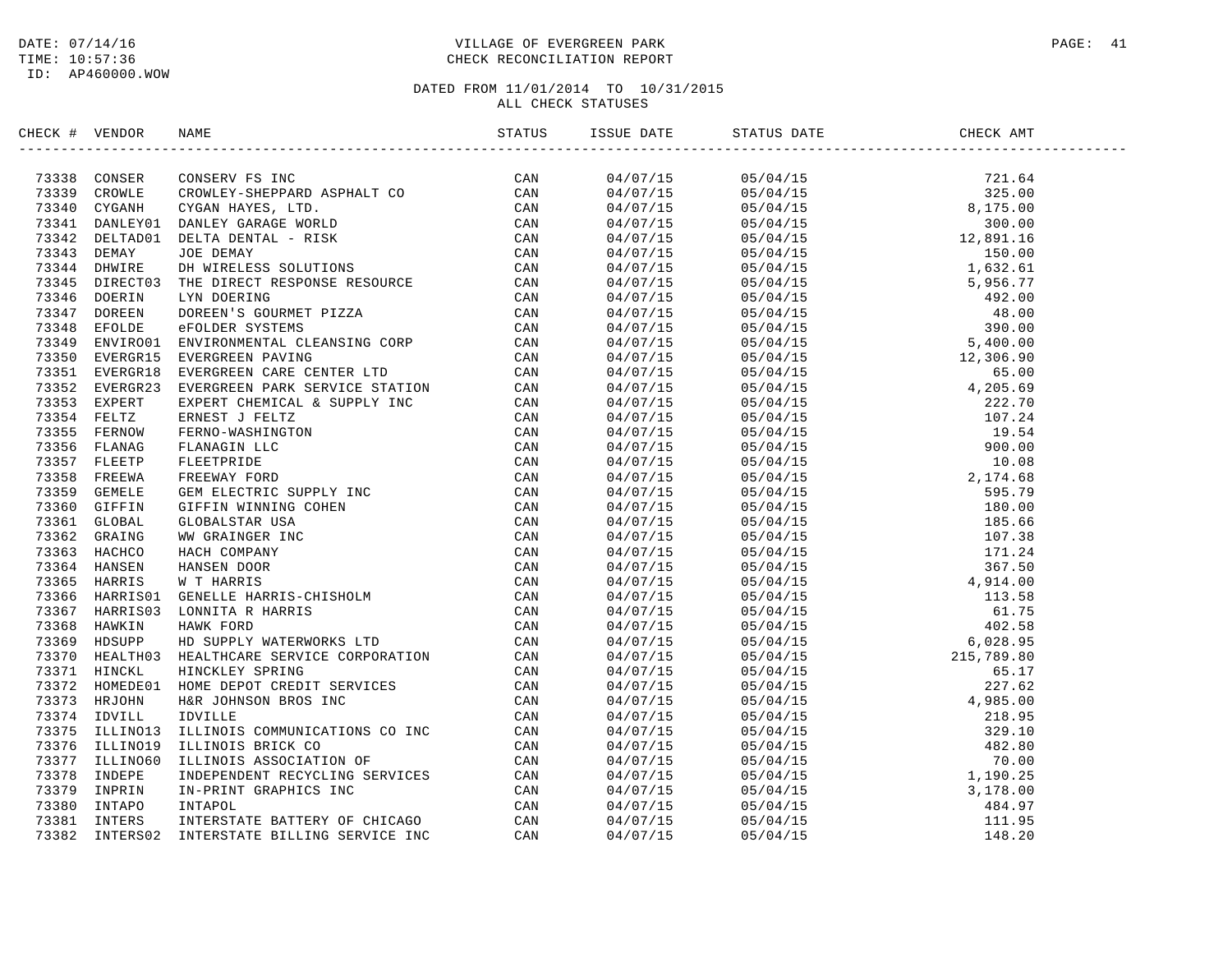### DATE: 07/14/16 PAGE: 42 TIME: 10:57:36 CHECK RECONCILIATION REPORT

| CHECK # VENDOR |                | NAME                                                                                                                                                                                                                                | STATUS | ISSUE DATE | STATUS DATE                                                                                                                                                                                                                                                                  | CHECK AMT                                                                                                                       |  |
|----------------|----------------|-------------------------------------------------------------------------------------------------------------------------------------------------------------------------------------------------------------------------------------|--------|------------|------------------------------------------------------------------------------------------------------------------------------------------------------------------------------------------------------------------------------------------------------------------------------|---------------------------------------------------------------------------------------------------------------------------------|--|
|                |                | 2013131 JABAPER SARAH JABABER 1987<br>1988 JABAR SARAH JABAR INC CAN 1987 JABA SI CAN 1988 JIMBET JEM JABA SI TEMA DOOK COMA<br>1988 JAMBET JEM JABA SI TEMA DOOK COMA 1988 JABA SI TEMA SI TEMA SI TEMA SI TEMA SI TEMA KUSAMUT ER |        | 04/07/15   | $\begin{array}{cccc} 05/04/15 & 330.00 \\ 05/04/15 & 175.00 \\ 05/04/15 & 565.00 \\ 05/04/15 & 166.76 \\ 05/04/15 & 330.00 \\ 05/04/15 & 330.00 \\ 05/04/15 & 720.00 \\ 05/04/15 & 2,250.00 \\ 05/04/15 & 2,250.00 \\ 05/04/15 & 342.00 \\ 05/04/15 & 342.00 \\ 05/04/15 & $ |                                                                                                                                 |  |
|                |                |                                                                                                                                                                                                                                     |        | 04/07/15   |                                                                                                                                                                                                                                                                              |                                                                                                                                 |  |
|                |                |                                                                                                                                                                                                                                     |        | 04/07/15   |                                                                                                                                                                                                                                                                              |                                                                                                                                 |  |
|                |                |                                                                                                                                                                                                                                     |        | 04/07/15   |                                                                                                                                                                                                                                                                              |                                                                                                                                 |  |
|                |                |                                                                                                                                                                                                                                     |        | 04/07/15   |                                                                                                                                                                                                                                                                              |                                                                                                                                 |  |
|                |                |                                                                                                                                                                                                                                     |        | 04/07/15   |                                                                                                                                                                                                                                                                              |                                                                                                                                 |  |
|                |                |                                                                                                                                                                                                                                     |        | 04/07/15   |                                                                                                                                                                                                                                                                              |                                                                                                                                 |  |
|                |                |                                                                                                                                                                                                                                     |        | 04/07/15   |                                                                                                                                                                                                                                                                              |                                                                                                                                 |  |
|                |                |                                                                                                                                                                                                                                     |        |            |                                                                                                                                                                                                                                                                              |                                                                                                                                 |  |
|                |                |                                                                                                                                                                                                                                     |        | 04/07/15   |                                                                                                                                                                                                                                                                              |                                                                                                                                 |  |
|                |                |                                                                                                                                                                                                                                     |        | 04/07/15   |                                                                                                                                                                                                                                                                              |                                                                                                                                 |  |
|                |                |                                                                                                                                                                                                                                     |        | 04/07/15   |                                                                                                                                                                                                                                                                              |                                                                                                                                 |  |
|                |                |                                                                                                                                                                                                                                     |        | 04/07/15   |                                                                                                                                                                                                                                                                              |                                                                                                                                 |  |
|                |                |                                                                                                                                                                                                                                     |        | 04/07/15   |                                                                                                                                                                                                                                                                              |                                                                                                                                 |  |
|                |                |                                                                                                                                                                                                                                     |        | 04/07/15   |                                                                                                                                                                                                                                                                              |                                                                                                                                 |  |
|                |                |                                                                                                                                                                                                                                     |        | 04/07/15   |                                                                                                                                                                                                                                                                              |                                                                                                                                 |  |
|                |                |                                                                                                                                                                                                                                     |        | 04/07/15   |                                                                                                                                                                                                                                                                              |                                                                                                                                 |  |
|                |                |                                                                                                                                                                                                                                     |        | 04/07/15   |                                                                                                                                                                                                                                                                              |                                                                                                                                 |  |
|                |                |                                                                                                                                                                                                                                     |        | 04/07/15   |                                                                                                                                                                                                                                                                              |                                                                                                                                 |  |
|                |                |                                                                                                                                                                                                                                     |        | 04/07/15   | 04/06/15                                                                                                                                                                                                                                                                     |                                                                                                                                 |  |
|                |                |                                                                                                                                                                                                                                     |        | 04/07/15   | 04/06/15                                                                                                                                                                                                                                                                     |                                                                                                                                 |  |
|                |                |                                                                                                                                                                                                                                     |        | 04/07/15   | 04/06/15                                                                                                                                                                                                                                                                     |                                                                                                                                 |  |
|                |                |                                                                                                                                                                                                                                     |        | 04/07/15   | 04/17/15                                                                                                                                                                                                                                                                     |                                                                                                                                 |  |
|                |                |                                                                                                                                                                                                                                     |        | 04/07/15   | 06/04/15                                                                                                                                                                                                                                                                     | $\begin{array}{r} 177.84 \\ 75.00 \\ 395.00 \\ 99.16 \\ 1,706.80 \\ 773.45 \\ 165.00 \\ 702.72 \\ 175.00 \\ 666.42 \end{array}$ |  |
|                |                |                                                                                                                                                                                                                                     |        | 04/07/15   | 05/04/15                                                                                                                                                                                                                                                                     |                                                                                                                                 |  |
|                |                |                                                                                                                                                                                                                                     |        | 04/07/15   | 05/04/15                                                                                                                                                                                                                                                                     |                                                                                                                                 |  |
|                |                |                                                                                                                                                                                                                                     |        | 04/07/15   | 05/04/15                                                                                                                                                                                                                                                                     |                                                                                                                                 |  |
|                |                |                                                                                                                                                                                                                                     |        | 04/07/15   | 05/04/15                                                                                                                                                                                                                                                                     |                                                                                                                                 |  |
|                |                |                                                                                                                                                                                                                                     |        | 04/07/15   | 05/04/15                                                                                                                                                                                                                                                                     |                                                                                                                                 |  |
|                |                |                                                                                                                                                                                                                                     |        | 04/07/15   | 05/04/15                                                                                                                                                                                                                                                                     |                                                                                                                                 |  |
|                |                |                                                                                                                                                                                                                                     |        | 04/07/15   | 05/04/15                                                                                                                                                                                                                                                                     |                                                                                                                                 |  |
|                |                |                                                                                                                                                                                                                                     |        | 04/07/15   | 05/04/15                                                                                                                                                                                                                                                                     |                                                                                                                                 |  |
|                |                |                                                                                                                                                                                                                                     |        | 04/07/15   | 04/06/15                                                                                                                                                                                                                                                                     |                                                                                                                                 |  |
|                |                |                                                                                                                                                                                                                                     |        | 04/07/15   | 05/04/15                                                                                                                                                                                                                                                                     |                                                                                                                                 |  |
|                |                |                                                                                                                                                                                                                                     |        | 04/07/15   | 04/06/15                                                                                                                                                                                                                                                                     | 1, 535.43                                                                                                                       |  |
|                |                |                                                                                                                                                                                                                                     |        | 04/07/15   | 05/04/15                                                                                                                                                                                                                                                                     |                                                                                                                                 |  |
|                |                |                                                                                                                                                                                                                                     |        | 04/07/15   | 04/06/15                                                                                                                                                                                                                                                                     |                                                                                                                                 |  |
|                |                |                                                                                                                                                                                                                                     |        | 04/07/15   | 04/06/15                                                                                                                                                                                                                                                                     |                                                                                                                                 |  |
|                |                |                                                                                                                                                                                                                                     |        | 04/07/15   |                                                                                                                                                                                                                                                                              |                                                                                                                                 |  |
|                |                |                                                                                                                                                                                                                                     |        | 04/07/15   |                                                                                                                                                                                                                                                                              |                                                                                                                                 |  |
|                |                |                                                                                                                                                                                                                                     |        | 04/07/15   |                                                                                                                                                                                                                                                                              |                                                                                                                                 |  |
|                |                |                                                                                                                                                                                                                                     |        | 04/07/15   |                                                                                                                                                                                                                                                                              |                                                                                                                                 |  |
|                |                |                                                                                                                                                                                                                                     |        | 04/07/15   | $\begin{array}{cccc} 04/06/15 & 5\,,923\,.37 \\ 05/04/15 & 5\,,923\,.37 \\ 05/04/15 & 1\,,208\,.87 \\ 05/04/15 & 95\,.94 \\ 05/04/15 & 174\,.54 \\ 05/04/15 & 864\,.62 \\ 05/04/15 & 510\,.44 \\ 05/04/15 & 188\,.85 \\ 05/04/15 & 59\,.96 \\ \end{array}$                   |                                                                                                                                 |  |
|                | 73425 PERRYL   |                                                                                                                                                                                                                                     | CAN    | 04/07/15   |                                                                                                                                                                                                                                                                              |                                                                                                                                 |  |
|                | 73426 PERSON   | PERRY LOCK & DOOR SERVICES INC<br>PERRY LOCK & DOOR SERVICES INC<br>PITNEY BOWES INC                                                                                                                                                | CAN    | 04/07/15   |                                                                                                                                                                                                                                                                              |                                                                                                                                 |  |
|                | 73427 PITNEY01 | PITNEY BOWES INC                                                                                                                                                                                                                    | CAN    | 04/07/15   |                                                                                                                                                                                                                                                                              | 59.96                                                                                                                           |  |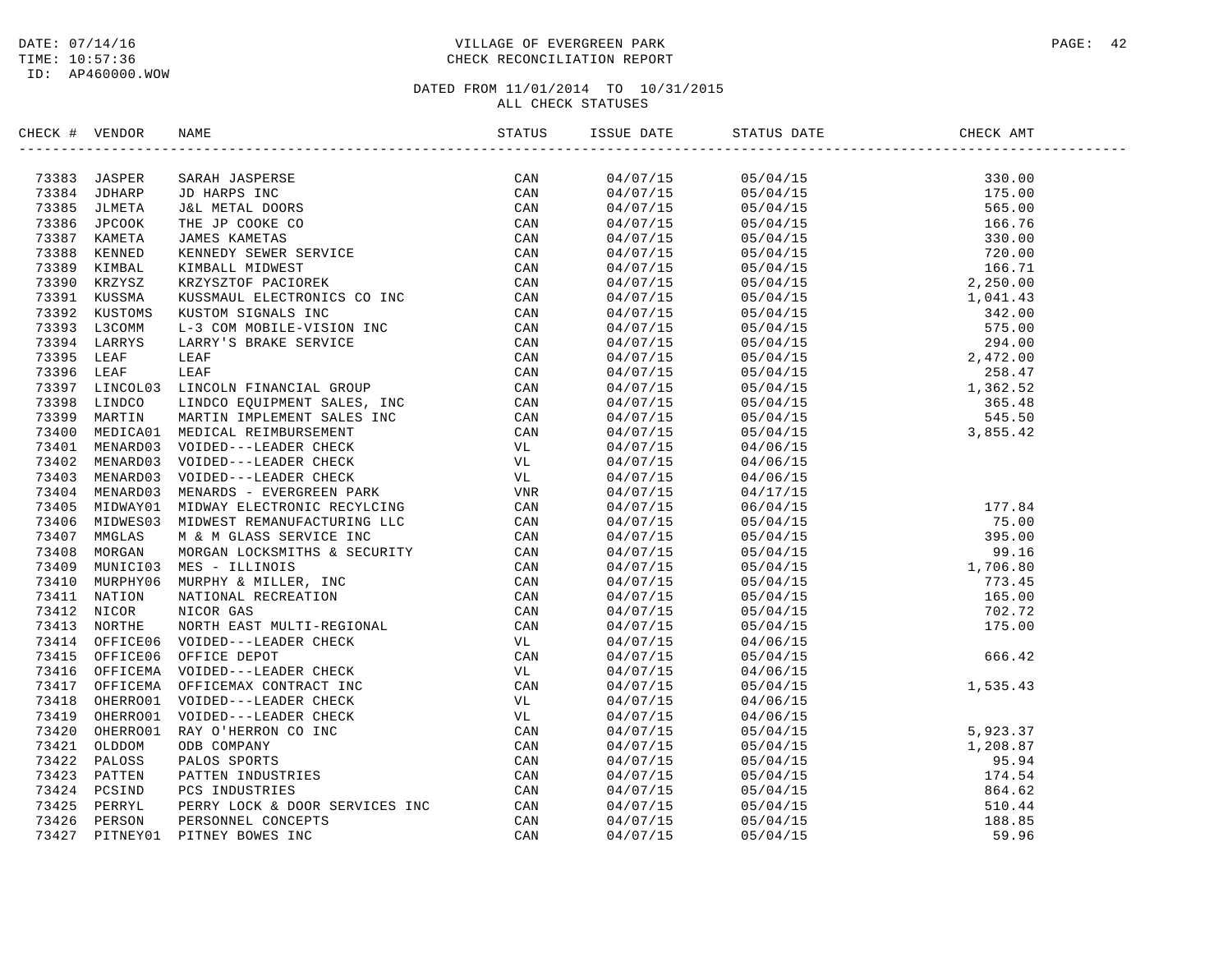### DATE: 07/14/16 PAGE: 43 TIME: 10:57:36 CHECK RECONCILIATION REPORT

| CHECK # VENDOR | NAME                                                                                                                                                                                                                                                                                                                                                                                                                                  |                                  | ISSUE DATE STATUS DATE                                                                                                                                                                                                                                                         | CHECK AMT |  |
|----------------|---------------------------------------------------------------------------------------------------------------------------------------------------------------------------------------------------------------------------------------------------------------------------------------------------------------------------------------------------------------------------------------------------------------------------------------|----------------------------------|--------------------------------------------------------------------------------------------------------------------------------------------------------------------------------------------------------------------------------------------------------------------------------|-----------|--|
|                | $\begin{tabular}{cccc} \textbf{4} & \textbf{WEDD} & \textbf{MMD} & \textbf{MMD} \\ \textbf{5} & \textbf{B} & \textbf{B} & \textbf{B} & \textbf{B} & \textbf{B} & \textbf{B} \\ \textbf{6} & \textbf{B} & \textbf{B} & \textbf{B} & \textbf{B} & \textbf{B} & \textbf{B} \\ \textbf{7} & \textbf{9} & \textbf{B} & \textbf{B} & \textbf{B} & \textbf{B} & \textbf{B} & \textbf{B} \\ \textbf{8} & \textbf{B} & \textbf{B} & \textbf{B$ | 04/07/15                         | $\begin{tabular}{l c c c c} \hline & 5044 & 9448 & 9448 & 9448 & 9448 & 9448 & 9448 & 9448 & 9448 & 9448 & 9448 & 9448 & 9448 & 9448 & 9448 & 9448 & 9448 & 9448 & 9448 & 9448 & 9448 & 9448 & 9448 & 9448 & 9448 & 9448 & 9448 & 9448 & 9448 & 9448 & 9448 & 9448 & 9448 & 9$ |           |  |
|                |                                                                                                                                                                                                                                                                                                                                                                                                                                       |                                  |                                                                                                                                                                                                                                                                                |           |  |
|                |                                                                                                                                                                                                                                                                                                                                                                                                                                       | 04/07/15<br>04/07/15<br>04/07/15 |                                                                                                                                                                                                                                                                                |           |  |
|                |                                                                                                                                                                                                                                                                                                                                                                                                                                       | 04/07/15                         |                                                                                                                                                                                                                                                                                |           |  |
|                |                                                                                                                                                                                                                                                                                                                                                                                                                                       | 04/07/15                         |                                                                                                                                                                                                                                                                                |           |  |
|                |                                                                                                                                                                                                                                                                                                                                                                                                                                       | 04/07/15                         |                                                                                                                                                                                                                                                                                |           |  |
|                |                                                                                                                                                                                                                                                                                                                                                                                                                                       | 04/07/15                         |                                                                                                                                                                                                                                                                                |           |  |
|                |                                                                                                                                                                                                                                                                                                                                                                                                                                       | 04/07/15                         |                                                                                                                                                                                                                                                                                |           |  |
|                |                                                                                                                                                                                                                                                                                                                                                                                                                                       | 04/07/15                         |                                                                                                                                                                                                                                                                                |           |  |
|                |                                                                                                                                                                                                                                                                                                                                                                                                                                       | 04/07/15                         |                                                                                                                                                                                                                                                                                |           |  |
|                |                                                                                                                                                                                                                                                                                                                                                                                                                                       | 04/07/15                         |                                                                                                                                                                                                                                                                                |           |  |
|                |                                                                                                                                                                                                                                                                                                                                                                                                                                       | 04/07/15                         |                                                                                                                                                                                                                                                                                |           |  |
|                |                                                                                                                                                                                                                                                                                                                                                                                                                                       | 04/07/15                         |                                                                                                                                                                                                                                                                                |           |  |
|                |                                                                                                                                                                                                                                                                                                                                                                                                                                       |                                  |                                                                                                                                                                                                                                                                                |           |  |
|                |                                                                                                                                                                                                                                                                                                                                                                                                                                       | 04/07/15                         |                                                                                                                                                                                                                                                                                |           |  |
|                |                                                                                                                                                                                                                                                                                                                                                                                                                                       | 04/07/15                         |                                                                                                                                                                                                                                                                                |           |  |
|                |                                                                                                                                                                                                                                                                                                                                                                                                                                       | 04/07/15                         |                                                                                                                                                                                                                                                                                |           |  |
|                |                                                                                                                                                                                                                                                                                                                                                                                                                                       | 04/07/15                         |                                                                                                                                                                                                                                                                                |           |  |
|                |                                                                                                                                                                                                                                                                                                                                                                                                                                       | 04/07/15                         |                                                                                                                                                                                                                                                                                |           |  |
|                |                                                                                                                                                                                                                                                                                                                                                                                                                                       | 04/07/15                         |                                                                                                                                                                                                                                                                                |           |  |
|                |                                                                                                                                                                                                                                                                                                                                                                                                                                       | 04/07/15                         |                                                                                                                                                                                                                                                                                |           |  |
|                |                                                                                                                                                                                                                                                                                                                                                                                                                                       | 04/07/15                         |                                                                                                                                                                                                                                                                                |           |  |
|                |                                                                                                                                                                                                                                                                                                                                                                                                                                       | 04/07/15                         |                                                                                                                                                                                                                                                                                |           |  |
|                |                                                                                                                                                                                                                                                                                                                                                                                                                                       | 04/07/15                         |                                                                                                                                                                                                                                                                                |           |  |
|                |                                                                                                                                                                                                                                                                                                                                                                                                                                       | 04/07/15                         |                                                                                                                                                                                                                                                                                |           |  |
|                |                                                                                                                                                                                                                                                                                                                                                                                                                                       | 04/07/15                         |                                                                                                                                                                                                                                                                                |           |  |
|                |                                                                                                                                                                                                                                                                                                                                                                                                                                       | 04/07/15                         |                                                                                                                                                                                                                                                                                |           |  |
|                |                                                                                                                                                                                                                                                                                                                                                                                                                                       | 04/07/15                         |                                                                                                                                                                                                                                                                                |           |  |
|                |                                                                                                                                                                                                                                                                                                                                                                                                                                       | 04/07/15                         |                                                                                                                                                                                                                                                                                |           |  |
|                |                                                                                                                                                                                                                                                                                                                                                                                                                                       | 04/07/15                         |                                                                                                                                                                                                                                                                                |           |  |
|                |                                                                                                                                                                                                                                                                                                                                                                                                                                       | 04/07/15                         |                                                                                                                                                                                                                                                                                |           |  |
|                |                                                                                                                                                                                                                                                                                                                                                                                                                                       | 04/07/15                         |                                                                                                                                                                                                                                                                                |           |  |
|                |                                                                                                                                                                                                                                                                                                                                                                                                                                       | 04/07/15                         |                                                                                                                                                                                                                                                                                |           |  |
|                |                                                                                                                                                                                                                                                                                                                                                                                                                                       | 04/07/15                         |                                                                                                                                                                                                                                                                                |           |  |
|                |                                                                                                                                                                                                                                                                                                                                                                                                                                       | 04/07/15                         |                                                                                                                                                                                                                                                                                |           |  |
|                |                                                                                                                                                                                                                                                                                                                                                                                                                                       | 04/07/15                         |                                                                                                                                                                                                                                                                                |           |  |
|                |                                                                                                                                                                                                                                                                                                                                                                                                                                       | 04/07/15                         |                                                                                                                                                                                                                                                                                |           |  |
|                |                                                                                                                                                                                                                                                                                                                                                                                                                                       | 04/07/15                         |                                                                                                                                                                                                                                                                                |           |  |
|                |                                                                                                                                                                                                                                                                                                                                                                                                                                       | 04/07/15                         |                                                                                                                                                                                                                                                                                |           |  |
|                |                                                                                                                                                                                                                                                                                                                                                                                                                                       | 04/07/15                         |                                                                                                                                                                                                                                                                                |           |  |
|                |                                                                                                                                                                                                                                                                                                                                                                                                                                       | 04/07/15                         |                                                                                                                                                                                                                                                                                |           |  |
|                |                                                                                                                                                                                                                                                                                                                                                                                                                                       | 04/07/15                         |                                                                                                                                                                                                                                                                                |           |  |
|                |                                                                                                                                                                                                                                                                                                                                                                                                                                       | 04/07/15                         |                                                                                                                                                                                                                                                                                |           |  |
|                |                                                                                                                                                                                                                                                                                                                                                                                                                                       | 04/07/15                         |                                                                                                                                                                                                                                                                                |           |  |
|                |                                                                                                                                                                                                                                                                                                                                                                                                                                       | 04/07/15                         |                                                                                                                                                                                                                                                                                |           |  |
|                |                                                                                                                                                                                                                                                                                                                                                                                                                                       | 04/07/15                         |                                                                                                                                                                                                                                                                                |           |  |
|                |                                                                                                                                                                                                                                                                                                                                                                                                                                       |                                  |                                                                                                                                                                                                                                                                                |           |  |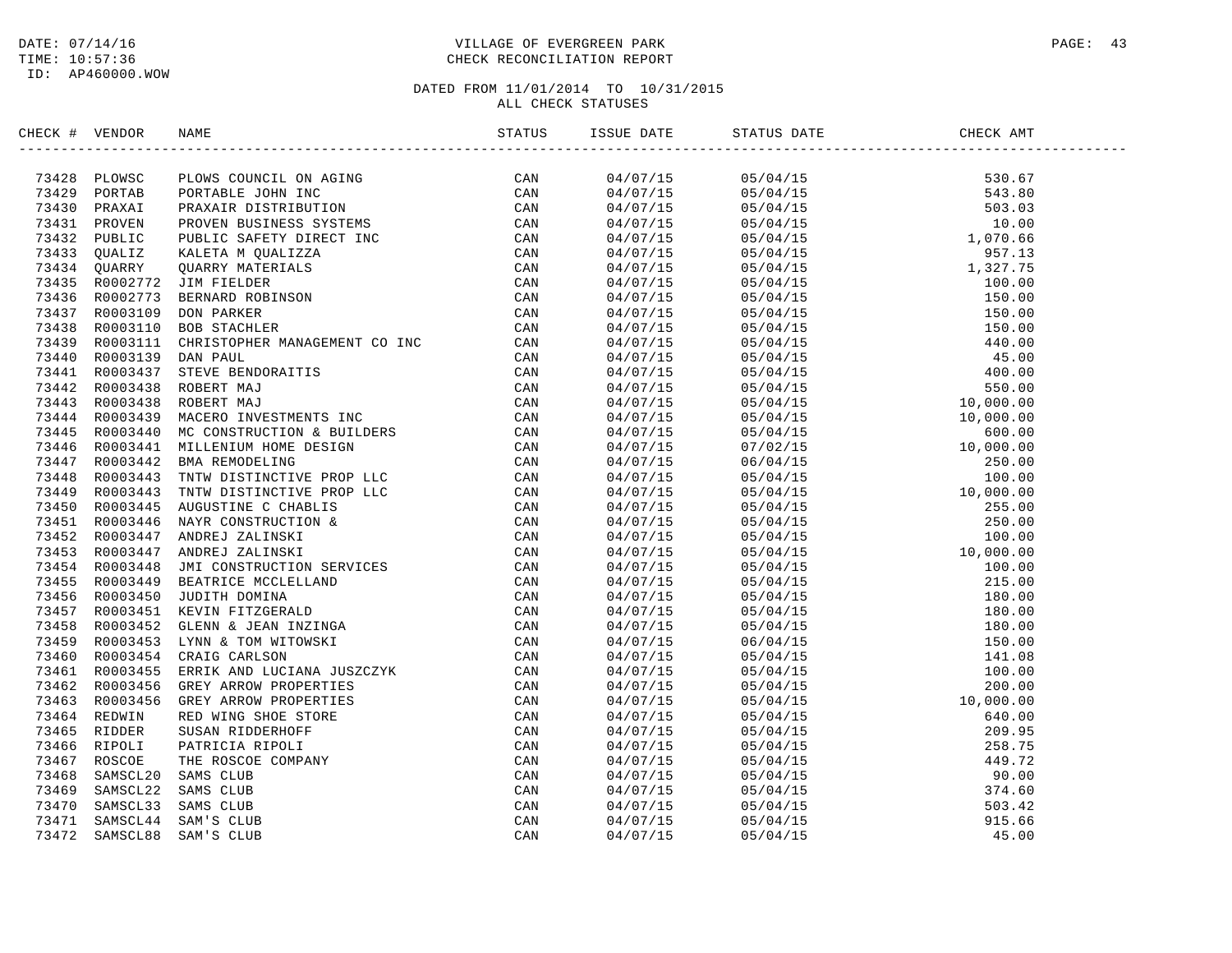### DATE: 07/14/16 PAGE: 44 TIME: 10:57:36 CHECK RECONCILIATION REPORT

| CHECK # VENDOR |                | NAME                            | STATUS | ISSUE DATE STATU | STATUS DATE | CHECK AMT |  |
|----------------|----------------|---------------------------------|--------|------------------|-------------|-----------|--|
|                | 73473 SCHAAF   |                                 |        |                  |             |           |  |
|                | 73474 SCHRAD   |                                 |        |                  |             |           |  |
|                | 73475 SEPSIN   |                                 |        |                  |             |           |  |
|                | 73476 SHARKS   |                                 |        |                  |             |           |  |
|                | 73477 SHERWI   |                                 |        |                  |             |           |  |
|                | 73478 SIDWEL   |                                 |        |                  |             |           |  |
| 73479          | SOUTH04        |                                 |        |                  |             |           |  |
|                | 73480 SOUTHW01 |                                 |        |                  |             |           |  |
|                | 73481 SOUTHW08 |                                 |        |                  |             |           |  |
|                | 73482 SPECTO   |                                 |        |                  |             |           |  |
|                | 73483 SSACOP   |                                 |        |                  |             |           |  |
|                | 73484 STANDA   |                                 |        |                  |             |           |  |
|                | 73485 SUBURB   |                                 |        |                  |             |           |  |
|                | 73486 TASERI   |                                 |        |                  |             |           |  |
|                | 73487 THOMPS   |                                 |        |                  |             |           |  |
|                | 73488 TIRESE   |                                 |        |                  |             |           |  |
|                | 73489 TRAINI   |                                 |        |                  |             |           |  |
| 73490          | TRANSC         |                                 |        |                  |             |           |  |
|                | 73491 TREMCO   |                                 |        |                  |             |           |  |
|                |                |                                 |        |                  |             |           |  |
|                | 73492 TRINIT   |                                 |        |                  |             |           |  |
|                | 73493 TRITEC   |                                 |        |                  |             |           |  |
|                | 73494 TULLY    |                                 |        |                  |             |           |  |
|                | 73495 USGAS    |                                 |        |                  |             |           |  |
|                | 73496 USLATE   |                                 |        |                  |             |           |  |
|                | 73497 VANGUA   |                                 |        |                  |             |           |  |
|                |                | 73498 VERIZO10 VERIZON WIRELESS |        |                  |             |           |  |
|                | 73499 VERIZO10 |                                 |        |                  |             |           |  |
|                |                | 73500 VERIZO10 VERIZON WIRELESS |        |                  |             |           |  |
|                |                | 73501 VERIZO10 VERIZON WIRELESS |        |                  |             |           |  |
|                |                | 73502 VERIZO10 VERIZON WIRELESS |        |                  |             |           |  |
|                | 73503 VERIZO10 |                                 |        |                  |             |           |  |
|                | 73504 VILLAG01 |                                 |        |                  |             |           |  |
|                | 73505 WEBBCH   |                                 |        |                  |             |           |  |
|                | 73506 WESTSI   |                                 |        |                  |             |           |  |
|                | 73507 WGNFLA   |                                 |        |                  |             |           |  |
| 73508          | WIGBOL         |                                 |        |                  |             |           |  |
|                | 73509 WINDYC   |                                 |        |                  |             |           |  |
| 73510          | WOLFSB         |                                 |        |                  |             |           |  |
| 73511 ZEP      |                |                                 |        |                  |             |           |  |
|                | 73512 AMERIC16 |                                 |        |                  |             |           |  |
|                | 73513 BENNET   |                                 |        |                  |             |           |  |
|                | 73514 CATERI   |                                 |        |                  |             |           |  |
| 73515          | CENTRA01       |                                 |        |                  |             |           |  |
| 73516          | COOKCO         |                                 |        |                  |             |           |  |
| 73517          | KAHN           |                                 |        |                  |             |           |  |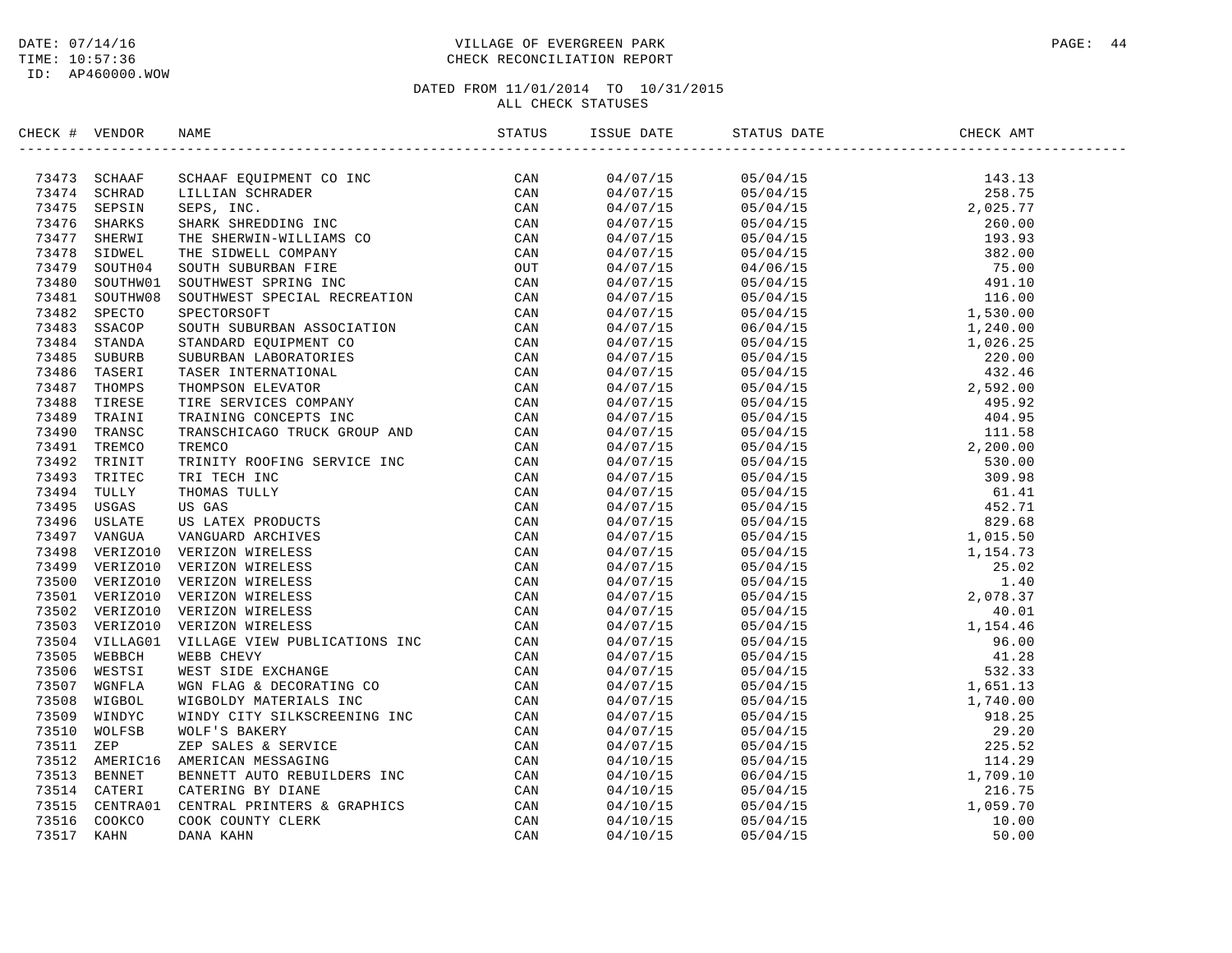### DATE: 07/14/16 PAGE: 45 TIME: 10:57:36 CHECK RECONCILIATION REPORT

| CHECK # VENDOR |                                                                                                                                                                                                                               |                      |          |                                                                                                                                                                                                                                                                            |  |
|----------------|-------------------------------------------------------------------------------------------------------------------------------------------------------------------------------------------------------------------------------|----------------------|----------|----------------------------------------------------------------------------------------------------------------------------------------------------------------------------------------------------------------------------------------------------------------------------|--|
|                | SEARCH PUBLIC CONSIDERATION CONTROL CONTROLS (AN ANNOUNCE AN ANNOUNCE AN ANNOUNCE AN AN AN AN AN AN AN AIR CAN AN AIR CONTROL CONTROLS AN AN AIR CONTROLS AN AIR CONTROLS (AN AIR CONTROLS AN AIR CONTROLS AN AIR CONTROLS AN |                      |          |                                                                                                                                                                                                                                                                            |  |
|                |                                                                                                                                                                                                                               |                      |          |                                                                                                                                                                                                                                                                            |  |
|                |                                                                                                                                                                                                                               |                      |          |                                                                                                                                                                                                                                                                            |  |
|                |                                                                                                                                                                                                                               |                      |          |                                                                                                                                                                                                                                                                            |  |
|                |                                                                                                                                                                                                                               |                      |          |                                                                                                                                                                                                                                                                            |  |
|                |                                                                                                                                                                                                                               |                      |          |                                                                                                                                                                                                                                                                            |  |
|                |                                                                                                                                                                                                                               |                      |          |                                                                                                                                                                                                                                                                            |  |
|                |                                                                                                                                                                                                                               |                      |          |                                                                                                                                                                                                                                                                            |  |
|                |                                                                                                                                                                                                                               |                      |          |                                                                                                                                                                                                                                                                            |  |
|                |                                                                                                                                                                                                                               |                      |          |                                                                                                                                                                                                                                                                            |  |
|                |                                                                                                                                                                                                                               |                      |          |                                                                                                                                                                                                                                                                            |  |
|                |                                                                                                                                                                                                                               |                      |          |                                                                                                                                                                                                                                                                            |  |
|                |                                                                                                                                                                                                                               |                      |          |                                                                                                                                                                                                                                                                            |  |
|                |                                                                                                                                                                                                                               |                      |          |                                                                                                                                                                                                                                                                            |  |
|                |                                                                                                                                                                                                                               |                      |          |                                                                                                                                                                                                                                                                            |  |
|                |                                                                                                                                                                                                                               |                      |          |                                                                                                                                                                                                                                                                            |  |
|                |                                                                                                                                                                                                                               |                      |          |                                                                                                                                                                                                                                                                            |  |
|                |                                                                                                                                                                                                                               |                      |          |                                                                                                                                                                                                                                                                            |  |
|                |                                                                                                                                                                                                                               |                      |          |                                                                                                                                                                                                                                                                            |  |
|                |                                                                                                                                                                                                                               |                      |          |                                                                                                                                                                                                                                                                            |  |
|                |                                                                                                                                                                                                                               |                      |          |                                                                                                                                                                                                                                                                            |  |
|                |                                                                                                                                                                                                                               |                      |          |                                                                                                                                                                                                                                                                            |  |
|                |                                                                                                                                                                                                                               |                      |          |                                                                                                                                                                                                                                                                            |  |
|                |                                                                                                                                                                                                                               |                      |          |                                                                                                                                                                                                                                                                            |  |
|                |                                                                                                                                                                                                                               |                      |          |                                                                                                                                                                                                                                                                            |  |
|                |                                                                                                                                                                                                                               |                      |          |                                                                                                                                                                                                                                                                            |  |
|                |                                                                                                                                                                                                                               |                      |          |                                                                                                                                                                                                                                                                            |  |
|                |                                                                                                                                                                                                                               |                      |          |                                                                                                                                                                                                                                                                            |  |
|                |                                                                                                                                                                                                                               |                      |          |                                                                                                                                                                                                                                                                            |  |
|                |                                                                                                                                                                                                                               |                      |          |                                                                                                                                                                                                                                                                            |  |
|                |                                                                                                                                                                                                                               |                      |          |                                                                                                                                                                                                                                                                            |  |
|                |                                                                                                                                                                                                                               |                      |          |                                                                                                                                                                                                                                                                            |  |
|                |                                                                                                                                                                                                                               |                      |          |                                                                                                                                                                                                                                                                            |  |
|                |                                                                                                                                                                                                                               |                      | 04/17/15 |                                                                                                                                                                                                                                                                            |  |
|                |                                                                                                                                                                                                                               | 04/17/15<br>04/17/15 | 04/17/15 |                                                                                                                                                                                                                                                                            |  |
|                |                                                                                                                                                                                                                               | 04/17/15             |          |                                                                                                                                                                                                                                                                            |  |
|                |                                                                                                                                                                                                                               |                      |          |                                                                                                                                                                                                                                                                            |  |
|                |                                                                                                                                                                                                                               | 04/17/15<br>04/17/15 |          |                                                                                                                                                                                                                                                                            |  |
|                |                                                                                                                                                                                                                               | 04/17/15             |          |                                                                                                                                                                                                                                                                            |  |
|                |                                                                                                                                                                                                                               | 04/17/15             |          |                                                                                                                                                                                                                                                                            |  |
|                |                                                                                                                                                                                                                               |                      |          |                                                                                                                                                                                                                                                                            |  |
|                |                                                                                                                                                                                                                               | 04/21/15<br>04/21/15 |          |                                                                                                                                                                                                                                                                            |  |
|                |                                                                                                                                                                                                                               | 04/21/15             |          |                                                                                                                                                                                                                                                                            |  |
|                |                                                                                                                                                                                                                               |                      |          |                                                                                                                                                                                                                                                                            |  |
|                |                                                                                                                                                                                                                               | 04/21/15<br>04/21/15 |          |                                                                                                                                                                                                                                                                            |  |
|                |                                                                                                                                                                                                                               | 04/21/15             |          | 03/04/15<br>05/04/15<br>06/04/15<br>06/04/15<br>06/04/15<br>06/04/15<br>07/02/15<br>05/04/15<br>05/04/15<br>05/04/15<br>05/04/15<br>05/04/15<br>05/04/15<br>05/04/15<br>05/04/15<br>05/04/15<br>05/04/15<br>05/04/15<br>05/04/15<br>05/04/15<br>05/04/15<br>05/04/15<br>05 |  |
|                |                                                                                                                                                                                                                               |                      |          |                                                                                                                                                                                                                                                                            |  |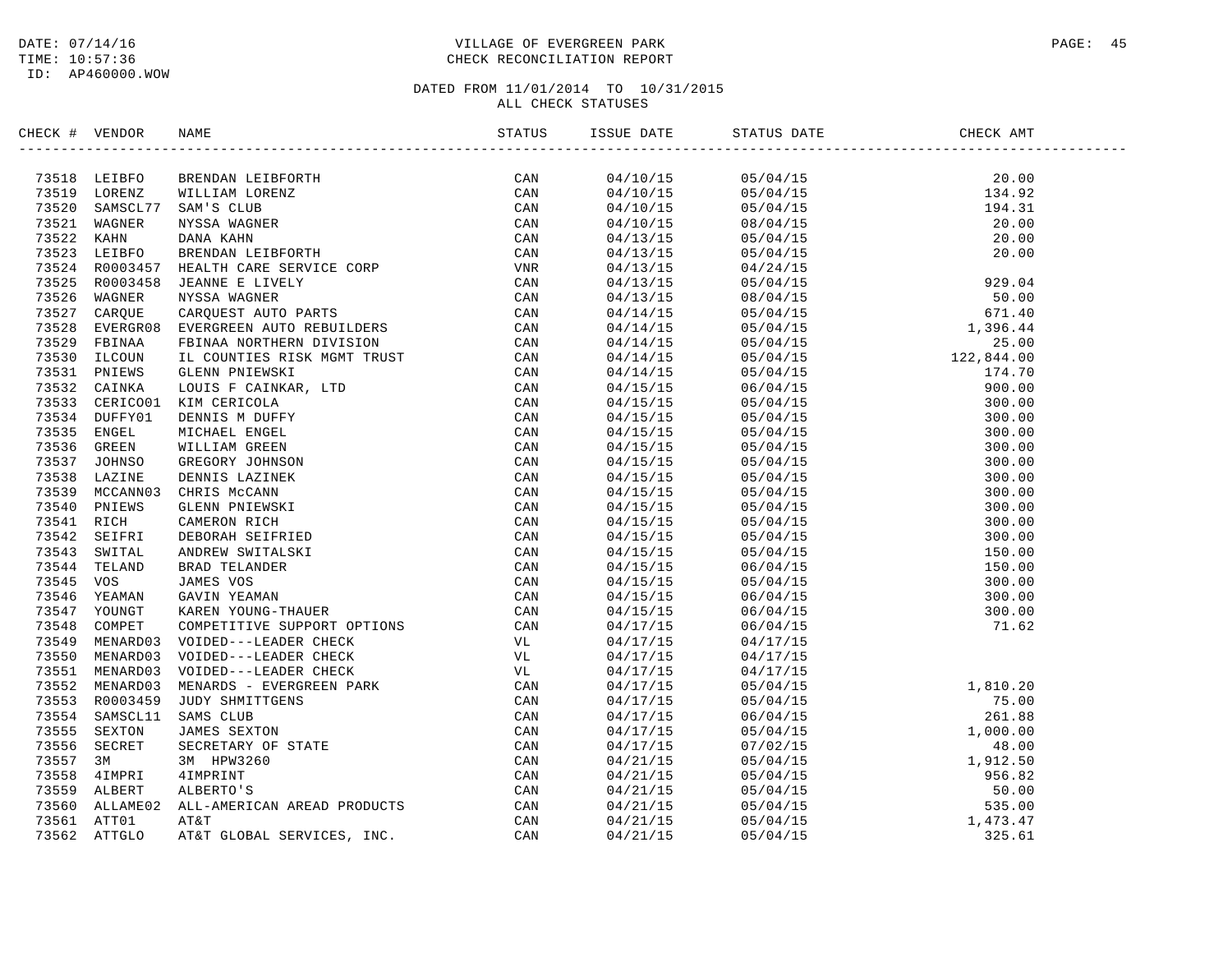### DATE: 07/14/16 PAGE: 46 PAGE: 46 PAGE: 46 PAGE: 46 PAGE: 46 PAGE: 46 PAGE: 46 PAGE: 46 TIME: 10:57:36 CHECK RECONCILIATION REPORT

| CHECK # VENDOR | NAME                                                                                                                                                                                                                                      | ISSUE DATE | STATUS DATE                                                                                                                                                                                                                                                                                                                                                        | CHECK AMT |  |
|----------------|-------------------------------------------------------------------------------------------------------------------------------------------------------------------------------------------------------------------------------------------|------------|--------------------------------------------------------------------------------------------------------------------------------------------------------------------------------------------------------------------------------------------------------------------------------------------------------------------------------------------------------------------|-----------|--|
|                | XRCK + VERDOR NAME<br>XRCK + VERDOR NAME PITROLEUM<br>2008 ANALON PITROLEUM<br>2008 BENNETT AUTOR DEBUTILDEES INC CAN<br>2008 BENNET DERMITT AUTO ERRITENCE CAN<br>2008 BENNET DEBUTY TO SERVICE CON CAN<br>2008 CANNER CONSIDER SIGN SER |            | $\begin{tabular}{l c c c c} \hline $\textbf{0.4/21/15}$ & $\textbf{0.5/04/15}$ & $\textbf{0.5/04/15}$ \\ \hline $\textbf{0.4/21/15}$ & $\textbf{0.5/04/15}$ & $\textbf{0.5/04/15}$ & $\textbf{0.5/04/15}$ \\ \hline $\textbf{0.4/21/15}$ & $\textbf{0.5/04/15}$ & $\textbf{0.5/04/15}$ & $\textbf{0.5/04$ \\ \hline $\textbf{0.4/21/15}$ & $\textbf{0.5/04/15}$ &$ |           |  |
|                |                                                                                                                                                                                                                                           |            |                                                                                                                                                                                                                                                                                                                                                                    |           |  |
|                |                                                                                                                                                                                                                                           |            |                                                                                                                                                                                                                                                                                                                                                                    |           |  |
|                |                                                                                                                                                                                                                                           |            |                                                                                                                                                                                                                                                                                                                                                                    |           |  |
|                |                                                                                                                                                                                                                                           |            |                                                                                                                                                                                                                                                                                                                                                                    |           |  |
|                |                                                                                                                                                                                                                                           |            |                                                                                                                                                                                                                                                                                                                                                                    |           |  |
|                |                                                                                                                                                                                                                                           |            |                                                                                                                                                                                                                                                                                                                                                                    |           |  |
|                |                                                                                                                                                                                                                                           |            |                                                                                                                                                                                                                                                                                                                                                                    |           |  |
|                |                                                                                                                                                                                                                                           |            |                                                                                                                                                                                                                                                                                                                                                                    |           |  |
|                |                                                                                                                                                                                                                                           |            |                                                                                                                                                                                                                                                                                                                                                                    |           |  |
|                |                                                                                                                                                                                                                                           |            |                                                                                                                                                                                                                                                                                                                                                                    |           |  |
|                |                                                                                                                                                                                                                                           |            |                                                                                                                                                                                                                                                                                                                                                                    |           |  |
|                |                                                                                                                                                                                                                                           |            |                                                                                                                                                                                                                                                                                                                                                                    |           |  |
|                |                                                                                                                                                                                                                                           |            |                                                                                                                                                                                                                                                                                                                                                                    |           |  |
|                |                                                                                                                                                                                                                                           |            |                                                                                                                                                                                                                                                                                                                                                                    |           |  |
|                |                                                                                                                                                                                                                                           |            |                                                                                                                                                                                                                                                                                                                                                                    |           |  |
|                |                                                                                                                                                                                                                                           |            |                                                                                                                                                                                                                                                                                                                                                                    |           |  |
|                |                                                                                                                                                                                                                                           |            |                                                                                                                                                                                                                                                                                                                                                                    |           |  |
|                |                                                                                                                                                                                                                                           |            |                                                                                                                                                                                                                                                                                                                                                                    |           |  |
|                |                                                                                                                                                                                                                                           |            |                                                                                                                                                                                                                                                                                                                                                                    |           |  |
|                |                                                                                                                                                                                                                                           |            |                                                                                                                                                                                                                                                                                                                                                                    |           |  |
|                |                                                                                                                                                                                                                                           |            |                                                                                                                                                                                                                                                                                                                                                                    |           |  |
|                |                                                                                                                                                                                                                                           |            |                                                                                                                                                                                                                                                                                                                                                                    |           |  |
|                |                                                                                                                                                                                                                                           |            |                                                                                                                                                                                                                                                                                                                                                                    |           |  |
|                |                                                                                                                                                                                                                                           |            |                                                                                                                                                                                                                                                                                                                                                                    |           |  |
|                |                                                                                                                                                                                                                                           |            |                                                                                                                                                                                                                                                                                                                                                                    |           |  |
|                |                                                                                                                                                                                                                                           |            |                                                                                                                                                                                                                                                                                                                                                                    |           |  |
|                |                                                                                                                                                                                                                                           |            |                                                                                                                                                                                                                                                                                                                                                                    |           |  |
|                |                                                                                                                                                                                                                                           |            |                                                                                                                                                                                                                                                                                                                                                                    |           |  |
|                |                                                                                                                                                                                                                                           |            |                                                                                                                                                                                                                                                                                                                                                                    |           |  |
|                |                                                                                                                                                                                                                                           |            |                                                                                                                                                                                                                                                                                                                                                                    |           |  |
|                |                                                                                                                                                                                                                                           |            |                                                                                                                                                                                                                                                                                                                                                                    |           |  |
|                |                                                                                                                                                                                                                                           |            |                                                                                                                                                                                                                                                                                                                                                                    |           |  |
|                |                                                                                                                                                                                                                                           |            |                                                                                                                                                                                                                                                                                                                                                                    |           |  |
|                |                                                                                                                                                                                                                                           |            |                                                                                                                                                                                                                                                                                                                                                                    |           |  |
|                |                                                                                                                                                                                                                                           |            |                                                                                                                                                                                                                                                                                                                                                                    |           |  |
|                |                                                                                                                                                                                                                                           |            |                                                                                                                                                                                                                                                                                                                                                                    |           |  |
|                |                                                                                                                                                                                                                                           |            |                                                                                                                                                                                                                                                                                                                                                                    |           |  |
|                |                                                                                                                                                                                                                                           |            |                                                                                                                                                                                                                                                                                                                                                                    |           |  |
|                |                                                                                                                                                                                                                                           |            |                                                                                                                                                                                                                                                                                                                                                                    |           |  |
|                |                                                                                                                                                                                                                                           |            |                                                                                                                                                                                                                                                                                                                                                                    |           |  |
|                |                                                                                                                                                                                                                                           |            |                                                                                                                                                                                                                                                                                                                                                                    |           |  |
|                |                                                                                                                                                                                                                                           |            |                                                                                                                                                                                                                                                                                                                                                                    |           |  |
|                |                                                                                                                                                                                                                                           |            |                                                                                                                                                                                                                                                                                                                                                                    |           |  |
|                |                                                                                                                                                                                                                                           |            |                                                                                                                                                                                                                                                                                                                                                                    |           |  |
|                |                                                                                                                                                                                                                                           |            |                                                                                                                                                                                                                                                                                                                                                                    |           |  |
|                |                                                                                                                                                                                                                                           |            |                                                                                                                                                                                                                                                                                                                                                                    |           |  |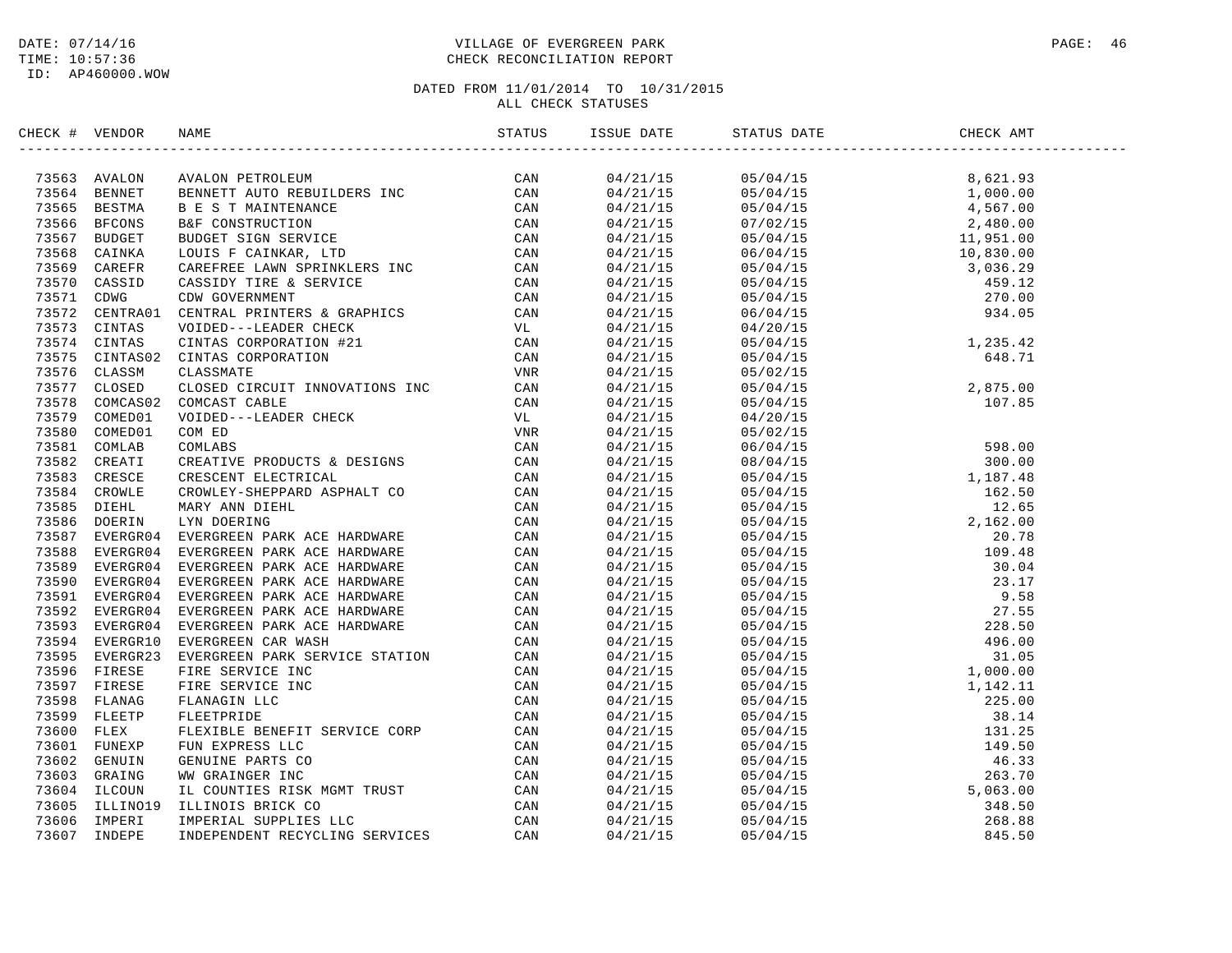### DATE: 07/14/16 PAGE: 47 TIME: 10:57:36 CHECK RECONCILIATION REPORT

| CHECK # VENDOR |                | NAME                                                                                                                                                                                                                           |                                  |  |  |
|----------------|----------------|--------------------------------------------------------------------------------------------------------------------------------------------------------------------------------------------------------------------------------|----------------------------------|--|--|
|                | 73608 INPRIN   | NAME THE SERVIES IN THE SERVIES CAN NARC PERICAL SERVIES CAN ARREST THE SERVICE CONDUIT IN THE SERVIES ON A SAMPLE SERVICE CONDUIT IN THE SERVIES ON A SAMPLE SERVIES ON A SAMPLE SERVIES ON A SAMPLE SAMPLE SAMPLE SAMPLE SAM | 04/21/15                         |  |  |
|                | 73609 JUSTTI   |                                                                                                                                                                                                                                |                                  |  |  |
|                | 73610 KENNED   |                                                                                                                                                                                                                                | 04/21/15<br>04/21/15<br>04/21/15 |  |  |
|                | 73611 LANDSE   |                                                                                                                                                                                                                                | 04/21/15                         |  |  |
|                | 73612 MARTIN   |                                                                                                                                                                                                                                | 04/21/15                         |  |  |
|                | 73613 MEADEE   |                                                                                                                                                                                                                                | 04/21/15                         |  |  |
|                | 73614 MENARD03 |                                                                                                                                                                                                                                | 04/21/15                         |  |  |
|                | 73615 MENARD03 |                                                                                                                                                                                                                                | 04/21/15                         |  |  |
| 73616          | MESIMP         |                                                                                                                                                                                                                                | 04/21/15                         |  |  |
|                | 73617 MORGAN   |                                                                                                                                                                                                                                | 04/21/15                         |  |  |
| 73618          | MURPHY06       |                                                                                                                                                                                                                                | 04/21/15                         |  |  |
|                | 73619 NAPERV   |                                                                                                                                                                                                                                | 04/21/15                         |  |  |
| 73620          | NICOR          |                                                                                                                                                                                                                                | 04/21/15                         |  |  |
|                | 73621 NICOR    |                                                                                                                                                                                                                                | 04/21/15                         |  |  |
|                | 73622 NICOR01  |                                                                                                                                                                                                                                | 04/21/15                         |  |  |
|                | 73623 NORTHE01 |                                                                                                                                                                                                                                | 04/21/15                         |  |  |
|                | 73624 ODELSO   |                                                                                                                                                                                                                                | 04/21/15                         |  |  |
|                | 73625 OFFICEMA |                                                                                                                                                                                                                                | 04/21/15                         |  |  |
|                | 73626 PH&SPR   |                                                                                                                                                                                                                                | 04/21/15                         |  |  |
|                | 73627 PITNEY01 |                                                                                                                                                                                                                                | 04/21/15                         |  |  |
|                | 73628 PORTAB   |                                                                                                                                                                                                                                | 04/21/15                         |  |  |
| 73629          | PREMIE         |                                                                                                                                                                                                                                | 04/21/15                         |  |  |
|                | 73630 PUBLIC   |                                                                                                                                                                                                                                | 04/21/15                         |  |  |
|                | 73631 QUARRY   |                                                                                                                                                                                                                                | 04/21/15                         |  |  |
|                | 73632 R&DRAU   |                                                                                                                                                                                                                                | 04/21/15                         |  |  |
|                | 73633 R0002969 |                                                                                                                                                                                                                                | 04/21/15                         |  |  |
|                | 73634 R0003460 |                                                                                                                                                                                                                                | 04/21/15                         |  |  |
|                | 73635 R0003461 |                                                                                                                                                                                                                                | 04/21/15                         |  |  |
|                | 73636 R0003462 |                                                                                                                                                                                                                                | 04/21/15                         |  |  |
|                |                | 73637 R0003463 AUGUST BUTERA                                                                                                                                                                                                   |                                  |  |  |
|                | 73638 R0003464 |                                                                                                                                                                                                                                | 04/21/15                         |  |  |
|                | 73639 R0003465 |                                                                                                                                                                                                                                | 04/21/15                         |  |  |
|                |                |                                                                                                                                                                                                                                | 04/21/15                         |  |  |
|                | 73640 R0003466 |                                                                                                                                                                                                                                | 04/21/15                         |  |  |
|                | 73641 R0003467 |                                                                                                                                                                                                                                | 04/21/15                         |  |  |
|                | 73642 R0003468 |                                                                                                                                                                                                                                | 04/21/15                         |  |  |
|                | 73643 R0003469 |                                                                                                                                                                                                                                | 04/21/15                         |  |  |
|                | 73644 REDWIN   |                                                                                                                                                                                                                                | 04/21/15                         |  |  |
| 73645          | ROSCOE         |                                                                                                                                                                                                                                | 04/21/15                         |  |  |
|                | 73646 SAFEGU   |                                                                                                                                                                                                                                | 04/21/15                         |  |  |
|                | 73647 SCHAAF   |                                                                                                                                                                                                                                | 04/21/15                         |  |  |
|                | 73648 SHERWI   |                                                                                                                                                                                                                                | 04/21/15                         |  |  |
| 73649          | SNYDER         |                                                                                                                                                                                                                                | 04/21/15                         |  |  |
| 73650          | SOUTHW02       |                                                                                                                                                                                                                                | 04/21/15                         |  |  |
| 73651          | SOUTHW08       |                                                                                                                                                                                                                                | 04/21/15                         |  |  |
| 73652          | <b>SUBURB</b>  |                                                                                                                                                                                                                                | 04/21/15                         |  |  |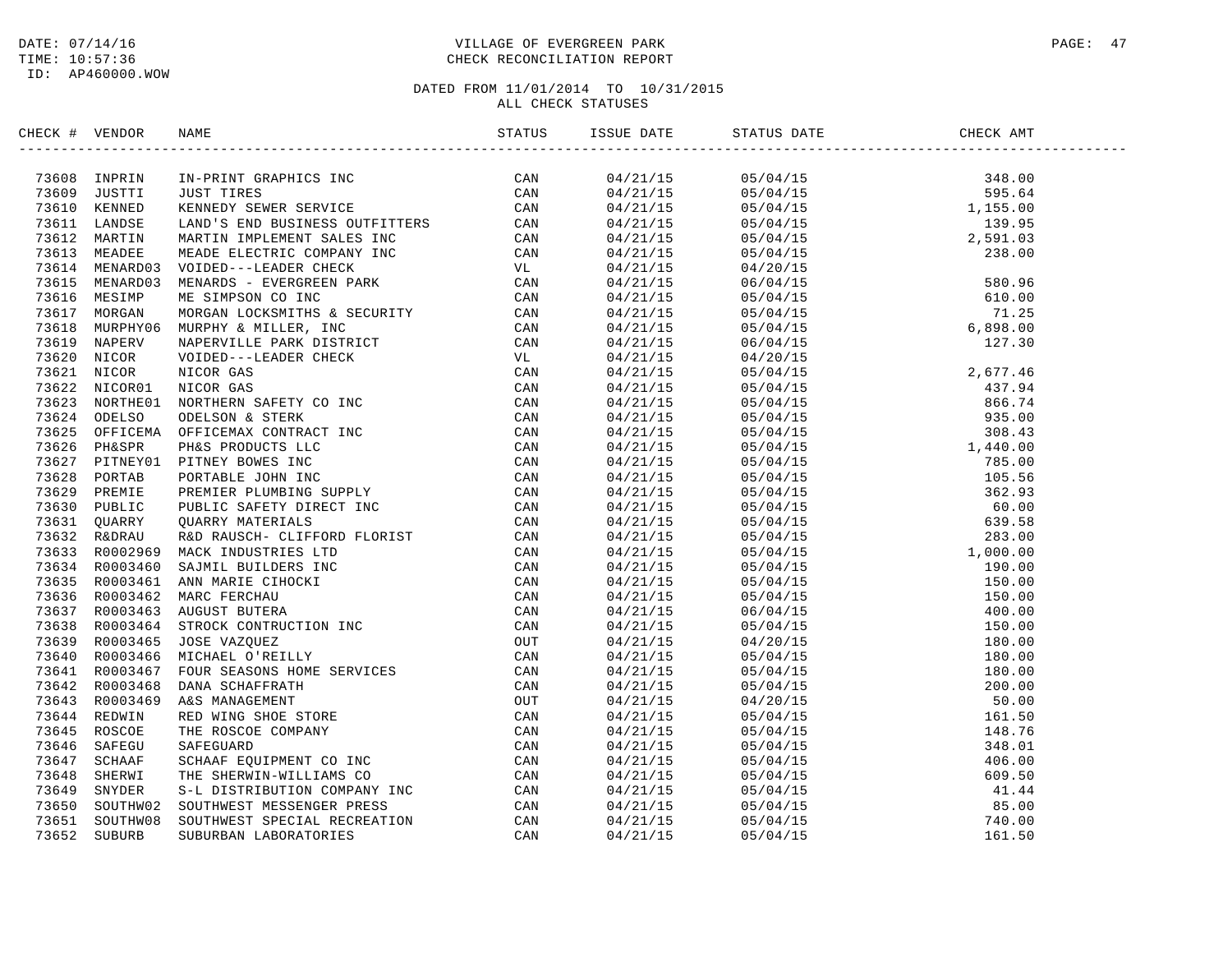### DATE: 07/14/16 PAGE: 48 TIME: 10:57:36 CHECK RECONCILIATION REPORT

| CHECK # VENDOR | NAME                                                                                                                                                                                                                                                                                                        |  | STATUS DATE | CHECK AMT |  |
|----------------|-------------------------------------------------------------------------------------------------------------------------------------------------------------------------------------------------------------------------------------------------------------------------------------------------------------|--|-------------|-----------|--|
|                | $\begin{tabular}{cccccccc} $4$ & $97576 & $97576 & $97576 & $97576 & $97576 & $97576 & $97576 & $97576 & $97576 & $97576 & $97576 & $97576 & $97576 & $97576 & $97576 & $17576 & $17576 & $17576 & $17576 & $17576 & $17576 & $17576 & $17576 & $17576 & $17576 & $17576 & $17576 & $17576 & $17576 & $175$ |  |             |           |  |
|                |                                                                                                                                                                                                                                                                                                             |  |             |           |  |
|                |                                                                                                                                                                                                                                                                                                             |  |             |           |  |
|                |                                                                                                                                                                                                                                                                                                             |  |             |           |  |
|                |                                                                                                                                                                                                                                                                                                             |  |             |           |  |
|                |                                                                                                                                                                                                                                                                                                             |  |             |           |  |
|                |                                                                                                                                                                                                                                                                                                             |  |             |           |  |
|                |                                                                                                                                                                                                                                                                                                             |  |             |           |  |
|                |                                                                                                                                                                                                                                                                                                             |  |             |           |  |
|                |                                                                                                                                                                                                                                                                                                             |  |             |           |  |
|                |                                                                                                                                                                                                                                                                                                             |  |             |           |  |
|                |                                                                                                                                                                                                                                                                                                             |  |             |           |  |
|                |                                                                                                                                                                                                                                                                                                             |  |             |           |  |
|                |                                                                                                                                                                                                                                                                                                             |  |             |           |  |
|                |                                                                                                                                                                                                                                                                                                             |  |             |           |  |
|                |                                                                                                                                                                                                                                                                                                             |  |             |           |  |
|                |                                                                                                                                                                                                                                                                                                             |  |             |           |  |
|                |                                                                                                                                                                                                                                                                                                             |  |             |           |  |
|                |                                                                                                                                                                                                                                                                                                             |  |             |           |  |
|                |                                                                                                                                                                                                                                                                                                             |  |             |           |  |
|                |                                                                                                                                                                                                                                                                                                             |  |             |           |  |
|                |                                                                                                                                                                                                                                                                                                             |  |             |           |  |
|                |                                                                                                                                                                                                                                                                                                             |  |             |           |  |
|                |                                                                                                                                                                                                                                                                                                             |  |             |           |  |
|                |                                                                                                                                                                                                                                                                                                             |  |             |           |  |
|                |                                                                                                                                                                                                                                                                                                             |  |             |           |  |
|                |                                                                                                                                                                                                                                                                                                             |  |             |           |  |
|                |                                                                                                                                                                                                                                                                                                             |  |             |           |  |
|                |                                                                                                                                                                                                                                                                                                             |  |             |           |  |
|                |                                                                                                                                                                                                                                                                                                             |  |             |           |  |
|                |                                                                                                                                                                                                                                                                                                             |  |             |           |  |
|                |                                                                                                                                                                                                                                                                                                             |  |             |           |  |
|                |                                                                                                                                                                                                                                                                                                             |  |             |           |  |
|                |                                                                                                                                                                                                                                                                                                             |  |             |           |  |
|                |                                                                                                                                                                                                                                                                                                             |  |             |           |  |
|                |                                                                                                                                                                                                                                                                                                             |  |             |           |  |
|                |                                                                                                                                                                                                                                                                                                             |  |             |           |  |
|                |                                                                                                                                                                                                                                                                                                             |  |             |           |  |
|                |                                                                                                                                                                                                                                                                                                             |  |             |           |  |
|                |                                                                                                                                                                                                                                                                                                             |  |             |           |  |
|                |                                                                                                                                                                                                                                                                                                             |  |             |           |  |
|                |                                                                                                                                                                                                                                                                                                             |  |             |           |  |
|                |                                                                                                                                                                                                                                                                                                             |  |             |           |  |
|                |                                                                                                                                                                                                                                                                                                             |  |             |           |  |
|                |                                                                                                                                                                                                                                                                                                             |  |             |           |  |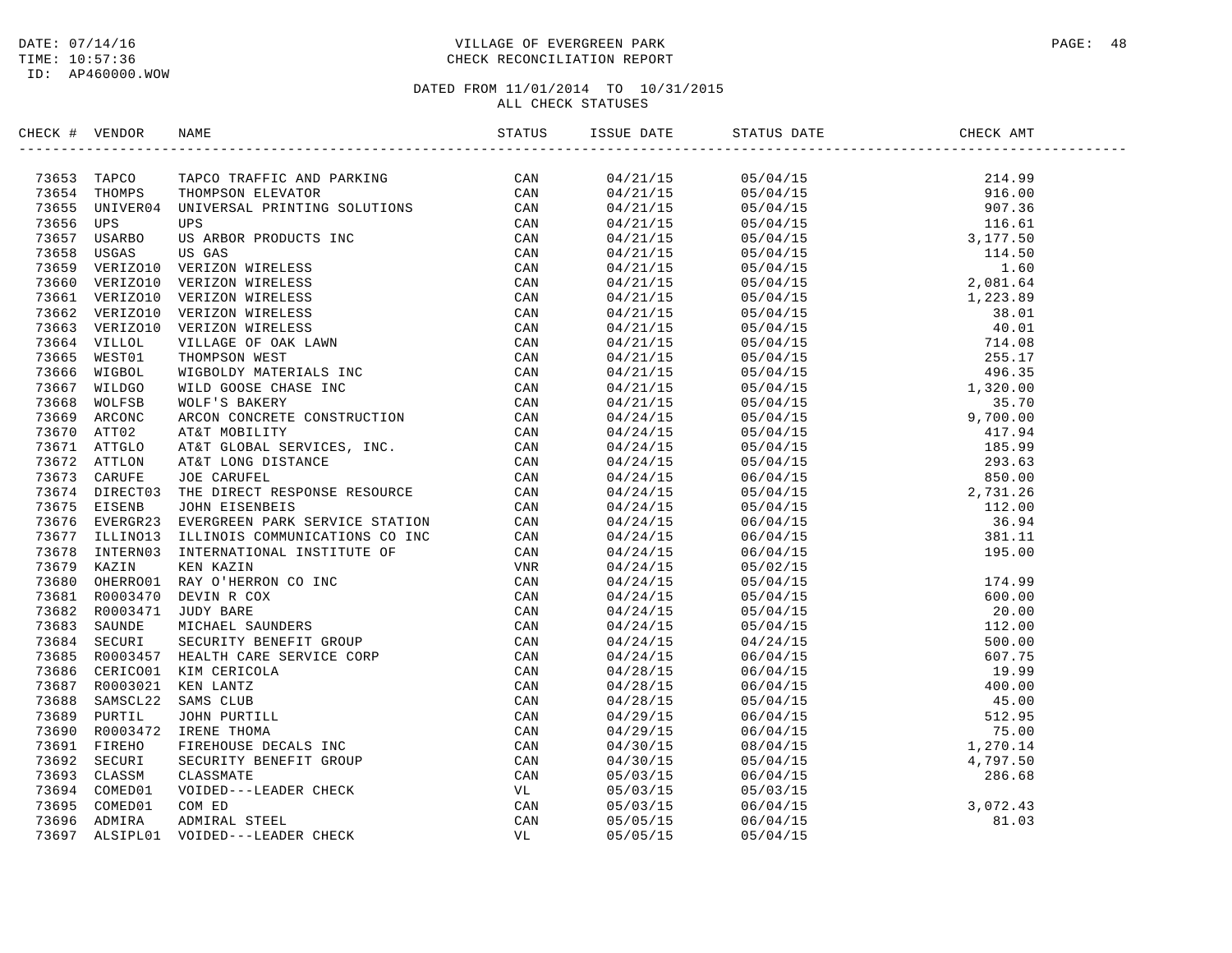### DATE: 07/14/16 PAGE: 49 PAGE: 49 TIME: 10:57:36 CHECK RECONCILIATION REPORT

| CHECK # VENDOR |                                                                                                                                                                                                                                           |                      | ISSUE DATE STATUS DATE                                                                                                                                                                                                                                                   | .<br>CHECK AMT<br>-------------------------- |  |
|----------------|-------------------------------------------------------------------------------------------------------------------------------------------------------------------------------------------------------------------------------------------|----------------------|--------------------------------------------------------------------------------------------------------------------------------------------------------------------------------------------------------------------------------------------------------------------------|----------------------------------------------|--|
|                | XROC + VERDOR NAME<br>XROC + VERDOR NAME<br>XROC + VERDOR MARISICAN MESSAGING<br>27199 MARIFICIS MENEROAN MESSAGING<br>27190 AMBEICIS ANDERISON PEST CONTROL<br>27190 AMBEICIS ANDERSON PEST CONTROL<br>27201 AMBEICIS ANDERSON PEST CONT |                      | $\begin{array}{cccccc} 05/05/15 & 06/04/15 & 676.98 \\ 05/05/15 & 06/04/15 & 343.88 \\ 05/05/15 & 06/04/15 & 120.39 \\ 05/05/15 & 06/04/15 & 475.00 \\ 05/05/15 & 06/04/15 & 696.66 \\ 05/05/15 & 06/04/15 & 35.74 \\ 05/05/15 & 06/04/15 & 9,757.92 \\ 05/05/15 & 05/0$ |                                              |  |
|                |                                                                                                                                                                                                                                           |                      |                                                                                                                                                                                                                                                                          |                                              |  |
|                |                                                                                                                                                                                                                                           |                      |                                                                                                                                                                                                                                                                          |                                              |  |
|                |                                                                                                                                                                                                                                           |                      |                                                                                                                                                                                                                                                                          |                                              |  |
|                |                                                                                                                                                                                                                                           |                      |                                                                                                                                                                                                                                                                          |                                              |  |
|                |                                                                                                                                                                                                                                           |                      |                                                                                                                                                                                                                                                                          |                                              |  |
|                |                                                                                                                                                                                                                                           |                      |                                                                                                                                                                                                                                                                          |                                              |  |
|                |                                                                                                                                                                                                                                           |                      |                                                                                                                                                                                                                                                                          |                                              |  |
|                |                                                                                                                                                                                                                                           | 05/05/15             |                                                                                                                                                                                                                                                                          |                                              |  |
|                |                                                                                                                                                                                                                                           | 05/05/15             |                                                                                                                                                                                                                                                                          |                                              |  |
|                |                                                                                                                                                                                                                                           | 05/05/15             |                                                                                                                                                                                                                                                                          |                                              |  |
|                |                                                                                                                                                                                                                                           | 05/05/15             |                                                                                                                                                                                                                                                                          |                                              |  |
|                |                                                                                                                                                                                                                                           | 05/05/15             |                                                                                                                                                                                                                                                                          |                                              |  |
|                |                                                                                                                                                                                                                                           | 05/05/15             |                                                                                                                                                                                                                                                                          |                                              |  |
|                |                                                                                                                                                                                                                                           | 05/05/15             |                                                                                                                                                                                                                                                                          |                                              |  |
|                |                                                                                                                                                                                                                                           | 05/05/15             |                                                                                                                                                                                                                                                                          |                                              |  |
|                |                                                                                                                                                                                                                                           | 05/05/15             |                                                                                                                                                                                                                                                                          |                                              |  |
|                |                                                                                                                                                                                                                                           | 05/05/15             |                                                                                                                                                                                                                                                                          |                                              |  |
|                |                                                                                                                                                                                                                                           | 05/05/15             |                                                                                                                                                                                                                                                                          |                                              |  |
|                |                                                                                                                                                                                                                                           | 05/05/15             |                                                                                                                                                                                                                                                                          |                                              |  |
|                |                                                                                                                                                                                                                                           | 05/05/15             |                                                                                                                                                                                                                                                                          |                                              |  |
|                |                                                                                                                                                                                                                                           | 05/05/15             |                                                                                                                                                                                                                                                                          |                                              |  |
|                |                                                                                                                                                                                                                                           | 05/05/15             |                                                                                                                                                                                                                                                                          |                                              |  |
|                |                                                                                                                                                                                                                                           | 05/05/15             |                                                                                                                                                                                                                                                                          |                                              |  |
|                |                                                                                                                                                                                                                                           | 05/05/15             |                                                                                                                                                                                                                                                                          |                                              |  |
|                |                                                                                                                                                                                                                                           | 05/05/15             |                                                                                                                                                                                                                                                                          |                                              |  |
|                |                                                                                                                                                                                                                                           |                      |                                                                                                                                                                                                                                                                          |                                              |  |
|                |                                                                                                                                                                                                                                           | 05/05/15<br>05/05/15 |                                                                                                                                                                                                                                                                          |                                              |  |
|                |                                                                                                                                                                                                                                           | 05/05/15             |                                                                                                                                                                                                                                                                          |                                              |  |
|                |                                                                                                                                                                                                                                           | 05/05/15             |                                                                                                                                                                                                                                                                          |                                              |  |
|                |                                                                                                                                                                                                                                           |                      |                                                                                                                                                                                                                                                                          |                                              |  |
|                |                                                                                                                                                                                                                                           | 05/05/15             |                                                                                                                                                                                                                                                                          |                                              |  |
|                |                                                                                                                                                                                                                                           | 05/05/15             |                                                                                                                                                                                                                                                                          |                                              |  |
|                |                                                                                                                                                                                                                                           | 05/05/15             |                                                                                                                                                                                                                                                                          |                                              |  |
|                |                                                                                                                                                                                                                                           | 05/05/15             |                                                                                                                                                                                                                                                                          |                                              |  |
|                |                                                                                                                                                                                                                                           | 05/05/15             |                                                                                                                                                                                                                                                                          |                                              |  |
|                |                                                                                                                                                                                                                                           | 05/05/15             |                                                                                                                                                                                                                                                                          |                                              |  |
|                |                                                                                                                                                                                                                                           | 05/05/15             |                                                                                                                                                                                                                                                                          |                                              |  |
|                |                                                                                                                                                                                                                                           | 05/05/15             |                                                                                                                                                                                                                                                                          |                                              |  |
|                |                                                                                                                                                                                                                                           | 05/05/15             |                                                                                                                                                                                                                                                                          |                                              |  |
|                |                                                                                                                                                                                                                                           | 05/05/15             |                                                                                                                                                                                                                                                                          |                                              |  |
|                |                                                                                                                                                                                                                                           | 05/05/15             |                                                                                                                                                                                                                                                                          |                                              |  |
|                |                                                                                                                                                                                                                                           | 05/05/15             |                                                                                                                                                                                                                                                                          |                                              |  |
|                |                                                                                                                                                                                                                                           | 05/05/15             |                                                                                                                                                                                                                                                                          |                                              |  |
|                |                                                                                                                                                                                                                                           | 05/05/15             |                                                                                                                                                                                                                                                                          |                                              |  |
|                |                                                                                                                                                                                                                                           | 05/05/15             |                                                                                                                                                                                                                                                                          |                                              |  |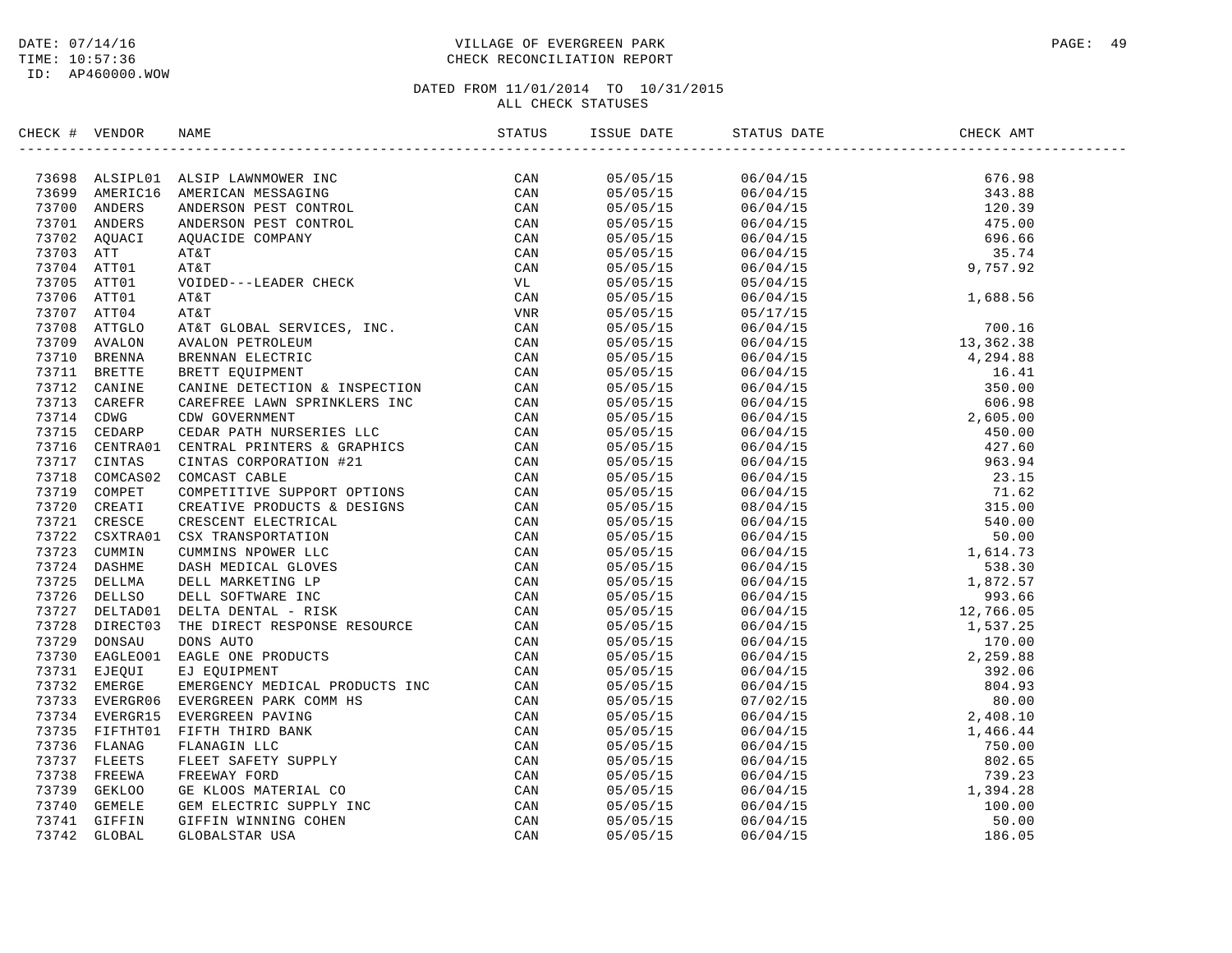### DATE: 07/14/16 PAGE: 50 TIME: 10:57:36 CHECK RECONCILIATION REPORT

| CHECK # VENDOR |                                | NAME                                                                                                                                                                                                                                       | STATUS | ISSUE DATE           | STATUS DATE                                                                                                                                                                                                                                                                                                        | CHECK AMT                      |  |
|----------------|--------------------------------|--------------------------------------------------------------------------------------------------------------------------------------------------------------------------------------------------------------------------------------------|--------|----------------------|--------------------------------------------------------------------------------------------------------------------------------------------------------------------------------------------------------------------------------------------------------------------------------------------------------------------|--------------------------------|--|
|                |                                | 73743 HARRIS WT HARRIS<br>73744 HARRISO1 GENELLE HARRIS-CHISHOLM CAN<br>73745 HARRISO1 GENELLE HARRIS-CHISHOLM CAN<br>73745 HARRISO3 LONNITA R HARRIS<br>73746 HDSUPP HD SUPPLY WATERWORKS LTD CAN<br>73748 HINCKLE HINCKLEY SPRING<br>737 | CAN    | 05/05/15             | $\begin{tabular}{l c c c} \hline \multicolumn{4}{c}{\begin{tabular}{l} $06/04/15$ \\ $06/04/15$ \\ $06/04/15$ \\ $06/04/15$ \\ $06/04/15$ \\ $06/04/15$ \\ $06/04/15$ \\ $06/04/15$ \\ $06/04/15$ \\ $06/04/15$ \\ $06/04/15$ \\ $06/04/15$ \\ $06/04/15$ \\ $06/04/15$ \\ $06/04/15$ \\ $06/04/15$ \\ $06/04/15$$ |                                |  |
|                |                                |                                                                                                                                                                                                                                            |        | 05/05/15             |                                                                                                                                                                                                                                                                                                                    |                                |  |
|                |                                |                                                                                                                                                                                                                                            |        | 05/05/15             |                                                                                                                                                                                                                                                                                                                    |                                |  |
|                |                                |                                                                                                                                                                                                                                            |        | 05/05/15             |                                                                                                                                                                                                                                                                                                                    |                                |  |
|                |                                |                                                                                                                                                                                                                                            |        | 05/05/15             |                                                                                                                                                                                                                                                                                                                    |                                |  |
|                |                                |                                                                                                                                                                                                                                            |        | 05/05/15             |                                                                                                                                                                                                                                                                                                                    |                                |  |
|                |                                |                                                                                                                                                                                                                                            |        | 05/05/15             |                                                                                                                                                                                                                                                                                                                    |                                |  |
|                |                                |                                                                                                                                                                                                                                            |        | 05/05/15             |                                                                                                                                                                                                                                                                                                                    |                                |  |
|                |                                |                                                                                                                                                                                                                                            |        | 05/05/15             |                                                                                                                                                                                                                                                                                                                    |                                |  |
|                |                                |                                                                                                                                                                                                                                            |        | 05/05/15             |                                                                                                                                                                                                                                                                                                                    |                                |  |
|                |                                |                                                                                                                                                                                                                                            |        | 05/05/15             |                                                                                                                                                                                                                                                                                                                    |                                |  |
|                |                                |                                                                                                                                                                                                                                            |        | 05/05/15             |                                                                                                                                                                                                                                                                                                                    |                                |  |
|                | 73755 INDEPE                   | INDEPENDENT RECYCLING SERVICES                                                                                                                                                                                                             | CAN    | 05/05/15             |                                                                                                                                                                                                                                                                                                                    |                                |  |
|                | 73756 JUSTTI                   |                                                                                                                                                                                                                                            |        | 05/05/15             |                                                                                                                                                                                                                                                                                                                    |                                |  |
|                | 73757 KENNED                   |                                                                                                                                                                                                                                            |        | 05/05/15             |                                                                                                                                                                                                                                                                                                                    |                                |  |
|                | 73758 KEVINS                   |                                                                                                                                                                                                                                            |        | 05/05/15             |                                                                                                                                                                                                                                                                                                                    |                                |  |
|                | 73759 KEYCAR                   |                                                                                                                                                                                                                                            |        | 05/05/15             |                                                                                                                                                                                                                                                                                                                    |                                |  |
| 73760          | KUSSMA                         |                                                                                                                                                                                                                                            |        | 05/05/15             |                                                                                                                                                                                                                                                                                                                    |                                |  |
|                | 73761 LABMAR                   |                                                                                                                                                                                                                                            |        | 05/05/15             |                                                                                                                                                                                                                                                                                                                    |                                |  |
| 73762 LEAF     |                                |                                                                                                                                                                                                                                            |        | 05/05/15             |                                                                                                                                                                                                                                                                                                                    |                                |  |
| 73763 LEAF     |                                |                                                                                                                                                                                                                                            |        | 05/05/15             |                                                                                                                                                                                                                                                                                                                    |                                |  |
|                | 73764 LINCOL03                 |                                                                                                                                                                                                                                            |        | 05/05/15             |                                                                                                                                                                                                                                                                                                                    |                                |  |
|                | 73765 MARQUE                   |                                                                                                                                                                                                                                            |        | 05/05/15             |                                                                                                                                                                                                                                                                                                                    |                                |  |
|                | 73766 MCCANN                   |                                                                                                                                                                                                                                            |        | 05/05/15             |                                                                                                                                                                                                                                                                                                                    |                                |  |
|                |                                | 73767 MENARD03 VOIDED---LEADER CHECK                                                                                                                                                                                                       |        | 05/05/15             |                                                                                                                                                                                                                                                                                                                    |                                |  |
|                | 73768 MENARD03                 |                                                                                                                                                                                                                                            |        | 05/05/15             |                                                                                                                                                                                                                                                                                                                    |                                |  |
|                | 73769 MIDWAY01                 |                                                                                                                                                                                                                                            |        | 05/05/15             |                                                                                                                                                                                                                                                                                                                    |                                |  |
|                | 73770 MIDWES03                 |                                                                                                                                                                                                                                            |        | 05/05/15             |                                                                                                                                                                                                                                                                                                                    |                                |  |
|                | 73771 MIDWES14                 |                                                                                                                                                                                                                                            |        | 05/05/15             |                                                                                                                                                                                                                                                                                                                    |                                |  |
|                | 73772 MILLER                   |                                                                                                                                                                                                                                            |        | 05/05/15             |                                                                                                                                                                                                                                                                                                                    |                                |  |
|                | 73773 MONROE                   |                                                                                                                                                                                                                                            |        | 05/05/15             |                                                                                                                                                                                                                                                                                                                    |                                |  |
|                | 73774 MORAN                    |                                                                                                                                                                                                                                            |        | 05/05/15             |                                                                                                                                                                                                                                                                                                                    |                                |  |
|                | 73775 MORGAN                   |                                                                                                                                                                                                                                            |        | 05/05/15             |                                                                                                                                                                                                                                                                                                                    |                                |  |
|                | 73776 MOTION                   |                                                                                                                                                                                                                                            |        | 05/05/15             |                                                                                                                                                                                                                                                                                                                    |                                |  |
|                | 73777 MURPHY06                 |                                                                                                                                                                                                                                            |        | 05/05/15             |                                                                                                                                                                                                                                                                                                                    |                                |  |
| 73778          | NICOR                          |                                                                                                                                                                                                                                            |        | 05/05/15             |                                                                                                                                                                                                                                                                                                                    |                                |  |
|                | 73779 NICOR01                  |                                                                                                                                                                                                                                            |        | 05/05/15             |                                                                                                                                                                                                                                                                                                                    |                                |  |
| 73780          | NORTHE                         |                                                                                                                                                                                                                                            |        | 05/05/15             |                                                                                                                                                                                                                                                                                                                    |                                |  |
|                | 73781 NOVOTN                   |                                                                                                                                                                                                                                            |        | 05/05/15             | 05/04/15                                                                                                                                                                                                                                                                                                           |                                |  |
|                | 73782 NOVOTN                   |                                                                                                                                                                                                                                            |        | 05/05/15             |                                                                                                                                                                                                                                                                                                                    |                                |  |
|                | 73783 NOVOTN                   |                                                                                                                                                                                                                                            |        | 05/05/15             | 05/04/15<br>05/04/15                                                                                                                                                                                                                                                                                               |                                |  |
|                |                                |                                                                                                                                                                                                                                            |        |                      |                                                                                                                                                                                                                                                                                                                    |                                |  |
|                | 73784 NOVOTN<br>73785 OFFICE06 | ILLINOIS COMMUNICATIONS CO<br>INCRETING SERVICES CAN UNDEPENDENT RECYCLING SERVICES CAN KEVIN SONS ROOFING CORP CAN KEVIN & SONS ROOFING CORP CAN NEVIN A SONS ROOFING CORP CAN LABMARK SAFETY DISTRIBUTORS CON CAN LABMARK S              |        | 05/05/15<br>05/05/15 | 06/04/15                                                                                                                                                                                                                                                                                                           | 39, 832.83<br>284.72<br>271.89 |  |
|                |                                |                                                                                                                                                                                                                                            |        |                      | 06/04/15                                                                                                                                                                                                                                                                                                           |                                |  |
|                | 73786 OFFICEDE                 |                                                                                                                                                                                                                                            |        | 05/05/15             | 06/04/15                                                                                                                                                                                                                                                                                                           |                                |  |
| 73787          | OFFICEMA                       |                                                                                                                                                                                                                                            |        | 05/05/15             | 05/04/15                                                                                                                                                                                                                                                                                                           |                                |  |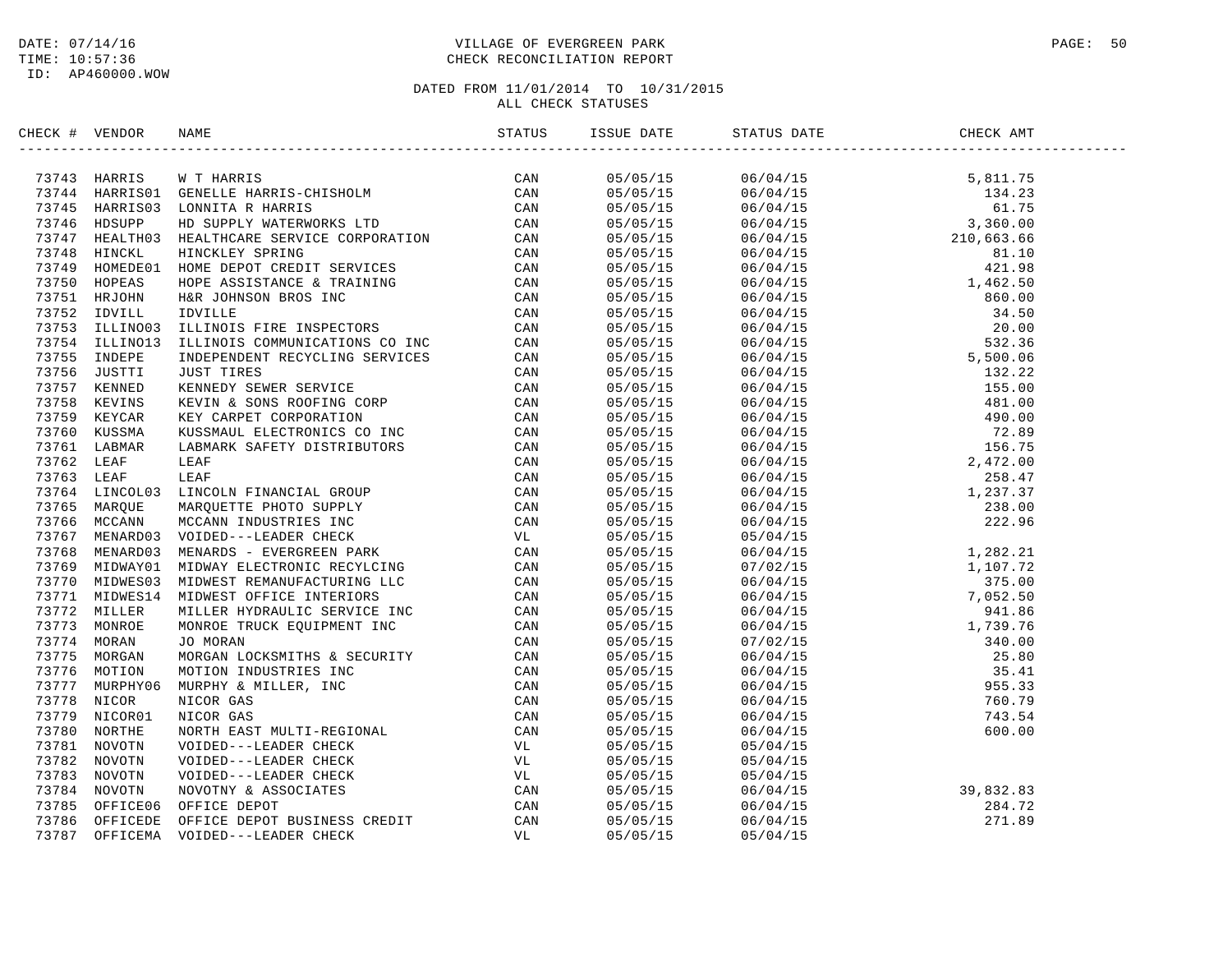### DATE: 07/14/16 PAGE: 51 TIME: 10:57:36 CHECK RECONCILIATION REPORT

| CHECK # VENDOR |                                                                                                                                                                                                                               |  |                                                                                                                                                                                                                                                                                        |  |
|----------------|-------------------------------------------------------------------------------------------------------------------------------------------------------------------------------------------------------------------------------|--|----------------------------------------------------------------------------------------------------------------------------------------------------------------------------------------------------------------------------------------------------------------------------------------|--|
|                | STREET 4 VERICOS NATIONAL CONTENENT DESCRIPTION CONTENENTS (CAN 1993) OPTICINAL CONTENENTS (CAN 1993) 2000 OPTICINAL CONTENENTS (CAN 1993) PARKS CONTENENTS (CAN 1993) PARKS (CAN 1993) DETAILS AND DESCRIPTION OPTICINAL CON |  | $\begin{tabular}{l c c c c} \hline & $0.979519$ & $0.67415$ & $1.436.84$ \\ \hline 0.879515 & $0.674415$ & $1.436.84$ \\ 0.8795715 & $0.674415$ & $1.436.84$ \\ 0.8795715 & $0.674415$ & $1.235.00$ \\ 0.8795715 & $0.674415$ & $1.235.00$ \\ 0.8795715 & $0.674415$ & $1.235.00$ \\ $ |  |
|                |                                                                                                                                                                                                                               |  |                                                                                                                                                                                                                                                                                        |  |
|                |                                                                                                                                                                                                                               |  |                                                                                                                                                                                                                                                                                        |  |
|                |                                                                                                                                                                                                                               |  |                                                                                                                                                                                                                                                                                        |  |
|                |                                                                                                                                                                                                                               |  |                                                                                                                                                                                                                                                                                        |  |
|                |                                                                                                                                                                                                                               |  |                                                                                                                                                                                                                                                                                        |  |
|                |                                                                                                                                                                                                                               |  |                                                                                                                                                                                                                                                                                        |  |
|                |                                                                                                                                                                                                                               |  |                                                                                                                                                                                                                                                                                        |  |
|                |                                                                                                                                                                                                                               |  |                                                                                                                                                                                                                                                                                        |  |
|                |                                                                                                                                                                                                                               |  |                                                                                                                                                                                                                                                                                        |  |
|                |                                                                                                                                                                                                                               |  |                                                                                                                                                                                                                                                                                        |  |
|                |                                                                                                                                                                                                                               |  |                                                                                                                                                                                                                                                                                        |  |
|                |                                                                                                                                                                                                                               |  |                                                                                                                                                                                                                                                                                        |  |
|                |                                                                                                                                                                                                                               |  |                                                                                                                                                                                                                                                                                        |  |
|                |                                                                                                                                                                                                                               |  |                                                                                                                                                                                                                                                                                        |  |
|                |                                                                                                                                                                                                                               |  |                                                                                                                                                                                                                                                                                        |  |
|                |                                                                                                                                                                                                                               |  |                                                                                                                                                                                                                                                                                        |  |
|                |                                                                                                                                                                                                                               |  |                                                                                                                                                                                                                                                                                        |  |
|                |                                                                                                                                                                                                                               |  |                                                                                                                                                                                                                                                                                        |  |
|                |                                                                                                                                                                                                                               |  |                                                                                                                                                                                                                                                                                        |  |
|                |                                                                                                                                                                                                                               |  |                                                                                                                                                                                                                                                                                        |  |
|                |                                                                                                                                                                                                                               |  |                                                                                                                                                                                                                                                                                        |  |
|                |                                                                                                                                                                                                                               |  |                                                                                                                                                                                                                                                                                        |  |
|                |                                                                                                                                                                                                                               |  |                                                                                                                                                                                                                                                                                        |  |
|                |                                                                                                                                                                                                                               |  |                                                                                                                                                                                                                                                                                        |  |
|                |                                                                                                                                                                                                                               |  |                                                                                                                                                                                                                                                                                        |  |
|                |                                                                                                                                                                                                                               |  |                                                                                                                                                                                                                                                                                        |  |
|                |                                                                                                                                                                                                                               |  |                                                                                                                                                                                                                                                                                        |  |
|                |                                                                                                                                                                                                                               |  |                                                                                                                                                                                                                                                                                        |  |
|                |                                                                                                                                                                                                                               |  |                                                                                                                                                                                                                                                                                        |  |
|                |                                                                                                                                                                                                                               |  |                                                                                                                                                                                                                                                                                        |  |
|                |                                                                                                                                                                                                                               |  |                                                                                                                                                                                                                                                                                        |  |
|                |                                                                                                                                                                                                                               |  |                                                                                                                                                                                                                                                                                        |  |
|                |                                                                                                                                                                                                                               |  |                                                                                                                                                                                                                                                                                        |  |
|                |                                                                                                                                                                                                                               |  |                                                                                                                                                                                                                                                                                        |  |
|                |                                                                                                                                                                                                                               |  |                                                                                                                                                                                                                                                                                        |  |
|                |                                                                                                                                                                                                                               |  |                                                                                                                                                                                                                                                                                        |  |
|                |                                                                                                                                                                                                                               |  |                                                                                                                                                                                                                                                                                        |  |
|                |                                                                                                                                                                                                                               |  |                                                                                                                                                                                                                                                                                        |  |
|                |                                                                                                                                                                                                                               |  |                                                                                                                                                                                                                                                                                        |  |
|                |                                                                                                                                                                                                                               |  |                                                                                                                                                                                                                                                                                        |  |
|                |                                                                                                                                                                                                                               |  |                                                                                                                                                                                                                                                                                        |  |
|                |                                                                                                                                                                                                                               |  |                                                                                                                                                                                                                                                                                        |  |
|                |                                                                                                                                                                                                                               |  |                                                                                                                                                                                                                                                                                        |  |
|                |                                                                                                                                                                                                                               |  |                                                                                                                                                                                                                                                                                        |  |
|                |                                                                                                                                                                                                                               |  |                                                                                                                                                                                                                                                                                        |  |
|                |                                                                                                                                                                                                                               |  |                                                                                                                                                                                                                                                                                        |  |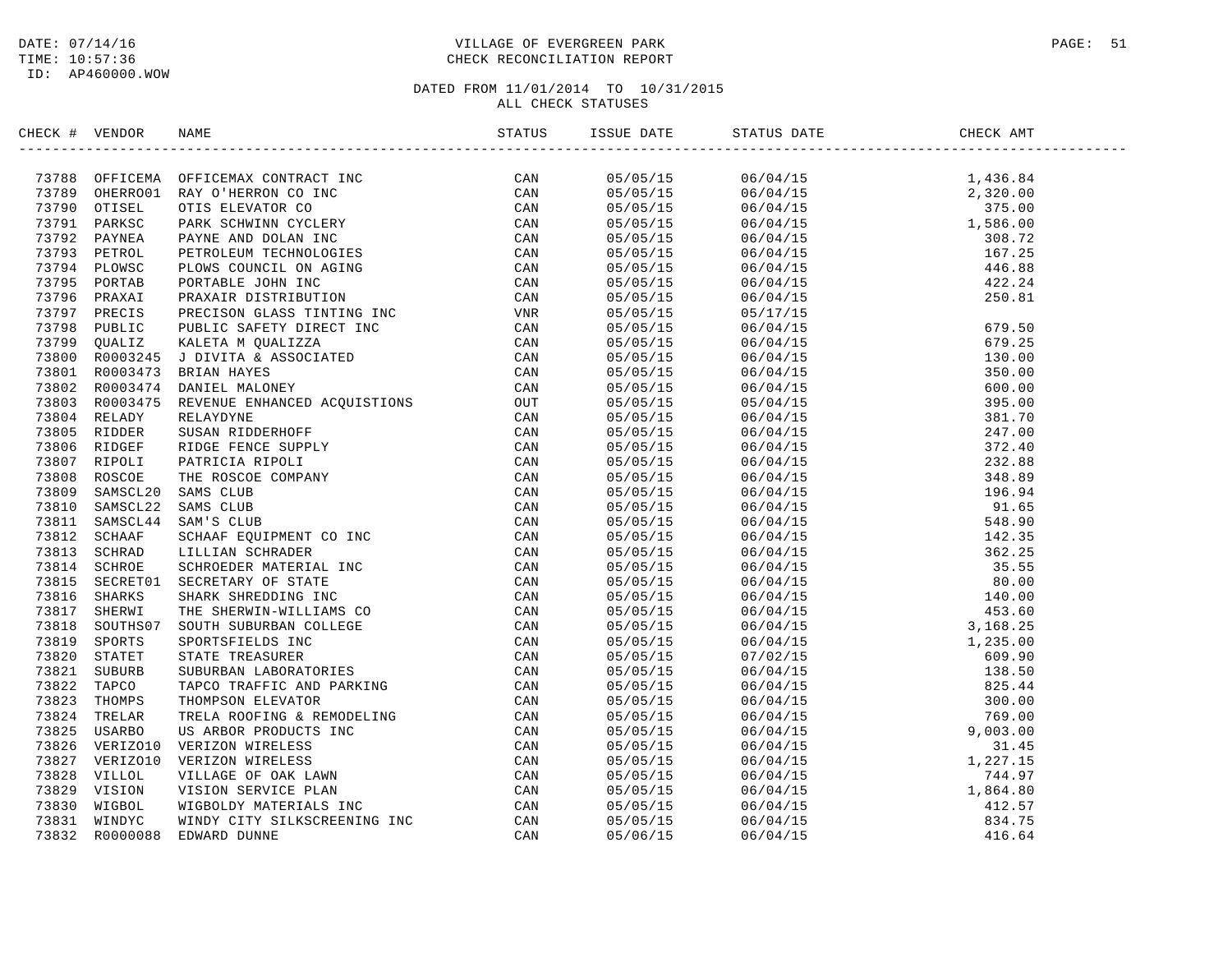### DATE: 07/14/16 PAGE: 52 TIME: 10:57:36 CHECK RECONCILIATION REPORT

| CHECK # VENDOR |                |                                                                                                                                                                                                                                                                                                            | STATUS         | ISSUE DATE           | STATUS DATE | CHECK AMT                                                                                                                                                                                                                                                                                                                                                                    |  |
|----------------|----------------|------------------------------------------------------------------------------------------------------------------------------------------------------------------------------------------------------------------------------------------------------------------------------------------------------------|----------------|----------------------|-------------|------------------------------------------------------------------------------------------------------------------------------------------------------------------------------------------------------------------------------------------------------------------------------------------------------------------------------------------------------------------------------|--|
|                |                | RICK WELCOME<br>TERRY KAVANAGH<br>LOUIS F CAINKAR, LTD<br>KIM CERICOLA<br>DENNIS M DUFFY<br>MICHAEL ENGEL<br>WILLIAM GREEN<br>GREGORY JOHNSON<br>DENNIS LAZINEK<br>CHENS MCCANN<br>CLENN PNIEWSKI<br>CAMERON RICH<br>DEBORAH SEIFRIED<br>ANDREW SWITALSKI<br>JAMES VOS<br>G<br>73833 R0000089 RICK WELCOME | CAN            | 05/06/15             |             | $\begin{tabular}{lcccc} $\text{u}.\text{min.}\, & $\text{out} \, \text{B}$ & $\text{HBEX}$ \\[-2mm] \hline \text{06/04/15}$ & 2,054\, \text{.} & 2,054\, \text{.} \\[-2mm] \hline \text{06/04/15}$ & 2,054\, \text{.} \\[-2mm] \hline \text{06/04/15}$ & 3,750\, \text{.} \\[-2mm] \hline \text{06/04/15}$ & 300\, \text{.} \\[-2mm] \hline \text{06/04/15}$ & 300\, \text{$ |  |
|                | 73834 R0003476 |                                                                                                                                                                                                                                                                                                            | CAN            | 05/08/15             |             |                                                                                                                                                                                                                                                                                                                                                                              |  |
|                | 73835 CAINKA   |                                                                                                                                                                                                                                                                                                            | CAN            | 05/15/15             |             |                                                                                                                                                                                                                                                                                                                                                                              |  |
| 73836          |                | CERICO01 KIM CERICOLA                                                                                                                                                                                                                                                                                      | CAN            | 05/15/15             |             |                                                                                                                                                                                                                                                                                                                                                                              |  |
|                | 73837 DUFFY01  |                                                                                                                                                                                                                                                                                                            | CAN            | 05/15/15             |             |                                                                                                                                                                                                                                                                                                                                                                              |  |
| 73838          | ENGEL          |                                                                                                                                                                                                                                                                                                            | CAN            | 05/15/15             |             |                                                                                                                                                                                                                                                                                                                                                                              |  |
| 73839          | GREEN          |                                                                                                                                                                                                                                                                                                            | CAN            | 05/15/15             |             |                                                                                                                                                                                                                                                                                                                                                                              |  |
| 73840          | JOHNSO         |                                                                                                                                                                                                                                                                                                            | CAN            | 05/15/15             |             |                                                                                                                                                                                                                                                                                                                                                                              |  |
| 73841          | LAZINE         |                                                                                                                                                                                                                                                                                                            | CAN            | 05/15/15             |             |                                                                                                                                                                                                                                                                                                                                                                              |  |
|                | 73842 MCCANN03 |                                                                                                                                                                                                                                                                                                            | CAN            | 05/15/15             |             |                                                                                                                                                                                                                                                                                                                                                                              |  |
| 73843          | PNIEWS         |                                                                                                                                                                                                                                                                                                            | CAN            | 05/15/15             |             |                                                                                                                                                                                                                                                                                                                                                                              |  |
| 73844 RICH     |                |                                                                                                                                                                                                                                                                                                            | CAN            | 05/15/15             |             |                                                                                                                                                                                                                                                                                                                                                                              |  |
| 73845          | SEIFRI         |                                                                                                                                                                                                                                                                                                            | CAN            | 05/15/15             |             |                                                                                                                                                                                                                                                                                                                                                                              |  |
| 73846          | SWITAL         |                                                                                                                                                                                                                                                                                                            | CAN            | 05/15/15             |             |                                                                                                                                                                                                                                                                                                                                                                              |  |
| 73847          | VOS            |                                                                                                                                                                                                                                                                                                            | CAN            | 05/15/15             |             |                                                                                                                                                                                                                                                                                                                                                                              |  |
| 73848          | YEAMAN         |                                                                                                                                                                                                                                                                                                            | CAN            | 05/15/15             |             |                                                                                                                                                                                                                                                                                                                                                                              |  |
| 73849          | YOUNGT         |                                                                                                                                                                                                                                                                                                            | $\mathtt{CAN}$ | 05/15/15             |             |                                                                                                                                                                                                                                                                                                                                                                              |  |
| 73850          | ILCOUN         |                                                                                                                                                                                                                                                                                                            | CAN            | 05/15/15             |             |                                                                                                                                                                                                                                                                                                                                                                              |  |
|                | 73851 ILLINO18 |                                                                                                                                                                                                                                                                                                            | CAN            |                      |             |                                                                                                                                                                                                                                                                                                                                                                              |  |
| 73852          | LANDMA01       |                                                                                                                                                                                                                                                                                                            |                | 05/15/15             |             |                                                                                                                                                                                                                                                                                                                                                                              |  |
|                |                | LANDMARK FORD AUTOMOTIVE GROUP                                                                                                                                                                                                                                                                             | CAN            | 05/15/15<br>05/15/15 |             |                                                                                                                                                                                                                                                                                                                                                                              |  |
|                | 73853 R0002711 |                                                                                                                                                                                                                                                                                                            | CAN            |                      |             |                                                                                                                                                                                                                                                                                                                                                                              |  |
|                | 73854 R0003477 |                                                                                                                                                                                                                                                                                                            | CAN            | 05/15/15             |             |                                                                                                                                                                                                                                                                                                                                                                              |  |
|                | 73855 R0003478 |                                                                                                                                                                                                                                                                                                            | CAN            | 05/15/15             |             |                                                                                                                                                                                                                                                                                                                                                                              |  |
|                | 73856 R0003479 |                                                                                                                                                                                                                                                                                                            | VNR            | 05/15/15             |             |                                                                                                                                                                                                                                                                                                                                                                              |  |
|                | 73857 R0003480 |                                                                                                                                                                                                                                                                                                            | CAN            | 05/15/15             |             |                                                                                                                                                                                                                                                                                                                                                                              |  |
| 73858          | SAMSCL11       |                                                                                                                                                                                                                                                                                                            | CAN            | 05/15/15             |             |                                                                                                                                                                                                                                                                                                                                                                              |  |
| 73859          | SAMSCL33       |                                                                                                                                                                                                                                                                                                            | CAN            | 05/15/15             |             |                                                                                                                                                                                                                                                                                                                                                                              |  |
|                | 73860 SAMSCL77 |                                                                                                                                                                                                                                                                                                            | CAN            | 05/15/15             |             |                                                                                                                                                                                                                                                                                                                                                                              |  |
|                | 73861 SECRET   |                                                                                                                                                                                                                                                                                                            | CAN            | 05/15/15             |             |                                                                                                                                                                                                                                                                                                                                                                              |  |
| 73862 UPS      |                |                                                                                                                                                                                                                                                                                                            | CAN            | 05/15/15             |             |                                                                                                                                                                                                                                                                                                                                                                              |  |
|                | 73863 ATT01    |                                                                                                                                                                                                                                                                                                            | CAN            | 05/15/15             |             |                                                                                                                                                                                                                                                                                                                                                                              |  |
|                | 73864 ATT04    |                                                                                                                                                                                                                                                                                                            | CAN            | 05/15/15             |             |                                                                                                                                                                                                                                                                                                                                                                              |  |
|                | 73865 PRECIS03 |                                                                                                                                                                                                                                                                                                            | CAN            | 05/15/15             |             |                                                                                                                                                                                                                                                                                                                                                                              |  |
| 73866          | R0003479       |                                                                                                                                                                                                                                                                                                            | CAN            | 05/15/15             |             |                                                                                                                                                                                                                                                                                                                                                                              |  |
|                | 73867 R0003481 |                                                                                                                                                                                                                                                                                                            | CAN            | 05/15/15             |             |                                                                                                                                                                                                                                                                                                                                                                              |  |
| 73868          | 3M             |                                                                                                                                                                                                                                                                                                            | CAN            | 05/19/15             |             |                                                                                                                                                                                                                                                                                                                                                                              |  |
|                | 73869 ABBEYP   |                                                                                                                                                                                                                                                                                                            | CAN            | 05/19/15             |             |                                                                                                                                                                                                                                                                                                                                                                              |  |
| 73870          | AJUNIF         |                                                                                                                                                                                                                                                                                                            | CAN            | 05/19/15             |             |                                                                                                                                                                                                                                                                                                                                                                              |  |
|                | 73871 AMERIC16 |                                                                                                                                                                                                                                                                                                            | CAN            | 05/19/15             |             |                                                                                                                                                                                                                                                                                                                                                                              |  |
| 73872          | ANIMAL         |                                                                                                                                                                                                                                                                                                            | CAN            | 05/19/15             |             |                                                                                                                                                                                                                                                                                                                                                                              |  |
| 73873          | ARCONC         | LANDNARK FORD AUTOMOTIVE GROUP<br>KEVIN FITZPATRICK<br>JANDMARK FORD AUTOMOTIVE GROUP<br>KEVIN FITZPATRICK<br>JANALL J ROGERS<br>PAT TOBIAS<br>JESSICA PARRA<br>JESSICA PARRA<br>SAMS CLUB<br>SECRETARY OF STATE<br>UPS<br>AT&T<br>TECT PRECISION CEME                                                     | CAN            | 05/19/15             |             |                                                                                                                                                                                                                                                                                                                                                                              |  |
|                | 73874 ATLASB   |                                                                                                                                                                                                                                                                                                            | VNR            | 05/19/15             |             |                                                                                                                                                                                                                                                                                                                                                                              |  |
| 73875          | ATT01          |                                                                                                                                                                                                                                                                                                            | CAN            | 05/19/15             |             |                                                                                                                                                                                                                                                                                                                                                                              |  |
|                | 73876 ATTGLO   |                                                                                                                                                                                                                                                                                                            | $\mathtt{CAN}$ | 05/19/15             |             |                                                                                                                                                                                                                                                                                                                                                                              |  |
| 73877          | AUTOMA01       |                                                                                                                                                                                                                                                                                                            | CAN            | 05/19/15             |             |                                                                                                                                                                                                                                                                                                                                                                              |  |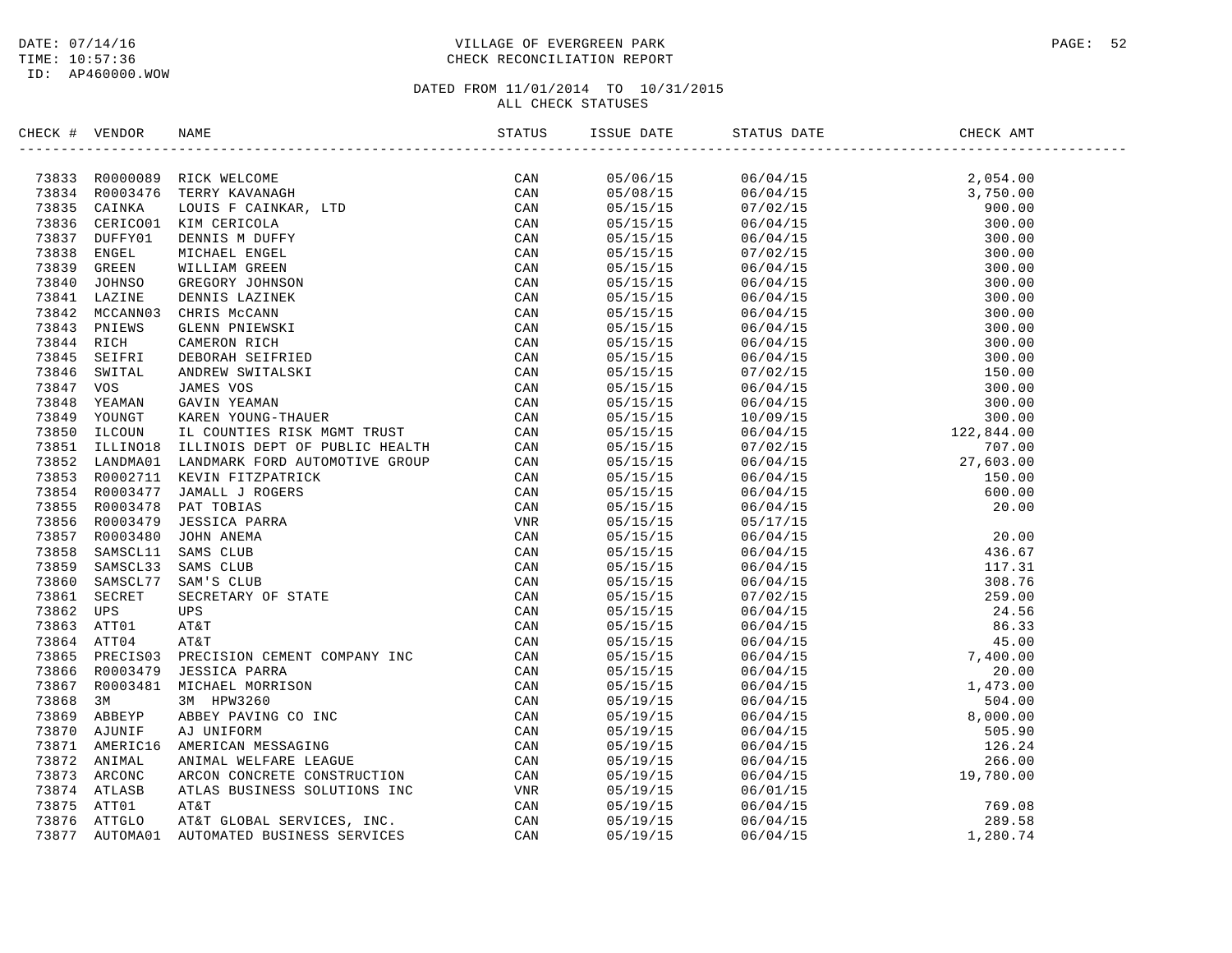ID: AP460000.WOW

### DATE: 07/14/16 PAGE: 53 TIME: 10:57:36 CHECK RECONCILIATION REPORT

| CHECK # VENDOR |  |  | STATUS DATE | CHECK AMT |  |
|----------------|--|--|-------------|-----------|--|
|                |  |  |             |           |  |
|                |  |  |             |           |  |
|                |  |  |             |           |  |
|                |  |  |             |           |  |
|                |  |  |             |           |  |
|                |  |  |             |           |  |
|                |  |  |             |           |  |
|                |  |  |             |           |  |
|                |  |  |             |           |  |
|                |  |  |             |           |  |
|                |  |  |             |           |  |
|                |  |  |             |           |  |
|                |  |  |             |           |  |
|                |  |  |             |           |  |
|                |  |  |             |           |  |
|                |  |  |             |           |  |
|                |  |  |             |           |  |
|                |  |  |             |           |  |
|                |  |  |             |           |  |
|                |  |  |             |           |  |
|                |  |  |             |           |  |
|                |  |  |             |           |  |
|                |  |  |             |           |  |
|                |  |  |             |           |  |
|                |  |  |             |           |  |
|                |  |  |             |           |  |
|                |  |  |             |           |  |
|                |  |  |             |           |  |
|                |  |  |             |           |  |
|                |  |  |             |           |  |
|                |  |  |             |           |  |
|                |  |  |             |           |  |
|                |  |  |             |           |  |
|                |  |  |             |           |  |
|                |  |  |             |           |  |
|                |  |  |             |           |  |
|                |  |  |             |           |  |
|                |  |  |             |           |  |
|                |  |  |             |           |  |
|                |  |  |             |           |  |
|                |  |  |             |           |  |
|                |  |  |             |           |  |
|                |  |  |             |           |  |
|                |  |  |             |           |  |
|                |  |  |             |           |  |
|                |  |  |             |           |  |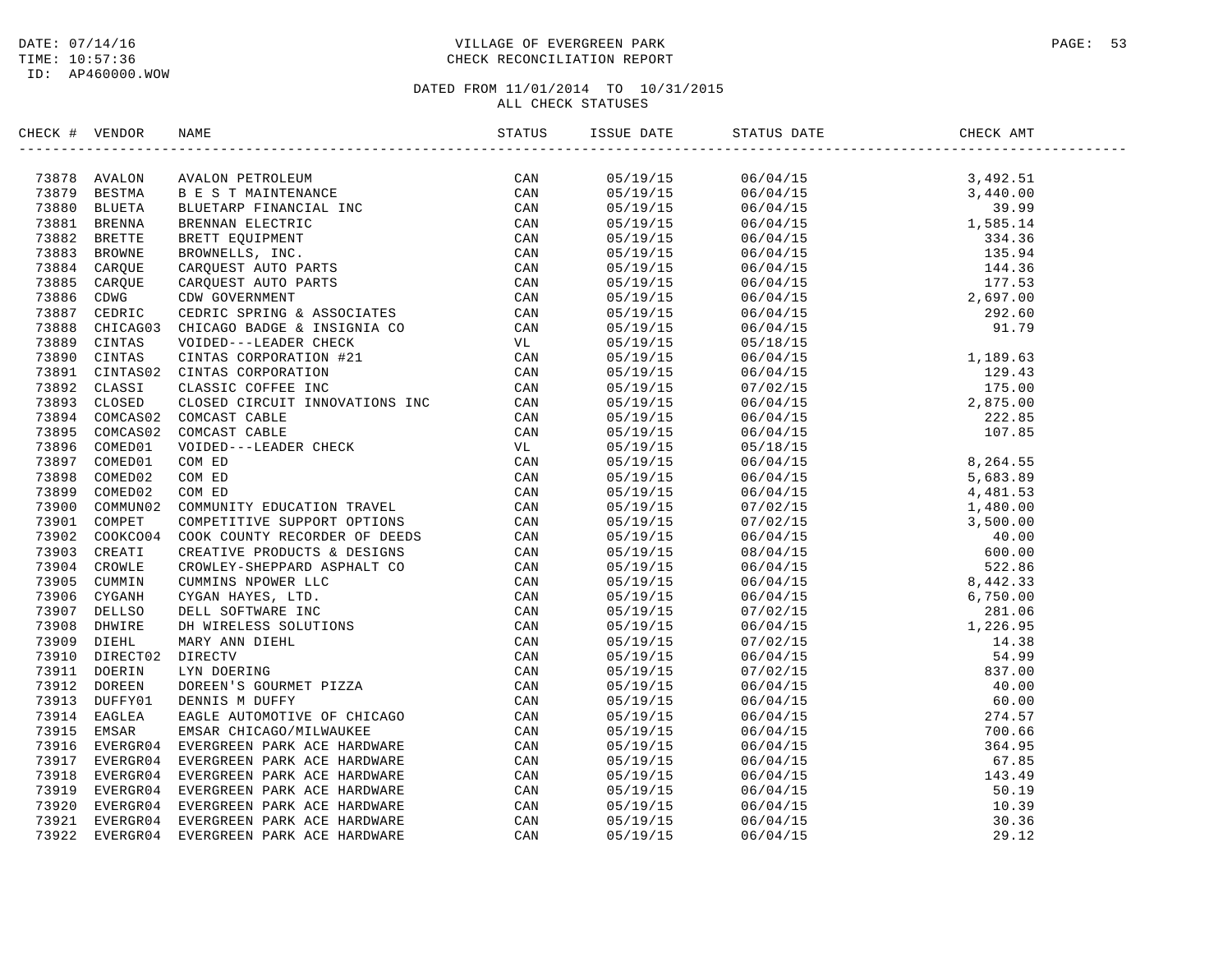### DATE: 07/14/16 PAGE: 54 TIME: 10:57:36 CHECK RECONCILIATION REPORT

| CHECK # VENDOR | NAME                                                                                                                                                                                                                          | ISSUE DATE STATUS DATE |                                                                                                                                                                                                                                                                                  | CHECK AMT |
|----------------|-------------------------------------------------------------------------------------------------------------------------------------------------------------------------------------------------------------------------------|------------------------|----------------------------------------------------------------------------------------------------------------------------------------------------------------------------------------------------------------------------------------------------------------------------------|-----------|
|                | HEAR TWEEN TRANSFORM CAN MAKE THE THE SERVE TO CAN ASSESS TO A MANUS THE SERVE ON A MANUS IN THE SERVE ON A MANUS IN THE SERVE ON A MANUS IN THE SERVE ON A MANUS IN THE SERVE ON A MANUS IN THE SERVE ON A MANUS IN THE SERV |                        | $\begin{tabular}{l cccccc} \hline & 0.5/19/15 & 0.6/04/15 & 40.8 & 0.0 \\ 0.5/19/15 & 0.6/04/15 & 3.28 & 7.7 \\ 0.5/19/15 & 0.6/04/15 & 3.82 & 7.7 \\ 0.5/19/15 & 0.6/04/15 & 3.8 & 2.8 & 7.7 \\ 0.5/19/15 & 0.7/02/15 & 5.2 & 0.8 & 0.0 \\ 0.5/19/15 & 0.7/02/15 & 5.2 & 0.8 &$ |           |
|                |                                                                                                                                                                                                                               |                        |                                                                                                                                                                                                                                                                                  |           |
|                |                                                                                                                                                                                                                               |                        |                                                                                                                                                                                                                                                                                  |           |
|                |                                                                                                                                                                                                                               |                        |                                                                                                                                                                                                                                                                                  |           |
|                |                                                                                                                                                                                                                               |                        |                                                                                                                                                                                                                                                                                  |           |
|                |                                                                                                                                                                                                                               |                        |                                                                                                                                                                                                                                                                                  |           |
|                |                                                                                                                                                                                                                               |                        |                                                                                                                                                                                                                                                                                  |           |
|                |                                                                                                                                                                                                                               |                        |                                                                                                                                                                                                                                                                                  |           |
|                |                                                                                                                                                                                                                               |                        |                                                                                                                                                                                                                                                                                  |           |
|                |                                                                                                                                                                                                                               |                        |                                                                                                                                                                                                                                                                                  |           |
|                |                                                                                                                                                                                                                               |                        |                                                                                                                                                                                                                                                                                  |           |
|                |                                                                                                                                                                                                                               |                        |                                                                                                                                                                                                                                                                                  |           |
|                |                                                                                                                                                                                                                               |                        |                                                                                                                                                                                                                                                                                  |           |
|                |                                                                                                                                                                                                                               |                        |                                                                                                                                                                                                                                                                                  |           |
|                |                                                                                                                                                                                                                               |                        |                                                                                                                                                                                                                                                                                  |           |
|                |                                                                                                                                                                                                                               |                        |                                                                                                                                                                                                                                                                                  |           |
|                |                                                                                                                                                                                                                               |                        |                                                                                                                                                                                                                                                                                  |           |
|                |                                                                                                                                                                                                                               |                        |                                                                                                                                                                                                                                                                                  |           |
|                |                                                                                                                                                                                                                               |                        |                                                                                                                                                                                                                                                                                  |           |
|                |                                                                                                                                                                                                                               |                        |                                                                                                                                                                                                                                                                                  |           |
|                |                                                                                                                                                                                                                               |                        |                                                                                                                                                                                                                                                                                  |           |
|                |                                                                                                                                                                                                                               |                        |                                                                                                                                                                                                                                                                                  |           |
|                |                                                                                                                                                                                                                               |                        |                                                                                                                                                                                                                                                                                  |           |
|                |                                                                                                                                                                                                                               |                        |                                                                                                                                                                                                                                                                                  |           |
|                |                                                                                                                                                                                                                               |                        |                                                                                                                                                                                                                                                                                  |           |
|                |                                                                                                                                                                                                                               |                        |                                                                                                                                                                                                                                                                                  |           |
|                |                                                                                                                                                                                                                               |                        |                                                                                                                                                                                                                                                                                  |           |
|                |                                                                                                                                                                                                                               |                        |                                                                                                                                                                                                                                                                                  |           |
|                |                                                                                                                                                                                                                               |                        |                                                                                                                                                                                                                                                                                  |           |
|                |                                                                                                                                                                                                                               |                        |                                                                                                                                                                                                                                                                                  |           |
|                |                                                                                                                                                                                                                               |                        |                                                                                                                                                                                                                                                                                  |           |
|                |                                                                                                                                                                                                                               |                        |                                                                                                                                                                                                                                                                                  |           |
|                |                                                                                                                                                                                                                               |                        |                                                                                                                                                                                                                                                                                  |           |
|                |                                                                                                                                                                                                                               |                        |                                                                                                                                                                                                                                                                                  |           |
|                |                                                                                                                                                                                                                               |                        |                                                                                                                                                                                                                                                                                  |           |
|                |                                                                                                                                                                                                                               |                        |                                                                                                                                                                                                                                                                                  |           |
|                |                                                                                                                                                                                                                               |                        |                                                                                                                                                                                                                                                                                  |           |
|                |                                                                                                                                                                                                                               |                        |                                                                                                                                                                                                                                                                                  |           |
|                |                                                                                                                                                                                                                               |                        |                                                                                                                                                                                                                                                                                  |           |
|                |                                                                                                                                                                                                                               | 05/19/15               |                                                                                                                                                                                                                                                                                  |           |
|                |                                                                                                                                                                                                                               | 05/19/15               |                                                                                                                                                                                                                                                                                  |           |
|                |                                                                                                                                                                                                                               | 05/19/15               |                                                                                                                                                                                                                                                                                  |           |
|                |                                                                                                                                                                                                                               | 05/19/15               |                                                                                                                                                                                                                                                                                  |           |
|                |                                                                                                                                                                                                                               | 05/19/15               |                                                                                                                                                                                                                                                                                  |           |
|                |                                                                                                                                                                                                                               | 05/19/15               |                                                                                                                                                                                                                                                                                  |           |
|                |                                                                                                                                                                                                                               |                        |                                                                                                                                                                                                                                                                                  |           |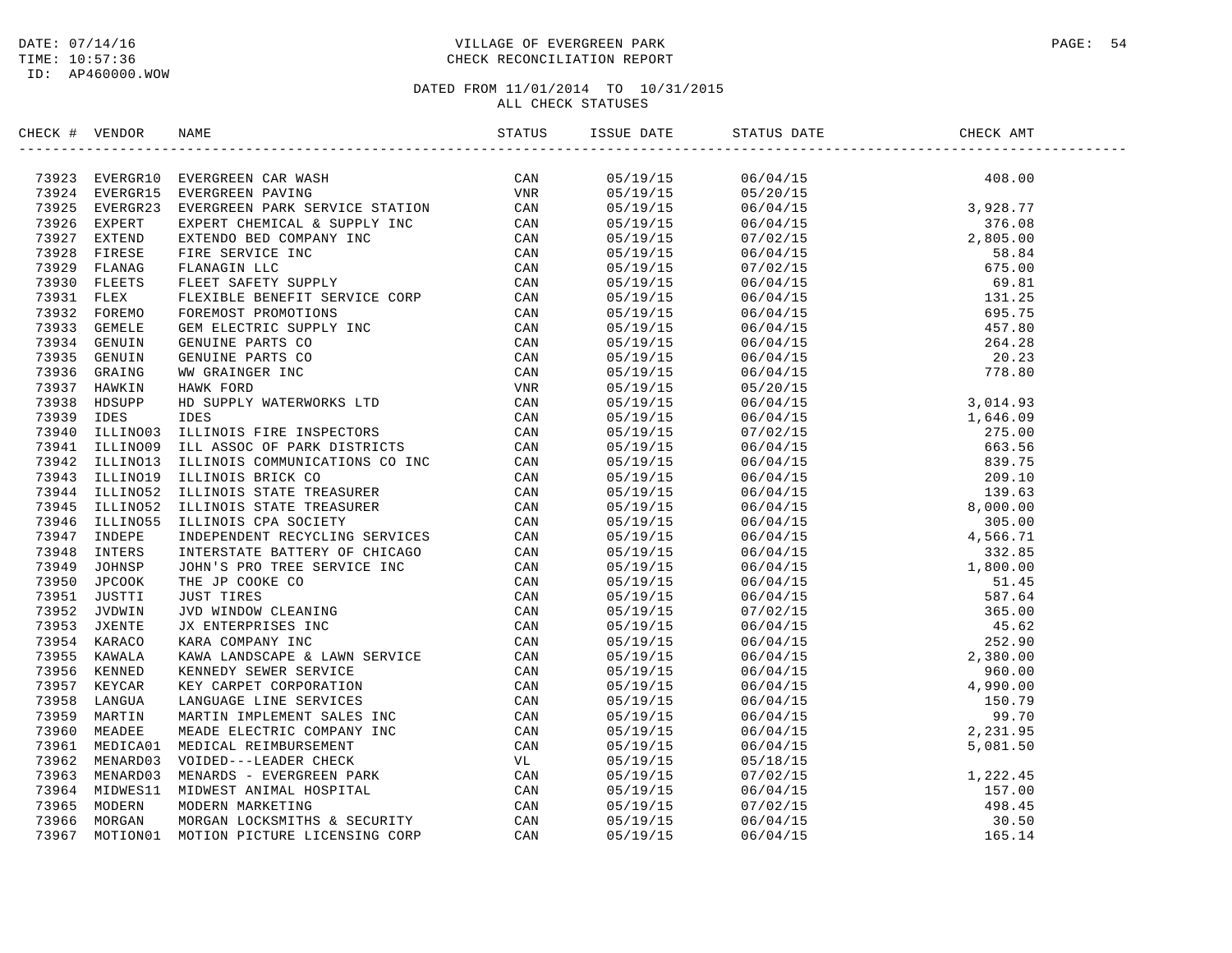### DATE: 07/14/16 PAGE: 55 TIME: 10:57:36 CHECK RECONCILIATION REPORT

| CHECK # VENDOR |                                                                                                                                                                                                                                                                                                                                                           |  |  |  |
|----------------|-----------------------------------------------------------------------------------------------------------------------------------------------------------------------------------------------------------------------------------------------------------------------------------------------------------------------------------------------------------|--|--|--|
|                | $\begin{tabular}{cccccccc} \textbf{0.0069} & \textbf{0.0078} & \textbf{0.0089} & \textbf{0.0089} & \textbf{0.0089} & \textbf{0.0089} & \textbf{0.0089} & \textbf{0.0089} & \textbf{0.0089} & \textbf{0.0089} & \textbf{0.0089} & \textbf{0.0089} & \textbf{0.0089} & \textbf{0.0089} & \textbf{0.0089} & \textbf{0.0089} & \textbf{0.0089} & \textbf{0.0$ |  |  |  |
|                |                                                                                                                                                                                                                                                                                                                                                           |  |  |  |
|                |                                                                                                                                                                                                                                                                                                                                                           |  |  |  |
|                |                                                                                                                                                                                                                                                                                                                                                           |  |  |  |
|                |                                                                                                                                                                                                                                                                                                                                                           |  |  |  |
|                |                                                                                                                                                                                                                                                                                                                                                           |  |  |  |
|                |                                                                                                                                                                                                                                                                                                                                                           |  |  |  |
|                |                                                                                                                                                                                                                                                                                                                                                           |  |  |  |
|                |                                                                                                                                                                                                                                                                                                                                                           |  |  |  |
|                |                                                                                                                                                                                                                                                                                                                                                           |  |  |  |
|                |                                                                                                                                                                                                                                                                                                                                                           |  |  |  |
|                |                                                                                                                                                                                                                                                                                                                                                           |  |  |  |
|                |                                                                                                                                                                                                                                                                                                                                                           |  |  |  |
|                |                                                                                                                                                                                                                                                                                                                                                           |  |  |  |
|                |                                                                                                                                                                                                                                                                                                                                                           |  |  |  |
|                |                                                                                                                                                                                                                                                                                                                                                           |  |  |  |
|                |                                                                                                                                                                                                                                                                                                                                                           |  |  |  |
|                |                                                                                                                                                                                                                                                                                                                                                           |  |  |  |
|                |                                                                                                                                                                                                                                                                                                                                                           |  |  |  |
|                |                                                                                                                                                                                                                                                                                                                                                           |  |  |  |
|                |                                                                                                                                                                                                                                                                                                                                                           |  |  |  |
|                |                                                                                                                                                                                                                                                                                                                                                           |  |  |  |
|                |                                                                                                                                                                                                                                                                                                                                                           |  |  |  |
|                |                                                                                                                                                                                                                                                                                                                                                           |  |  |  |
|                |                                                                                                                                                                                                                                                                                                                                                           |  |  |  |
|                |                                                                                                                                                                                                                                                                                                                                                           |  |  |  |
|                |                                                                                                                                                                                                                                                                                                                                                           |  |  |  |
|                |                                                                                                                                                                                                                                                                                                                                                           |  |  |  |
|                |                                                                                                                                                                                                                                                                                                                                                           |  |  |  |
|                |                                                                                                                                                                                                                                                                                                                                                           |  |  |  |
|                |                                                                                                                                                                                                                                                                                                                                                           |  |  |  |
|                |                                                                                                                                                                                                                                                                                                                                                           |  |  |  |
|                |                                                                                                                                                                                                                                                                                                                                                           |  |  |  |
|                |                                                                                                                                                                                                                                                                                                                                                           |  |  |  |
|                |                                                                                                                                                                                                                                                                                                                                                           |  |  |  |
|                |                                                                                                                                                                                                                                                                                                                                                           |  |  |  |
|                |                                                                                                                                                                                                                                                                                                                                                           |  |  |  |
|                |                                                                                                                                                                                                                                                                                                                                                           |  |  |  |
|                |                                                                                                                                                                                                                                                                                                                                                           |  |  |  |
|                |                                                                                                                                                                                                                                                                                                                                                           |  |  |  |
|                |                                                                                                                                                                                                                                                                                                                                                           |  |  |  |
|                |                                                                                                                                                                                                                                                                                                                                                           |  |  |  |
|                |                                                                                                                                                                                                                                                                                                                                                           |  |  |  |
|                |                                                                                                                                                                                                                                                                                                                                                           |  |  |  |
|                |                                                                                                                                                                                                                                                                                                                                                           |  |  |  |
|                |                                                                                                                                                                                                                                                                                                                                                           |  |  |  |
|                |                                                                                                                                                                                                                                                                                                                                                           |  |  |  |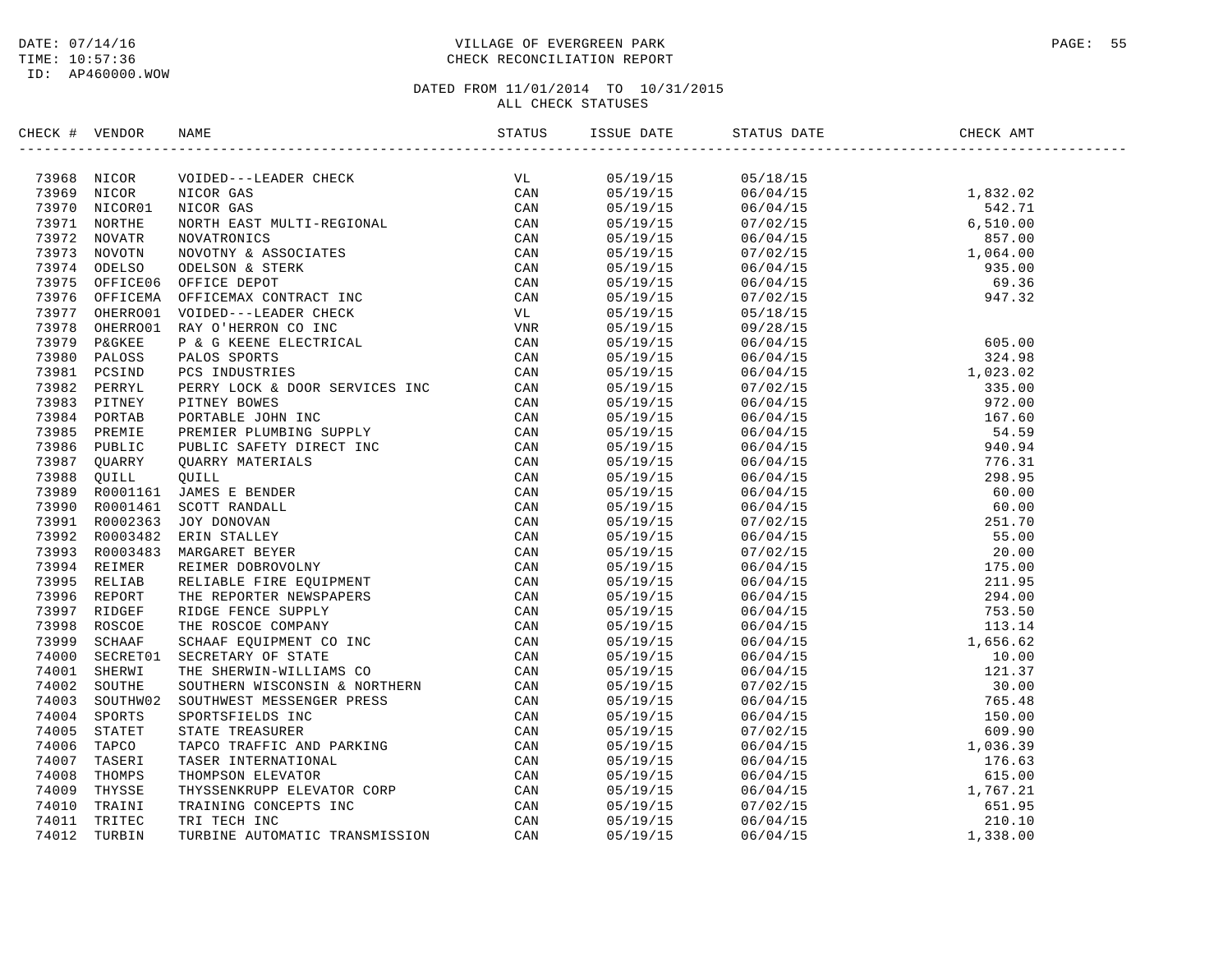### DATE: 07/14/16 PAGE: 56 PAGE: 56 PAGE: 56 PAGE: 56 PAGE: 56 PAGE: 56 PAGE: 56 PAGE: 56 TIME: 10:57:36 CHECK RECONCILIATION REPORT

| CHECK # VENDOR | NAME                                                                                                                                                                                                                                                                                                                                                                                                          |  | STATUS DATE | CHECK AMT |  |
|----------------|---------------------------------------------------------------------------------------------------------------------------------------------------------------------------------------------------------------------------------------------------------------------------------------------------------------------------------------------------------------------------------------------------------------|--|-------------|-----------|--|
|                | $\begin{smallmatrix} \text{CGLG} & \text{WilGCS} & \text{MMSG} & \text{MMSG} & \text{MMSG} & \text{MMSG} & \text{MMSG} & \text{MMSG} & \text{MMSG} & \text{MMSG} & \text{MMSG} & \text{MMSG} & \text{MMSG} & \text{MMSG} & \text{MMSG} & \text{MMSG} & \text{MMSG} & \text{MMSG} & \text{MMSG} & \text{MMSG} & \text{MMSG} & \text{MMSG} & \text{MMSG} & \text{MMSG} & \text{MMSG} & \text{MMSG} & \text{MMS$ |  |             |           |  |
|                |                                                                                                                                                                                                                                                                                                                                                                                                               |  |             |           |  |
|                |                                                                                                                                                                                                                                                                                                                                                                                                               |  |             |           |  |
|                |                                                                                                                                                                                                                                                                                                                                                                                                               |  |             |           |  |
|                |                                                                                                                                                                                                                                                                                                                                                                                                               |  |             |           |  |
|                |                                                                                                                                                                                                                                                                                                                                                                                                               |  |             |           |  |
|                |                                                                                                                                                                                                                                                                                                                                                                                                               |  |             |           |  |
|                |                                                                                                                                                                                                                                                                                                                                                                                                               |  |             |           |  |
|                |                                                                                                                                                                                                                                                                                                                                                                                                               |  |             |           |  |
|                |                                                                                                                                                                                                                                                                                                                                                                                                               |  |             |           |  |
|                |                                                                                                                                                                                                                                                                                                                                                                                                               |  |             |           |  |
|                |                                                                                                                                                                                                                                                                                                                                                                                                               |  |             |           |  |
|                |                                                                                                                                                                                                                                                                                                                                                                                                               |  |             |           |  |
|                |                                                                                                                                                                                                                                                                                                                                                                                                               |  |             |           |  |
|                |                                                                                                                                                                                                                                                                                                                                                                                                               |  |             |           |  |
|                |                                                                                                                                                                                                                                                                                                                                                                                                               |  |             |           |  |
|                |                                                                                                                                                                                                                                                                                                                                                                                                               |  |             |           |  |
|                |                                                                                                                                                                                                                                                                                                                                                                                                               |  |             |           |  |
|                |                                                                                                                                                                                                                                                                                                                                                                                                               |  |             |           |  |
|                |                                                                                                                                                                                                                                                                                                                                                                                                               |  |             |           |  |
|                |                                                                                                                                                                                                                                                                                                                                                                                                               |  |             |           |  |
|                |                                                                                                                                                                                                                                                                                                                                                                                                               |  |             |           |  |
|                |                                                                                                                                                                                                                                                                                                                                                                                                               |  |             |           |  |
|                |                                                                                                                                                                                                                                                                                                                                                                                                               |  |             |           |  |
|                |                                                                                                                                                                                                                                                                                                                                                                                                               |  |             |           |  |
|                |                                                                                                                                                                                                                                                                                                                                                                                                               |  |             |           |  |
|                |                                                                                                                                                                                                                                                                                                                                                                                                               |  |             |           |  |
|                |                                                                                                                                                                                                                                                                                                                                                                                                               |  |             |           |  |
|                |                                                                                                                                                                                                                                                                                                                                                                                                               |  |             |           |  |
|                |                                                                                                                                                                                                                                                                                                                                                                                                               |  |             |           |  |
|                |                                                                                                                                                                                                                                                                                                                                                                                                               |  |             |           |  |
|                |                                                                                                                                                                                                                                                                                                                                                                                                               |  |             |           |  |
|                |                                                                                                                                                                                                                                                                                                                                                                                                               |  |             |           |  |
|                |                                                                                                                                                                                                                                                                                                                                                                                                               |  |             |           |  |
|                |                                                                                                                                                                                                                                                                                                                                                                                                               |  |             |           |  |
|                |                                                                                                                                                                                                                                                                                                                                                                                                               |  |             |           |  |
|                |                                                                                                                                                                                                                                                                                                                                                                                                               |  |             |           |  |
|                |                                                                                                                                                                                                                                                                                                                                                                                                               |  |             |           |  |
|                |                                                                                                                                                                                                                                                                                                                                                                                                               |  |             |           |  |
|                |                                                                                                                                                                                                                                                                                                                                                                                                               |  |             |           |  |
|                |                                                                                                                                                                                                                                                                                                                                                                                                               |  |             |           |  |
|                |                                                                                                                                                                                                                                                                                                                                                                                                               |  |             |           |  |
|                |                                                                                                                                                                                                                                                                                                                                                                                                               |  |             |           |  |
|                |                                                                                                                                                                                                                                                                                                                                                                                                               |  |             |           |  |
|                |                                                                                                                                                                                                                                                                                                                                                                                                               |  |             |           |  |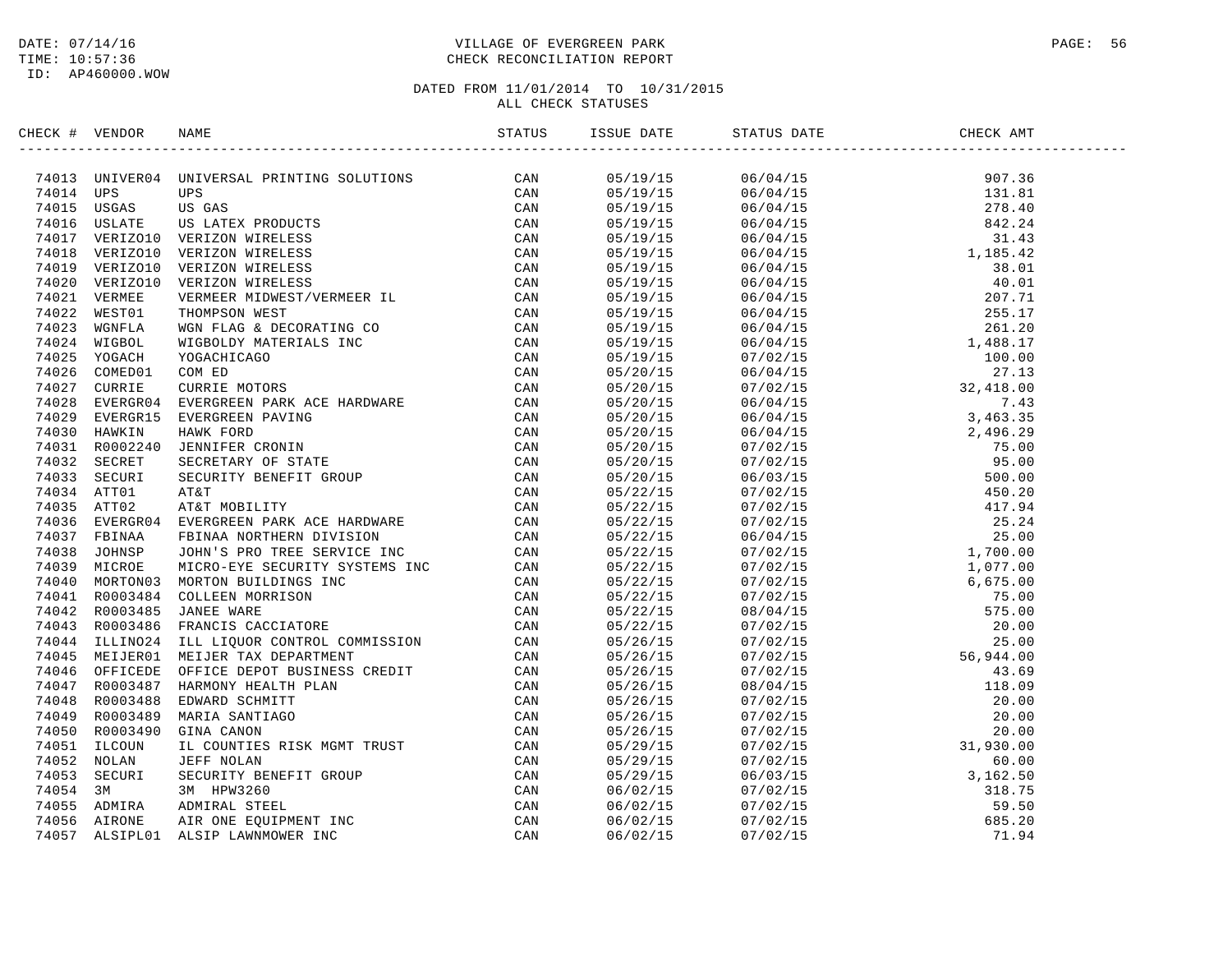### DATE: 07/14/16 PAGE: 57 PAGE: 57 TIME: 10:57:36 CHECK RECONCILIATION REPORT

| CHECK # VENDOR |                                                                                                                                                                                                                                               |          |                                                                                                                                                                                                                                                                                     |  |
|----------------|-----------------------------------------------------------------------------------------------------------------------------------------------------------------------------------------------------------------------------------------------|----------|-------------------------------------------------------------------------------------------------------------------------------------------------------------------------------------------------------------------------------------------------------------------------------------|--|
|                | SERICK # VERION NAME<br>STATUS 38<br>2008 AMERICAN WERELOM WERGAINS<br>2008 AMERICAN WERGAINS<br>2008 AMERICAN WERGAINS<br>2008 AMERICAN WERGAINS<br>2008 AMERICAN WERGAINS<br>2008 ATTLE AMERICAN WERGAINS<br>2008 ATTLE 2008 ATTLE SPORT IN |          |                                                                                                                                                                                                                                                                                     |  |
|                |                                                                                                                                                                                                                                               |          |                                                                                                                                                                                                                                                                                     |  |
|                |                                                                                                                                                                                                                                               |          |                                                                                                                                                                                                                                                                                     |  |
|                |                                                                                                                                                                                                                                               |          |                                                                                                                                                                                                                                                                                     |  |
|                |                                                                                                                                                                                                                                               |          |                                                                                                                                                                                                                                                                                     |  |
|                |                                                                                                                                                                                                                                               |          |                                                                                                                                                                                                                                                                                     |  |
|                |                                                                                                                                                                                                                                               |          |                                                                                                                                                                                                                                                                                     |  |
|                |                                                                                                                                                                                                                                               |          |                                                                                                                                                                                                                                                                                     |  |
|                |                                                                                                                                                                                                                                               | 06/02/15 |                                                                                                                                                                                                                                                                                     |  |
|                |                                                                                                                                                                                                                                               | 06/02/15 |                                                                                                                                                                                                                                                                                     |  |
|                |                                                                                                                                                                                                                                               | 06/02/15 |                                                                                                                                                                                                                                                                                     |  |
|                |                                                                                                                                                                                                                                               | 06/02/15 |                                                                                                                                                                                                                                                                                     |  |
|                |                                                                                                                                                                                                                                               | 06/02/15 |                                                                                                                                                                                                                                                                                     |  |
|                |                                                                                                                                                                                                                                               | 06/02/15 |                                                                                                                                                                                                                                                                                     |  |
|                |                                                                                                                                                                                                                                               | 06/02/15 |                                                                                                                                                                                                                                                                                     |  |
|                |                                                                                                                                                                                                                                               | 06/02/15 |                                                                                                                                                                                                                                                                                     |  |
|                |                                                                                                                                                                                                                                               | 06/02/15 |                                                                                                                                                                                                                                                                                     |  |
|                |                                                                                                                                                                                                                                               | 06/02/15 |                                                                                                                                                                                                                                                                                     |  |
|                |                                                                                                                                                                                                                                               | 06/02/15 |                                                                                                                                                                                                                                                                                     |  |
|                |                                                                                                                                                                                                                                               | 06/02/15 |                                                                                                                                                                                                                                                                                     |  |
|                |                                                                                                                                                                                                                                               | 06/02/15 |                                                                                                                                                                                                                                                                                     |  |
|                |                                                                                                                                                                                                                                               | 06/02/15 |                                                                                                                                                                                                                                                                                     |  |
|                |                                                                                                                                                                                                                                               | 06/02/15 | $\begin{array}{cccc} 07/02/15 & 10\, , 233\, .66 \\ 06/01/15 & 2\, , 978\, .45 \\ 07/02/15 & 2\, , 978\, .45 \\ 07/02/15 & 723\, .62 \\ 07/02/15 & 382\, .93 \\ 07/02/15 & 382\, .93 \\ 07/02/15 & 13\, , 578\, .32 \\ 07/02/15 & 1, 400\, .00 \\ 07/02/15 & 2\, , 640\, .00 \\ 07$ |  |
|                |                                                                                                                                                                                                                                               | 06/02/15 |                                                                                                                                                                                                                                                                                     |  |
|                |                                                                                                                                                                                                                                               | 06/02/15 |                                                                                                                                                                                                                                                                                     |  |
|                |                                                                                                                                                                                                                                               | 06/02/15 |                                                                                                                                                                                                                                                                                     |  |
|                |                                                                                                                                                                                                                                               | 06/02/15 |                                                                                                                                                                                                                                                                                     |  |
|                |                                                                                                                                                                                                                                               | 06/02/15 |                                                                                                                                                                                                                                                                                     |  |
|                |                                                                                                                                                                                                                                               | 06/02/15 |                                                                                                                                                                                                                                                                                     |  |
|                |                                                                                                                                                                                                                                               | 06/02/15 |                                                                                                                                                                                                                                                                                     |  |
|                |                                                                                                                                                                                                                                               | 06/02/15 |                                                                                                                                                                                                                                                                                     |  |
|                |                                                                                                                                                                                                                                               | 06/02/15 |                                                                                                                                                                                                                                                                                     |  |
|                |                                                                                                                                                                                                                                               | 06/02/15 |                                                                                                                                                                                                                                                                                     |  |
|                |                                                                                                                                                                                                                                               | 06/02/15 |                                                                                                                                                                                                                                                                                     |  |
|                |                                                                                                                                                                                                                                               | 06/02/15 |                                                                                                                                                                                                                                                                                     |  |
|                |                                                                                                                                                                                                                                               | 06/02/15 |                                                                                                                                                                                                                                                                                     |  |
|                |                                                                                                                                                                                                                                               | 06/02/15 |                                                                                                                                                                                                                                                                                     |  |
|                |                                                                                                                                                                                                                                               | 06/02/15 |                                                                                                                                                                                                                                                                                     |  |
|                |                                                                                                                                                                                                                                               | 06/02/15 |                                                                                                                                                                                                                                                                                     |  |
|                |                                                                                                                                                                                                                                               | 06/02/15 |                                                                                                                                                                                                                                                                                     |  |
|                |                                                                                                                                                                                                                                               | 06/02/15 |                                                                                                                                                                                                                                                                                     |  |
|                |                                                                                                                                                                                                                                               | 06/02/15 |                                                                                                                                                                                                                                                                                     |  |
|                |                                                                                                                                                                                                                                               | 06/02/15 |                                                                                                                                                                                                                                                                                     |  |
|                |                                                                                                                                                                                                                                               | 06/02/15 |                                                                                                                                                                                                                                                                                     |  |
|                |                                                                                                                                                                                                                                               | 06/02/15 |                                                                                                                                                                                                                                                                                     |  |
|                |                                                                                                                                                                                                                                               | 06/02/15 | $\begin{array}{cccccc} 07/02/15 & 329.94 \\ 06/01/15 & 329.94 \\ 06/01/15 & 329.94 \\ 07/02/15 & 1,347.33 \\ 07/02/15 & 412.95 \\ 07/02/15 & 990.00 \\ 07/02/15 & 2,922.36 \\ 07/02/15 & 2,922.36 \\ 07/02/15 & 4,549.17 \\ 07/02/15 & 225.00 \\ 07/02/15 & 225.00 \\ 07/02$        |  |
|                |                                                                                                                                                                                                                                               |          |                                                                                                                                                                                                                                                                                     |  |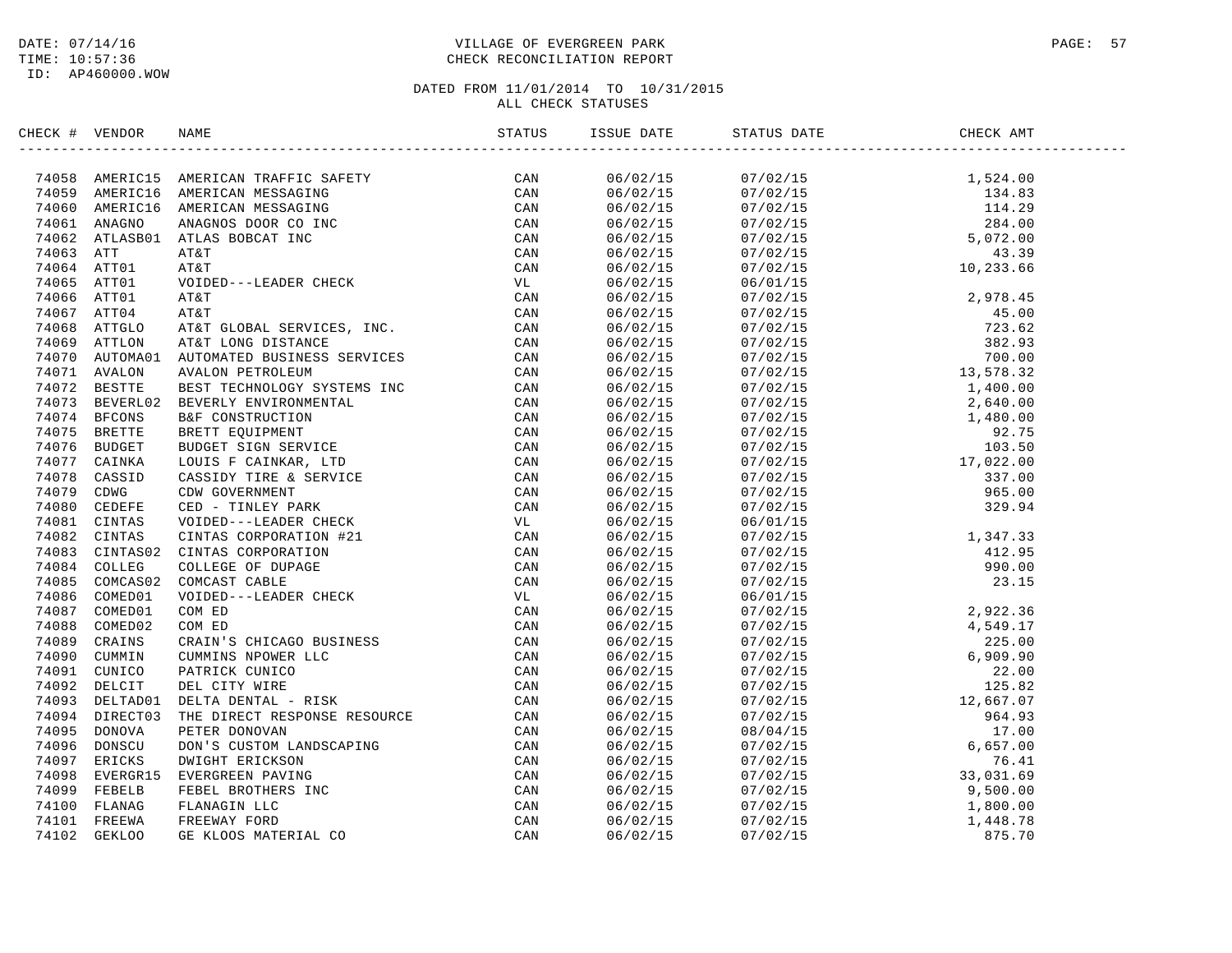# DATE: 07/14/16 PAGE: 58 PAGE: 58 TIME: 10:57:36 CHECK RECONCILIATION REPORT

| CHECK # VENDOR | NAME                                                                                                                                                                                                                                         | ISSUE DATE           | STATUS DATE | CHECK AMT                                                                                                                                                                                                                                                                                                                                                                                                                                              |  |
|----------------|----------------------------------------------------------------------------------------------------------------------------------------------------------------------------------------------------------------------------------------------|----------------------|-------------|--------------------------------------------------------------------------------------------------------------------------------------------------------------------------------------------------------------------------------------------------------------------------------------------------------------------------------------------------------------------------------------------------------------------------------------------------------|--|
|                | 74103 GEMELE GEMELECTRIC SUPPLY INC<br>74104 GENERAO1 GENERAL TRUCK PARKS<br>74105 GENUIN GENUINE PARTS CO<br>74106 GRAING WW GRAINGER INC<br>74107 HACHCO HACH COMPANY CAN<br>74107 HACHCO HACH COMPANY CAN<br>74109 HARRIS W THARRIS<br>74 | 06/02/15             |             | $\begin{tabular}{@{}c c c c} \hline \multicolumn{4}{c }{\multicolumn{4}{c }{\multicolumn{4}{c }{\multicolumn{4}{c }{\multicolumn{4}{c }{\multicolumn{4}{c }{\multicolumn{4}{c }{\multicolumn{4}{c }{\multicolumn{4}{c }{\multicolumn{4}{c }{\multicolumn{4}{c }{\multicolumn{4}{c }{\multicolumn{4}{c }{\multicolumn{4}{c }{\multicolumn{4}{c }{\multicolumn{4}{c }{\multicolumn{4}{c }{\multicolumn{4}{c }{\multicolumn{4}{c }{\multicolumn{4}{c }{\$ |  |
|                |                                                                                                                                                                                                                                              | 06/02/15             |             |                                                                                                                                                                                                                                                                                                                                                                                                                                                        |  |
|                |                                                                                                                                                                                                                                              | 06/02/15             |             |                                                                                                                                                                                                                                                                                                                                                                                                                                                        |  |
|                |                                                                                                                                                                                                                                              | 06/02/15             |             |                                                                                                                                                                                                                                                                                                                                                                                                                                                        |  |
|                |                                                                                                                                                                                                                                              | 06/02/15             |             |                                                                                                                                                                                                                                                                                                                                                                                                                                                        |  |
|                |                                                                                                                                                                                                                                              | 06/02/15             |             |                                                                                                                                                                                                                                                                                                                                                                                                                                                        |  |
|                |                                                                                                                                                                                                                                              | 06/02/15             |             |                                                                                                                                                                                                                                                                                                                                                                                                                                                        |  |
|                |                                                                                                                                                                                                                                              | 06/02/15             |             |                                                                                                                                                                                                                                                                                                                                                                                                                                                        |  |
|                |                                                                                                                                                                                                                                              | 06/02/15             |             |                                                                                                                                                                                                                                                                                                                                                                                                                                                        |  |
|                |                                                                                                                                                                                                                                              | 06/02/15             |             |                                                                                                                                                                                                                                                                                                                                                                                                                                                        |  |
|                |                                                                                                                                                                                                                                              | 06/02/15             |             |                                                                                                                                                                                                                                                                                                                                                                                                                                                        |  |
|                |                                                                                                                                                                                                                                              | 06/02/15             |             |                                                                                                                                                                                                                                                                                                                                                                                                                                                        |  |
|                |                                                                                                                                                                                                                                              | 06/02/15             |             |                                                                                                                                                                                                                                                                                                                                                                                                                                                        |  |
|                |                                                                                                                                                                                                                                              |                      |             |                                                                                                                                                                                                                                                                                                                                                                                                                                                        |  |
|                |                                                                                                                                                                                                                                              | 06/02/15             |             |                                                                                                                                                                                                                                                                                                                                                                                                                                                        |  |
|                |                                                                                                                                                                                                                                              | 06/02/15             |             |                                                                                                                                                                                                                                                                                                                                                                                                                                                        |  |
|                |                                                                                                                                                                                                                                              | 06/02/15<br>06/02/15 |             |                                                                                                                                                                                                                                                                                                                                                                                                                                                        |  |
|                |                                                                                                                                                                                                                                              |                      |             |                                                                                                                                                                                                                                                                                                                                                                                                                                                        |  |
|                |                                                                                                                                                                                                                                              | 06/02/15             |             |                                                                                                                                                                                                                                                                                                                                                                                                                                                        |  |
|                |                                                                                                                                                                                                                                              | 06/02/15             |             |                                                                                                                                                                                                                                                                                                                                                                                                                                                        |  |
|                |                                                                                                                                                                                                                                              | 06/02/15             |             |                                                                                                                                                                                                                                                                                                                                                                                                                                                        |  |
|                |                                                                                                                                                                                                                                              | 06/02/15             |             |                                                                                                                                                                                                                                                                                                                                                                                                                                                        |  |
|                |                                                                                                                                                                                                                                              | 06/02/15             |             |                                                                                                                                                                                                                                                                                                                                                                                                                                                        |  |
|                |                                                                                                                                                                                                                                              | 06/02/15             |             |                                                                                                                                                                                                                                                                                                                                                                                                                                                        |  |
|                |                                                                                                                                                                                                                                              | 06/02/15             |             |                                                                                                                                                                                                                                                                                                                                                                                                                                                        |  |
|                |                                                                                                                                                                                                                                              | 06/02/15             |             |                                                                                                                                                                                                                                                                                                                                                                                                                                                        |  |
|                |                                                                                                                                                                                                                                              | 06/02/15             |             |                                                                                                                                                                                                                                                                                                                                                                                                                                                        |  |
|                |                                                                                                                                                                                                                                              | 06/02/15             |             |                                                                                                                                                                                                                                                                                                                                                                                                                                                        |  |
|                |                                                                                                                                                                                                                                              | 06/02/15             |             |                                                                                                                                                                                                                                                                                                                                                                                                                                                        |  |
|                |                                                                                                                                                                                                                                              | 06/02/15             | 06/01/15    | 1,914.90                                                                                                                                                                                                                                                                                                                                                                                                                                               |  |
|                |                                                                                                                                                                                                                                              | 06/02/15             |             |                                                                                                                                                                                                                                                                                                                                                                                                                                                        |  |
|                |                                                                                                                                                                                                                                              | 06/02/15             |             |                                                                                                                                                                                                                                                                                                                                                                                                                                                        |  |
|                |                                                                                                                                                                                                                                              | 06/02/15             |             |                                                                                                                                                                                                                                                                                                                                                                                                                                                        |  |
|                |                                                                                                                                                                                                                                              | 06/02/15             |             |                                                                                                                                                                                                                                                                                                                                                                                                                                                        |  |
|                |                                                                                                                                                                                                                                              | 06/02/15             |             |                                                                                                                                                                                                                                                                                                                                                                                                                                                        |  |
|                |                                                                                                                                                                                                                                              | 06/02/15             |             |                                                                                                                                                                                                                                                                                                                                                                                                                                                        |  |
|                |                                                                                                                                                                                                                                              | 06/02/15             |             |                                                                                                                                                                                                                                                                                                                                                                                                                                                        |  |
|                |                                                                                                                                                                                                                                              | 06/02/15             |             |                                                                                                                                                                                                                                                                                                                                                                                                                                                        |  |
|                |                                                                                                                                                                                                                                              | 06/02/15             |             |                                                                                                                                                                                                                                                                                                                                                                                                                                                        |  |
|                |                                                                                                                                                                                                                                              | 06/02/15             |             |                                                                                                                                                                                                                                                                                                                                                                                                                                                        |  |
|                |                                                                                                                                                                                                                                              | 06/02/15             |             |                                                                                                                                                                                                                                                                                                                                                                                                                                                        |  |
|                |                                                                                                                                                                                                                                              | 06/02/15             |             |                                                                                                                                                                                                                                                                                                                                                                                                                                                        |  |
|                | 741111 HARRISSI LONNITA RARETS ESERVICE CORPORATION (AN ANTIFANORIS DEPAIRMORES EPSPICE CORPORATION CAN TALLS HOMEONIC SERVICE CORPORATION CAN TALLS HOMEON FOR THE SERVICES CORPORATION (AN AMALE IN THE CAN TALL IN THE COR                | 06/02/15             |             | $\begin{array}{cccc} 06/01/15 \\ 07/02/15 \\ 07/02/15 \\ 07/02/15 \\ 07/02/15 \\ 07/02/15 \\ 07/02/15 \\ 07/02/15 \\ 07/02/15 \\ 07/02/15 \\ 07/02/15 \\ 07/02/15 \\ 07/02/15 \\ 07/02/15 \\ 07/02/15 \\ 07/02/15 \\ 07/02/15 \\ 07/02/15 \\ 07/02/15 \\ 07/02/15 \\ 07/02/15 \\ 07$                                                                                                                                                                   |  |
|                |                                                                                                                                                                                                                                              | 06/02/15             |             |                                                                                                                                                                                                                                                                                                                                                                                                                                                        |  |
|                |                                                                                                                                                                                                                                              | 06/02/15             |             |                                                                                                                                                                                                                                                                                                                                                                                                                                                        |  |
|                |                                                                                                                                                                                                                                              | 06/02/15             |             |                                                                                                                                                                                                                                                                                                                                                                                                                                                        |  |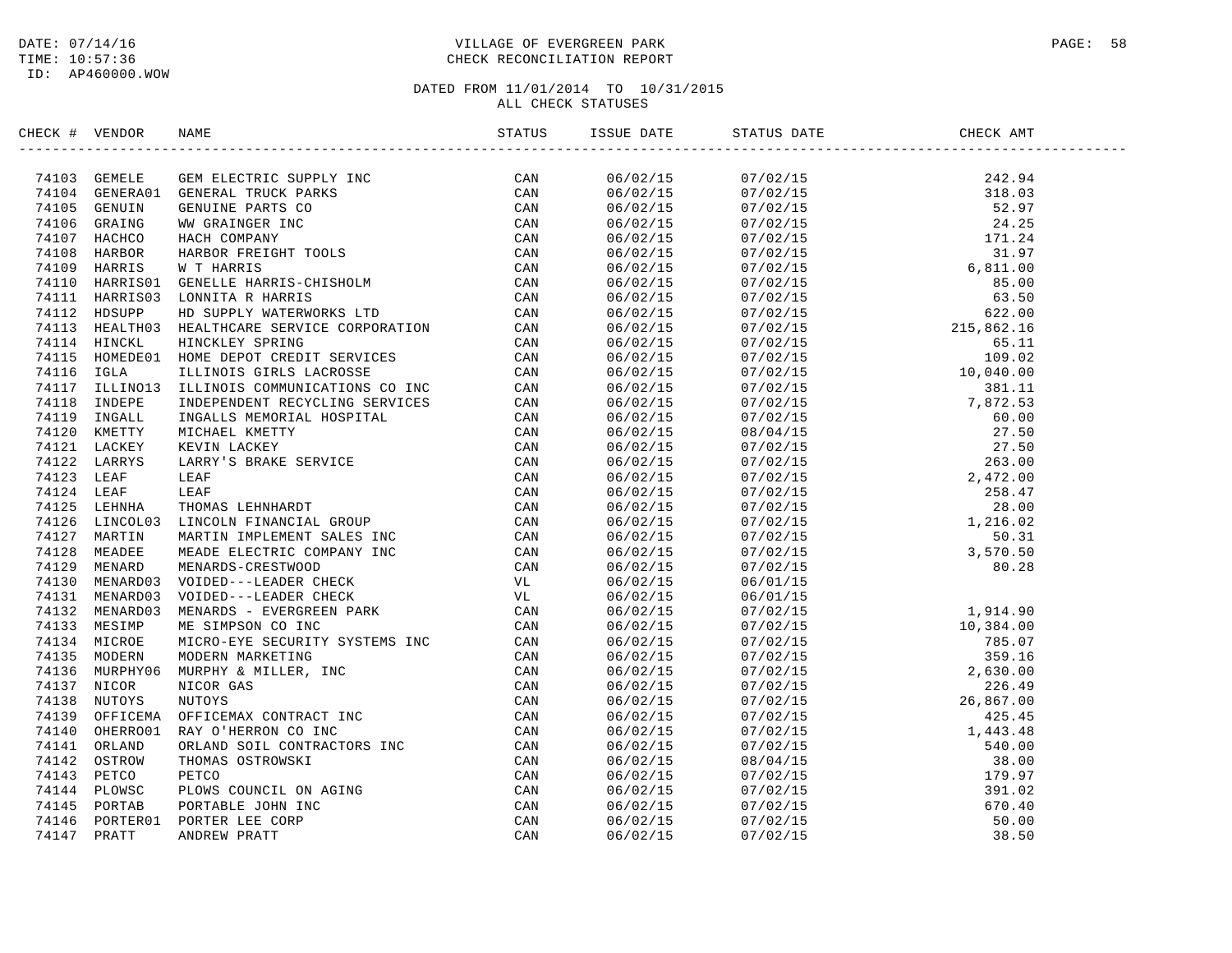### DATE: 07/14/16 PAGE: 59 PAGE: 59 TIME: 10:57:36 CHECK RECONCILIATION REPORT

| CHECK # VENDOR | NAME                                                                                                                                                                                                                                |          | ISSUE DATE STATUS DATE                                                                                                                                                                                                                                                                                                                                                                                                                 |  |
|----------------|-------------------------------------------------------------------------------------------------------------------------------------------------------------------------------------------------------------------------------------|----------|----------------------------------------------------------------------------------------------------------------------------------------------------------------------------------------------------------------------------------------------------------------------------------------------------------------------------------------------------------------------------------------------------------------------------------------|--|
|                | <b>ECR 4 VEHICLE MANUEL DES SERVICES (FOR AN ANTIFICATION CAN ALSO CONSUMERED AND A 1145 DES SERVICES (FOR AN ANTIFICATION CAN ALSO CONSUMERED AND A 150 DES SERVICE ON A 150 DES SERVICE ON A 150 DES SERVICE ON A 150 DES SER</b> | 06/02/15 | $\begin{tabular}{l c c c} \multicolumn{4}{c}{\textbf{55.5--}} \multicolumn{4}{c}{\textbf{69.5--}} \multicolumn{4}{c}{\textbf{69.5--}} \end{tabular} \begin{tabular}{l c c} \multicolumn{4}{c}{\textbf{69.5--}} \multicolumn{4}{c}{\textbf{69.5--}} \multicolumn{4}{c}{\textbf{69.5--}} \end{tabular} \begin{tabular}{l c c} \multicolumn{4}{c}{\textbf{69.5--}} \multicolumn{4}{c}{\textbf{69.5--}} \multicolumn{4}{c}{\textbf{69.5--$ |  |
|                |                                                                                                                                                                                                                                     | 06/02/15 |                                                                                                                                                                                                                                                                                                                                                                                                                                        |  |
|                |                                                                                                                                                                                                                                     | 06/02/15 |                                                                                                                                                                                                                                                                                                                                                                                                                                        |  |
|                |                                                                                                                                                                                                                                     | 06/02/15 |                                                                                                                                                                                                                                                                                                                                                                                                                                        |  |
|                |                                                                                                                                                                                                                                     | 06/02/15 |                                                                                                                                                                                                                                                                                                                                                                                                                                        |  |
|                |                                                                                                                                                                                                                                     | 06/02/15 |                                                                                                                                                                                                                                                                                                                                                                                                                                        |  |
|                |                                                                                                                                                                                                                                     |          |                                                                                                                                                                                                                                                                                                                                                                                                                                        |  |
|                |                                                                                                                                                                                                                                     | 06/02/15 |                                                                                                                                                                                                                                                                                                                                                                                                                                        |  |
|                |                                                                                                                                                                                                                                     | 06/02/15 |                                                                                                                                                                                                                                                                                                                                                                                                                                        |  |
|                |                                                                                                                                                                                                                                     | 06/02/15 |                                                                                                                                                                                                                                                                                                                                                                                                                                        |  |
|                |                                                                                                                                                                                                                                     | 06/02/15 |                                                                                                                                                                                                                                                                                                                                                                                                                                        |  |
|                |                                                                                                                                                                                                                                     | 06/02/15 |                                                                                                                                                                                                                                                                                                                                                                                                                                        |  |
|                |                                                                                                                                                                                                                                     | 06/02/15 |                                                                                                                                                                                                                                                                                                                                                                                                                                        |  |
|                |                                                                                                                                                                                                                                     | 06/02/15 |                                                                                                                                                                                                                                                                                                                                                                                                                                        |  |
|                |                                                                                                                                                                                                                                     | 06/02/15 |                                                                                                                                                                                                                                                                                                                                                                                                                                        |  |
|                |                                                                                                                                                                                                                                     | 06/02/15 |                                                                                                                                                                                                                                                                                                                                                                                                                                        |  |
|                |                                                                                                                                                                                                                                     | 06/02/15 |                                                                                                                                                                                                                                                                                                                                                                                                                                        |  |
|                |                                                                                                                                                                                                                                     | 06/02/15 |                                                                                                                                                                                                                                                                                                                                                                                                                                        |  |
|                |                                                                                                                                                                                                                                     | 06/02/15 |                                                                                                                                                                                                                                                                                                                                                                                                                                        |  |
|                |                                                                                                                                                                                                                                     | 06/02/15 |                                                                                                                                                                                                                                                                                                                                                                                                                                        |  |
|                |                                                                                                                                                                                                                                     | 06/02/15 |                                                                                                                                                                                                                                                                                                                                                                                                                                        |  |
|                |                                                                                                                                                                                                                                     | 06/02/15 |                                                                                                                                                                                                                                                                                                                                                                                                                                        |  |
|                |                                                                                                                                                                                                                                     | 06/02/15 |                                                                                                                                                                                                                                                                                                                                                                                                                                        |  |
|                |                                                                                                                                                                                                                                     | 06/02/15 |                                                                                                                                                                                                                                                                                                                                                                                                                                        |  |
|                |                                                                                                                                                                                                                                     | 06/02/15 |                                                                                                                                                                                                                                                                                                                                                                                                                                        |  |
|                |                                                                                                                                                                                                                                     | 06/02/15 |                                                                                                                                                                                                                                                                                                                                                                                                                                        |  |
|                |                                                                                                                                                                                                                                     | 06/02/15 |                                                                                                                                                                                                                                                                                                                                                                                                                                        |  |
|                |                                                                                                                                                                                                                                     | 06/02/15 |                                                                                                                                                                                                                                                                                                                                                                                                                                        |  |
|                |                                                                                                                                                                                                                                     | 06/02/15 |                                                                                                                                                                                                                                                                                                                                                                                                                                        |  |
|                |                                                                                                                                                                                                                                     | 06/02/15 |                                                                                                                                                                                                                                                                                                                                                                                                                                        |  |
|                |                                                                                                                                                                                                                                     | 06/02/15 |                                                                                                                                                                                                                                                                                                                                                                                                                                        |  |
|                |                                                                                                                                                                                                                                     | 06/02/15 |                                                                                                                                                                                                                                                                                                                                                                                                                                        |  |
|                |                                                                                                                                                                                                                                     | 06/02/15 |                                                                                                                                                                                                                                                                                                                                                                                                                                        |  |
|                |                                                                                                                                                                                                                                     | 06/02/15 |                                                                                                                                                                                                                                                                                                                                                                                                                                        |  |
|                |                                                                                                                                                                                                                                     | 06/02/15 |                                                                                                                                                                                                                                                                                                                                                                                                                                        |  |
|                |                                                                                                                                                                                                                                     | 06/02/15 |                                                                                                                                                                                                                                                                                                                                                                                                                                        |  |
|                |                                                                                                                                                                                                                                     | 06/02/15 |                                                                                                                                                                                                                                                                                                                                                                                                                                        |  |
|                |                                                                                                                                                                                                                                     | 06/02/15 |                                                                                                                                                                                                                                                                                                                                                                                                                                        |  |
|                |                                                                                                                                                                                                                                     | 06/02/15 |                                                                                                                                                                                                                                                                                                                                                                                                                                        |  |
|                |                                                                                                                                                                                                                                     | 06/02/15 |                                                                                                                                                                                                                                                                                                                                                                                                                                        |  |
|                |                                                                                                                                                                                                                                     |          |                                                                                                                                                                                                                                                                                                                                                                                                                                        |  |
|                |                                                                                                                                                                                                                                     | 06/02/15 |                                                                                                                                                                                                                                                                                                                                                                                                                                        |  |
|                |                                                                                                                                                                                                                                     | 06/02/15 |                                                                                                                                                                                                                                                                                                                                                                                                                                        |  |
|                |                                                                                                                                                                                                                                     | 06/02/15 |                                                                                                                                                                                                                                                                                                                                                                                                                                        |  |
|                |                                                                                                                                                                                                                                     | 06/02/15 |                                                                                                                                                                                                                                                                                                                                                                                                                                        |  |
|                |                                                                                                                                                                                                                                     | 06/02/15 |                                                                                                                                                                                                                                                                                                                                                                                                                                        |  |
|                |                                                                                                                                                                                                                                     | 06/02/15 |                                                                                                                                                                                                                                                                                                                                                                                                                                        |  |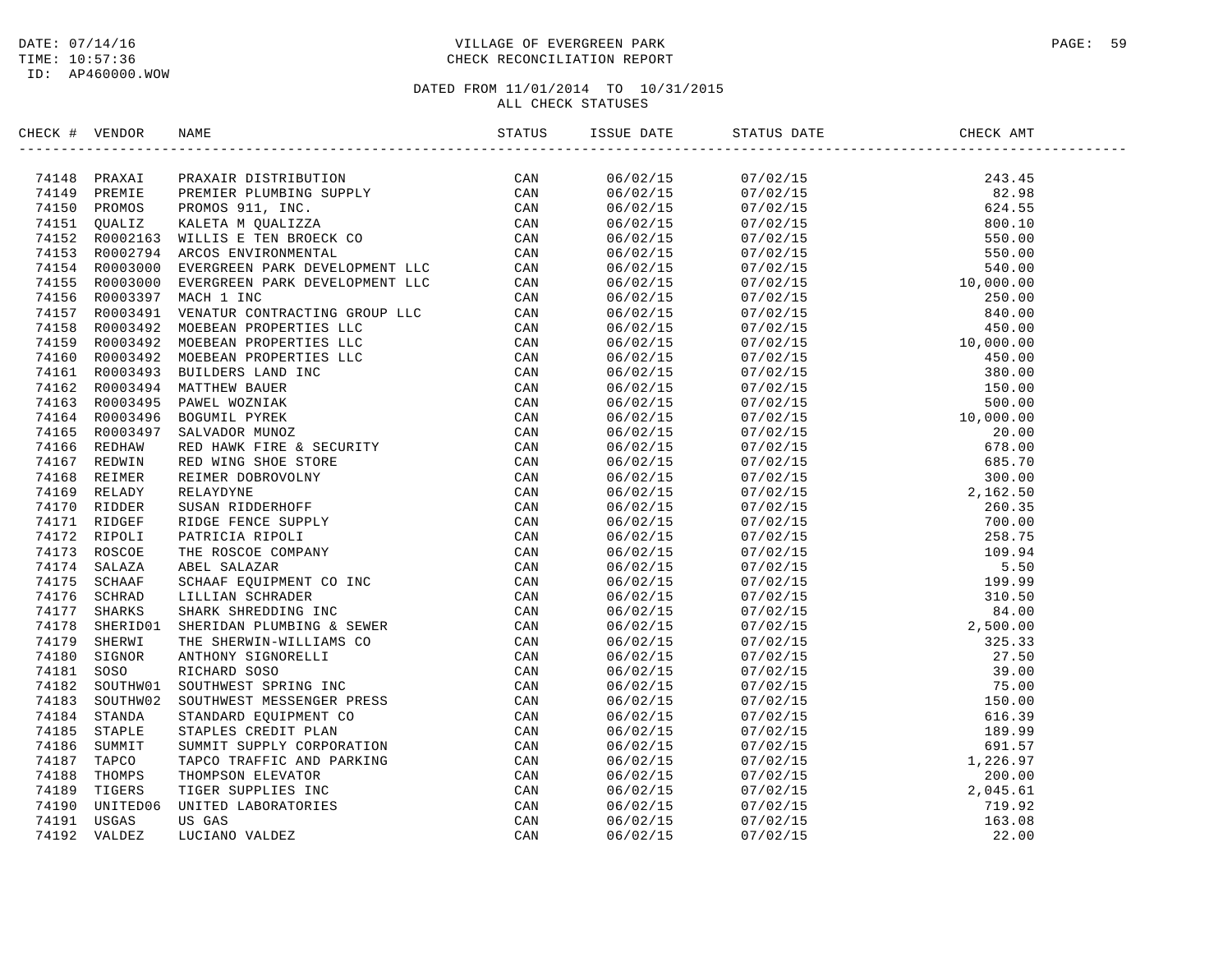### DATE: 07/14/16 PAGE: 60 PAGE: 60 PAGE: 60 PAGE: 60 PAGE: 60 PAGE: 60 PAGE: 60 PAGE: 60 PAGE: 60 PAGE: 60 PAGE: 60 TIME: 10:57:36 CHECK RECONCILIATION REPORT

| CHECK # VENDOR |                                                                                                                                                                                                                                   |  |  |
|----------------|-----------------------------------------------------------------------------------------------------------------------------------------------------------------------------------------------------------------------------------|--|--|
|                | NECK + VERDOR NAME<br>TA194 VERMICR VERTICON TERENES (STATUS - STATUS 1987)<br>74194 VERMICR VERTICON TERENES TRESPACING ERR (CAN 74195 VERSIC VERTICAL CAN 74196 VERSICA VERSICAL CAN 7419 NEGRO ON NATIONAL TRESPACING CAN 7419 |  |  |
|                |                                                                                                                                                                                                                                   |  |  |
|                |                                                                                                                                                                                                                                   |  |  |
|                |                                                                                                                                                                                                                                   |  |  |
|                |                                                                                                                                                                                                                                   |  |  |
|                |                                                                                                                                                                                                                                   |  |  |
|                |                                                                                                                                                                                                                                   |  |  |
|                |                                                                                                                                                                                                                                   |  |  |
|                |                                                                                                                                                                                                                                   |  |  |
|                |                                                                                                                                                                                                                                   |  |  |
|                |                                                                                                                                                                                                                                   |  |  |
|                |                                                                                                                                                                                                                                   |  |  |
|                |                                                                                                                                                                                                                                   |  |  |
|                |                                                                                                                                                                                                                                   |  |  |
|                |                                                                                                                                                                                                                                   |  |  |
|                |                                                                                                                                                                                                                                   |  |  |
|                |                                                                                                                                                                                                                                   |  |  |
|                |                                                                                                                                                                                                                                   |  |  |
|                |                                                                                                                                                                                                                                   |  |  |
|                |                                                                                                                                                                                                                                   |  |  |
|                |                                                                                                                                                                                                                                   |  |  |
|                |                                                                                                                                                                                                                                   |  |  |
|                |                                                                                                                                                                                                                                   |  |  |
|                |                                                                                                                                                                                                                                   |  |  |
|                |                                                                                                                                                                                                                                   |  |  |
|                |                                                                                                                                                                                                                                   |  |  |
|                |                                                                                                                                                                                                                                   |  |  |
|                |                                                                                                                                                                                                                                   |  |  |
|                |                                                                                                                                                                                                                                   |  |  |
|                |                                                                                                                                                                                                                                   |  |  |
|                |                                                                                                                                                                                                                                   |  |  |
|                |                                                                                                                                                                                                                                   |  |  |
|                |                                                                                                                                                                                                                                   |  |  |
|                |                                                                                                                                                                                                                                   |  |  |
|                |                                                                                                                                                                                                                                   |  |  |
|                |                                                                                                                                                                                                                                   |  |  |
|                |                                                                                                                                                                                                                                   |  |  |
|                |                                                                                                                                                                                                                                   |  |  |
|                |                                                                                                                                                                                                                                   |  |  |
|                |                                                                                                                                                                                                                                   |  |  |
|                |                                                                                                                                                                                                                                   |  |  |
|                |                                                                                                                                                                                                                                   |  |  |
|                |                                                                                                                                                                                                                                   |  |  |
|                |                                                                                                                                                                                                                                   |  |  |
|                |                                                                                                                                                                                                                                   |  |  |
|                |                                                                                                                                                                                                                                   |  |  |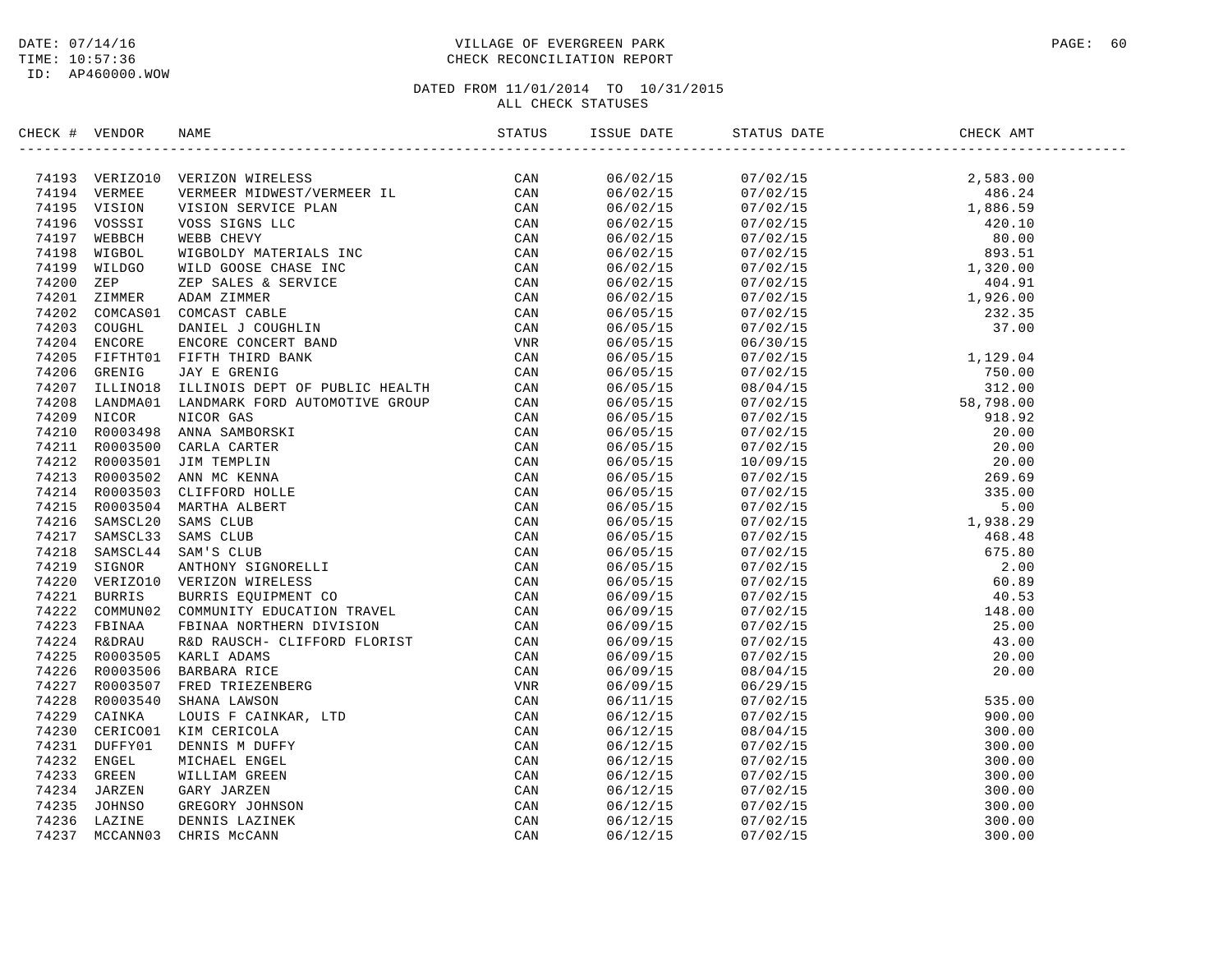### DATE: 07/14/16 PAGE: 61 PAGE: 61 TIME: 10:57:36 CHECK RECONCILIATION REPORT

|           |                        | $\begin{tabular}{l c c c} \multicolumn{1}{c}{\multicolumn{1}{c}{\multicolumn{1}{c}{\multicolumn{1}{c}{\multicolumn{1}{c}{\multicolumn{1}{c}{\multicolumn{1}{c}{\multicolumn{1}{c}{\multicolumn{1}{c}{\multicolumn{1}{c}{\multicolumn{1}{c}{\multicolumn{1}{c}{\multicolumn{1}{c}{\multicolumn{1}{c}{\multicolumn{1}{c}{\multicolumn{1}{c}{\multicolumn{1}{c}{\multicolumn{1}{c}{\multicolumn{1}{c}{\multicolumn{1}{c}{\multicolumn{1}{c}{\multicolumn{1}{c}{\multicolumn{1}{c$ |     |                      | $\begin{tabular}{l c c c} \multicolumn{1}{c}{\textbf{55.63}} \multicolumn{1}{c}{\textbf{56.64}} \multicolumn{1}{c}{\textbf{6944}} \multicolumn{1}{c}{\textbf{6944}} \multicolumn{1}{c}{\textbf{707}} \multicolumn{1}{c}{\textbf{80.00}} \multicolumn{1}{c}{\textbf{80.00}} \multicolumn{1}{c}{\textbf{80.00}} \multicolumn{1}{c}{\textbf{80.00}} \multicolumn{1}{c}{\textbf{80.00}} \multicolumn{1}{c}{\textbf{80.00}} \$ |  |
|-----------|------------------------|--------------------------------------------------------------------------------------------------------------------------------------------------------------------------------------------------------------------------------------------------------------------------------------------------------------------------------------------------------------------------------------------------------------------------------------------------------------------------------|-----|----------------------|---------------------------------------------------------------------------------------------------------------------------------------------------------------------------------------------------------------------------------------------------------------------------------------------------------------------------------------------------------------------------------------------------------------------------|--|
|           | 74238 PNIEWS           |                                                                                                                                                                                                                                                                                                                                                                                                                                                                                | CAN | 06/12/15<br>06/12/15 |                                                                                                                                                                                                                                                                                                                                                                                                                           |  |
|           | 74239 RICH             |                                                                                                                                                                                                                                                                                                                                                                                                                                                                                |     | 06/12/15             |                                                                                                                                                                                                                                                                                                                                                                                                                           |  |
|           | 74240 SEIFRI           |                                                                                                                                                                                                                                                                                                                                                                                                                                                                                |     | 06/12/15             |                                                                                                                                                                                                                                                                                                                                                                                                                           |  |
|           | 74241 SWITAL           |                                                                                                                                                                                                                                                                                                                                                                                                                                                                                |     | 06/12/15             |                                                                                                                                                                                                                                                                                                                                                                                                                           |  |
| 74242 VOS |                        |                                                                                                                                                                                                                                                                                                                                                                                                                                                                                |     | 06/12/15             |                                                                                                                                                                                                                                                                                                                                                                                                                           |  |
|           | 74243 YEAMAN           |                                                                                                                                                                                                                                                                                                                                                                                                                                                                                |     | 06/12/15             |                                                                                                                                                                                                                                                                                                                                                                                                                           |  |
|           | 74244 YOUNGT           |                                                                                                                                                                                                                                                                                                                                                                                                                                                                                |     | 06/12/15             |                                                                                                                                                                                                                                                                                                                                                                                                                           |  |
|           | 74245 CATERI           |                                                                                                                                                                                                                                                                                                                                                                                                                                                                                |     | 06/12/15             |                                                                                                                                                                                                                                                                                                                                                                                                                           |  |
|           | 74246 GREGOR           |                                                                                                                                                                                                                                                                                                                                                                                                                                                                                |     | 06/12/15             |                                                                                                                                                                                                                                                                                                                                                                                                                           |  |
|           | 74247 POSTMA           |                                                                                                                                                                                                                                                                                                                                                                                                                                                                                |     | 06/12/15             |                                                                                                                                                                                                                                                                                                                                                                                                                           |  |
|           | 74248 SAMSCL77         |                                                                                                                                                                                                                                                                                                                                                                                                                                                                                |     | 06/12/15             |                                                                                                                                                                                                                                                                                                                                                                                                                           |  |
|           | 74249 SOUTHW05         |                                                                                                                                                                                                                                                                                                                                                                                                                                                                                |     | 06/12/15             |                                                                                                                                                                                                                                                                                                                                                                                                                           |  |
|           | 74250 VILLAG01         |                                                                                                                                                                                                                                                                                                                                                                                                                                                                                |     | 06/12/15             |                                                                                                                                                                                                                                                                                                                                                                                                                           |  |
|           | 74251 WOODY            |                                                                                                                                                                                                                                                                                                                                                                                                                                                                                |     | 06/12/15             |                                                                                                                                                                                                                                                                                                                                                                                                                           |  |
|           | 74252 SECURI           |                                                                                                                                                                                                                                                                                                                                                                                                                                                                                |     | 06/15/15             |                                                                                                                                                                                                                                                                                                                                                                                                                           |  |
|           | 74253 AJUNIF           |                                                                                                                                                                                                                                                                                                                                                                                                                                                                                |     | 06/16/15             |                                                                                                                                                                                                                                                                                                                                                                                                                           |  |
|           | 74254 ANDERS           |                                                                                                                                                                                                                                                                                                                                                                                                                                                                                |     | 06/16/15             |                                                                                                                                                                                                                                                                                                                                                                                                                           |  |
|           | 74255 ANIMAL           |                                                                                                                                                                                                                                                                                                                                                                                                                                                                                |     | 06/16/15             |                                                                                                                                                                                                                                                                                                                                                                                                                           |  |
|           | 74256 ATT01            |                                                                                                                                                                                                                                                                                                                                                                                                                                                                                |     | 06/16/15             |                                                                                                                                                                                                                                                                                                                                                                                                                           |  |
|           | 74257 ATTGLO           |                                                                                                                                                                                                                                                                                                                                                                                                                                                                                |     | 06/16/15             |                                                                                                                                                                                                                                                                                                                                                                                                                           |  |
|           | 74258 AVALON           |                                                                                                                                                                                                                                                                                                                                                                                                                                                                                |     | 06/16/15             |                                                                                                                                                                                                                                                                                                                                                                                                                           |  |
|           | 74259 BAGANU           |                                                                                                                                                                                                                                                                                                                                                                                                                                                                                |     | 06/16/15             |                                                                                                                                                                                                                                                                                                                                                                                                                           |  |
|           | 74260 BENNET           |                                                                                                                                                                                                                                                                                                                                                                                                                                                                                |     | 06/16/15             |                                                                                                                                                                                                                                                                                                                                                                                                                           |  |
|           | 74261 BEVERL01         |                                                                                                                                                                                                                                                                                                                                                                                                                                                                                |     | 06/16/15             |                                                                                                                                                                                                                                                                                                                                                                                                                           |  |
| 74262 BMI |                        |                                                                                                                                                                                                                                                                                                                                                                                                                                                                                |     | 06/16/15             |                                                                                                                                                                                                                                                                                                                                                                                                                           |  |
|           | 74263 BRENNA           |                                                                                                                                                                                                                                                                                                                                                                                                                                                                                |     | 06/16/15             |                                                                                                                                                                                                                                                                                                                                                                                                                           |  |
|           | 74264 BRETTE           |                                                                                                                                                                                                                                                                                                                                                                                                                                                                                |     | 06/16/15             |                                                                                                                                                                                                                                                                                                                                                                                                                           |  |
|           | 74265 BROWNE           |                                                                                                                                                                                                                                                                                                                                                                                                                                                                                |     | 06/16/15             |                                                                                                                                                                                                                                                                                                                                                                                                                           |  |
|           | 74266 CASEYE           |                                                                                                                                                                                                                                                                                                                                                                                                                                                                                |     | 06/16/15             |                                                                                                                                                                                                                                                                                                                                                                                                                           |  |
|           | 74267 CBCINN           |                                                                                                                                                                                                                                                                                                                                                                                                                                                                                |     | 06/16/15             |                                                                                                                                                                                                                                                                                                                                                                                                                           |  |
|           | 74268 CEDRIC           |                                                                                                                                                                                                                                                                                                                                                                                                                                                                                |     | 06/16/15             |                                                                                                                                                                                                                                                                                                                                                                                                                           |  |
|           | 74269 CHICAG03         |                                                                                                                                                                                                                                                                                                                                                                                                                                                                                |     | 06/16/15             |                                                                                                                                                                                                                                                                                                                                                                                                                           |  |
|           | 74270 CINTAS           |                                                                                                                                                                                                                                                                                                                                                                                                                                                                                |     | 06/16/15             |                                                                                                                                                                                                                                                                                                                                                                                                                           |  |
|           |                        | 74271 CINTAS02 CINTAS CORPORATION                                                                                                                                                                                                                                                                                                                                                                                                                                              |     | 06/16/15             |                                                                                                                                                                                                                                                                                                                                                                                                                           |  |
|           | 74272 CLOSED           |                                                                                                                                                                                                                                                                                                                                                                                                                                                                                |     | 06/16/15             |                                                                                                                                                                                                                                                                                                                                                                                                                           |  |
|           | 74273 COMBIN02         |                                                                                                                                                                                                                                                                                                                                                                                                                                                                                |     | 06/16/15             |                                                                                                                                                                                                                                                                                                                                                                                                                           |  |
|           | 74274 COMCAS02         |                                                                                                                                                                                                                                                                                                                                                                                                                                                                                |     | 06/16/15             |                                                                                                                                                                                                                                                                                                                                                                                                                           |  |
|           | 74275 COMED01          |                                                                                                                                                                                                                                                                                                                                                                                                                                                                                |     | 06/16/15             |                                                                                                                                                                                                                                                                                                                                                                                                                           |  |
|           | 74276 COMMAN           |                                                                                                                                                                                                                                                                                                                                                                                                                                                                                |     | 06/16/15             |                                                                                                                                                                                                                                                                                                                                                                                                                           |  |
|           | 74277 COMPET           |                                                                                                                                                                                                                                                                                                                                                                                                                                                                                |     | 06/16/15             |                                                                                                                                                                                                                                                                                                                                                                                                                           |  |
|           | 74278 COUNTY           |                                                                                                                                                                                                                                                                                                                                                                                                                                                                                |     | 06/16/15             |                                                                                                                                                                                                                                                                                                                                                                                                                           |  |
|           | 74279 CYGANH           |                                                                                                                                                                                                                                                                                                                                                                                                                                                                                |     | 06/16/15             |                                                                                                                                                                                                                                                                                                                                                                                                                           |  |
|           | 74280 DELLMA           |                                                                                                                                                                                                                                                                                                                                                                                                                                                                                |     | 06/16/15             |                                                                                                                                                                                                                                                                                                                                                                                                                           |  |
|           | 74281 DIRECT02 DIRECTV |                                                                                                                                                                                                                                                                                                                                                                                                                                                                                |     | 06/16/15             |                                                                                                                                                                                                                                                                                                                                                                                                                           |  |
|           | 74282 EAGLEU           |                                                                                                                                                                                                                                                                                                                                                                                                                                                                                |     | 06/16/15             |                                                                                                                                                                                                                                                                                                                                                                                                                           |  |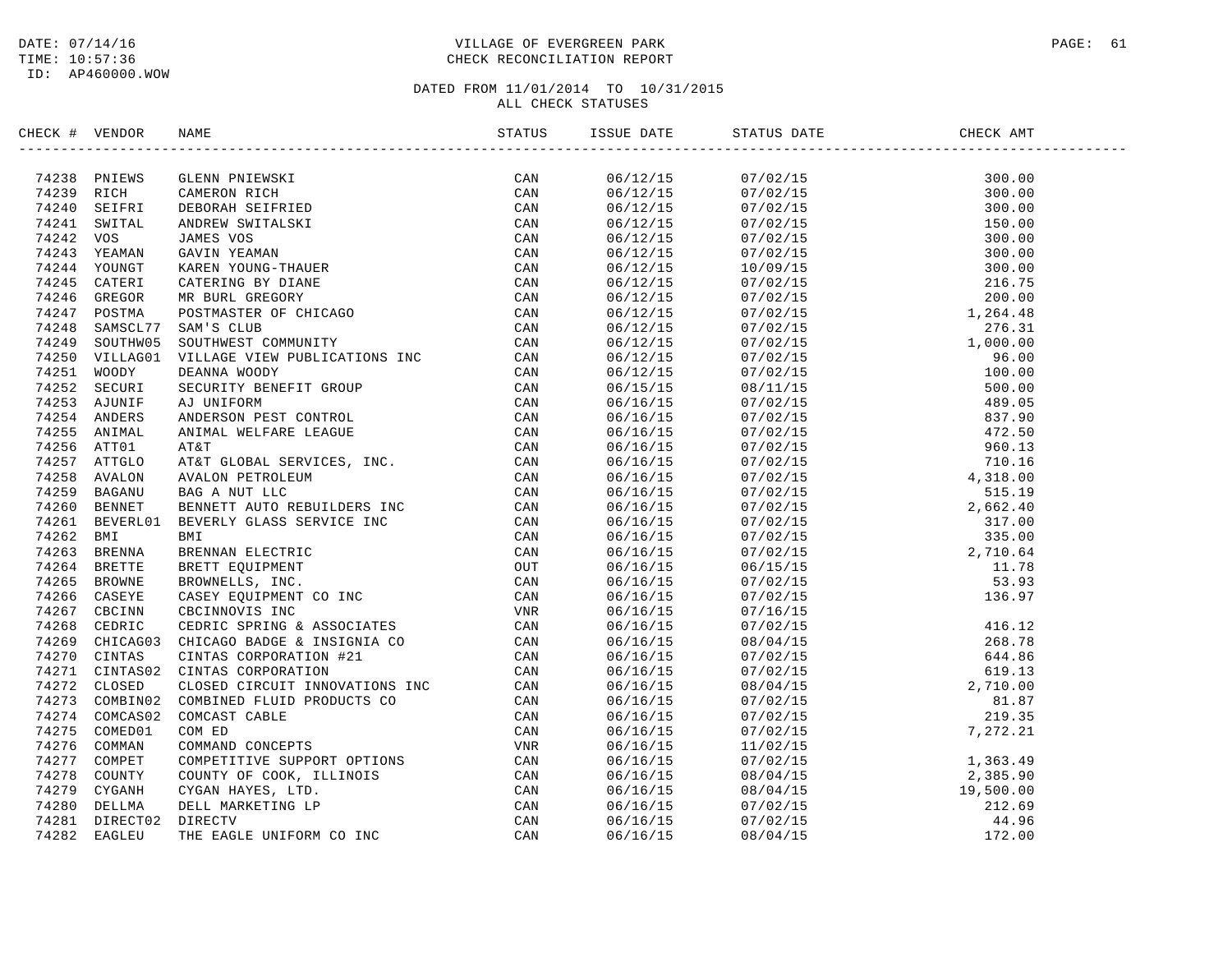### DATE: 07/14/16 PAGE: 62 PAGE: 62 TIME: 10:57:36 CHECK RECONCILIATION REPORT

| CHECK # VENDOR |                                                                                                                                                                                                                               |  |                                                                                                                                                                                                                                                                                                                                                                                                     |  |
|----------------|-------------------------------------------------------------------------------------------------------------------------------------------------------------------------------------------------------------------------------|--|-----------------------------------------------------------------------------------------------------------------------------------------------------------------------------------------------------------------------------------------------------------------------------------------------------------------------------------------------------------------------------------------------------|--|
|                | INCRE (FROM STROM STRONG THE LIGENCY CAN ARREST AND THE STRONG CAN ALSO SERVE CAN ALSO SERVER CHANGES IN THE STRONG THE STRONG THE STRONG THE STRONG THE STRONG THE STRONG CAN ARREST THAN THE STRONG THE STRONG THE STRONG T |  | $\begin{tabular}{l c c c c} \hline \textbf{18} & \textbf{51} & \textbf{51} & \textbf{51} & \textbf{51} & \textbf{51} & \textbf{51} & \textbf{51} & \textbf{51} & \textbf{51} & \textbf{51} & \textbf{51} & \textbf{51} & \textbf{51} & \textbf{51} & \textbf{51} & \textbf{51} & \textbf{51} & \textbf{51} & \textbf{51} & \textbf{51} & \textbf{51} & \textbf{51} & \textbf{51} & \textbf{51} & \$ |  |
|                |                                                                                                                                                                                                                               |  |                                                                                                                                                                                                                                                                                                                                                                                                     |  |
|                |                                                                                                                                                                                                                               |  |                                                                                                                                                                                                                                                                                                                                                                                                     |  |
|                |                                                                                                                                                                                                                               |  |                                                                                                                                                                                                                                                                                                                                                                                                     |  |
|                |                                                                                                                                                                                                                               |  |                                                                                                                                                                                                                                                                                                                                                                                                     |  |
|                |                                                                                                                                                                                                                               |  |                                                                                                                                                                                                                                                                                                                                                                                                     |  |
|                |                                                                                                                                                                                                                               |  |                                                                                                                                                                                                                                                                                                                                                                                                     |  |
|                |                                                                                                                                                                                                                               |  |                                                                                                                                                                                                                                                                                                                                                                                                     |  |
|                |                                                                                                                                                                                                                               |  |                                                                                                                                                                                                                                                                                                                                                                                                     |  |
|                |                                                                                                                                                                                                                               |  |                                                                                                                                                                                                                                                                                                                                                                                                     |  |
|                |                                                                                                                                                                                                                               |  |                                                                                                                                                                                                                                                                                                                                                                                                     |  |
|                |                                                                                                                                                                                                                               |  |                                                                                                                                                                                                                                                                                                                                                                                                     |  |
|                |                                                                                                                                                                                                                               |  |                                                                                                                                                                                                                                                                                                                                                                                                     |  |
|                |                                                                                                                                                                                                                               |  |                                                                                                                                                                                                                                                                                                                                                                                                     |  |
|                |                                                                                                                                                                                                                               |  |                                                                                                                                                                                                                                                                                                                                                                                                     |  |
|                |                                                                                                                                                                                                                               |  |                                                                                                                                                                                                                                                                                                                                                                                                     |  |
|                |                                                                                                                                                                                                                               |  |                                                                                                                                                                                                                                                                                                                                                                                                     |  |
|                |                                                                                                                                                                                                                               |  |                                                                                                                                                                                                                                                                                                                                                                                                     |  |
|                |                                                                                                                                                                                                                               |  |                                                                                                                                                                                                                                                                                                                                                                                                     |  |
|                |                                                                                                                                                                                                                               |  |                                                                                                                                                                                                                                                                                                                                                                                                     |  |
|                |                                                                                                                                                                                                                               |  |                                                                                                                                                                                                                                                                                                                                                                                                     |  |
|                |                                                                                                                                                                                                                               |  |                                                                                                                                                                                                                                                                                                                                                                                                     |  |
|                |                                                                                                                                                                                                                               |  |                                                                                                                                                                                                                                                                                                                                                                                                     |  |
|                |                                                                                                                                                                                                                               |  |                                                                                                                                                                                                                                                                                                                                                                                                     |  |
|                |                                                                                                                                                                                                                               |  |                                                                                                                                                                                                                                                                                                                                                                                                     |  |
|                |                                                                                                                                                                                                                               |  |                                                                                                                                                                                                                                                                                                                                                                                                     |  |
|                |                                                                                                                                                                                                                               |  |                                                                                                                                                                                                                                                                                                                                                                                                     |  |
|                |                                                                                                                                                                                                                               |  |                                                                                                                                                                                                                                                                                                                                                                                                     |  |
|                |                                                                                                                                                                                                                               |  |                                                                                                                                                                                                                                                                                                                                                                                                     |  |
|                |                                                                                                                                                                                                                               |  |                                                                                                                                                                                                                                                                                                                                                                                                     |  |
|                |                                                                                                                                                                                                                               |  |                                                                                                                                                                                                                                                                                                                                                                                                     |  |
|                |                                                                                                                                                                                                                               |  |                                                                                                                                                                                                                                                                                                                                                                                                     |  |
|                |                                                                                                                                                                                                                               |  |                                                                                                                                                                                                                                                                                                                                                                                                     |  |
|                |                                                                                                                                                                                                                               |  |                                                                                                                                                                                                                                                                                                                                                                                                     |  |
|                |                                                                                                                                                                                                                               |  |                                                                                                                                                                                                                                                                                                                                                                                                     |  |
|                |                                                                                                                                                                                                                               |  |                                                                                                                                                                                                                                                                                                                                                                                                     |  |
|                |                                                                                                                                                                                                                               |  |                                                                                                                                                                                                                                                                                                                                                                                                     |  |
|                |                                                                                                                                                                                                                               |  |                                                                                                                                                                                                                                                                                                                                                                                                     |  |
|                |                                                                                                                                                                                                                               |  |                                                                                                                                                                                                                                                                                                                                                                                                     |  |
|                |                                                                                                                                                                                                                               |  |                                                                                                                                                                                                                                                                                                                                                                                                     |  |
|                |                                                                                                                                                                                                                               |  |                                                                                                                                                                                                                                                                                                                                                                                                     |  |
|                |                                                                                                                                                                                                                               |  |                                                                                                                                                                                                                                                                                                                                                                                                     |  |
|                |                                                                                                                                                                                                                               |  |                                                                                                                                                                                                                                                                                                                                                                                                     |  |
|                |                                                                                                                                                                                                                               |  |                                                                                                                                                                                                                                                                                                                                                                                                     |  |
|                |                                                                                                                                                                                                                               |  |                                                                                                                                                                                                                                                                                                                                                                                                     |  |
|                |                                                                                                                                                                                                                               |  |                                                                                                                                                                                                                                                                                                                                                                                                     |  |
|                |                                                                                                                                                                                                                               |  |                                                                                                                                                                                                                                                                                                                                                                                                     |  |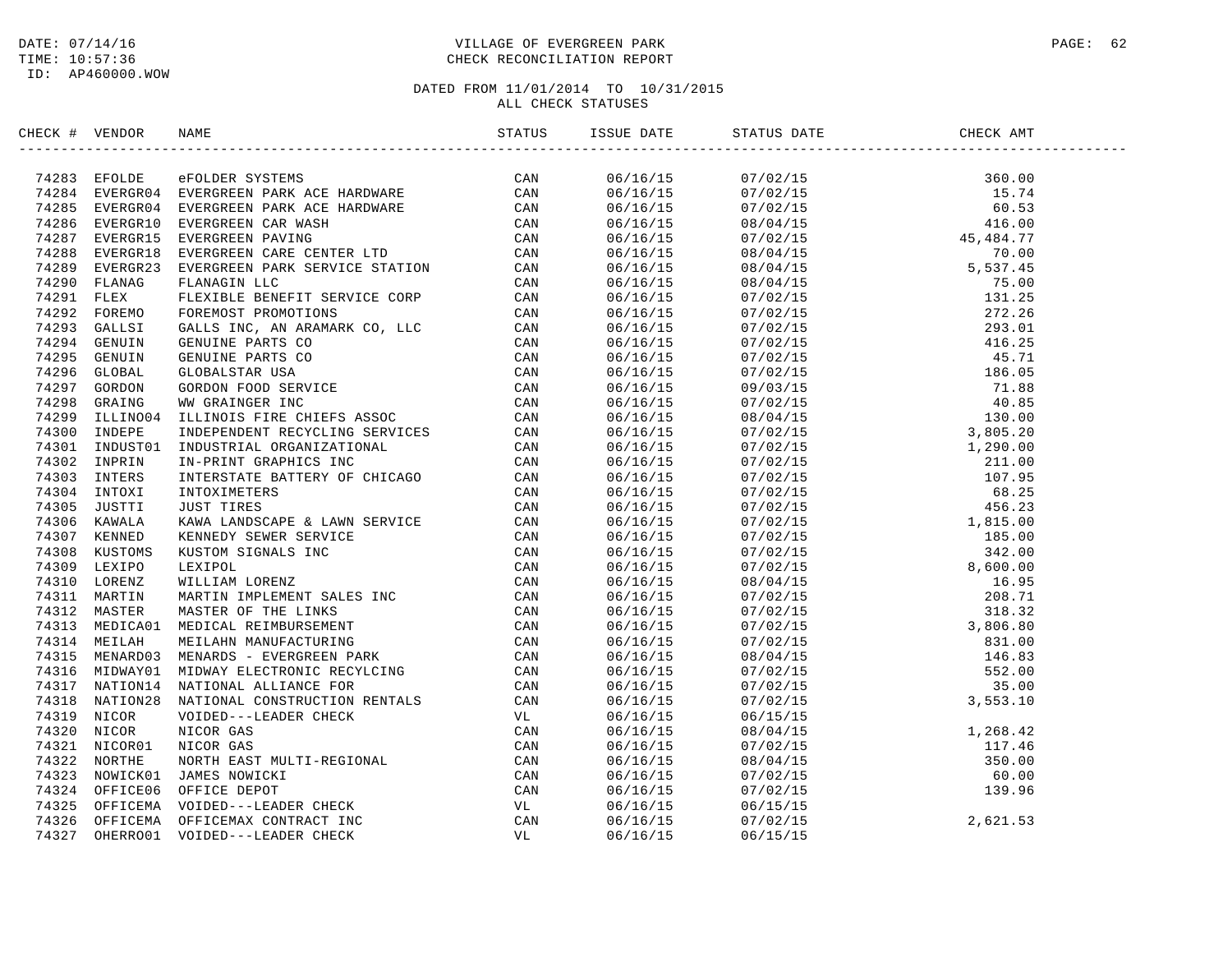### DATE: 07/14/16 PAGE: 63 TIME: 10:57:36 CHECK RECONCILIATION REPORT

| CHECK # VENDOR |                                  | NAME                                                                                                                                                                                                                                           | ISSUE DATE           | STATUS DATE                                                                                                                                                                                                                                                                 | CHECK AMT |  |
|----------------|----------------------------------|------------------------------------------------------------------------------------------------------------------------------------------------------------------------------------------------------------------------------------------------|----------------------|-----------------------------------------------------------------------------------------------------------------------------------------------------------------------------------------------------------------------------------------------------------------------------|-----------|--|
|                |                                  | 74328 OHERROO1 RAY O'HERRON CO INC<br>74329 ORLAND ORLAND SOIL CONTRACTORS INC<br>74330 OTISEL OTIS ELEVATOR CO<br>74331 PROVEN PROVEN BUSINESS SYSTEMS<br>74332 PUBLIC PUBLIC SAFETY DIRECT INC<br>74333 QUATTR JIM QUATTROCKI CAN<br>743     | 06/16/15             |                                                                                                                                                                                                                                                                             |           |  |
|                |                                  |                                                                                                                                                                                                                                                | 06/16/15             |                                                                                                                                                                                                                                                                             |           |  |
|                |                                  |                                                                                                                                                                                                                                                | 06/16/15             |                                                                                                                                                                                                                                                                             |           |  |
|                |                                  |                                                                                                                                                                                                                                                | 06/16/15             |                                                                                                                                                                                                                                                                             |           |  |
|                |                                  |                                                                                                                                                                                                                                                | 06/16/15             |                                                                                                                                                                                                                                                                             |           |  |
|                |                                  |                                                                                                                                                                                                                                                | 06/16/15             |                                                                                                                                                                                                                                                                             |           |  |
|                |                                  |                                                                                                                                                                                                                                                | 06/16/15             |                                                                                                                                                                                                                                                                             |           |  |
|                |                                  |                                                                                                                                                                                                                                                | 06/16/15             |                                                                                                                                                                                                                                                                             |           |  |
|                |                                  |                                                                                                                                                                                                                                                | 06/16/15             |                                                                                                                                                                                                                                                                             |           |  |
|                |                                  |                                                                                                                                                                                                                                                | 06/16/15             |                                                                                                                                                                                                                                                                             |           |  |
| 74338          | R0003000                         |                                                                                                                                                                                                                                                | 06/16/15             |                                                                                                                                                                                                                                                                             |           |  |
|                | 74339 R0003508                   |                                                                                                                                                                                                                                                | 06/16/15             |                                                                                                                                                                                                                                                                             |           |  |
| 74340          | R0003509                         |                                                                                                                                                                                                                                                | 06/16/15             |                                                                                                                                                                                                                                                                             |           |  |
|                | 74341 R0003510                   |                                                                                                                                                                                                                                                | 06/16/15             |                                                                                                                                                                                                                                                                             |           |  |
|                | 74342 R0003511                   |                                                                                                                                                                                                                                                | 06/16/15             |                                                                                                                                                                                                                                                                             |           |  |
|                | 74343 R0003512                   |                                                                                                                                                                                                                                                | 06/16/15             |                                                                                                                                                                                                                                                                             |           |  |
|                |                                  | 74344 R0003512 CJ HOLDINGS INC                                                                                                                                                                                                                 | 06/16/15             |                                                                                                                                                                                                                                                                             |           |  |
|                | 74345 R0003513                   |                                                                                                                                                                                                                                                | 06/16/15             |                                                                                                                                                                                                                                                                             |           |  |
|                |                                  | 74346 R0003514 PAUL JOHNSON                                                                                                                                                                                                                    | 06/16/15             |                                                                                                                                                                                                                                                                             |           |  |
|                |                                  |                                                                                                                                                                                                                                                |                      |                                                                                                                                                                                                                                                                             |           |  |
|                | 74347 R0003515<br>74348 R0003515 |                                                                                                                                                                                                                                                | 06/16/15<br>06/16/15 | $\begin{array}{cccc} 08/04/15 & 1,100.00 \\ 08/04/15 & 20,000.00 \\ 07/02/15 & 1,000.00 \\ 07/02/15 & 335.25 \\ 08/04/15 & 39.00 \\ 07/02/15 & 335.25 \\ 08/04/15 & 273.44 \\ 07/02/15 & 273.44 \\ 07/02/15 & 273.44 \\ 07/02/15 & 200.00 \\ 07/02/15 & 200.00 \\ 07/02/15$ |           |  |
|                |                                  |                                                                                                                                                                                                                                                |                      |                                                                                                                                                                                                                                                                             |           |  |
| 74349          | R0003515<br>74350 REGION02       |                                                                                                                                                                                                                                                | 06/16/15             |                                                                                                                                                                                                                                                                             |           |  |
|                |                                  |                                                                                                                                                                                                                                                | 06/16/15             |                                                                                                                                                                                                                                                                             |           |  |
|                | 74351 REPORT                     |                                                                                                                                                                                                                                                | 06/16/15             |                                                                                                                                                                                                                                                                             |           |  |
|                | 74352 ROSCOE                     |                                                                                                                                                                                                                                                | 06/16/15             |                                                                                                                                                                                                                                                                             |           |  |
|                | 74353 RRLAND                     |                                                                                                                                                                                                                                                | 06/16/15             |                                                                                                                                                                                                                                                                             |           |  |
|                | 74354 SAMSCL11                   |                                                                                                                                                                                                                                                | 06/16/15             |                                                                                                                                                                                                                                                                             |           |  |
|                | 74355 SPEEDI                     |                                                                                                                                                                                                                                                | 06/16/15             |                                                                                                                                                                                                                                                                             |           |  |
|                | 74356 SUBURB                     |                                                                                                                                                                                                                                                | 06/16/15             |                                                                                                                                                                                                                                                                             |           |  |
|                | 74357 THOMPS                     |                                                                                                                                                                                                                                                | 06/16/15             |                                                                                                                                                                                                                                                                             |           |  |
| 74358          | UNIVER04                         |                                                                                                                                                                                                                                                | 06/16/15             |                                                                                                                                                                                                                                                                             |           |  |
| 74359          | USGAS                            |                                                                                                                                                                                                                                                | 06/16/15             |                                                                                                                                                                                                                                                                             |           |  |
| 74360          | VERIZO10                         |                                                                                                                                                                                                                                                | 06/16/15             |                                                                                                                                                                                                                                                                             |           |  |
|                | 74361 VILLOL                     |                                                                                                                                                                                                                                                | 06/16/15             |                                                                                                                                                                                                                                                                             |           |  |
| 74362          | WIGBOL                           |                                                                                                                                                                                                                                                | 06/16/15             |                                                                                                                                                                                                                                                                             |           |  |
| 74363          | ZEP                              |                                                                                                                                                                                                                                                | 06/16/15             |                                                                                                                                                                                                                                                                             |           |  |
|                | 74364 ALLENT                     |                                                                                                                                                                                                                                                | 06/18/15             |                                                                                                                                                                                                                                                                             |           |  |
| 74365          | BJSBUS                           |                                                                                                                                                                                                                                                | 06/18/15             |                                                                                                                                                                                                                                                                             |           |  |
|                | 74366 BJSBUS                     |                                                                                                                                                                                                                                                | 06/18/15             |                                                                                                                                                                                                                                                                             |           |  |
| 74367          | <b>BULLSS</b>                    |                                                                                                                                                                                                                                                | 06/18/15             |                                                                                                                                                                                                                                                                             |           |  |
|                | 74368 R0000875                   | EVERGREEN PARK DEVELOPMENT LLC CAN<br>EVERGREEN PARK DEVELOPMENT LLC CAN<br>MEM MANAGERIAL SERVICE INC CAN<br>MANAGERIAL SERVICE INC CAN<br>MANREEN O'DONOGHUE CAN<br>CONCETTA EBLER<br>MANREEN O'DONOGHUE CAN<br>CONCETTA EBLER<br>MANREEN O' | 06/18/15             | $\begin{array}{cccc} 07/02/15 & 1,193.96 \\ 08/04/15 & 156,664.12 \\ 07/02/15 & 211.04 \\ 07/02/15 & 3,740.00 \\ 07/02/15 & 500.00 \\ 07/02/15 & 500.00 \\ 07/02/15 & 500.00 \\ 07/02/15 & 500.00 \\ 07/02/15 & 775.00 \\ 08/04/15 & 20.00 \\ 08/04/15 & 20.00 \\ 08/04/15$ |           |  |
| 74369          | R0003516                         |                                                                                                                                                                                                                                                | 06/18/15             |                                                                                                                                                                                                                                                                             |           |  |
| 74370          | R0003517                         |                                                                                                                                                                                                                                                | 06/18/15             |                                                                                                                                                                                                                                                                             |           |  |
|                | 74371 R0003518                   |                                                                                                                                                                                                                                                | 06/18/15             |                                                                                                                                                                                                                                                                             |           |  |
| 74372          | <b>SARAHS</b>                    |                                                                                                                                                                                                                                                | 06/18/15             |                                                                                                                                                                                                                                                                             |           |  |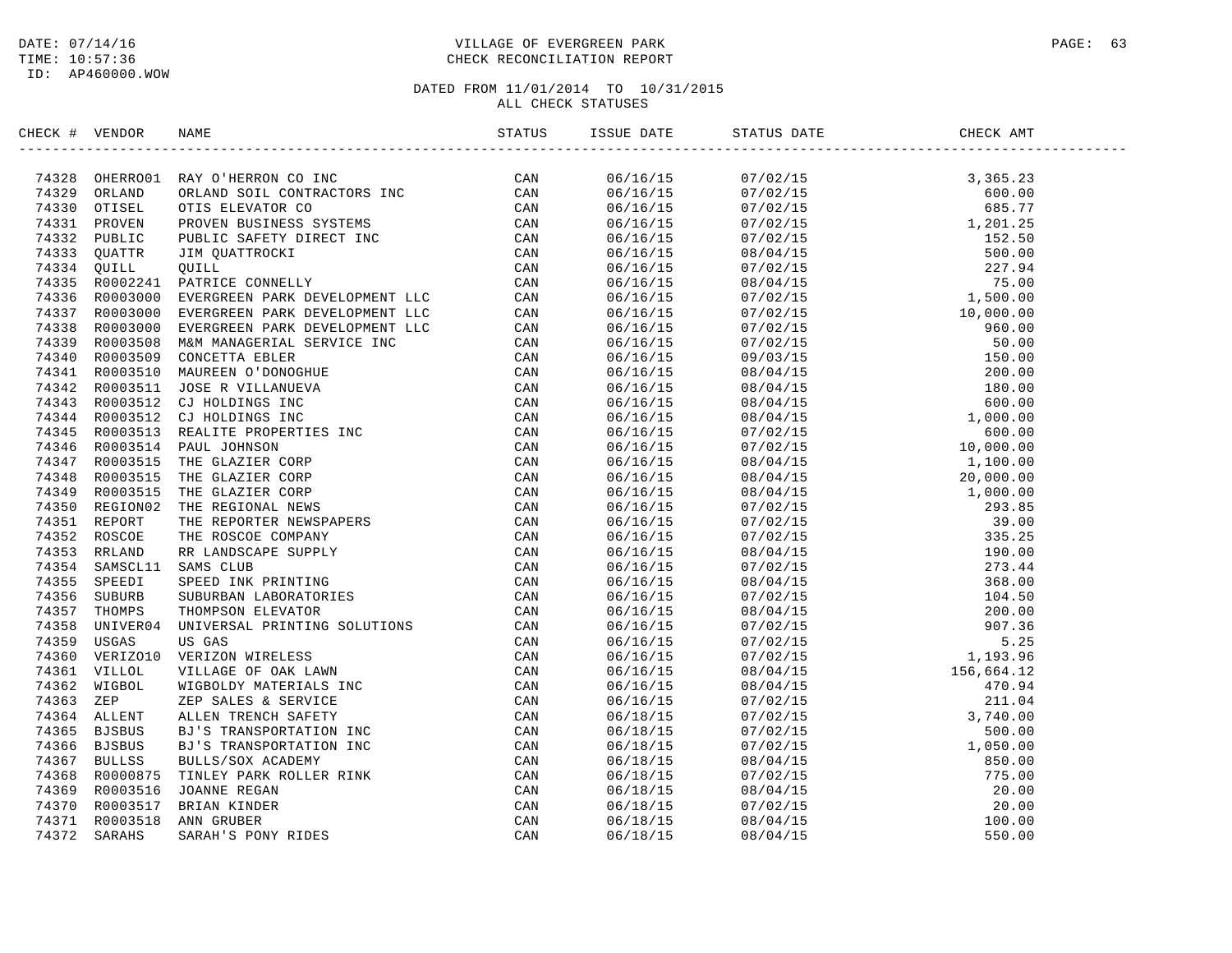### DATE: 07/14/16 PAGE: 64 PAGE: 64 TIME: 10:57:36 CHECK RECONCILIATION REPORT

| CHECK # | VENDOR | NAME                                                                                                                                                                                                                                    | ISSUE DATE | STATUS DATE | CHECK AMT |  |
|---------|--------|-----------------------------------------------------------------------------------------------------------------------------------------------------------------------------------------------------------------------------------------|------------|-------------|-----------|--|
|         |        | HEAD SECRET SECRETAIN OF THE MANUFOLD CAN VALUE (AN VIRTE 1997)<br>14374 SERONA BAST AND CITY THUNDERS CAN<br>14374 SERONA BAST AND CAN INTERNATION CAN<br>14374 SERONA BAST TREETINGS CAN<br>14376 PERFIT DE FRANCISCO DE CAN<br>14376 |            |             |           |  |
|         |        |                                                                                                                                                                                                                                         |            |             |           |  |
|         |        |                                                                                                                                                                                                                                         |            |             |           |  |
|         |        |                                                                                                                                                                                                                                         |            |             |           |  |
|         |        |                                                                                                                                                                                                                                         |            |             |           |  |
|         |        |                                                                                                                                                                                                                                         |            |             |           |  |
|         |        |                                                                                                                                                                                                                                         |            |             |           |  |
|         |        |                                                                                                                                                                                                                                         |            |             |           |  |
|         |        |                                                                                                                                                                                                                                         |            |             |           |  |
|         |        |                                                                                                                                                                                                                                         |            |             |           |  |
|         |        |                                                                                                                                                                                                                                         |            |             |           |  |
|         |        |                                                                                                                                                                                                                                         |            |             |           |  |
|         |        |                                                                                                                                                                                                                                         |            |             |           |  |
|         |        |                                                                                                                                                                                                                                         |            |             |           |  |
|         |        |                                                                                                                                                                                                                                         |            |             |           |  |
|         |        |                                                                                                                                                                                                                                         |            |             |           |  |
|         |        |                                                                                                                                                                                                                                         |            |             |           |  |
|         |        |                                                                                                                                                                                                                                         |            |             |           |  |
|         |        |                                                                                                                                                                                                                                         |            |             |           |  |
|         |        |                                                                                                                                                                                                                                         |            |             |           |  |
|         |        |                                                                                                                                                                                                                                         |            |             |           |  |
|         |        |                                                                                                                                                                                                                                         |            |             |           |  |
|         |        |                                                                                                                                                                                                                                         |            |             |           |  |
|         |        |                                                                                                                                                                                                                                         |            |             |           |  |
|         |        |                                                                                                                                                                                                                                         |            |             |           |  |
|         |        |                                                                                                                                                                                                                                         |            |             |           |  |
|         |        |                                                                                                                                                                                                                                         |            |             |           |  |
|         |        |                                                                                                                                                                                                                                         |            |             |           |  |
|         |        |                                                                                                                                                                                                                                         |            |             |           |  |
|         |        |                                                                                                                                                                                                                                         |            |             |           |  |
|         |        |                                                                                                                                                                                                                                         |            |             |           |  |
|         |        |                                                                                                                                                                                                                                         |            |             |           |  |
|         |        |                                                                                                                                                                                                                                         |            |             |           |  |
|         |        |                                                                                                                                                                                                                                         |            |             |           |  |
|         |        |                                                                                                                                                                                                                                         |            |             |           |  |
|         |        |                                                                                                                                                                                                                                         |            |             |           |  |
|         |        |                                                                                                                                                                                                                                         |            |             |           |  |
|         |        |                                                                                                                                                                                                                                         |            |             |           |  |
|         |        |                                                                                                                                                                                                                                         |            |             |           |  |
|         |        |                                                                                                                                                                                                                                         |            |             |           |  |
|         |        |                                                                                                                                                                                                                                         |            |             |           |  |
|         |        |                                                                                                                                                                                                                                         |            |             |           |  |
|         |        |                                                                                                                                                                                                                                         |            |             |           |  |
|         |        |                                                                                                                                                                                                                                         |            |             |           |  |
|         |        |                                                                                                                                                                                                                                         |            |             |           |  |
|         |        |                                                                                                                                                                                                                                         |            |             |           |  |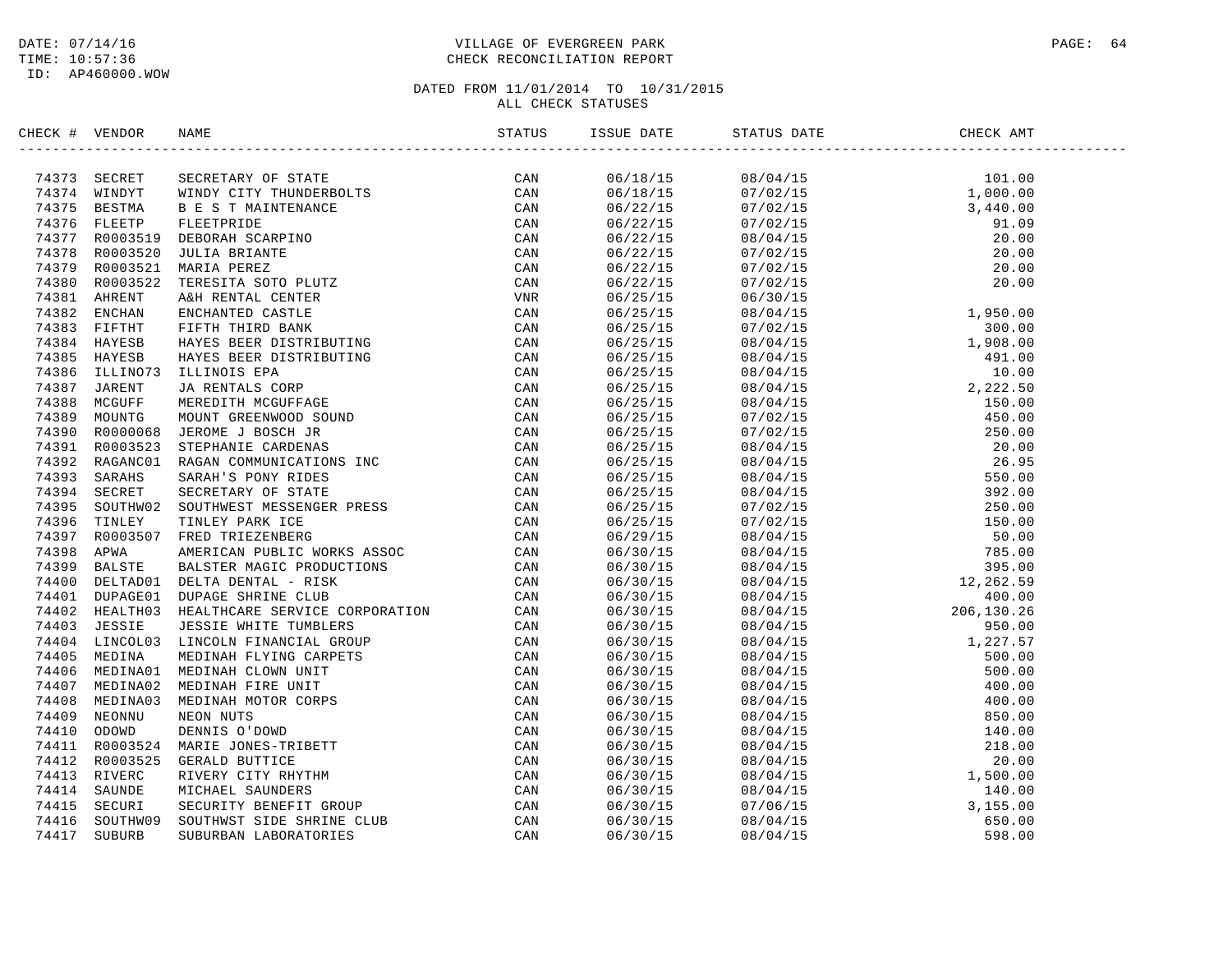### DATE: 07/14/16 PAGE: 65 TIME: 10:57:36 CHECK RECONCILIATION REPORT

| CHECK # VENDOR | NAME                                                                                                                                                                                                                                | ISSUE DATE           | STATUS DATE                                                                                                                                                                                                                                                              | CHECK AMT |  |
|----------------|-------------------------------------------------------------------------------------------------------------------------------------------------------------------------------------------------------------------------------------|----------------------|--------------------------------------------------------------------------------------------------------------------------------------------------------------------------------------------------------------------------------------------------------------------------|-----------|--|
|                | ERECK + VERIODS NAME CONSTRUES DE CAN STATOS - STATOS - STATOS - 197414<br>74419 VERSCH VERIONS SERVICE PLAN CONSTRUES CONN (2001)<br>74421 REVISER BATIONAL BANK OF CAN CAN THE CAN CONSTRUE CONN (2001)<br>74421 SERVICE DE STATI |                      |                                                                                                                                                                                                                                                                          |           |  |
|                |                                                                                                                                                                                                                                     |                      |                                                                                                                                                                                                                                                                          |           |  |
|                |                                                                                                                                                                                                                                     |                      |                                                                                                                                                                                                                                                                          |           |  |
|                |                                                                                                                                                                                                                                     |                      |                                                                                                                                                                                                                                                                          |           |  |
|                |                                                                                                                                                                                                                                     |                      |                                                                                                                                                                                                                                                                          |           |  |
|                |                                                                                                                                                                                                                                     |                      |                                                                                                                                                                                                                                                                          |           |  |
|                |                                                                                                                                                                                                                                     |                      |                                                                                                                                                                                                                                                                          |           |  |
|                |                                                                                                                                                                                                                                     |                      |                                                                                                                                                                                                                                                                          |           |  |
|                |                                                                                                                                                                                                                                     |                      |                                                                                                                                                                                                                                                                          |           |  |
|                |                                                                                                                                                                                                                                     |                      |                                                                                                                                                                                                                                                                          |           |  |
|                |                                                                                                                                                                                                                                     |                      |                                                                                                                                                                                                                                                                          |           |  |
|                |                                                                                                                                                                                                                                     |                      |                                                                                                                                                                                                                                                                          |           |  |
|                |                                                                                                                                                                                                                                     |                      |                                                                                                                                                                                                                                                                          |           |  |
|                |                                                                                                                                                                                                                                     |                      |                                                                                                                                                                                                                                                                          |           |  |
|                |                                                                                                                                                                                                                                     |                      |                                                                                                                                                                                                                                                                          |           |  |
|                |                                                                                                                                                                                                                                     |                      |                                                                                                                                                                                                                                                                          |           |  |
|                |                                                                                                                                                                                                                                     |                      |                                                                                                                                                                                                                                                                          |           |  |
|                |                                                                                                                                                                                                                                     |                      |                                                                                                                                                                                                                                                                          |           |  |
|                |                                                                                                                                                                                                                                     |                      |                                                                                                                                                                                                                                                                          |           |  |
|                |                                                                                                                                                                                                                                     |                      |                                                                                                                                                                                                                                                                          |           |  |
|                |                                                                                                                                                                                                                                     |                      |                                                                                                                                                                                                                                                                          |           |  |
|                |                                                                                                                                                                                                                                     |                      |                                                                                                                                                                                                                                                                          |           |  |
|                |                                                                                                                                                                                                                                     |                      |                                                                                                                                                                                                                                                                          |           |  |
|                |                                                                                                                                                                                                                                     |                      |                                                                                                                                                                                                                                                                          |           |  |
|                |                                                                                                                                                                                                                                     |                      |                                                                                                                                                                                                                                                                          |           |  |
|                |                                                                                                                                                                                                                                     |                      |                                                                                                                                                                                                                                                                          |           |  |
|                |                                                                                                                                                                                                                                     |                      |                                                                                                                                                                                                                                                                          |           |  |
|                |                                                                                                                                                                                                                                     |                      |                                                                                                                                                                                                                                                                          |           |  |
|                |                                                                                                                                                                                                                                     | 07/07/15<br>07/07/15 | 07/06/15                                                                                                                                                                                                                                                                 |           |  |
|                |                                                                                                                                                                                                                                     |                      | $\begin{array}{cccc} 07/07/15 & 07/06/15 \\ 07/07/15 & 07/16/15 \\ 07/07/15 & 08/04/15 & 23,561.40 \\ 07/07/15 & 08/04/15 & 89.74 \\ 07/07/15 & 08/04/15 & 1,500.00 \\ 07/07/15 & 08/04/15 & 118.80 \\ 07/07/15 & 08/04/15 & 118.80 \\ 07/07/15 & 08/04/15 & 562.00 \\ $ |           |  |
|                |                                                                                                                                                                                                                                     |                      |                                                                                                                                                                                                                                                                          |           |  |
|                |                                                                                                                                                                                                                                     |                      |                                                                                                                                                                                                                                                                          |           |  |
|                |                                                                                                                                                                                                                                     |                      |                                                                                                                                                                                                                                                                          |           |  |
|                |                                                                                                                                                                                                                                     |                      |                                                                                                                                                                                                                                                                          |           |  |
|                |                                                                                                                                                                                                                                     |                      |                                                                                                                                                                                                                                                                          |           |  |
|                |                                                                                                                                                                                                                                     |                      |                                                                                                                                                                                                                                                                          |           |  |
|                |                                                                                                                                                                                                                                     |                      |                                                                                                                                                                                                                                                                          |           |  |
|                |                                                                                                                                                                                                                                     |                      |                                                                                                                                                                                                                                                                          |           |  |
|                |                                                                                                                                                                                                                                     |                      |                                                                                                                                                                                                                                                                          |           |  |
|                |                                                                                                                                                                                                                                     |                      |                                                                                                                                                                                                                                                                          |           |  |
|                |                                                                                                                                                                                                                                     | 07/07/15<br>07/07/15 |                                                                                                                                                                                                                                                                          |           |  |
|                |                                                                                                                                                                                                                                     |                      | 07/06/15                                                                                                                                                                                                                                                                 |           |  |
|                |                                                                                                                                                                                                                                     |                      | $\begin{array}{lllllll} 07/07/15 && 07/06/15 &&& \\ 07/07/15 && 08/04/15 && 2,957.83 & \\ 07/07/15 && 08/04/15 && 282.93 & \\ 07/07/15 && 08/04/15 && 3,040.00 & \\ \end{array}$                                                                                         |           |  |
|                |                                                                                                                                                                                                                                     |                      |                                                                                                                                                                                                                                                                          |           |  |
|                |                                                                                                                                                                                                                                     |                      |                                                                                                                                                                                                                                                                          |           |  |
|                |                                                                                                                                                                                                                                     |                      |                                                                                                                                                                                                                                                                          |           |  |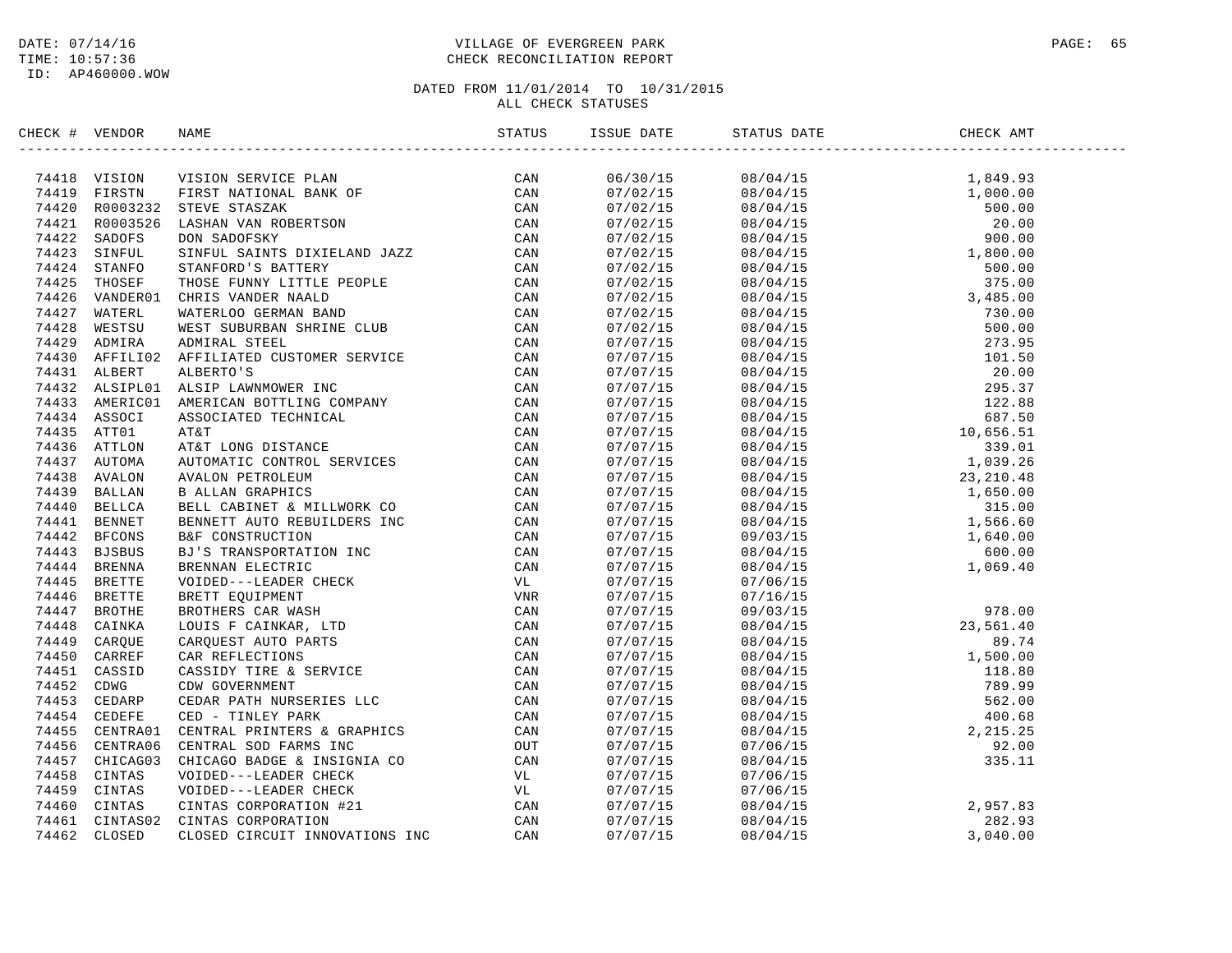### DATE: 07/14/16 PAGE: 66 PAGE: 66 PAGE: 66 PAGE: 66 PAGE: 920 PAGE: 920 PAGE: 920 PAGE: 94 PAGE: 96 TIME: 10:57:36 CHECK RECONCILIATION REPORT

| CHECK # VENDOR |                                                                                                                                                                                                                                             | ISSUE DATE | STATUS DATE                                                                                                                                                                                                                                                                                                                                                                                                                                           | CHECK AMT |  |
|----------------|---------------------------------------------------------------------------------------------------------------------------------------------------------------------------------------------------------------------------------------------|------------|-------------------------------------------------------------------------------------------------------------------------------------------------------------------------------------------------------------------------------------------------------------------------------------------------------------------------------------------------------------------------------------------------------------------------------------------------------|-----------|--|
|                | XROC + VENDOR NAKE<br>27A464 COMCASIO COMORST CARLE<br>74464 COMCASIO COMCAST CARLE<br>74464 COMCASIO COMCAST CARLE<br>74466 COMCASIO COMCAST CARLE<br>74466 COMCASIO COMCAST CARLE<br>74466 COMCASIO COMCAST CARLE<br>74466 COMCASIO COMCA |            | $\begin{tabular}{l c c c c} \hline \multicolumn{1}{c}{\textbf{0.1}} \hline \multicolumn{1}{c}{\textbf{0.1}} \hline \multicolumn{1}{c}{\textbf{0.1}} \hline \multicolumn{1}{c}{\textbf{0.1}} \hline \multicolumn{1}{c}{\textbf{0.1}} \hline \multicolumn{1}{c}{\textbf{0.1}} \hline \multicolumn{1}{c}{\textbf{0.1}} \hline \multicolumn{1}{c}{\textbf{0.1}} \hline \multicolumn{1}{c}{\textbf{0.1}} \hline \multicolumn{1}{c}{\textbf{0.1}} \hline \$ |           |  |
|                |                                                                                                                                                                                                                                             |            |                                                                                                                                                                                                                                                                                                                                                                                                                                                       |           |  |
|                |                                                                                                                                                                                                                                             |            |                                                                                                                                                                                                                                                                                                                                                                                                                                                       |           |  |
|                |                                                                                                                                                                                                                                             |            |                                                                                                                                                                                                                                                                                                                                                                                                                                                       |           |  |
|                |                                                                                                                                                                                                                                             |            |                                                                                                                                                                                                                                                                                                                                                                                                                                                       |           |  |
|                |                                                                                                                                                                                                                                             |            |                                                                                                                                                                                                                                                                                                                                                                                                                                                       |           |  |
|                |                                                                                                                                                                                                                                             |            |                                                                                                                                                                                                                                                                                                                                                                                                                                                       |           |  |
|                |                                                                                                                                                                                                                                             |            |                                                                                                                                                                                                                                                                                                                                                                                                                                                       |           |  |
|                |                                                                                                                                                                                                                                             |            |                                                                                                                                                                                                                                                                                                                                                                                                                                                       |           |  |
|                |                                                                                                                                                                                                                                             |            |                                                                                                                                                                                                                                                                                                                                                                                                                                                       |           |  |
|                |                                                                                                                                                                                                                                             |            |                                                                                                                                                                                                                                                                                                                                                                                                                                                       |           |  |
|                |                                                                                                                                                                                                                                             |            |                                                                                                                                                                                                                                                                                                                                                                                                                                                       |           |  |
|                |                                                                                                                                                                                                                                             |            |                                                                                                                                                                                                                                                                                                                                                                                                                                                       |           |  |
|                |                                                                                                                                                                                                                                             |            |                                                                                                                                                                                                                                                                                                                                                                                                                                                       |           |  |
|                |                                                                                                                                                                                                                                             |            |                                                                                                                                                                                                                                                                                                                                                                                                                                                       |           |  |
|                |                                                                                                                                                                                                                                             |            |                                                                                                                                                                                                                                                                                                                                                                                                                                                       |           |  |
|                |                                                                                                                                                                                                                                             |            |                                                                                                                                                                                                                                                                                                                                                                                                                                                       |           |  |
|                |                                                                                                                                                                                                                                             |            |                                                                                                                                                                                                                                                                                                                                                                                                                                                       |           |  |
|                |                                                                                                                                                                                                                                             |            |                                                                                                                                                                                                                                                                                                                                                                                                                                                       |           |  |
|                |                                                                                                                                                                                                                                             |            |                                                                                                                                                                                                                                                                                                                                                                                                                                                       |           |  |
|                |                                                                                                                                                                                                                                             |            |                                                                                                                                                                                                                                                                                                                                                                                                                                                       |           |  |
|                |                                                                                                                                                                                                                                             |            |                                                                                                                                                                                                                                                                                                                                                                                                                                                       |           |  |
|                |                                                                                                                                                                                                                                             |            |                                                                                                                                                                                                                                                                                                                                                                                                                                                       |           |  |
|                |                                                                                                                                                                                                                                             |            |                                                                                                                                                                                                                                                                                                                                                                                                                                                       |           |  |
|                |                                                                                                                                                                                                                                             |            |                                                                                                                                                                                                                                                                                                                                                                                                                                                       |           |  |
|                |                                                                                                                                                                                                                                             |            |                                                                                                                                                                                                                                                                                                                                                                                                                                                       |           |  |
|                |                                                                                                                                                                                                                                             |            |                                                                                                                                                                                                                                                                                                                                                                                                                                                       |           |  |
|                |                                                                                                                                                                                                                                             |            |                                                                                                                                                                                                                                                                                                                                                                                                                                                       |           |  |
|                |                                                                                                                                                                                                                                             |            |                                                                                                                                                                                                                                                                                                                                                                                                                                                       |           |  |
|                |                                                                                                                                                                                                                                             |            |                                                                                                                                                                                                                                                                                                                                                                                                                                                       |           |  |
|                |                                                                                                                                                                                                                                             |            |                                                                                                                                                                                                                                                                                                                                                                                                                                                       |           |  |
|                |                                                                                                                                                                                                                                             |            |                                                                                                                                                                                                                                                                                                                                                                                                                                                       |           |  |
|                |                                                                                                                                                                                                                                             |            |                                                                                                                                                                                                                                                                                                                                                                                                                                                       |           |  |
|                |                                                                                                                                                                                                                                             |            |                                                                                                                                                                                                                                                                                                                                                                                                                                                       |           |  |
|                |                                                                                                                                                                                                                                             |            |                                                                                                                                                                                                                                                                                                                                                                                                                                                       |           |  |
|                |                                                                                                                                                                                                                                             |            |                                                                                                                                                                                                                                                                                                                                                                                                                                                       |           |  |
|                |                                                                                                                                                                                                                                             |            |                                                                                                                                                                                                                                                                                                                                                                                                                                                       |           |  |
|                |                                                                                                                                                                                                                                             |            |                                                                                                                                                                                                                                                                                                                                                                                                                                                       |           |  |
|                |                                                                                                                                                                                                                                             |            |                                                                                                                                                                                                                                                                                                                                                                                                                                                       |           |  |
|                |                                                                                                                                                                                                                                             |            |                                                                                                                                                                                                                                                                                                                                                                                                                                                       |           |  |
|                |                                                                                                                                                                                                                                             |            |                                                                                                                                                                                                                                                                                                                                                                                                                                                       |           |  |
|                |                                                                                                                                                                                                                                             |            |                                                                                                                                                                                                                                                                                                                                                                                                                                                       |           |  |
|                |                                                                                                                                                                                                                                             |            |                                                                                                                                                                                                                                                                                                                                                                                                                                                       |           |  |
|                |                                                                                                                                                                                                                                             |            |                                                                                                                                                                                                                                                                                                                                                                                                                                                       |           |  |
|                |                                                                                                                                                                                                                                             |            |                                                                                                                                                                                                                                                                                                                                                                                                                                                       |           |  |
|                |                                                                                                                                                                                                                                             |            |                                                                                                                                                                                                                                                                                                                                                                                                                                                       |           |  |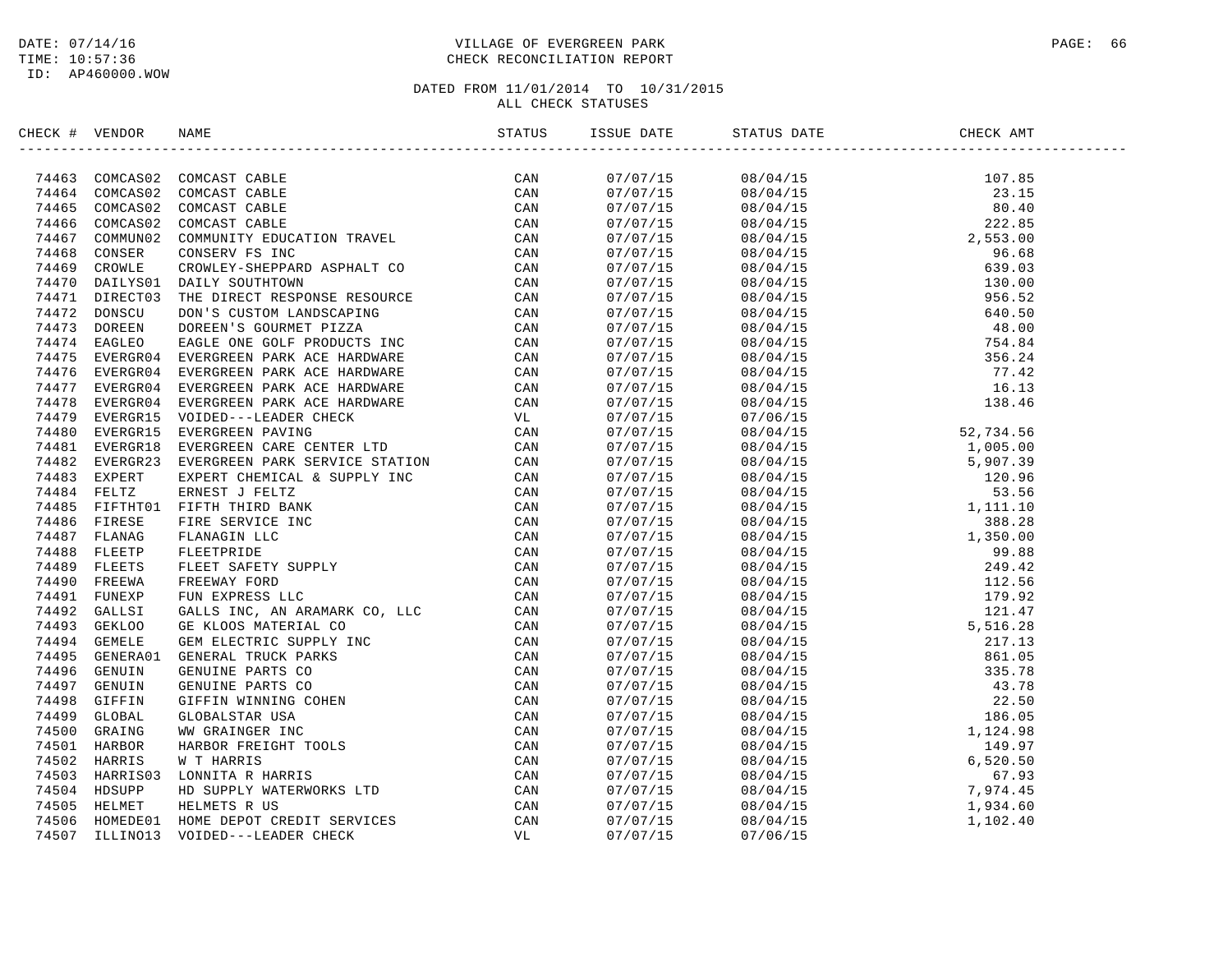ID: AP460000.WOW

### DATE: 07/14/16 PAGE: 67 PAGE: 67 TIME: 10:57:36 CHECK RECONCILIATION REPORT

| CHECK # VENDOR | NAME                                                                                                                                                                                                                                  |                                 |                                                                                                                                                                                                                                                                                                                 |        |  |
|----------------|---------------------------------------------------------------------------------------------------------------------------------------------------------------------------------------------------------------------------------------|---------------------------------|-----------------------------------------------------------------------------------------------------------------------------------------------------------------------------------------------------------------------------------------------------------------------------------------------------------------|--------|--|
|                | EINERE A VERDE TRANSFORM (FIG. 1970)<br>1971-1883 ELEMPOIS COMMITGATIONS CONNECTION (FIG. 2013)<br>1985: THE STAR CONNECTION CONNECTION (FIG. 2013)<br>1987: THE STAR CONNECTION (FIG. 2013)<br>1987: THE STAR CONNECTION (FIG. 2013) |                                 |                                                                                                                                                                                                                                                                                                                 |        |  |
|                |                                                                                                                                                                                                                                       | 07/07/15<br><sup>07/07/15</sup> |                                                                                                                                                                                                                                                                                                                 |        |  |
|                |                                                                                                                                                                                                                                       | 07/07/15                        |                                                                                                                                                                                                                                                                                                                 |        |  |
|                |                                                                                                                                                                                                                                       | 07/07/15                        |                                                                                                                                                                                                                                                                                                                 |        |  |
|                |                                                                                                                                                                                                                                       | 07/07/15                        |                                                                                                                                                                                                                                                                                                                 |        |  |
|                |                                                                                                                                                                                                                                       | 07/07/15                        |                                                                                                                                                                                                                                                                                                                 |        |  |
|                |                                                                                                                                                                                                                                       | 07/07/15                        |                                                                                                                                                                                                                                                                                                                 |        |  |
|                |                                                                                                                                                                                                                                       | 07/07/15                        |                                                                                                                                                                                                                                                                                                                 |        |  |
|                |                                                                                                                                                                                                                                       | 07/07/15                        |                                                                                                                                                                                                                                                                                                                 |        |  |
|                |                                                                                                                                                                                                                                       | 07/07/15                        |                                                                                                                                                                                                                                                                                                                 |        |  |
|                |                                                                                                                                                                                                                                       | 07/07/15                        |                                                                                                                                                                                                                                                                                                                 |        |  |
|                |                                                                                                                                                                                                                                       | 07/07/15                        |                                                                                                                                                                                                                                                                                                                 |        |  |
|                |                                                                                                                                                                                                                                       | 07/07/15                        |                                                                                                                                                                                                                                                                                                                 |        |  |
|                |                                                                                                                                                                                                                                       | 07/07/15                        |                                                                                                                                                                                                                                                                                                                 |        |  |
|                |                                                                                                                                                                                                                                       | 07/07/15                        |                                                                                                                                                                                                                                                                                                                 |        |  |
|                |                                                                                                                                                                                                                                       | 07/07/15                        |                                                                                                                                                                                                                                                                                                                 |        |  |
|                |                                                                                                                                                                                                                                       | 07/07/15                        |                                                                                                                                                                                                                                                                                                                 |        |  |
|                |                                                                                                                                                                                                                                       | 07/07/15                        |                                                                                                                                                                                                                                                                                                                 |        |  |
|                |                                                                                                                                                                                                                                       | 07/07/15                        |                                                                                                                                                                                                                                                                                                                 |        |  |
|                |                                                                                                                                                                                                                                       | 07/07/15                        |                                                                                                                                                                                                                                                                                                                 |        |  |
|                |                                                                                                                                                                                                                                       | 07/07/15                        | $08/04/15$<br>08/04/15<br>08/04/15<br>3,307.42                                                                                                                                                                                                                                                                  |        |  |
|                |                                                                                                                                                                                                                                       | 07/07/15                        |                                                                                                                                                                                                                                                                                                                 |        |  |
|                |                                                                                                                                                                                                                                       | 07/07/15                        | 07/06/15                                                                                                                                                                                                                                                                                                        |        |  |
|                |                                                                                                                                                                                                                                       | 07/07/15                        | 07/06/15                                                                                                                                                                                                                                                                                                        |        |  |
|                |                                                                                                                                                                                                                                       | 07/07/15                        | 07/06/15                                                                                                                                                                                                                                                                                                        |        |  |
|                |                                                                                                                                                                                                                                       | 07/07/15                        |                                                                                                                                                                                                                                                                                                                 |        |  |
|                |                                                                                                                                                                                                                                       | 07/07/15                        |                                                                                                                                                                                                                                                                                                                 |        |  |
|                |                                                                                                                                                                                                                                       | 07/07/15                        |                                                                                                                                                                                                                                                                                                                 |        |  |
|                |                                                                                                                                                                                                                                       | 07/07/15                        |                                                                                                                                                                                                                                                                                                                 |        |  |
|                |                                                                                                                                                                                                                                       | 07/07/15                        |                                                                                                                                                                                                                                                                                                                 |        |  |
|                |                                                                                                                                                                                                                                       | 07/07/15                        |                                                                                                                                                                                                                                                                                                                 |        |  |
|                |                                                                                                                                                                                                                                       | 07/07/15                        |                                                                                                                                                                                                                                                                                                                 |        |  |
|                |                                                                                                                                                                                                                                       | 07/07/15                        |                                                                                                                                                                                                                                                                                                                 |        |  |
|                |                                                                                                                                                                                                                                       | 07/07/15                        | $\begin{array}{cccc} 07/06/15 \\ 08/04/15 \\ 08/04/15 \\ 09/03/15 \\ 08/04/15 \\ 08/04/15 \\ 11/02/15 \\ 08/04/15 \\ 08/04/15 \\ 07/06/15 \\ \end{array} \hspace{.5in} \begin{array}{cccc} 2\, ,222\, .\,05 \\ 216\, .\,10 \\ 486\, .\,36 \\ 568\, .\,00 \\ 69\, .\,10 \\ 5\, ,132\, .\,32 \\ 838\, .\,11 \\ 6$ |        |  |
|                |                                                                                                                                                                                                                                       | 07/07/15                        | $\begin{array}{cccc} 07/06/15 & & & & & 10,016.50 \\ 08/04/15 & & & & 10,016.50 \\ 08/04/15 & & & 4,000.00 \\ 08/04/15 & & & 116.97 \\ 08/04/15 & & & 95.50 \\ 08/04/15 & & & 95.50 \\ 08/04/15 & & & 1,479.81 \end{array}$                                                                                     |        |  |
|                |                                                                                                                                                                                                                                       | 07/07/15                        |                                                                                                                                                                                                                                                                                                                 |        |  |
|                |                                                                                                                                                                                                                                       | 07/07/15                        |                                                                                                                                                                                                                                                                                                                 |        |  |
|                |                                                                                                                                                                                                                                       | 07/07/15                        |                                                                                                                                                                                                                                                                                                                 |        |  |
|                |                                                                                                                                                                                                                                       | 07/07/15                        |                                                                                                                                                                                                                                                                                                                 |        |  |
|                |                                                                                                                                                                                                                                       | 07/07/15                        |                                                                                                                                                                                                                                                                                                                 |        |  |
|                |                                                                                                                                                                                                                                       | 07/07/15                        |                                                                                                                                                                                                                                                                                                                 |        |  |
|                |                                                                                                                                                                                                                                       | 07/07/15                        |                                                                                                                                                                                                                                                                                                                 |        |  |
|                |                                                                                                                                                                                                                                       | 07/07/15                        |                                                                                                                                                                                                                                                                                                                 |        |  |
|                |                                                                                                                                                                                                                                       | 07/07/15                        |                                                                                                                                                                                                                                                                                                                 | 419.90 |  |
|                |                                                                                                                                                                                                                                       | 07/07/15                        |                                                                                                                                                                                                                                                                                                                 |        |  |
|                |                                                                                                                                                                                                                                       | 07/07/15                        | $08/04/15$<br>$07/06/15$<br>$08/04/15$<br>$08/04/15$<br>$08/04/15$<br>$08/04/15$<br>$08/04/15$<br>$08/04/15$<br>$08/04/15$<br>$08/04/15$<br>$08/04/15$<br>$3,402.50$                                                                                                                                            |        |  |
|                |                                                                                                                                                                                                                                       |                                 |                                                                                                                                                                                                                                                                                                                 |        |  |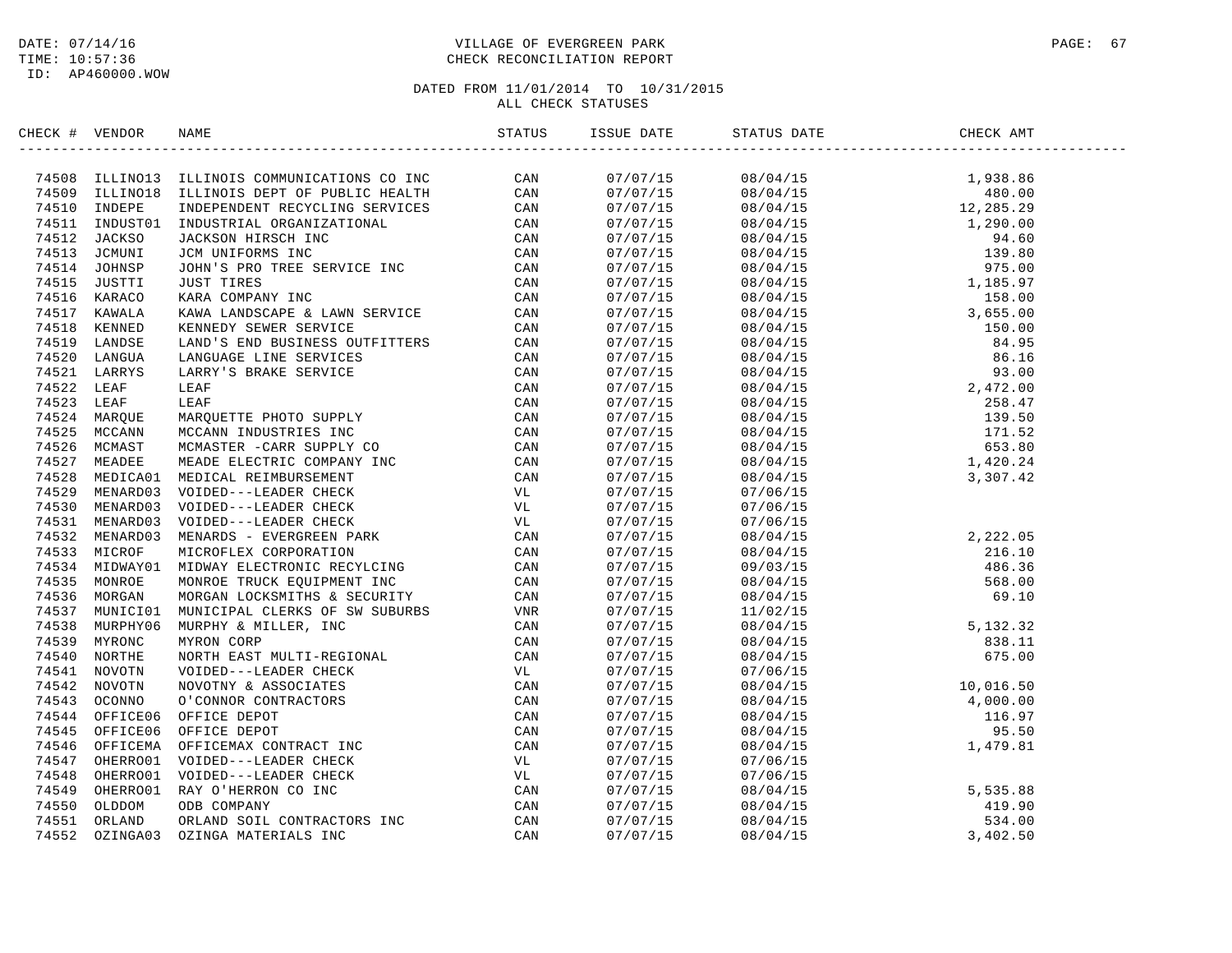### DATE: 07/14/16 PAGE: 68 PAGE: 68 PAGE: 68 PAGE: 68 PAGE: 68 PAGE: 68 PAGE: 68 PAGE: 68 PAGE: 68 TIME: 10:57:36 CHECK RECONCILIATION REPORT

| CHECK # VENDOR |                | NAME                           | STATUS | ISSUE DATE | STATUS DATE                                                                                                                                                                                                                                                                              | CHECK AMT |  |
|----------------|----------------|--------------------------------|--------|------------|------------------------------------------------------------------------------------------------------------------------------------------------------------------------------------------------------------------------------------------------------------------------------------------|-----------|--|
|                | 74553 P&GKEE   |                                |        | 07/07/15   |                                                                                                                                                                                                                                                                                          |           |  |
|                | 74554 PALOSS   |                                |        | 07/07/15   |                                                                                                                                                                                                                                                                                          |           |  |
|                | 74555 PCSIND   |                                |        | 07/07/15   |                                                                                                                                                                                                                                                                                          |           |  |
|                | 74556 PENGUI   |                                |        | 07/07/15   |                                                                                                                                                                                                                                                                                          |           |  |
|                | 74557 PLOWSC   |                                |        | 07/07/15   |                                                                                                                                                                                                                                                                                          |           |  |
|                | 74558 PODALA   |                                |        | 07/07/15   |                                                                                                                                                                                                                                                                                          |           |  |
| 74559          | PORTAB         |                                |        | 07/07/15   |                                                                                                                                                                                                                                                                                          |           |  |
|                | 74560 POWERE   |                                |        | 07/07/15   |                                                                                                                                                                                                                                                                                          |           |  |
| 74561          | PRAXAI         |                                |        | 07/07/15   |                                                                                                                                                                                                                                                                                          |           |  |
|                | 74562 PRECIS   |                                |        | 07/07/15   |                                                                                                                                                                                                                                                                                          |           |  |
|                | 74563 PRECIS03 |                                |        | 07/07/15   |                                                                                                                                                                                                                                                                                          |           |  |
|                | 74564 PRINTM   |                                |        | 07/07/15   |                                                                                                                                                                                                                                                                                          |           |  |
|                | 74565 PUBLIC   |                                |        | 07/07/15   |                                                                                                                                                                                                                                                                                          |           |  |
|                | 74566 OUALIZ   |                                |        | 07/07/15   |                                                                                                                                                                                                                                                                                          |           |  |
|                | 74567 OUARRY   |                                |        | 07/07/15   |                                                                                                                                                                                                                                                                                          |           |  |
|                | 74568 R0002045 |                                |        | 07/07/15   |                                                                                                                                                                                                                                                                                          |           |  |
|                | 74569 R0002653 |                                |        | 07/07/15   |                                                                                                                                                                                                                                                                                          |           |  |
| 74570          | R0002653       |                                |        | 07/07/15   |                                                                                                                                                                                                                                                                                          |           |  |
|                | 74571 R0002745 |                                |        | 07/07/15   |                                                                                                                                                                                                                                                                                          |           |  |
|                | 74572 R0002745 |                                |        | 07/07/15   |                                                                                                                                                                                                                                                                                          |           |  |
|                | 74573 R0003385 |                                |        | 07/07/15   |                                                                                                                                                                                                                                                                                          |           |  |
|                | 74574 R0003385 |                                |        | 07/07/15   |                                                                                                                                                                                                                                                                                          |           |  |
|                | 74575 R0003527 |                                |        | 07/07/15   |                                                                                                                                                                                                                                                                                          |           |  |
|                | 74576 R0003528 |                                |        |            |                                                                                                                                                                                                                                                                                          |           |  |
|                |                |                                |        | 07/07/15   |                                                                                                                                                                                                                                                                                          |           |  |
|                | 74577 R0003529 |                                |        | 07/07/15   |                                                                                                                                                                                                                                                                                          |           |  |
|                | 74578 R0003530 |                                |        | 07/07/15   |                                                                                                                                                                                                                                                                                          |           |  |
| 74579          | R0003531       |                                |        | 07/07/15   |                                                                                                                                                                                                                                                                                          |           |  |
|                | 74580 R0003532 |                                |        | 07/07/15   |                                                                                                                                                                                                                                                                                          |           |  |
|                | 74581 R0003534 |                                |        | 07/07/15   |                                                                                                                                                                                                                                                                                          |           |  |
|                |                | 74582 R0003541 ALISON O'CONNOR |        | 07/07/15   |                                                                                                                                                                                                                                                                                          |           |  |
|                | 74583 R0003542 |                                |        | 07/07/15   |                                                                                                                                                                                                                                                                                          |           |  |
|                | 74584 R0003543 |                                |        | 07/07/15   |                                                                                                                                                                                                                                                                                          |           |  |
|                | 74585 R0003544 |                                |        | 07/07/15   |                                                                                                                                                                                                                                                                                          |           |  |
|                | 74586 R0003545 |                                |        | 07/07/15   |                                                                                                                                                                                                                                                                                          |           |  |
|                | 74587 R0003545 |                                |        | 07/07/15   |                                                                                                                                                                                                                                                                                          |           |  |
| 74588          | R0003546       |                                |        | 07/07/15   |                                                                                                                                                                                                                                                                                          |           |  |
|                | 74589 R0003547 |                                |        | 07/07/15   |                                                                                                                                                                                                                                                                                          |           |  |
| 74590          | R0003548       |                                |        | 07/07/15   |                                                                                                                                                                                                                                                                                          |           |  |
|                | 74591 R0003549 |                                |        | 07/07/15   |                                                                                                                                                                                                                                                                                          |           |  |
|                | 74592 R0003550 |                                |        | 07/07/15   |                                                                                                                                                                                                                                                                                          |           |  |
|                | 74593 R0003550 |                                |        | 07/07/15   | $\begin{array}{cccc} 08/04/15 & 10\, , 000\, . \, 00 \\ 07/24/15 & 40\, . \, 00 \\ 08/04/15 & 50\, . \, 00 \\ 08/04/15 & 50\, . \, 00 \\ 08/04/15 & 55\, . \, 00 \\ 08/04/15 & 38\, . \, 00 \\ 08/04/15 & 45\, . \, 00 \\ 08/04/15 & 45\, . \, 00 \\ 08/04/15 & 55\, . \, 00 \\ 08/04/1$ |           |  |
|                | 74594 R0003551 |                                |        | 07/07/15   |                                                                                                                                                                                                                                                                                          |           |  |
| 74595          | RELADY         |                                |        | 07/07/15   |                                                                                                                                                                                                                                                                                          |           |  |
| 74596          | REPORT         |                                |        | 07/07/15   |                                                                                                                                                                                                                                                                                          |           |  |
| 74597          | <b>RIDDER</b>  |                                |        | 07/07/15   |                                                                                                                                                                                                                                                                                          |           |  |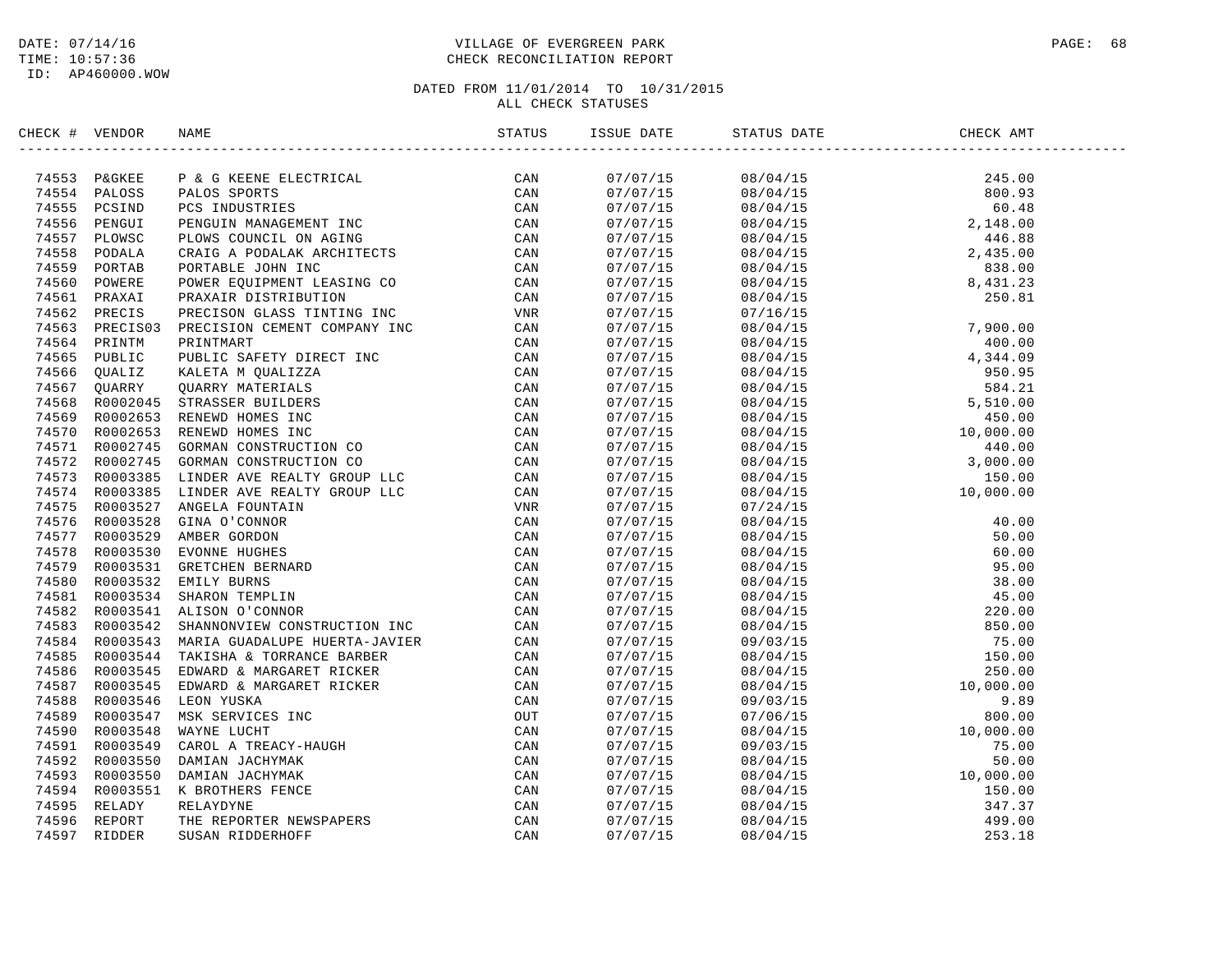### DATE: 07/14/16 PAGE: 69 PAGE: 69 PAGE: 69 PAGE: 69 PAGE: 69 PAGE: 69 PAGE: 69 PAGE: 69 TIME: 10:57:36 CHECK RECONCILIATION REPORT

| CHECK # VENDOR |                                                                                                                                                                                                                                       |  | STATUS DATE                                                                                                                                                                                                                                                                                                                                                                                                                                                               | CHECK AMT |  |
|----------------|---------------------------------------------------------------------------------------------------------------------------------------------------------------------------------------------------------------------------------------|--|---------------------------------------------------------------------------------------------------------------------------------------------------------------------------------------------------------------------------------------------------------------------------------------------------------------------------------------------------------------------------------------------------------------------------------------------------------------------------|-----------|--|
|                | ERECK + VERION RANE FINDER PROTECTION (FROM 1978)<br>74598 RTPORT PINDER PROTECTION (FROM 2002)<br>74599 RTPORT PINDER PROTECTION (FROM 2002)<br>74599 RTPORT PINDER PROTECTION (FROM 2002)<br>74601 ROSCOP THE ROSCOP CONFERENCE A D |  | $\begin{tabular}{l cccccc} \hline \textbf{3.5--01} \end{tabular} \hline \textbf{4.5--01} \end{tabular} \begin{tabular}{ll cccccc} \multicolumn{1}{c}{\textbf{0.5--01}} \end{tabular} \hline \textbf{5.5--01} \end{tabular} \begin{tabular}{ll cccccc} \multicolumn{1}{c}{\textbf{0.5--01}} \end{tabular} \begin{tabular}{ll cccccc} \multicolumn{1}{c}{\textbf{0.5--01}} \end{tabular} \hline \textbf{6.5--01} \end{tabular} \begin{tabular}{ll cccccc} \multicolumn{1}{$ |           |  |
|                |                                                                                                                                                                                                                                       |  |                                                                                                                                                                                                                                                                                                                                                                                                                                                                           |           |  |
|                |                                                                                                                                                                                                                                       |  |                                                                                                                                                                                                                                                                                                                                                                                                                                                                           |           |  |
|                |                                                                                                                                                                                                                                       |  |                                                                                                                                                                                                                                                                                                                                                                                                                                                                           |           |  |
|                |                                                                                                                                                                                                                                       |  |                                                                                                                                                                                                                                                                                                                                                                                                                                                                           |           |  |
|                |                                                                                                                                                                                                                                       |  |                                                                                                                                                                                                                                                                                                                                                                                                                                                                           |           |  |
|                |                                                                                                                                                                                                                                       |  |                                                                                                                                                                                                                                                                                                                                                                                                                                                                           |           |  |
|                |                                                                                                                                                                                                                                       |  |                                                                                                                                                                                                                                                                                                                                                                                                                                                                           |           |  |
|                |                                                                                                                                                                                                                                       |  |                                                                                                                                                                                                                                                                                                                                                                                                                                                                           |           |  |
|                |                                                                                                                                                                                                                                       |  |                                                                                                                                                                                                                                                                                                                                                                                                                                                                           |           |  |
|                |                                                                                                                                                                                                                                       |  |                                                                                                                                                                                                                                                                                                                                                                                                                                                                           |           |  |
|                |                                                                                                                                                                                                                                       |  |                                                                                                                                                                                                                                                                                                                                                                                                                                                                           |           |  |
|                |                                                                                                                                                                                                                                       |  |                                                                                                                                                                                                                                                                                                                                                                                                                                                                           |           |  |
|                |                                                                                                                                                                                                                                       |  |                                                                                                                                                                                                                                                                                                                                                                                                                                                                           |           |  |
|                |                                                                                                                                                                                                                                       |  |                                                                                                                                                                                                                                                                                                                                                                                                                                                                           |           |  |
|                |                                                                                                                                                                                                                                       |  |                                                                                                                                                                                                                                                                                                                                                                                                                                                                           |           |  |
|                |                                                                                                                                                                                                                                       |  |                                                                                                                                                                                                                                                                                                                                                                                                                                                                           |           |  |
|                |                                                                                                                                                                                                                                       |  |                                                                                                                                                                                                                                                                                                                                                                                                                                                                           |           |  |
|                |                                                                                                                                                                                                                                       |  |                                                                                                                                                                                                                                                                                                                                                                                                                                                                           |           |  |
|                |                                                                                                                                                                                                                                       |  |                                                                                                                                                                                                                                                                                                                                                                                                                                                                           |           |  |
|                |                                                                                                                                                                                                                                       |  |                                                                                                                                                                                                                                                                                                                                                                                                                                                                           |           |  |
|                |                                                                                                                                                                                                                                       |  |                                                                                                                                                                                                                                                                                                                                                                                                                                                                           |           |  |
|                |                                                                                                                                                                                                                                       |  |                                                                                                                                                                                                                                                                                                                                                                                                                                                                           |           |  |
|                |                                                                                                                                                                                                                                       |  |                                                                                                                                                                                                                                                                                                                                                                                                                                                                           |           |  |
|                |                                                                                                                                                                                                                                       |  |                                                                                                                                                                                                                                                                                                                                                                                                                                                                           |           |  |
|                |                                                                                                                                                                                                                                       |  |                                                                                                                                                                                                                                                                                                                                                                                                                                                                           |           |  |
|                |                                                                                                                                                                                                                                       |  |                                                                                                                                                                                                                                                                                                                                                                                                                                                                           |           |  |
|                |                                                                                                                                                                                                                                       |  |                                                                                                                                                                                                                                                                                                                                                                                                                                                                           |           |  |
|                |                                                                                                                                                                                                                                       |  |                                                                                                                                                                                                                                                                                                                                                                                                                                                                           |           |  |
|                |                                                                                                                                                                                                                                       |  |                                                                                                                                                                                                                                                                                                                                                                                                                                                                           |           |  |
|                |                                                                                                                                                                                                                                       |  |                                                                                                                                                                                                                                                                                                                                                                                                                                                                           |           |  |
|                |                                                                                                                                                                                                                                       |  |                                                                                                                                                                                                                                                                                                                                                                                                                                                                           |           |  |
|                |                                                                                                                                                                                                                                       |  |                                                                                                                                                                                                                                                                                                                                                                                                                                                                           |           |  |
|                |                                                                                                                                                                                                                                       |  |                                                                                                                                                                                                                                                                                                                                                                                                                                                                           |           |  |
|                |                                                                                                                                                                                                                                       |  |                                                                                                                                                                                                                                                                                                                                                                                                                                                                           |           |  |
|                |                                                                                                                                                                                                                                       |  |                                                                                                                                                                                                                                                                                                                                                                                                                                                                           |           |  |
|                |                                                                                                                                                                                                                                       |  |                                                                                                                                                                                                                                                                                                                                                                                                                                                                           |           |  |
|                |                                                                                                                                                                                                                                       |  |                                                                                                                                                                                                                                                                                                                                                                                                                                                                           |           |  |
|                |                                                                                                                                                                                                                                       |  |                                                                                                                                                                                                                                                                                                                                                                                                                                                                           |           |  |
|                |                                                                                                                                                                                                                                       |  |                                                                                                                                                                                                                                                                                                                                                                                                                                                                           |           |  |
|                |                                                                                                                                                                                                                                       |  |                                                                                                                                                                                                                                                                                                                                                                                                                                                                           |           |  |
|                |                                                                                                                                                                                                                                       |  |                                                                                                                                                                                                                                                                                                                                                                                                                                                                           |           |  |
|                |                                                                                                                                                                                                                                       |  |                                                                                                                                                                                                                                                                                                                                                                                                                                                                           |           |  |
|                |                                                                                                                                                                                                                                       |  |                                                                                                                                                                                                                                                                                                                                                                                                                                                                           |           |  |
|                |                                                                                                                                                                                                                                       |  |                                                                                                                                                                                                                                                                                                                                                                                                                                                                           |           |  |
|                |                                                                                                                                                                                                                                       |  |                                                                                                                                                                                                                                                                                                                                                                                                                                                                           |           |  |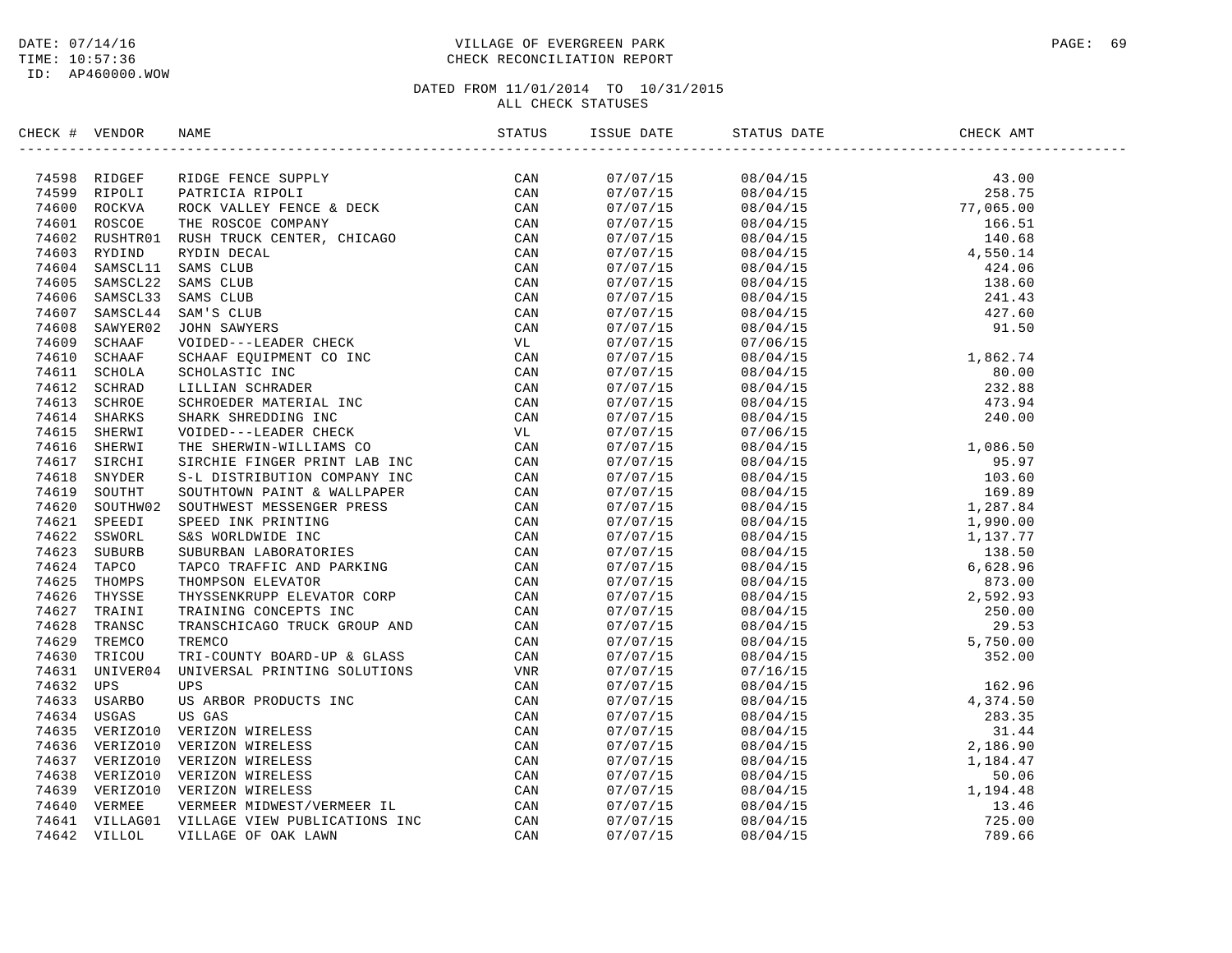ID: AP460000.WOW

### DATE: 07/14/16 PAGE: 70 PAGE: 70 VILLAGE OF EVERGREEN PARK TIME: 10:57:36 CHECK RECONCILIATION REPORT

| CHECK # VENDOR |                | NAME                                                                                                                                                                                                                          | ISSUE DATE | STATUS DATE                                                                                                                                                                                                                                                                                                                                                                                             | CHECK AMT |
|----------------|----------------|-------------------------------------------------------------------------------------------------------------------------------------------------------------------------------------------------------------------------------|------------|---------------------------------------------------------------------------------------------------------------------------------------------------------------------------------------------------------------------------------------------------------------------------------------------------------------------------------------------------------------------------------------------------------|-----------|
|                | 74643 WEST01   | INDEX RANE RESERVE THE RECEIVED ON A STANDARD CHARACTERY (SAN ACCORDUNATION CONTROLL SERVER IN A SUBMISSION CONTROLL AND CONTROLL AND CONTROLL SERVER CONTROLL STATE AND DESCRIPTION CONTROLL STATES ON A SUBMISSION CONTROLL | 07/07/15   | $\begin{tabular}{l c c c c} \hline \multicolumn{4}{c}{\textbf{0.8/04/15}} \hline \multicolumn{4}{c}{\textbf{0.8/04/15}} \hline \multicolumn{4}{c}{\textbf{0.8/04/15}} \hline \multicolumn{4}{c}{\textbf{0.8/04/15}} \hline \multicolumn{4}{c}{\textbf{0.8/04/15}} \hline \multicolumn{4}{c}{\textbf{0.8/04/15}} \hline \multicolumn{4}{c}{\textbf{0.8/04/15}} \hline \multicolumn{4}{c}{\textbf{0.8/04$ |           |
|                | 74644 WESTSI   |                                                                                                                                                                                                                               | 07/07/15   |                                                                                                                                                                                                                                                                                                                                                                                                         |           |
| 74645          |                |                                                                                                                                                                                                                               | 07/07/15   |                                                                                                                                                                                                                                                                                                                                                                                                         |           |
| 74646          |                |                                                                                                                                                                                                                               | 07/07/15   |                                                                                                                                                                                                                                                                                                                                                                                                         |           |
| 74647          |                |                                                                                                                                                                                                                               | 07/07/15   |                                                                                                                                                                                                                                                                                                                                                                                                         |           |
| 74648          |                |                                                                                                                                                                                                                               | 07/07/15   |                                                                                                                                                                                                                                                                                                                                                                                                         |           |
|                | 74649 YOGAPA   |                                                                                                                                                                                                                               | 07/07/15   |                                                                                                                                                                                                                                                                                                                                                                                                         |           |
| 74650          |                |                                                                                                                                                                                                                               | 07/08/15   |                                                                                                                                                                                                                                                                                                                                                                                                         |           |
|                | 74651 ATT02    |                                                                                                                                                                                                                               | 07/10/15   |                                                                                                                                                                                                                                                                                                                                                                                                         |           |
|                | 74652 AZOOSM   |                                                                                                                                                                                                                               | 07/10/15   |                                                                                                                                                                                                                                                                                                                                                                                                         |           |
| 74653          |                |                                                                                                                                                                                                                               | 07/10/15   |                                                                                                                                                                                                                                                                                                                                                                                                         |           |
|                | 74654 BJSBUS   |                                                                                                                                                                                                                               | 07/10/15   |                                                                                                                                                                                                                                                                                                                                                                                                         |           |
| 74655          |                |                                                                                                                                                                                                                               | 07/10/15   |                                                                                                                                                                                                                                                                                                                                                                                                         |           |
|                | 74656 DIGGIN   |                                                                                                                                                                                                                               | 07/10/15   |                                                                                                                                                                                                                                                                                                                                                                                                         |           |
| 74657          |                |                                                                                                                                                                                                                               | 07/10/15   |                                                                                                                                                                                                                                                                                                                                                                                                         |           |
| 74658          |                |                                                                                                                                                                                                                               | 07/10/15   |                                                                                                                                                                                                                                                                                                                                                                                                         |           |
| 74659          |                |                                                                                                                                                                                                                               | 07/10/15   |                                                                                                                                                                                                                                                                                                                                                                                                         |           |
| 74660          |                |                                                                                                                                                                                                                               | 07/10/15   |                                                                                                                                                                                                                                                                                                                                                                                                         |           |
|                | 74661 R0003555 |                                                                                                                                                                                                                               | 07/10/15   |                                                                                                                                                                                                                                                                                                                                                                                                         |           |
| 74662          |                |                                                                                                                                                                                                                               | 07/10/15   |                                                                                                                                                                                                                                                                                                                                                                                                         |           |
|                |                | 74663 R0003556 VILLAGE BANK & TRUST                                                                                                                                                                                           | 07/10/15   |                                                                                                                                                                                                                                                                                                                                                                                                         |           |
| 74664          |                |                                                                                                                                                                                                                               | 07/10/15   |                                                                                                                                                                                                                                                                                                                                                                                                         |           |
| 74665          |                |                                                                                                                                                                                                                               | 07/10/15   |                                                                                                                                                                                                                                                                                                                                                                                                         |           |
| 74666          |                |                                                                                                                                                                                                                               | 07/15/15   |                                                                                                                                                                                                                                                                                                                                                                                                         |           |
| 74667          |                |                                                                                                                                                                                                                               | 07/15/15   |                                                                                                                                                                                                                                                                                                                                                                                                         |           |
| 74668          |                |                                                                                                                                                                                                                               | 07/15/15   |                                                                                                                                                                                                                                                                                                                                                                                                         |           |
| 74669          |                |                                                                                                                                                                                                                               | 07/15/15   |                                                                                                                                                                                                                                                                                                                                                                                                         |           |
| 74670          |                |                                                                                                                                                                                                                               | 07/15/15   |                                                                                                                                                                                                                                                                                                                                                                                                         |           |
|                | 74671 ENGEL    |                                                                                                                                                                                                                               | 07/15/15   |                                                                                                                                                                                                                                                                                                                                                                                                         |           |
| 74672          |                |                                                                                                                                                                                                                               | 07/15/15   |                                                                                                                                                                                                                                                                                                                                                                                                         |           |
| 74673          |                |                                                                                                                                                                                                                               | 07/15/15   |                                                                                                                                                                                                                                                                                                                                                                                                         |           |
|                | 74674 JOHNSO   |                                                                                                                                                                                                                               | 07/15/15   |                                                                                                                                                                                                                                                                                                                                                                                                         |           |
|                | 74675 LAZINE   |                                                                                                                                                                                                                               | 07/15/15   |                                                                                                                                                                                                                                                                                                                                                                                                         |           |
|                | 74676 MCCANN03 |                                                                                                                                                                                                                               | 07/15/15   |                                                                                                                                                                                                                                                                                                                                                                                                         |           |
| 74677          |                |                                                                                                                                                                                                                               | 07/15/15   |                                                                                                                                                                                                                                                                                                                                                                                                         |           |
| 74678          |                |                                                                                                                                                                                                                               |            |                                                                                                                                                                                                                                                                                                                                                                                                         |           |
| 74679          |                |                                                                                                                                                                                                                               | 07/15/15   |                                                                                                                                                                                                                                                                                                                                                                                                         |           |
|                |                |                                                                                                                                                                                                                               | 07/15/15   |                                                                                                                                                                                                                                                                                                                                                                                                         |           |
| 74680          |                |                                                                                                                                                                                                                               | 07/15/15   |                                                                                                                                                                                                                                                                                                                                                                                                         |           |
|                |                | 74681 R0003561 SCOTT JOHNSON                                                                                                                                                                                                  | 07/15/15   |                                                                                                                                                                                                                                                                                                                                                                                                         |           |
| 74682          |                |                                                                                                                                                                                                                               | 07/15/15   |                                                                                                                                                                                                                                                                                                                                                                                                         |           |
| 74683          |                |                                                                                                                                                                                                                               | 07/15/15   |                                                                                                                                                                                                                                                                                                                                                                                                         |           |
| 74684          |                |                                                                                                                                                                                                                               | 07/15/15   |                                                                                                                                                                                                                                                                                                                                                                                                         |           |
| 74685          |                |                                                                                                                                                                                                                               | 07/15/15   |                                                                                                                                                                                                                                                                                                                                                                                                         |           |
| 74686          |                |                                                                                                                                                                                                                               | 07/15/15   |                                                                                                                                                                                                                                                                                                                                                                                                         |           |
| 74687          |                |                                                                                                                                                                                                                               | 07/15/15   |                                                                                                                                                                                                                                                                                                                                                                                                         |           |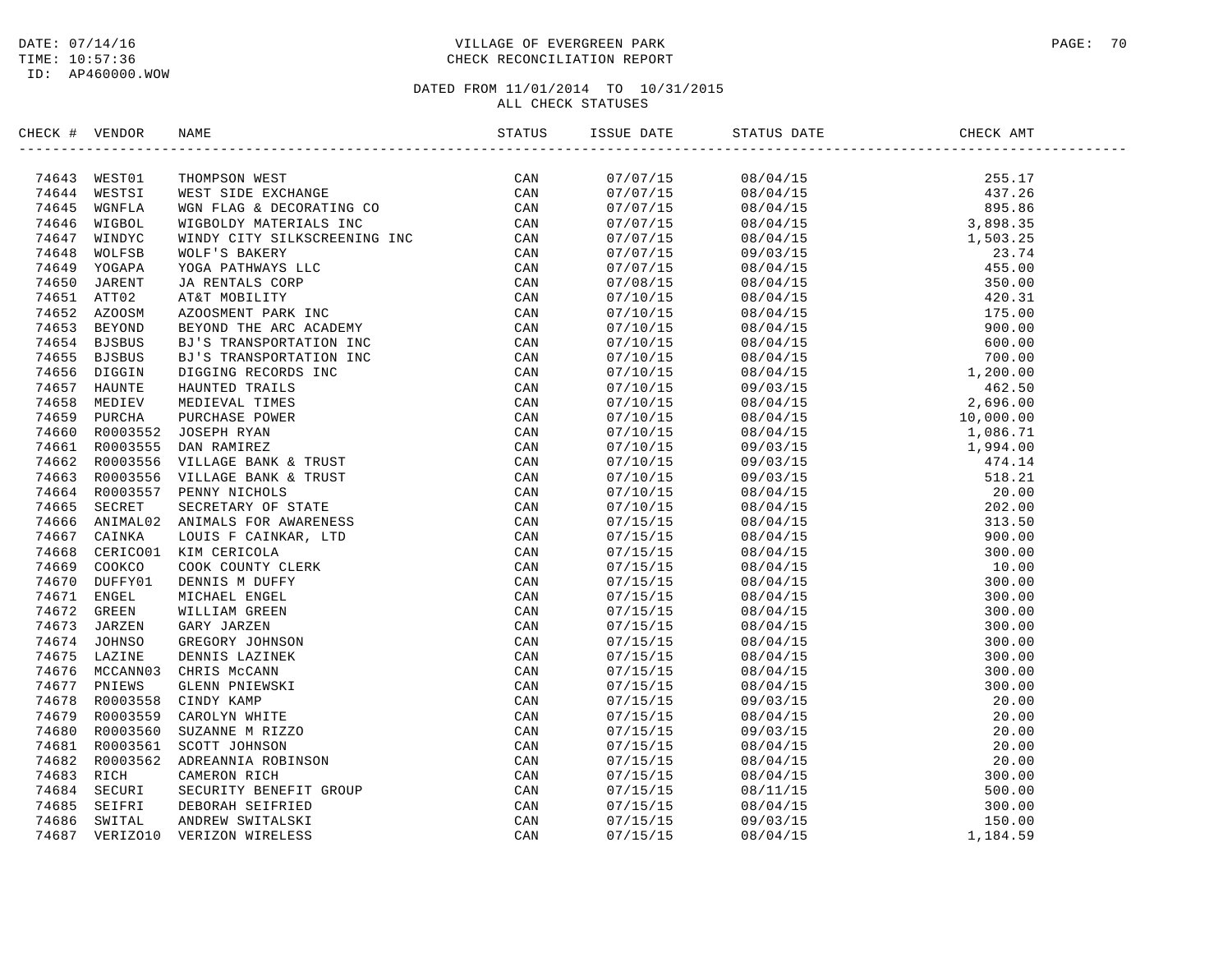### DATE: 07/14/16 PAGE: 71 PAGE: 71 TIME: 10:57:36 CHECK RECONCILIATION REPORT

| CHECK # VENDOR | NAME                                                                                                                                                                                                                                     | ISSUE DATE                         | STATUS DATE                                                                                                                                                                                                                                                                    | CHECK AMT |  |
|----------------|------------------------------------------------------------------------------------------------------------------------------------------------------------------------------------------------------------------------------------------|------------------------------------|--------------------------------------------------------------------------------------------------------------------------------------------------------------------------------------------------------------------------------------------------------------------------------|-----------|--|
|                | EXAMPLE AND MANUS VOLTEGIS (2000)<br>2000 - JAMES VOLTEGIS (2000)<br>2000 - ANDERSON PEST CONTROL<br>2000 - AND MANUS VOLTEGIS (2000)<br>2000 - AND MANUS VOLTEGIS (2000)<br>2000 - AND MANUS VOLTEGIS (2000)<br>2000 - AND MANUS CONTRO |                                    |                                                                                                                                                                                                                                                                                |           |  |
|                |                                                                                                                                                                                                                                          |                                    | $\begin{array}{cccc} 07/15/15 & 08/04/15 & 300.00 \\ 07/15/15 & 10/09/15 & 300.00 \\ 07/15/15 & 10/09/15 & 300.00 \\ 07/16/15 & 08/04/15 & 837.90 \end{array}$                                                                                                                 |           |  |
|                |                                                                                                                                                                                                                                          |                                    |                                                                                                                                                                                                                                                                                |           |  |
|                |                                                                                                                                                                                                                                          |                                    |                                                                                                                                                                                                                                                                                |           |  |
|                |                                                                                                                                                                                                                                          | 07/16/15                           |                                                                                                                                                                                                                                                                                |           |  |
|                |                                                                                                                                                                                                                                          | 07/16/15                           |                                                                                                                                                                                                                                                                                |           |  |
|                |                                                                                                                                                                                                                                          | 07/16/15                           |                                                                                                                                                                                                                                                                                |           |  |
|                |                                                                                                                                                                                                                                          | 07/16/15                           |                                                                                                                                                                                                                                                                                |           |  |
|                |                                                                                                                                                                                                                                          | 07/16/15                           |                                                                                                                                                                                                                                                                                |           |  |
|                |                                                                                                                                                                                                                                          | 07/16/15                           |                                                                                                                                                                                                                                                                                |           |  |
|                |                                                                                                                                                                                                                                          | 07/16/15                           |                                                                                                                                                                                                                                                                                |           |  |
|                |                                                                                                                                                                                                                                          |                                    |                                                                                                                                                                                                                                                                                |           |  |
|                |                                                                                                                                                                                                                                          | $07/16/15$<br>07/16/15<br>07/16/15 |                                                                                                                                                                                                                                                                                |           |  |
|                |                                                                                                                                                                                                                                          |                                    |                                                                                                                                                                                                                                                                                |           |  |
|                |                                                                                                                                                                                                                                          | 07/16/15                           |                                                                                                                                                                                                                                                                                |           |  |
|                |                                                                                                                                                                                                                                          | 07/16/15                           |                                                                                                                                                                                                                                                                                |           |  |
|                |                                                                                                                                                                                                                                          |                                    |                                                                                                                                                                                                                                                                                |           |  |
|                |                                                                                                                                                                                                                                          | 07/17/15<br>07/17/15               |                                                                                                                                                                                                                                                                                |           |  |
|                |                                                                                                                                                                                                                                          |                                    |                                                                                                                                                                                                                                                                                |           |  |
|                |                                                                                                                                                                                                                                          |                                    |                                                                                                                                                                                                                                                                                |           |  |
|                |                                                                                                                                                                                                                                          | 07/17/15<br>07/17/15<br>07/17/15   |                                                                                                                                                                                                                                                                                |           |  |
|                |                                                                                                                                                                                                                                          | 07/17/15                           |                                                                                                                                                                                                                                                                                |           |  |
|                |                                                                                                                                                                                                                                          | 07/17/15                           |                                                                                                                                                                                                                                                                                |           |  |
|                |                                                                                                                                                                                                                                          | 07/21/15                           |                                                                                                                                                                                                                                                                                |           |  |
|                |                                                                                                                                                                                                                                          | 07/21/15                           |                                                                                                                                                                                                                                                                                |           |  |
|                |                                                                                                                                                                                                                                          | 07/21/15                           |                                                                                                                                                                                                                                                                                |           |  |
|                |                                                                                                                                                                                                                                          |                                    |                                                                                                                                                                                                                                                                                |           |  |
|                |                                                                                                                                                                                                                                          | 07/21/15<br>07/21/15               |                                                                                                                                                                                                                                                                                |           |  |
|                |                                                                                                                                                                                                                                          | 07/21/15                           |                                                                                                                                                                                                                                                                                |           |  |
|                |                                                                                                                                                                                                                                          | 07/21/15                           |                                                                                                                                                                                                                                                                                |           |  |
|                |                                                                                                                                                                                                                                          | 07/21/15                           |                                                                                                                                                                                                                                                                                |           |  |
|                |                                                                                                                                                                                                                                          | 07/21/15                           |                                                                                                                                                                                                                                                                                |           |  |
|                |                                                                                                                                                                                                                                          | 07/21/15                           |                                                                                                                                                                                                                                                                                |           |  |
|                |                                                                                                                                                                                                                                          | 07/21/15                           |                                                                                                                                                                                                                                                                                |           |  |
|                |                                                                                                                                                                                                                                          | 07/21/15                           |                                                                                                                                                                                                                                                                                |           |  |
|                |                                                                                                                                                                                                                                          | 07/21/15                           |                                                                                                                                                                                                                                                                                |           |  |
|                |                                                                                                                                                                                                                                          | 07/21/15                           |                                                                                                                                                                                                                                                                                |           |  |
|                |                                                                                                                                                                                                                                          | 07/21/15                           |                                                                                                                                                                                                                                                                                |           |  |
|                |                                                                                                                                                                                                                                          | 07/21/15                           |                                                                                                                                                                                                                                                                                |           |  |
|                |                                                                                                                                                                                                                                          |                                    |                                                                                                                                                                                                                                                                                |           |  |
|                |                                                                                                                                                                                                                                          |                                    |                                                                                                                                                                                                                                                                                |           |  |
|                |                                                                                                                                                                                                                                          | 07/21/15<br>07/21/15<br>07/21/15   |                                                                                                                                                                                                                                                                                |           |  |
|                |                                                                                                                                                                                                                                          | 07/21/15                           |                                                                                                                                                                                                                                                                                |           |  |
|                |                                                                                                                                                                                                                                          | 07/21/15                           |                                                                                                                                                                                                                                                                                |           |  |
|                |                                                                                                                                                                                                                                          | 07/21/15                           | $\begin{array}{cccc} 07/20/15 & 11\,, 880\, . \, 00 \\ 09/03/15 & 700\, . \, 00 \\ 09/03/15 & 400\, . \, 00 \\ 08/04/15 & 400\, . \, 0 \\ 08/04/15 & 1\, . \, 984\, . \, 25 \\ 08/04/15 & 52\, . \, 46 \\ 08/04/15 & 140\, . \, 58 \\ 08/04/15 & 140\, . \, 58 \\ \end{array}$ |           |  |
|                |                                                                                                                                                                                                                                          |                                    |                                                                                                                                                                                                                                                                                |           |  |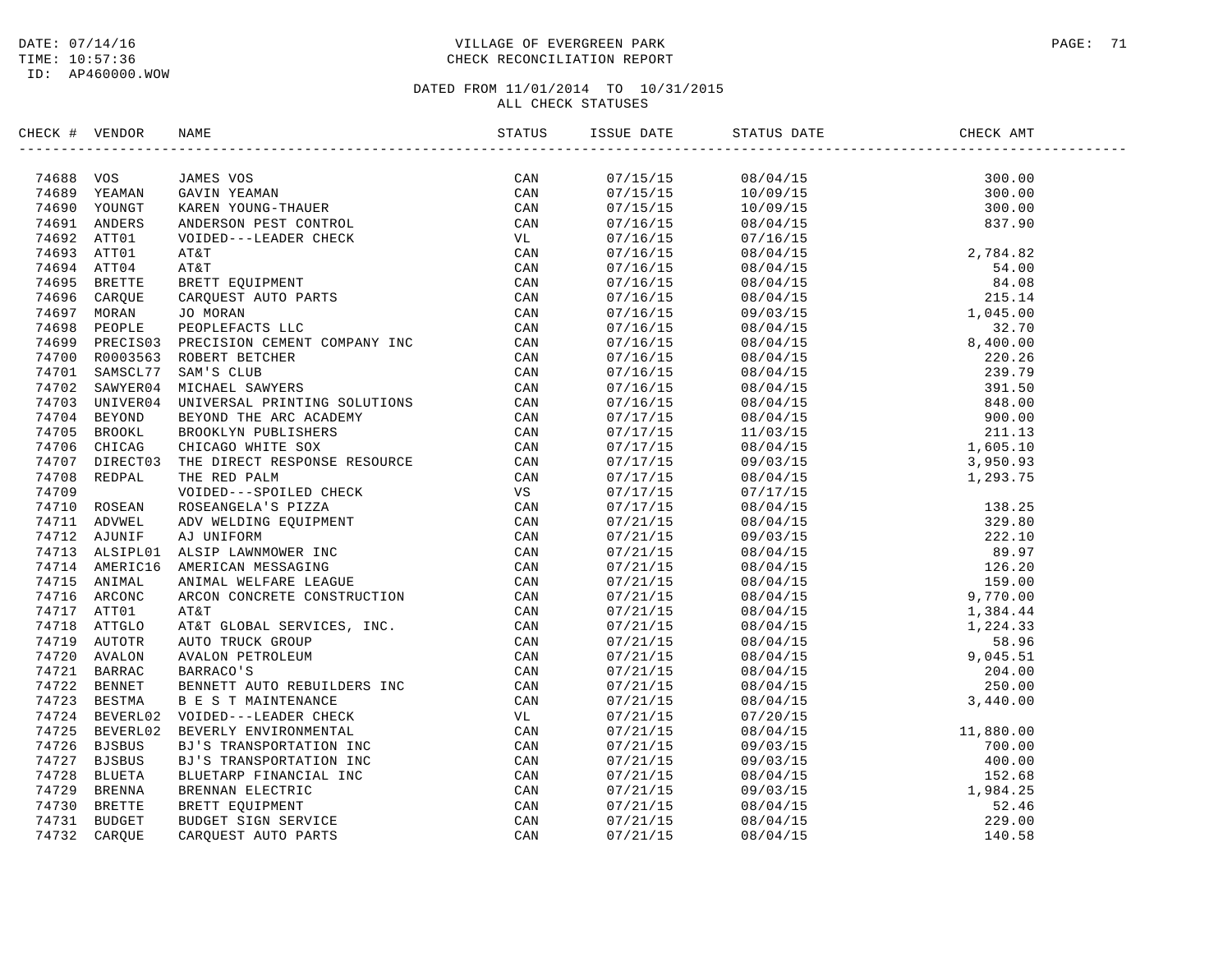### DATE: 07/14/16 PAGE: 72 TIME: 10:57:36 CHECK RECONCILIATION REPORT

| CHECK # VENDOR | NAME                                                                                                                                                                                                                                                  | ISSUE DATE | STATUS DATE                                                                                                                                                                                                                                                                                                                                                                                                 | CHECK AMT |  |
|----------------|-------------------------------------------------------------------------------------------------------------------------------------------------------------------------------------------------------------------------------------------------------|------------|-------------------------------------------------------------------------------------------------------------------------------------------------------------------------------------------------------------------------------------------------------------------------------------------------------------------------------------------------------------------------------------------------------------|-----------|--|
|                | SERICK # VENDOR NAME STATUS 5781119<br>27373 CDM<br>274734 CDM<br>274734 CDM<br>274734 CDM<br>274736 CDM<br>274736 CDM<br>274736 CDM<br>274736 CDM<br>274736 CDM<br>274736 COMENTION COMENTION<br>27473 COMENTO COMENT CRILES<br>274736 COMENDI VO(DE |            | $\begin{tabular}{l c c c c} \hline \textbf{13} & \textbf{14} & \textbf{15} & \textbf{16} & \textbf{17} & \textbf{18} & \textbf{18} & \textbf{19} \\ \hline \textbf{17} & \textbf{17} & \textbf{18} & \textbf{18} & \textbf{19} & \textbf{19} & \textbf{19} \\ \hline \textbf{17} & \textbf{17} & \textbf{18} & \textbf{19} & \textbf{19} & \textbf{19} & \textbf{19} \\ \hline \textbf{18} & \textbf{19} &$ |           |  |
|                |                                                                                                                                                                                                                                                       |            |                                                                                                                                                                                                                                                                                                                                                                                                             |           |  |
|                |                                                                                                                                                                                                                                                       |            |                                                                                                                                                                                                                                                                                                                                                                                                             |           |  |
|                |                                                                                                                                                                                                                                                       |            |                                                                                                                                                                                                                                                                                                                                                                                                             |           |  |
|                |                                                                                                                                                                                                                                                       |            |                                                                                                                                                                                                                                                                                                                                                                                                             |           |  |
|                |                                                                                                                                                                                                                                                       |            |                                                                                                                                                                                                                                                                                                                                                                                                             |           |  |
|                |                                                                                                                                                                                                                                                       |            |                                                                                                                                                                                                                                                                                                                                                                                                             |           |  |
|                |                                                                                                                                                                                                                                                       |            |                                                                                                                                                                                                                                                                                                                                                                                                             |           |  |
|                |                                                                                                                                                                                                                                                       |            |                                                                                                                                                                                                                                                                                                                                                                                                             |           |  |
|                |                                                                                                                                                                                                                                                       |            |                                                                                                                                                                                                                                                                                                                                                                                                             |           |  |
|                |                                                                                                                                                                                                                                                       |            |                                                                                                                                                                                                                                                                                                                                                                                                             |           |  |
|                |                                                                                                                                                                                                                                                       |            |                                                                                                                                                                                                                                                                                                                                                                                                             |           |  |
|                |                                                                                                                                                                                                                                                       |            |                                                                                                                                                                                                                                                                                                                                                                                                             |           |  |
|                |                                                                                                                                                                                                                                                       |            |                                                                                                                                                                                                                                                                                                                                                                                                             |           |  |
|                |                                                                                                                                                                                                                                                       |            |                                                                                                                                                                                                                                                                                                                                                                                                             |           |  |
|                |                                                                                                                                                                                                                                                       |            |                                                                                                                                                                                                                                                                                                                                                                                                             |           |  |
|                |                                                                                                                                                                                                                                                       |            |                                                                                                                                                                                                                                                                                                                                                                                                             |           |  |
|                |                                                                                                                                                                                                                                                       |            |                                                                                                                                                                                                                                                                                                                                                                                                             |           |  |
|                |                                                                                                                                                                                                                                                       |            |                                                                                                                                                                                                                                                                                                                                                                                                             |           |  |
|                |                                                                                                                                                                                                                                                       |            |                                                                                                                                                                                                                                                                                                                                                                                                             |           |  |
|                |                                                                                                                                                                                                                                                       |            |                                                                                                                                                                                                                                                                                                                                                                                                             |           |  |
|                |                                                                                                                                                                                                                                                       |            |                                                                                                                                                                                                                                                                                                                                                                                                             |           |  |
|                |                                                                                                                                                                                                                                                       |            |                                                                                                                                                                                                                                                                                                                                                                                                             |           |  |
|                |                                                                                                                                                                                                                                                       |            |                                                                                                                                                                                                                                                                                                                                                                                                             |           |  |
|                |                                                                                                                                                                                                                                                       |            |                                                                                                                                                                                                                                                                                                                                                                                                             |           |  |
|                |                                                                                                                                                                                                                                                       |            |                                                                                                                                                                                                                                                                                                                                                                                                             |           |  |
|                |                                                                                                                                                                                                                                                       |            |                                                                                                                                                                                                                                                                                                                                                                                                             |           |  |
|                |                                                                                                                                                                                                                                                       |            |                                                                                                                                                                                                                                                                                                                                                                                                             |           |  |
|                |                                                                                                                                                                                                                                                       |            |                                                                                                                                                                                                                                                                                                                                                                                                             |           |  |
|                |                                                                                                                                                                                                                                                       |            |                                                                                                                                                                                                                                                                                                                                                                                                             |           |  |
|                |                                                                                                                                                                                                                                                       |            |                                                                                                                                                                                                                                                                                                                                                                                                             |           |  |
|                |                                                                                                                                                                                                                                                       |            |                                                                                                                                                                                                                                                                                                                                                                                                             |           |  |
|                |                                                                                                                                                                                                                                                       |            |                                                                                                                                                                                                                                                                                                                                                                                                             |           |  |
|                |                                                                                                                                                                                                                                                       |            |                                                                                                                                                                                                                                                                                                                                                                                                             |           |  |
|                |                                                                                                                                                                                                                                                       |            |                                                                                                                                                                                                                                                                                                                                                                                                             |           |  |
|                |                                                                                                                                                                                                                                                       |            |                                                                                                                                                                                                                                                                                                                                                                                                             |           |  |
|                |                                                                                                                                                                                                                                                       |            |                                                                                                                                                                                                                                                                                                                                                                                                             |           |  |
|                |                                                                                                                                                                                                                                                       |            |                                                                                                                                                                                                                                                                                                                                                                                                             |           |  |
|                |                                                                                                                                                                                                                                                       |            |                                                                                                                                                                                                                                                                                                                                                                                                             |           |  |
|                |                                                                                                                                                                                                                                                       |            |                                                                                                                                                                                                                                                                                                                                                                                                             |           |  |
|                |                                                                                                                                                                                                                                                       |            |                                                                                                                                                                                                                                                                                                                                                                                                             |           |  |
|                |                                                                                                                                                                                                                                                       |            |                                                                                                                                                                                                                                                                                                                                                                                                             |           |  |
|                |                                                                                                                                                                                                                                                       |            |                                                                                                                                                                                                                                                                                                                                                                                                             |           |  |
|                |                                                                                                                                                                                                                                                       |            |                                                                                                                                                                                                                                                                                                                                                                                                             |           |  |
|                |                                                                                                                                                                                                                                                       |            |                                                                                                                                                                                                                                                                                                                                                                                                             |           |  |
|                |                                                                                                                                                                                                                                                       |            |                                                                                                                                                                                                                                                                                                                                                                                                             |           |  |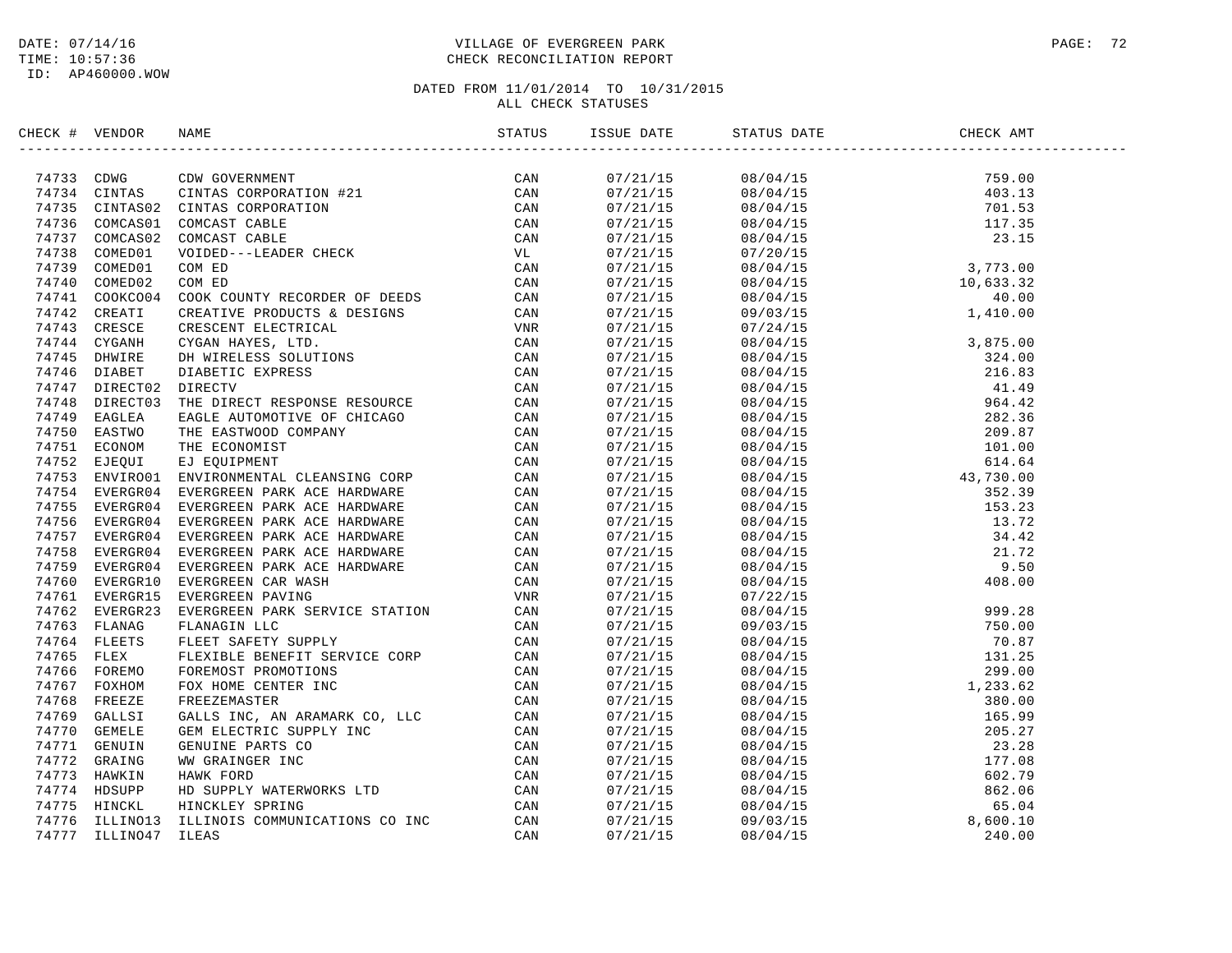## DATE: 07/14/16 PAGE: 73 TIME: 10:57:36 CHECK RECONCILIATION REPORT

| CHECK # VENDOR |                                                                                                                                                                                                                                |  | STATUS DATE | CHECK AMT |  |
|----------------|--------------------------------------------------------------------------------------------------------------------------------------------------------------------------------------------------------------------------------|--|-------------|-----------|--|
|                | 19979 INNEROS MELROS PERSON CONNEL CAN TAPS INTERNAL CAN TAPS INTERNATIONAL INSTITUTE OF CAN THE INFORMATIONAL INSTITUTE OF CAN THE INTERNATIONAL INSTITUTE OF CAN THE INTERNATIONAL INSTITUTE OF CAN THE INTERNATIONAL INSTIT |  |             |           |  |
|                |                                                                                                                                                                                                                                |  |             |           |  |
|                |                                                                                                                                                                                                                                |  |             |           |  |
|                |                                                                                                                                                                                                                                |  |             |           |  |
|                |                                                                                                                                                                                                                                |  |             |           |  |
|                |                                                                                                                                                                                                                                |  |             |           |  |
|                |                                                                                                                                                                                                                                |  |             |           |  |
|                |                                                                                                                                                                                                                                |  |             |           |  |
|                |                                                                                                                                                                                                                                |  |             |           |  |
|                |                                                                                                                                                                                                                                |  |             |           |  |
|                |                                                                                                                                                                                                                                |  |             |           |  |
|                |                                                                                                                                                                                                                                |  |             |           |  |
|                |                                                                                                                                                                                                                                |  |             |           |  |
|                |                                                                                                                                                                                                                                |  |             |           |  |
|                |                                                                                                                                                                                                                                |  |             |           |  |
|                |                                                                                                                                                                                                                                |  |             |           |  |
|                |                                                                                                                                                                                                                                |  |             |           |  |
|                |                                                                                                                                                                                                                                |  |             |           |  |
|                |                                                                                                                                                                                                                                |  |             |           |  |
|                |                                                                                                                                                                                                                                |  |             |           |  |
|                |                                                                                                                                                                                                                                |  |             |           |  |
|                |                                                                                                                                                                                                                                |  |             |           |  |
|                |                                                                                                                                                                                                                                |  |             |           |  |
|                |                                                                                                                                                                                                                                |  |             |           |  |
|                |                                                                                                                                                                                                                                |  |             |           |  |
|                |                                                                                                                                                                                                                                |  |             |           |  |
|                |                                                                                                                                                                                                                                |  |             |           |  |
|                |                                                                                                                                                                                                                                |  |             |           |  |
|                |                                                                                                                                                                                                                                |  |             |           |  |
|                |                                                                                                                                                                                                                                |  |             |           |  |
|                |                                                                                                                                                                                                                                |  |             |           |  |
|                |                                                                                                                                                                                                                                |  |             |           |  |
|                |                                                                                                                                                                                                                                |  |             |           |  |
|                |                                                                                                                                                                                                                                |  |             |           |  |
|                |                                                                                                                                                                                                                                |  |             |           |  |
|                |                                                                                                                                                                                                                                |  |             |           |  |
|                |                                                                                                                                                                                                                                |  |             |           |  |
|                |                                                                                                                                                                                                                                |  |             |           |  |
|                |                                                                                                                                                                                                                                |  |             |           |  |
|                |                                                                                                                                                                                                                                |  |             |           |  |
|                |                                                                                                                                                                                                                                |  |             |           |  |
|                |                                                                                                                                                                                                                                |  |             |           |  |
|                |                                                                                                                                                                                                                                |  |             |           |  |
|                |                                                                                                                                                                                                                                |  |             |           |  |
|                |                                                                                                                                                                                                                                |  |             |           |  |
|                | 74794 MESINP ME SIMPSON CONCIDENT SETTING CAN THE SIMPSON CONCIDENT SETTING CAN A THE SIMPLE ON MINORITY CONTRACT CONTRACT CONTRACT CONTRACT CONTRACT CONTRACT CONTRACT CONTRACT CONTRACT CONTRACT CONTRACT CONTRACT CONTRACT  |  |             |           |  |
|                |                                                                                                                                                                                                                                |  |             |           |  |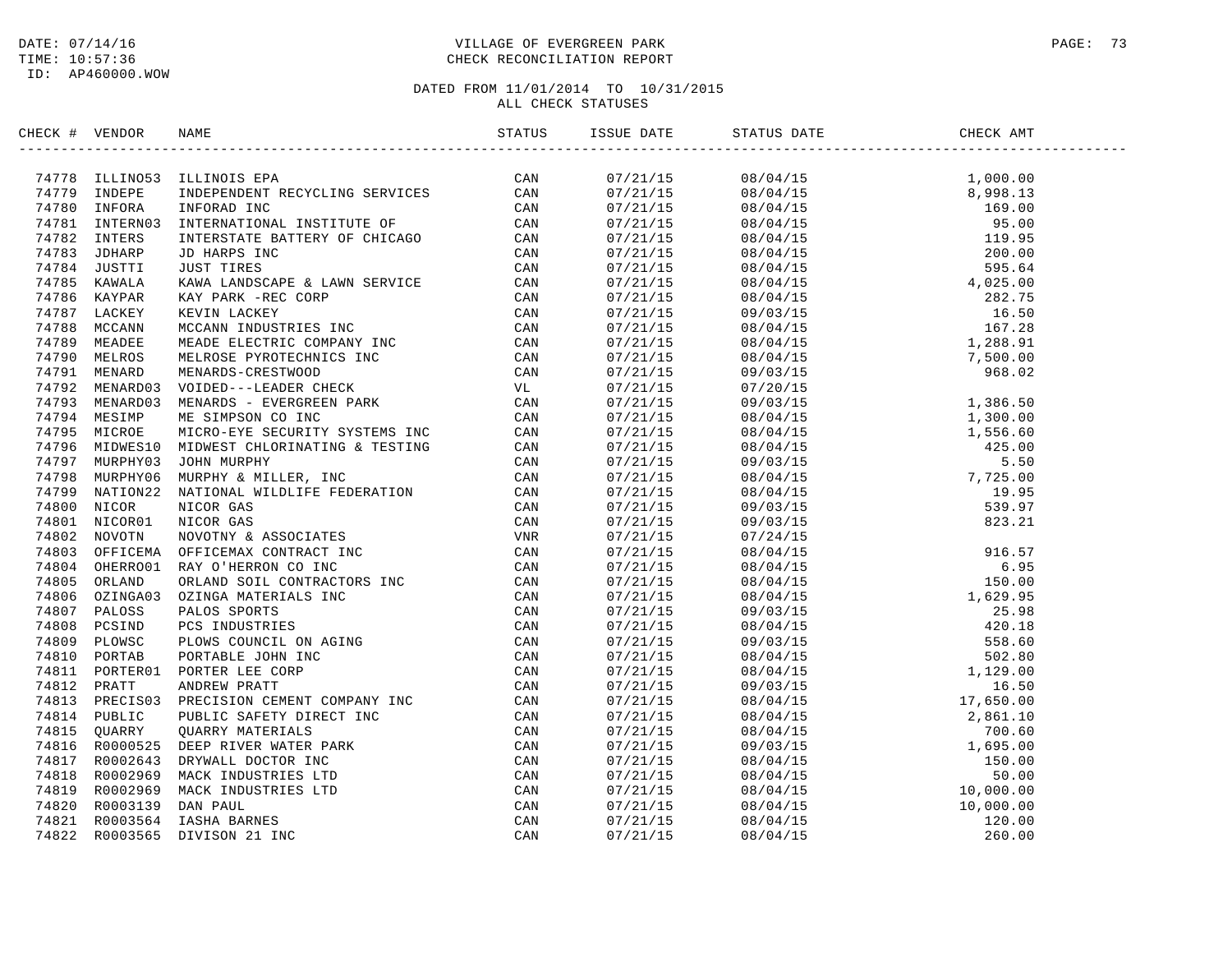## DATE: 07/14/16 PAGE: 74 TIME: 10:57:36 CHECK RECONCILIATION REPORT

| CHECK # VENDOR |                                                                                                                                                                                                                               | ISSUE DATE | STATUS DATE | CHECK AMT |  |
|----------------|-------------------------------------------------------------------------------------------------------------------------------------------------------------------------------------------------------------------------------|------------|-------------|-----------|--|
|                | AHAL FERIDA SAMO SAMO THE INCOLLER CAN ARREST CAN ASSESS A STRUCTURE COMPARED THE SERVI COLLER AND THE SERVICE CONTRACT CONTRACT AND SAMON CONTRACT CONTRACT CONTRACT CONTRACT CONTRACT CONTRACT CONTRACT CONTRACT CONTRACT C |            |             |           |  |
|                |                                                                                                                                                                                                                               | 07/21/15   |             |           |  |
|                |                                                                                                                                                                                                                               | 07/21/15   |             |           |  |
|                |                                                                                                                                                                                                                               | 07/21/15   |             |           |  |
|                |                                                                                                                                                                                                                               | 07/21/15   |             |           |  |
|                |                                                                                                                                                                                                                               | 07/21/15   |             |           |  |
|                |                                                                                                                                                                                                                               | 07/21/15   |             |           |  |
|                |                                                                                                                                                                                                                               | 07/21/15   |             |           |  |
|                |                                                                                                                                                                                                                               | 07/21/15   |             |           |  |
|                |                                                                                                                                                                                                                               | 07/21/15   |             |           |  |
|                |                                                                                                                                                                                                                               | 07/21/15   |             |           |  |
|                |                                                                                                                                                                                                                               | 07/21/15   |             |           |  |
|                |                                                                                                                                                                                                                               | 07/21/15   |             |           |  |
|                |                                                                                                                                                                                                                               | 07/21/15   |             |           |  |
|                |                                                                                                                                                                                                                               | 07/21/15   |             |           |  |
|                |                                                                                                                                                                                                                               | 07/21/15   |             |           |  |
|                |                                                                                                                                                                                                                               | 07/21/15   |             |           |  |
|                |                                                                                                                                                                                                                               | 07/21/15   |             |           |  |
|                |                                                                                                                                                                                                                               | 07/21/15   |             |           |  |
|                |                                                                                                                                                                                                                               | 07/21/15   |             |           |  |
|                |                                                                                                                                                                                                                               | 07/21/15   |             |           |  |
|                |                                                                                                                                                                                                                               | 07/21/15   |             |           |  |
|                |                                                                                                                                                                                                                               | 07/21/15   |             |           |  |
|                |                                                                                                                                                                                                                               | 07/21/15   |             |           |  |
|                |                                                                                                                                                                                                                               | 07/21/15   |             |           |  |
|                |                                                                                                                                                                                                                               | 07/21/15   |             |           |  |
|                |                                                                                                                                                                                                                               | 07/21/15   |             |           |  |
|                |                                                                                                                                                                                                                               | 07/21/15   |             |           |  |
|                |                                                                                                                                                                                                                               | 07/21/15   |             |           |  |
|                |                                                                                                                                                                                                                               | 07/21/15   |             |           |  |
|                |                                                                                                                                                                                                                               | 07/21/15   |             |           |  |
|                |                                                                                                                                                                                                                               | 07/21/15   |             |           |  |
|                |                                                                                                                                                                                                                               | 07/21/15   |             |           |  |
|                |                                                                                                                                                                                                                               | 07/21/15   |             |           |  |
|                |                                                                                                                                                                                                                               | 07/21/15   |             |           |  |
|                |                                                                                                                                                                                                                               | 07/21/15   |             |           |  |
|                |                                                                                                                                                                                                                               |            |             |           |  |
|                |                                                                                                                                                                                                                               | 07/21/15   |             |           |  |
|                |                                                                                                                                                                                                                               | 07/21/15   |             |           |  |
|                |                                                                                                                                                                                                                               | 07/21/15   |             |           |  |
|                |                                                                                                                                                                                                                               | 07/21/15   |             |           |  |
|                |                                                                                                                                                                                                                               | 07/21/15   |             |           |  |
|                |                                                                                                                                                                                                                               | 07/21/15   |             |           |  |
|                |                                                                                                                                                                                                                               | 07/21/15   |             |           |  |
|                |                                                                                                                                                                                                                               | 07/21/15   |             |           |  |
|                |                                                                                                                                                                                                                               | 07/22/15   |             |           |  |
|                |                                                                                                                                                                                                                               | 07/24/15   |             |           |  |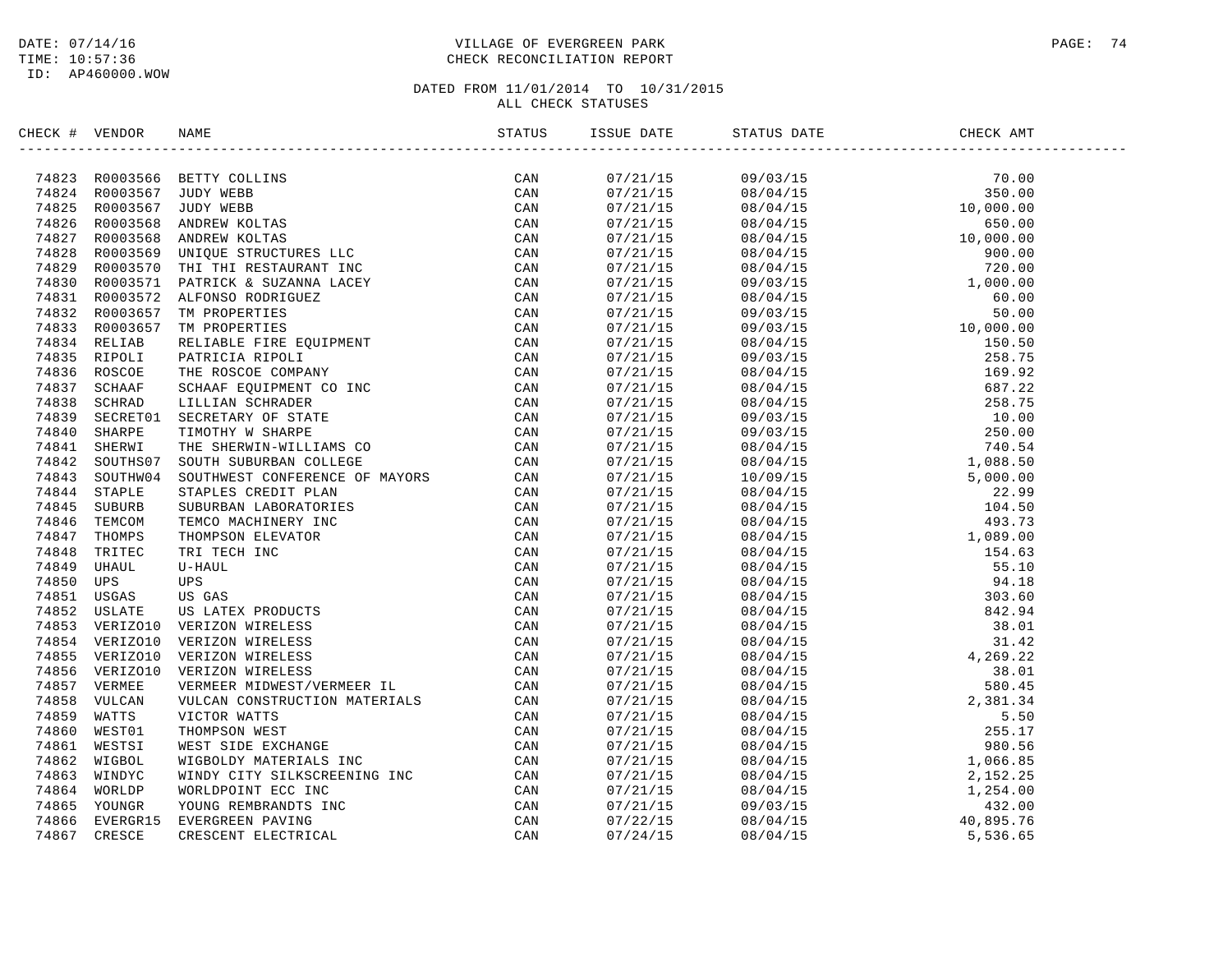ID: AP460000.WOW

## DATE: 07/14/16 PAGE: 75 TIME: 10:57:36 CHECK RECONCILIATION REPORT

| CHECK # VENDOR |  |  |  |  |
|----------------|--|--|--|--|
|                |  |  |  |  |
|                |  |  |  |  |
|                |  |  |  |  |
|                |  |  |  |  |
|                |  |  |  |  |
|                |  |  |  |  |
|                |  |  |  |  |
|                |  |  |  |  |
|                |  |  |  |  |
|                |  |  |  |  |
|                |  |  |  |  |
|                |  |  |  |  |
|                |  |  |  |  |
|                |  |  |  |  |
|                |  |  |  |  |
|                |  |  |  |  |
|                |  |  |  |  |
|                |  |  |  |  |
|                |  |  |  |  |
|                |  |  |  |  |
|                |  |  |  |  |
|                |  |  |  |  |
|                |  |  |  |  |
|                |  |  |  |  |
|                |  |  |  |  |
|                |  |  |  |  |
|                |  |  |  |  |
|                |  |  |  |  |
|                |  |  |  |  |
|                |  |  |  |  |
|                |  |  |  |  |
|                |  |  |  |  |
|                |  |  |  |  |
|                |  |  |  |  |
|                |  |  |  |  |
|                |  |  |  |  |
|                |  |  |  |  |
|                |  |  |  |  |
|                |  |  |  |  |
|                |  |  |  |  |
|                |  |  |  |  |
|                |  |  |  |  |
|                |  |  |  |  |
|                |  |  |  |  |
|                |  |  |  |  |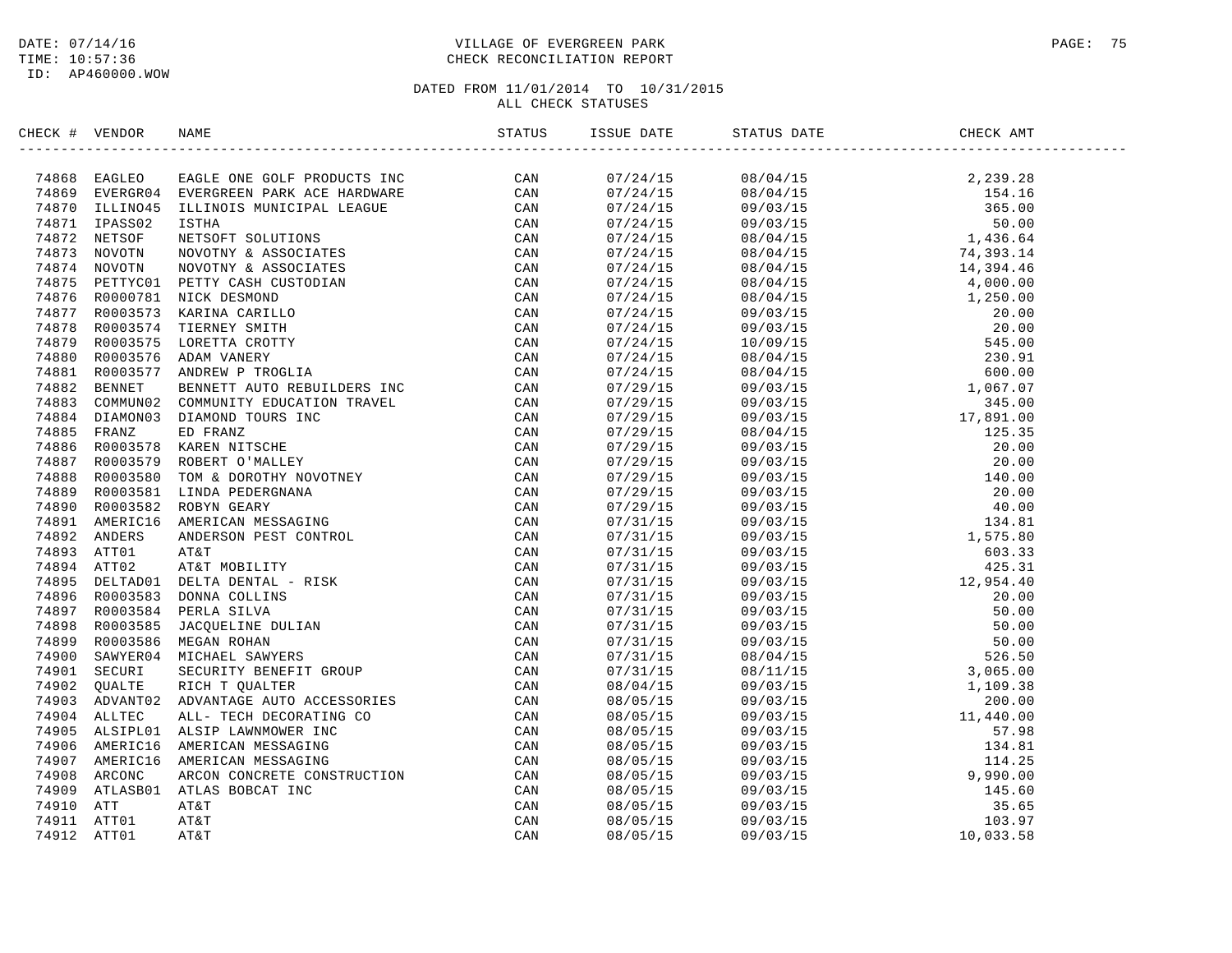## DATE: 07/14/16 PAGE: 76 TIME: 10:57:36 CHECK RECONCILIATION REPORT

| CHECK # VENDOR |  |                      |                                        |  |
|----------------|--|----------------------|----------------------------------------|--|
|                |  |                      |                                        |  |
|                |  |                      | 08/05/15 08/04/15<br>08/05/15 09/03/15 |  |
|                |  |                      |                                        |  |
|                |  | 08/05/15<br>08/05/15 |                                        |  |
|                |  |                      |                                        |  |
|                |  | 08/05/15             |                                        |  |
|                |  | 08/05/15             |                                        |  |
|                |  | 08/05/15             |                                        |  |
|                |  | 08/05/15             |                                        |  |
|                |  | 08/05/15             |                                        |  |
|                |  | 08/05/15             |                                        |  |
|                |  | 08/05/15             |                                        |  |
|                |  | 08/05/15             |                                        |  |
|                |  | 08/05/15<br>08/05/15 |                                        |  |
|                |  |                      |                                        |  |
|                |  | 08/05/15             |                                        |  |
|                |  | 08/05/15             |                                        |  |
|                |  | 08/05/15<br>08/05/15 |                                        |  |
|                |  |                      |                                        |  |
|                |  | 08/05/15             |                                        |  |
|                |  | 08/05/15             |                                        |  |
|                |  | 08/05/15<br>08/05/15 |                                        |  |
|                |  |                      |                                        |  |
|                |  | 08/05/15<br>08/05/15 |                                        |  |
|                |  | 08/05/15             |                                        |  |
|                |  | 08/05/15             |                                        |  |
|                |  | 08/05/15             |                                        |  |
|                |  |                      |                                        |  |
|                |  | 08/05/15<br>08/05/15 |                                        |  |
|                |  | 08/05/15             |                                        |  |
|                |  | 08/05/15             |                                        |  |
|                |  |                      |                                        |  |
|                |  | 08/05/15<br>08/05/15 |                                        |  |
|                |  | 08/05/15             |                                        |  |
|                |  | 08/05/15             |                                        |  |
|                |  | 08/05/15             |                                        |  |
|                |  | 08/05/15             |                                        |  |
|                |  | 08/05/15             |                                        |  |
|                |  | 08/05/15             |                                        |  |
|                |  | 08/05/15             |                                        |  |
|                |  | 08/05/15             |                                        |  |
|                |  |                      |                                        |  |
|                |  | 08/05/15<br>08/05/15 |                                        |  |
|                |  | 08/05/15             |                                        |  |
|                |  | 08/05/15             |                                        |  |
|                |  | 08/05/15             |                                        |  |
|                |  |                      |                                        |  |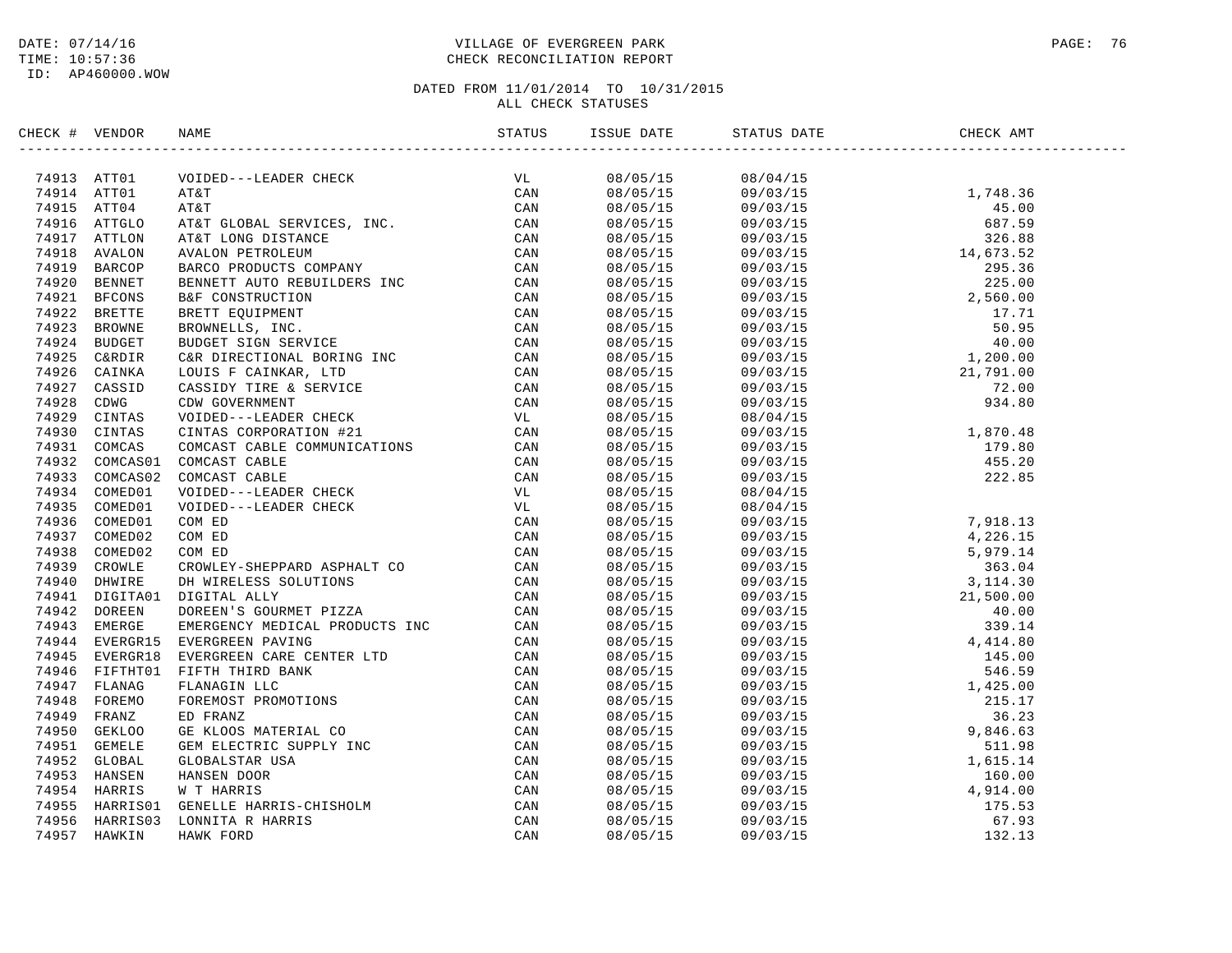## DATE: 07/14/16 PAGE: 77 PAGE: 77 TIME: 10:57:36 CHECK RECONCILIATION REPORT

| CHECK # VENDOR | NAME                                                                                                                                                                                                                          | ISSUE DATE | STATUS DATE | CHECK AMT |
|----------------|-------------------------------------------------------------------------------------------------------------------------------------------------------------------------------------------------------------------------------|------------|-------------|-----------|
|                | NEAR TWEEN TRANSFORM RANGE SERVICE CREDIT TO CAN ASSEMBATED AND A CONTRACTOR CORPORATION CONTRACTOR CONTRACTOR (CAN 1995 HOLD IN THE HOUSE SERVICE ON CAN 1995 HOLD IN THE RANGE THE CAN CONTRACT CONTRACTOR CONTRACTOR CONTR |            |             |           |
|                |                                                                                                                                                                                                                               |            |             |           |
|                |                                                                                                                                                                                                                               |            |             |           |
|                |                                                                                                                                                                                                                               |            |             |           |
|                |                                                                                                                                                                                                                               |            |             |           |
|                |                                                                                                                                                                                                                               |            |             |           |
|                |                                                                                                                                                                                                                               |            |             |           |
|                |                                                                                                                                                                                                                               |            |             |           |
|                |                                                                                                                                                                                                                               |            |             |           |
|                |                                                                                                                                                                                                                               |            |             |           |
|                |                                                                                                                                                                                                                               |            |             |           |
|                |                                                                                                                                                                                                                               |            |             |           |
|                |                                                                                                                                                                                                                               |            |             |           |
|                |                                                                                                                                                                                                                               |            |             |           |
|                |                                                                                                                                                                                                                               |            |             |           |
|                |                                                                                                                                                                                                                               |            |             |           |
|                |                                                                                                                                                                                                                               |            |             |           |
|                |                                                                                                                                                                                                                               |            |             |           |
|                |                                                                                                                                                                                                                               |            |             |           |
|                |                                                                                                                                                                                                                               |            |             |           |
|                |                                                                                                                                                                                                                               |            |             |           |
|                |                                                                                                                                                                                                                               |            |             |           |
|                |                                                                                                                                                                                                                               |            |             |           |
|                |                                                                                                                                                                                                                               |            |             |           |
|                |                                                                                                                                                                                                                               |            |             |           |
|                |                                                                                                                                                                                                                               |            |             |           |
|                |                                                                                                                                                                                                                               |            |             |           |
|                |                                                                                                                                                                                                                               |            |             |           |
|                |                                                                                                                                                                                                                               |            |             |           |
|                |                                                                                                                                                                                                                               |            |             |           |
|                |                                                                                                                                                                                                                               |            |             |           |
|                |                                                                                                                                                                                                                               |            |             |           |
|                |                                                                                                                                                                                                                               |            |             |           |
|                |                                                                                                                                                                                                                               |            |             |           |
|                |                                                                                                                                                                                                                               |            |             |           |
|                |                                                                                                                                                                                                                               |            |             |           |
|                |                                                                                                                                                                                                                               |            |             |           |
|                |                                                                                                                                                                                                                               |            |             |           |
|                |                                                                                                                                                                                                                               |            |             |           |
|                |                                                                                                                                                                                                                               |            |             |           |
|                |                                                                                                                                                                                                                               |            |             |           |
|                |                                                                                                                                                                                                                               |            |             |           |
|                |                                                                                                                                                                                                                               |            |             |           |
|                |                                                                                                                                                                                                                               |            |             |           |
|                |                                                                                                                                                                                                                               |            |             |           |
|                |                                                                                                                                                                                                                               |            |             |           |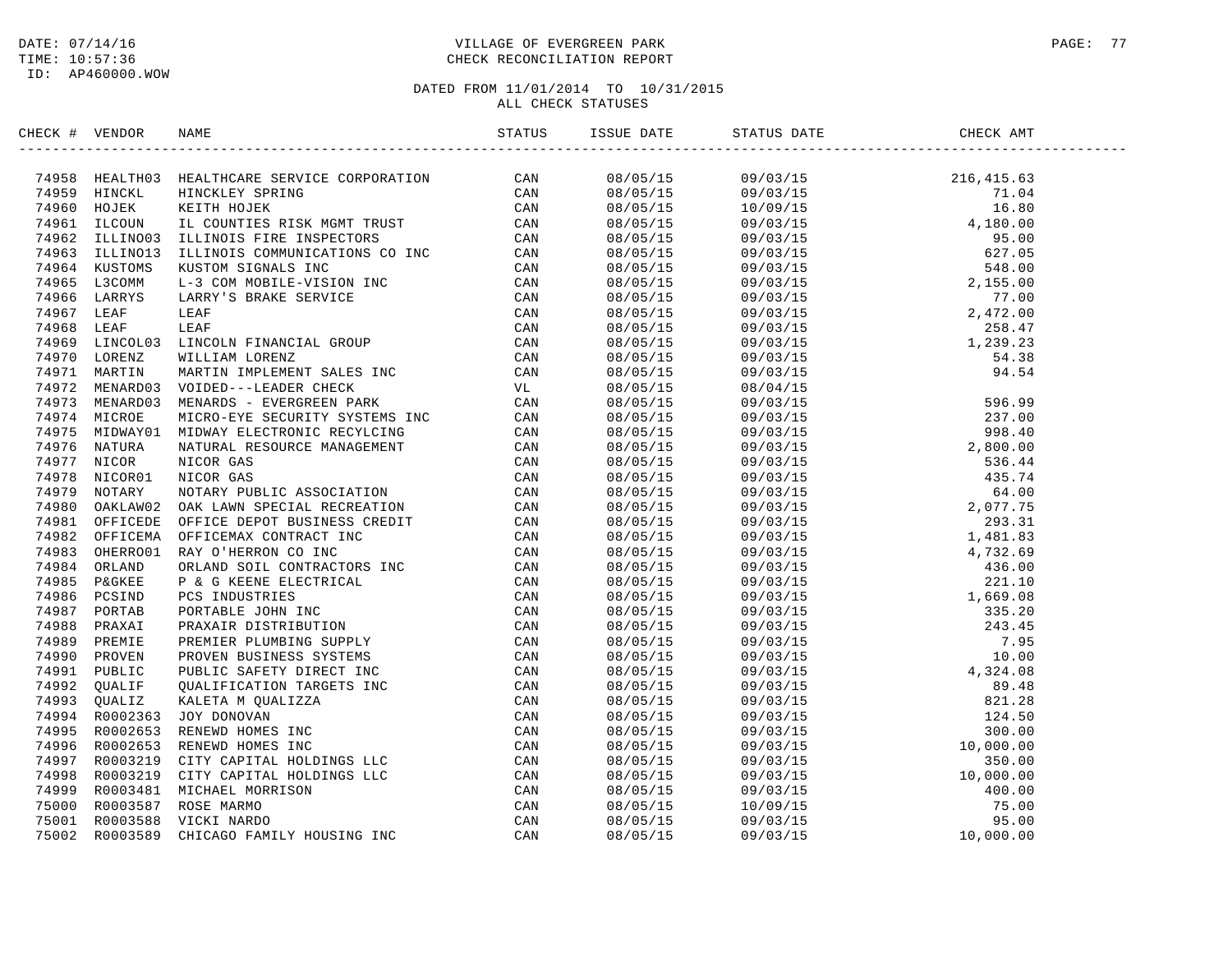## DATE: 07/14/16 PAGE: 78 TIME: 10:57:36 CHECK RECONCILIATION REPORT

| CHECK # VENDOR |                                                                                                                                                                                                                                                                                                                                                                                                                            |  |  |
|----------------|----------------------------------------------------------------------------------------------------------------------------------------------------------------------------------------------------------------------------------------------------------------------------------------------------------------------------------------------------------------------------------------------------------------------------|--|--|
|                | $\begin{tabular}{cccccccc} $\text{trig}(\text{C},\text{F},\text{WBCB})$ & $\text{RBCB}^{\text{G}}$ & $\text{RBCB}^{\text{G}}$ & $\text{RBCB}^{\text{G}}$ & $\text{RBCB}^{\text{G}}$ & $\text{RBCB}^{\text{G}}$ & $\text{RBCB}^{\text{G}}$ & $\text{RBCB}^{\text{G}}$ & $\text{RBCB}^{\text{G}}$ & $\text{RBCB}^{\text{G}}$ & $\text{RBCB}^{\text{G}}$ & $\text{RBCB}^{\text{G}}$ & $\text{RBCB}^{\text{G}}$ & $\text{RBCB$ |  |  |
|                |                                                                                                                                                                                                                                                                                                                                                                                                                            |  |  |
|                |                                                                                                                                                                                                                                                                                                                                                                                                                            |  |  |
|                |                                                                                                                                                                                                                                                                                                                                                                                                                            |  |  |
|                |                                                                                                                                                                                                                                                                                                                                                                                                                            |  |  |
|                |                                                                                                                                                                                                                                                                                                                                                                                                                            |  |  |
|                |                                                                                                                                                                                                                                                                                                                                                                                                                            |  |  |
|                |                                                                                                                                                                                                                                                                                                                                                                                                                            |  |  |
|                |                                                                                                                                                                                                                                                                                                                                                                                                                            |  |  |
|                |                                                                                                                                                                                                                                                                                                                                                                                                                            |  |  |
|                |                                                                                                                                                                                                                                                                                                                                                                                                                            |  |  |
|                |                                                                                                                                                                                                                                                                                                                                                                                                                            |  |  |
|                |                                                                                                                                                                                                                                                                                                                                                                                                                            |  |  |
|                |                                                                                                                                                                                                                                                                                                                                                                                                                            |  |  |
|                |                                                                                                                                                                                                                                                                                                                                                                                                                            |  |  |
|                |                                                                                                                                                                                                                                                                                                                                                                                                                            |  |  |
|                |                                                                                                                                                                                                                                                                                                                                                                                                                            |  |  |
|                |                                                                                                                                                                                                                                                                                                                                                                                                                            |  |  |
|                |                                                                                                                                                                                                                                                                                                                                                                                                                            |  |  |
|                |                                                                                                                                                                                                                                                                                                                                                                                                                            |  |  |
|                |                                                                                                                                                                                                                                                                                                                                                                                                                            |  |  |
|                |                                                                                                                                                                                                                                                                                                                                                                                                                            |  |  |
|                |                                                                                                                                                                                                                                                                                                                                                                                                                            |  |  |
|                |                                                                                                                                                                                                                                                                                                                                                                                                                            |  |  |
|                |                                                                                                                                                                                                                                                                                                                                                                                                                            |  |  |
|                |                                                                                                                                                                                                                                                                                                                                                                                                                            |  |  |
|                |                                                                                                                                                                                                                                                                                                                                                                                                                            |  |  |
|                |                                                                                                                                                                                                                                                                                                                                                                                                                            |  |  |
|                |                                                                                                                                                                                                                                                                                                                                                                                                                            |  |  |
|                |                                                                                                                                                                                                                                                                                                                                                                                                                            |  |  |
|                |                                                                                                                                                                                                                                                                                                                                                                                                                            |  |  |
|                |                                                                                                                                                                                                                                                                                                                                                                                                                            |  |  |
|                |                                                                                                                                                                                                                                                                                                                                                                                                                            |  |  |
|                |                                                                                                                                                                                                                                                                                                                                                                                                                            |  |  |
|                |                                                                                                                                                                                                                                                                                                                                                                                                                            |  |  |
|                |                                                                                                                                                                                                                                                                                                                                                                                                                            |  |  |
|                |                                                                                                                                                                                                                                                                                                                                                                                                                            |  |  |
|                |                                                                                                                                                                                                                                                                                                                                                                                                                            |  |  |
|                |                                                                                                                                                                                                                                                                                                                                                                                                                            |  |  |
|                |                                                                                                                                                                                                                                                                                                                                                                                                                            |  |  |
|                |                                                                                                                                                                                                                                                                                                                                                                                                                            |  |  |
|                |                                                                                                                                                                                                                                                                                                                                                                                                                            |  |  |
|                |                                                                                                                                                                                                                                                                                                                                                                                                                            |  |  |
|                |                                                                                                                                                                                                                                                                                                                                                                                                                            |  |  |
|                |                                                                                                                                                                                                                                                                                                                                                                                                                            |  |  |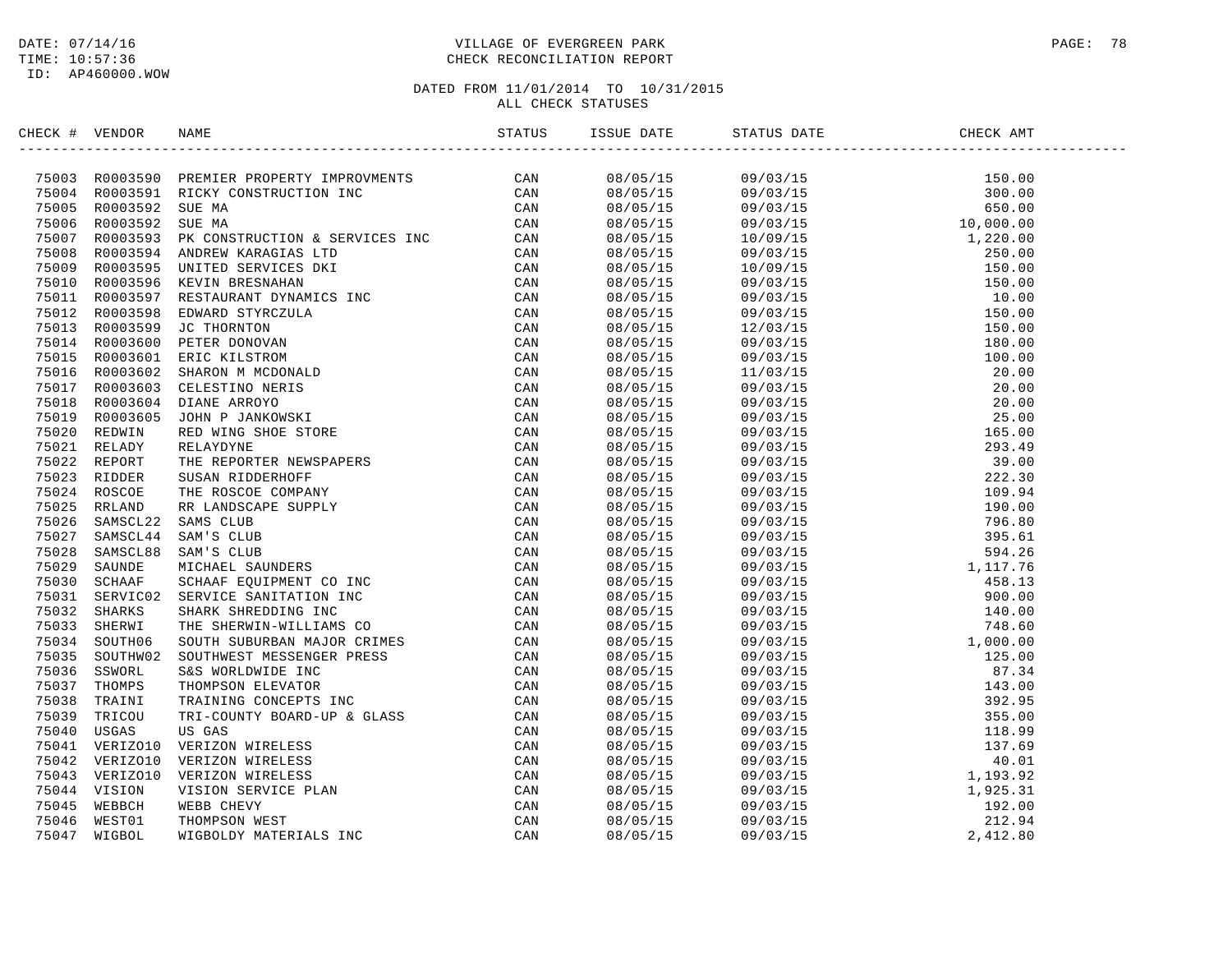## DATE: 07/14/16 PAGE: 79 TIME: 10:57:36 CHECK RECONCILIATION REPORT

| CHECK # VENDOR | NAME                                                                                                                                                                                                                                                                                                                                                                                                                                | ISSUE DATE | STATUS DATE | CHECK AMT |
|----------------|-------------------------------------------------------------------------------------------------------------------------------------------------------------------------------------------------------------------------------------------------------------------------------------------------------------------------------------------------------------------------------------------------------------------------------------|------------|-------------|-----------|
|                | $\begin{tabular}{cccccccc} \textbf{F} & \textbf{0} & \textbf{0} & \textbf{0} & \textbf{0} & \textbf{0} & \textbf{0} & \textbf{0} & \textbf{0} & \textbf{0} & \textbf{0} & \textbf{0} & \textbf{0} & \textbf{0} & \textbf{0} & \textbf{0} & \textbf{0} & \textbf{0} & \textbf{0} & \textbf{0} & \textbf{0} & \textbf{0} & \textbf{0} & \textbf{0} & \textbf{0} & \textbf{0} & \textbf{0} & \textbf{0} & \textbf{0} & \textbf{0} & \$ |            |             |           |
|                |                                                                                                                                                                                                                                                                                                                                                                                                                                     | 08/05/15   |             |           |
|                |                                                                                                                                                                                                                                                                                                                                                                                                                                     | 08/05/15   |             |           |
|                |                                                                                                                                                                                                                                                                                                                                                                                                                                     | 08/06/15   |             |           |
|                |                                                                                                                                                                                                                                                                                                                                                                                                                                     | 08/06/15   |             |           |
|                |                                                                                                                                                                                                                                                                                                                                                                                                                                     | 08/06/15   |             |           |
|                |                                                                                                                                                                                                                                                                                                                                                                                                                                     | 08/06/15   |             |           |
|                |                                                                                                                                                                                                                                                                                                                                                                                                                                     | 08/06/15   |             |           |
|                |                                                                                                                                                                                                                                                                                                                                                                                                                                     | 08/06/15   |             |           |
|                |                                                                                                                                                                                                                                                                                                                                                                                                                                     | 08/06/15   |             |           |
|                |                                                                                                                                                                                                                                                                                                                                                                                                                                     | 08/06/15   |             |           |
|                |                                                                                                                                                                                                                                                                                                                                                                                                                                     | 08/06/15   |             |           |
|                |                                                                                                                                                                                                                                                                                                                                                                                                                                     | 08/07/15   | 08/07/15    |           |
|                |                                                                                                                                                                                                                                                                                                                                                                                                                                     | 08/07/15   | 08/07/15    |           |
|                |                                                                                                                                                                                                                                                                                                                                                                                                                                     | 08/07/15   |             |           |
|                |                                                                                                                                                                                                                                                                                                                                                                                                                                     | 08/07/15   |             |           |
|                |                                                                                                                                                                                                                                                                                                                                                                                                                                     | 08/07/15   |             |           |
|                |                                                                                                                                                                                                                                                                                                                                                                                                                                     | 08/10/15   |             |           |
|                |                                                                                                                                                                                                                                                                                                                                                                                                                                     | 08/11/15   |             |           |
|                |                                                                                                                                                                                                                                                                                                                                                                                                                                     | 08/14/15   |             |           |
|                |                                                                                                                                                                                                                                                                                                                                                                                                                                     | 08/14/15   |             |           |
|                |                                                                                                                                                                                                                                                                                                                                                                                                                                     | 08/14/15   |             |           |
|                |                                                                                                                                                                                                                                                                                                                                                                                                                                     | 08/14/15   |             |           |
|                |                                                                                                                                                                                                                                                                                                                                                                                                                                     | 08/14/15   |             |           |
|                |                                                                                                                                                                                                                                                                                                                                                                                                                                     | 08/14/15   |             |           |
|                |                                                                                                                                                                                                                                                                                                                                                                                                                                     | 08/14/15   |             |           |
|                |                                                                                                                                                                                                                                                                                                                                                                                                                                     | 08/14/15   |             |           |
|                |                                                                                                                                                                                                                                                                                                                                                                                                                                     | 08/14/15   |             |           |
|                |                                                                                                                                                                                                                                                                                                                                                                                                                                     | 08/14/15   |             |           |
|                |                                                                                                                                                                                                                                                                                                                                                                                                                                     | 08/14/15   |             |           |
|                |                                                                                                                                                                                                                                                                                                                                                                                                                                     | 08/14/15   |             |           |
|                |                                                                                                                                                                                                                                                                                                                                                                                                                                     | 08/14/15   |             |           |
|                |                                                                                                                                                                                                                                                                                                                                                                                                                                     | 08/14/15   |             |           |
|                |                                                                                                                                                                                                                                                                                                                                                                                                                                     | 08/14/15   |             |           |
|                |                                                                                                                                                                                                                                                                                                                                                                                                                                     | 08/14/15   |             |           |
|                |                                                                                                                                                                                                                                                                                                                                                                                                                                     | 08/14/15   |             |           |
|                |                                                                                                                                                                                                                                                                                                                                                                                                                                     | 08/14/15   |             |           |
|                |                                                                                                                                                                                                                                                                                                                                                                                                                                     | 08/14/15   |             |           |
|                |                                                                                                                                                                                                                                                                                                                                                                                                                                     | 08/14/15   |             |           |
|                |                                                                                                                                                                                                                                                                                                                                                                                                                                     | 08/14/15   |             |           |
|                |                                                                                                                                                                                                                                                                                                                                                                                                                                     | 08/14/15   |             |           |
|                |                                                                                                                                                                                                                                                                                                                                                                                                                                     | 08/14/15   |             |           |
|                |                                                                                                                                                                                                                                                                                                                                                                                                                                     | 08/14/15   |             |           |
|                |                                                                                                                                                                                                                                                                                                                                                                                                                                     | 08/14/15   |             |           |
|                |                                                                                                                                                                                                                                                                                                                                                                                                                                     | 08/14/15   |             |           |
|                |                                                                                                                                                                                                                                                                                                                                                                                                                                     | 08/14/15   |             |           |
|                |                                                                                                                                                                                                                                                                                                                                                                                                                                     |            |             |           |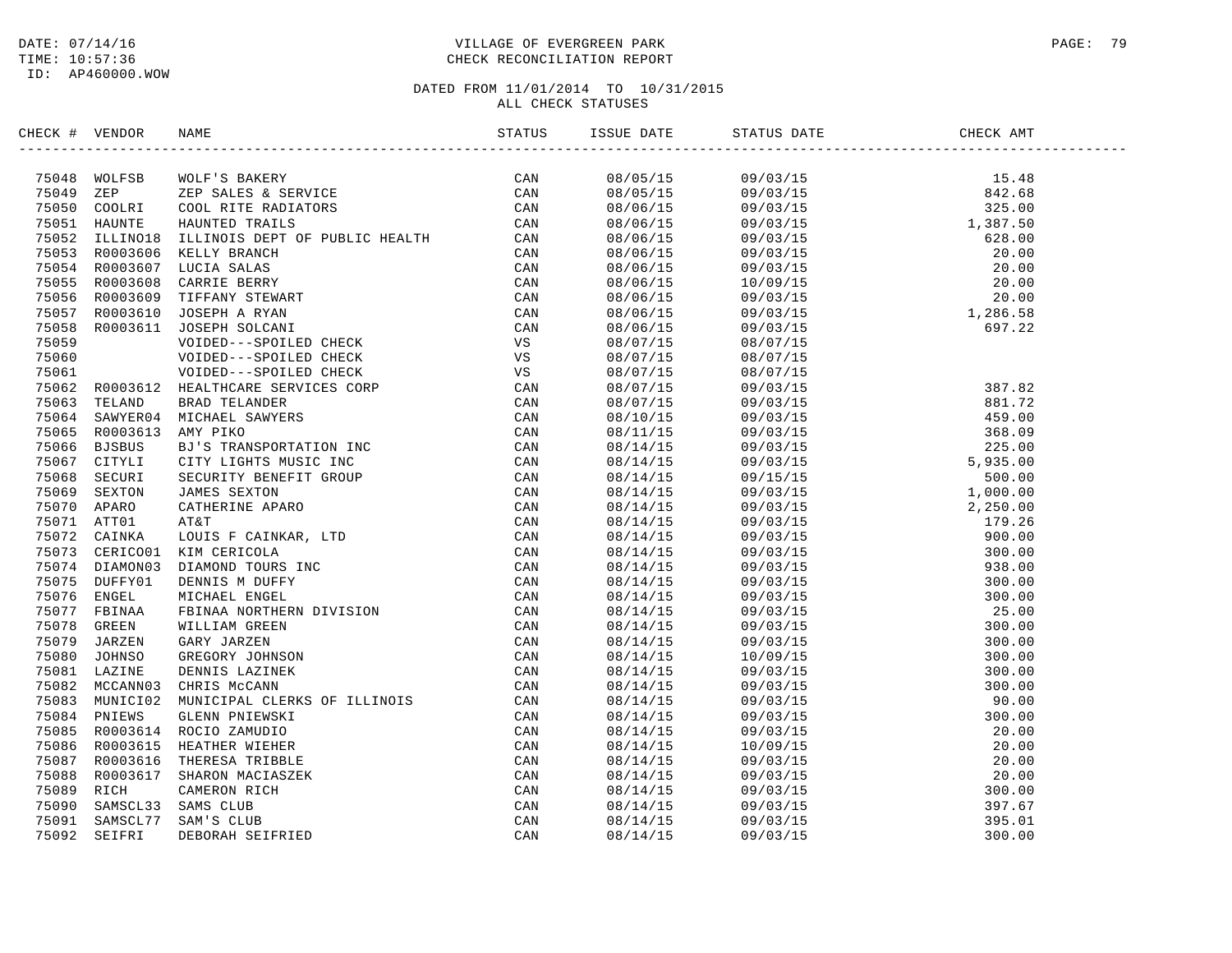## DATE: 07/14/16 PAGE: 80 PAGE: 80 TIME: 10:57:36 CHECK RECONCILIATION REPORT

| CHECK # VENDOR |                                                                                                                                                                                                                               |  |  |  |
|----------------|-------------------------------------------------------------------------------------------------------------------------------------------------------------------------------------------------------------------------------|--|--|--|
|                | SECONT FUERIOR NAME STATISTICS. THE SECOND MANUS STATES CAN ASSEMBLY TO A MANUS CONFIRM CAN CAN CAN USE THE CAN ASSEMBLY THE SECOND MANUS CONFIRM CONFIRM CONFIRM (AND THE CAN ASSEMBLY TO A MANUS CONFIRM TO A MANUS AND A S |  |  |  |
|                |                                                                                                                                                                                                                               |  |  |  |
|                |                                                                                                                                                                                                                               |  |  |  |
|                |                                                                                                                                                                                                                               |  |  |  |
|                |                                                                                                                                                                                                                               |  |  |  |
|                |                                                                                                                                                                                                                               |  |  |  |
|                |                                                                                                                                                                                                                               |  |  |  |
|                |                                                                                                                                                                                                                               |  |  |  |
|                |                                                                                                                                                                                                                               |  |  |  |
|                |                                                                                                                                                                                                                               |  |  |  |
|                |                                                                                                                                                                                                                               |  |  |  |
|                |                                                                                                                                                                                                                               |  |  |  |
|                |                                                                                                                                                                                                                               |  |  |  |
|                |                                                                                                                                                                                                                               |  |  |  |
|                |                                                                                                                                                                                                                               |  |  |  |
|                |                                                                                                                                                                                                                               |  |  |  |
|                |                                                                                                                                                                                                                               |  |  |  |
|                |                                                                                                                                                                                                                               |  |  |  |
|                |                                                                                                                                                                                                                               |  |  |  |
|                |                                                                                                                                                                                                                               |  |  |  |
|                |                                                                                                                                                                                                                               |  |  |  |
|                |                                                                                                                                                                                                                               |  |  |  |
|                |                                                                                                                                                                                                                               |  |  |  |
|                |                                                                                                                                                                                                                               |  |  |  |
|                |                                                                                                                                                                                                                               |  |  |  |
|                |                                                                                                                                                                                                                               |  |  |  |
|                |                                                                                                                                                                                                                               |  |  |  |
|                |                                                                                                                                                                                                                               |  |  |  |
|                |                                                                                                                                                                                                                               |  |  |  |
|                |                                                                                                                                                                                                                               |  |  |  |
|                |                                                                                                                                                                                                                               |  |  |  |
|                |                                                                                                                                                                                                                               |  |  |  |
|                |                                                                                                                                                                                                                               |  |  |  |
|                |                                                                                                                                                                                                                               |  |  |  |
|                |                                                                                                                                                                                                                               |  |  |  |
|                |                                                                                                                                                                                                                               |  |  |  |
|                |                                                                                                                                                                                                                               |  |  |  |
|                |                                                                                                                                                                                                                               |  |  |  |
|                |                                                                                                                                                                                                                               |  |  |  |
|                |                                                                                                                                                                                                                               |  |  |  |
|                |                                                                                                                                                                                                                               |  |  |  |
|                |                                                                                                                                                                                                                               |  |  |  |
|                |                                                                                                                                                                                                                               |  |  |  |
|                |                                                                                                                                                                                                                               |  |  |  |
|                |                                                                                                                                                                                                                               |  |  |  |
|                |                                                                                                                                                                                                                               |  |  |  |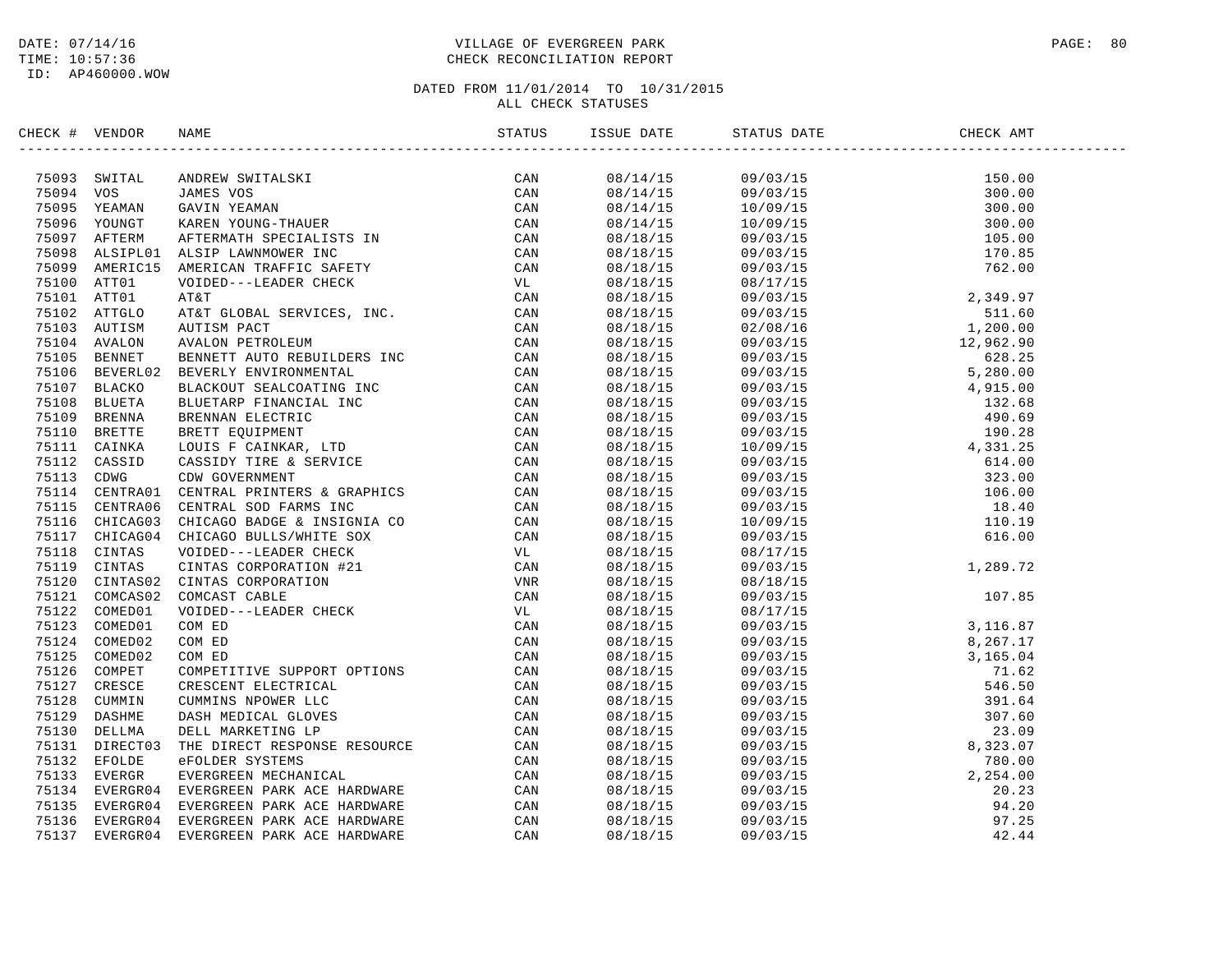## DATE: 07/14/16 PAGE: 81 TIME: 10:57:36 CHECK RECONCILIATION REPORT

| CHECK # VENDOR |                                                                                                                                                                                                                               |          |                                                                                                                                                                                                                                                                                        |  |
|----------------|-------------------------------------------------------------------------------------------------------------------------------------------------------------------------------------------------------------------------------|----------|----------------------------------------------------------------------------------------------------------------------------------------------------------------------------------------------------------------------------------------------------------------------------------------|--|
|                | THE VERIFIES ENERGY CAR WAS TRINING THE CAN THE STATE OF A 1913 EVERY SERIES AND THE STATE ON THE STATE OF A 1914 THE STATE OF A 1914 THE STATE STATE OF A 1914 THE STATE OF A 1914 THE STATE OF A 1914 THE STATE OF A 1914 T |          |                                                                                                                                                                                                                                                                                        |  |
|                |                                                                                                                                                                                                                               |          |                                                                                                                                                                                                                                                                                        |  |
|                |                                                                                                                                                                                                                               |          |                                                                                                                                                                                                                                                                                        |  |
|                |                                                                                                                                                                                                                               |          |                                                                                                                                                                                                                                                                                        |  |
|                |                                                                                                                                                                                                                               |          |                                                                                                                                                                                                                                                                                        |  |
|                |                                                                                                                                                                                                                               |          |                                                                                                                                                                                                                                                                                        |  |
|                |                                                                                                                                                                                                                               |          |                                                                                                                                                                                                                                                                                        |  |
|                |                                                                                                                                                                                                                               |          |                                                                                                                                                                                                                                                                                        |  |
|                |                                                                                                                                                                                                                               |          |                                                                                                                                                                                                                                                                                        |  |
|                |                                                                                                                                                                                                                               |          |                                                                                                                                                                                                                                                                                        |  |
|                |                                                                                                                                                                                                                               |          |                                                                                                                                                                                                                                                                                        |  |
|                |                                                                                                                                                                                                                               |          |                                                                                                                                                                                                                                                                                        |  |
|                |                                                                                                                                                                                                                               |          |                                                                                                                                                                                                                                                                                        |  |
|                |                                                                                                                                                                                                                               |          |                                                                                                                                                                                                                                                                                        |  |
|                |                                                                                                                                                                                                                               |          |                                                                                                                                                                                                                                                                                        |  |
|                |                                                                                                                                                                                                                               |          |                                                                                                                                                                                                                                                                                        |  |
|                |                                                                                                                                                                                                                               |          |                                                                                                                                                                                                                                                                                        |  |
|                |                                                                                                                                                                                                                               |          |                                                                                                                                                                                                                                                                                        |  |
|                |                                                                                                                                                                                                                               |          |                                                                                                                                                                                                                                                                                        |  |
|                |                                                                                                                                                                                                                               |          |                                                                                                                                                                                                                                                                                        |  |
|                |                                                                                                                                                                                                                               |          |                                                                                                                                                                                                                                                                                        |  |
|                |                                                                                                                                                                                                                               |          |                                                                                                                                                                                                                                                                                        |  |
|                |                                                                                                                                                                                                                               |          |                                                                                                                                                                                                                                                                                        |  |
|                |                                                                                                                                                                                                                               |          |                                                                                                                                                                                                                                                                                        |  |
|                |                                                                                                                                                                                                                               |          |                                                                                                                                                                                                                                                                                        |  |
|                |                                                                                                                                                                                                                               |          |                                                                                                                                                                                                                                                                                        |  |
|                |                                                                                                                                                                                                                               |          |                                                                                                                                                                                                                                                                                        |  |
|                |                                                                                                                                                                                                                               |          |                                                                                                                                                                                                                                                                                        |  |
|                |                                                                                                                                                                                                                               |          |                                                                                                                                                                                                                                                                                        |  |
|                |                                                                                                                                                                                                                               |          |                                                                                                                                                                                                                                                                                        |  |
|                |                                                                                                                                                                                                                               |          |                                                                                                                                                                                                                                                                                        |  |
|                |                                                                                                                                                                                                                               |          |                                                                                                                                                                                                                                                                                        |  |
|                |                                                                                                                                                                                                                               |          |                                                                                                                                                                                                                                                                                        |  |
|                |                                                                                                                                                                                                                               |          |                                                                                                                                                                                                                                                                                        |  |
|                |                                                                                                                                                                                                                               | 08/18/15 |                                                                                                                                                                                                                                                                                        |  |
|                |                                                                                                                                                                                                                               | 08/18/15 |                                                                                                                                                                                                                                                                                        |  |
|                |                                                                                                                                                                                                                               | 08/18/15 |                                                                                                                                                                                                                                                                                        |  |
|                |                                                                                                                                                                                                                               | 08/18/15 |                                                                                                                                                                                                                                                                                        |  |
|                |                                                                                                                                                                                                                               | 08/18/15 |                                                                                                                                                                                                                                                                                        |  |
|                |                                                                                                                                                                                                                               | 08/18/15 |                                                                                                                                                                                                                                                                                        |  |
|                |                                                                                                                                                                                                                               | 08/18/15 |                                                                                                                                                                                                                                                                                        |  |
|                |                                                                                                                                                                                                                               | 08/18/15 |                                                                                                                                                                                                                                                                                        |  |
|                |                                                                                                                                                                                                                               | 08/18/15 | $\begin{array}{cccc} 09/03/15 & 4\,,021\,.50 \\ 08/17/15 & 715\,.96 \\ 09/03/15 & 715\,.96 \\ 09/03/15 & 1\,,870\,.00 \\ 09/03/15 & 1\,,632\,.10 \\ 09/03/15 & 161\,.97 \\ 09/03/15 & 161\,.97 \\ 10/09/15 & 200\,.00 \\ 09/03/15 & 502\,.80 \\ 10/09/03/15 & 196\,.00 \\ 09/03/15 & $ |  |
|                |                                                                                                                                                                                                                               | 08/18/15 |                                                                                                                                                                                                                                                                                        |  |
|                |                                                                                                                                                                                                                               | 08/18/15 |                                                                                                                                                                                                                                                                                        |  |
|                |                                                                                                                                                                                                                               | 08/18/15 |                                                                                                                                                                                                                                                                                        |  |
|                |                                                                                                                                                                                                                               |          |                                                                                                                                                                                                                                                                                        |  |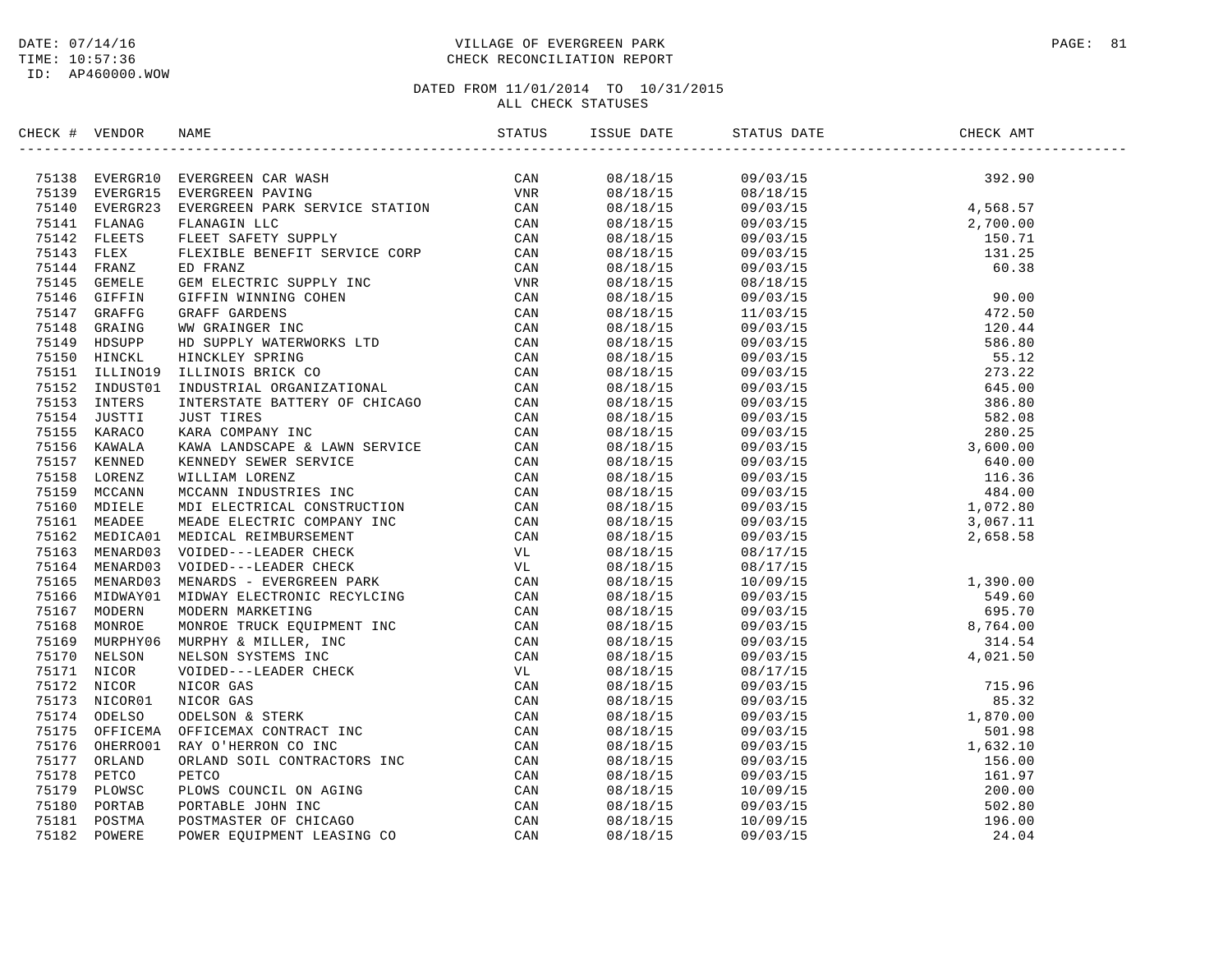## DATE: 07/14/16 PAGE: 82 TIME: 10:57:36 CHECK RECONCILIATION REPORT

| CHECK # VENDOR |                | NAME                                                                                                                                                                                                                                   | ISSUE DATE           | STATUS DATE                                                                                                                                                                                                                                                                       | CHECK AMT |  |
|----------------|----------------|----------------------------------------------------------------------------------------------------------------------------------------------------------------------------------------------------------------------------------------|----------------------|-----------------------------------------------------------------------------------------------------------------------------------------------------------------------------------------------------------------------------------------------------------------------------------|-----------|--|
|                | 75183 PROVEN   | NAME MORE TRIPLINES SOURCES<br>THE SCRIP DESCRIPED TRIP (CAN MARKET INC. THE SCRIP DESCRIPED TRIPS)<br>THE SCRIP DESCRIPED TRIPS ON THE SCRIP CAN STRASSES BUILDERS<br>THE SPONSITY ILLINES I.E. CAN STRASSES BUILDERS<br>THE SPONSITY | 08/18/15             | $\begin{tabular}{cccccccc} 1 & 0.00 & 0.00 & 0.00 & 0.00 & 0.00 & 0.00 & 0.00 & 0.00 & 0.00 & 0.00 & 0.00 & 0.00 & 0.00 & 0.00 & 0.00 & 0.00 & 0.00 & 0.00 & 0.00 & 0.00 & 0.00 & 0.00 & 0.00 & 0.00 & 0.00 & 0.00 & 0.00 & 0.00 & 0.00 & 0.00 & 0.00 & 0.00 & 0.00 & 0.00 & 0.0$ |           |  |
|                | 75184 PUBLIC   |                                                                                                                                                                                                                                        | 08/18/15             |                                                                                                                                                                                                                                                                                   |           |  |
|                | 75185 QUARRY   |                                                                                                                                                                                                                                        | 08/18/15             |                                                                                                                                                                                                                                                                                   |           |  |
|                | 75186 QUICKS   |                                                                                                                                                                                                                                        | 08/18/15             |                                                                                                                                                                                                                                                                                   |           |  |
|                | 75187 R0002045 |                                                                                                                                                                                                                                        | 08/18/15             |                                                                                                                                                                                                                                                                                   |           |  |
|                | 75188 R0003309 |                                                                                                                                                                                                                                        | 08/18/15             |                                                                                                                                                                                                                                                                                   |           |  |
|                | 75189 R0003618 |                                                                                                                                                                                                                                        | 08/18/15             |                                                                                                                                                                                                                                                                                   |           |  |
|                | 75190 R0003619 |                                                                                                                                                                                                                                        | 08/18/15             |                                                                                                                                                                                                                                                                                   |           |  |
|                | 75191 R0003620 |                                                                                                                                                                                                                                        | 08/18/15             |                                                                                                                                                                                                                                                                                   |           |  |
|                | 75192 R0003621 |                                                                                                                                                                                                                                        | 08/18/15             |                                                                                                                                                                                                                                                                                   |           |  |
|                | 75193 R0003622 |                                                                                                                                                                                                                                        | 08/18/15             |                                                                                                                                                                                                                                                                                   |           |  |
|                | 75194 R0003623 |                                                                                                                                                                                                                                        | 08/18/15             |                                                                                                                                                                                                                                                                                   |           |  |
|                | 75195 R0003624 |                                                                                                                                                                                                                                        | 08/18/15             |                                                                                                                                                                                                                                                                                   |           |  |
|                | 75196 RECORD01 |                                                                                                                                                                                                                                        | 08/18/15             |                                                                                                                                                                                                                                                                                   |           |  |
|                | 75197 ROCKVA   |                                                                                                                                                                                                                                        | 08/18/15             |                                                                                                                                                                                                                                                                                   |           |  |
|                | 75198 ROSCOE   |                                                                                                                                                                                                                                        | 08/18/15             |                                                                                                                                                                                                                                                                                   |           |  |
|                | 75199 RWTROX   |                                                                                                                                                                                                                                        | 08/18/15             |                                                                                                                                                                                                                                                                                   |           |  |
| 75200          | SCHAAF         |                                                                                                                                                                                                                                        | 08/18/15             |                                                                                                                                                                                                                                                                                   |           |  |
|                | 75201 SHARKS   |                                                                                                                                                                                                                                        | 08/18/15             |                                                                                                                                                                                                                                                                                   |           |  |
|                | 75202 SHERWI   |                                                                                                                                                                                                                                        | 08/18/15             |                                                                                                                                                                                                                                                                                   |           |  |
|                | 75203 SIXFLA   |                                                                                                                                                                                                                                        | 08/18/15             |                                                                                                                                                                                                                                                                                   |           |  |
| 75204          | TEAMSA         |                                                                                                                                                                                                                                        |                      |                                                                                                                                                                                                                                                                                   |           |  |
| 75205          | TOMSAP         |                                                                                                                                                                                                                                        | 08/18/15<br>08/18/15 |                                                                                                                                                                                                                                                                                   |           |  |
| 75206          | UPS            |                                                                                                                                                                                                                                        |                      |                                                                                                                                                                                                                                                                                   |           |  |
|                |                |                                                                                                                                                                                                                                        | 08/18/15             |                                                                                                                                                                                                                                                                                   |           |  |
| 75207<br>75208 | USGAS          |                                                                                                                                                                                                                                        | 08/18/15             |                                                                                                                                                                                                                                                                                   |           |  |
|                | VERIZO10       |                                                                                                                                                                                                                                        | 08/18/15             |                                                                                                                                                                                                                                                                                   |           |  |
|                | 75209 VERIZO10 |                                                                                                                                                                                                                                        | 08/18/15             |                                                                                                                                                                                                                                                                                   |           |  |
|                | 75210 VERIZO10 |                                                                                                                                                                                                                                        | 08/18/15             |                                                                                                                                                                                                                                                                                   |           |  |
|                | 75211 VERIZO10 |                                                                                                                                                                                                                                        | 08/18/15             |                                                                                                                                                                                                                                                                                   |           |  |
|                | 75212 VERMEE   |                                                                                                                                                                                                                                        | 08/18/15             |                                                                                                                                                                                                                                                                                   |           |  |
|                | 75213 VILLOL   |                                                                                                                                                                                                                                        | 08/18/15             |                                                                                                                                                                                                                                                                                   |           |  |
|                | 75214 WIGBOL   |                                                                                                                                                                                                                                        | 08/18/15             |                                                                                                                                                                                                                                                                                   |           |  |
|                | 75215 WILDGO   |                                                                                                                                                                                                                                        | 08/18/15             |                                                                                                                                                                                                                                                                                   |           |  |
|                | 75216 CERICO02 |                                                                                                                                                                                                                                        | 08/19/15             |                                                                                                                                                                                                                                                                                   |           |  |
|                | 75217 DELLMA   |                                                                                                                                                                                                                                        | 08/19/15             |                                                                                                                                                                                                                                                                                   |           |  |
| 75218          | DIRECT02       |                                                                                                                                                                                                                                        | 08/19/15             |                                                                                                                                                                                                                                                                                   |           |  |
|                | 75219 MENARD   |                                                                                                                                                                                                                                        | 08/19/15             |                                                                                                                                                                                                                                                                                   |           |  |
| 75220          | R0003625       |                                                                                                                                                                                                                                        | 08/19/15             |                                                                                                                                                                                                                                                                                   |           |  |
|                | 75221 R0003626 |                                                                                                                                                                                                                                        | 08/19/15             |                                                                                                                                                                                                                                                                                   |           |  |
| 75222          | SOUTHW02       |                                                                                                                                                                                                                                        | 08/19/15             |                                                                                                                                                                                                                                                                                   |           |  |
|                | 75223 USGAS    |                                                                                                                                                                                                                                        | 08/19/15             |                                                                                                                                                                                                                                                                                   |           |  |
| 75224          | WINDYC         |                                                                                                                                                                                                                                        | 08/19/15             |                                                                                                                                                                                                                                                                                   |           |  |
| 75225          | CINTAS         |                                                                                                                                                                                                                                        | 08/19/15             |                                                                                                                                                                                                                                                                                   |           |  |
| 75226          | CINTAS02       |                                                                                                                                                                                                                                        | 08/19/15             |                                                                                                                                                                                                                                                                                   |           |  |
| 75227          | EVERGR04       |                                                                                                                                                                                                                                        | 08/19/15             |                                                                                                                                                                                                                                                                                   |           |  |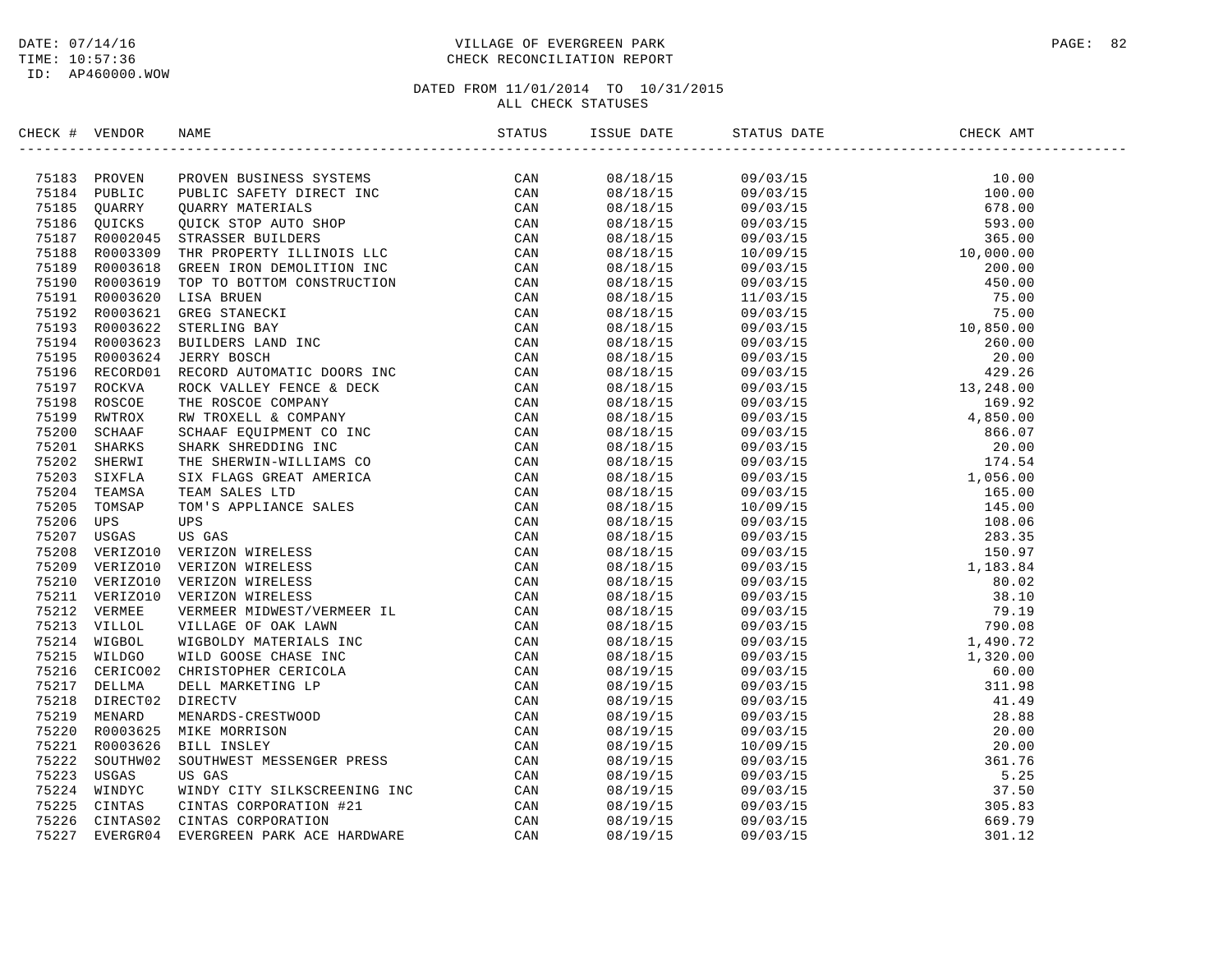## DATE: 07/14/16 PAGE: 83 TIME: 10:57:36 CHECK RECONCILIATION REPORT

| CHECK # VENDOR |  |  | STATUS DATE | CHECK AMT |  |
|----------------|--|--|-------------|-----------|--|
|                |  |  |             |           |  |
|                |  |  |             |           |  |
|                |  |  |             |           |  |
|                |  |  |             |           |  |
|                |  |  |             |           |  |
|                |  |  |             |           |  |
|                |  |  |             |           |  |
|                |  |  |             |           |  |
|                |  |  |             |           |  |
|                |  |  |             |           |  |
|                |  |  |             |           |  |
|                |  |  |             |           |  |
|                |  |  |             |           |  |
|                |  |  |             |           |  |
|                |  |  |             |           |  |
|                |  |  |             |           |  |
|                |  |  |             |           |  |
|                |  |  |             |           |  |
|                |  |  |             |           |  |
|                |  |  |             |           |  |
|                |  |  |             |           |  |
|                |  |  |             |           |  |
|                |  |  |             |           |  |
|                |  |  |             |           |  |
|                |  |  |             |           |  |
|                |  |  |             |           |  |
|                |  |  |             |           |  |
|                |  |  |             |           |  |
|                |  |  |             |           |  |
|                |  |  |             |           |  |
|                |  |  |             |           |  |
|                |  |  |             |           |  |
|                |  |  |             |           |  |
|                |  |  |             |           |  |
|                |  |  |             |           |  |
|                |  |  |             |           |  |
|                |  |  |             |           |  |
|                |  |  |             |           |  |
|                |  |  |             |           |  |
|                |  |  |             |           |  |
|                |  |  |             |           |  |
|                |  |  |             |           |  |
|                |  |  |             |           |  |
|                |  |  |             |           |  |
|                |  |  |             |           |  |
|                |  |  |             |           |  |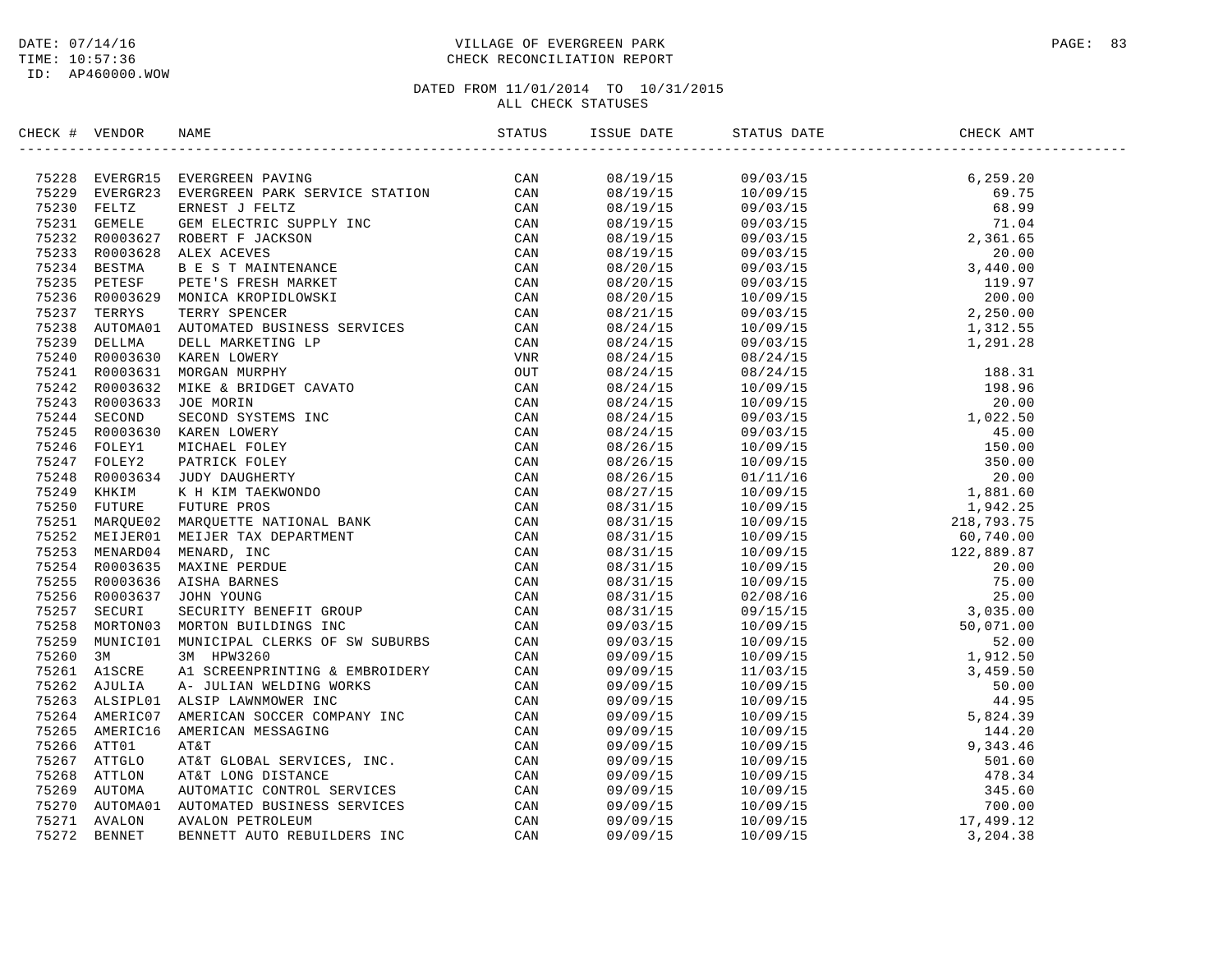## DATE: 07/14/16 PAGE: 84 TIME: 10:57:36 CHECK RECONCILIATION REPORT

| CHECK # VENDOR | NDOR NAME STATUS ISSU                                                                                                                                                                                                         |  | ISSUE DATE STATUS DATE | CHECK AMT |  |
|----------------|-------------------------------------------------------------------------------------------------------------------------------------------------------------------------------------------------------------------------------|--|------------------------|-----------|--|
|                | SECONT FUERIOR NAME STATES (SAMPLER) IS A SUBARUM CAN ARREST THE CAN ASSESS BECOND BACK AND MANUSCONDUCTION (CAN ASSESS BE CONSULTED THE CAN ASSESS IN THE CAN ASSESS IN THE CAN ASSESS IN THE CAN ASSESS IN THE CAN ASSESS I |  |                        |           |  |
|                |                                                                                                                                                                                                                               |  |                        |           |  |
|                |                                                                                                                                                                                                                               |  |                        |           |  |
|                |                                                                                                                                                                                                                               |  |                        |           |  |
|                |                                                                                                                                                                                                                               |  |                        |           |  |
|                |                                                                                                                                                                                                                               |  |                        |           |  |
|                |                                                                                                                                                                                                                               |  |                        |           |  |
|                |                                                                                                                                                                                                                               |  |                        |           |  |
|                |                                                                                                                                                                                                                               |  |                        |           |  |
|                |                                                                                                                                                                                                                               |  |                        |           |  |
|                |                                                                                                                                                                                                                               |  |                        |           |  |
|                |                                                                                                                                                                                                                               |  |                        |           |  |
|                |                                                                                                                                                                                                                               |  |                        |           |  |
|                |                                                                                                                                                                                                                               |  |                        |           |  |
|                |                                                                                                                                                                                                                               |  |                        |           |  |
|                |                                                                                                                                                                                                                               |  |                        |           |  |
|                |                                                                                                                                                                                                                               |  |                        |           |  |
|                |                                                                                                                                                                                                                               |  |                        |           |  |
|                |                                                                                                                                                                                                                               |  |                        |           |  |
|                |                                                                                                                                                                                                                               |  |                        |           |  |
|                |                                                                                                                                                                                                                               |  |                        |           |  |
|                |                                                                                                                                                                                                                               |  |                        |           |  |
|                |                                                                                                                                                                                                                               |  |                        |           |  |
|                |                                                                                                                                                                                                                               |  |                        |           |  |
|                |                                                                                                                                                                                                                               |  |                        |           |  |
|                |                                                                                                                                                                                                                               |  |                        |           |  |
|                |                                                                                                                                                                                                                               |  |                        |           |  |
|                |                                                                                                                                                                                                                               |  |                        |           |  |
|                |                                                                                                                                                                                                                               |  |                        |           |  |
|                |                                                                                                                                                                                                                               |  |                        |           |  |
|                |                                                                                                                                                                                                                               |  |                        |           |  |
|                |                                                                                                                                                                                                                               |  |                        |           |  |
|                |                                                                                                                                                                                                                               |  |                        |           |  |
|                |                                                                                                                                                                                                                               |  |                        |           |  |
|                |                                                                                                                                                                                                                               |  |                        |           |  |
|                |                                                                                                                                                                                                                               |  |                        |           |  |
|                |                                                                                                                                                                                                                               |  |                        |           |  |
|                |                                                                                                                                                                                                                               |  |                        |           |  |
|                |                                                                                                                                                                                                                               |  |                        |           |  |
|                |                                                                                                                                                                                                                               |  |                        |           |  |
|                |                                                                                                                                                                                                                               |  |                        |           |  |
|                |                                                                                                                                                                                                                               |  |                        |           |  |
|                |                                                                                                                                                                                                                               |  |                        |           |  |
|                |                                                                                                                                                                                                                               |  |                        |           |  |
|                |                                                                                                                                                                                                                               |  |                        |           |  |
|                |                                                                                                                                                                                                                               |  |                        |           |  |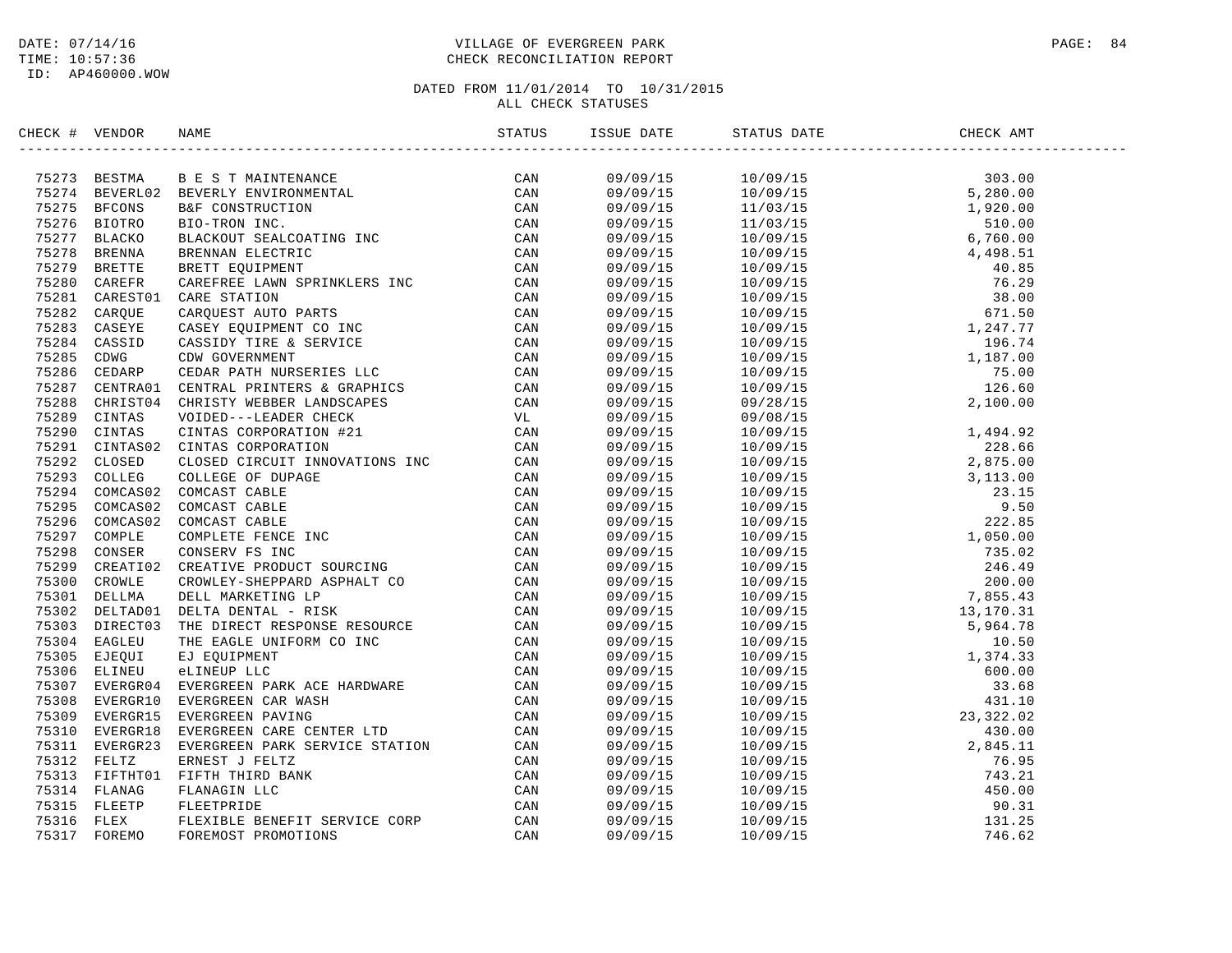ID: AP460000.WOW

## DATE: 07/14/16 PAGE: 85 TIME: 10:57:36 CHECK RECONCILIATION REPORT

| CHECK # VENDOR | NAME |  | STATUS DATE | CHECK AMT |  |
|----------------|------|--|-------------|-----------|--|
|                |      |  |             |           |  |
|                |      |  |             |           |  |
|                |      |  |             |           |  |
|                |      |  |             |           |  |
|                |      |  |             |           |  |
|                |      |  |             |           |  |
|                |      |  |             |           |  |
|                |      |  |             |           |  |
|                |      |  |             |           |  |
|                |      |  |             |           |  |
|                |      |  |             |           |  |
|                |      |  |             |           |  |
|                |      |  |             |           |  |
|                |      |  |             |           |  |
|                |      |  |             |           |  |
|                |      |  |             |           |  |
|                |      |  |             |           |  |
|                |      |  |             |           |  |
|                |      |  |             |           |  |
|                |      |  |             |           |  |
|                |      |  |             |           |  |
|                |      |  |             |           |  |
|                |      |  |             |           |  |
|                |      |  |             |           |  |
|                |      |  |             |           |  |
|                |      |  |             |           |  |
|                |      |  |             |           |  |
|                |      |  |             |           |  |
|                |      |  |             |           |  |
|                |      |  |             |           |  |
|                |      |  |             |           |  |
|                |      |  |             |           |  |
|                |      |  |             |           |  |
|                |      |  |             |           |  |
|                |      |  |             |           |  |
|                |      |  |             |           |  |
|                |      |  |             |           |  |
|                |      |  |             |           |  |
|                |      |  |             |           |  |
|                |      |  |             |           |  |
|                |      |  |             |           |  |
|                |      |  |             |           |  |
|                |      |  |             |           |  |
|                |      |  |             |           |  |
|                |      |  |             |           |  |
|                |      |  |             |           |  |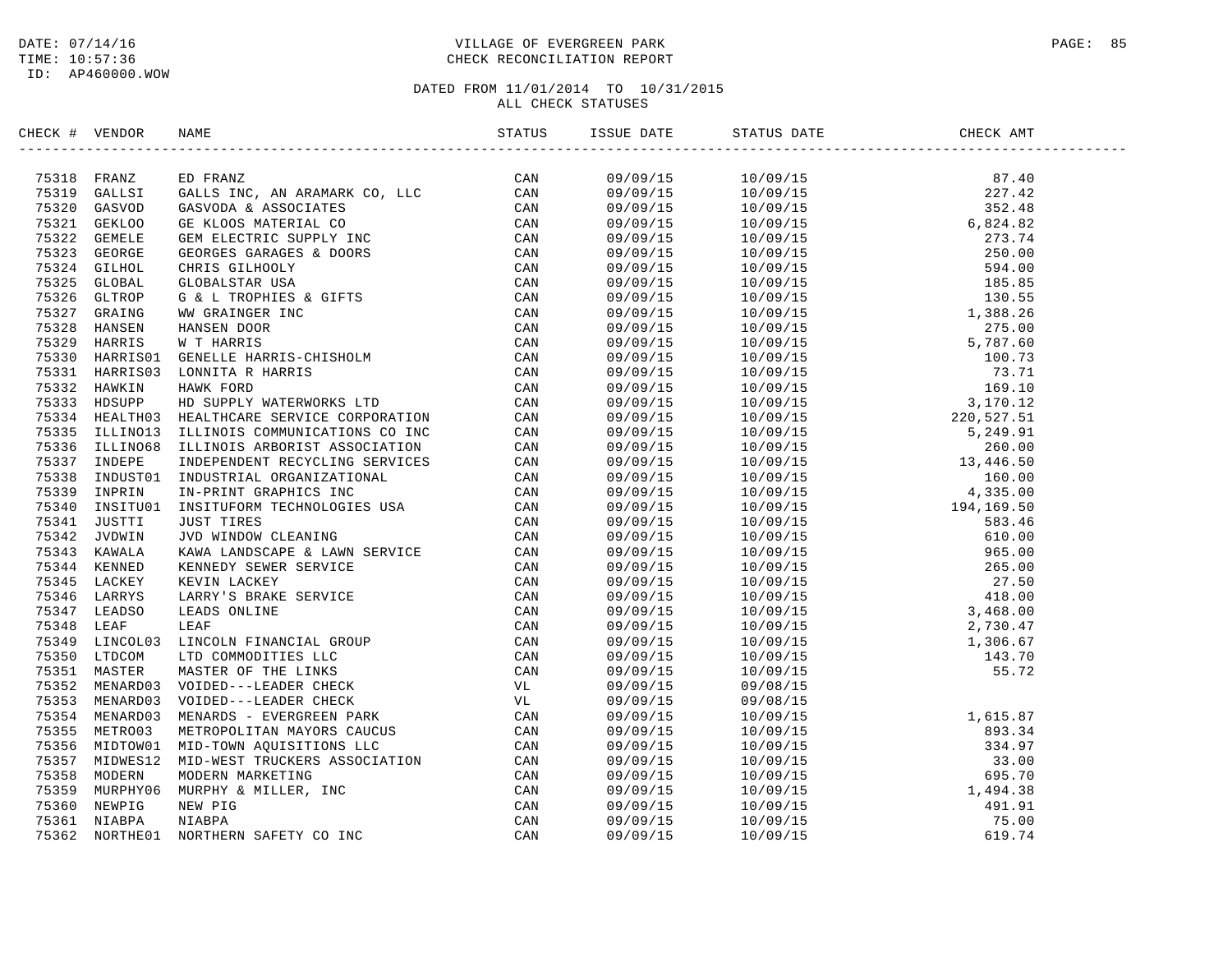## DATE: 07/14/16 PAGE: 86 PAGE: 86 PAGE: 86 PAGE: 86 PAGE: 86 PAGE: 86 PAGE: 86 PAGE: 86 TIME: 10:57:36 CHECK RECONCILIATION REPORT

| CHECK # VENDOR | NAME                                                                                                                                                                                                                                    |     | ISSUE DATE | STATUS DATE                                                                                                          | CHECK AMT |  |
|----------------|-----------------------------------------------------------------------------------------------------------------------------------------------------------------------------------------------------------------------------------------|-----|------------|----------------------------------------------------------------------------------------------------------------------|-----------|--|
|                | ERECK # VENDOR<br>TRESS ODELSO COELEAN & STERE<br>TRESS OPERATION COERE FIGURE CAN ANDER CORRESO COERE (2001)<br>201566 OPERATION VOIDED---LEADER GIRECK CAN<br>75166 OPERATION VOIDED---LEADER GIRECK VL<br>75166 OPERATION VOIDED---L | CAN | 09/09/15   |                                                                                                                      |           |  |
|                |                                                                                                                                                                                                                                         |     | 09/09/15   | $\begin{array}{cccc} 10/09/15 & 935.00 \\ 09/08/15 & 518.80 \\ 10/09/15 & 518.80 \\ 10/09/15 & 2,052.81 \end{array}$ |           |  |
|                |                                                                                                                                                                                                                                         |     | 09/09/15   |                                                                                                                      |           |  |
|                |                                                                                                                                                                                                                                         |     | 09/09/15   |                                                                                                                      |           |  |
|                |                                                                                                                                                                                                                                         |     | 09/09/15   | 09/08/15                                                                                                             |           |  |
|                |                                                                                                                                                                                                                                         |     |            |                                                                                                                      |           |  |
|                |                                                                                                                                                                                                                                         |     | 09/09/15   | 09/08/15                                                                                                             |           |  |
|                |                                                                                                                                                                                                                                         |     | 09/09/15   |                                                                                                                      |           |  |
|                |                                                                                                                                                                                                                                         |     | 09/09/15   |                                                                                                                      |           |  |
|                |                                                                                                                                                                                                                                         |     | 09/09/15   |                                                                                                                      |           |  |
|                |                                                                                                                                                                                                                                         |     | 09/09/15   |                                                                                                                      |           |  |
|                |                                                                                                                                                                                                                                         |     | 09/09/15   |                                                                                                                      |           |  |
|                |                                                                                                                                                                                                                                         |     | 09/09/15   |                                                                                                                      |           |  |
|                |                                                                                                                                                                                                                                         |     | 09/09/15   |                                                                                                                      |           |  |
|                |                                                                                                                                                                                                                                         |     | 09/09/15   |                                                                                                                      |           |  |
|                |                                                                                                                                                                                                                                         |     | 09/09/15   |                                                                                                                      |           |  |
|                |                                                                                                                                                                                                                                         |     | 09/09/15   |                                                                                                                      |           |  |
|                |                                                                                                                                                                                                                                         |     | 09/09/15   |                                                                                                                      |           |  |
|                |                                                                                                                                                                                                                                         |     | 09/09/15   |                                                                                                                      |           |  |
|                |                                                                                                                                                                                                                                         |     | 09/09/15   |                                                                                                                      |           |  |
|                |                                                                                                                                                                                                                                         |     | 09/09/15   |                                                                                                                      |           |  |
|                |                                                                                                                                                                                                                                         |     | 09/09/15   |                                                                                                                      |           |  |
|                |                                                                                                                                                                                                                                         |     | 09/09/15   |                                                                                                                      |           |  |
|                |                                                                                                                                                                                                                                         |     | 09/09/15   |                                                                                                                      |           |  |
|                |                                                                                                                                                                                                                                         |     | 09/09/15   |                                                                                                                      |           |  |
|                |                                                                                                                                                                                                                                         |     | 09/09/15   |                                                                                                                      |           |  |
|                |                                                                                                                                                                                                                                         |     | 09/09/15   |                                                                                                                      |           |  |
|                |                                                                                                                                                                                                                                         |     | 09/09/15   |                                                                                                                      |           |  |
|                |                                                                                                                                                                                                                                         |     | 09/09/15   |                                                                                                                      |           |  |
|                |                                                                                                                                                                                                                                         |     | 09/09/15   |                                                                                                                      |           |  |
|                |                                                                                                                                                                                                                                         |     | 09/09/15   |                                                                                                                      |           |  |
|                |                                                                                                                                                                                                                                         |     | 09/09/15   |                                                                                                                      |           |  |
|                |                                                                                                                                                                                                                                         |     | 09/09/15   |                                                                                                                      |           |  |
|                |                                                                                                                                                                                                                                         |     | 09/09/15   |                                                                                                                      |           |  |
|                |                                                                                                                                                                                                                                         |     | 09/09/15   |                                                                                                                      |           |  |
|                |                                                                                                                                                                                                                                         |     | 09/09/15   |                                                                                                                      |           |  |
|                |                                                                                                                                                                                                                                         |     | 09/09/15   |                                                                                                                      |           |  |
|                |                                                                                                                                                                                                                                         |     | 09/09/15   |                                                                                                                      |           |  |
|                |                                                                                                                                                                                                                                         |     | 09/09/15   |                                                                                                                      |           |  |
|                |                                                                                                                                                                                                                                         |     | 09/09/15   |                                                                                                                      |           |  |
|                |                                                                                                                                                                                                                                         |     | 09/09/15   |                                                                                                                      |           |  |
|                |                                                                                                                                                                                                                                         |     | 09/09/15   |                                                                                                                      |           |  |
|                |                                                                                                                                                                                                                                         |     | 09/09/15   |                                                                                                                      |           |  |
|                |                                                                                                                                                                                                                                         |     | 09/09/15   |                                                                                                                      |           |  |
|                |                                                                                                                                                                                                                                         |     | 09/09/15   |                                                                                                                      |           |  |
|                |                                                                                                                                                                                                                                         |     | 09/09/15   |                                                                                                                      |           |  |
|                |                                                                                                                                                                                                                                         |     |            |                                                                                                                      |           |  |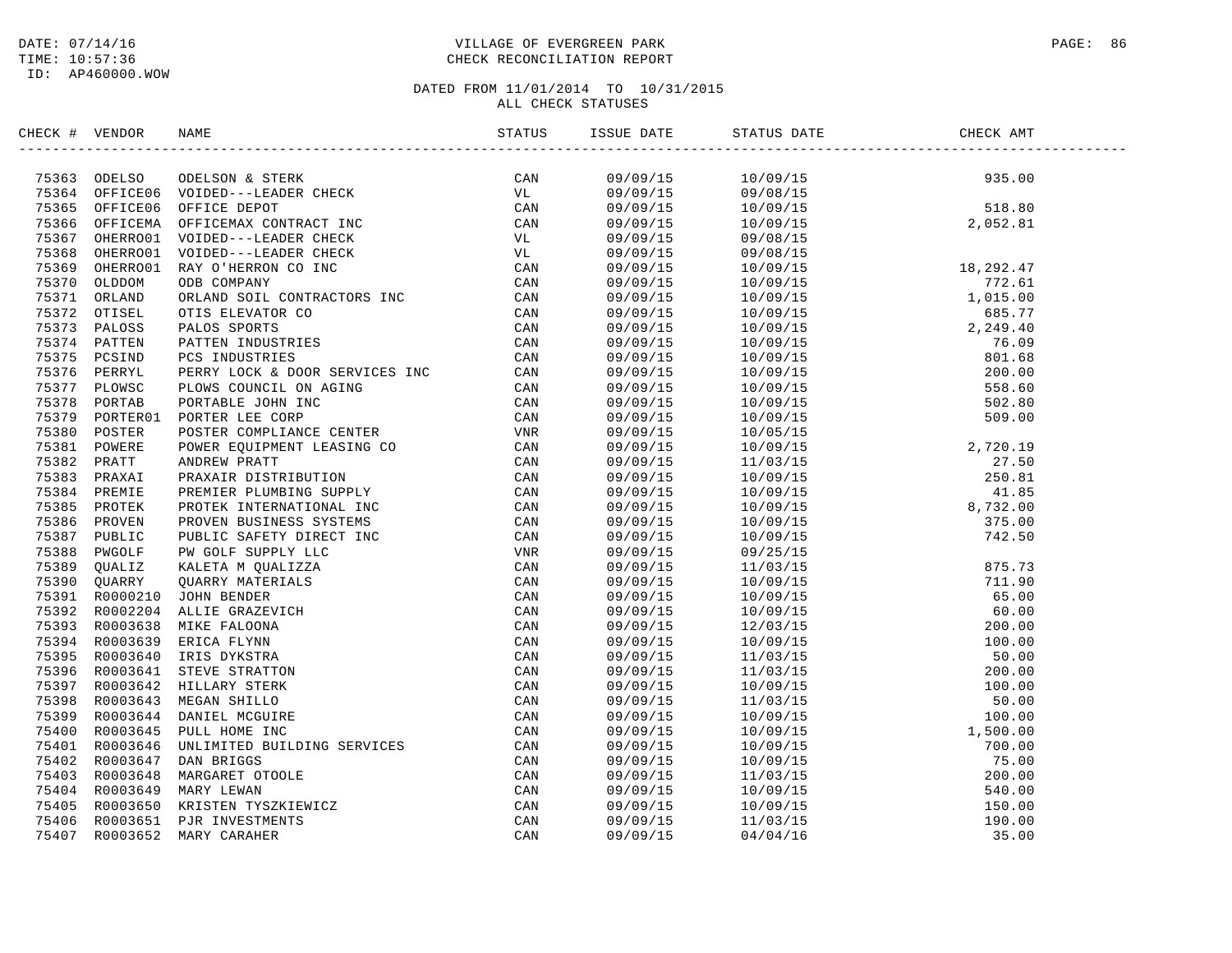## DATE: 07/14/16 PAGE: 87 PAGE: 87 TIME: 10:57:36 CHECK RECONCILIATION REPORT

| CHECK # VENDOR |                                                                                                                                                                                                                                         |  |       |
|----------------|-----------------------------------------------------------------------------------------------------------------------------------------------------------------------------------------------------------------------------------------|--|-------|
|                | SECK # VERDOR NAME STATUS 15<br>197410 ROODRESS NATIVERIME BALEITED (2000)<br>75409 ROODRESS LESTLIE SEREDITA<br>75409 ROODRESS LESTLIE SEREDITA<br>75410 RADIOL RANDOL PATRICIA RIPOLIT<br>75411 REPORT SUSAN RIDDENTIR GENERE SAME CA |  |       |
|                |                                                                                                                                                                                                                                         |  |       |
|                |                                                                                                                                                                                                                                         |  |       |
|                |                                                                                                                                                                                                                                         |  |       |
|                |                                                                                                                                                                                                                                         |  |       |
|                |                                                                                                                                                                                                                                         |  |       |
|                |                                                                                                                                                                                                                                         |  |       |
|                |                                                                                                                                                                                                                                         |  |       |
|                |                                                                                                                                                                                                                                         |  |       |
|                |                                                                                                                                                                                                                                         |  |       |
|                |                                                                                                                                                                                                                                         |  |       |
|                |                                                                                                                                                                                                                                         |  |       |
|                |                                                                                                                                                                                                                                         |  |       |
|                |                                                                                                                                                                                                                                         |  |       |
|                |                                                                                                                                                                                                                                         |  |       |
|                |                                                                                                                                                                                                                                         |  |       |
|                |                                                                                                                                                                                                                                         |  |       |
|                |                                                                                                                                                                                                                                         |  |       |
|                |                                                                                                                                                                                                                                         |  |       |
|                |                                                                                                                                                                                                                                         |  |       |
|                |                                                                                                                                                                                                                                         |  |       |
|                |                                                                                                                                                                                                                                         |  |       |
|                |                                                                                                                                                                                                                                         |  |       |
|                |                                                                                                                                                                                                                                         |  |       |
|                |                                                                                                                                                                                                                                         |  |       |
|                |                                                                                                                                                                                                                                         |  |       |
|                |                                                                                                                                                                                                                                         |  |       |
|                |                                                                                                                                                                                                                                         |  |       |
|                |                                                                                                                                                                                                                                         |  |       |
|                |                                                                                                                                                                                                                                         |  |       |
|                |                                                                                                                                                                                                                                         |  |       |
|                |                                                                                                                                                                                                                                         |  |       |
|                |                                                                                                                                                                                                                                         |  |       |
|                |                                                                                                                                                                                                                                         |  |       |
|                |                                                                                                                                                                                                                                         |  |       |
|                |                                                                                                                                                                                                                                         |  |       |
|                |                                                                                                                                                                                                                                         |  |       |
|                |                                                                                                                                                                                                                                         |  |       |
|                |                                                                                                                                                                                                                                         |  |       |
|                |                                                                                                                                                                                                                                         |  |       |
|                |                                                                                                                                                                                                                                         |  |       |
|                |                                                                                                                                                                                                                                         |  |       |
|                |                                                                                                                                                                                                                                         |  |       |
|                |                                                                                                                                                                                                                                         |  |       |
|                |                                                                                                                                                                                                                                         |  |       |
|                |                                                                                                                                                                                                                                         |  |       |
|                |                                                                                                                                                                                                                                         |  | 23.22 |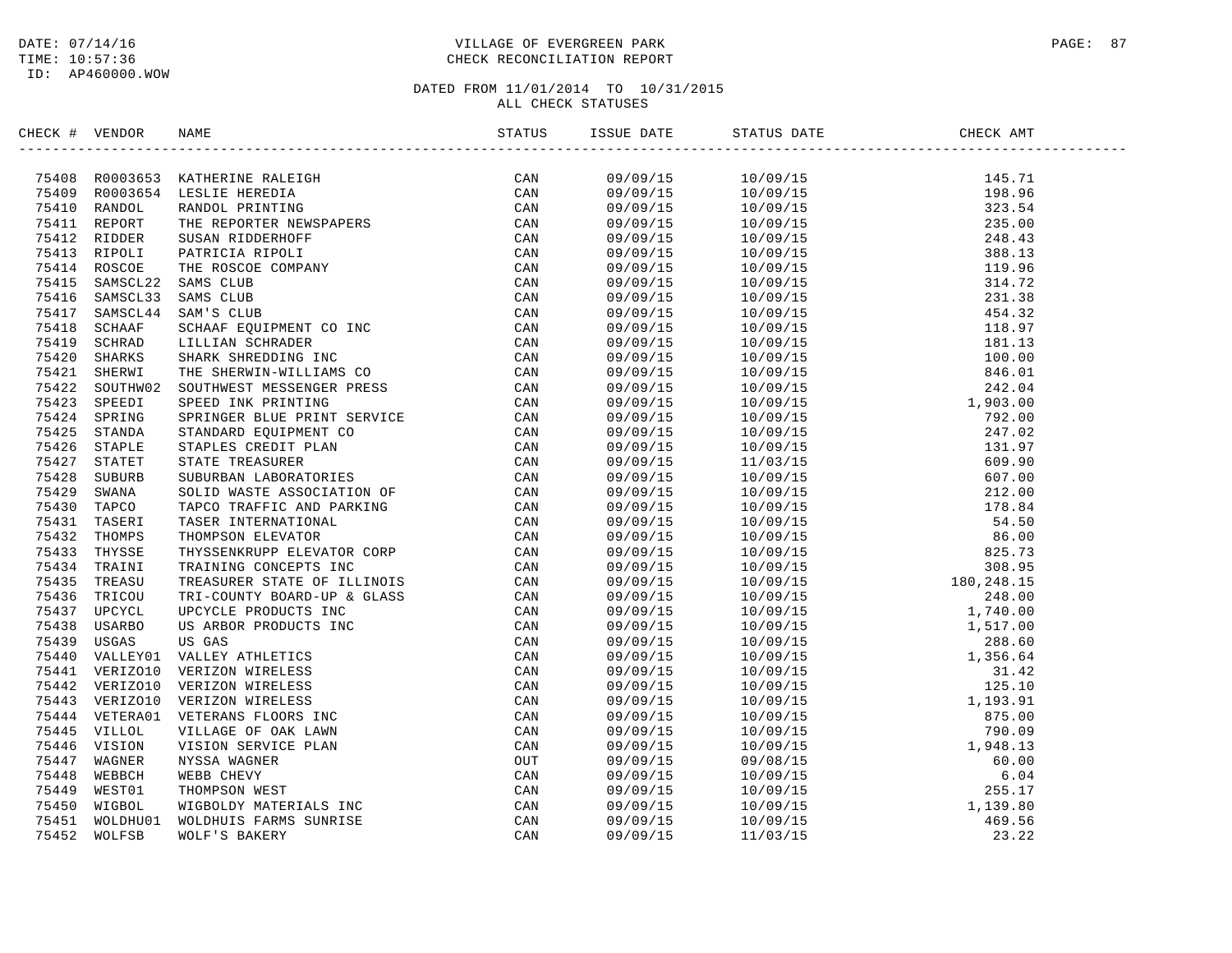## DATE: 07/14/16 PAGE: 88 TIME: 10:57:36 CHECK RECONCILIATION REPORT

| CHECK # VENDOR |                                                                                                                                                                                                                                            |                      |                                                                                                                                                                                                                                                                         |  |
|----------------|--------------------------------------------------------------------------------------------------------------------------------------------------------------------------------------------------------------------------------------------|----------------------|-------------------------------------------------------------------------------------------------------------------------------------------------------------------------------------------------------------------------------------------------------------------------|--|
|                | XROC + VERDOR NAME<br>XROC + VERDOR NAME COMPITED CONTROLS IN CAN<br>TASSA COMONIS COMPITED AND CONTROLS IN CAN<br>TASSA ULLINOIS REF. OF THE CAN CAN<br>TASSA ULLINOIS REF. OF THE CAN<br>TASSA ULLINOIS REF. THE SCRIPTING SOLUTIONS<br> |                      |                                                                                                                                                                                                                                                                         |  |
|                |                                                                                                                                                                                                                                            |                      |                                                                                                                                                                                                                                                                         |  |
|                |                                                                                                                                                                                                                                            |                      |                                                                                                                                                                                                                                                                         |  |
|                |                                                                                                                                                                                                                                            |                      |                                                                                                                                                                                                                                                                         |  |
|                |                                                                                                                                                                                                                                            |                      |                                                                                                                                                                                                                                                                         |  |
|                |                                                                                                                                                                                                                                            |                      |                                                                                                                                                                                                                                                                         |  |
|                |                                                                                                                                                                                                                                            |                      |                                                                                                                                                                                                                                                                         |  |
|                |                                                                                                                                                                                                                                            |                      |                                                                                                                                                                                                                                                                         |  |
|                |                                                                                                                                                                                                                                            |                      |                                                                                                                                                                                                                                                                         |  |
|                |                                                                                                                                                                                                                                            |                      |                                                                                                                                                                                                                                                                         |  |
|                |                                                                                                                                                                                                                                            |                      |                                                                                                                                                                                                                                                                         |  |
|                |                                                                                                                                                                                                                                            |                      |                                                                                                                                                                                                                                                                         |  |
|                |                                                                                                                                                                                                                                            |                      |                                                                                                                                                                                                                                                                         |  |
|                |                                                                                                                                                                                                                                            |                      |                                                                                                                                                                                                                                                                         |  |
|                |                                                                                                                                                                                                                                            |                      |                                                                                                                                                                                                                                                                         |  |
|                |                                                                                                                                                                                                                                            |                      |                                                                                                                                                                                                                                                                         |  |
|                |                                                                                                                                                                                                                                            |                      |                                                                                                                                                                                                                                                                         |  |
|                |                                                                                                                                                                                                                                            |                      |                                                                                                                                                                                                                                                                         |  |
|                |                                                                                                                                                                                                                                            |                      |                                                                                                                                                                                                                                                                         |  |
|                |                                                                                                                                                                                                                                            |                      |                                                                                                                                                                                                                                                                         |  |
|                |                                                                                                                                                                                                                                            |                      |                                                                                                                                                                                                                                                                         |  |
|                |                                                                                                                                                                                                                                            |                      |                                                                                                                                                                                                                                                                         |  |
|                |                                                                                                                                                                                                                                            |                      |                                                                                                                                                                                                                                                                         |  |
|                |                                                                                                                                                                                                                                            |                      |                                                                                                                                                                                                                                                                         |  |
|                |                                                                                                                                                                                                                                            |                      |                                                                                                                                                                                                                                                                         |  |
|                |                                                                                                                                                                                                                                            |                      |                                                                                                                                                                                                                                                                         |  |
|                |                                                                                                                                                                                                                                            |                      | 09/18/15  09/18/15<br>09/18/15  09/18/15                                                                                                                                                                                                                                |  |
|                |                                                                                                                                                                                                                                            |                      |                                                                                                                                                                                                                                                                         |  |
|                |                                                                                                                                                                                                                                            | 09/22/15             |                                                                                                                                                                                                                                                                         |  |
|                |                                                                                                                                                                                                                                            | 09/22/15<br>09/22/15 |                                                                                                                                                                                                                                                                         |  |
|                |                                                                                                                                                                                                                                            |                      |                                                                                                                                                                                                                                                                         |  |
|                |                                                                                                                                                                                                                                            | 09/22/15             |                                                                                                                                                                                                                                                                         |  |
|                |                                                                                                                                                                                                                                            | 09/22/15             |                                                                                                                                                                                                                                                                         |  |
|                |                                                                                                                                                                                                                                            | 09/22/15             | $\begin{array}{cccc} 09/18/15 \\ 09/18/15 \\ 11/03/15 \\ 11/03/15 \\ 10/09/15 \\ 10/09/15 \\ 10/09/15 \\ 10/09/15 \\ 10/09/15 \\ 10/09/15 \\ 11/03/15 \\ 11/03/15 \\ 11/03/15 \\ 9/18/15 \\ 9/18/15 \\ 9/18/15 \\ 9/18/15 \\ 9/18/15 \\ \end{array}$                    |  |
|                |                                                                                                                                                                                                                                            | 09/22/15<br>09/22/15 |                                                                                                                                                                                                                                                                         |  |
|                |                                                                                                                                                                                                                                            |                      |                                                                                                                                                                                                                                                                         |  |
|                |                                                                                                                                                                                                                                            | 09/22/15             |                                                                                                                                                                                                                                                                         |  |
|                |                                                                                                                                                                                                                                            | 09/22/15             |                                                                                                                                                                                                                                                                         |  |
|                |                                                                                                                                                                                                                                            | 09/22/15             | 09/18/15                                                                                                                                                                                                                                                                |  |
|                |                                                                                                                                                                                                                                            |                      |                                                                                                                                                                                                                                                                         |  |
|                |                                                                                                                                                                                                                                            |                      |                                                                                                                                                                                                                                                                         |  |
|                |                                                                                                                                                                                                                                            |                      |                                                                                                                                                                                                                                                                         |  |
|                |                                                                                                                                                                                                                                            |                      | $\begin{array}{cccc} 09/22/15 & 09/25/15 \\ 09/22/15 & 10/09/15 & 417.94 \\ 09/22/15 & 10/09/15 & 45.00 \\ 09/22/15 & 10/09/15 & 524.17 \\ 09/22/15 & 10/09/15 & 524.17 \\ 09/22/15 & 10/09/15 & 3,368.70 \\ 09/22/15 & 10/09/15 & 707.48 \\ 09/22/15 & 11/03/15 & 600$ |  |
|                |                                                                                                                                                                                                                                            |                      |                                                                                                                                                                                                                                                                         |  |
|                |                                                                                                                                                                                                                                            |                      |                                                                                                                                                                                                                                                                         |  |
|                |                                                                                                                                                                                                                                            |                      |                                                                                                                                                                                                                                                                         |  |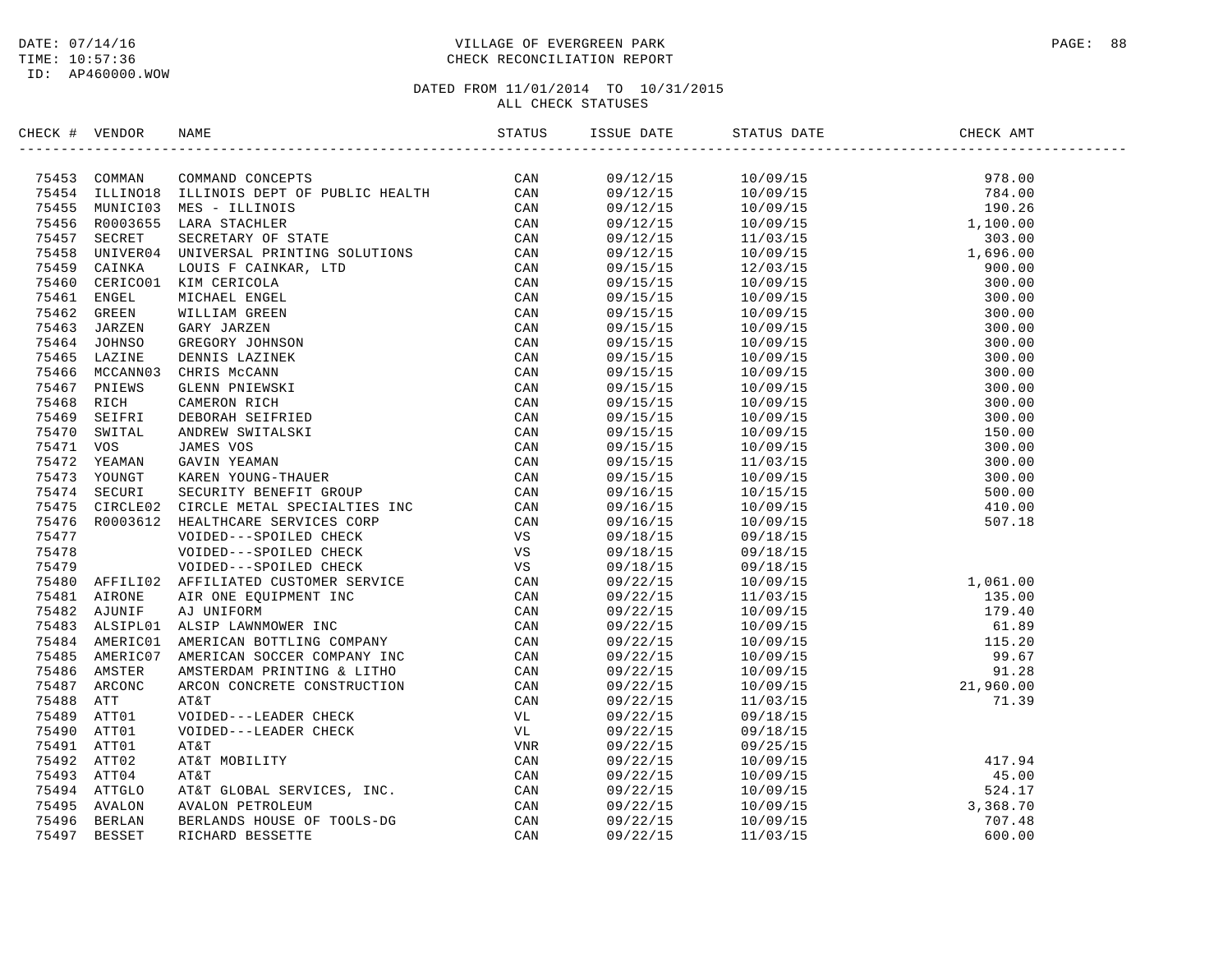## DATE: 07/14/16 PAGE: 89 PAGE: 89 TIME: 10:57:36 CHECK RECONCILIATION REPORT

| CHECK # VENDOR | NAME                                                                                                                                                                                                                                         |  | STATUS DATE | CHECK AMT |  |
|----------------|----------------------------------------------------------------------------------------------------------------------------------------------------------------------------------------------------------------------------------------------|--|-------------|-----------|--|
|                | SERIEN (* 1980)<br>1984 - DERIVA II. IS STRAINTENNAIRE (* 1987)<br>1984 - BERTAM II. BERT EINERTRANCH (* 1987)<br>1984 - BERT BOLL II., 1987 - MARITENIAN (* 1987)<br>1985 - BERT BOLL MARINELL, INC. (* 1987)<br>1986 - ANNE BOARD - MARGIN |  |             |           |  |
|                |                                                                                                                                                                                                                                              |  |             |           |  |
|                |                                                                                                                                                                                                                                              |  |             |           |  |
|                |                                                                                                                                                                                                                                              |  |             |           |  |
|                |                                                                                                                                                                                                                                              |  |             |           |  |
|                |                                                                                                                                                                                                                                              |  |             |           |  |
|                |                                                                                                                                                                                                                                              |  |             |           |  |
|                |                                                                                                                                                                                                                                              |  |             |           |  |
|                |                                                                                                                                                                                                                                              |  |             |           |  |
|                |                                                                                                                                                                                                                                              |  |             |           |  |
|                |                                                                                                                                                                                                                                              |  |             |           |  |
|                |                                                                                                                                                                                                                                              |  |             |           |  |
|                |                                                                                                                                                                                                                                              |  |             |           |  |
|                |                                                                                                                                                                                                                                              |  |             |           |  |
|                |                                                                                                                                                                                                                                              |  |             |           |  |
|                |                                                                                                                                                                                                                                              |  |             |           |  |
|                |                                                                                                                                                                                                                                              |  |             |           |  |
|                |                                                                                                                                                                                                                                              |  |             |           |  |
|                |                                                                                                                                                                                                                                              |  |             |           |  |
|                |                                                                                                                                                                                                                                              |  |             |           |  |
|                |                                                                                                                                                                                                                                              |  |             |           |  |
|                |                                                                                                                                                                                                                                              |  |             |           |  |
|                |                                                                                                                                                                                                                                              |  |             |           |  |
|                |                                                                                                                                                                                                                                              |  |             |           |  |
|                |                                                                                                                                                                                                                                              |  |             |           |  |
|                |                                                                                                                                                                                                                                              |  |             |           |  |
|                |                                                                                                                                                                                                                                              |  |             |           |  |
|                |                                                                                                                                                                                                                                              |  |             |           |  |
|                |                                                                                                                                                                                                                                              |  |             |           |  |
|                |                                                                                                                                                                                                                                              |  |             |           |  |
|                |                                                                                                                                                                                                                                              |  |             |           |  |
|                |                                                                                                                                                                                                                                              |  |             |           |  |
|                |                                                                                                                                                                                                                                              |  |             |           |  |
|                |                                                                                                                                                                                                                                              |  |             |           |  |
|                |                                                                                                                                                                                                                                              |  |             |           |  |
|                |                                                                                                                                                                                                                                              |  |             |           |  |
|                |                                                                                                                                                                                                                                              |  |             |           |  |
|                |                                                                                                                                                                                                                                              |  |             |           |  |
|                |                                                                                                                                                                                                                                              |  |             |           |  |
|                |                                                                                                                                                                                                                                              |  |             |           |  |
|                |                                                                                                                                                                                                                                              |  |             |           |  |
|                |                                                                                                                                                                                                                                              |  |             |           |  |
|                |                                                                                                                                                                                                                                              |  |             |           |  |
|                |                                                                                                                                                                                                                                              |  |             |           |  |
|                |                                                                                                                                                                                                                                              |  |             |           |  |
|                |                                                                                                                                                                                                                                              |  |             |           |  |
|                |                                                                                                                                                                                                                                              |  |             |           |  |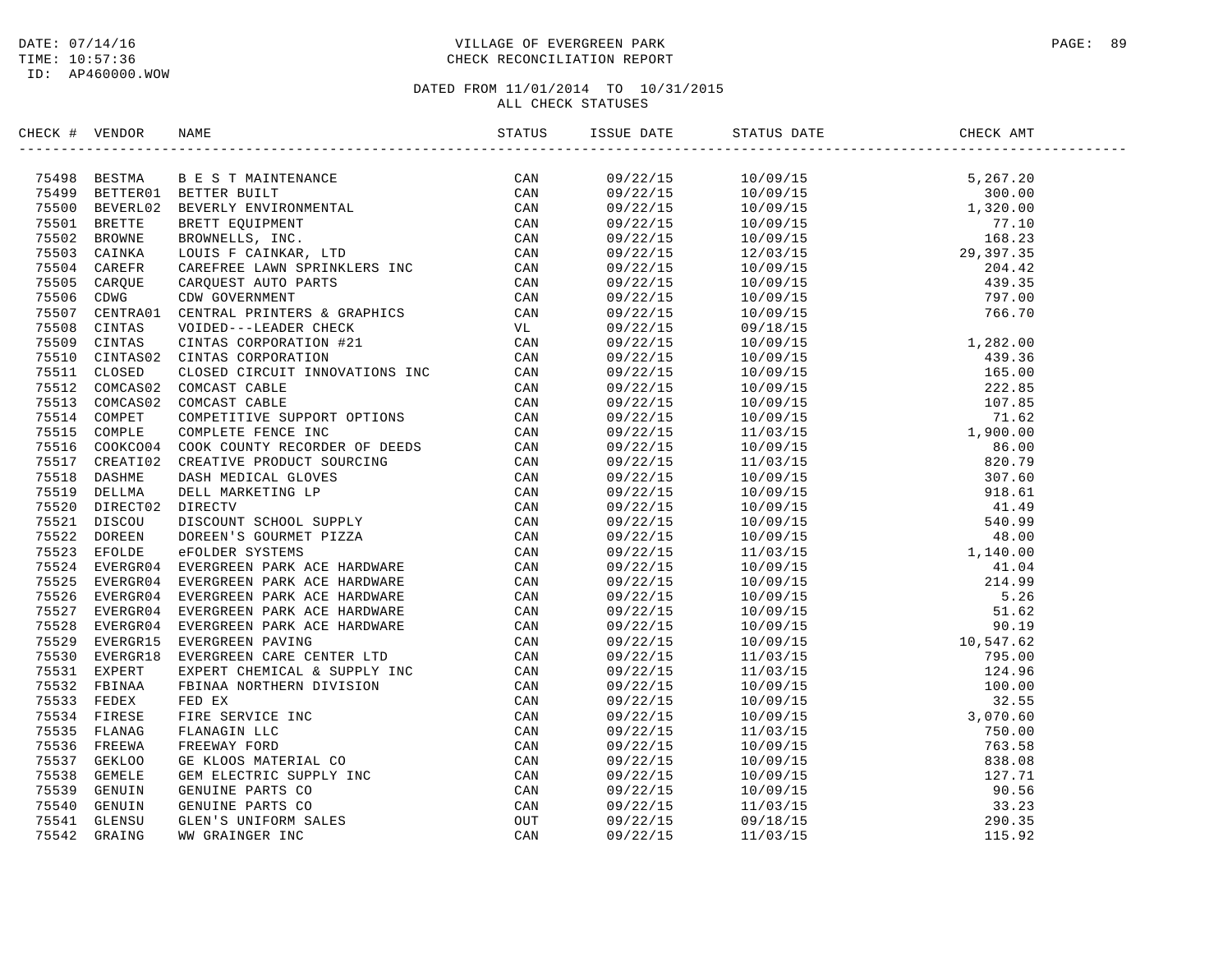## DATE: 07/14/16 PAGE: 90 PAGE: 90 TIME: 10:57:36 CHECK RECONCILIATION REPORT

| CHECK # VENDOR | NAME | STATUS | ISSUE DATE           | STATUS DATE | $\overline{C}$<br>CHECK AMT |  |
|----------------|------|--------|----------------------|-------------|-----------------------------|--|
|                |      |        | 09/22/15             |             |                             |  |
|                |      |        | 09/22/15             |             |                             |  |
|                |      |        | 09/22/15             |             |                             |  |
|                |      |        | 09/22/15             |             |                             |  |
|                |      |        | 09/22/15             |             |                             |  |
|                |      |        | 09/22/15             |             |                             |  |
|                |      |        | 09/22/15             |             |                             |  |
|                |      |        | 09/22/15             |             |                             |  |
|                |      |        | 09/22/15             |             |                             |  |
|                |      |        | 09/22/15             |             |                             |  |
|                |      |        | 09/22/15             |             |                             |  |
|                |      |        | 09/22/15             |             |                             |  |
|                |      |        | 09/22/15             |             |                             |  |
|                |      |        | 09/22/15             |             |                             |  |
|                |      |        | 09/22/15             |             |                             |  |
|                |      |        | 09/22/15             |             |                             |  |
|                |      |        | 09/22/15             |             |                             |  |
|                |      |        | 09/22/15             |             |                             |  |
|                |      |        | 09/22/15             |             |                             |  |
|                |      |        | 09/22/15             |             |                             |  |
|                |      |        | 09/22/15             |             |                             |  |
|                |      |        | 09/22/15             |             |                             |  |
|                |      |        | 09/22/15             |             |                             |  |
|                |      |        | 09/22/15             |             |                             |  |
|                |      |        | 09/22/15             |             |                             |  |
|                |      |        | 09/22/15             |             |                             |  |
|                |      |        | 09/22/15             |             |                             |  |
|                |      |        | 09/22/15             |             |                             |  |
|                |      |        | 09/22/15             |             |                             |  |
|                |      |        |                      |             |                             |  |
|                |      |        | 09/22/15<br>09/22/15 |             |                             |  |
|                |      |        | 09/22/15             |             |                             |  |
|                |      |        | 09/22/15             |             |                             |  |
|                |      |        | 09/22/15             |             |                             |  |
|                |      |        |                      |             |                             |  |
|                |      |        | 09/22/15             |             |                             |  |
|                |      |        | 09/22/15             |             |                             |  |
|                |      |        | 09/22/15             |             |                             |  |
|                |      |        | 09/22/15             |             |                             |  |
|                |      |        | 09/22/15             |             |                             |  |
|                |      |        | 09/22/15             |             |                             |  |
|                |      |        | 09/22/15             |             |                             |  |
|                |      |        | 09/22/15             |             |                             |  |
|                |      |        | 09/22/15             |             |                             |  |
|                |      |        | 09/22/15             |             |                             |  |
|                |      |        | 09/22/15             |             |                             |  |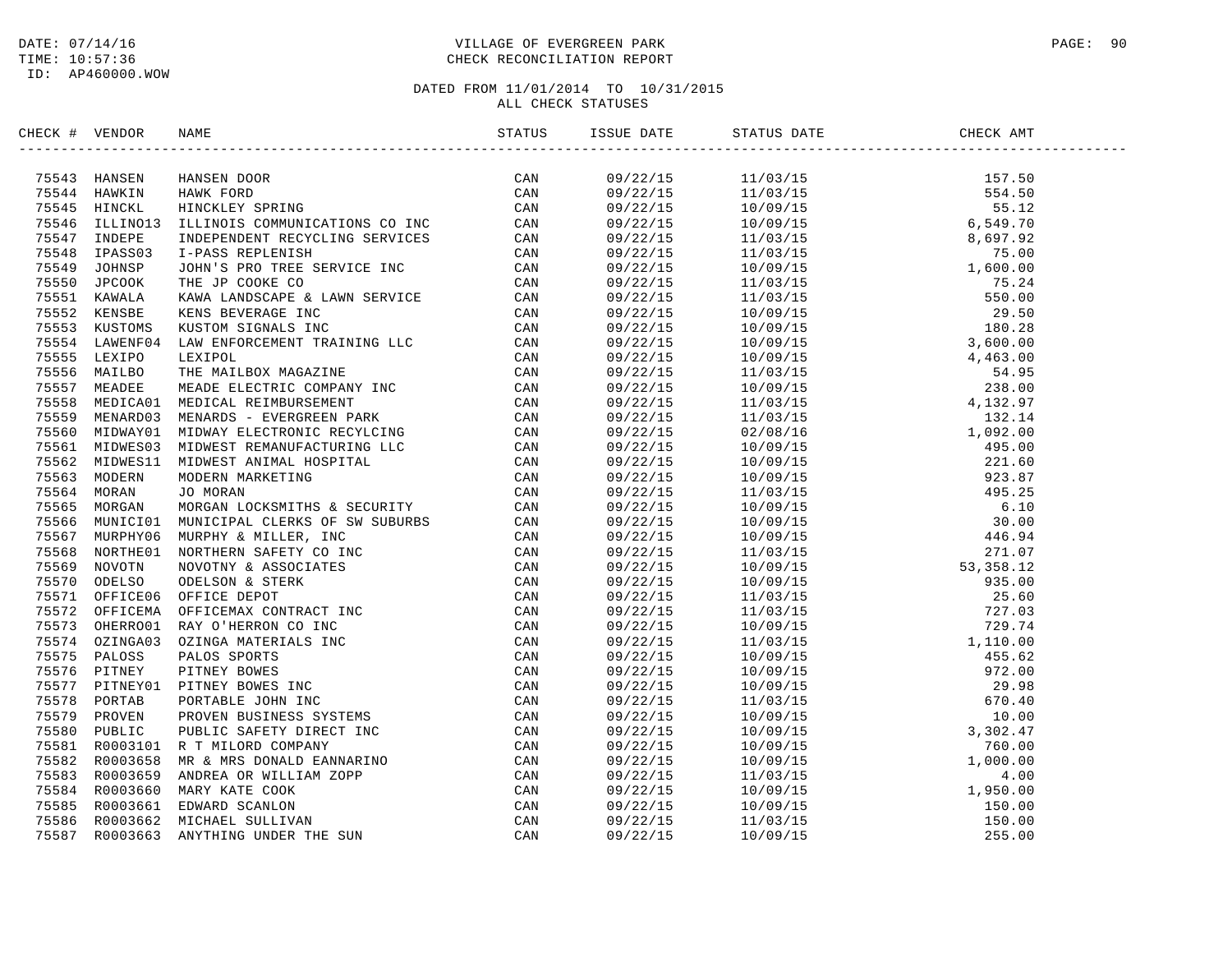## DATE: 07/14/16 PAGE: 91 PAGE: 91 TIME: 10:57:36 CHECK RECONCILIATION REPORT

| CHECK # VENDOR |                                                                                                                                                                                                                                     | ISSUE DATE STATUS DATE | CHECK AMT |
|----------------|-------------------------------------------------------------------------------------------------------------------------------------------------------------------------------------------------------------------------------------|------------------------|-----------|
|                | ERICA F VERDUA RANG (MILITY PLUS CONTRIGETION INC. CAN FORD 1998)<br>2003 - 2003 - 2003 - 2003 - 2003 - 2004 PLUS CONTRIGENTS (MILITY PLUS CONTRIGENTS)<br>2003 - 2003 - 2003 - 2003 - 2004 PLUS CONTRIGE CONTRIGE CONTROLL CAN PRE |                        |           |
|                |                                                                                                                                                                                                                                     |                        |           |
|                |                                                                                                                                                                                                                                     |                        |           |
|                |                                                                                                                                                                                                                                     |                        |           |
|                |                                                                                                                                                                                                                                     |                        |           |
|                |                                                                                                                                                                                                                                     |                        |           |
|                |                                                                                                                                                                                                                                     |                        |           |
|                |                                                                                                                                                                                                                                     |                        |           |
|                |                                                                                                                                                                                                                                     |                        |           |
|                |                                                                                                                                                                                                                                     |                        |           |
|                |                                                                                                                                                                                                                                     |                        |           |
|                |                                                                                                                                                                                                                                     |                        |           |
|                |                                                                                                                                                                                                                                     |                        |           |
|                |                                                                                                                                                                                                                                     |                        |           |
|                |                                                                                                                                                                                                                                     |                        |           |
|                |                                                                                                                                                                                                                                     |                        |           |
|                |                                                                                                                                                                                                                                     |                        |           |
|                |                                                                                                                                                                                                                                     |                        |           |
|                |                                                                                                                                                                                                                                     |                        |           |
|                |                                                                                                                                                                                                                                     |                        |           |
|                |                                                                                                                                                                                                                                     |                        |           |
|                |                                                                                                                                                                                                                                     |                        |           |
|                |                                                                                                                                                                                                                                     |                        |           |
|                |                                                                                                                                                                                                                                     |                        |           |
|                |                                                                                                                                                                                                                                     |                        |           |
|                |                                                                                                                                                                                                                                     |                        |           |
|                |                                                                                                                                                                                                                                     |                        |           |
|                |                                                                                                                                                                                                                                     |                        |           |
|                |                                                                                                                                                                                                                                     |                        |           |
|                |                                                                                                                                                                                                                                     |                        |           |
|                |                                                                                                                                                                                                                                     |                        |           |
|                |                                                                                                                                                                                                                                     |                        |           |
|                |                                                                                                                                                                                                                                     |                        |           |
|                |                                                                                                                                                                                                                                     |                        |           |
|                |                                                                                                                                                                                                                                     |                        |           |
|                |                                                                                                                                                                                                                                     |                        |           |
|                |                                                                                                                                                                                                                                     |                        |           |
|                |                                                                                                                                                                                                                                     |                        |           |
|                |                                                                                                                                                                                                                                     |                        |           |
|                |                                                                                                                                                                                                                                     |                        |           |
|                |                                                                                                                                                                                                                                     |                        |           |
|                |                                                                                                                                                                                                                                     |                        |           |
|                |                                                                                                                                                                                                                                     |                        |           |
|                |                                                                                                                                                                                                                                     |                        |           |
|                |                                                                                                                                                                                                                                     |                        |           |
|                |                                                                                                                                                                                                                                     |                        |           |
|                |                                                                                                                                                                                                                                     |                        |           |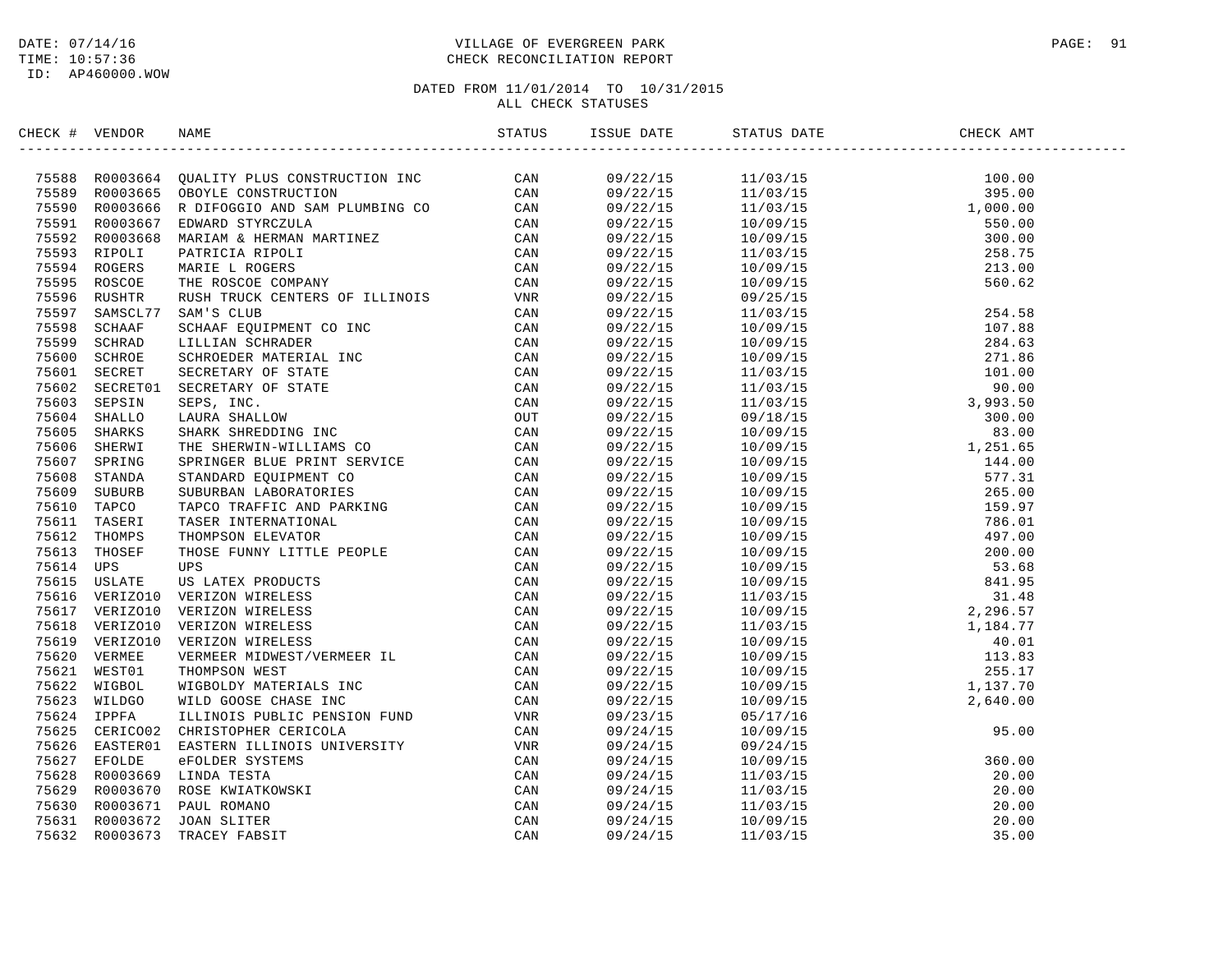## DATE: 07/14/16 PAGE: 92 TIME: 10:57:36 CHECK RECONCILIATION REPORT

| CHECK # VENDOR |                                                                                                                                                                                                                               |  |  |  |
|----------------|-------------------------------------------------------------------------------------------------------------------------------------------------------------------------------------------------------------------------------|--|--|--|
|                | INCRET (FOR EXAMPLE TRANSPORT PRODUCED AN AN ANTEN (FOR EXAMPLE THE CAN ARREST ON THE SECTION CONSERVED AND MOREOVER CAN ARREST CONSERVED AND MOREOVER CONSERVED (FOR A 2013) 2013 AND 100 CONSERVED (FOR A 2013) 2013 AND 10 |  |  |  |
|                |                                                                                                                                                                                                                               |  |  |  |
|                |                                                                                                                                                                                                                               |  |  |  |
|                |                                                                                                                                                                                                                               |  |  |  |
|                |                                                                                                                                                                                                                               |  |  |  |
|                |                                                                                                                                                                                                                               |  |  |  |
|                |                                                                                                                                                                                                                               |  |  |  |
|                |                                                                                                                                                                                                                               |  |  |  |
|                |                                                                                                                                                                                                                               |  |  |  |
|                |                                                                                                                                                                                                                               |  |  |  |
|                |                                                                                                                                                                                                                               |  |  |  |
|                |                                                                                                                                                                                                                               |  |  |  |
|                |                                                                                                                                                                                                                               |  |  |  |
|                |                                                                                                                                                                                                                               |  |  |  |
|                |                                                                                                                                                                                                                               |  |  |  |
|                |                                                                                                                                                                                                                               |  |  |  |
|                |                                                                                                                                                                                                                               |  |  |  |
|                |                                                                                                                                                                                                                               |  |  |  |
|                |                                                                                                                                                                                                                               |  |  |  |
|                |                                                                                                                                                                                                                               |  |  |  |
|                |                                                                                                                                                                                                                               |  |  |  |
|                |                                                                                                                                                                                                                               |  |  |  |
|                |                                                                                                                                                                                                                               |  |  |  |
|                |                                                                                                                                                                                                                               |  |  |  |
|                |                                                                                                                                                                                                                               |  |  |  |
|                |                                                                                                                                                                                                                               |  |  |  |
|                |                                                                                                                                                                                                                               |  |  |  |
|                |                                                                                                                                                                                                                               |  |  |  |
|                |                                                                                                                                                                                                                               |  |  |  |
|                |                                                                                                                                                                                                                               |  |  |  |
|                |                                                                                                                                                                                                                               |  |  |  |
|                |                                                                                                                                                                                                                               |  |  |  |
|                |                                                                                                                                                                                                                               |  |  |  |
|                |                                                                                                                                                                                                                               |  |  |  |
|                |                                                                                                                                                                                                                               |  |  |  |
|                |                                                                                                                                                                                                                               |  |  |  |
|                |                                                                                                                                                                                                                               |  |  |  |
|                |                                                                                                                                                                                                                               |  |  |  |
|                |                                                                                                                                                                                                                               |  |  |  |
|                |                                                                                                                                                                                                                               |  |  |  |
|                |                                                                                                                                                                                                                               |  |  |  |
|                |                                                                                                                                                                                                                               |  |  |  |
|                |                                                                                                                                                                                                                               |  |  |  |
|                |                                                                                                                                                                                                                               |  |  |  |
|                |                                                                                                                                                                                                                               |  |  |  |
|                |                                                                                                                                                                                                                               |  |  |  |
|                |                                                                                                                                                                                                                               |  |  |  |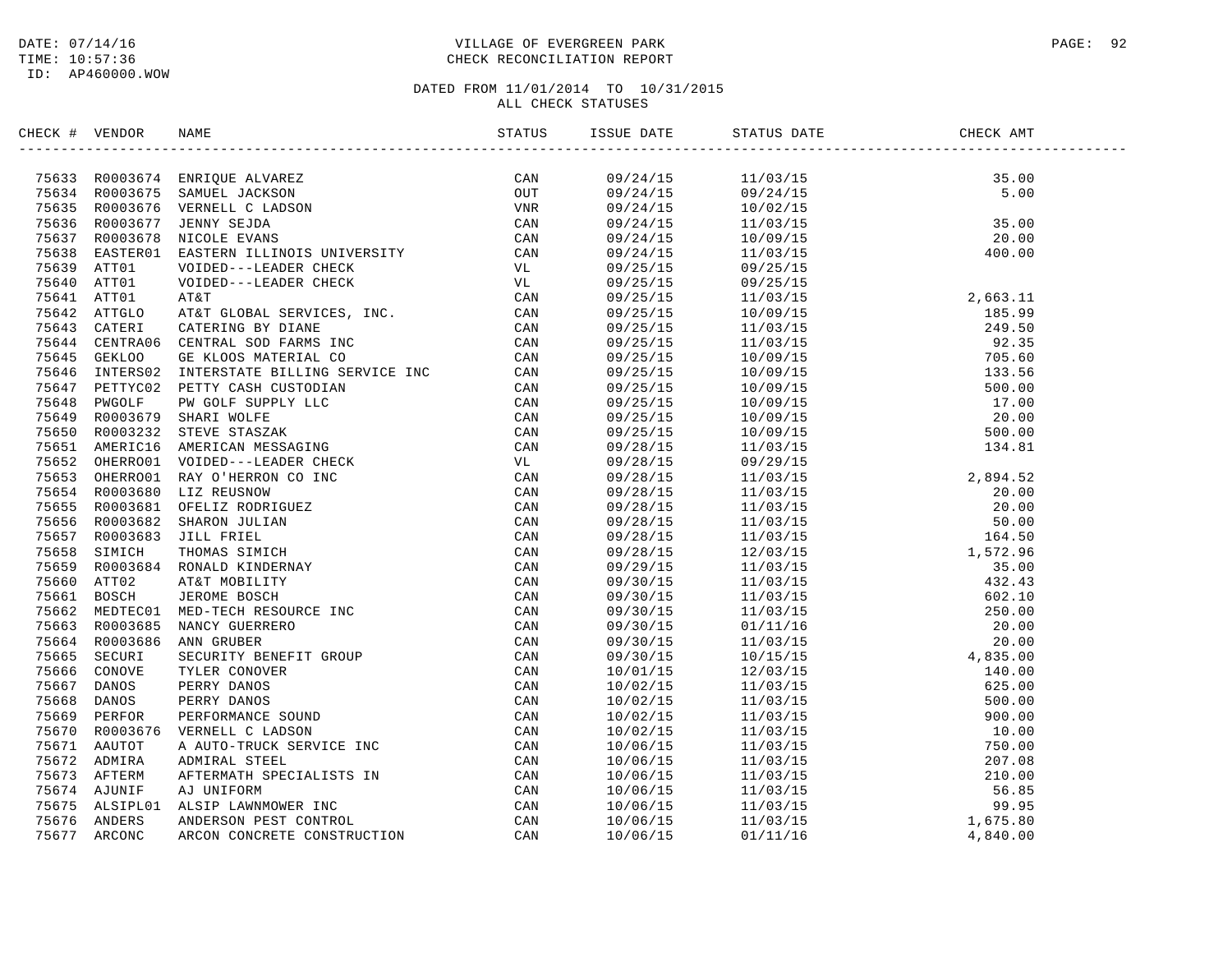ID: AP460000.WOW

## DATE: 07/14/16 PAGE: 93 TIME: 10:57:36 CHECK RECONCILIATION REPORT

| CHECK # VENDOR |                                                                                                                                                                                                                                 |  |  |  |
|----------------|---------------------------------------------------------------------------------------------------------------------------------------------------------------------------------------------------------------------------------|--|--|--|
|                | CK # VENDOR NAME<br>STATES AT A many states of the states of the states of the states of the states of the states of the states of the states of the states of the states of the states of the states of the states of the stat |  |  |  |
|                |                                                                                                                                                                                                                                 |  |  |  |
|                |                                                                                                                                                                                                                                 |  |  |  |
|                |                                                                                                                                                                                                                                 |  |  |  |
|                |                                                                                                                                                                                                                                 |  |  |  |
|                |                                                                                                                                                                                                                                 |  |  |  |
|                |                                                                                                                                                                                                                                 |  |  |  |
|                |                                                                                                                                                                                                                                 |  |  |  |
|                |                                                                                                                                                                                                                                 |  |  |  |
|                |                                                                                                                                                                                                                                 |  |  |  |
|                |                                                                                                                                                                                                                                 |  |  |  |
|                |                                                                                                                                                                                                                                 |  |  |  |
|                |                                                                                                                                                                                                                                 |  |  |  |
|                |                                                                                                                                                                                                                                 |  |  |  |
|                |                                                                                                                                                                                                                                 |  |  |  |
|                |                                                                                                                                                                                                                                 |  |  |  |
|                |                                                                                                                                                                                                                                 |  |  |  |
|                |                                                                                                                                                                                                                                 |  |  |  |
|                |                                                                                                                                                                                                                                 |  |  |  |
|                |                                                                                                                                                                                                                                 |  |  |  |
|                |                                                                                                                                                                                                                                 |  |  |  |
|                |                                                                                                                                                                                                                                 |  |  |  |
|                |                                                                                                                                                                                                                                 |  |  |  |
|                |                                                                                                                                                                                                                                 |  |  |  |
|                |                                                                                                                                                                                                                                 |  |  |  |
|                |                                                                                                                                                                                                                                 |  |  |  |
|                |                                                                                                                                                                                                                                 |  |  |  |
|                |                                                                                                                                                                                                                                 |  |  |  |
|                |                                                                                                                                                                                                                                 |  |  |  |
|                |                                                                                                                                                                                                                                 |  |  |  |
|                |                                                                                                                                                                                                                                 |  |  |  |
|                |                                                                                                                                                                                                                                 |  |  |  |
|                |                                                                                                                                                                                                                                 |  |  |  |
|                |                                                                                                                                                                                                                                 |  |  |  |
|                |                                                                                                                                                                                                                                 |  |  |  |
|                |                                                                                                                                                                                                                                 |  |  |  |
|                |                                                                                                                                                                                                                                 |  |  |  |
|                |                                                                                                                                                                                                                                 |  |  |  |
|                |                                                                                                                                                                                                                                 |  |  |  |
|                |                                                                                                                                                                                                                                 |  |  |  |
|                |                                                                                                                                                                                                                                 |  |  |  |
|                |                                                                                                                                                                                                                                 |  |  |  |
|                |                                                                                                                                                                                                                                 |  |  |  |
|                |                                                                                                                                                                                                                                 |  |  |  |
|                |                                                                                                                                                                                                                                 |  |  |  |
|                |                                                                                                                                                                                                                                 |  |  |  |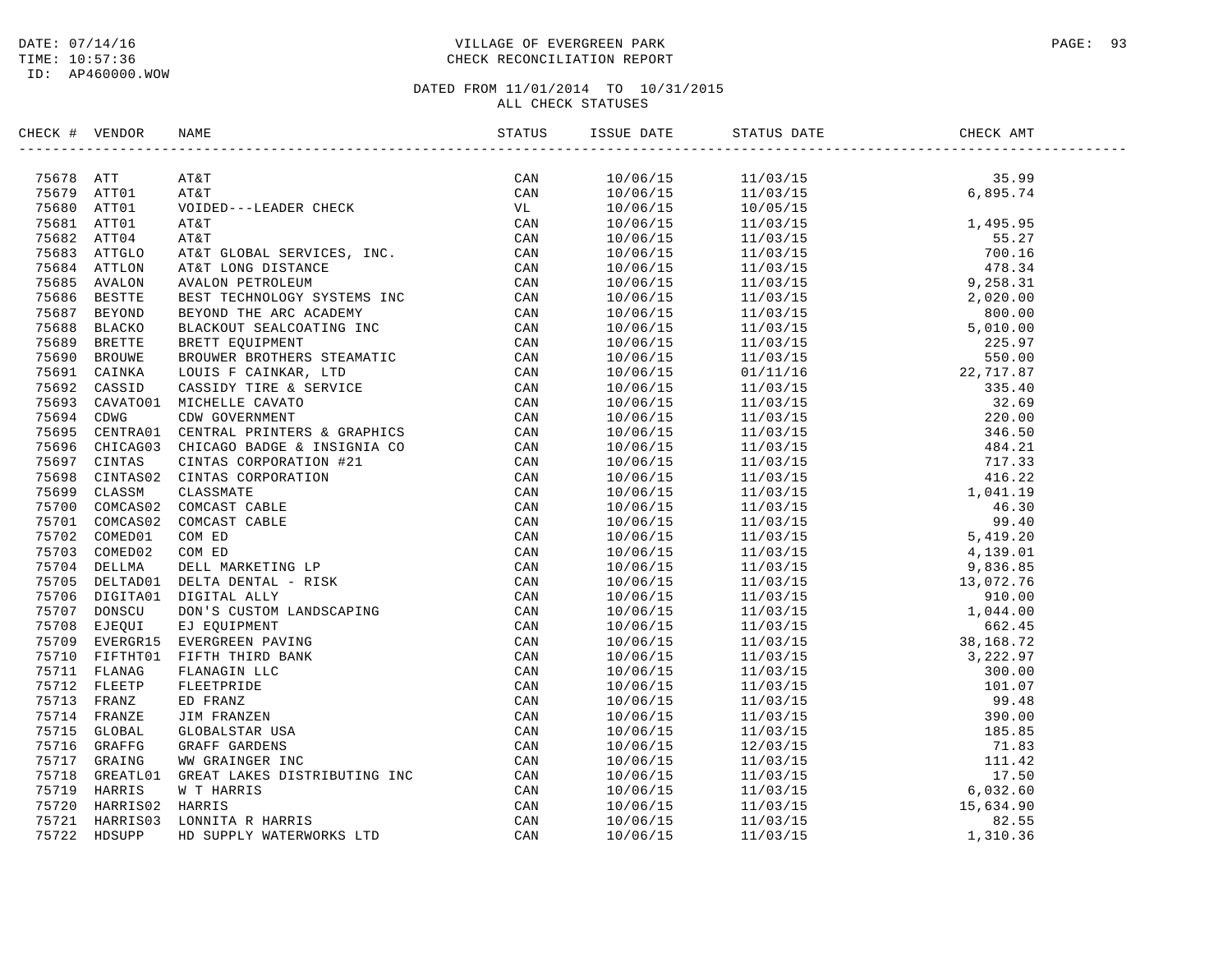## DATE: 07/14/16 PAGE: 94 TIME: 10:57:36 CHECK RECONCILIATION REPORT

| CHECK # VENDOR | NAME                                                                                                                                                                                                                                                                                          |  | STATUS DATE | CHECK AMT |  |
|----------------|-----------------------------------------------------------------------------------------------------------------------------------------------------------------------------------------------------------------------------------------------------------------------------------------------|--|-------------|-----------|--|
|                | $\begin{tabular}{cccccccc} $4$ & $96762$ & $96762$ & $96762$ & $96763$ & $96764$ & $96764$ & $96764$ & $96764$ & $96764$ & $96764$ & $96764$ & $96764$ & $1070123$ & $24324910$ & $24324910$ & $24324910$ & $24324910$ & $24324910$ & $24324910$ & $24324910$ & $24324910$ & $24324910$ & $2$ |  |             |           |  |
|                |                                                                                                                                                                                                                                                                                               |  |             |           |  |
|                |                                                                                                                                                                                                                                                                                               |  |             |           |  |
|                |                                                                                                                                                                                                                                                                                               |  |             |           |  |
|                |                                                                                                                                                                                                                                                                                               |  |             |           |  |
|                |                                                                                                                                                                                                                                                                                               |  |             |           |  |
|                |                                                                                                                                                                                                                                                                                               |  |             |           |  |
|                |                                                                                                                                                                                                                                                                                               |  |             |           |  |
|                |                                                                                                                                                                                                                                                                                               |  |             |           |  |
|                |                                                                                                                                                                                                                                                                                               |  |             |           |  |
|                |                                                                                                                                                                                                                                                                                               |  |             |           |  |
|                |                                                                                                                                                                                                                                                                                               |  |             |           |  |
|                |                                                                                                                                                                                                                                                                                               |  |             |           |  |
|                |                                                                                                                                                                                                                                                                                               |  |             |           |  |
|                |                                                                                                                                                                                                                                                                                               |  |             |           |  |
|                |                                                                                                                                                                                                                                                                                               |  |             |           |  |
|                |                                                                                                                                                                                                                                                                                               |  |             |           |  |
|                |                                                                                                                                                                                                                                                                                               |  |             |           |  |
|                |                                                                                                                                                                                                                                                                                               |  |             |           |  |
|                |                                                                                                                                                                                                                                                                                               |  |             |           |  |
|                |                                                                                                                                                                                                                                                                                               |  |             |           |  |
|                |                                                                                                                                                                                                                                                                                               |  |             |           |  |
|                |                                                                                                                                                                                                                                                                                               |  |             |           |  |
|                |                                                                                                                                                                                                                                                                                               |  |             |           |  |
|                |                                                                                                                                                                                                                                                                                               |  |             |           |  |
|                |                                                                                                                                                                                                                                                                                               |  |             |           |  |
|                |                                                                                                                                                                                                                                                                                               |  |             |           |  |
|                |                                                                                                                                                                                                                                                                                               |  |             |           |  |
|                |                                                                                                                                                                                                                                                                                               |  |             |           |  |
|                |                                                                                                                                                                                                                                                                                               |  |             |           |  |
|                |                                                                                                                                                                                                                                                                                               |  |             |           |  |
|                |                                                                                                                                                                                                                                                                                               |  |             |           |  |
|                |                                                                                                                                                                                                                                                                                               |  |             |           |  |
|                |                                                                                                                                                                                                                                                                                               |  |             |           |  |
|                |                                                                                                                                                                                                                                                                                               |  |             |           |  |
|                |                                                                                                                                                                                                                                                                                               |  |             |           |  |
|                |                                                                                                                                                                                                                                                                                               |  |             |           |  |
|                |                                                                                                                                                                                                                                                                                               |  |             |           |  |
|                |                                                                                                                                                                                                                                                                                               |  |             |           |  |
|                |                                                                                                                                                                                                                                                                                               |  |             |           |  |
|                |                                                                                                                                                                                                                                                                                               |  |             |           |  |
|                |                                                                                                                                                                                                                                                                                               |  |             |           |  |
|                |                                                                                                                                                                                                                                                                                               |  |             |           |  |
|                |                                                                                                                                                                                                                                                                                               |  |             |           |  |
|                |                                                                                                                                                                                                                                                                                               |  |             |           |  |
|                |                                                                                                                                                                                                                                                                                               |  |             |           |  |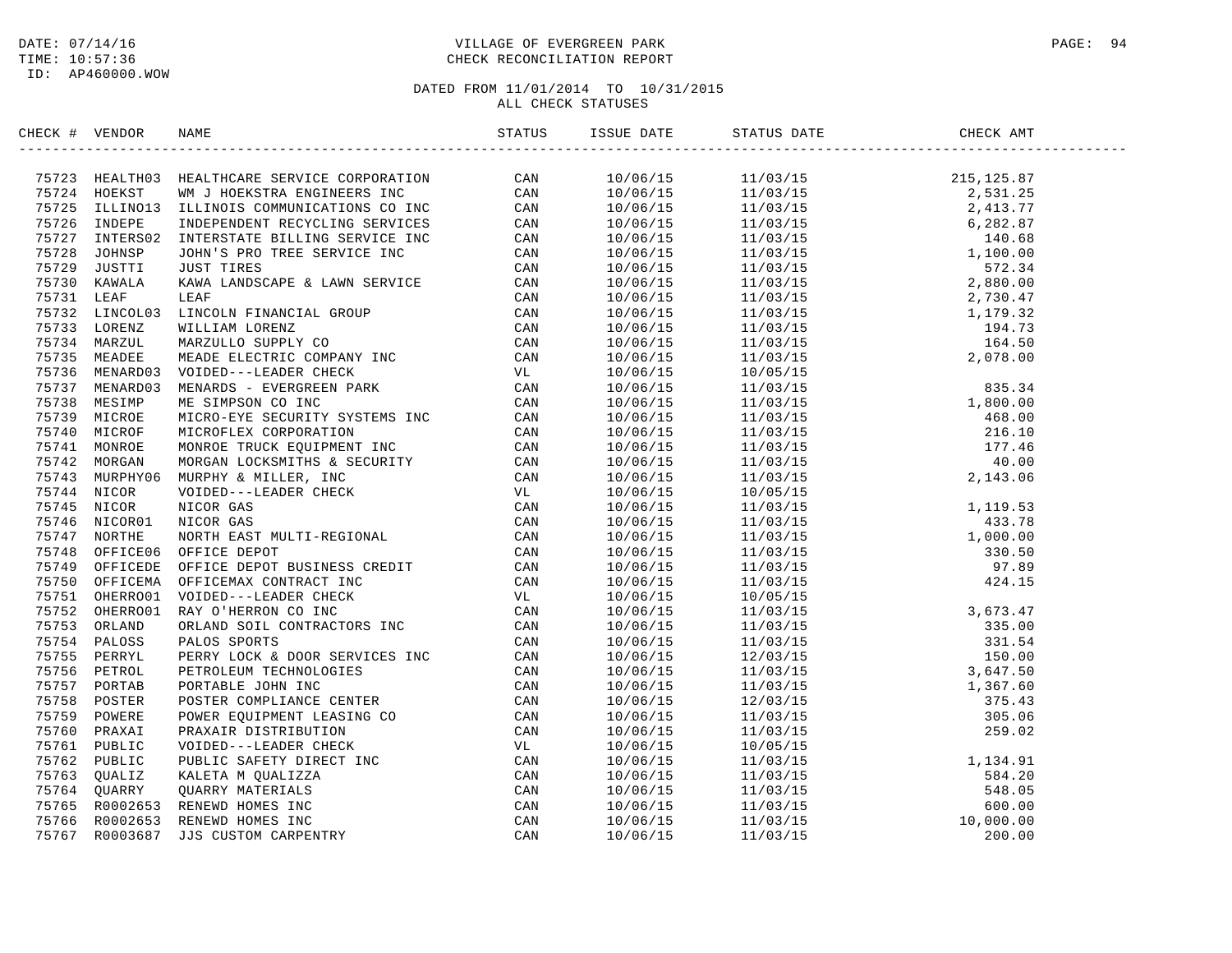## DATE: 07/14/16 PAGE: 95 TIME: 10:57:36 CHECK RECONCILIATION REPORT

| CHECK # VENDOR |                                                                                                                                                                                                                                             | ISSUE DATE | STATUS DATE | CHECK AMT |  |
|----------------|---------------------------------------------------------------------------------------------------------------------------------------------------------------------------------------------------------------------------------------------|------------|-------------|-----------|--|
|                | XROC + VERDOS NAME<br>TATS ROOD S691 AMERICAN HIGHLAND<br>TATS ROOD S691 AMERICAN HIGHLAND<br>TATS ROOD S691 MAN MARACHER LETTED<br>TATS ROOD S691 DANIEL WICK<br>TATS ROOD S691 DANIEL WICK<br>TATS ROOD S691 DANIEL WICK<br>TATS ROOD S69 |            |             |           |  |
|                |                                                                                                                                                                                                                                             |            |             |           |  |
|                |                                                                                                                                                                                                                                             |            |             |           |  |
|                |                                                                                                                                                                                                                                             |            |             |           |  |
|                |                                                                                                                                                                                                                                             |            |             |           |  |
|                |                                                                                                                                                                                                                                             |            |             |           |  |
|                |                                                                                                                                                                                                                                             |            |             |           |  |
|                |                                                                                                                                                                                                                                             |            |             |           |  |
|                |                                                                                                                                                                                                                                             |            |             |           |  |
|                |                                                                                                                                                                                                                                             |            |             |           |  |
|                |                                                                                                                                                                                                                                             |            |             |           |  |
|                |                                                                                                                                                                                                                                             |            |             |           |  |
|                |                                                                                                                                                                                                                                             |            |             |           |  |
|                |                                                                                                                                                                                                                                             |            |             |           |  |
|                |                                                                                                                                                                                                                                             |            |             |           |  |
|                |                                                                                                                                                                                                                                             |            |             |           |  |
|                |                                                                                                                                                                                                                                             |            |             |           |  |
|                |                                                                                                                                                                                                                                             |            |             |           |  |
|                |                                                                                                                                                                                                                                             |            |             |           |  |
|                |                                                                                                                                                                                                                                             |            |             |           |  |
|                |                                                                                                                                                                                                                                             |            |             |           |  |
|                |                                                                                                                                                                                                                                             |            |             |           |  |
|                |                                                                                                                                                                                                                                             |            |             |           |  |
|                |                                                                                                                                                                                                                                             |            |             |           |  |
|                |                                                                                                                                                                                                                                             |            |             |           |  |
|                |                                                                                                                                                                                                                                             |            |             |           |  |
|                |                                                                                                                                                                                                                                             |            |             |           |  |
|                |                                                                                                                                                                                                                                             |            |             |           |  |
|                |                                                                                                                                                                                                                                             |            |             |           |  |
|                |                                                                                                                                                                                                                                             |            |             |           |  |
|                |                                                                                                                                                                                                                                             |            |             |           |  |
|                |                                                                                                                                                                                                                                             |            |             |           |  |
|                |                                                                                                                                                                                                                                             |            |             |           |  |
|                |                                                                                                                                                                                                                                             |            |             |           |  |
|                |                                                                                                                                                                                                                                             |            |             |           |  |
|                |                                                                                                                                                                                                                                             |            |             |           |  |
|                |                                                                                                                                                                                                                                             |            |             |           |  |
|                |                                                                                                                                                                                                                                             |            |             |           |  |
|                |                                                                                                                                                                                                                                             |            |             |           |  |
|                |                                                                                                                                                                                                                                             |            |             |           |  |
|                |                                                                                                                                                                                                                                             |            |             |           |  |
|                |                                                                                                                                                                                                                                             |            |             |           |  |
|                |                                                                                                                                                                                                                                             |            |             |           |  |
|                |                                                                                                                                                                                                                                             |            |             |           |  |
|                |                                                                                                                                                                                                                                             |            |             |           |  |
|                |                                                                                                                                                                                                                                             |            |             |           |  |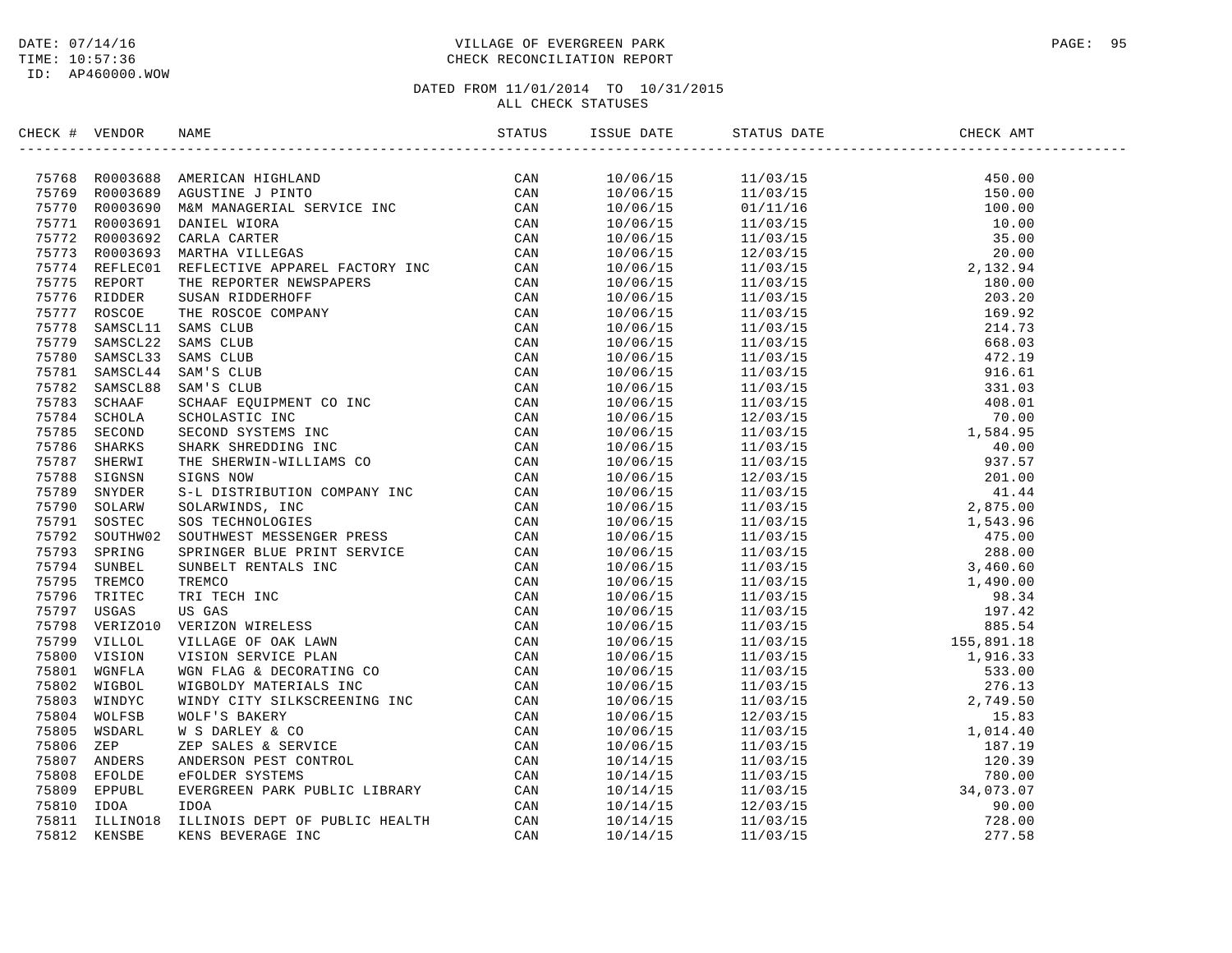## DATE: 07/14/16 PAGE: 96 PAGE: 96 PAGE: 96 PAGE: 96 PAGE: 96 PAGE: 96 PAGE: 96 PAGE: 96 PAGE: 96 TIME: 10:57:36 CHECK RECONCILIATION REPORT

| CHECK # VENDOR |                | <b>NAME</b>                                                                                                                                                                                                                                                                                                      | STATUS     | ISSUE DATE           | STATUS DATE          | CHECK AMT |  |
|----------------|----------------|------------------------------------------------------------------------------------------------------------------------------------------------------------------------------------------------------------------------------------------------------------------------------------------------------------------|------------|----------------------|----------------------|-----------|--|
|                |                | ANTHONY CANTORE<br>ROY CHAPMAN<br>JAMES NIELSEN<br>JAN NEFF<br>LINDA HUFF<br>ANGELA BECKEFELD<br>JUDD MCCARTHY<br>GEORGE WARD/<br>RONALD ALLEN<br>SCOTT JOHNSON<br>JAMIE LOFTUS<br>LYNN STOPPA<br>SAMS CLUB<br>SAM'S CLUB<br>SAM'S CLUB<br>SECRETARY OF STATE<br>SOUTHWEST CON<br>75813 R0003694 ANTHONY CANTORE | CAN        | 10/14/15             | 11/03/15             | 241.56    |  |
|                | 75814 R0003695 |                                                                                                                                                                                                                                                                                                                  | CAN        | 10/14/15             | 11/03/15             | 20.00     |  |
|                | 75815 R0003696 |                                                                                                                                                                                                                                                                                                                  | CAN        | 10/14/15             | 11/03/15             | 20.00     |  |
| 75816          | R0003697       |                                                                                                                                                                                                                                                                                                                  | OUT        | 10/14/15             | 10/14/15             | 20.00     |  |
|                | 75817 R0003698 |                                                                                                                                                                                                                                                                                                                  | CAN        | 10/14/15             | 11/03/15             | 20.00     |  |
| 75818          | R0003699       |                                                                                                                                                                                                                                                                                                                  | CAN        | 10/14/15             | 11/03/15             | 20.00     |  |
|                | 75819 R0003700 |                                                                                                                                                                                                                                                                                                                  | CAN        | 10/14/15             | 11/03/15             | 20.00     |  |
| 75820          | R0003701       |                                                                                                                                                                                                                                                                                                                  | CAN        | 10/14/15             | 11/03/15             | 10.00     |  |
| 75821          | R0003702       |                                                                                                                                                                                                                                                                                                                  | CAN        | 10/14/15             | 11/03/15             | 70.00     |  |
|                | 75822 R0003703 |                                                                                                                                                                                                                                                                                                                  | CAN        | 10/14/15             | 11/03/15             | 20.00     |  |
| 75823          | R0003704       |                                                                                                                                                                                                                                                                                                                  | CAN        | 10/14/15             | 11/03/15             | 250.00    |  |
|                | 75824 R0003705 |                                                                                                                                                                                                                                                                                                                  | CAN        | 10/14/15             | 11/03/15             | 164.50    |  |
| 75825          | SAMSCL20       |                                                                                                                                                                                                                                                                                                                  | CAN        | 10/14/15             | 11/03/15             | 166.71    |  |
| 75826          | SAMSCL88       |                                                                                                                                                                                                                                                                                                                  | CAN        | 10/14/15             | 11/03/15             | 433.56    |  |
| 75827          | SECRET         |                                                                                                                                                                                                                                                                                                                  | CAN        | 10/14/15             | 12/03/15             | 202.00    |  |
| 75828          | SOUTHW04       |                                                                                                                                                                                                                                                                                                                  | CAN        | 10/14/15             | 02/08/16             | 30.00     |  |
| 75829          | CAINKA         |                                                                                                                                                                                                                                                                                                                  | CAN        | 10/14/15             | 12/03/15             | 900.00    |  |
| 75830          | CERICO01       |                                                                                                                                                                                                                                                                                                                  | CAN        | 10/14/15             | 11/03/15             | 300.00    |  |
|                | 75831 ENGEL    |                                                                                                                                                                                                                                                                                                                  | CAN        | 10/14/15             | 11/03/15             | 300.00    |  |
| 75832          | GREEN          |                                                                                                                                                                                                                                                                                                                  | CAN        | 10/14/15             | 11/03/15             | 300.00    |  |
| 75833          | JARZEN         |                                                                                                                                                                                                                                                                                                                  | CAN        | 10/14/15             | 11/03/15             | 300.00    |  |
| 75834          | JOHNSO         |                                                                                                                                                                                                                                                                                                                  | CAN        | 10/14/15             | 11/03/15             | 300.00    |  |
| 75835          | LAZINE         |                                                                                                                                                                                                                                                                                                                  | CAN        | 10/14/15             | 11/03/15             | 300.00    |  |
| 75836          | MCCANN03       |                                                                                                                                                                                                                                                                                                                  | CAN        | 10/14/15             | 11/03/15             | 300.00    |  |
| 75837          | PNIEWS         |                                                                                                                                                                                                                                                                                                                  |            |                      |                      | 300.00    |  |
| 75838          | RICH           |                                                                                                                                                                                                                                                                                                                  | CAN<br>CAN | 10/14/15<br>10/14/15 | 11/03/15<br>11/03/15 | 300.00    |  |
| 75839          | SEIFRI         |                                                                                                                                                                                                                                                                                                                  | CAN        |                      |                      | 300.00    |  |
| 75840          | SWITAL         |                                                                                                                                                                                                                                                                                                                  | CAN        | 10/14/15             | 11/03/15             |           |  |
|                | VOS            |                                                                                                                                                                                                                                                                                                                  |            | 10/14/15             | 12/03/15             | 150.00    |  |
| 75841          |                |                                                                                                                                                                                                                                                                                                                  | CAN        | 10/14/15             | 11/03/15             | 300.00    |  |
| 75842          | YEAMAN         |                                                                                                                                                                                                                                                                                                                  | CAN        | 10/14/15             | 12/03/15             | 300.00    |  |
| 75843          | YOUNG          |                                                                                                                                                                                                                                                                                                                  | VNR        | 10/14/15             | 10/15/15             | 1, 279.00 |  |
|                | 75844 AUTISM   |                                                                                                                                                                                                                                                                                                                  | CAN        | 10/15/15             | 02/08/16             |           |  |
|                | 75845 FBINAA   |                                                                                                                                                                                                                                                                                                                  | CAN        | 10/15/15             | 11/03/15             | 50.00     |  |
| 75846          | SECURI         |                                                                                                                                                                                                                                                                                                                  | CAN        | 10/15/15             | 10/15/15             | 500.00    |  |
|                | 75847 VILLAG01 |                                                                                                                                                                                                                                                                                                                  | CAN        | 10/15/15             | 11/03/15             | 96.00     |  |
| 75848          | YOUNGT         |                                                                                                                                                                                                                                                                                                                  | CAN        | 10/15/15             | 01/11/16             | 300.00    |  |
| 75849          | 4IMPRI         |                                                                                                                                                                                                                                                                                                                  | CAN        | 10/20/15             | 11/03/15             | 289.79    |  |
| 75850          | AJUNIF         |                                                                                                                                                                                                                                                                                                                  | VL         | 10/20/15             | 10/19/15             |           |  |
|                | 75851 AJUNIF   |                                                                                                                                                                                                                                                                                                                  | VL         | 10/20/15             | 10/19/15             |           |  |
| 75852          | AJUNIF         |                                                                                                                                                                                                                                                                                                                  | CAN        | 10/20/15             | 12/03/15             | 2,305.45  |  |
|                | 75853 ALSIPL01 |                                                                                                                                                                                                                                                                                                                  | CAN        | 10/20/15             | 11/03/15             | 1.95      |  |
|                | 75854 AMERIC07 | SAM'S CLUB<br>SCRETARY OF STATE<br>SOUTHWEST CONFERENCE OF MAYORS<br>LOUIS F CAINKAR, LTD<br>MICHAEL ENGEL<br>MICHAEL ENGEL<br>WILLIAM GREEN<br>WILLIAM GREEN<br>GREY JARZEN<br>GREGORY JOHNSON<br>DENNIS LAZINE<br>CHRIS MCCANN<br>CLENN PIEWSIT<br>CANIN YEMAN<br>CLEN                                         | CAN        | 10/20/15             | 11/03/15             | 52.24     |  |
| 75855          | AMERIC16       |                                                                                                                                                                                                                                                                                                                  | CAN        | 10/20/15             | 11/03/15             | 114.22    |  |
| 75856          | ANIMAL         |                                                                                                                                                                                                                                                                                                                  | CAN        | 10/20/15             | 11/03/15             | 238.50    |  |
| 75857          | ATT01          |                                                                                                                                                                                                                                                                                                                  | CAN        | 10/20/15             | 11/03/15             | 391.09    |  |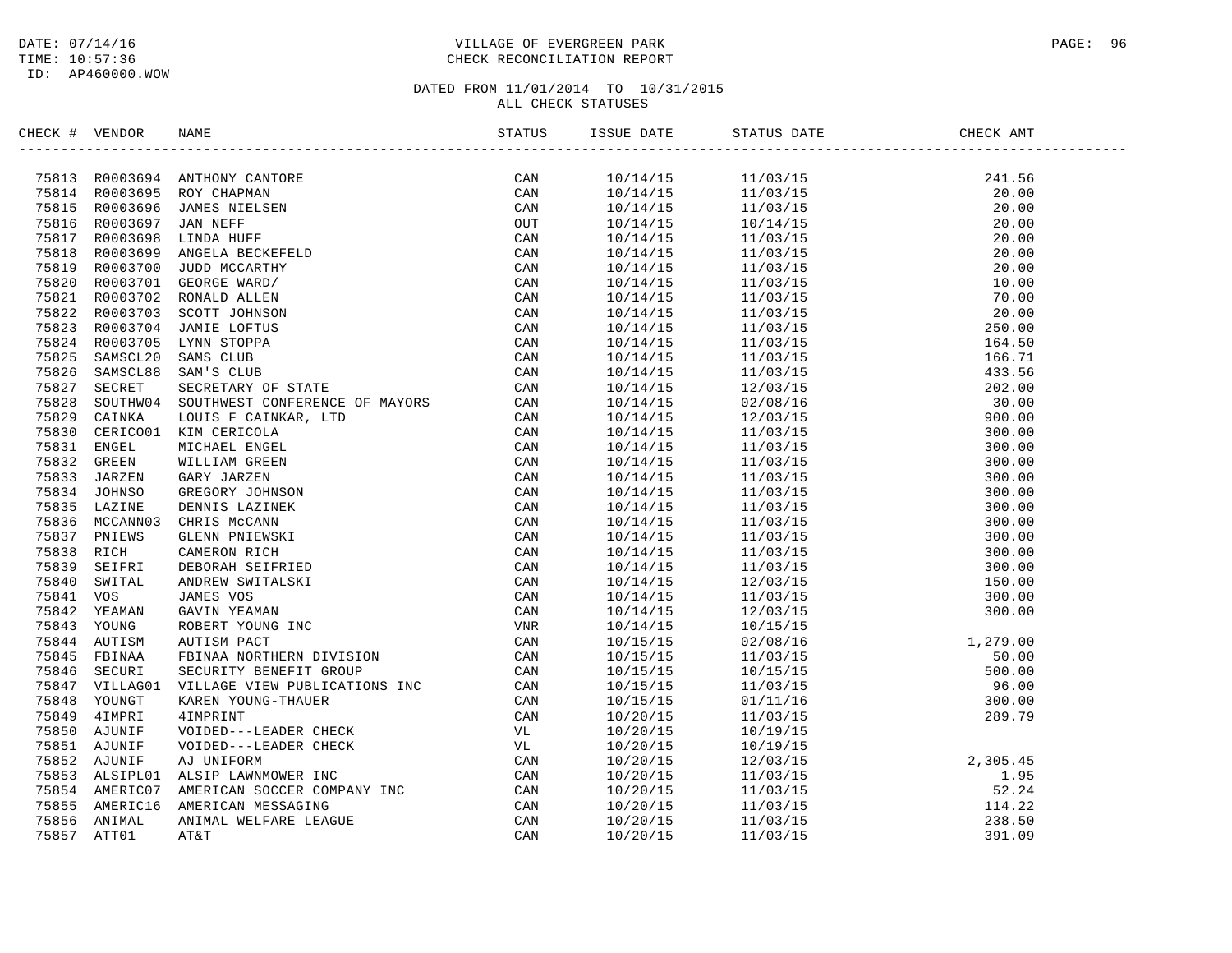## DATE: 07/14/16 PAGE: 97 PAGE: 97 TIME: 10:57:36 CHECK RECONCILIATION REPORT

| CHECK # VENDOR | NAME                                                                                                                                                                                                                                                                                                                                                                                                                  | ISSUE DATE | STATUS DATE | CHECK AMT |  |
|----------------|-----------------------------------------------------------------------------------------------------------------------------------------------------------------------------------------------------------------------------------------------------------------------------------------------------------------------------------------------------------------------------------------------------------------------|------------|-------------|-----------|--|
|                | $\begin{tabular}{cccccccc} \textbf{MSE} & \textbf{WRONN} & \textbf{BAGN} & \textbf{BAGN} & \textbf{BAGN} & \textbf{BAGN} & \textbf{BAGN} & \textbf{BAGN} & \textbf{BAGN} & \textbf{BAGN} & \textbf{BAGN} & \textbf{BAGN} & \textbf{BAGN} & \textbf{BAGN} & \textbf{BAGN} & \textbf{BAGN} & \textbf{BAGN} & \textbf{BAGN} & \textbf{BAGN} & \textbf{BAGN} & \textbf{BAGN} & \textbf{BAGN} & \textbf{BAGN} & \textbf{B$ |            |             |           |  |
|                |                                                                                                                                                                                                                                                                                                                                                                                                                       |            |             |           |  |
|                |                                                                                                                                                                                                                                                                                                                                                                                                                       |            |             |           |  |
|                |                                                                                                                                                                                                                                                                                                                                                                                                                       |            |             |           |  |
|                |                                                                                                                                                                                                                                                                                                                                                                                                                       |            |             |           |  |
|                |                                                                                                                                                                                                                                                                                                                                                                                                                       |            |             |           |  |
|                |                                                                                                                                                                                                                                                                                                                                                                                                                       |            |             |           |  |
|                |                                                                                                                                                                                                                                                                                                                                                                                                                       |            |             |           |  |
|                |                                                                                                                                                                                                                                                                                                                                                                                                                       |            |             |           |  |
|                |                                                                                                                                                                                                                                                                                                                                                                                                                       |            |             |           |  |
|                |                                                                                                                                                                                                                                                                                                                                                                                                                       |            |             |           |  |
|                |                                                                                                                                                                                                                                                                                                                                                                                                                       |            |             |           |  |
|                |                                                                                                                                                                                                                                                                                                                                                                                                                       |            |             |           |  |
|                |                                                                                                                                                                                                                                                                                                                                                                                                                       |            |             |           |  |
|                |                                                                                                                                                                                                                                                                                                                                                                                                                       |            |             |           |  |
|                |                                                                                                                                                                                                                                                                                                                                                                                                                       |            |             |           |  |
|                |                                                                                                                                                                                                                                                                                                                                                                                                                       |            |             |           |  |
|                |                                                                                                                                                                                                                                                                                                                                                                                                                       |            |             |           |  |
|                |                                                                                                                                                                                                                                                                                                                                                                                                                       |            |             |           |  |
|                |                                                                                                                                                                                                                                                                                                                                                                                                                       |            |             |           |  |
|                |                                                                                                                                                                                                                                                                                                                                                                                                                       |            |             |           |  |
|                |                                                                                                                                                                                                                                                                                                                                                                                                                       |            |             |           |  |
|                |                                                                                                                                                                                                                                                                                                                                                                                                                       |            |             |           |  |
|                |                                                                                                                                                                                                                                                                                                                                                                                                                       |            |             |           |  |
|                |                                                                                                                                                                                                                                                                                                                                                                                                                       |            |             |           |  |
|                |                                                                                                                                                                                                                                                                                                                                                                                                                       |            |             |           |  |
|                |                                                                                                                                                                                                                                                                                                                                                                                                                       |            |             |           |  |
|                |                                                                                                                                                                                                                                                                                                                                                                                                                       |            |             |           |  |
|                |                                                                                                                                                                                                                                                                                                                                                                                                                       |            |             |           |  |
|                |                                                                                                                                                                                                                                                                                                                                                                                                                       |            |             |           |  |
|                |                                                                                                                                                                                                                                                                                                                                                                                                                       |            |             |           |  |
|                |                                                                                                                                                                                                                                                                                                                                                                                                                       |            |             |           |  |
|                |                                                                                                                                                                                                                                                                                                                                                                                                                       |            |             |           |  |
|                |                                                                                                                                                                                                                                                                                                                                                                                                                       |            |             |           |  |
|                |                                                                                                                                                                                                                                                                                                                                                                                                                       |            |             |           |  |
|                |                                                                                                                                                                                                                                                                                                                                                                                                                       |            |             |           |  |
|                |                                                                                                                                                                                                                                                                                                                                                                                                                       |            |             |           |  |
|                |                                                                                                                                                                                                                                                                                                                                                                                                                       |            |             |           |  |
|                |                                                                                                                                                                                                                                                                                                                                                                                                                       |            |             |           |  |
|                |                                                                                                                                                                                                                                                                                                                                                                                                                       |            |             |           |  |
|                |                                                                                                                                                                                                                                                                                                                                                                                                                       |            |             |           |  |
|                |                                                                                                                                                                                                                                                                                                                                                                                                                       |            |             |           |  |
|                |                                                                                                                                                                                                                                                                                                                                                                                                                       |            |             |           |  |
|                |                                                                                                                                                                                                                                                                                                                                                                                                                       |            |             |           |  |
|                |                                                                                                                                                                                                                                                                                                                                                                                                                       |            |             |           |  |
|                |                                                                                                                                                                                                                                                                                                                                                                                                                       |            |             |           |  |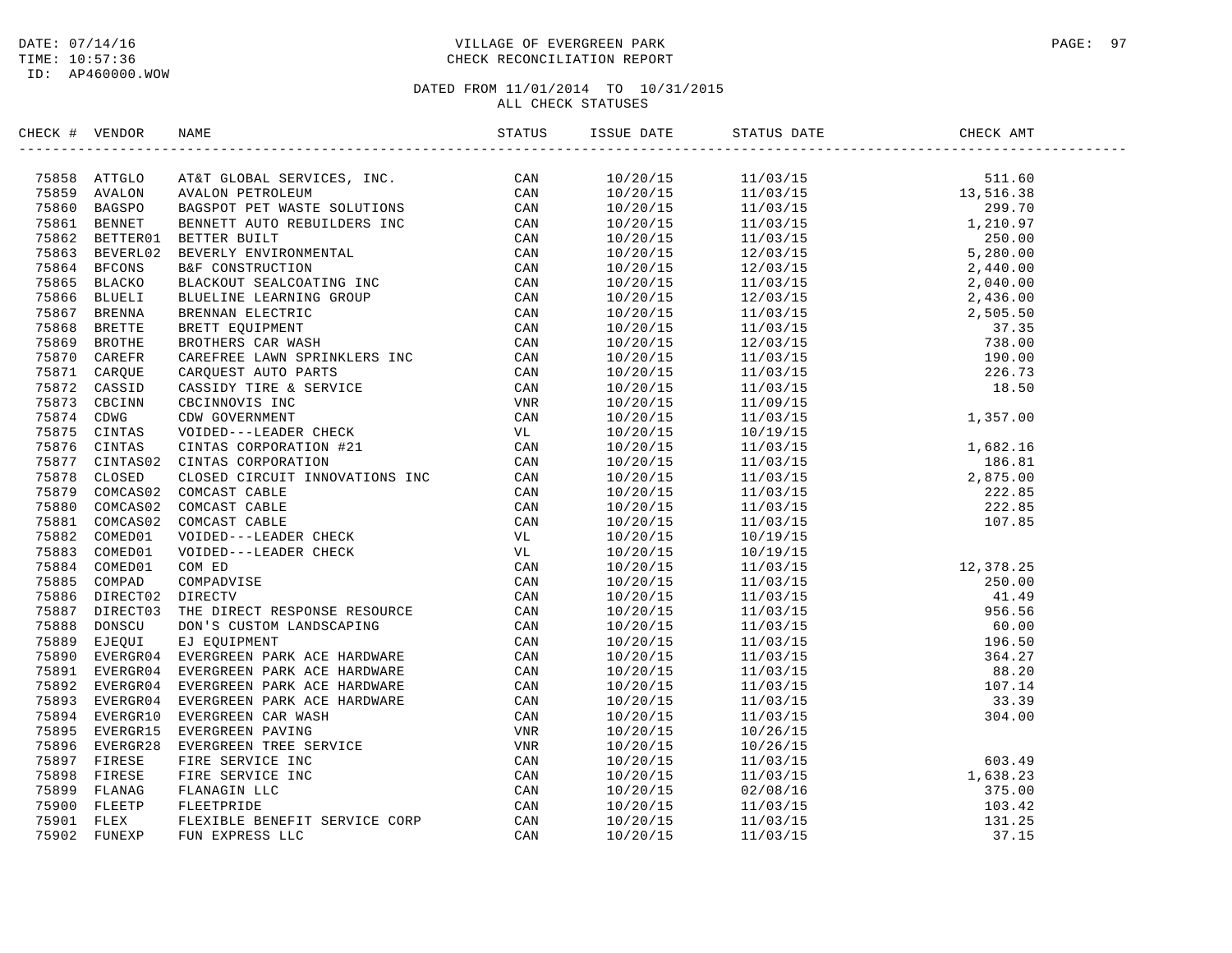## DATE: 07/14/16 PAGE: 98 TIME: 10:57:36 CHECK RECONCILIATION REPORT

| CHECK # VENDOR | NAME                                                                                                                                                                                                                          | ISSUE DATE | STATUS DATE | CHECK AMT |  |
|----------------|-------------------------------------------------------------------------------------------------------------------------------------------------------------------------------------------------------------------------------|------------|-------------|-----------|--|
|                | INCREASE VERIFIES (1990) STATISTICS (1990) STATISTICS (1990) STATISTICS (1990) STATISTICS (1990) STATISTICS (1990) STATISTICS (1990) STATISTICS (1990) STATISTICS (1990) STATISTICS (1990) STATISTICS (1990) STATISTICS (1990 |            |             |           |  |
|                |                                                                                                                                                                                                                               |            |             |           |  |
|                |                                                                                                                                                                                                                               |            |             |           |  |
|                |                                                                                                                                                                                                                               |            |             |           |  |
|                |                                                                                                                                                                                                                               |            |             |           |  |
|                |                                                                                                                                                                                                                               |            |             |           |  |
|                |                                                                                                                                                                                                                               |            |             |           |  |
|                |                                                                                                                                                                                                                               |            |             |           |  |
|                |                                                                                                                                                                                                                               |            |             |           |  |
|                |                                                                                                                                                                                                                               |            |             |           |  |
|                |                                                                                                                                                                                                                               |            |             |           |  |
|                |                                                                                                                                                                                                                               |            |             |           |  |
|                |                                                                                                                                                                                                                               |            |             |           |  |
|                |                                                                                                                                                                                                                               |            |             |           |  |
|                |                                                                                                                                                                                                                               |            |             |           |  |
|                |                                                                                                                                                                                                                               |            |             |           |  |
|                |                                                                                                                                                                                                                               |            |             |           |  |
|                |                                                                                                                                                                                                                               |            |             |           |  |
|                |                                                                                                                                                                                                                               |            |             |           |  |
|                |                                                                                                                                                                                                                               |            |             |           |  |
|                |                                                                                                                                                                                                                               |            |             |           |  |
|                |                                                                                                                                                                                                                               |            |             |           |  |
|                |                                                                                                                                                                                                                               |            |             |           |  |
|                |                                                                                                                                                                                                                               |            |             |           |  |
|                |                                                                                                                                                                                                                               |            |             |           |  |
|                |                                                                                                                                                                                                                               |            |             |           |  |
|                |                                                                                                                                                                                                                               |            |             |           |  |
|                |                                                                                                                                                                                                                               |            |             |           |  |
|                |                                                                                                                                                                                                                               |            |             |           |  |
|                |                                                                                                                                                                                                                               |            |             |           |  |
|                |                                                                                                                                                                                                                               |            |             |           |  |
|                |                                                                                                                                                                                                                               |            |             |           |  |
|                |                                                                                                                                                                                                                               |            |             |           |  |
|                |                                                                                                                                                                                                                               |            |             |           |  |
|                |                                                                                                                                                                                                                               |            |             |           |  |
|                |                                                                                                                                                                                                                               |            |             |           |  |
|                |                                                                                                                                                                                                                               |            |             |           |  |
|                |                                                                                                                                                                                                                               |            |             |           |  |
|                |                                                                                                                                                                                                                               |            |             |           |  |
|                |                                                                                                                                                                                                                               |            |             |           |  |
|                |                                                                                                                                                                                                                               |            |             |           |  |
|                |                                                                                                                                                                                                                               |            |             |           |  |
|                |                                                                                                                                                                                                                               |            |             |           |  |
|                |                                                                                                                                                                                                                               |            |             |           |  |
|                |                                                                                                                                                                                                                               |            |             |           |  |
|                |                                                                                                                                                                                                                               |            |             |           |  |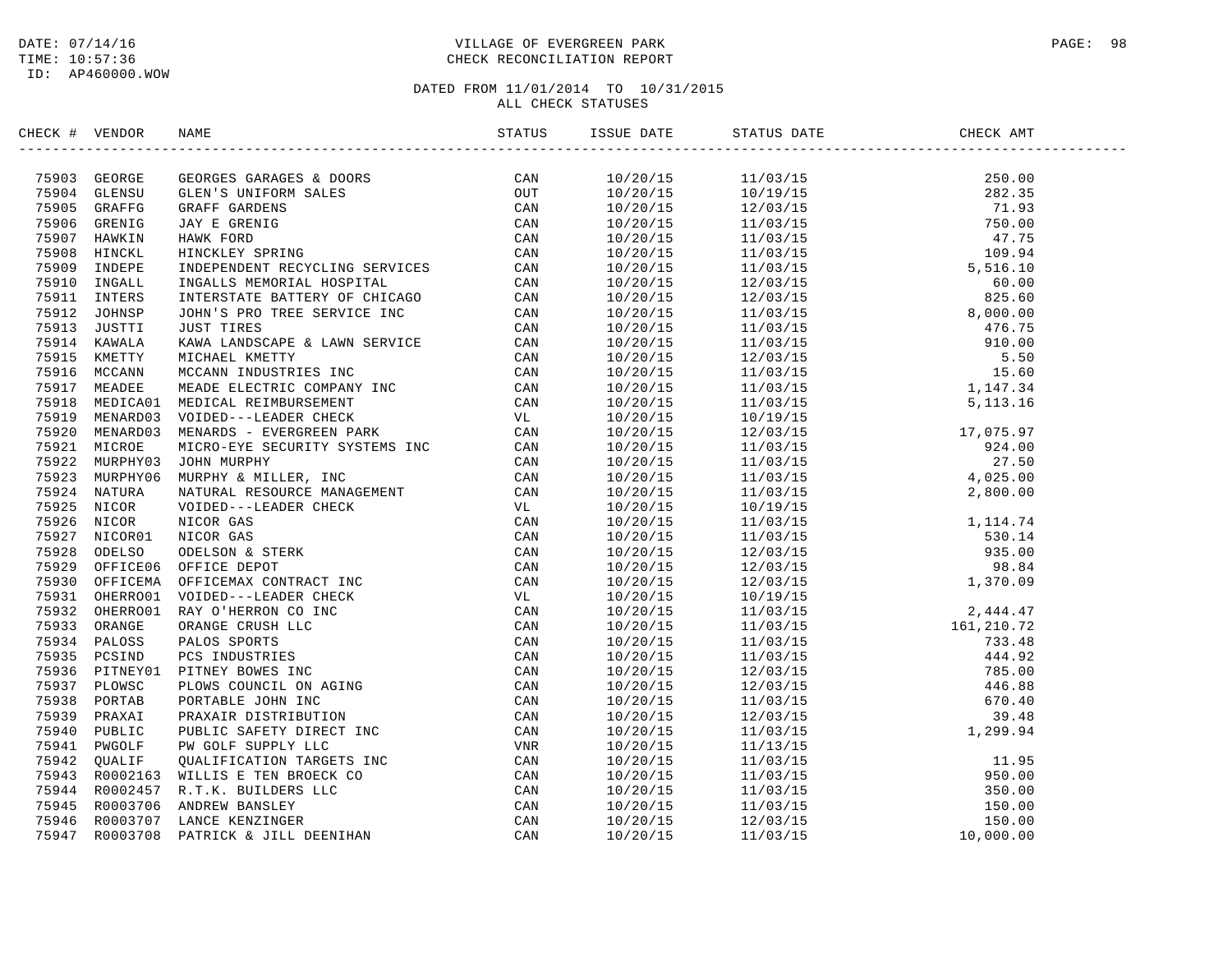## DATE: 07/14/16 PAGE: 99 TIME: 10:57:36 CHECK RECONCILIATION REPORT

| CHECK # VENDOR | NAME                                                                                                                                                                                                                                      | ISSUE DATE | STATUS DATE                                                                                                                                                                                                                                                                                                                                                                                                                                           | CHECK AMT<br>-------------------------- |
|----------------|-------------------------------------------------------------------------------------------------------------------------------------------------------------------------------------------------------------------------------------------|------------|-------------------------------------------------------------------------------------------------------------------------------------------------------------------------------------------------------------------------------------------------------------------------------------------------------------------------------------------------------------------------------------------------------------------------------------------------------|-----------------------------------------|
|                | THEORY VERDOR NAME (1982)<br>1994 RODOSTON MALMORARA MOLEY (1992)<br>1994 RODOSTON MALMORARA MOLEY CONSTRUCTION DCC CAN<br>1995 RODOSTON SARAH ADAMS<br>1995 RODOSTON SARAH ADAMS<br>1995 RODOSTON GUSTACON NAVIGABA<br>1995 RODOSTON GUS |            | $\begin{tabular}{l c c c c} \hline \multicolumn{1}{c}{\textbf{0.1}} \hline \multicolumn{1}{c}{\textbf{0.1}} \hline \multicolumn{1}{c}{\textbf{0.1}} \hline \multicolumn{1}{c}{\textbf{0.1}} \hline \multicolumn{1}{c}{\textbf{0.1}} \hline \multicolumn{1}{c}{\textbf{0.1}} \hline \multicolumn{1}{c}{\textbf{1.1}} \hline \multicolumn{1}{c}{\textbf{1.1}} \hline \multicolumn{1}{c}{\textbf{1.1}} \hline \multicolumn{1}{c}{\textbf{1.1}} \hline \$ |                                         |
|                |                                                                                                                                                                                                                                           |            |                                                                                                                                                                                                                                                                                                                                                                                                                                                       |                                         |
|                |                                                                                                                                                                                                                                           |            |                                                                                                                                                                                                                                                                                                                                                                                                                                                       |                                         |
|                |                                                                                                                                                                                                                                           |            |                                                                                                                                                                                                                                                                                                                                                                                                                                                       |                                         |
|                |                                                                                                                                                                                                                                           |            |                                                                                                                                                                                                                                                                                                                                                                                                                                                       |                                         |
|                |                                                                                                                                                                                                                                           |            |                                                                                                                                                                                                                                                                                                                                                                                                                                                       |                                         |
|                |                                                                                                                                                                                                                                           |            |                                                                                                                                                                                                                                                                                                                                                                                                                                                       |                                         |
|                |                                                                                                                                                                                                                                           |            |                                                                                                                                                                                                                                                                                                                                                                                                                                                       |                                         |
|                |                                                                                                                                                                                                                                           |            |                                                                                                                                                                                                                                                                                                                                                                                                                                                       |                                         |
|                |                                                                                                                                                                                                                                           |            |                                                                                                                                                                                                                                                                                                                                                                                                                                                       |                                         |
|                |                                                                                                                                                                                                                                           |            |                                                                                                                                                                                                                                                                                                                                                                                                                                                       |                                         |
|                |                                                                                                                                                                                                                                           |            |                                                                                                                                                                                                                                                                                                                                                                                                                                                       |                                         |
|                |                                                                                                                                                                                                                                           |            |                                                                                                                                                                                                                                                                                                                                                                                                                                                       |                                         |
|                |                                                                                                                                                                                                                                           |            |                                                                                                                                                                                                                                                                                                                                                                                                                                                       |                                         |
|                |                                                                                                                                                                                                                                           |            |                                                                                                                                                                                                                                                                                                                                                                                                                                                       |                                         |
|                |                                                                                                                                                                                                                                           |            |                                                                                                                                                                                                                                                                                                                                                                                                                                                       |                                         |
|                |                                                                                                                                                                                                                                           |            |                                                                                                                                                                                                                                                                                                                                                                                                                                                       |                                         |
|                |                                                                                                                                                                                                                                           |            |                                                                                                                                                                                                                                                                                                                                                                                                                                                       |                                         |
|                |                                                                                                                                                                                                                                           |            |                                                                                                                                                                                                                                                                                                                                                                                                                                                       |                                         |
|                |                                                                                                                                                                                                                                           |            |                                                                                                                                                                                                                                                                                                                                                                                                                                                       |                                         |
|                |                                                                                                                                                                                                                                           |            |                                                                                                                                                                                                                                                                                                                                                                                                                                                       |                                         |
|                |                                                                                                                                                                                                                                           |            |                                                                                                                                                                                                                                                                                                                                                                                                                                                       |                                         |
|                |                                                                                                                                                                                                                                           |            |                                                                                                                                                                                                                                                                                                                                                                                                                                                       |                                         |
|                |                                                                                                                                                                                                                                           |            |                                                                                                                                                                                                                                                                                                                                                                                                                                                       |                                         |
|                |                                                                                                                                                                                                                                           |            |                                                                                                                                                                                                                                                                                                                                                                                                                                                       |                                         |
|                |                                                                                                                                                                                                                                           |            |                                                                                                                                                                                                                                                                                                                                                                                                                                                       |                                         |
|                |                                                                                                                                                                                                                                           |            |                                                                                                                                                                                                                                                                                                                                                                                                                                                       |                                         |
|                |                                                                                                                                                                                                                                           |            |                                                                                                                                                                                                                                                                                                                                                                                                                                                       |                                         |
|                |                                                                                                                                                                                                                                           |            |                                                                                                                                                                                                                                                                                                                                                                                                                                                       |                                         |
|                |                                                                                                                                                                                                                                           |            |                                                                                                                                                                                                                                                                                                                                                                                                                                                       |                                         |
|                |                                                                                                                                                                                                                                           |            |                                                                                                                                                                                                                                                                                                                                                                                                                                                       |                                         |
|                |                                                                                                                                                                                                                                           |            |                                                                                                                                                                                                                                                                                                                                                                                                                                                       |                                         |
|                |                                                                                                                                                                                                                                           |            |                                                                                                                                                                                                                                                                                                                                                                                                                                                       |                                         |
|                |                                                                                                                                                                                                                                           |            |                                                                                                                                                                                                                                                                                                                                                                                                                                                       |                                         |
|                |                                                                                                                                                                                                                                           |            |                                                                                                                                                                                                                                                                                                                                                                                                                                                       |                                         |
|                |                                                                                                                                                                                                                                           |            |                                                                                                                                                                                                                                                                                                                                                                                                                                                       |                                         |
|                |                                                                                                                                                                                                                                           |            |                                                                                                                                                                                                                                                                                                                                                                                                                                                       |                                         |
|                |                                                                                                                                                                                                                                           |            |                                                                                                                                                                                                                                                                                                                                                                                                                                                       |                                         |
|                |                                                                                                                                                                                                                                           |            |                                                                                                                                                                                                                                                                                                                                                                                                                                                       |                                         |
|                |                                                                                                                                                                                                                                           |            |                                                                                                                                                                                                                                                                                                                                                                                                                                                       |                                         |
|                |                                                                                                                                                                                                                                           |            |                                                                                                                                                                                                                                                                                                                                                                                                                                                       |                                         |
|                |                                                                                                                                                                                                                                           |            |                                                                                                                                                                                                                                                                                                                                                                                                                                                       |                                         |
|                |                                                                                                                                                                                                                                           |            |                                                                                                                                                                                                                                                                                                                                                                                                                                                       |                                         |
|                |                                                                                                                                                                                                                                           |            |                                                                                                                                                                                                                                                                                                                                                                                                                                                       |                                         |
|                |                                                                                                                                                                                                                                           |            |                                                                                                                                                                                                                                                                                                                                                                                                                                                       |                                         |
|                |                                                                                                                                                                                                                                           |            |                                                                                                                                                                                                                                                                                                                                                                                                                                                       |                                         |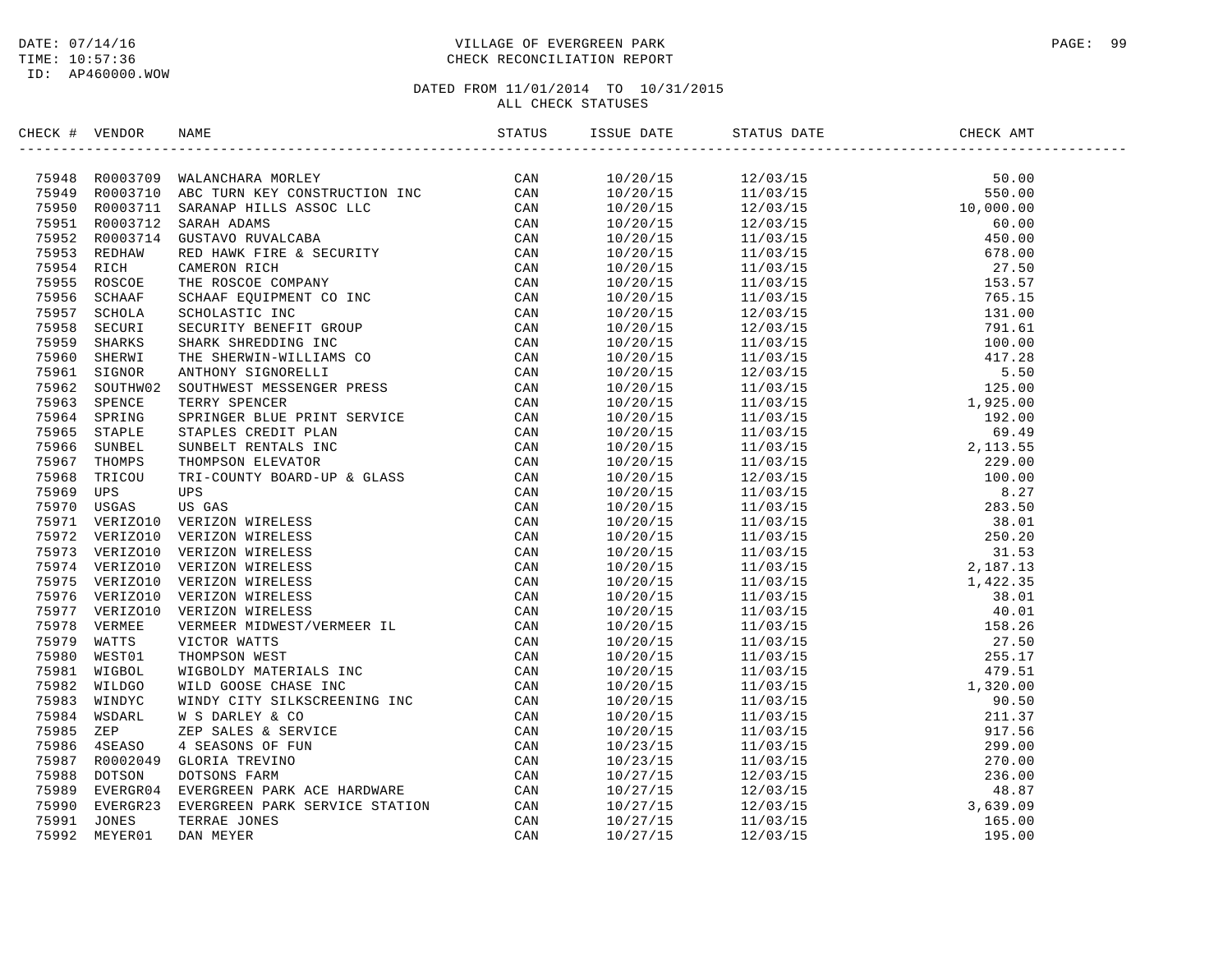## DATE: 07/14/16 PAGE: 100 TIME: 10:57:36 CHECK RECONCILIATION REPORT

| CHECK # VENDOR | NAME                                                                                                                                                                                                                                   | ISSUE DATE | STATUS DATE                                                                                                                                                                                                                                                                    | CHECK AMT                                                                                                                                                                                                                                                                |
|----------------|----------------------------------------------------------------------------------------------------------------------------------------------------------------------------------------------------------------------------------------|------------|--------------------------------------------------------------------------------------------------------------------------------------------------------------------------------------------------------------------------------------------------------------------------------|--------------------------------------------------------------------------------------------------------------------------------------------------------------------------------------------------------------------------------------------------------------------------|
|                |                                                                                                                                                                                                                                        |            | $\begin{tabular}{cccccc} 11/03/15 & 2,909.82 \\ 11/03/15 & 2,909.82 \\ 12/03/15 & 45.00 \\ 12/03/15 & 12/03/15 & 800.00 \\ 12/03/15 & 423.01 \\ 12/03/15 & 423.01 \\ 12/03/15 & 423.01 \\ 12/03/15 & 145.00 \\ 11/24/15 & 145.00 \\ 12/03/15 & 715.00 \\ 12/03/15 & 400.83 \\$ |                                                                                                                                                                                                                                                                          |
|                | 75993 PROVEN PROVEN BUSINESS SYSTEMS CAN<br>75994 R0002204 ALLIE GRAZEVICH CAN<br>75995 R0003713 HEALTHCARE SERVICE CORPORATION VNR<br>75996 R0003715 HEALTHCARE SERVICE CORPORATION CAN<br>75997 R0003717 HEALTHCARE SERVICE CORPORAT | 10/27/15   |                                                                                                                                                                                                                                                                                |                                                                                                                                                                                                                                                                          |
|                |                                                                                                                                                                                                                                        | 10/27/15   |                                                                                                                                                                                                                                                                                |                                                                                                                                                                                                                                                                          |
|                |                                                                                                                                                                                                                                        | 10/27/15   |                                                                                                                                                                                                                                                                                |                                                                                                                                                                                                                                                                          |
|                |                                                                                                                                                                                                                                        | 10/27/15   |                                                                                                                                                                                                                                                                                |                                                                                                                                                                                                                                                                          |
|                |                                                                                                                                                                                                                                        | 10/27/15   |                                                                                                                                                                                                                                                                                |                                                                                                                                                                                                                                                                          |
|                |                                                                                                                                                                                                                                        | 10/27/15   |                                                                                                                                                                                                                                                                                |                                                                                                                                                                                                                                                                          |
|                |                                                                                                                                                                                                                                        | 10/27/15   |                                                                                                                                                                                                                                                                                |                                                                                                                                                                                                                                                                          |
|                |                                                                                                                                                                                                                                        | 10/27/15   |                                                                                                                                                                                                                                                                                |                                                                                                                                                                                                                                                                          |
|                |                                                                                                                                                                                                                                        | 10/27/15   |                                                                                                                                                                                                                                                                                |                                                                                                                                                                                                                                                                          |
|                |                                                                                                                                                                                                                                        | 10/27/15   |                                                                                                                                                                                                                                                                                |                                                                                                                                                                                                                                                                          |
|                |                                                                                                                                                                                                                                        | 10/27/15   |                                                                                                                                                                                                                                                                                |                                                                                                                                                                                                                                                                          |
|                |                                                                                                                                                                                                                                        | 10/30/15   |                                                                                                                                                                                                                                                                                |                                                                                                                                                                                                                                                                          |
|                |                                                                                                                                                                                                                                        | 10/30/15   |                                                                                                                                                                                                                                                                                |                                                                                                                                                                                                                                                                          |
|                |                                                                                                                                                                                                                                        | 10/30/15   |                                                                                                                                                                                                                                                                                |                                                                                                                                                                                                                                                                          |
|                |                                                                                                                                                                                                                                        | 10/31/15   |                                                                                                                                                                                                                                                                                |                                                                                                                                                                                                                                                                          |
|                |                                                                                                                                                                                                                                        | 10/31/15   |                                                                                                                                                                                                                                                                                |                                                                                                                                                                                                                                                                          |
|                |                                                                                                                                                                                                                                        | 10/31/15   |                                                                                                                                                                                                                                                                                |                                                                                                                                                                                                                                                                          |
|                |                                                                                                                                                                                                                                        | 10/31/15   |                                                                                                                                                                                                                                                                                |                                                                                                                                                                                                                                                                          |
|                |                                                                                                                                                                                                                                        | 10/31/15   |                                                                                                                                                                                                                                                                                |                                                                                                                                                                                                                                                                          |
|                |                                                                                                                                                                                                                                        | 10/31/15   |                                                                                                                                                                                                                                                                                |                                                                                                                                                                                                                                                                          |
|                |                                                                                                                                                                                                                                        | 10/31/15   |                                                                                                                                                                                                                                                                                |                                                                                                                                                                                                                                                                          |
|                |                                                                                                                                                                                                                                        | 10/31/15   |                                                                                                                                                                                                                                                                                |                                                                                                                                                                                                                                                                          |
|                |                                                                                                                                                                                                                                        | 10/31/15   |                                                                                                                                                                                                                                                                                |                                                                                                                                                                                                                                                                          |
|                |                                                                                                                                                                                                                                        | 10/31/15   |                                                                                                                                                                                                                                                                                |                                                                                                                                                                                                                                                                          |
|                |                                                                                                                                                                                                                                        | 10/31/15   |                                                                                                                                                                                                                                                                                |                                                                                                                                                                                                                                                                          |
|                |                                                                                                                                                                                                                                        | 10/31/15   |                                                                                                                                                                                                                                                                                |                                                                                                                                                                                                                                                                          |
|                |                                                                                                                                                                                                                                        | 10/31/15   |                                                                                                                                                                                                                                                                                |                                                                                                                                                                                                                                                                          |
|                |                                                                                                                                                                                                                                        | 10/31/15   |                                                                                                                                                                                                                                                                                |                                                                                                                                                                                                                                                                          |
|                |                                                                                                                                                                                                                                        | 10/31/15   |                                                                                                                                                                                                                                                                                |                                                                                                                                                                                                                                                                          |
|                |                                                                                                                                                                                                                                        | 10/31/15   |                                                                                                                                                                                                                                                                                |                                                                                                                                                                                                                                                                          |
|                |                                                                                                                                                                                                                                        | 10/31/15   |                                                                                                                                                                                                                                                                                |                                                                                                                                                                                                                                                                          |
|                |                                                                                                                                                                                                                                        | 10/31/15   |                                                                                                                                                                                                                                                                                | $\begin{array}{cccc} 11/02/15 & 2, 240.00 \\ 11/02/15 & 2, 240.00 \\ 12/03/15 & 4, 778.12 \\ 12/03/15 & 57.60 \\ 12/03/15 & 220.90 \\ 02/08/16 & 20, 002.25 \\ 12/03/15 & 1, 940.00 \\ 12/03/15 & 2, 050.00 \\ 11/02/15 & 1, 240.00 \\ 11/02/15 & 1, 131.27 \end{array}$ |
|                |                                                                                                                                                                                                                                        | 10/31/15   |                                                                                                                                                                                                                                                                                |                                                                                                                                                                                                                                                                          |
|                |                                                                                                                                                                                                                                        | 10/31/15   |                                                                                                                                                                                                                                                                                |                                                                                                                                                                                                                                                                          |
|                |                                                                                                                                                                                                                                        | 10/31/15   |                                                                                                                                                                                                                                                                                |                                                                                                                                                                                                                                                                          |
|                |                                                                                                                                                                                                                                        | 10/31/15   |                                                                                                                                                                                                                                                                                |                                                                                                                                                                                                                                                                          |
|                |                                                                                                                                                                                                                                        | 10/31/15   |                                                                                                                                                                                                                                                                                |                                                                                                                                                                                                                                                                          |
|                |                                                                                                                                                                                                                                        | 10/31/15   |                                                                                                                                                                                                                                                                                |                                                                                                                                                                                                                                                                          |
|                |                                                                                                                                                                                                                                        | 10/31/15   |                                                                                                                                                                                                                                                                                |                                                                                                                                                                                                                                                                          |
|                |                                                                                                                                                                                                                                        | 10/31/15   |                                                                                                                                                                                                                                                                                |                                                                                                                                                                                                                                                                          |
|                |                                                                                                                                                                                                                                        | 10/31/15   |                                                                                                                                                                                                                                                                                |                                                                                                                                                                                                                                                                          |
|                |                                                                                                                                                                                                                                        | 10/31/15   |                                                                                                                                                                                                                                                                                |                                                                                                                                                                                                                                                                          |
|                |                                                                                                                                                                                                                                        | 10/31/15   |                                                                                                                                                                                                                                                                                |                                                                                                                                                                                                                                                                          |
|                |                                                                                                                                                                                                                                        | 10/31/15   |                                                                                                                                                                                                                                                                                |                                                                                                                                                                                                                                                                          |
|                | 75697 ROODSTIP HEALTHCARE SERVICE CORPORATION CAN ARRIVE CARDINAL CARRICLESS ROODSTIP HEALTHCARE SERVICE CORPORATION CAN 756998 ROODSTIP HEALTHCARE SERVICE CORPORATION CAN CHANGE THE CAN DUITS IN THE CANNON CORPORATION CAN         | 10/31/15   |                                                                                                                                                                                                                                                                                |                                                                                                                                                                                                                                                                          |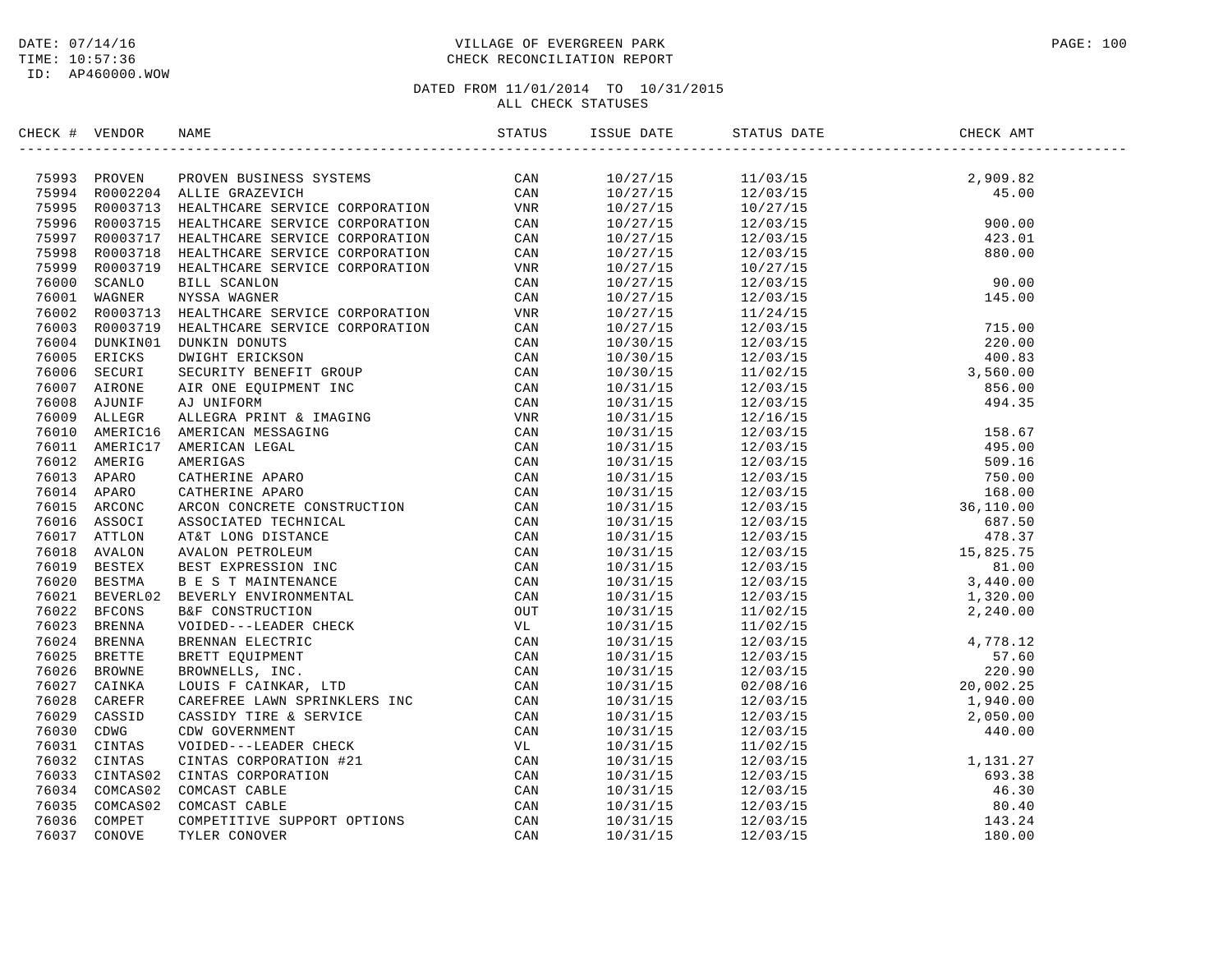## DATE: 07/14/16 PAGE: 101 TIME: 10:57:36 CHECK RECONCILIATION REPORT

| CHECK # VENDOR | NAME                                                                                                                                                                                                                                    | STATUS | ISSUE DATE | STATUS DATE                                                                                                                                                                                                                                                                                                     | CHECK AMT |  |
|----------------|-----------------------------------------------------------------------------------------------------------------------------------------------------------------------------------------------------------------------------------------|--------|------------|-----------------------------------------------------------------------------------------------------------------------------------------------------------------------------------------------------------------------------------------------------------------------------------------------------------------|-----------|--|
|                |                                                                                                                                                                                                                                         |        |            | $\begin{tabular}{cccccccc} $1.11/31/15$ & $12/03/15$ & $40.40$ \\[-0.5ex] $10/31/15$ & $12/03/15$ & $48.43$ \\ \hline $10/31/15$ & $12/03/15$ & $48.43$ \\ \hline $10/31/15$ & $12/03/15$ & $48.23$ \\ \hline $10/31/15$ & $12/03/15$ & $48.23$ \\ \hline $10/31/15$ & $12/03/15$ & $58.50$ \\ \hline $10/31/1$ |           |  |
|                |                                                                                                                                                                                                                                         |        |            |                                                                                                                                                                                                                                                                                                                 |           |  |
|                |                                                                                                                                                                                                                                         |        |            |                                                                                                                                                                                                                                                                                                                 |           |  |
|                |                                                                                                                                                                                                                                         |        |            |                                                                                                                                                                                                                                                                                                                 |           |  |
|                |                                                                                                                                                                                                                                         |        |            |                                                                                                                                                                                                                                                                                                                 |           |  |
|                |                                                                                                                                                                                                                                         |        |            |                                                                                                                                                                                                                                                                                                                 |           |  |
|                |                                                                                                                                                                                                                                         |        |            |                                                                                                                                                                                                                                                                                                                 |           |  |
|                |                                                                                                                                                                                                                                         |        |            |                                                                                                                                                                                                                                                                                                                 |           |  |
|                |                                                                                                                                                                                                                                         |        |            |                                                                                                                                                                                                                                                                                                                 |           |  |
|                |                                                                                                                                                                                                                                         |        |            |                                                                                                                                                                                                                                                                                                                 |           |  |
|                |                                                                                                                                                                                                                                         |        |            |                                                                                                                                                                                                                                                                                                                 |           |  |
|                |                                                                                                                                                                                                                                         |        |            |                                                                                                                                                                                                                                                                                                                 |           |  |
|                |                                                                                                                                                                                                                                         |        |            |                                                                                                                                                                                                                                                                                                                 |           |  |
|                |                                                                                                                                                                                                                                         |        |            |                                                                                                                                                                                                                                                                                                                 |           |  |
|                |                                                                                                                                                                                                                                         |        |            |                                                                                                                                                                                                                                                                                                                 |           |  |
|                |                                                                                                                                                                                                                                         |        |            |                                                                                                                                                                                                                                                                                                                 |           |  |
|                |                                                                                                                                                                                                                                         |        |            |                                                                                                                                                                                                                                                                                                                 |           |  |
|                |                                                                                                                                                                                                                                         |        |            |                                                                                                                                                                                                                                                                                                                 |           |  |
|                |                                                                                                                                                                                                                                         |        |            |                                                                                                                                                                                                                                                                                                                 |           |  |
|                |                                                                                                                                                                                                                                         |        |            |                                                                                                                                                                                                                                                                                                                 |           |  |
|                |                                                                                                                                                                                                                                         |        |            |                                                                                                                                                                                                                                                                                                                 |           |  |
|                |                                                                                                                                                                                                                                         |        |            |                                                                                                                                                                                                                                                                                                                 |           |  |
|                |                                                                                                                                                                                                                                         |        |            |                                                                                                                                                                                                                                                                                                                 |           |  |
|                |                                                                                                                                                                                                                                         |        |            |                                                                                                                                                                                                                                                                                                                 |           |  |
|                |                                                                                                                                                                                                                                         |        |            |                                                                                                                                                                                                                                                                                                                 |           |  |
|                |                                                                                                                                                                                                                                         |        |            |                                                                                                                                                                                                                                                                                                                 |           |  |
|                |                                                                                                                                                                                                                                         |        |            |                                                                                                                                                                                                                                                                                                                 |           |  |
|                |                                                                                                                                                                                                                                         |        |            |                                                                                                                                                                                                                                                                                                                 |           |  |
|                |                                                                                                                                                                                                                                         |        |            |                                                                                                                                                                                                                                                                                                                 |           |  |
|                |                                                                                                                                                                                                                                         |        |            |                                                                                                                                                                                                                                                                                                                 |           |  |
|                |                                                                                                                                                                                                                                         |        |            |                                                                                                                                                                                                                                                                                                                 |           |  |
|                | 76068 ILLINO13 ILLINOIS COMMUNICATIONS CO INC                                                                                                                                                                                           | CAN    |            |                                                                                                                                                                                                                                                                                                                 |           |  |
|                |                                                                                                                                                                                                                                         |        |            |                                                                                                                                                                                                                                                                                                                 |           |  |
|                |                                                                                                                                                                                                                                         |        |            |                                                                                                                                                                                                                                                                                                                 |           |  |
|                |                                                                                                                                                                                                                                         |        |            |                                                                                                                                                                                                                                                                                                                 |           |  |
|                |                                                                                                                                                                                                                                         |        |            |                                                                                                                                                                                                                                                                                                                 |           |  |
|                |                                                                                                                                                                                                                                         |        |            |                                                                                                                                                                                                                                                                                                                 |           |  |
|                |                                                                                                                                                                                                                                         |        |            |                                                                                                                                                                                                                                                                                                                 |           |  |
|                |                                                                                                                                                                                                                                         |        |            |                                                                                                                                                                                                                                                                                                                 |           |  |
|                |                                                                                                                                                                                                                                         |        |            |                                                                                                                                                                                                                                                                                                                 |           |  |
|                |                                                                                                                                                                                                                                         |        |            |                                                                                                                                                                                                                                                                                                                 |           |  |
|                |                                                                                                                                                                                                                                         |        |            |                                                                                                                                                                                                                                                                                                                 |           |  |
|                | 76068 ILLINO13 ILLINOIS COMMUNICATIONS CO INC<br>76069 INDEPENDE INDEPENDENT RECYCLING SERVICES<br>76070 INTERSO2 INTERSTATE BILLING SERVICE INC<br>76071 INTOXI INTOXIMETERS<br>76072 JACKSO JACKSON HIRSCH INC<br>76073 JOHNSP JOHN'S |        |            |                                                                                                                                                                                                                                                                                                                 |           |  |
|                |                                                                                                                                                                                                                                         |        |            |                                                                                                                                                                                                                                                                                                                 |           |  |
|                |                                                                                                                                                                                                                                         |        |            |                                                                                                                                                                                                                                                                                                                 |           |  |
|                |                                                                                                                                                                                                                                         |        | 10/31/15   | 11/02/15                                                                                                                                                                                                                                                                                                        |           |  |
|                |                                                                                                                                                                                                                                         |        | 10/31/15   | 11/02/15                                                                                                                                                                                                                                                                                                        |           |  |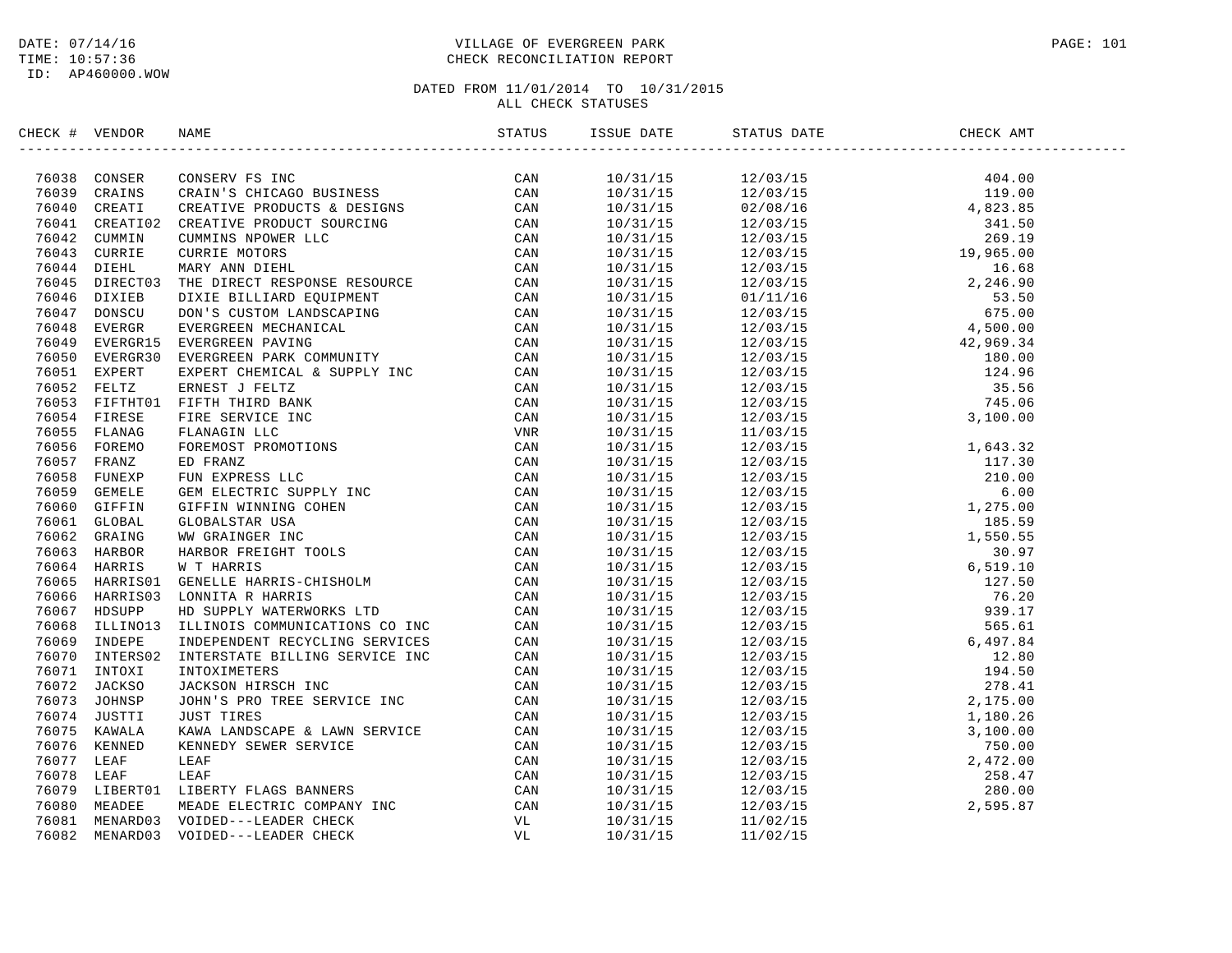ID: AP460000.WOW

## DATE: 07/14/16 PAGE: 102 TIME: 10:57:36 CHECK RECONCILIATION REPORT

| CHECK # VENDOR |                                                                                                                                                                                                                                                                                                                                                                                    | ISSUE DATE | STATUS DATE | CHECK AMT |  |
|----------------|------------------------------------------------------------------------------------------------------------------------------------------------------------------------------------------------------------------------------------------------------------------------------------------------------------------------------------------------------------------------------------|------------|-------------|-----------|--|
|                | $\begin{tabular}{cccccccc} $\mathbf{198167} & $\mathbf{08168} & $\mathbf{08168} & $\mathbf{08168} & $\mathbf{08168} & $\mathbf{08168} & $\mathbf{08168} & $\mathbf{08168} & $\mathbf{08168} & $\mathbf{08168} & $\mathbf{08168} & $\mathbf{08168} & $\mathbf{08168} \\ \mathbf{19141} & $\mathbf{081688} & $\mathbf{081688} & $\mathbf{08168} & $\mathbf{08168} & $\mathbf{08168}$ |            |             |           |  |
|                |                                                                                                                                                                                                                                                                                                                                                                                    |            |             |           |  |
|                |                                                                                                                                                                                                                                                                                                                                                                                    |            |             |           |  |
|                |                                                                                                                                                                                                                                                                                                                                                                                    |            |             |           |  |
|                |                                                                                                                                                                                                                                                                                                                                                                                    |            |             |           |  |
|                |                                                                                                                                                                                                                                                                                                                                                                                    |            |             |           |  |
|                |                                                                                                                                                                                                                                                                                                                                                                                    |            |             |           |  |
|                |                                                                                                                                                                                                                                                                                                                                                                                    |            |             |           |  |
|                |                                                                                                                                                                                                                                                                                                                                                                                    |            |             |           |  |
|                |                                                                                                                                                                                                                                                                                                                                                                                    |            |             |           |  |
|                |                                                                                                                                                                                                                                                                                                                                                                                    |            |             |           |  |
|                |                                                                                                                                                                                                                                                                                                                                                                                    |            |             |           |  |
|                |                                                                                                                                                                                                                                                                                                                                                                                    |            |             |           |  |
|                |                                                                                                                                                                                                                                                                                                                                                                                    |            |             |           |  |
|                |                                                                                                                                                                                                                                                                                                                                                                                    |            |             |           |  |
|                |                                                                                                                                                                                                                                                                                                                                                                                    |            |             |           |  |
|                |                                                                                                                                                                                                                                                                                                                                                                                    |            |             |           |  |
|                |                                                                                                                                                                                                                                                                                                                                                                                    |            |             |           |  |
|                |                                                                                                                                                                                                                                                                                                                                                                                    |            |             |           |  |
|                |                                                                                                                                                                                                                                                                                                                                                                                    |            |             |           |  |
|                |                                                                                                                                                                                                                                                                                                                                                                                    |            |             |           |  |
|                |                                                                                                                                                                                                                                                                                                                                                                                    |            |             |           |  |
|                |                                                                                                                                                                                                                                                                                                                                                                                    |            |             |           |  |
|                |                                                                                                                                                                                                                                                                                                                                                                                    |            |             |           |  |
|                |                                                                                                                                                                                                                                                                                                                                                                                    |            |             |           |  |
|                |                                                                                                                                                                                                                                                                                                                                                                                    |            |             |           |  |
|                |                                                                                                                                                                                                                                                                                                                                                                                    |            |             |           |  |
|                |                                                                                                                                                                                                                                                                                                                                                                                    |            |             |           |  |
|                |                                                                                                                                                                                                                                                                                                                                                                                    |            |             |           |  |
|                |                                                                                                                                                                                                                                                                                                                                                                                    |            |             |           |  |
|                |                                                                                                                                                                                                                                                                                                                                                                                    |            |             |           |  |
|                |                                                                                                                                                                                                                                                                                                                                                                                    |            |             |           |  |
|                |                                                                                                                                                                                                                                                                                                                                                                                    |            |             |           |  |
|                |                                                                                                                                                                                                                                                                                                                                                                                    |            |             |           |  |
|                |                                                                                                                                                                                                                                                                                                                                                                                    |            |             |           |  |
|                |                                                                                                                                                                                                                                                                                                                                                                                    |            |             |           |  |
|                |                                                                                                                                                                                                                                                                                                                                                                                    |            |             |           |  |
|                |                                                                                                                                                                                                                                                                                                                                                                                    |            |             |           |  |
|                |                                                                                                                                                                                                                                                                                                                                                                                    |            |             |           |  |
|                |                                                                                                                                                                                                                                                                                                                                                                                    |            |             |           |  |
|                |                                                                                                                                                                                                                                                                                                                                                                                    |            |             |           |  |
|                |                                                                                                                                                                                                                                                                                                                                                                                    |            |             |           |  |
|                |                                                                                                                                                                                                                                                                                                                                                                                    |            |             |           |  |
|                |                                                                                                                                                                                                                                                                                                                                                                                    |            |             |           |  |
|                |                                                                                                                                                                                                                                                                                                                                                                                    |            |             |           |  |
|                |                                                                                                                                                                                                                                                                                                                                                                                    |            |             |           |  |